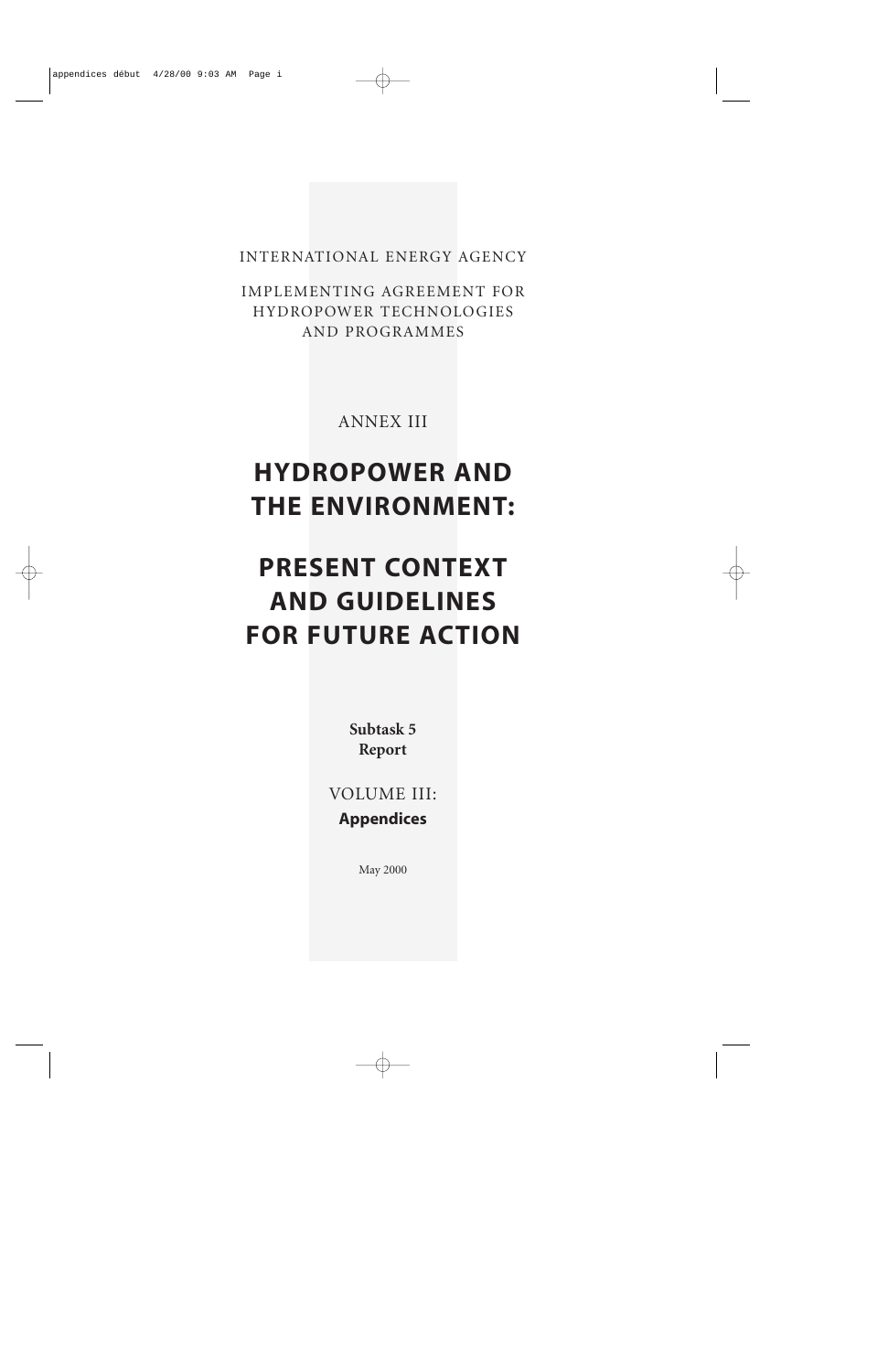#### **Hydropower Upgrading Task Force (Annex 1)**

Guidelines on Methodology for Hydroelectric Turbine Upgrading by Runner Replacement – 1998 (available to non-participants at a cost of U.S. \$1,000 per copy)

Guidelines on Methodology for the Upgrading of Hydroelectric Generators – to be completed in May 2000

Guidelines on Methodology for the Upgrading of Hydropower Control Systems – to be completed in 2000

#### **Small-scale Hydropower Task Force (Annex 2)**

Small-scale Hydro Assessment Methodologies – to be completed in May 2000 (available to nonparticipants on request)

Research and Development Priorities for Smallscale Hydro Projects – to be completed in May 2000 (available to non-participants on request)

Financing Options for Small-scale Hydro Projects – to be completed in May 2000 (available to nonparticipants on request)

Global database on small hydro sites available on the Internet at: www.small-hydro.com

#### **Environment Task Force (Annex 3)**

Survey on Positive and Negative Environmental and Social Impacts and the Effects of Mitigation Measures on Hydropower Development – 2000 (available to non-participants on request)

A Comparison of the Environmental Impacts of Hydropower with those of Other Generation Technologies – 2000 (available to nonparticipants on request)

Legal Frameworks, Licensing Procedures, and Guidelines for Environmental Impact Assessments of Hydropower Developments – 2000 (available to non-participants on request)

Hydropower and the Environment: Present Context and Guidelines for Future Action

Volume 1: Summary and Recommendations Volume 2 : Main Report Volume 3 : Appendices – 2000 (available to non-participants on request)

Hydropower and the Environment: Effectiveness of Mitigation Measures – 2000 (available to nonparticipants on request)

#### **Education and Training Task Force (Annex 5)**

All of the following reports are available on the Internet at www.annexv.iea.org (some reports may consist of more than one volume)

Summary of Results of the Survey of Current Education and Training Practices in Operation and Maintenance – 1998 (available to nonparticipants on request)

Development of Recommendations and Methods for Education and Training in Hydropower Operation and Maintenance – 2000 (available to non-participants on request)

Survey of Current Education and Training Practice in Hydropower Planning – 1998 (available to non-participants on request)

Structuring of Education and Training Programmes in Hydropower Planning, and Recommendations on Teaching Material and Reference Literature - 2000 (available to nonparticipants on request)

Guidelines for Creation of Digital Lectures – 2000 (available to non-participants on request)

Evaluation of Tests – Internet-based Distance Learning – 2000 (available to non-participants on request)

#### **Brochure**

A brochure is available for the general public. Entitled "Hydropower – a Key to Prosperity in the Growing World", it can be found on the Internet (www.usbr.gov/power/data/data.htm) or be obtained from the Secretary. (address on the inside back cover)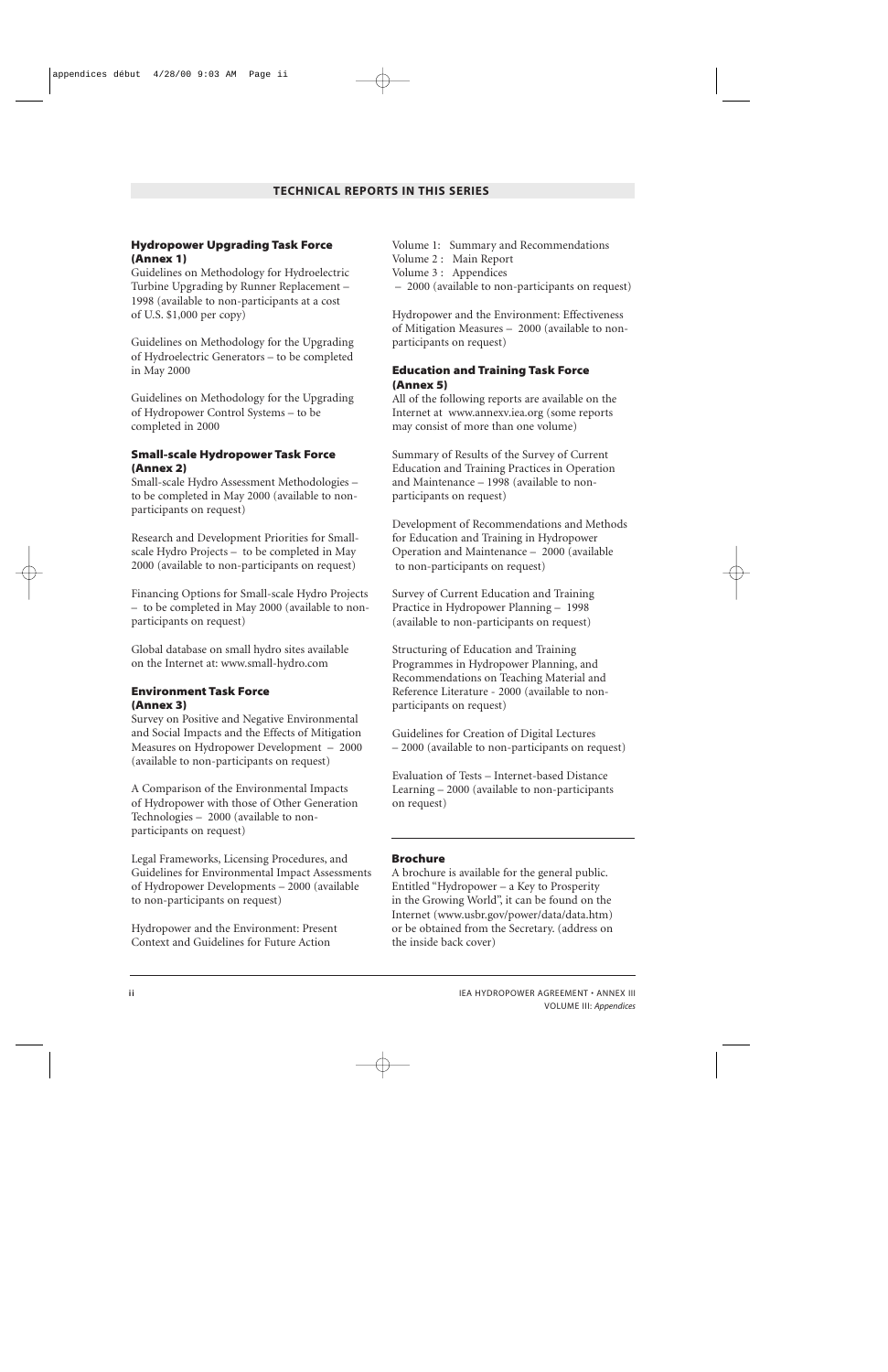# TABLE OF CONTENTS

**ACKNOWLEDGMENTS**

**PREFACE**

**APPENDIX A : Glossary**

**APPENDIX B : Acronyms**

**APPENDIX C : List of Contributors**

#### **APPENDIX D : Physical and Chemical Environment**

- 1 Types and Locations of Developments Considered
- 2 Impact of Streamflow Control on Hydrologic Regime
- 3 Hydraulic Characteristics
- 4 Erosion and Sedimentation
- 5 Induced Seismic Activity
- 6 Climatic Conditions
- 7 Water Quality in Reservoirs and Downstream
- 8 Conclusion

References

#### **APPENDIX E : The Flora and the Fauna**

- 1 Flora
- 2 Aquatic Fauna
- 3 Terrestrial and Avian Fauna
- 4 Biological Heritage

References

#### **APPENDIX F : Socioeconomic Environment**

- 1 Introduction
- 2 Land Use
- 3 Economic Impacts
- 4 Health and Safety Impacts
- 5 Social Impacts
- 6 Resettlement and Rehabilitation
- 7 Conclusion

References

- **APPENDIX G : Cumulative Impacts**
- **APPENDIX H : Review of Literature Concerning the Assessment of Environmental Impact Assessment Processes (Hard Law)**
- **APPENDIX I : Principle of International Environmental Law and Sustainable Development (Soft Law)**
- **APPENDIX J : The Integration fo Ethical Principles in International Law**
- **APPENDIX K : Project Stages**

The views presented in this report do not necessarily represent the views of the International Energy Agency, nor the governments represented therein.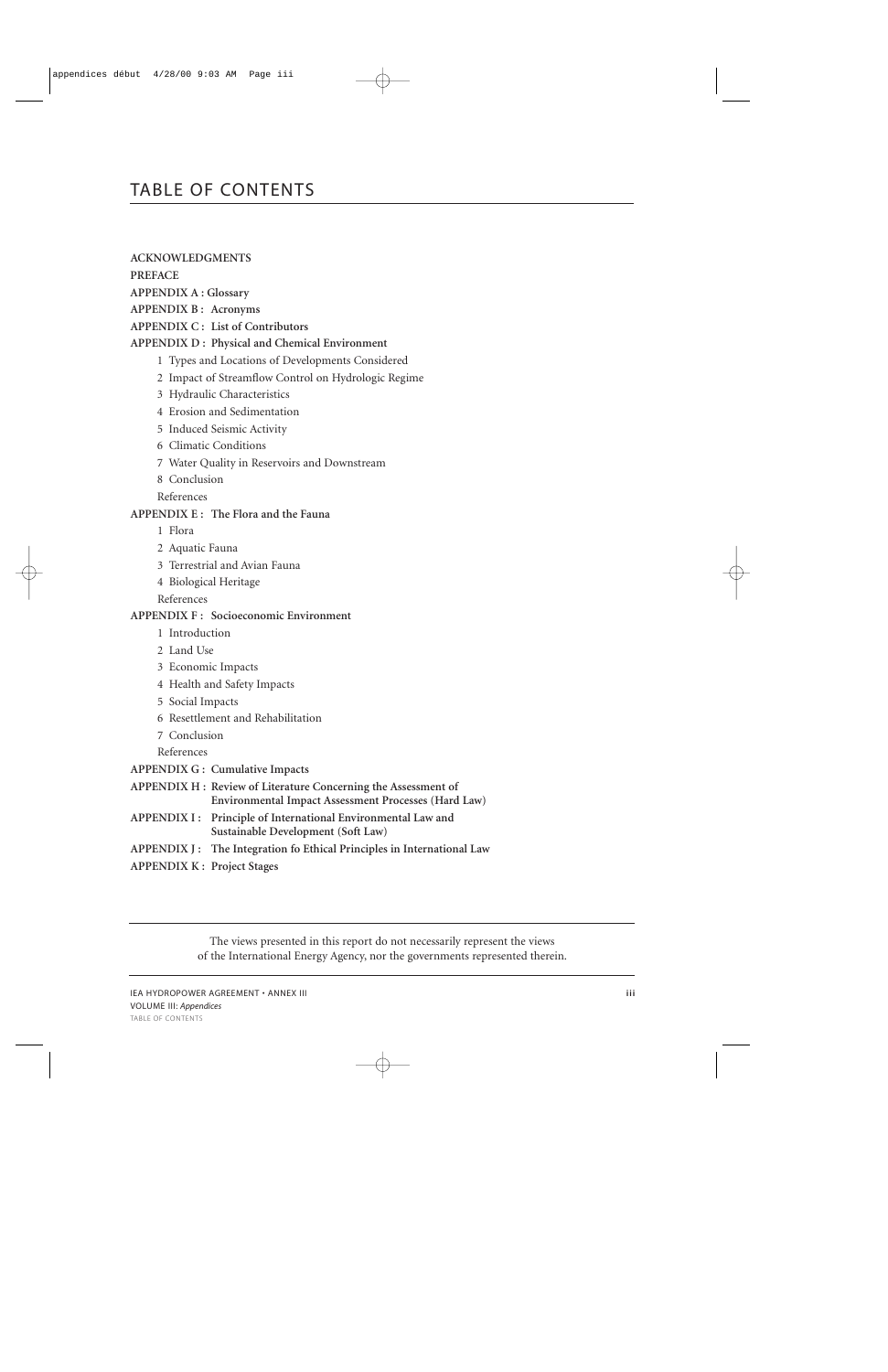#### *Annex III*

I wish to thank the Annex III team, their companies and experts for the support and constructive and professional participation during all these 5 years. The Expert Meetings and Workshops have been characterized by an open, friendly and informal atmosphere, which have ensured common understanding with regard to professional content and the decisions made. During the 11 meetings the work has progressed steadily, with no steps back caused by misunderstandings or unclear decisions. Special thanks go to the National Representatives, Subtask Leaders and the Annex III Secretary for their enthusiasm, co-operation and achievement. On behalf of all the participants in our meetings and workshops, I would like to express our appreciation to the companies which were our hosts: Vattenfall, ENEL, UNESA, CRIEPI, NEF, Kemijoki OY and Hydro-Québec.

The credibility of the Annex III work has been greatly enhanced by the contributions from the participating experts representing: Ethiopia, Indonesia, Laos, Nepal, Philippines and Vietnam. Japan and Norway supported their participation. All Annex III countries and companies are thanked for financing additional internationally renowned experts in specialized subject areas. This ensured that progress was maintained and credibility was enhanced.

I also wish to thank the professionals who have filled in the comprehensive questionnaires. The participation from the World Bank and WCD has inspired the Annex III team and contributed to the actuality of our results.

The Executive Committee members are thanked for their guidance, support and co-operation.

Even if all names are given in the review of the IEA-Annex III Organization in Volume III, appendix C, I would like to draw special attention to the following persons due to their active participation and support over the years: Mr. Jens Petter Taasen (Annex III secretary and STL 1), Ms. Kirsti Hind Fagerlund (Annex III secretary and STL 1), Mr.Björn Svensson (STL 3), Mr. José M. del Corral Beltrán (STL 4), Ms. Cristina Rivero (STL 4), Mr. Jean-Étienne Klimpt (STL 5), Mr. Gaétan Hayeur (STL 6), Mr. Serge Trussart (STL 6), Mr. Joseph Milewski, Mr. Frans Koch (Executive Committee secretary), Mr. Luc Gagnon, Mr. Raimo Kaikkonen, Mr. Hannu Puranen, Mr. Mario Tomasino, Mr. Shuichi Aki, Mr. Jun Hashimoto, Mr. Tsuyoshi Nakahata, Mr. Kiyoaki Uchikawa, Mr. Yohji Uchiyama, Mr. Svein T. Båtvik, Mr. Rune Flatby, Mr. Geir Y. Hermansen, Mr. David Corregidor Sanz, and Mr. Magnus Brandel.

Oslo, 30 March 2000

Sverre Husebye, Operating Agent,IEA-Annex III

#### *Subtask 5*

We wish to thank the Annex III team for the constant support, drafting and on-going review of this Subtask report: Shuichi Aki, Svein Båtvik, Magnus Brandel, David Corregidor, Rune Flatby, Geir Hermansen, Sverre Husebye, Raimo Kaikkonen, Joseph Milewski, Hannu Puranen, Cristina Rivero, Björn Svensson, Jens Petter Taasen, Serge Trussart, Kiyoaki Uchikawa.

To our reviewers and colleagues, and those who spent long hours collaborating on sections of the report: Camille Bélanger, Gilles Bérubé, Louis Chamard, Yves Comtois, Dominique Egré, Luc Gagnon, Louis Gilbert, Frans Koch, Danielle Messier, Engelbert Oud, Martin Pérusse, Vincent Roquet, Louise Roy, Karin Seelos, Pierre Sénécal, Tor Ziegler.

To the Executive Committee for their guidance and comments,

To Jocelyne Baril for her patient editing,

To all those who took time to comment, review, edit and generally improve the contents of this report.

Montréal, 1 April 2000

Jean-Étienne Klimpt, Canadian Representative, Annex III Subtask 5 Leader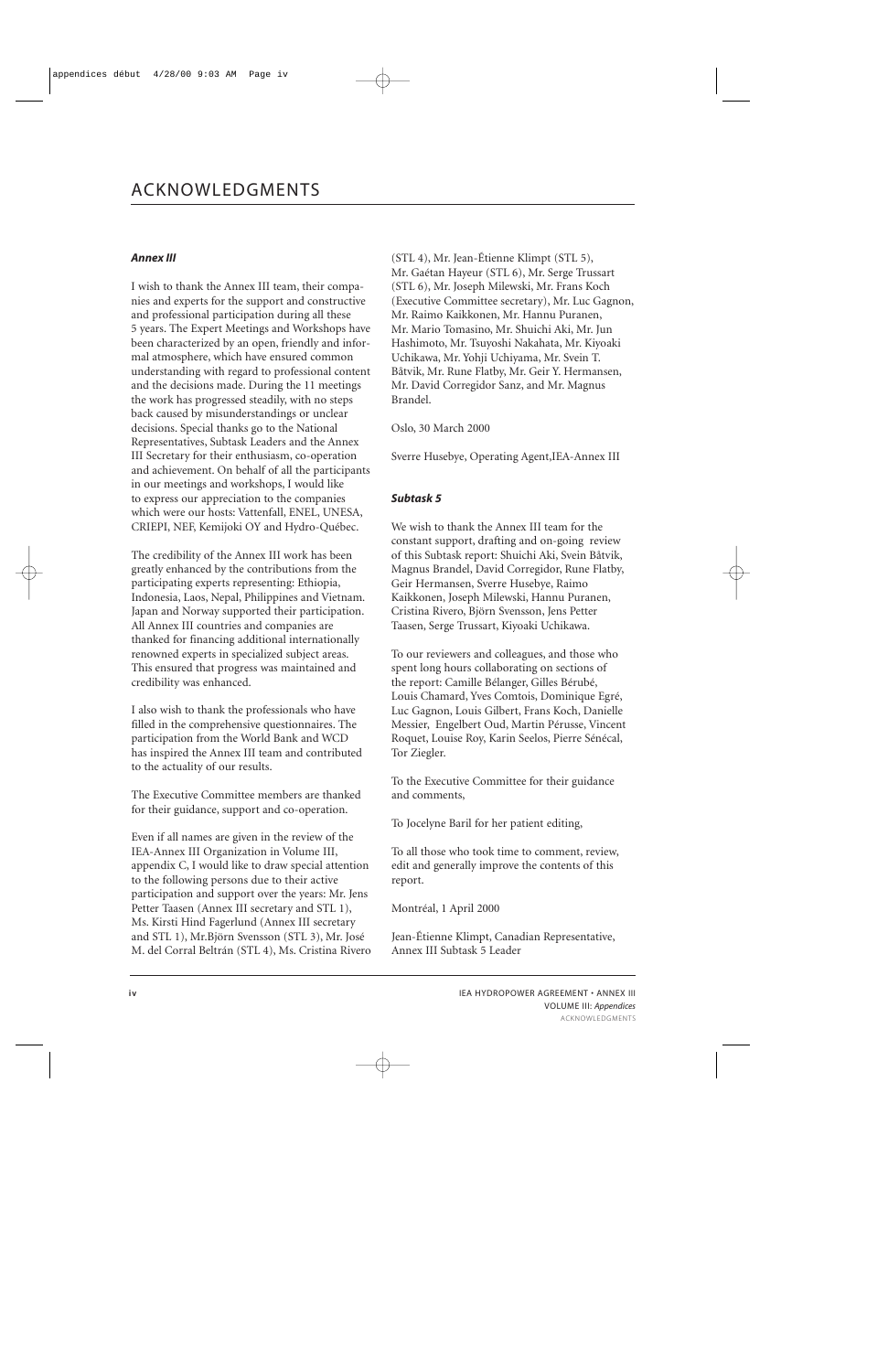# PREFACE

The International Energy Agency (IEA) is an autonomous body, established in November 1974 within the framework of the Organisation for Economic Co-operation and Development (OECD). The IEA carries out a comprehensive programme of energy co-operation among 24 of the OECD's 29 member countries. The basic aims of the IEA, which are stated in the *Agreement on an International Energy Programme*, are the following:

- cooperation among IEA participating countries to reduce excessive dependence on oil through energy conservation, development of alternative energy sources, and energy research and development;
- an information system on the international oil market as well as consultation with oil companies;
- cooperation with oil producing and oil consuming countries with a view to supporting stable international energy trade, as well as the rational management and use of world energy resources in the interest of all countries;
- a plan to prepare participating countries against the risk of a major disruption of oil supplies and to share available oil in case of an emergency.

At its inception, the IEA concentrated on issues related to oil. Since that time the Agency has broadened its work to include all forms of energy. More than forty "Implementing Agreements" have been set up to deal with specific energy technology issues. Such Agreements comprise a number of task forces, called "Annexes", which implement specific activities such as collection of data or statistics, assessment of environmental impacts, joint development of technology etc. The work of these Annexes is directed by an "Executive Committee" consisting of representatives of the participating Governments.

In 1995, seven IEA member countries agreed to co-operate in a five-year research program focused on hydroelectric power formally called the *Implementing Agreement for Hydropower Technologies and Programmes.* Italy withdrew, but France, the United Kingdom and the People's Republic of China subsequently joined the remaining countries. This Agreement proposed that four distinct Task Forces (Annexes) should be set up to address the following topics:

Annex I: Upgrading of Existing Hydropower Facilities

Annex II: Small-Scale Hydropower

Annex III: Hydropower and the Environment

Annex V: Education and Training

Annex III "Hydropower and the Environment" entered into force in February 1995 with the following principal objectives.

- To arrive at a set of international recommendations for environmental impact assessment of hydropower projects, and criteria for the application of mitigation measures.
- To improve the understanding of hydropower's environmental advantages and suggest ways to ameliorate its environmental drawbacks.
- To forward national experiences regarding environmental effects of hydropower development at a project level and the legislation and decision making process at a national level.
- To provide an environmental comparison between hydropower and other sources for electricity production.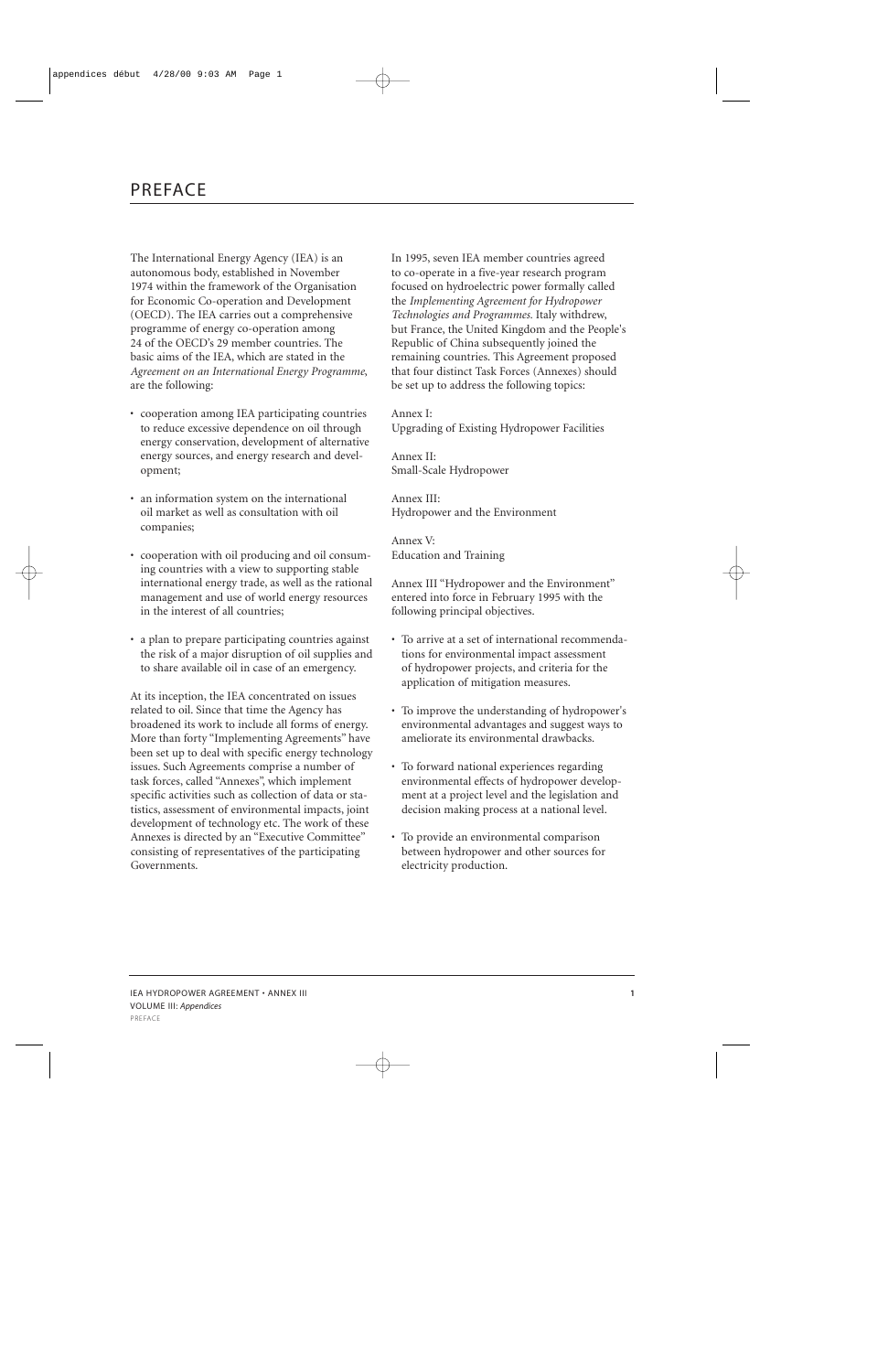To achieve these goals the following Subtasks have been implemented:

#### Subtask 1:

Survey of the environmental and social impacts and the effectiveness of mitigation measures in hydropower development *(Subtask leader: NVE, Norway)*

Subtask 2: Data base (included in Subtask 1)

#### Subtask 3:

Environmental comparison between hydropower and other energy sources for electricity generation *(Subtask leader: Vattenfall, Sweden)*

#### Subtask 4:

Survey of existing guidelines, legislative framework and standard procedures for environmental impact assessment related to hydropower development *(Subtask leader: UNESA, Spain)*

#### Subtask 5

Present context and guidelines for future action *(Subtask leader: Hydro-Québec, Canada)*

#### Subtask 6

Effectiveness of mitigation measures *(Subtask leader: Hydro-Québec, Canada)*

From a scientific perspective, environmental studies are complex because of the many interactions in the ecosystem. In a subject area as wide as hydropower and the environment, it has been important to maintain the scope of the work within the limits imposed by the five-year time schedule and the available financial and human resources. However, several of the topics discussed are very extensive and complex, and as such, ought to have been handled with resources equivalent to an Annex. The main Annex III challenges have been to define the context and focus on the most important environmental and social issues. Two guiding themes have been the relation to government decision-making processes, and the need to ensure the highest possible level of credibility of the work.

Annex III is based on a case study approach combined with experience from a wide range of international experts representing private companies, governmental institutions, universities, research

institutions, and international organizations with relevance to the subject. In all 112 experts from 16 countries, the World Bank (WB) and the World Commission of Dams (WCD) have participated in meetings and workshops. Additionally, 29 professional papers have been presented at the meetings. The participating countries are responsible for the quality control of the information given at the national level. Reference groups have been consulted in some countries.

Like all extraction of natural resources, the harnessing of rivers affects the natural and social environment. Some of the impacts may be regarded as positive; others are negative and severe. Some impacts are immediate, whereas others are lingering, perhaps appearing after several years. The important question, however, is the severity of the negative impacts and how these can be reduced or mitigated. The aspect of ecological succession is also of great interest. Through history, the ecosystems have changed, as a result of sudden disasters or more gradual adjustments to the prevailing weather conditions. Any change in the physico-chemical conditions seems to trigger processes that establish a new ecological equilibrium that matches the new ambient situation. Under natural conditions environmental change is probably more common than constancy. Ecological winners and losers, therefore, are found in natural systems as well as those created by man.

Even if the "fuel" of a hydropower project is water and as such renewable, the projects are often quite controversial since the construction and operation directly influences the river systems, whereby the adverse impacts become direct and visible. The benefits, like avoidance of polluting emissions that would have been the unavoidable outcome of other electricity generating options is, however, less easily observed.

Access to water and water resources management will be a very important environmental and social global challenge in the new century, because water is unevenly distributed and there are regional deficits. Dam construction, diversion of rivers and water withdrawals are elements in most water management systems. The lessons learned from past hydropower projects may be of great value in future water resources management systems.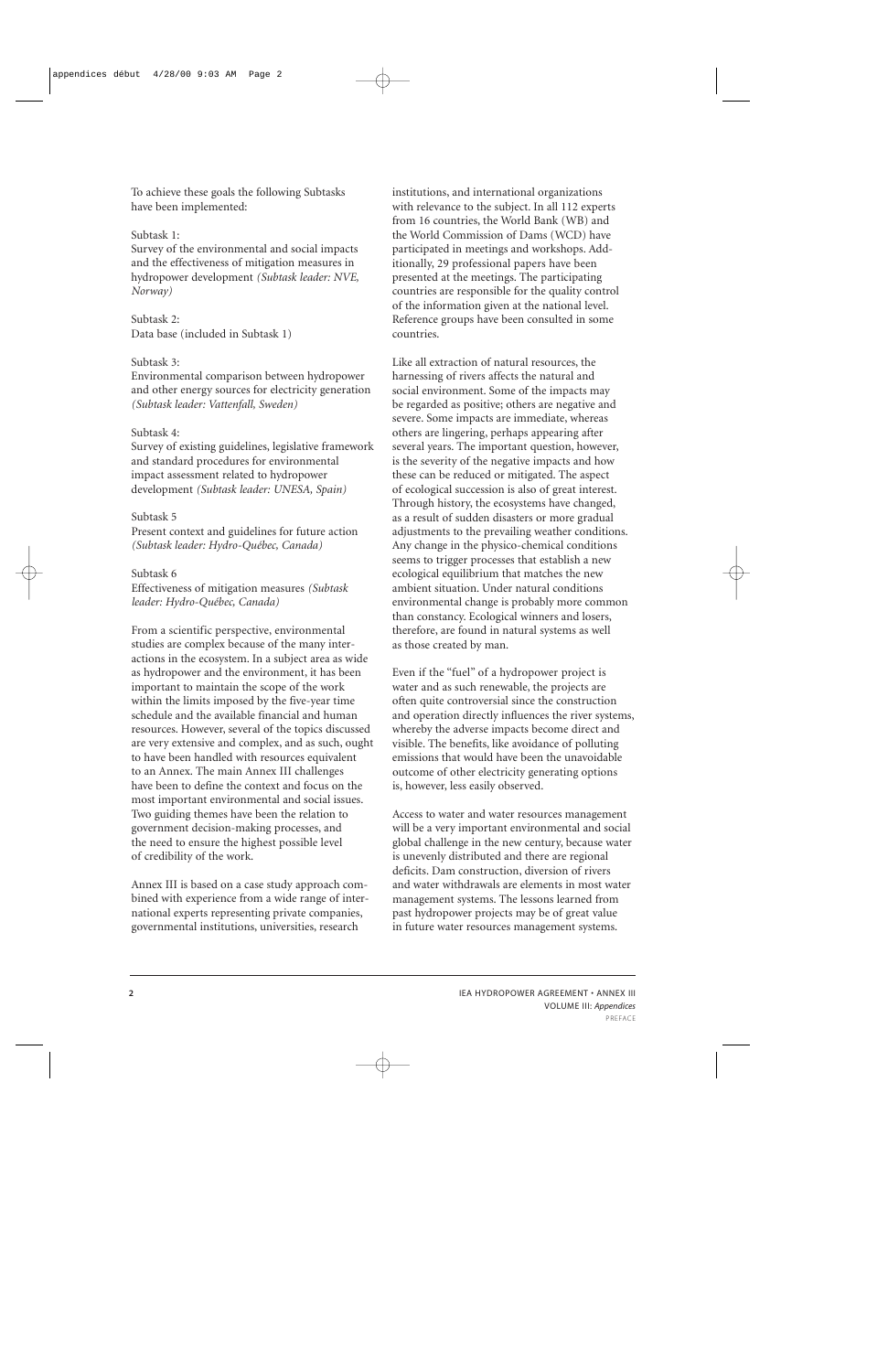If a regional water resources master plan or management system is available, then the development of hydropower resources could also contribute to an improved water supply for other uses.

It is necessary to underline that the Annex III reports discuss the role and effects of hydropower projects and how to improve their sustainability. They do not consider the increased energy consumption *per se* since this aspect is a national and political issue. Annex III has developed a set of international recommendations and guidelines for improving environmental practices in existing and future hydropower projects. One main conclusion is the necessity of an environmental impact assessment undertaken by competent experts and forming an integrated part of the project planning.

The Annex III reports have been accomplished based on a cost and task sharing principle. The total costs amount to US\$ 805,305.00 while the task sharing part had a budget of 93 personmonths.

The reports which have been completed include 4 Technical reports (Subtasks 1, 3, 4, 6) with Appendices, one Synthesis report (Subtask 5) with Appendices and one Summary report presenting the recommendations and guidelines.

Annex III comprises the following countries and organizations: Canada (Ontario Hydro, 1995-98, Hydro-Québec 1995-2000), Finland (Kemijoki OY 1996-2000); Italy (ENEL 1995-98); Japan (CRIEPI 1995-2000); Norway (NVE 1995-2000); Spain (UNESA 1995-2000) and Sweden (Vattenfall AB 1995-2000).

Oslo, 30 March 2000

Sverre Husebye Operating Agent IEA-Annex III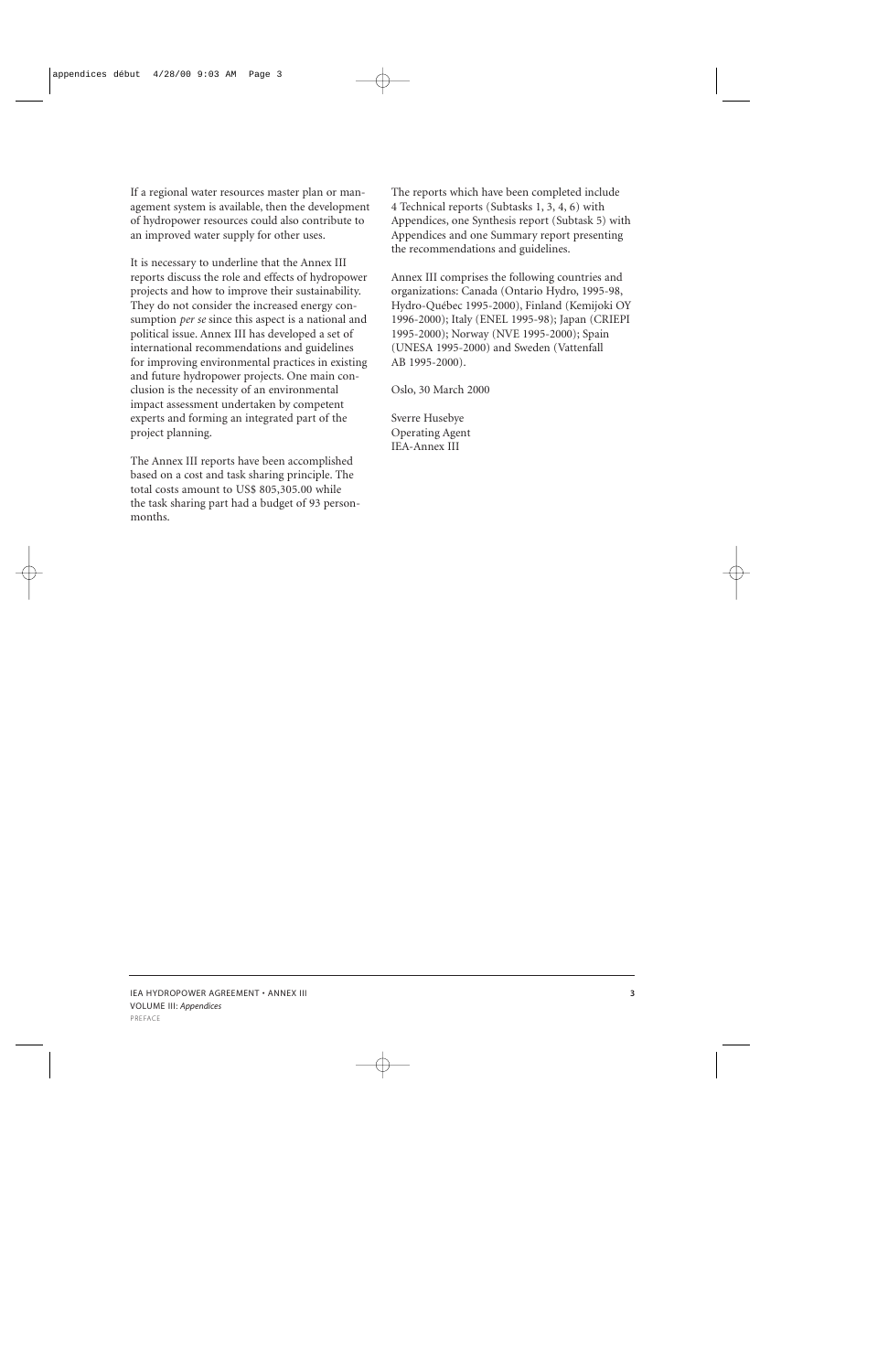*Appendix A*

# **GLOSSARY**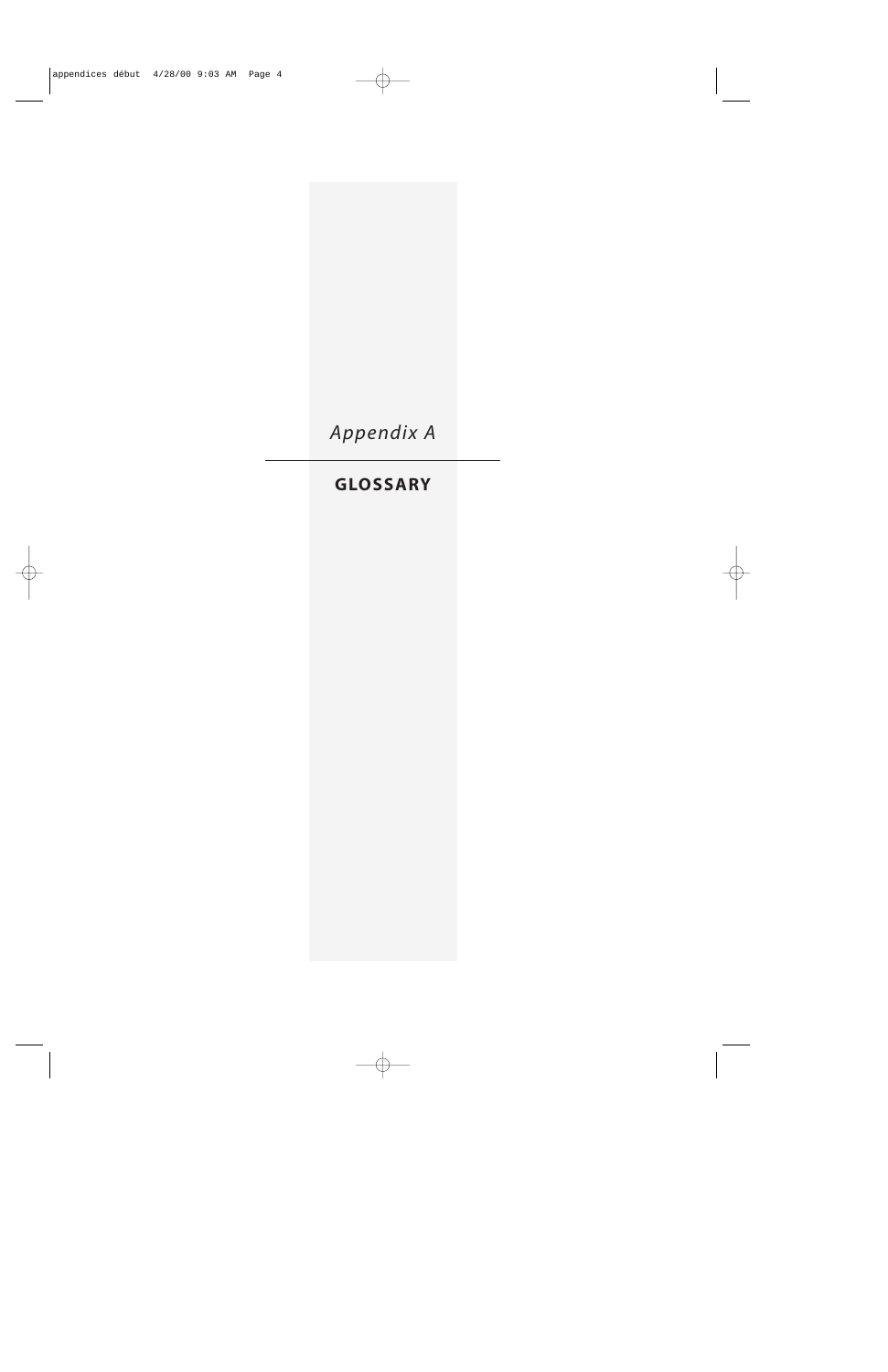| active storage                  | The volume of water contained between the highest regulated water<br>level and the lowest regulated water level.                                                                                 |
|---------------------------------|--------------------------------------------------------------------------------------------------------------------------------------------------------------------------------------------------|
|                                 | Syn. Live Storage                                                                                                                                                                                |
| afterbay                        | The area downstream of a dam where water having passed through<br>the turbines of a generating station is released into the river.                                                               |
|                                 | Syn. Tailbay                                                                                                                                                                                     |
| aggradation                     | Raising of riverbed due to sediment deposition; the opposite of<br>degradation.                                                                                                                  |
| alevin                          | See fry                                                                                                                                                                                          |
| alternating current             | An electrical current in which the electrons flow in alternate<br>directions. For example, in North American electrical grids, the<br>flow reversal is governed at 60 cycles per second (hertz). |
| anadromous fish                 | Fish that migrate from salt water to fresh water to spawn.                                                                                                                                       |
| anoxia                          | Absence or deficiency of oxygen.                                                                                                                                                                 |
| anthropogenic                   | Induced or altered by the presence or activities of humans.                                                                                                                                      |
| arch dam                        | A concrete or masonry dam which is curved in plan so as to transmit<br>the major part of the water load to the abutments.                                                                        |
| base-load generating<br>station | A power station that is designed to supply an electric power system's<br>basic power needs and is generally operated to serve that purpose.                                                      |
| bed load,<br>bed load sediment  | Material moving on or near the stream bed by rolling, sliding, and<br>sometimes making brief excursions into the flow a few diameters<br>above the bed.                                          |
| benthic fauna,<br>benthos       | Organisms that live on the bottom of water bodies. Bottom or depth-<br>inhabiting organisms.                                                                                                     |
| biotope                         | A physical habitat that has fairly clear boundaries and a strictly<br>defined composition, and supports species that constitute a<br>community.                                                  |
| borrow pit                      | An area from which fill is taken for use in dam, road, or other<br>construction.                                                                                                                 |
|                                 | Syn. Borrow area                                                                                                                                                                                 |
| brownout                        | An intentional voltage reduction used to reduce energy loads in an<br>area. A brownout causes lights to dim and motors to run more<br>slowly.                                                    |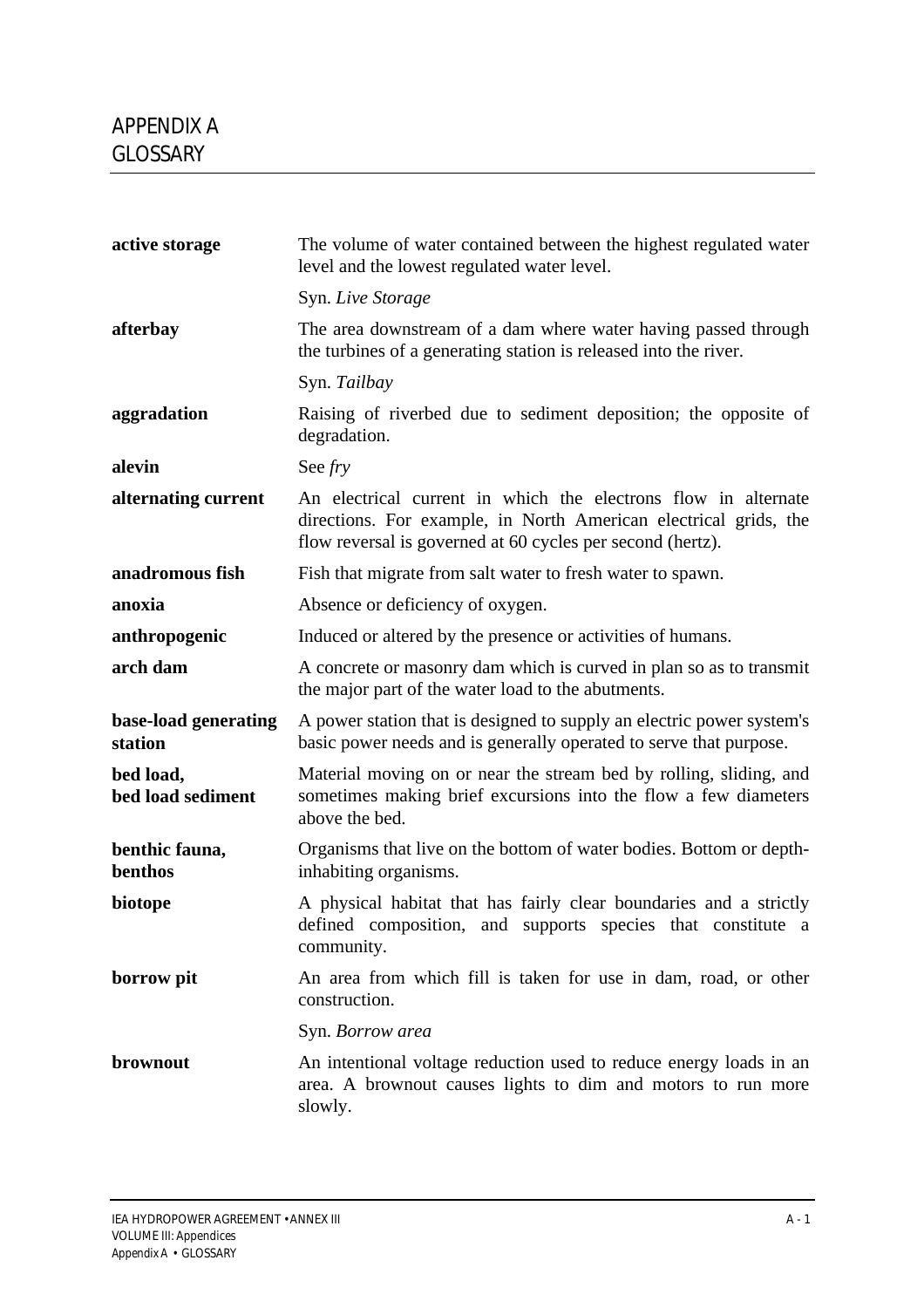| capacity                            | The maximum sustainable amount of power that can be produced by<br>a generator or carried by a transmission facility at any instant.<br>Usually measured in megawatts (MW).                                                                                                                                                                                                          |
|-------------------------------------|--------------------------------------------------------------------------------------------------------------------------------------------------------------------------------------------------------------------------------------------------------------------------------------------------------------------------------------------------------------------------------------|
| catchment                           | The area which drains naturally to a particular point on a river.                                                                                                                                                                                                                                                                                                                    |
| cofferdam                           | A temporary structure enclosing all or part of the construction area<br>so that construction can proceed in the dry. A diversion cofferdam<br>diverts a river into a pipe, channel or tunnel.                                                                                                                                                                                        |
| combined cycle gas<br>turbine plant | The combination of gas turbine and steam turbine in an electric<br>generating plant. The waste heat from the first turbine cycle<br>provides the heat energy for the second turbine cycle.                                                                                                                                                                                           |
| compaction                          | Mechanical action which increases the density by reducing the voids<br>of a material.                                                                                                                                                                                                                                                                                                |
| compensation<br>measure             | Measure sought to compensate for impacts that cannot be mitigated<br>and for residual impacts of the project after the implementation of<br>mitigation measures.                                                                                                                                                                                                                     |
|                                     | See Mitigation measure. Enhancement measure. See also Subtask 6<br>report.                                                                                                                                                                                                                                                                                                           |
| compensation water                  | The fraction of stream flow released through a hydroelectric dam<br>specifically to meet the needs of downstream users and/or habitats.                                                                                                                                                                                                                                              |
|                                     | Syn. Ecological Flow                                                                                                                                                                                                                                                                                                                                                                 |
| contingency plan                    | A contingency plan seeks to design the technical elements needed to<br>efficiently control the accidents that may occur during the<br>construction and/or operation of a hydropower station.                                                                                                                                                                                         |
| cumulative impact<br>assessment     | The assessment of the impact on the environment which results<br>from the incremental impact of an action when added to other past,<br>present or reasonably foreseeable actions regardless of what agency<br>or person undertakes such actions. Cumulative impact can result<br>from individually minor but collectively significant actions taking<br>place over a period of time. |
|                                     | For example, a single automobile causes relatively minor impacts,<br>whereas a million automobile cause significant cumulative impacts<br>(on air quality, petroleum ressources, etc.).                                                                                                                                                                                              |
| dam-overtopping                     | Water flowing over the top of the dam in extreme conditions such as<br>major floods or landslides.                                                                                                                                                                                                                                                                                   |
| dead storage                        | Volume of water in a reservoir below the lowest regulated water<br>level.                                                                                                                                                                                                                                                                                                            |
| decommissioning                     | For hydroelectric powerplants, refers to a permanent end to<br>electricity generation, generally at the end of the plant's useful life.<br>Decommissioning may involve dismantling of the generation<br>equipment, and / or removal of the dam.                                                                                                                                      |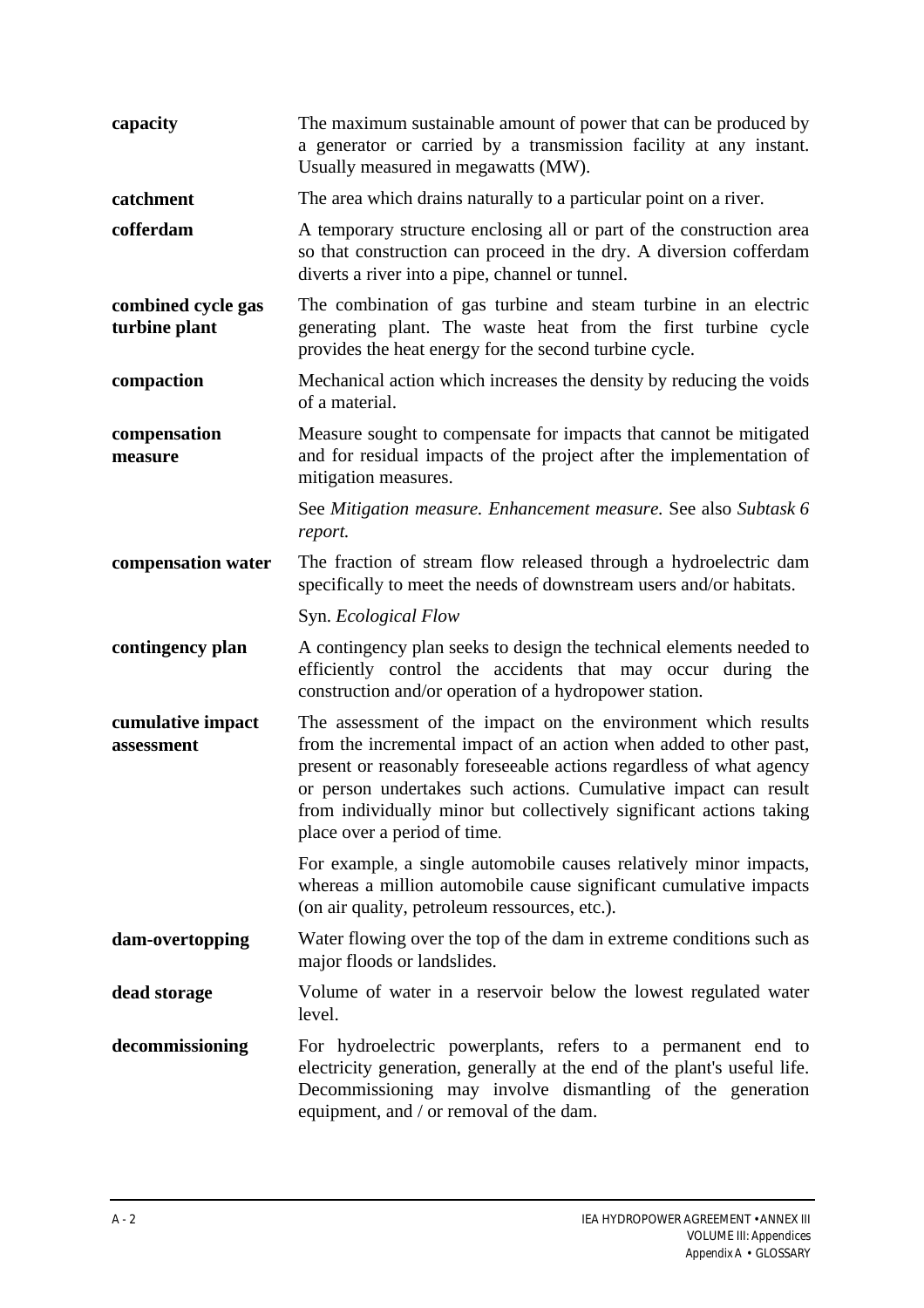| degradation                     | Lowering of riverbed due to erosion. Opposite of <i>aggradation</i> .                                                                                                                                                                                      |
|---------------------------------|------------------------------------------------------------------------------------------------------------------------------------------------------------------------------------------------------------------------------------------------------------|
| delta                           | Flat area of alluvium formed at the mouth of some rivers where the<br>main stream divides into several distributaries before reaching a sea<br>or lake.                                                                                                    |
| demand side<br>management (DSM) | Strategies for reducing electricity consumption by influencing when<br>and how customers use electricity. Demand-side management<br>includes such things as conservation programs and incentives for<br>switching electricity use from mid-day to evening. |
| design criteria                 | Principles, rules or standards guiding our judgments on the<br>suitability of outlines, sketches, or plans as of an edifice, or a<br>machine to be executed or constructed.                                                                                |
| <b>Desorption</b>               | The process of desorbing. To remove (a sorbed substance) by the<br>reverse of adsorption or absorption.                                                                                                                                                    |
| dike                            | A ridge, embankment, long mound or dam thrown up to resist the<br>encroachments of the sea, or to prevent low-lying lands from being<br>flooded by seas, rivers or streams.                                                                                |
|                                 | An embankment that prevents water in a reservoir from flowing<br>along secondary valleys beyond designated boundaries.                                                                                                                                     |
| direct current                  | An electrical current in which the electrons flow continuously in one<br>direction. Direct current is used in specialized applications in<br>commercial electricity generation, transmission, and distribution<br>systems.                                 |
| discharge                       | The volume of water flowing at a given time, usually expressed in<br>cubic meters per second.                                                                                                                                                              |
| diversion                       | The act of redirecting part or all of a river's flow into another river<br>or reservoir.                                                                                                                                                                   |
| drawdown                        | The amplitude, or height, of water level fluctuation in a reservoir or<br>a natural lake.                                                                                                                                                                  |
| drawdown zone, or<br>area       | Reservoir shores exposed during low water levels.                                                                                                                                                                                                          |
| drawdown<br>agriculture         | Seasonal agriculture along the reservoir shores exposed during low<br>water levels.                                                                                                                                                                        |
| earthfill dam                   | An embankment dam in which more than 50 % of the total volume<br>comprises compacted or dumped pervious natural or crushed stone.                                                                                                                          |
| ecological flow                 | See Compensation Water                                                                                                                                                                                                                                     |
| ecosystem                       | The complex formed by living organisms (community) and the<br>physiochemical environment in which they live (biotope).                                                                                                                                     |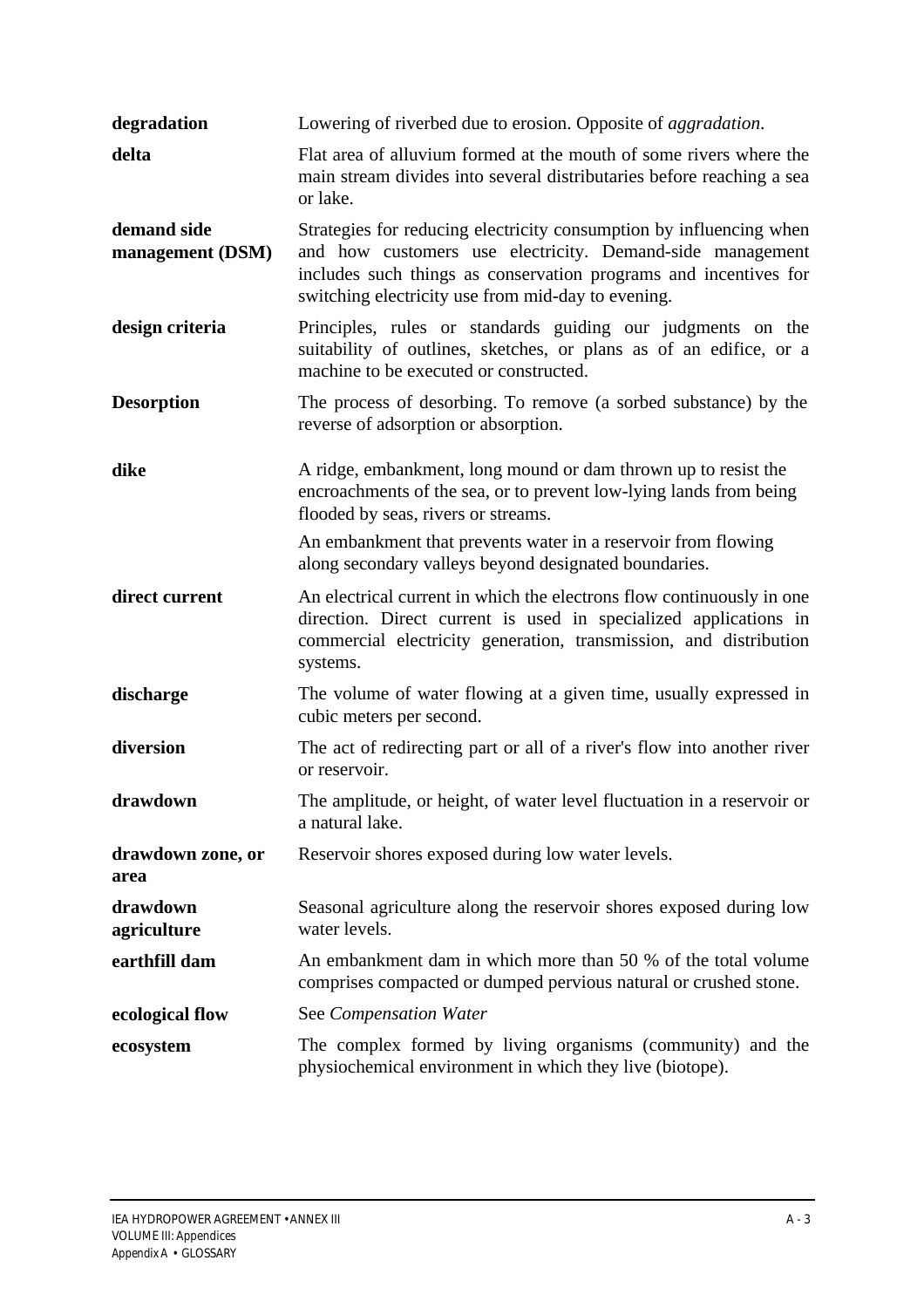| eelgrass                                    | A submerged long-leaved monocotyledonous marine plant (Zostera<br>marina) of the eelgrass family that has stems used especially in<br>woven products (as mats and hats)                                                                                                           |
|---------------------------------------------|-----------------------------------------------------------------------------------------------------------------------------------------------------------------------------------------------------------------------------------------------------------------------------------|
| embankment dam                              | Any dam constructed of excavated natural materials or of waste<br>materials.                                                                                                                                                                                                      |
| energy                                      | 1. Force or action of doing work. Measured in terms of the work it<br>is capable of doing; usually electric energy is measured in kilowatt-<br>hours (kWh).                                                                                                                       |
|                                             | 2. The capacity of a system to produce external activity.                                                                                                                                                                                                                         |
| energy payback ratio                        | Ratio of energy produced by a power plant during its life-span<br>divided by the energy required to build, maintain and fuel the power<br>plant.                                                                                                                                  |
| enhancement<br>measure                      | Measure used to improve existing environmental or social<br>conditions which are not directly affected by a hydropower project.<br>Such measures may be implemented outside of the project area.                                                                                  |
|                                             | See Mitigation measure, compensation measure. See also Subtask 6<br>report.                                                                                                                                                                                                       |
| environmental<br>assessment (EA)            | The systematic, reproducible and interdisciplinary identification,<br>prediction and evaluation, mitigation and management of impacts<br>from proposed development and its reasonable alternatives.                                                                               |
| environmental justice                       | Pursuit of equal justice and equal protection for all people under the<br>environmental statues and regulations. This concept recognizes that<br>environmental impacts generally do not fall equally on everyone in<br>society and tries to avoid these disproportionate impacts. |
| environmental<br>management system<br>(EMS) | A structured approach for determining, implementing and reviewing<br>environmental policy through the use of a system which includes<br>organizational structure, responsibilities, practices, procedures,<br>processes.                                                          |
| epilimnion                                  | The upper layer of a stratified lake or reservoir with essentially<br>uniform warmer temperatures.                                                                                                                                                                                |
|                                             | See hypolimnion                                                                                                                                                                                                                                                                   |
| estuary                                     | A semi-enclosed coastal body of water where continental influences<br>(freshwater discharges) and marine influences (tide, salt water) can<br>be simultaneously observed.                                                                                                         |
|                                             | The mouth of a river subject to tides, forming a deep indentation in<br>the coastline.                                                                                                                                                                                            |
| eutrophic                                   | Of a body of water: characterized by the state resulting from<br>eutrophication.                                                                                                                                                                                                  |
|                                             | See <i>oligotrophic</i>                                                                                                                                                                                                                                                           |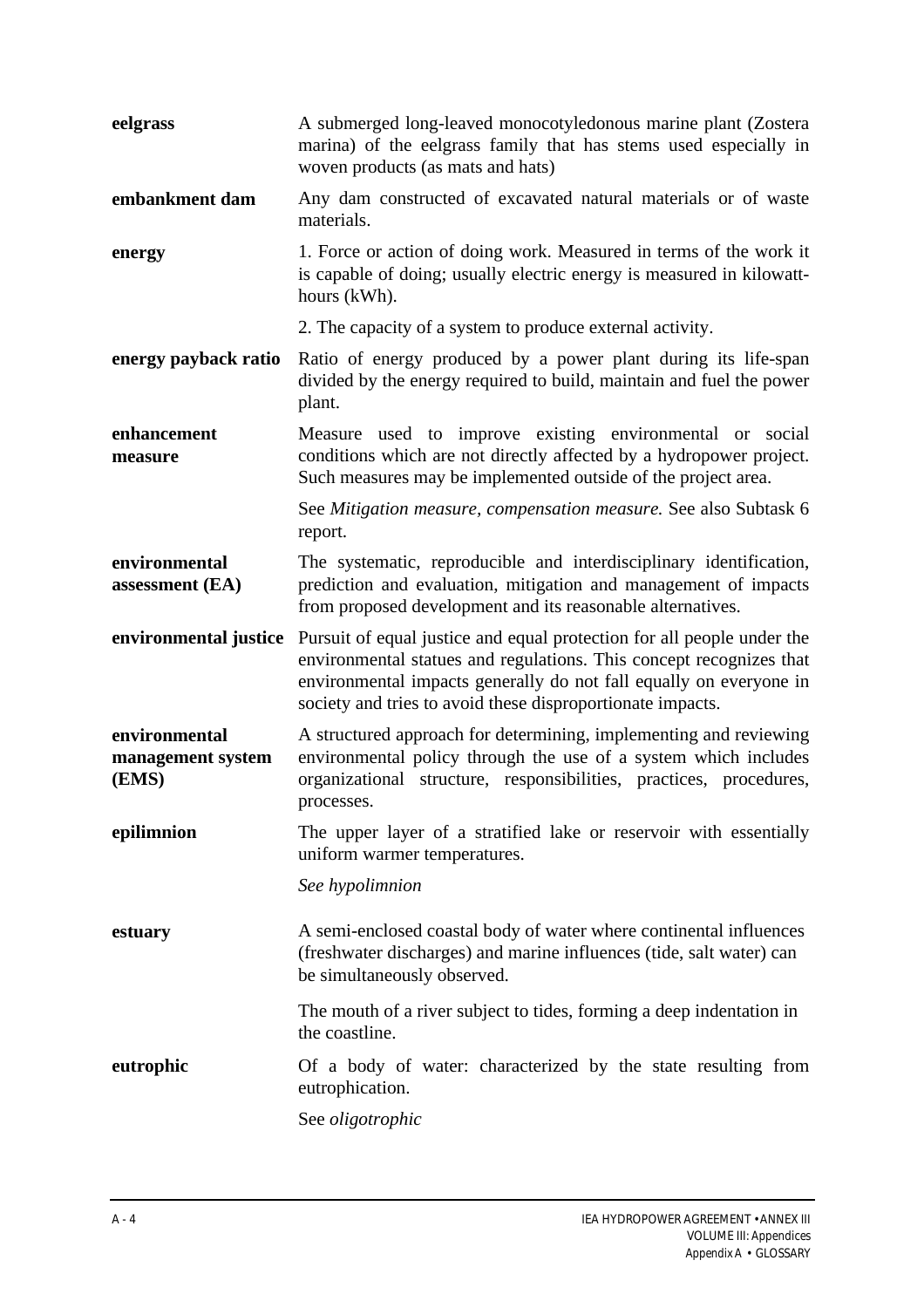| eutrophication                 | 1. A process where more organic matter is produced than existing<br>biological oxidization processes can consume.                                                                                                                                               |
|--------------------------------|-----------------------------------------------------------------------------------------------------------------------------------------------------------------------------------------------------------------------------------------------------------------|
|                                | 2. The process of fertilization that causes high productivity and<br>biomass in an aquatic ecosystem. Eutrophication can be a natural<br>process or it can be a man-made process accelerated by an increase<br>of nutrient loading to a lake by human activity. |
|                                | 3. Process of nutrient enrichment of a body of water. In advanced<br>state, causes severe deoxygenation of the water body.                                                                                                                                      |
| evapotranspiration             | Joint effect of the loss of water to the atmosphere from the soil<br>surface (evaporation) and from the plant surface (transpiration).                                                                                                                          |
| ex-post evaluation             | Done, made, or formulated after the fact, to determine the<br>significance, worth, or condition by careful appraisal and study.                                                                                                                                 |
| externality                    | A cost or benefit not accounted for in the price of goods or services.<br>Often "externality" refers to the cost of pollution and other<br>environmental or social impacts.                                                                                     |
| fetch                          | The maximum distance along the surface of a reservoir over which<br>wind can generate waves that strike the dam.                                                                                                                                                |
| flood control                  | Reducing the risk by building dams and/or embankments and/or<br>altering the river channels.                                                                                                                                                                    |
| flood management               | Reducing flood risks by actions such as discouraging floodplain<br>development, establishing flood warning systems, protecting urban<br>areas and isolated buildings, and allowing the most flood prone<br>areas to remain as wetlands.                         |
| flood recession<br>agriculture | Flood cropping technique where crops are planted on floodplains at<br>the end of the wet season to exploit the moisture left behind by the<br>retreating floods.                                                                                                |
| flood releases                 | Releasing large volumes of water form a reservoir to simulate<br>natural flooding conditions.                                                                                                                                                                   |
| floodplain                     | Level land that may be submerged by floodwater.                                                                                                                                                                                                                 |
| frazil                         | Fine spiculae, plates or discoids of ice suspended in water. In rivers<br>and lakes it is formed in supercooled turbulent waters.                                                                                                                               |
| freshet                        | A great rise in, or a sudden overflowing of, a small stream, usually<br>caused by heavy rains or rapidly melting snow in the highlands at<br>the head of the stream.                                                                                            |
| fry                            | A newly hatched and incompletely developed fish depending on its<br>yolk sac for nourishment and still living in its nest or inactive on the<br>bottom.                                                                                                         |
| gabion                         | A cylindrical basket for filling with earth or stones, used in<br>engineering.                                                                                                                                                                                  |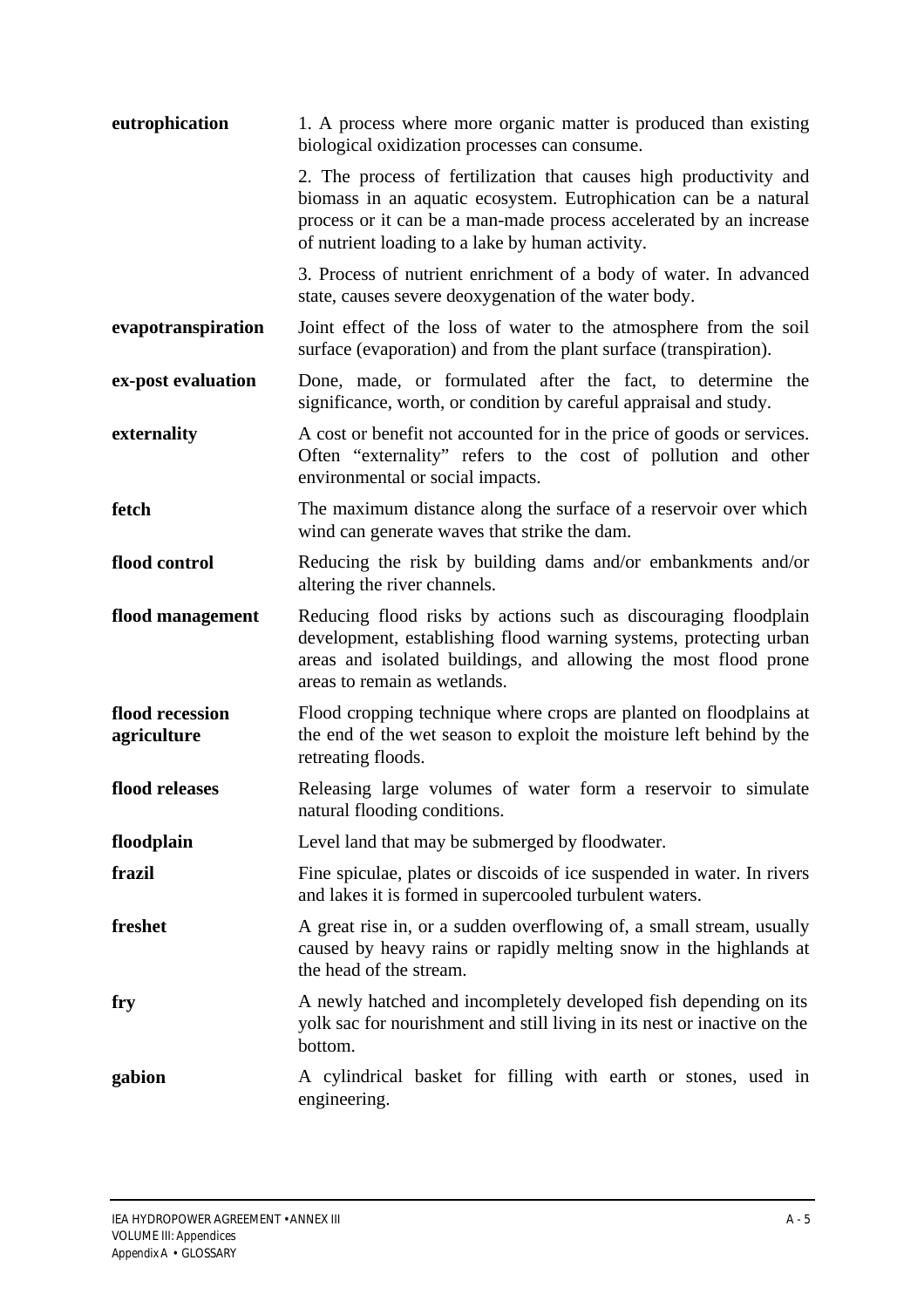| Genco                      | A generic name for an electricity company that is exclusively<br>concerned with electricity generation, as would occur after vertical<br>de-integration of the industry.                                                                                                                                                                                                                         |
|----------------------------|--------------------------------------------------------------------------------------------------------------------------------------------------------------------------------------------------------------------------------------------------------------------------------------------------------------------------------------------------------------------------------------------------|
| generation                 | The act or process of producing electrical energy from other forms<br>of energy. Also refers to the amount of electrical energy so<br>produced.                                                                                                                                                                                                                                                  |
| generator                  | A machine that converts mechanical energy into electrical energy.                                                                                                                                                                                                                                                                                                                                |
| gravity dam                | A dam constructed of concrete and/or masonry which relies on its<br>weight for stability                                                                                                                                                                                                                                                                                                         |
| greenhouse gases<br>(GHGs) | Gases that trap the heat of the sun in the Earth's atmosphere,<br>producing the greenhouse effect. The two major greenhouse gases<br>are water vapor $(H_2O)$ and carbon dioxide $(CO_2)$ . Other GHGes<br>include methane $(CH_4)$ , ozone $(O_3)$ , chlorofluoro-carbons (CFC),<br>and nitrous oxides $(NO_x)$ . Anthropogenic GHGs constitute the<br>emissions generated by human activities. |
| groundwater                | Subsurface water contained in saturated soils and rocks.                                                                                                                                                                                                                                                                                                                                         |
| head pond                  | Reservoir behind a run-of-river dam.                                                                                                                                                                                                                                                                                                                                                             |
| head                       | 1. The vertical height of water in a reservoir above the turbine. The<br>more head, the more power that is exerted on the turbine by the<br>force of gravity.                                                                                                                                                                                                                                    |
|                            | 2. The difference between two water surface elevations.                                                                                                                                                                                                                                                                                                                                          |
| headbay                    | Impoundment immediately upstream from a dam or hydroelectric<br>plant intake structure. The term is applicable to all types of<br>hydroelectric developments (storage, run-of-river, and pumped-<br>storage).                                                                                                                                                                                    |
|                            | Syn. Forebay                                                                                                                                                                                                                                                                                                                                                                                     |
| hydroelectric              | The production of electrical power through use of the gravitational<br>force of falling water.                                                                                                                                                                                                                                                                                                   |
| hydrological cycle         | The continuous interchange of water between land, sea or other<br>water surface, and the atmosphere.                                                                                                                                                                                                                                                                                             |
| hydrometric<br>networks    | Water data collection networks based on several recording stations<br>measuring streamflow, lake levels and sediment data, etc.                                                                                                                                                                                                                                                                  |
| hypolimnion                | The lower layer of a stratified lake or reservoir with essentially<br>uniform colder temperatures.                                                                                                                                                                                                                                                                                               |
|                            | See epilimnion                                                                                                                                                                                                                                                                                                                                                                                   |
| impact management<br>plan  | A structured management plan that outlines the mitigation,<br>monitoring and management requirements<br>arising<br>from<br>an<br>environmental assessment.                                                                                                                                                                                                                                       |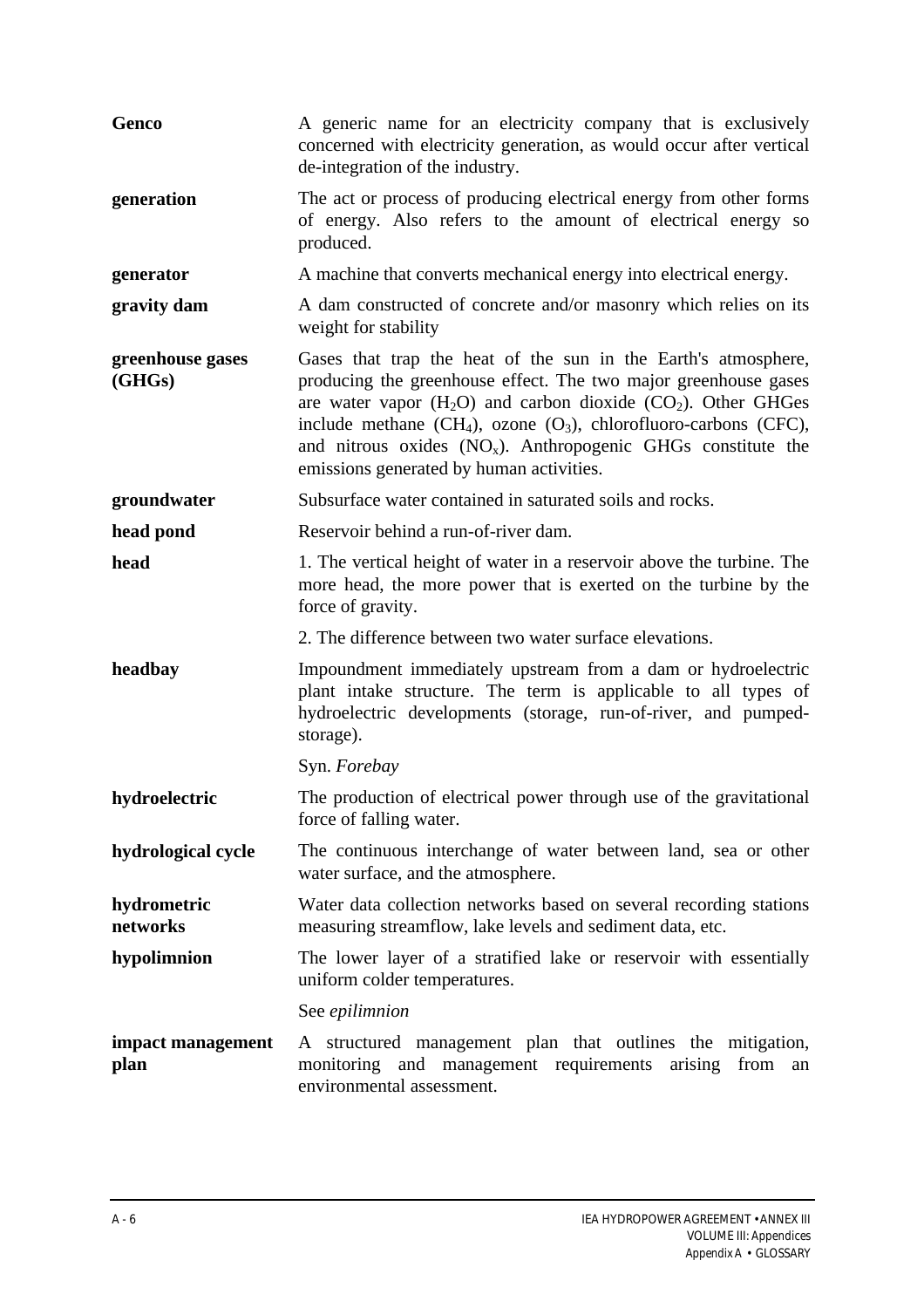- **impact monitoring** Monitoring of environmental/social/health variables, which are expected to change after a project has been constructed and is operational.
- **impounding** Creating a body of water [impoundment zone] by the construction of a dam.
- **independent system operator (ISO)** A neutral operator responsible for maintaining an instantaneous balance of the electricity grid system. The ISO performs its function by controlling the dispatch of some plants to ensure that loads match resources available to the system.

**initial environmental evaluation / examination** A report containing a brief, preliminary evaluation of the types of impacts that would result from an action. Often used as a screening process to assess whether or not proposals should undergo full scale EIA.

- **integrated resource planning (IRP)** A planning process aimed at minimizing the costs of providing energy services by explicit consideration of all known resources for meeting the demand for such services, including alternative supply resources as well as DMS.
- **kaplan turbine** A type of turbine that has several blades whose pitch is adjustable. The turbine may have gates to control the angle of the fluid flow into the blades.
- **kilowatt (kW)** A unit of electrical power equal to 1,000 watts (equivalent to about 1.3 horsepower).
- **kilowatt-hour (kWh)** A basic unit of electrical energy equivalent to one kilowatt of power used for one hour.
- **lacustrine** Of, relating to, formed in, living in, or growing in lakes.
- **large dam** For the purpose of inclusion in the ICOLD World Register of Dams, a large dam is defined as any dam above 15 meters in height (measured from the lowest point of foundation to top of dam) or any dam between 10 and 15 meters in height which meets at least one of the following conditions a) the crest length is not less than 500 meters; b) the capacity of the reservoir formed by the dam is not less than one million cubic meters; c) the maximum flood discharge dealt with by the dam is not less than 200 cubic meters per second; d) the dam had specially difficult foundation problems; e) the dams is of unusual design. **lentic environment** Standing waters, such as lakes, ponds, and marshes.
- **level of service (of power plants)** Capacity of an electricity generation option to meet demand patterns within required quality standards.
- **limnology** The scientific study of bodies of freshwater (as lakes).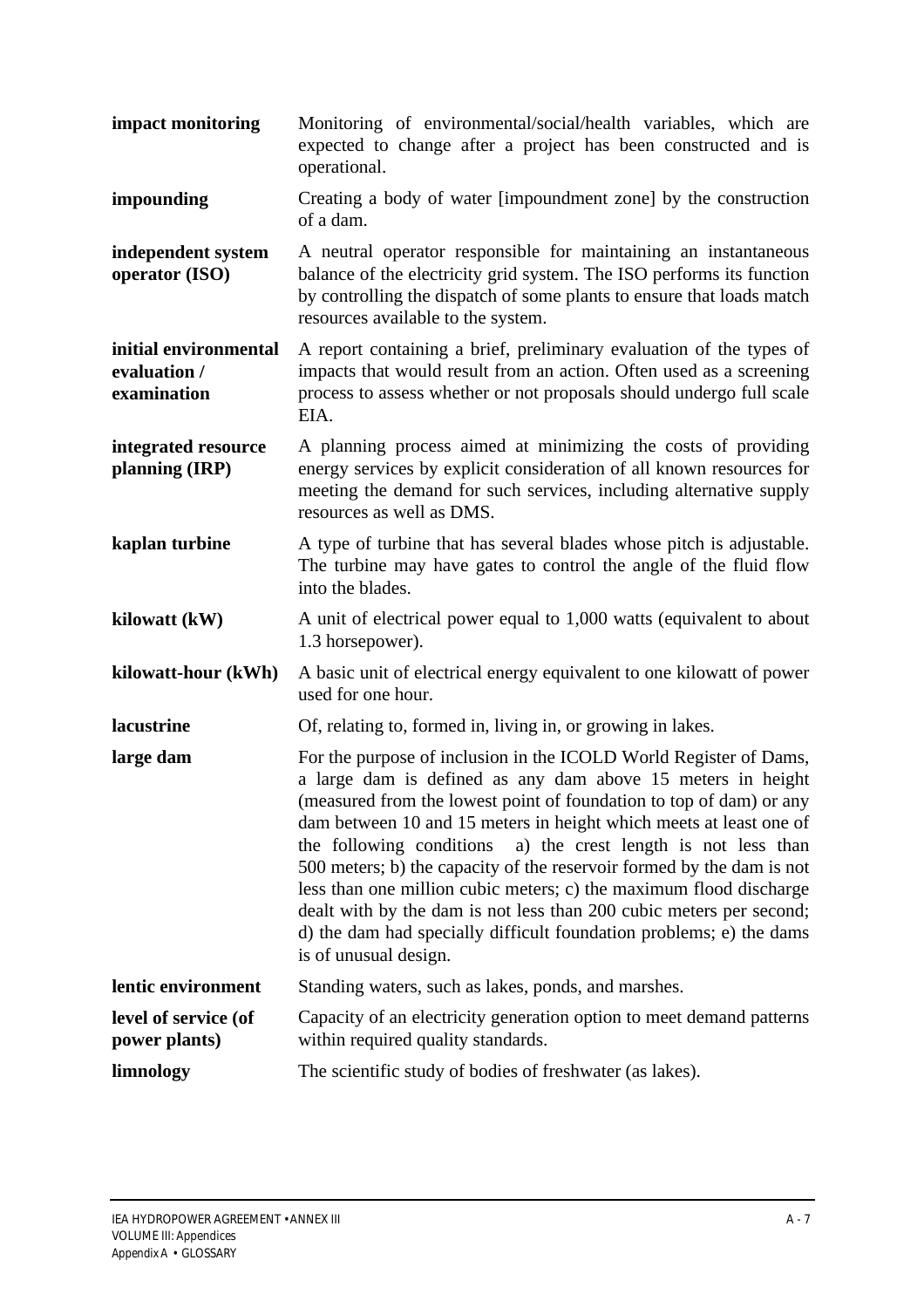| lining                        | With reference to a canal, tunnel or shaft, a coating of asphaltic<br>concrete or reinforced concrete to provide water tightness, to<br>prevent erosion or to reduce friction.                                                                                                                                                                                                               |
|-------------------------------|----------------------------------------------------------------------------------------------------------------------------------------------------------------------------------------------------------------------------------------------------------------------------------------------------------------------------------------------------------------------------------------------|
| live storage                  | See Active Storage                                                                                                                                                                                                                                                                                                                                                                           |
| load                          | The amount of electrical power or energy delivered or required at<br>any specified point or points on a system. Load originates primarily<br>at the energy-consuming equipment of customers.                                                                                                                                                                                                 |
| local distribution<br>company | A utility that owns and operates the local delivery network for<br>commodities such as electricity, natural gas or water. Another<br>generic term is Disco.                                                                                                                                                                                                                                  |
| loess                         | Wind-deposited silt, the fine-grained portion of soil that is non-<br>plastic or very slightly plastic and that exhibits little or no strength<br>when air dry.                                                                                                                                                                                                                              |
| lotic environment             | Flowing water, such as rivers and streams.                                                                                                                                                                                                                                                                                                                                                   |
| macroinvertebrates            | Aquatic organisms without vertebrae that can be seen with the<br>naked eye. Macroinvertebrates usually live under rocks or in the<br>bottom substrate. Most macroinvertebrates are aquatic insects or the<br>aquatic stages of insects, such as stonefly nymphs, mayfly nymphs,<br>dragonfly nymphs and midge larva. They also include such creatures<br>as snails, clams and aquatic worms. |
| macrophyte                    | A member of the macroscopic plant life especially of a body of<br>water.                                                                                                                                                                                                                                                                                                                     |
| magnitude                     | A rating of a given earthquake, independent of the place of<br>observation. It is calculated from measurement on seismographs and<br>it is properly expressed in ordinary numbers and decimals based on<br>the logarithmic scale.                                                                                                                                                            |
| marginal cost                 | The cost to the utility of providing the next (marginal) kilowatt-hour<br>of electricity. Fixed obligations, such as interest on debt, are not<br>included in marginal cost.                                                                                                                                                                                                                 |
| megawatt (MW)                 | A megawatt is one million watts, a measure of electrical power.                                                                                                                                                                                                                                                                                                                              |
| megawatt-hour<br>(MWh)        | A unit of electrical energy equivalent to one megawatt of power<br>used for one hour. Gigawatt-hour (GWh) and Terawatt-hour (TWh)<br>are one billion and one trillion watts of power used for one hour.                                                                                                                                                                                      |
| mitigation measure            | Measure used to eliminate a source of impact or reduce its intensity<br>to an optimal or acceptable extent. These measures are applied in<br>the immediate work site area or in sectors that will directly<br>experience the effects of hydroelectric development.                                                                                                                           |
|                               | See compensation measure. Enhancement measure. Subtask 6<br>report                                                                                                                                                                                                                                                                                                                           |
| modernization                 | Renovation activity aiming at improving the plant's utility through<br>the use of more modern materials and technologies.                                                                                                                                                                                                                                                                    |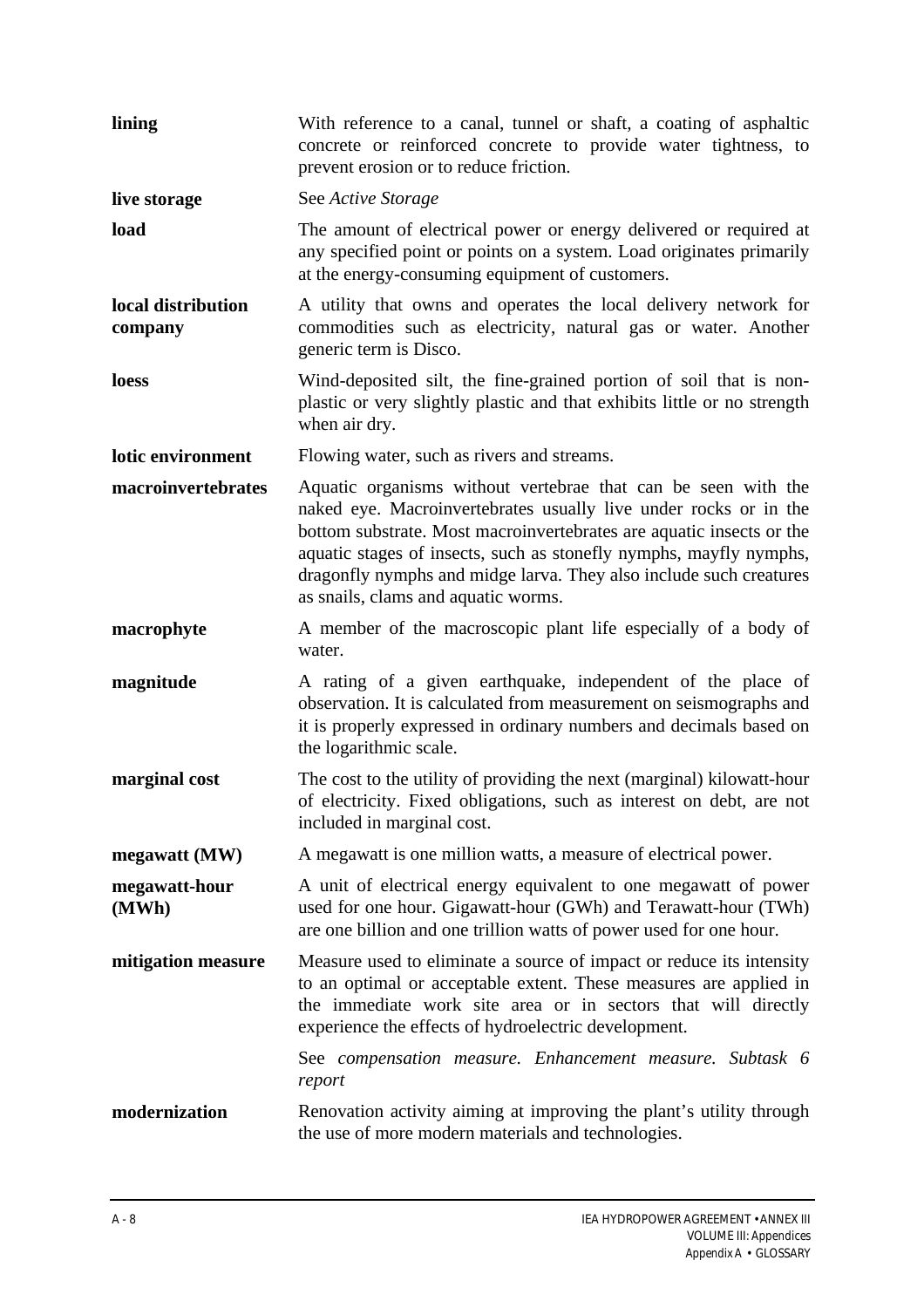| oligotrophic               | Deficient in plant nutrients. Especially: having abundant dissolved<br>oxygen - an oligotrophic body of water.                                                                                                                                                                                                                                                                                     |
|----------------------------|----------------------------------------------------------------------------------------------------------------------------------------------------------------------------------------------------------------------------------------------------------------------------------------------------------------------------------------------------------------------------------------------------|
| off-peak hours             | Period of relatively low demand for electrical energy, as specified<br>by the supplier, such as the middle of the night.                                                                                                                                                                                                                                                                           |
| parr                       | A young salmon actively feeding in freshwater.                                                                                                                                                                                                                                                                                                                                                     |
| peak load                  | The maximum electricity demand in a stated period of time. It may<br>be the maximum instantaneous load or the maximum average load<br>within a designated period of time.                                                                                                                                                                                                                          |
| peak power                 | Electricity supplied at times when demand is highest.                                                                                                                                                                                                                                                                                                                                              |
| pelton turbine             | A type of impulse hydropower turbine where water passes through<br>nozzles and strikes cups arranged on the periphery of a runner, or<br>wheel, which causes the runner to rotate, producing mechanical<br>energy. The runner is fixed on a shaft, and the rotational motion of<br>the turbine is transmitted by the shaft to a generator. Generally used<br>for high head, low flow applications. |
| penstock                   | Conduit used to convey water from a reservoir to the turbines of a<br>hydroelectric plant.                                                                                                                                                                                                                                                                                                         |
| periphyton                 | Any organism that lives attached to submerged plantlife or objects.                                                                                                                                                                                                                                                                                                                                |
| photic                     | Penetrated by light, especially of the sun.                                                                                                                                                                                                                                                                                                                                                        |
| photovoltaïc               | The direct conversion of sunlight to electrical energy through the<br>effects of solar radiation on semiconductor materials.                                                                                                                                                                                                                                                                       |
| physiography               | Description of nature or natural phenomenon in general.                                                                                                                                                                                                                                                                                                                                            |
| phytoplankton              | Planktonic plant life.                                                                                                                                                                                                                                                                                                                                                                             |
| pisciculture               | Breeding, rearing and transplantation of fish by artificial means (fish<br>farming).                                                                                                                                                                                                                                                                                                               |
| plant factor               | Ratio between the actual amount of electricity a powerplant<br>generates over a period of a year and its theoretical maximum<br>capacity. Expressed as a percentage.                                                                                                                                                                                                                               |
|                            | e. g., a plant factor of 50% means that a powerplant generates half<br>the electricity it can theoretically produce, if the turbines worked 24<br>hours a day, 365 days a year, at optimum efficiency.                                                                                                                                                                                             |
| pondage-type<br>hydropower | Run-of-river plants with a minor reservoir capacity.                                                                                                                                                                                                                                                                                                                                               |
| power exchange             | An entity responsible for pooling electricity generation and<br>determining spot prices in order to facilitate economic dispatch, as<br>well as providing other ancillary services of the electric system. A<br>generic name is Poolco.                                                                                                                                                            |
| power                      | Electrical energy generated, transferred, or used; usually expressed<br>in kilowatts or megawatts.                                                                                                                                                                                                                                                                                                 |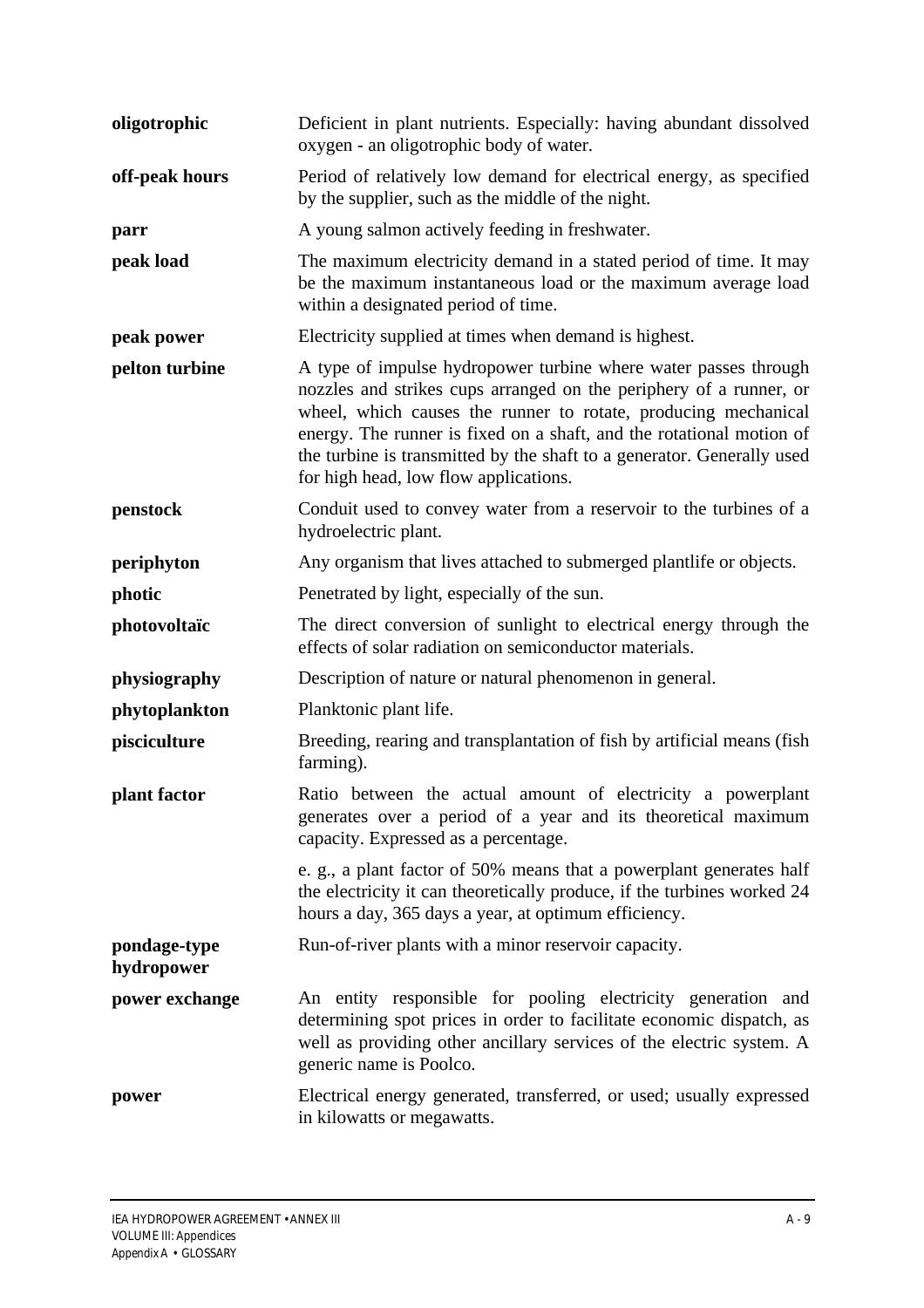- **powerhouse** Hydropower building or cavern housing turbines and generators.
- **primary energy** Refers to energy in the form of its natural occurrence which has not yet been transformed into other forms of energy (crude oil, natural gas, uranium, coal, etc.).

**pumped-storage plant** A hydroelectric power plant that generates electrical energy to meet peak load by using water pumped into a storage reservoir during offpeak periods.

**Refurbishment** Activity returning something to its original state. Refurbishment is generally aimed at restoring the plant to close to "as new" condition and performance with a view to reducing ongoing maintenance costs and extending plant life by a specified period, typically 25 years and up to 50 years.

**regional environmental assessment (REA)** An environmental appraisal procedure applied to a relatively large geographic area that examines the likely impacts of sector-wide programs, multiple projects or development policies and plans.

**regulated river** River of which the natural flow pattern is altered by a dam or dams.

- **rehabilitation** Activity aiming at replacing or restoring existing turbine-generator units near the end of their service life.
- **relicensing** In some countries (e.g., USA) the license for operating a hydroelectric equipment has to be renewed after a certain period encompassing generally the plant's useful life (30-50 years). Relicensing is hence a procedure for processing a new license. The procedures are practically identical to those for an original license. In any license issued, the concerned agencies include terms and conditions (license articles) that are the requirements a licensee must comply with to keep the licence in effect. These requirements include engineering, safety, economic, and environmental matters. For example, they could include requirements for water quality monitoring, wildlife habitat conservation, a public safety plan, an erosion control plan, and engineering design drawings and specifications.
- **renewable resource** A power source that is continuously or cyclically renewed by nature. A resource that uses solar, wind, water, geothermal, biomass, or similar sources of energy.
- **reserve capacity** Generating capacity used to meet unanticipated demands for power or to generate power in the event normal generating resources are not available.
- **reservoir area** Areas which are converted from land, wetland or watercourse to an impoundment for storage of water, for use by the hydropower station. Includes the riparian zone.

**reservoir storage** The volume of water in a reservoir at a given time.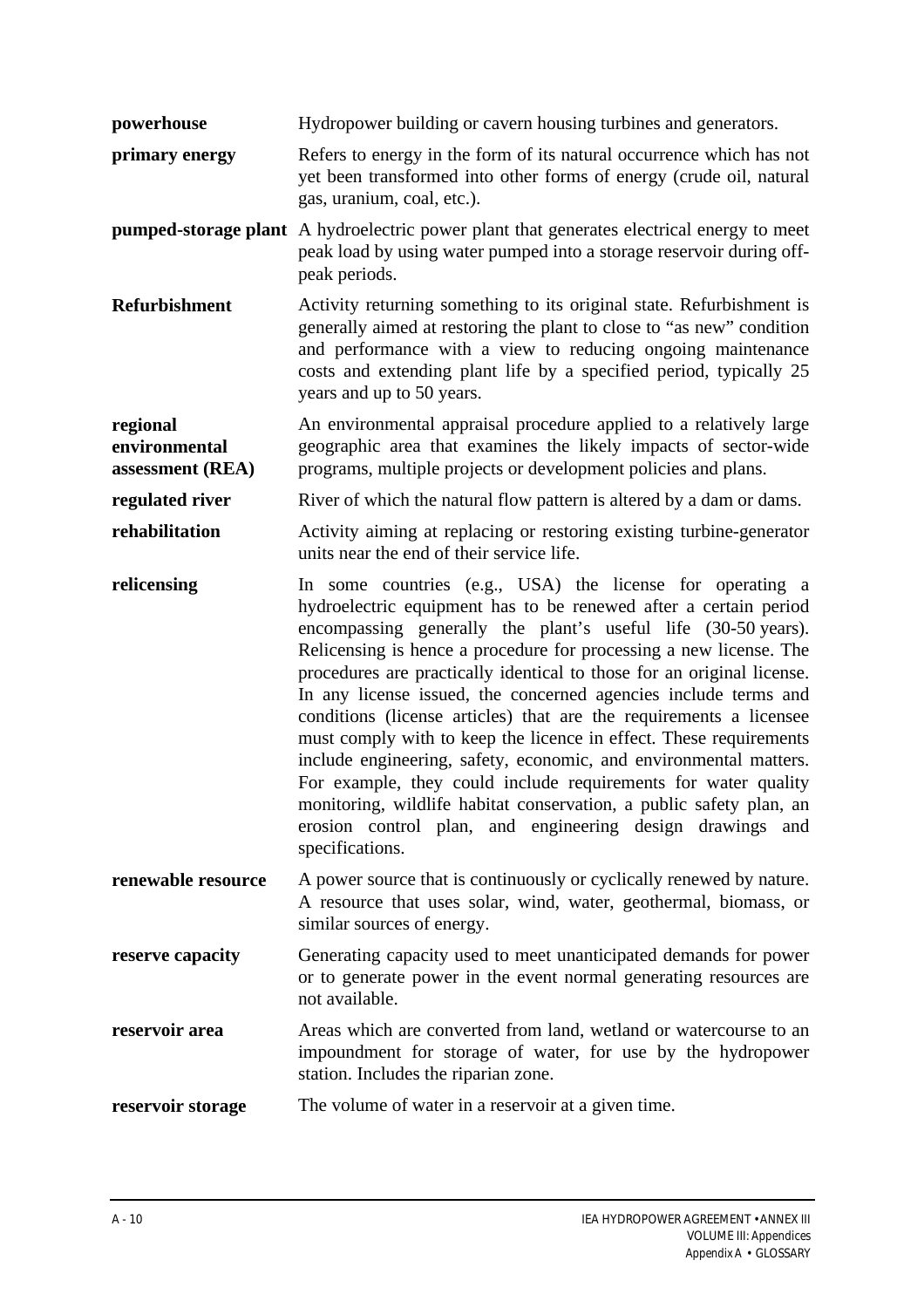| retail competition                      | Permitting end-use electricity customers to contract directly with<br>competing electricity producers.                                                                                                                                                   |
|-----------------------------------------|----------------------------------------------------------------------------------------------------------------------------------------------------------------------------------------------------------------------------------------------------------|
| riparian                                | Of, on, or pertaining to the bank of a river, pond, or lake.                                                                                                                                                                                             |
| riprap                                  | A layer of large uncoursed stones, broken rock or precast blocks<br>placed in random fashion on the upstream slope of an <i>embankment</i><br>dam or on a reservoir shore or on the sides of a channel as a<br>protection against wave and ice action.   |
| risk assessment                         | Assessment methodology used to estimate the frequency and<br>severity of adverse events and to present the results in a form useful<br>to management.                                                                                                    |
| river diversion                         | See Diversion                                                                                                                                                                                                                                            |
| riverine ecosystem                      | Zone of biological and environmental influence of a river and its<br>floodplain.                                                                                                                                                                         |
| run-off                                 | Precipitation which drains into a watercourse rather than being<br>absorbed by soil.                                                                                                                                                                     |
| salinization                            | The accumulation of salt in soil or water to a harmful level.                                                                                                                                                                                            |
| scoping                                 | An early and open activity to identify the impacts that are most<br>likely to be significant and require investigation during the EIA<br>work. The results of scoping are frequently used to prepare terms of<br>reference for the EIA.                  |
| screening                               | Preliminary activity undertaken to classify proposals according to<br>the level of assessment that should occur.                                                                                                                                         |
| secondary energy                        | Refers to energy resulting from a conversion process (refining,<br>gasification, liquefaction, electricity generation, etc.) of primary<br>energy forms into respective derivatives, i.e., motor gasoline, fuel<br>oil, LPG, electricity, charcoal, etc. |
| sectoral<br>environmental<br>assessment | An environmental appraisal procedure applied to a specific sector of<br>the economy (energy, transportation, health, etc.) that examines the<br>likely impacts of sector-wide programs, multiple projects or<br>development policies and plans.          |
| sediment flushing                       | Method of reservoir operation in which the reservoir is temporarily<br>lowered so that fast flowing water can erode accumulated sediments<br>on the reservoir bed.                                                                                       |
| sediment load                           | Amount of sediment carried by a river.                                                                                                                                                                                                                   |
| sediment sluicing                       | Method of reservoir operation in which the reservoir is lowered at<br>the start of the flood season, speeding the movement of water<br>through the reservoir and hence reducing its capacity to trap<br>sediments.                                       |
| sediment                                | Mineral and organic matter transported or deposited by water or air.                                                                                                                                                                                     |
|                                         |                                                                                                                                                                                                                                                          |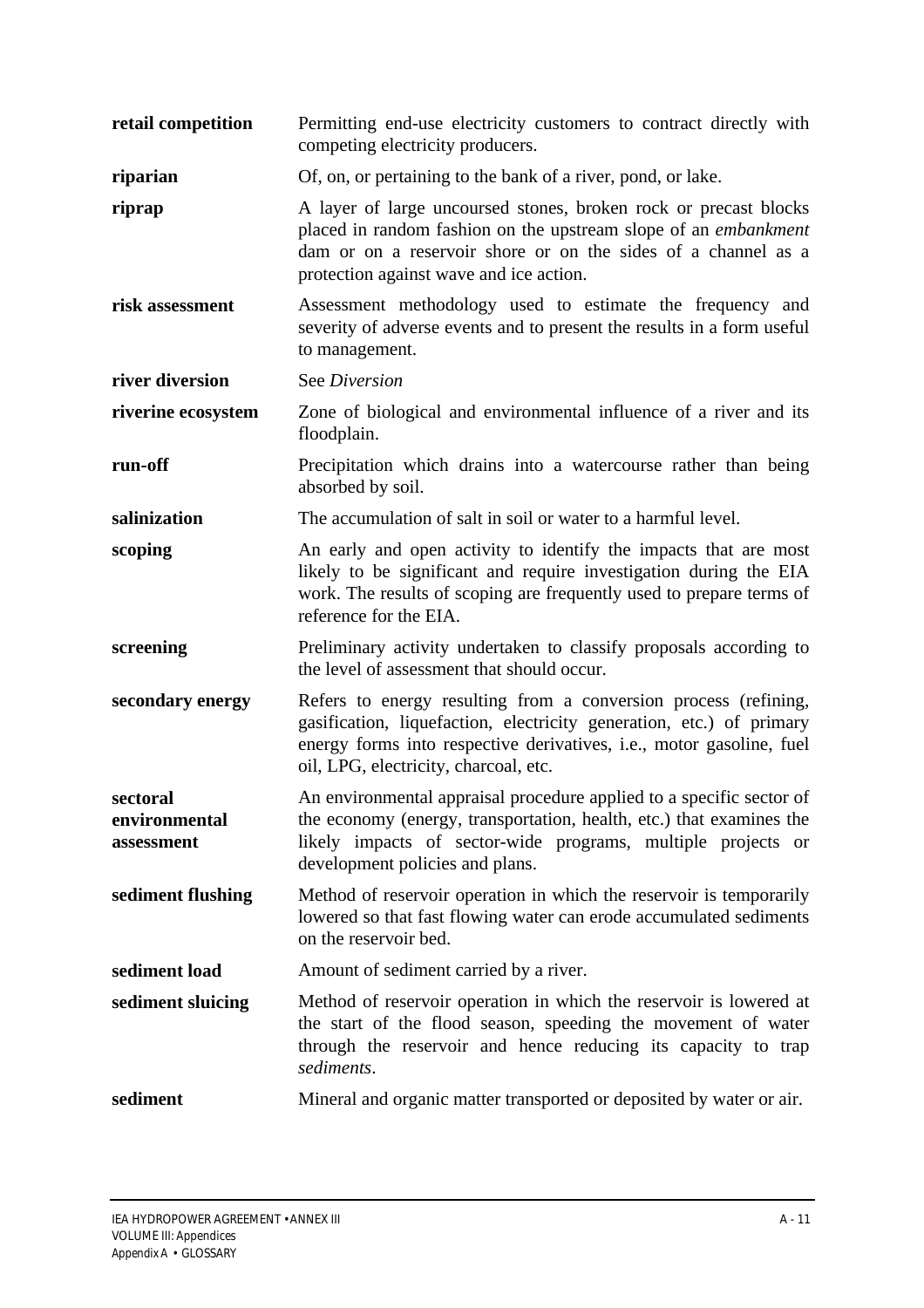**seismic intensity** Subjective measurement of the degree of shaking at a specified place by an experienced observer using a descriptive scale. **siltation** To become choked or obstructed with silt. **sluice** Structure with a gate for stopping or regulating flow of water. **spillway** A structure over or through which flood flows are discharged. **storage reservoirs** Reservoirs that have space for retaining water from high flow periods (spring snow melt, monsoons, etc.). Retained water is released as necessary for multiple uses – power production, fish passage, irrigation, and navigation. **stranded costs** Utility costs, which are at risk of not being recovered in a competitive electricity market, because the market price of new generation is less than the costs of existing plants. **strategic environmental assessment (SEA)** An environmental appraisal procedure that examines the likely impacts of proposed policies, programs and plans. Typically applies to government or corporate policy-making. **tailbay** See *Afterbay* **tailrace** Pipe or channel through which turbined water is discharged into a river. **tailwater** The water in the natural stream immediately downstream from a hydropower plant. **terms of reference (TOR)** Written requirements governing EIA implementation, consultations to be held, data to be produced and form/ contents of the EIA report. Often produced as an output from scoping. **thermal power plant** A facility that uses heat to power an electric generator. The heat may be supplied by burning coal, oil, natural gas, biomass or other fuel; by nuclear fission; or by solar or geothermal sources. **thermal stratification** The tendency in deeper lakes for distinct layers of water to form as a result of vertical change in temperature and therefore density. **topsoil** Superficial soil in which vegetation can grow. **Transco** A generic name for an electricity company that is concerned with electricity transmission. Another generic name is Gridco. **transmission grid** An interconnected system of transmission lines and associated equipment for the transfer of electrical energy in bulk between points of supply and points of demand. **trophic level** A level in the movement of matter and energy along a food chain or through a food web. **turbid** Of a body of water: thick or opaque with sediment.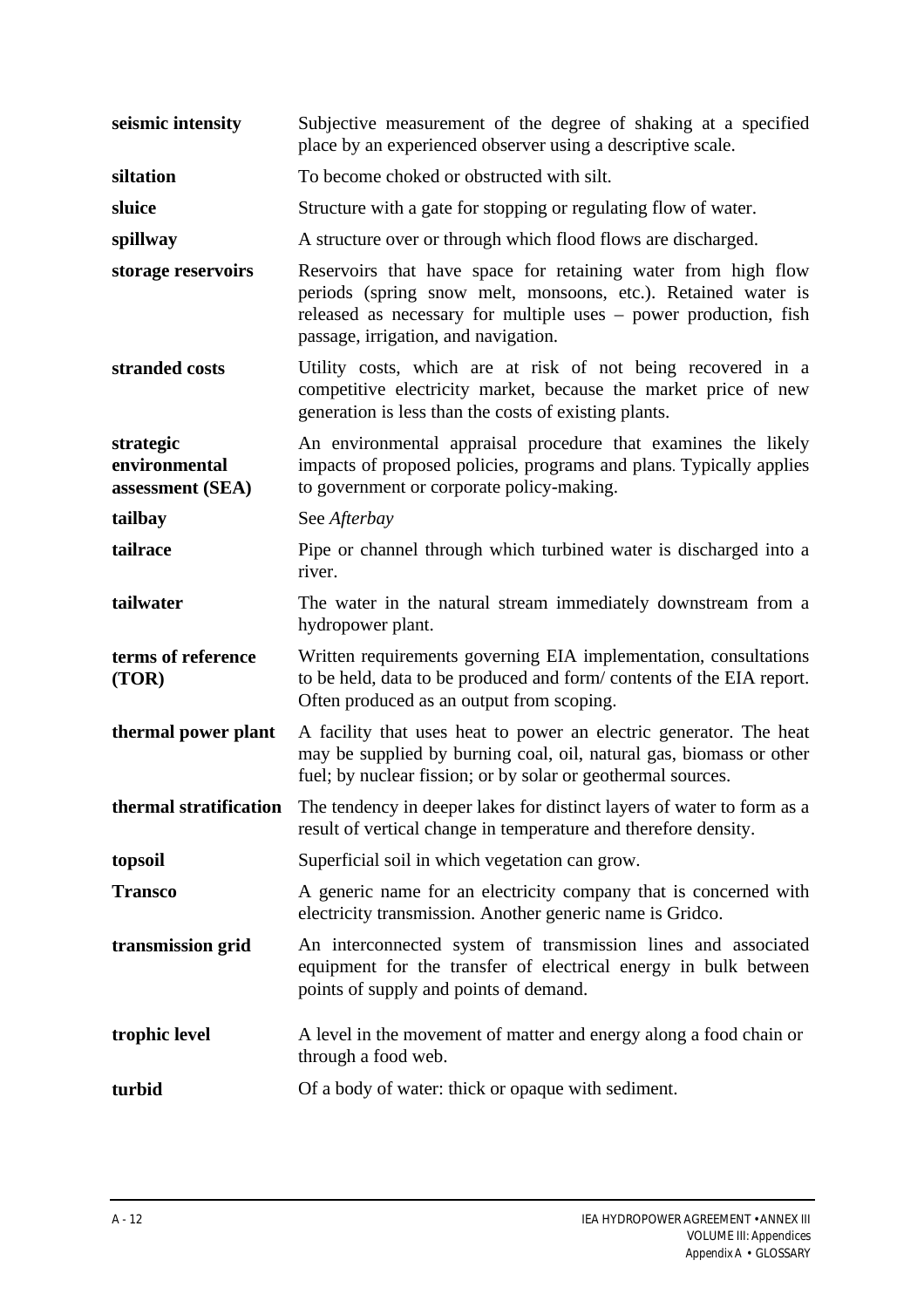| turbine              | Machinery that converts kinetic energy of a moving fluid, such as<br>falling water, to mechanical power, which is then converted to<br>electrical power by an attached generator.                                                              |
|----------------------|------------------------------------------------------------------------------------------------------------------------------------------------------------------------------------------------------------------------------------------------|
| upgrading            | Renovation activity which aims at improving a plant's productivity.                                                                                                                                                                            |
| uprating             | Renovation activity aiming at obtaining an increase in plant output<br>$(kWh)$ .                                                                                                                                                               |
| utility              | A business organization (as an electric company) performing a<br>public service and subject to special governmental regulation.                                                                                                                |
| utilization factor   | See Plant factor                                                                                                                                                                                                                               |
| water retention time | Theoretical residence time of water in a reservoir. Period during<br>which water remains in a reservoir.                                                                                                                                       |
|                      | also: water renewal time.                                                                                                                                                                                                                      |
| water table          | Upper level of groundwater.                                                                                                                                                                                                                    |
| waterlogging         | Saturation of soil with water.                                                                                                                                                                                                                 |
| watershed            | Area drained by a river. (Catchment area)                                                                                                                                                                                                      |
| watt-hour            | Unit of energy (Wh) equivalent to the power of one watt over a<br>period of one hour.                                                                                                                                                          |
|                      | One kilowatt-hour (kWh) is equal to one thousand watt-hours. One<br>gigawatt-hour (GWh) is equal to 1 million watt-hours. One terawatt-<br>hour (TWh) is equal to 1 billion watt-hours.                                                        |
| watt                 | Basic unit of electrical power.                                                                                                                                                                                                                |
|                      | One kilowatt $(kW)$ is equal to 1 thousand watts. One gigawatt $(GW)$<br>is equal to 1 million watts. One terawatt (TW) is equal to 1 billion<br>watts.                                                                                        |
| weir                 | A low dam or wall across a stream to raise the upstream water level.<br>Termed fixed-crest weir when uncontrolled.                                                                                                                             |
|                      | A structure built across a stream of channel for the purpose of<br>measuring flow. Sometimes described as measuring weir or<br>gauging weir. Types of weir include broad-crested weir, sharp-<br>crested weir, drowned weir or submerged weir. |
| wetland              | Area of land which is seasonally, intermittently or permanently<br>waterlogged.                                                                                                                                                                |
|                      | wholesale competition Competitive electricity market in which the buyers are wholesale<br>companies such as local distribution companies.                                                                                                      |
| zooplankton          | Plankton composed of animals.                                                                                                                                                                                                                  |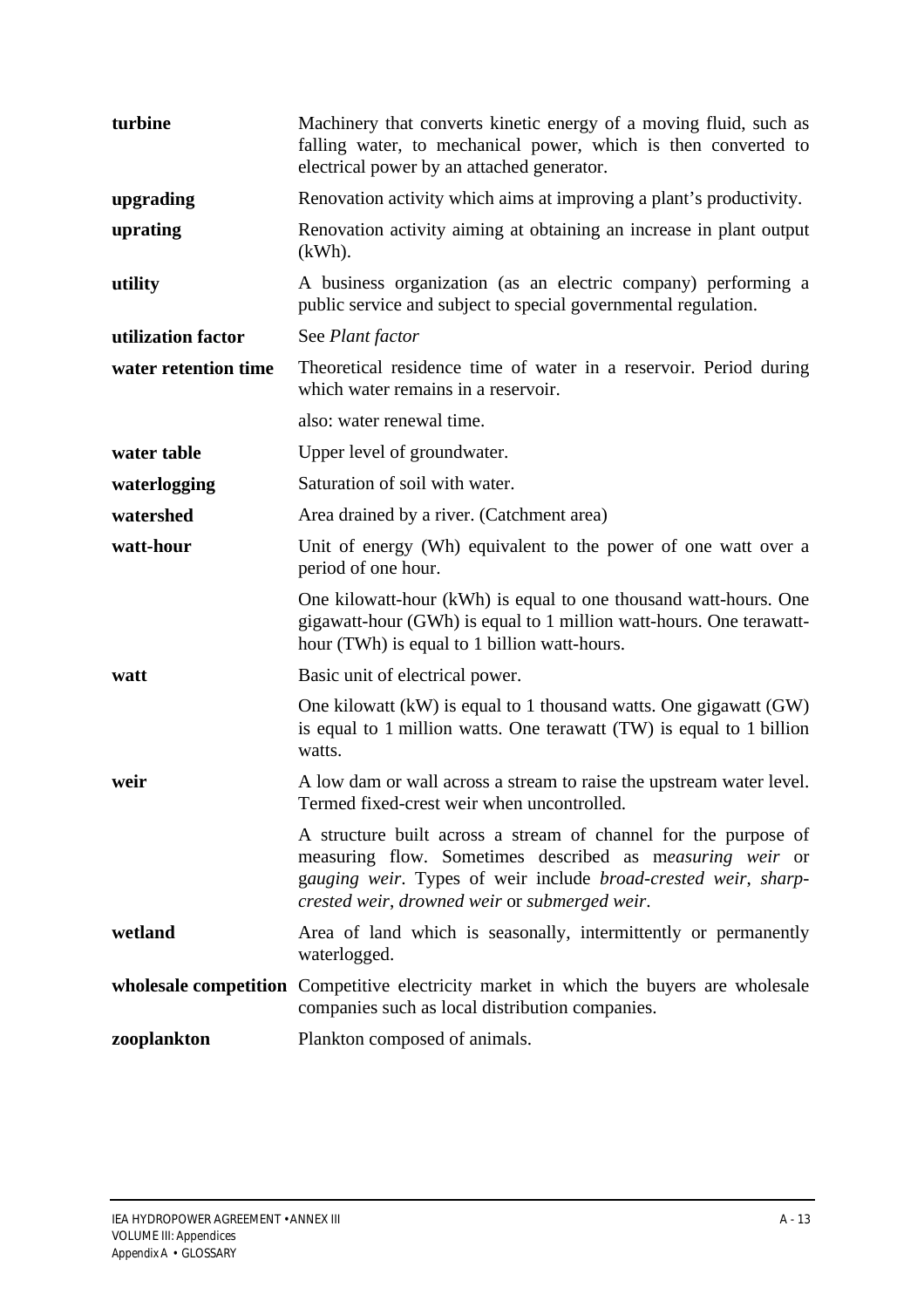#### **References**

- Bisset, R. 1996. *Environmental Impact Assessment Issues, Trends and Practice.* Prepared for the United Nations Environment Programme (UNEP) under the guidance and technical support of the UNEP International Working Group on EIA.
- CSIRO. 1997-1998. *Monitoring the Extent of Waterlogging.*

[http://hunter.nsw.cmis.csiro.au/rsm/research/flyers/water/water.html]

FERC (Federal Energy Regulatory Commission). 1998. *Water Power: Use and Regulation of a Renewable Resource.*

[http://www.ferc.fed.us/hydro/docs/waterpwr.htm]

Government of Alberta. 1997. *Alberta's water resource.*

[http://www.gov.ab.ca/env/water/water\_overview.html]

- Hydro-Québec. 1993. *Grande-Baleine Complex. Feasibility Study. Part 8: Glossary and Bibliography*. Montréal, CA, Hydro-Québec, 311 p.
- IADB / OLADE. 1994. *Guide for Assessing the Environmental Impact of Hydropower Stations.* Quito, EC, 162 p.
- International Electrotechnical Commission, Group 25 Generation, Transmission and Distribution of Electrical Energy. 1965. *Industrial Electrotechnical Vocabulary.* 2nd ed. Geneva, Central Office of the IEC.
- International Energy Agency. *The International Energy Agency Implementing Agreement for Hydropower Technologies and Programmes. Hydropower: A Key to Prosperity in the Growing World.* Paris, FR, IEA, 12 p.
- International Trade Centre. 1992. *Rehabilitating Hydropower Sites in the United States: Site Inventory and Legalities.* Final Report prepared for Hydro-Québec International. Montreal, CA.
- McCully, P. 1996. *Silenced Rivers. The Ecology and Politics of Large Dams.* London, UK, Zed Books, 350 p.
- Merriam Webster Dictionary. 2000. http://www.m-w.com/home.htm.
- Oregon Department of Energy. 1995. *The Bioenergy Glossary.*

[http://rredc.nrel.gov/biomass/states/bio\_glossary/glossary.html]

- Pfafflin J.R., Ziegler, E.N. 1995. *Encyclopedia of Environmental Science and Engineering*.. 3rd ed. revised and updated. Philadelphia, NY, Gorden and Breach Science Publishers, 2 vol.
- Public Power Council. 1995. *Glossary of Terms, Agencies, Laws, and Organization,* in web site of FWWE (The Foundation for Water and Energy Education)
	- [http://www.fwee.org/h-glossary.html]

*Random House Unabridged Dictionary.* 2nd ed. New York, Random House, 1993.

The Government of Canada linguistic data bank.

The Environmental Information Network. 1998. *Macroinvertebrates.*

[ http://www.orchard.org/ein/docs/waterstream/macroinv.htm]

- United Nations Environment Programme (UNEP). 1996. *Environmental Impact Assessment: Training Resource Manual.* Prepared by Environment Protection Agency. Canberra, AU, UNEP.
- U.S. Bureau of Reclamation. 1998. *Glossary of Terms [Concrete dams]* [http://www.usbr.gov/cdams/glossary.html]
- U.S. Department of Energy. 1998. *Glossary of Energy Terms; Energy Efficiency and Renewable Energy Network* (EREN) [http://www.eren.doe.gov/consumerinfo/glossary.html]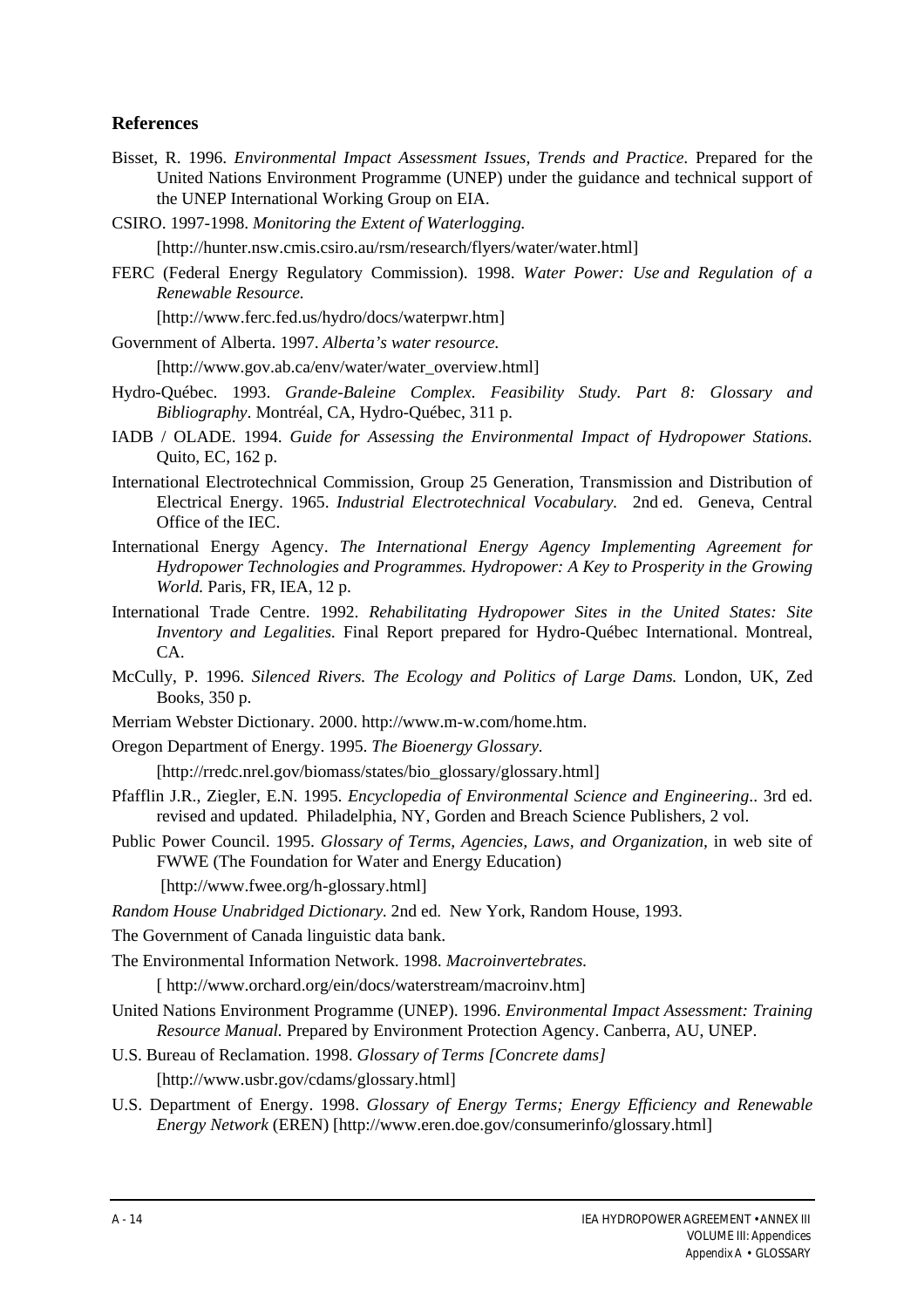- U.S. EPA Great Lakes National Program Office / Government of Canada. 1995. *Glossary*, in *The Great Lakes: An Environmental Atlas and Ressource Book.* 3rd ed. [http://www.epa.gov/grtlakes/atlas/glat-app.html]
- U.S. General Services Administration. 1998. *Environmental Justice and NEPA: Environmental Justice and Environmental Impact Assessments: Factsheet.* [http://www.gsa.gov/pbs/pt/call-in/factshet/0298b/02\_98\_3.htm]
- Whittaker, K. and Topham, H. 1991. "Refurbishment of Hydropower Plants", in *International Power Generation Magazine*.
- World Bank. 1996. *Environmental Management for Power Development.* http://www.worldbank.org/html/fpd/em/power/EA/methods/toolglos.stm
- World Energy Council. 1992. *Energy Dictionary.* Paris, Jouve.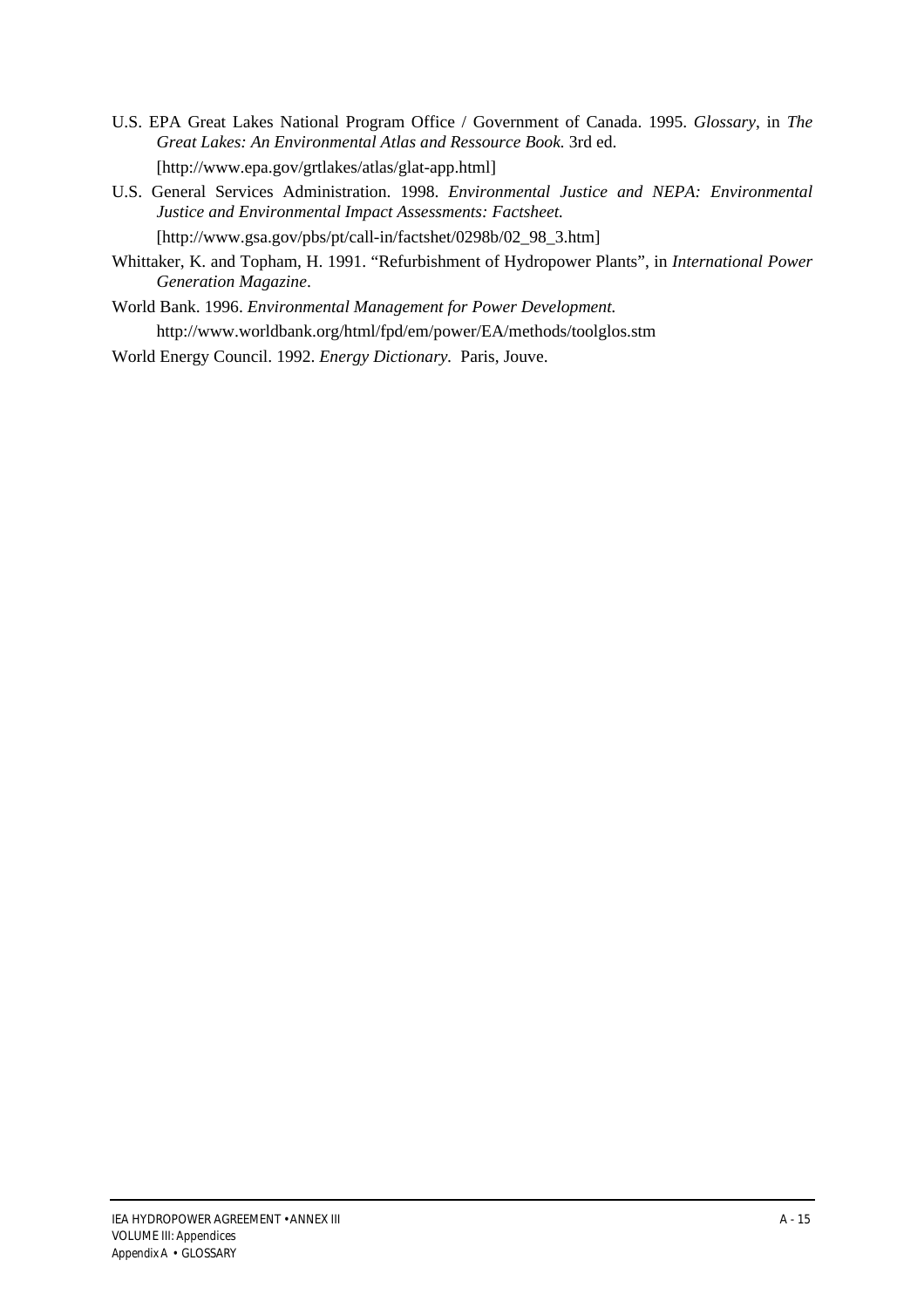

# **ACRONYMS**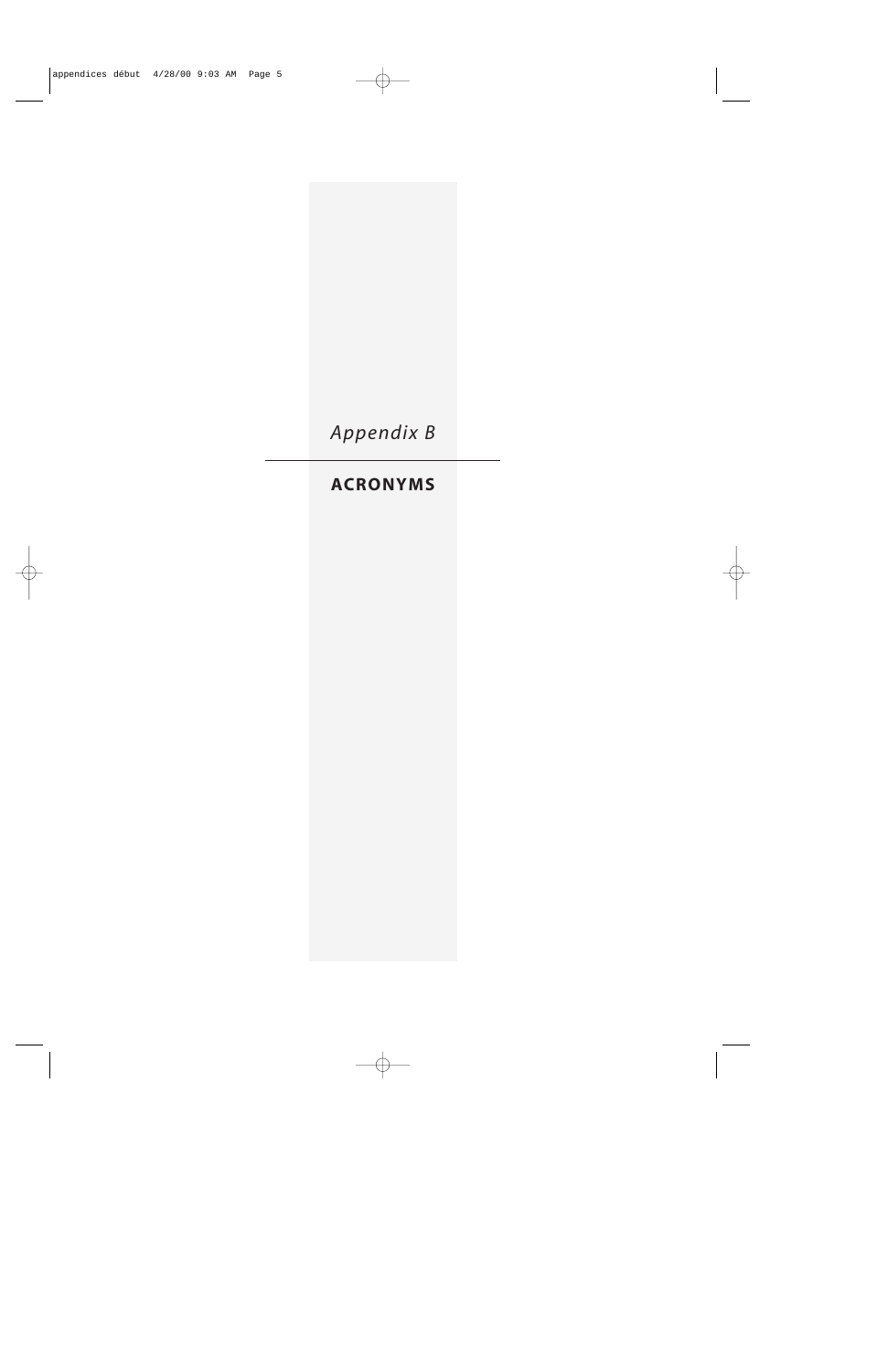# APPENDIX B ACRONYMS

| <b>ADB</b>   | <b>Asian Development Bank</b>                         |
|--------------|-------------------------------------------------------|
| <b>BOT</b>   | Build, operate and transfer                           |
| <b>BOOT</b>  | Build, own, operate and transfer                      |
| <b>CFRD</b>  | concrete-faced rockfill dam                           |
| <b>CAD</b>   | Computer-Aided Design                                 |
| CI           | Cumulative impact                                     |
| <b>CIA</b>   | Cumulative impact assessment                          |
| <b>DSM</b>   | Demand-side management                                |
| EA           | <b>Environmental Assessment</b>                       |
| EIA          | <b>Environmental Impact Assessment</b>                |
| <b>EMS</b>   | <b>Environmental Management System</b>                |
| <b>GHG</b>   | Greenhouse gas                                        |
| <b>GIS</b>   | Geographic information system                         |
| <b>HVCD</b>  | High voltage direct current                           |
| <b>ICOLD</b> | The International Commission on Large Dams            |
| <b>IEA</b>   | <b>International Energy Agency</b>                    |
| <b>IHA</b>   | <b>International Hydropower Association</b>           |
| <b>IPP</b>   | Independent power producer                            |
| <b>ISO</b>   | <b>International Standards Organisation</b>           |
| <b>ISO</b>   | <b>Independent System Operator</b>                    |
| <b>IUCN</b>  | The World Conservation Union                          |
| <b>LCA</b>   | Life-cycle analysis                                   |
| <b>LDC</b>   | Less-developed countries                              |
| <b>NGO</b>   | Non-governmental organization                         |
| <b>OECD</b>  | Organization for Economic Cooperation and Development |
| $PM_{10}$    | Particulate Matter 10 microns or less                 |
| <b>PV</b>    | Photovoltaic                                          |
| <b>POE</b>   | Panel of experts                                      |
| R&R          | <b>Resettlement and Rehabilitation</b>                |
| <b>RA</b>    | Risk assessment                                       |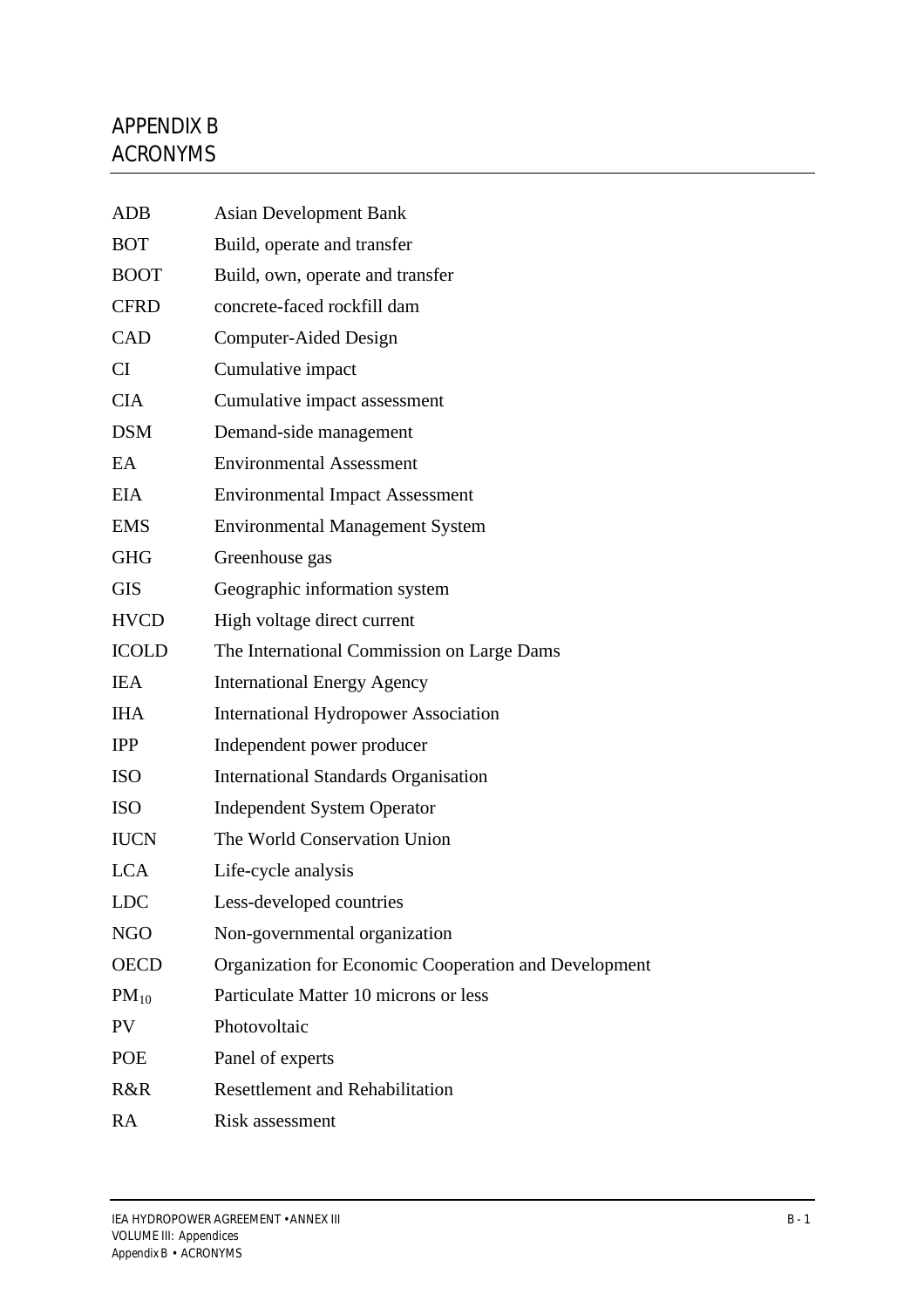| <b>REA</b>    | <b>Regional Environmental Assessment</b>        |
|---------------|-------------------------------------------------|
| <b>RCC</b>    | Roller compacted concrete dam                   |
| <b>SEA</b>    | <b>Strategic Environmental Assessment</b>       |
| <b>SIA</b>    | Social Impact Assessment                        |
| <b>SMES</b>   | Super magnetic energy storage                   |
| <b>TOR</b>    | <b>Terms of Reference</b>                       |
| <b>US EIA</b> | United States Energy Information Administration |
| <b>WCD</b>    | World Commission on Dams                        |
| <b>WEC</b>    | World Energy Council                            |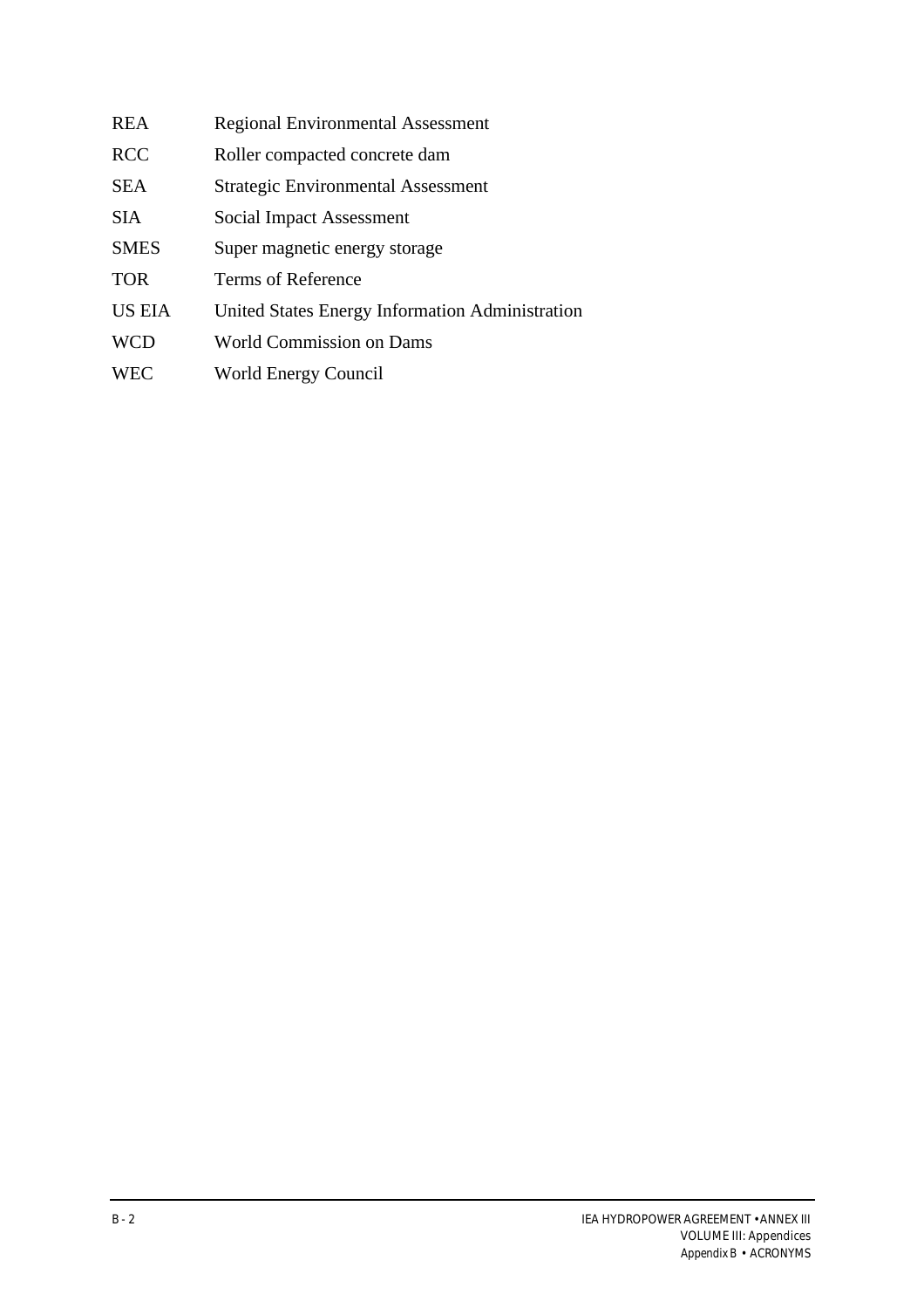

# **LIST OF CONTRIBUTORS**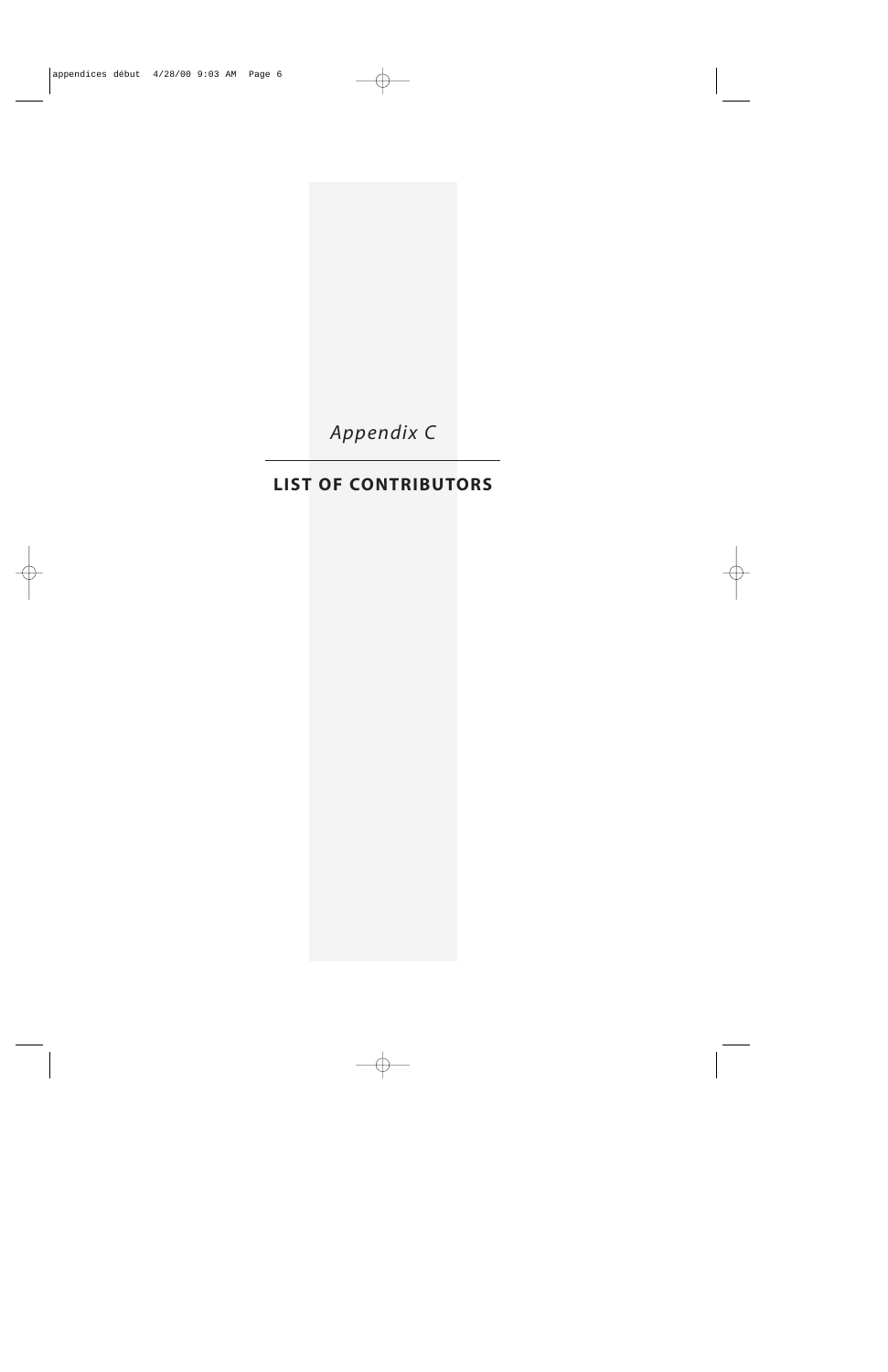### **ST 5 – VOLUME II – MAIN REPORT**

#### *Introduction*

*Main author: Joseph Milewski Major contributions from Jean-Étienne Klimpt, Frans Koch, Vincent Roquet and Tor Ziegler*

#### *Chapter 1 Classification of Hydropower Projects*

*Main authors: Joseph Milewski and Karin Seelos Major contributions from Shuichi Aki, Jean-Étienne Klimpt and Yohji Uchiyama*

### *Chapter 2 Trends in Hydropower Development*

*Main author: Engelbert Oud Major contribution from Joseph Milewski*

### *Chapter 3 Comparative Environmental Analysis Of Power Generation Options*

*Main authors: Luc Gagnon and Camille Bélanger Major contributions from Björn Svensson and Y. Uchiyama*

### *Chapter 4 Review of the Most Effective Mitigation Measures*

*Main authors: Serge Trussart, Danielle Messier, Gaëtan Hayeur and Vincent Roquet*

### *Chapter 5 Ethical Considerations*

*Main author: Louise Roy Major contributions from Dominique Egré, Luc Gagnon, Jean-Étienne Klimpt, Frans Koch, Joseph Milewski*

### *Chapter 6 Legal And Regulatory Framework*

*Main author: Gilles G. Bérubé Major contributions from Hélène V. Gagnon, André Durocher, Karin Seelos and Céline Cusson*

### *Chapter 7 Summary and Recommendations*

*Main authors: Jean-Étienne Klimpt, Joseph Milewski, Martin Pérusse and Vincent Roquet Major contributions from all Annex III participants*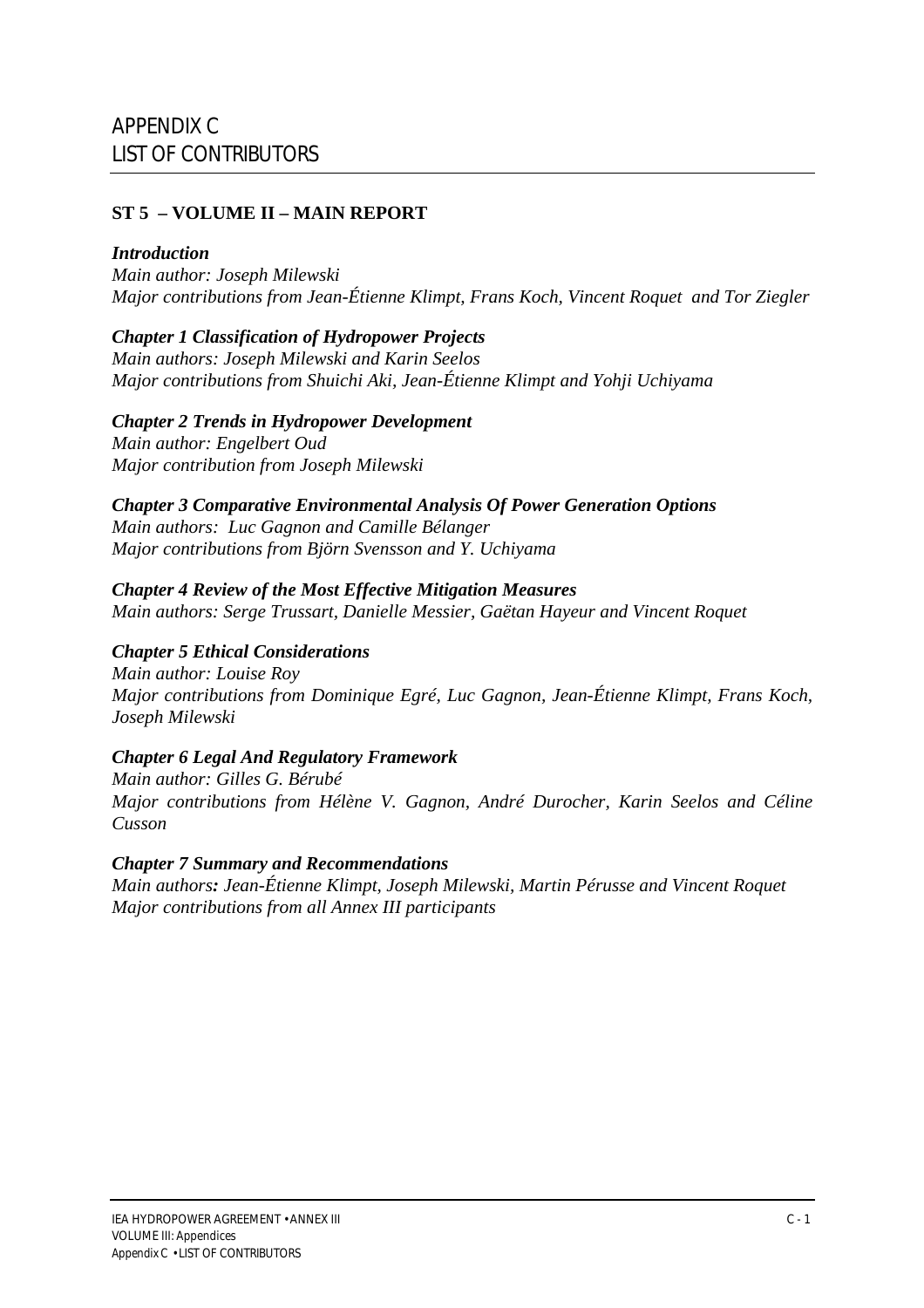## **IEA – Annex III Organisation**

| <b>Operating Agent:</b>   |                      |           |                                                                   |
|---------------------------|----------------------|-----------|-------------------------------------------------------------------|
|                           | Husebye, Sverre      | 1995-2000 | Norwegian Water Resources and Energy Directorate (NVE),<br>Norway |
| Secretary:                |                      |           |                                                                   |
|                           | Taasen, Jens Petter  | 1997-2000 | Norwegian Water Resources and Energy Directorate (NVE),<br>Norway |
|                           | Fagerlund, Kirsti H. | 1995-1997 | Norwegian Water Resources and Energy Directorate (NVE),<br>Norway |
| National representatives: |                      |           |                                                                   |
|                           | Hayeur, Gaëtan       | 1995-1997 | Hydro Quebec, Canada                                              |
|                           | Klimpt, Jean-        | 1997-2000 | Hydro Quebec, Canada                                              |
|                           | Etienne              |           |                                                                   |
|                           | Kaikkonen, Raimo     | 1996-2000 | Kemijoki Oy, Finland                                              |
|                           | Aki, Shuichi         | 1995-2000 | Central Research Institute for Electric Power Industry, Japan     |
|                           | Husebye, Sverre      | 1995-2000 | Norwegian Water Resources and Energy Directorate (NVE),           |
|                           |                      |           | Norway                                                            |
|                           | Rivero, Crisitna     | 1995-2000 | UNESA, Spain                                                      |
|                           | Svensson, Björn      | 1995-2000 | Vattenfall Hydropower AB, Sweden                                  |
|                           | Young, Christopher   | 1995-1997 | Ontario Hydro, Canada                                             |
|                           | Tomasino, Mario      | 1995-1997 | ENEL, Italy                                                       |
|                           | Corral, Jose del     | 1995-1998 | Hidroelectrica Catalunia, Spain                                   |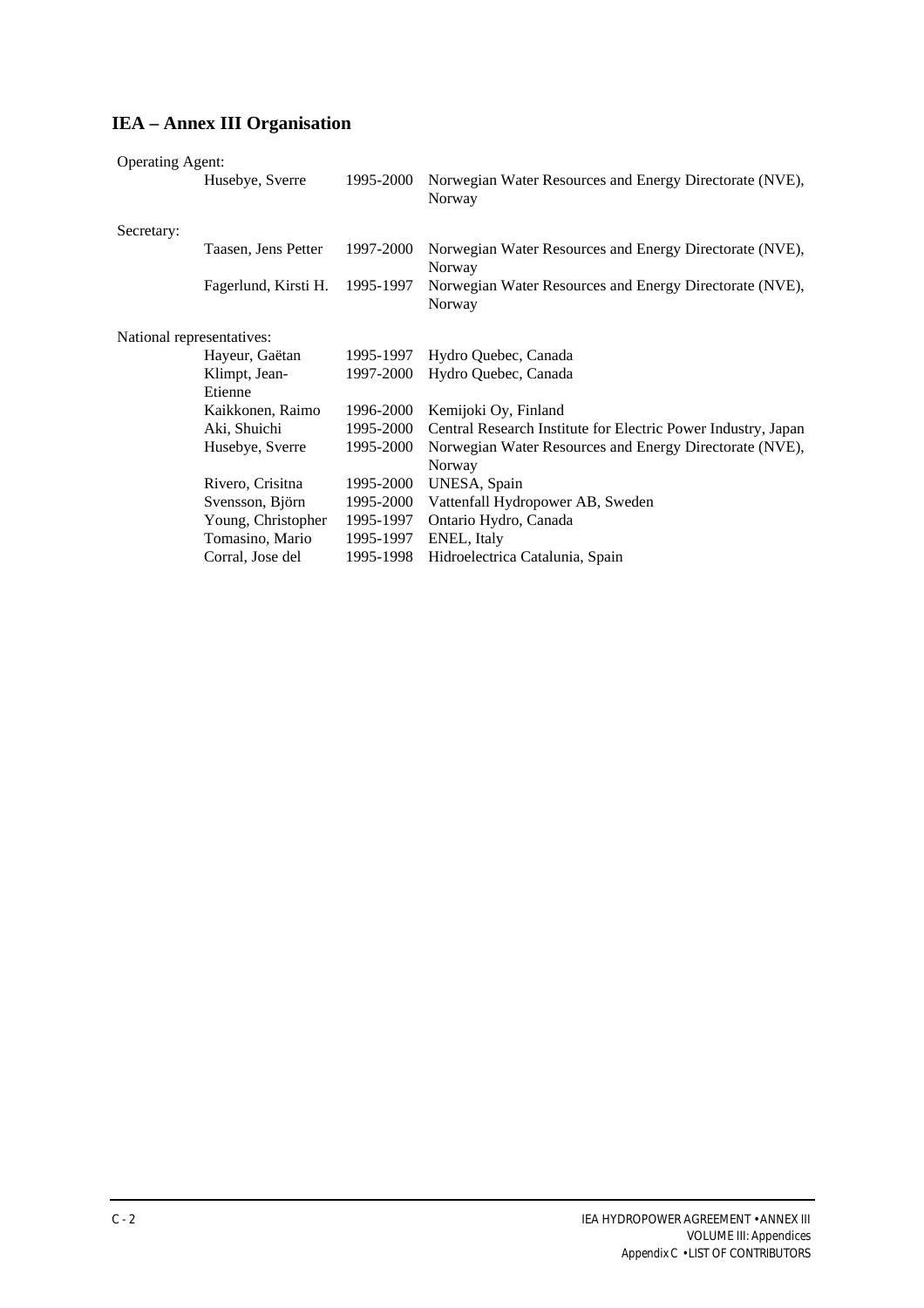### **Subtask leaders**

| Taasen, Jens Petter<br>Fagerlund, Kirsti H.                                                                                                                                                                                                                                        | 1997-2000<br>1995-1997 | Norway<br>Norway                                                                               |
|------------------------------------------------------------------------------------------------------------------------------------------------------------------------------------------------------------------------------------------------------------------------------------|------------------------|------------------------------------------------------------------------------------------------|
|                                                                                                                                                                                                                                                                                    |                        |                                                                                                |
| Creation of an International Information Data Base Comprising Environmental and<br>Social Impacts, the Effect of Mitigation Measures and the Licensing Procedures<br>Related to World Wide Experience of Hydropower Development<br>(Closed down in 1997, database included in ST1) |                        |                                                                                                |
| Young, Christopher<br>Yu, Margaret S.                                                                                                                                                                                                                                              | 1995-1997<br>1997      | Canada<br>Canada                                                                               |
| Environmental and Health Impacts of Electricity Generation                                                                                                                                                                                                                         |                        |                                                                                                |
| Svensson, Björn                                                                                                                                                                                                                                                                    | Sweden                 |                                                                                                |
|                                                                                                                                                                                                                                                                                    |                        | Survey of Existing Guidelines, Legislative framework and Standard Procedures for               |
| Rivero, Cristina<br>Corral, Jose del                                                                                                                                                                                                                                               | Spain<br>Spain         |                                                                                                |
| Hydropower and the Environment: Present Context and Guidelines for Future Action                                                                                                                                                                                                   |                        |                                                                                                |
| Klimpt, Jean-Étienne                                                                                                                                                                                                                                                               | Canada                 |                                                                                                |
|                                                                                                                                                                                                                                                                                    |                        |                                                                                                |
| Trussart, Serge                                                                                                                                                                                                                                                                    | Canada                 |                                                                                                |
|                                                                                                                                                                                                                                                                                    |                        | EA of Hydropower Projects<br>Hydropower and the Environment: Efficiency of Mitigation Measures |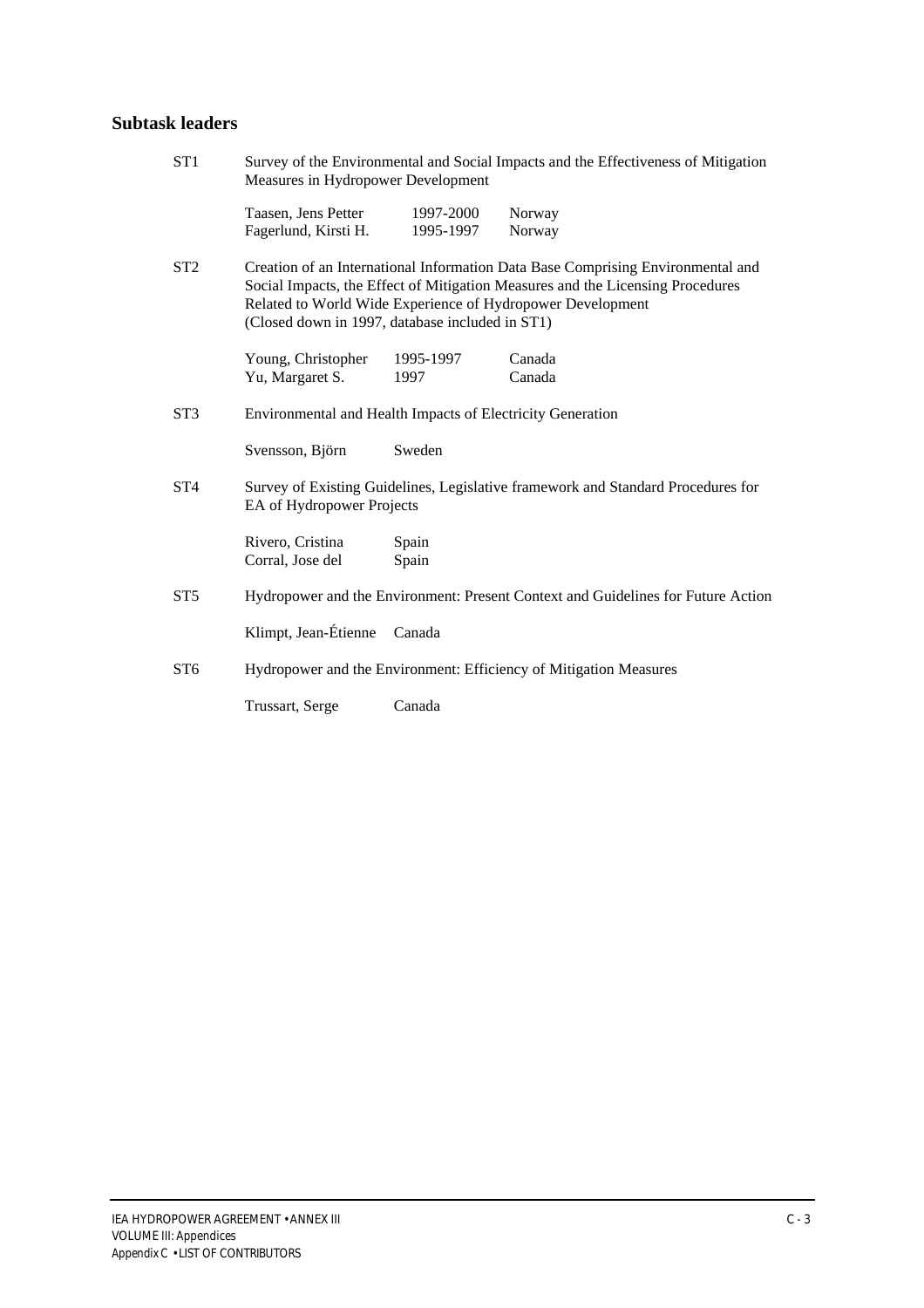**Expert meetings and workshops**

**Activity list Annex III:**

**October 1995 – Rome, Italy: 18 participants Presentation of projects that could be serving as examples in the questionnaire. Each country presented actual cases.**

February 1996 – Stockholm, Sweden: 16 participants

#### October 1996 – Madrid, Spain: 19 participants

#### **Presentations**

Review of the national/provincial legislation in:

| Canada  | Young, Christopher  | Ontario Hydro                                          |
|---------|---------------------|--------------------------------------------------------|
| Finland | Kaikkonen, Raimo    | Kemijoki Oy                                            |
| Italy   | Tomasino, Mario     | <b>ENEL</b>                                            |
| Japan   | Aki, Shuichi        | Central Research Institute for Electric Power Industry |
| Nepal   | Sudesh, Kumar Malla | <b>Energy Development Centre</b>                       |
| Norway  | Flatby, Rune        | Norwegian Water Resources and Energy Directorate       |
| Spain   | Rivero, Cristina    | <b>UNESA</b>                                           |
| Sweden  | Svennson, Björn     | Vattenfall Hydropower AB                               |
|         |                     |                                                        |

General papers:

Kjørven, Olav, World Bank :Environmental Assessment at the World Bank: Requirements, Experience and Future Directions

Haagensen, Kjell, Statkraft: IEA program: Hydro Power and the Environment

#### **April 1997 – Tokyo, Japan: 21 participants**

**Presentations** Sumitro, Sasmito, Indonesia: The Saguling Hydro Power Electric and Environment Aspects Manolom, Somboune, Laos: Hydropower and the Environment Lao PDR Benito, Francisco A., Phillipines: Hydropower Development and the Environmental Impact System in the Philippines Xayen, Nguyen, K. X., Vietnam: Brief Review on Hydropwer situations in Vietnam

## **October 1997 – Venice, Italy: 21 participants March 1998 – Rovaniemi, Finland: 20 participants October 1998 – Manila, Philippines: 28 participants Presentations**

Merdeka, Sebayang, Indonesia: Environmetnal Aspects on Hydropower Development in Indonesia Boungnong, Chanchaveng, Laos PDR: Socio-Environmental Impact Assessment of the Nam Ngiep 1Hydroelectric Project

Marasigan, Mario C., Philippines: Status of Mini-Hydropower Development in the Phillippines Delizo, Tito D., Philippines: Tapping Private Sector for Small and Medium hydroelectricpower Plants in the Phillipines

| March 1999 – Madrid, Spain:    | 25 participants        |
|--------------------------------|------------------------|
| November 1999 – Paris, France: | <b>19 participants</b> |

#### C - 4 IEA HYDROPOWER AGREEMENT • ANNEX III VOLUME III: *Appendices Appendix C* • LIST OF CONTRIBUTORS

**March 1995 – Montreal, Canada: : 18 participants**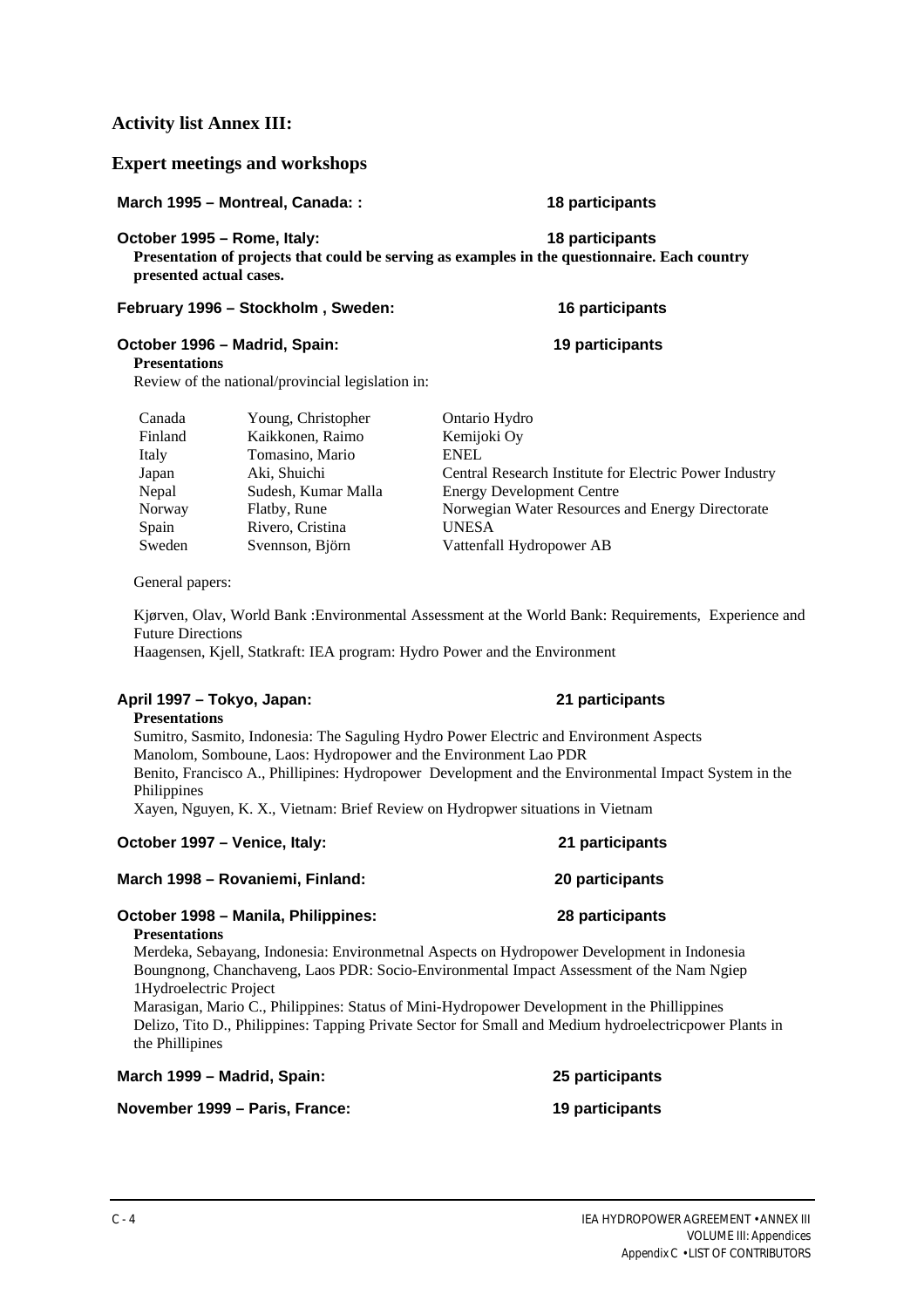#### **Technical Seminar**

#### **Presentations**

Gagnon, Luc & Bélanger, Camille, Canada: Windpower: More Renewable than Hydropower? Goodland, Robert, World Bank: What Factors Indicate the Future Role of Hydro in the Power Sector Mix? Environmental Sustainability in hydroprojects. Henderson, Judy, South Africa: WCD-Strategy and Objectives Husebye, Sverre, Norway: Status and Progress of the IEA-Annex ΙΙΙ Work Marasigan, Mario C., Philippines: Philippine Perspective: Hydropower and Rural Electrification Nakamura, Shunroko, Japan: Recent River Ecosystem Conservation Efforts Downstream of Power Dams in a Densely Populated and Highly Industrialized Country: Japan Oud, Engelbert, Germany: Planning of Hydro Projects Roy, Louise, Canada: Ethical Issues and Dilemmas Svensson, Björn, Sweden: A Life Cycle Perspective on Hydroelectric and Other Power Plants Uchiyama, Yohji, Japan: Life Cycle Assessment For Comparison of Different Power Generating Systems Pineiro, S.J.L., Spain: El libro blanco del agua en España

#### **Subtask Leader meetings**

#### **July 1998 – Montreal, Canada September 1999 – Montreal, Canada**

| Canada   | Adams, Ken              | r articipanto at the Annex in Expert meetings, workonopo and recimiear ochi |
|----------|-------------------------|-----------------------------------------------------------------------------|
| Canada   | Baillard, Dominique     | Manitoba Hydro<br>Hydro Quebec                                              |
| Canada   | Egré, Dominique         | Hydro Québec                                                                |
| Canada   | Gagnon, Luc             | Hydro Québec                                                                |
| Canada   | Guertin, Gaétan         | Hydro Québec                                                                |
| Canada   | Hayeur, Gaëtan          | Hydro Québec                                                                |
|          |                         |                                                                             |
| Canada   | Howard, M. Charles D.D. | Charles Howard and Associates Ltd                                           |
| Canada   | Kingsley, Tony          | Canadian Electrical Association                                             |
| Canada   | Klimpt, Jean-Étienne    | Hydro Québec                                                                |
| Canada   | Koch, Frans             | <b>IEA-Hydropower Agreement</b>                                             |
| Canada   | Lee, Walter             | Engineering & Technical Support                                             |
| Canada   | Messier, Danielle       | Hydro Québec                                                                |
| Canada   | Milewski, Joseph        | Hydro Québec                                                                |
| Canada   | Oud, Engelbert          | Lahmeyer                                                                    |
| Canada   | Roquet, Vincent         | VR Associates Inc.                                                          |
| Canada   | Rowsell, Jim            | Ontario Hydro                                                               |
| Canada   | Roy, Louise             | Consensus Inc.                                                              |
| Canada   | Trussart, Serge         | Hydro Québec                                                                |
| Canada   | Young, Chris            | Ontario Hydro                                                               |
| Canada   | Yu, Margaret S.         | Ontario Hydro                                                               |
| Canada   | Zbignewics, Halina      | Manitoba Hydro                                                              |
| Ethiopia | Gunjo, Wakgari          | Ministry of Mines and Energy                                                |
| Ethiopia | Shenkut, Gebresemayat   | Ministry of Mines and Energy                                                |
| Finland  | Aula, Antti             | Kemijoki Oy                                                                 |
| Finland  | Huttunen, Arja          | Arctic Centre (Rovaniemi)                                                   |
| Finland  | Hyvönen, Matti          | Lapin Ympäristökeskus                                                       |
| Finland  | Kaikkonen, Raimo        | Kemijoki Oy                                                                 |
|          |                         |                                                                             |

**Participants at the Annex III Expert meetings, Workshops and Technical Seminar (1995-2000):**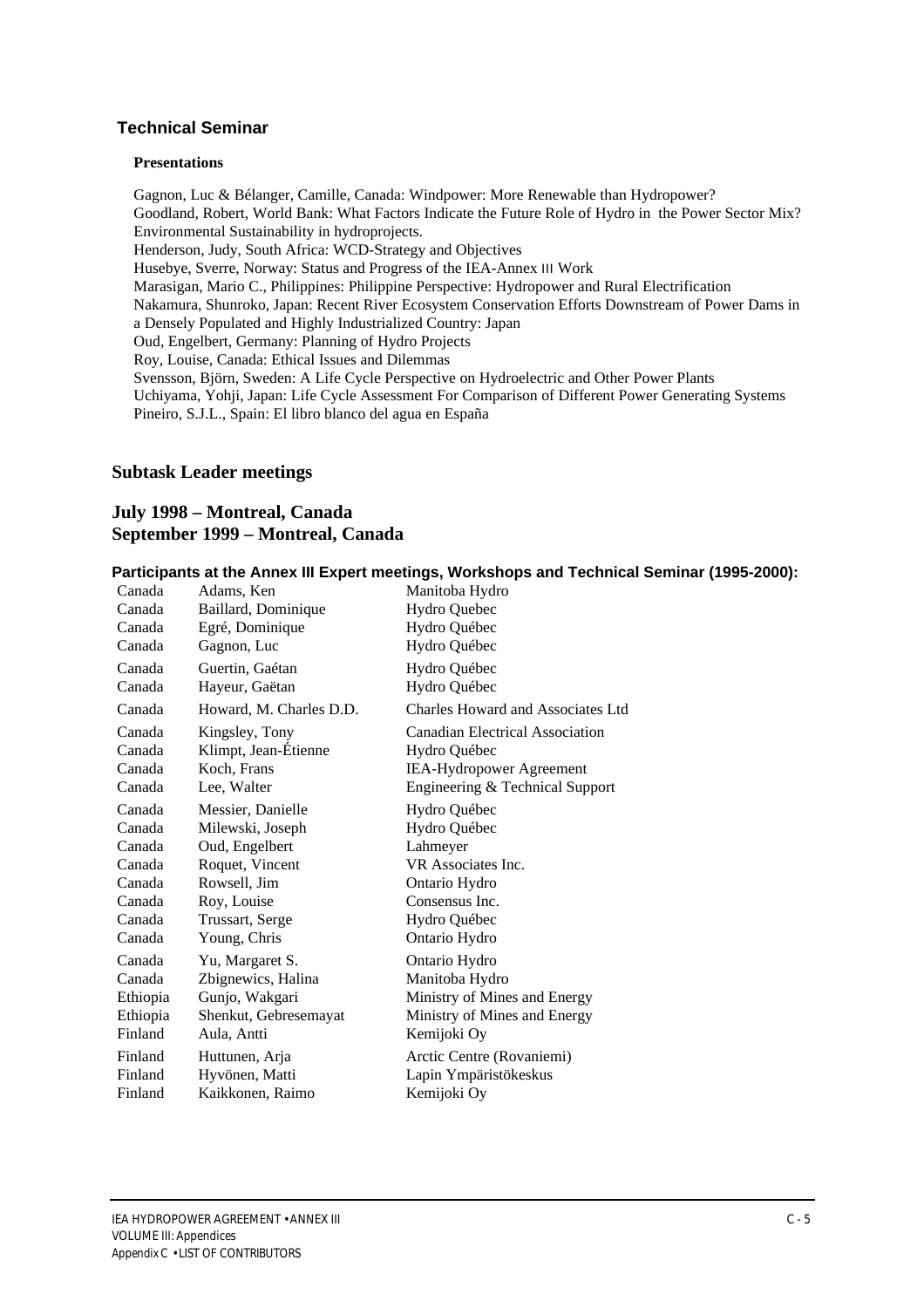| Finland<br>Finland | Nuutinen, Jaana<br>Puranen, Hannu | Kemijoki Oy<br>Kemijoki Oy                                                       |
|--------------------|-----------------------------------|----------------------------------------------------------------------------------|
| Finland            | Soimakallio, Helena               | <b>FINERGY</b>                                                                   |
| France             | Skeer, Jeffrey                    | <b>IEA</b> International Agency                                                  |
| Indonesia          | Sasmito, Sumitro                  | Department Pertambangan Dan Energi R.I., Direktorat Jenderal                     |
|                    |                                   | Listrik Dan Pengembangan Energi                                                  |
| Indonesia          |                                   | Department Pertambangan Dan Energi R.I., Direktorat Jenderal                     |
|                    | Sebayang, Merdeka                 |                                                                                  |
|                    |                                   | Listrik Dan Pengembangan Energi                                                  |
| Italy              | Linari, Antonio                   | <b>ENEL</b>                                                                      |
| Italy              | Moretti, Alessandro               | <b>ENEL</b>                                                                      |
| Italy              | Saccardo, Italo                   | <b>ENEL</b>                                                                      |
| Italy              | Tomasino, Mario                   | <b>ENEL</b>                                                                      |
| Italy              | Valle, Francesco Dalla            | <b>ENEL</b>                                                                      |
| Japan              | Aki, Shuichi                      | Central Research Institute for Electric Power Industry                           |
| Japan              | Baba, K.                          | <b>JANCOLD</b>                                                                   |
| Japan              | Hashimoto, Jun                    | Electric Power Development Co.                                                   |
| Japan              | Kanno, Shigeru                    | <b>NEF</b>                                                                       |
| Japan              | Maeda, Yumiko                     | KDC Ltd.                                                                         |
| Japan              | Miyanaga, Yoichi                  | Central Research Institute for Electric Power Industry                           |
| Japan              | Murakami, Shoichi                 | Chiba Institute of Technology, Electric Power Development                        |
|                    |                                   | Company Ltd.                                                                     |
| Japan              | Nakahata, Tsuyoshi                | Ministry of International Trade & Industry (MITI)                                |
| Japan              | Nakamura, Shunroku                | Toyohashi University of Technology (TUT)                                         |
| Japan              | Nishiwaki, Yoshifumi              | Tokyo Electric Power Co.                                                         |
| Japan              | Ohkawara, Toru                    | Central Research Institute of Electric Power Industry                            |
| Japan              | Onoyama, Kiichiro                 | Electric Power Development Co. Ltd.                                              |
| Japan              | Sannomiya, Chika                  | KDC Engineering Co. Ltd.                                                         |
| Japan              | Takano, Jun                       | Hokkaido Electric Power Co., Inc.                                                |
| Japan              | Tanaka, Susumu                    | <b>NEF</b>                                                                       |
| Japan              | Uchiyama, Yohij                   | Central Research Institute for Electric Power Industry                           |
| Laos PDR           | Boungnong, Chansaveng             | Ministry of Industry-Handicraft, Department of Electricity,<br>Hydropower Office |
| Laos PDR           | Manolom, Somboune                 | Ministry of Industry-Handicraft, Department of Electricity,<br>Hydropower Office |
| Nepal              | Sudesh, Kumar Malla               | <b>Energy Development Centre</b>                                                 |
| Norway             | Bjørnå, Kjell O.                  | Norwegian water resources and energy directorate                                 |
| Norway             | Brittain, John                    | Norwegian water resources and energy directorate                                 |
| Norway             | Båtvik, Svein T.                  | Directorate of Nature Management                                                 |
| Norway             | Erlandsen, Arne                   | Norwegian Electricity Association (ENFO)                                         |
| Norway             | Fagerlund, Kirsti                 | Norwegian Water Resources and Energy Directorate                                 |
| Norway             | Faugli, Per E.                    | Norwegian Water Resources and Energy Directorate                                 |
| Norway             | Flatby, Rune                      | Norwegian Water Resources and Energy Directorate                                 |
| Norway             | Hermansen, Geir                   | Ministry of Oil and Energy (OED)                                                 |
| Norway             | Hesselberg, Jan                   | University of Oslo, Institute of Social Geography                                |
|                    |                                   |                                                                                  |
| Norway             | Husebye, Sverre                   | Norwegian Water Resources and Energy Directorate                                 |
| Norway             | Haagensen, Kjell                  | Statkraft                                                                        |
| Norway             | Riise, Ulf                        | Norwegian Electricity Association                                                |
| Norway             | Torblaa, Eivind                   | Norwegian Electricity Association                                                |
| Norway             | Taasen, Jens P.                   | Norwegian Water Resources and Energy Directorate                                 |
| Norway             | Østhagen, Håvard                  | Norwegian Water Resources and Energy Directorate                                 |
| Norway             | Øvstedal, Jarle                   | Norwegian Water Resources and Energy Directorate                                 |
| Philippines        | Benito, Francisco A.              | Department of Energy (DOE)                                                       |
| Philippines        | Cabazor, Ramon D.                 | Department of Energy                                                             |
| Philippines        | Delizo, Tito D.                   | National Power Corporation                                                       |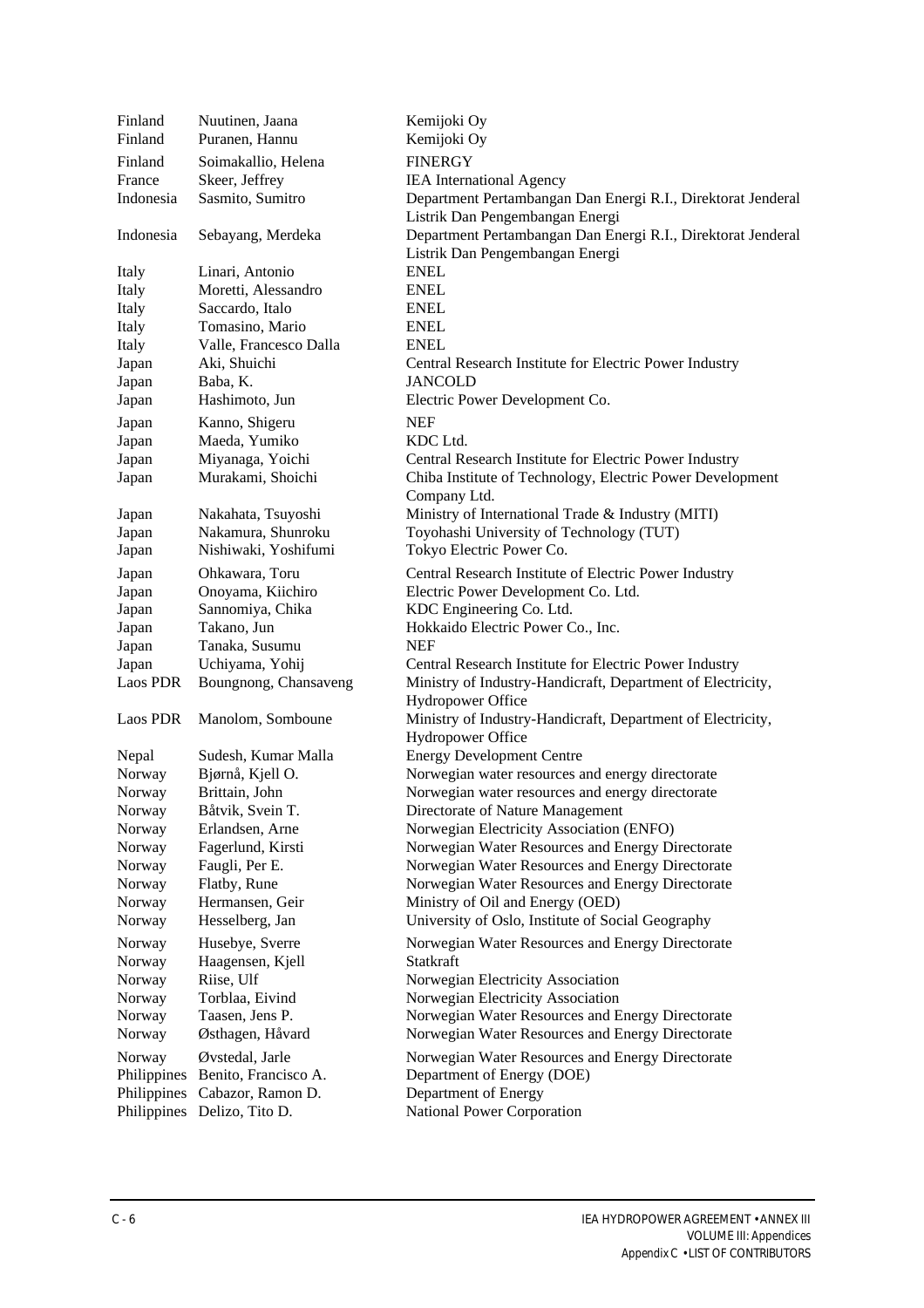|             | Philippines Marasigan, Mario, C. | Department of Energy                                      |
|-------------|----------------------------------|-----------------------------------------------------------|
| Philippines | Morante, Jennifer L.             | Department of Energy                                      |
| Philippines | Rayos, Alex H.                   | Department of Energy                                      |
| Philippines | Salvania, Rey V.                 | Department of Energy                                      |
| Philippines | Sargento, Ronnie, N.             | Department of Energy                                      |
| Philippines | Zabala, Arnulfo M.               | Department of Energy                                      |
| Spain       | Alonso, Miguel                   | Limnos                                                    |
| Spain       | Alvaro, Jose A.                  | Iberdrola                                                 |
| Spain       | Bailly-Bailliere, Enrique        | Ministério de Medio Ambiente                              |
| Spain       | Borrego, Margarita               | <b>UNESA</b>                                              |
| Spain       | Corregidor, David                | <b>UNESA</b>                                              |
| Spain       | Cortés, Hernán                   | <b>ENDESA</b>                                             |
| Spain       | Del Corral, J. Miguel            | Hidroélectrica de Cataluna-1, S.A.                        |
| Spain       | Diaz Pineda, Francisco           | University Complutense of Madrid                          |
| Spain       | Lopez Marinez, Javier            | Ministry of Industry and Energy                           |
| Spain       | Palau, Antonio                   | University of Lérida                                      |
| Spain       | Piñeiro, Santiago J.L.           | Ministério de Medio Ambiente                              |
| Spain       | Plaza, Vicente                   | <b>UNESA</b>                                              |
| Spain       | Rivero, Cristina                 | <b>UNESA</b>                                              |
| Spain       | Sabater, Juan                    | <b>ENDESA</b>                                             |
| Sweden      | Brandel, Magnus                  | Svenska Kraftverksföreningen                              |
| Sweden      | Brink, Björn                     | Svenska Kommunforbundet                                   |
| Sweden      | Leckström, Rogert                | Svenska Kommunforbundet                                   |
| Sweden      | Malmkvist, Maria                 | Swedish National Energy Administration                    |
| Sweden      | Stahl, Carl-Ivar                 | <b>Swedish National Energy Administration</b>             |
| Sweden      | Svensson, Björn                  | Vattenfall Hydropower AB                                  |
| UK          | Taylor, Richard M.               | <b>International Hydropower Association</b>               |
| USA         | Galbreth, Tim                    | <b>Tennessee Valley Authority</b>                         |
| USA         | Sullivan, Charles                | Electric Power Research Institute, California             |
| Vietnam     | Xayen, Nguyen Kim                | Technology, Environment and Computer Center - Electricity |
|             |                                  | of Vietnam                                                |
|             | Goodland, Robert                 | World Bank                                                |
|             | Kjørven, Olav                    | World Bank                                                |
|             | Ziegler, Tor                     | World Bank                                                |
|             | Henderson, Judy                  | <b>World Commission on Dams</b>                           |
|             | Haas, Larry                      | <b>World Commission on Dams</b>                           |
|             | Skinner, Jamie                   | <b>World Commission on Dams</b>                           |
|             |                                  |                                                           |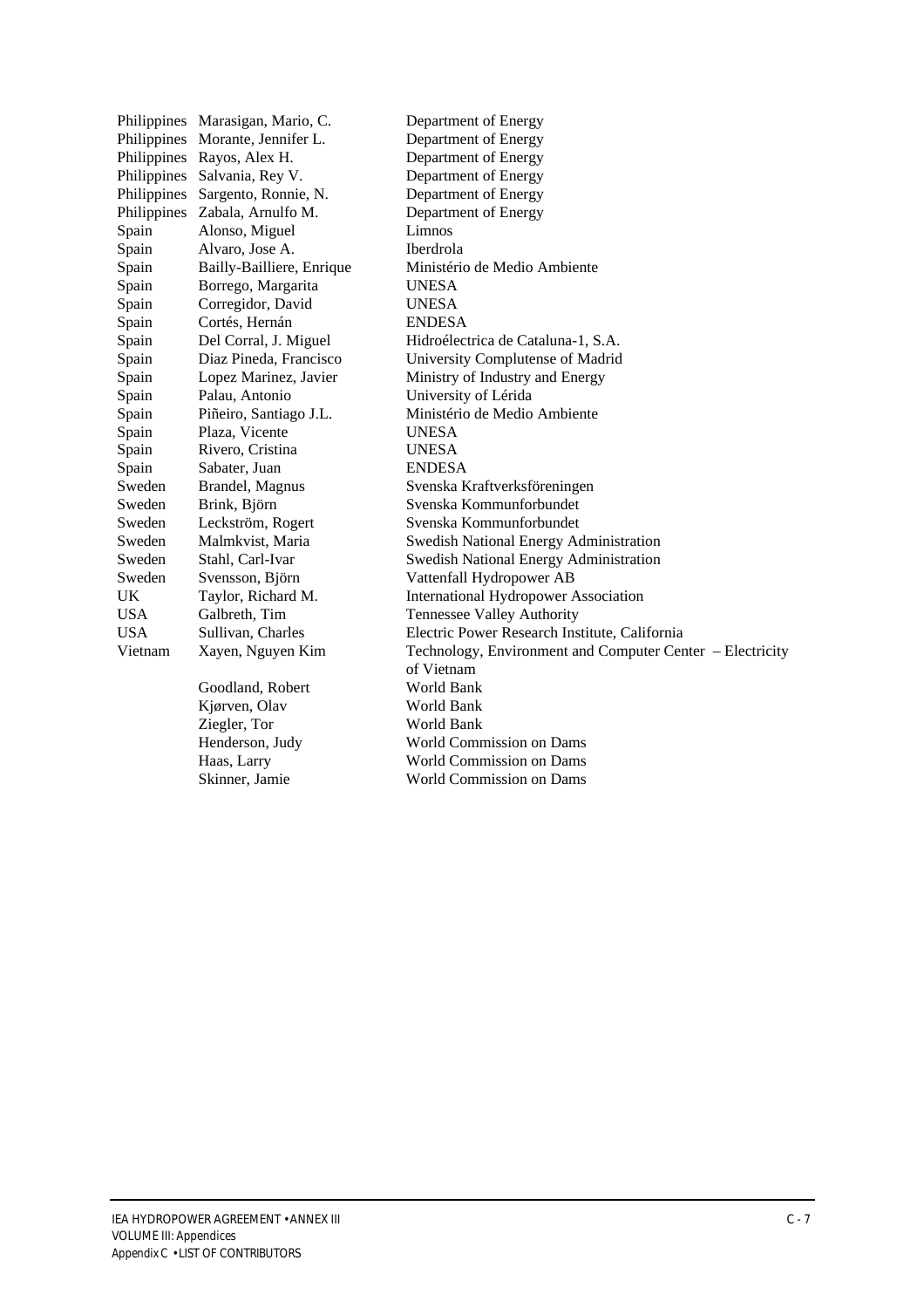

# **PHYSICAL AND CHEMICAL ENVIRONMENT**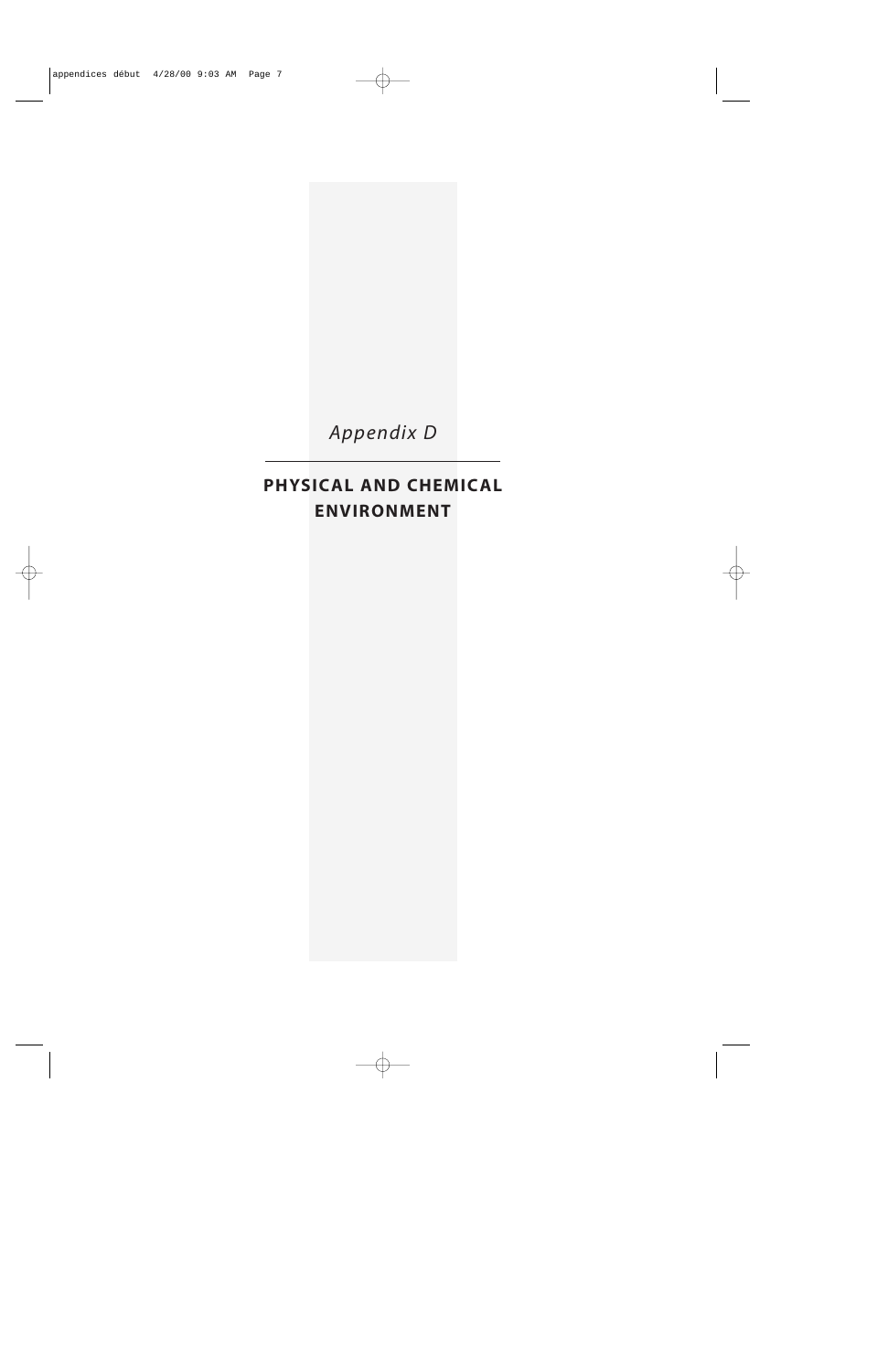### **Table of Contents**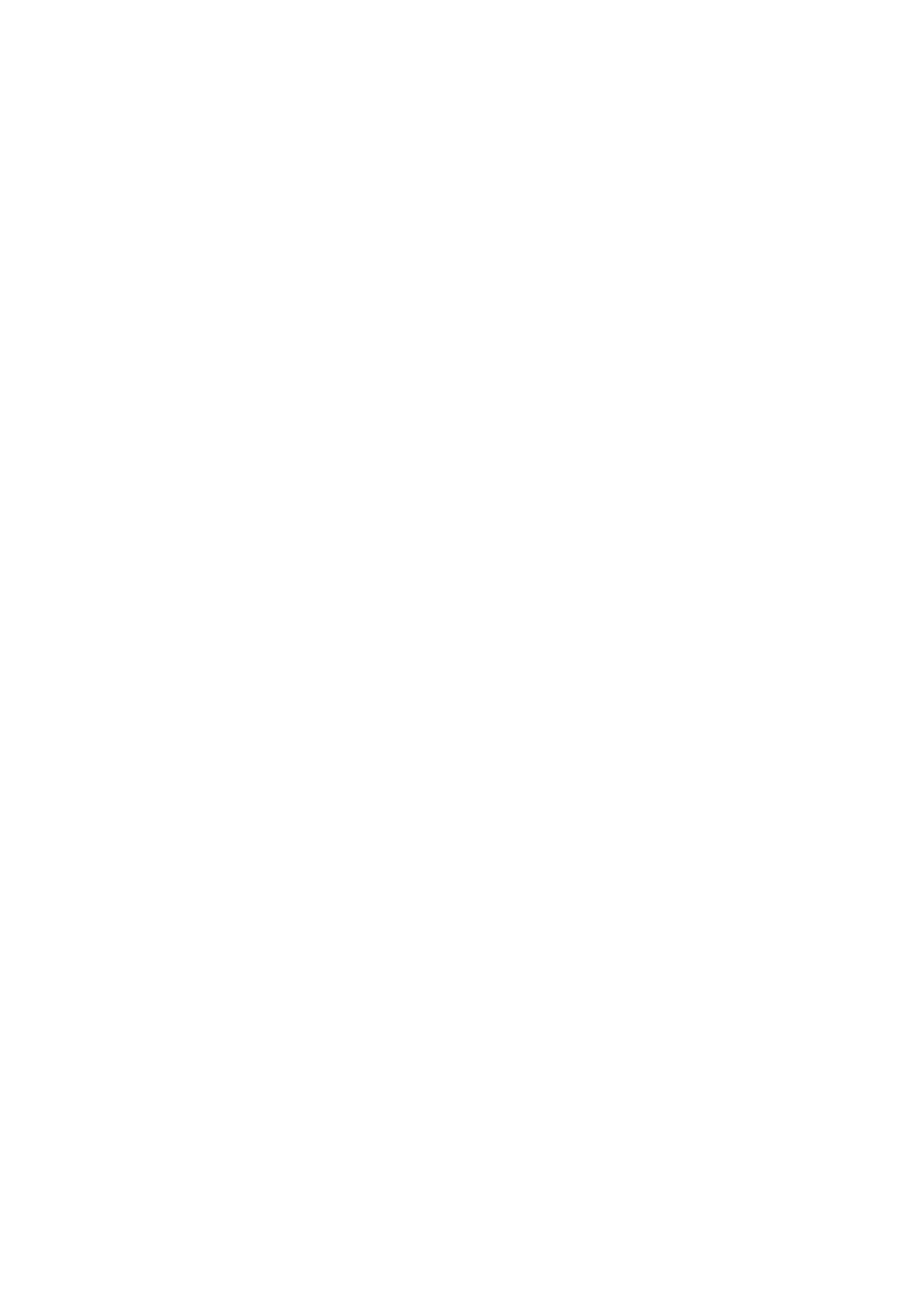#### *Main Authors:*

*Yves Comtois, Claude Côté, Christian Gillaud, Bertrand Massé, Martin Pérusse Major contributions by Shuichi Aki and John Brittain*

Hydroelectric developments have major repercussions because they alter the physical environment. The creation of reservoirs can modify many environmental components, among them the following:

- hydrologic regime
- hydraulic characteristics
- sedimentation characteristics
- seismic activity
- climatic conditions
- water quality.

Since the scope of the modifications depends on the purpose of the development as well as the nature of the host environment, it is important to understand the interrelations between these different aspects of hydroelectric structures to obtain a good understanding of the environmental impacts.

# **1 Types and Locations of Developments Considered**

#### 1.1 Hydrologic Regimes

A number of natural factors play a role in determining river flow:

- a) Inflow volume
	- − rainfall: regime, intensity, frequency and seasonal distribution
	- − snowmelt
	- − glacier melt.
	- − groundwater\* .
- b) Inflow distribution
	- − riverbed slope
	- − slope of valley sides
	- − existence of lakes and marshy areas
	- − soil type (loam clay, sand)
	- − type of ground cover (forest, grassland, bare rock).

Other factors include the following:

− Natural losses by evaporation and evapotranspiration\* as well as by infiltration into deep soil layers.

<sup>\*</sup> See Appendix A: Glossary.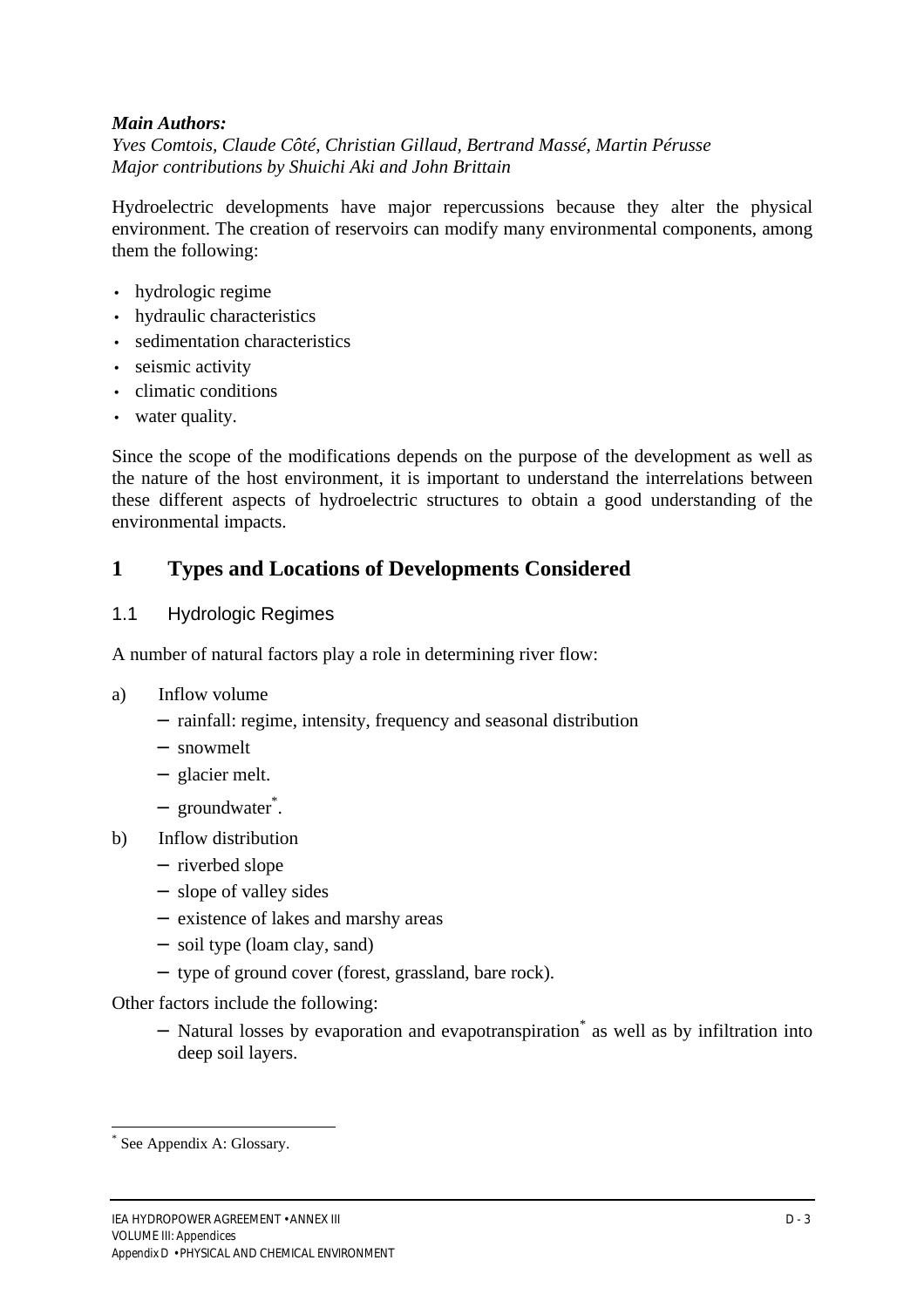− Modifications to natural regimes due to human activities (agriculture, clearing, irrigation, diversions).

River runoff naturally depends on regional rainfall distribution. At latitudes or altitudes where some of the precipitation falls in the form of snow, runoff tends to decrease during the winter season and then increase dramatically at snow melt.

The Earth's hydrologic regimes can be categorized as follows.

- *Equatorial and wet tropical regime: flow* is generally constant, with two wet seasons occurring when the sun is at its zenith in the region. Typical rivers: the Amazon and the Congo.
- *Monsoon regime:* two rainy seasons of unequal intensity, the heavier one generally beginning suddenly and lasting for several months. Each of the rainy seasons is followed by a dry season during which there may be occasional light rain. Typical rivers: the Ganges, the Brahmaputra, the Mekong.
- *Dry tropical regime:* a single wet season followed by a very dry season without rain. Typical rivers: the Senegal and the Zambezi.
- *Arid regime:* sparse rainfall, generally brief and violent, causing rapid flooding interspersed with droughts of varying duration. Typical rivers: the wadis of North Africa and the Arabian Peninsula, the rivers of Texas.
- *Temperate oceanic regime:* Rainfall relatively well distributed throughout the year, with more in winter, however, and less in summer. Typical rivers: the Seine, the Thames and the Rhine.
- *Temperate continental regime:* Precipitation well-distributed throughout the year with slightly more in spring and fall. Winter precipitation falls in the form of snow. The result is heavy spring floods (because snowmelt coincides with spring rains), a slight low water in summer followed by mild fall flooding and a pronounced winter low water. Typical rivers: the Ottawa, the St. Maurice, the Saint John and the Volga.
- *Boreal regime:* Precipitation distribution similar to temperate continental regime, with less abundant precipitation year round and more severe winters. Typical rivers: the La Grande, the Manicouagan, the McKenzie, the rivers of Siberia and northern Scandinavia.
- *Alpine regime.* The regimes of rivers whose basins are in high mountains are characterized by sudden, heavy flooding in rainy seasons, steady flow during the warm season (because of glacier melt) and a low discharge<sup>\*</sup> in the cold season: Typical rivers: rivers in British Columbia and the Andes, tributaries of the Indus (Ravi, Chenab).

The descriptions above apply to rivers whose entire course is in one zone. Many large rivers run through several zones and their hydrologic regimes incorporate features of all of them.

For example:

- *The Nile*. The Nile originates in an equatorial zone, runs through a dry tropical zone and ends in an arid zone.
- *The Niger.* The Niger originates in a dry tropical zone, runs through an arid zone, returns to a dry tropical zone and ends in an equatorial zone.

 $\overline{a}$ \* See Appendix A: Glossary.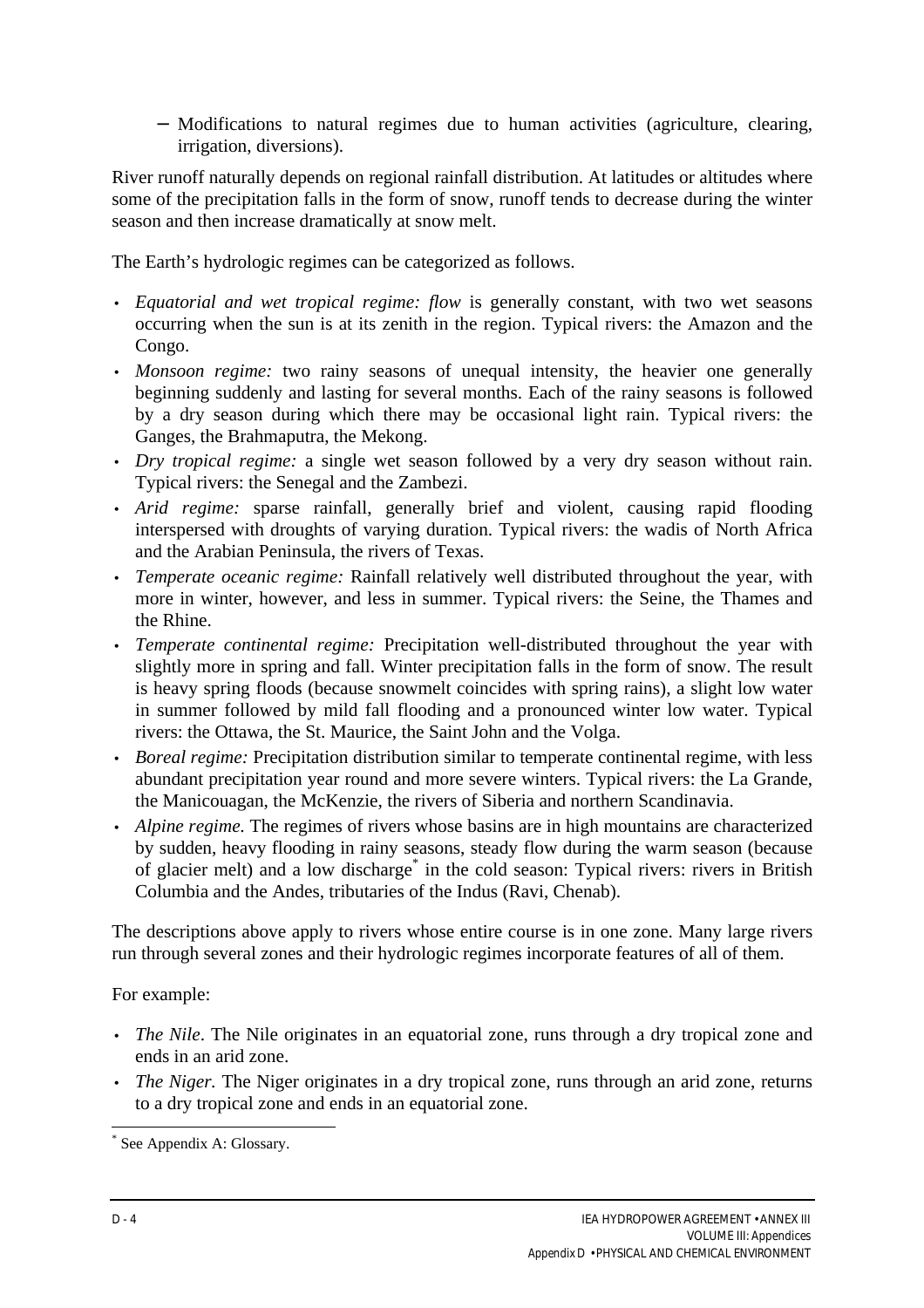• Many rivers that begin in alpine zones end in lowlands with a contrasting climate: the Yangtze, the Rhone, the Columbia, etc.

For hydropower purposes, 3 general categories can be used: 1. Equatorial and Tropical, 2. Temperate oceanic and continental. 3. Boreal and Alpine.

# 1.2 Reservoir-induced Modifications to Hydrologic Regimes

A hydroelectric project uses river inflows to generate electricity.

Demand for electricity depends on community activities (industry, transport, lighting) and climate (heating, air-conditioning), and it fluctuates on several time scales (annual, seasonal, daily and hourly).

As indicated above, natural inflows fluctuate seasonally depending on the climate. Hourly, daily or yearly distribution depends on the timing of rainfall or snowmelt episodes.

Natural inflows do not coincide with fluctuations in electricity demand. To maximize the use of natural inflows many hydroelectric developments include a reservoir so that inflows not needed to meet demand can be stored and used later when inflows are less abundant.

Reservoirs in hydroelectric developments can be classified by the type of regulation they provide:

- *Year-to-year*. These are very large reservoirs, large enough to store excess inflows of one or more wet years for gradual release during subsequent dry periods. Reservoir storage<sup>\*</sup> capacity is generally equal to or more than 50% of mean annual river inflows at the reservoir site. These types of reservoirs are found on the Volta (Ghana), Indus (Pakistan), Tennessee (USA), La Grande (Canada), Nile (Egypt) and other rivers.
- *Seasonal*. These are medium-size reservoirs that store water during a wet season for release the following dry season. Storage capacity generally equals 10 to 20% of annual inflows. Reservoirs of this type are found on the Rio Lempa (Salvador), Ravi (India), Dordogne (France), Ottawa (Canada) and other rivers.
- *Daily or hourly*. These are often small reservoirs that store just enough water to allow the power plant to operate at design capacity for several hours or days to meet a very specific demand. These types of power plants are frequent in continental Europe (France, Switzerland, Germany), where electricity is generated mainly by thermal or nuclear plants and hydroelectric facilities are used only to meet peak demand.

# **2 Impact of Streamflow Control on Hydrologic Regime**

This section discusses the impact of streamflow control on hydrologic regime depending on reservoir size and climatic zone.

<sup>\*</sup> See Appendix A: Glossary.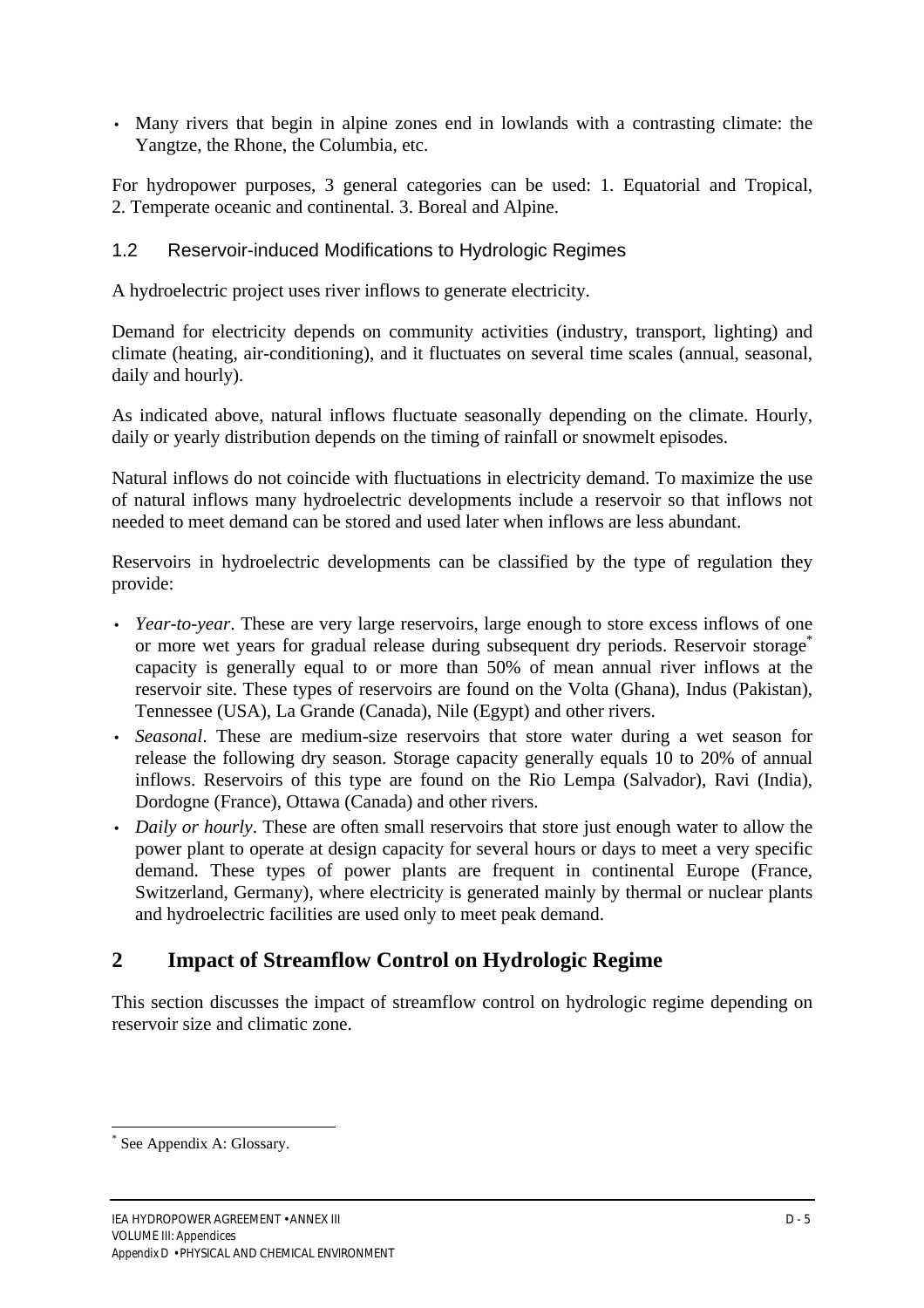# 2.1 Year-to-year Reservoir

Year-to-year reservoirs have a significant impact on hydrologic regimes downstream no matter what the climate type. These reservoirs guarantee a steady outflow, eliminating not only seasonal flooding and low waters but also differences between dry years and wet ones. During exceptional flooding, spilling can be substantial, but it is still generally less than or at most equal to the *discharge* under natural conditions, before streamflow control.

The impact of a year-to-year reservoir is particularly marked in dry tropical zones, where the dry season is very pronounced and there can be no flow at all for several months. With the reservoir, this regime is usually replaced by constant flow equal to the mean annual *discharge* prior to impounding<sup>\*</sup>.

# 2.2 Seasonal Reservoirs

These reservoirs have the same type of impact on hydrologic regime as a year-to-year reservoir but less intense. Discharges during wet seasons diminish and those during dry seasons increase. Spilling is frequent during heavy flooding, and in very dry years, the river may dry up if the storage is completely depleted.

# 2.3 Daily and Hourly Storage Reservoirs

These reservoirs are used mainly to allow the power plant to work at maximum *capacity* over a short period; the turbined flow is then reduced to balance inflows. The result is a succession of rapid fluctuations in *discharge* downstream. This practice is generally restricted to a small stretch of the river; plants that operate this way are installed immediately upstream of a larger reservoir that can even out outflows, or a downstream equalizing reservoir is built for this purpose.

# 2.4 Other Types of Hydropower Plants

Some hydropower plants have no reservoir. These are called run-of-river plants; they turbine some of the inflows (to plant capacity) and the remainder continues on into the normal riverbed. Run-of-river plants are of two very different types.

• Low-head<sup>\*</sup> plants built on large rivers. With these plants, it is the height of the dam that produces the head. The dam is sometimes built at a natural falls to increase the useful head. Low-head plants have almost no impact on hydrologic regime.

# $\triangleright$  Examples

- − Cascade dam projects on large European rivers (the Rhone, the Rhine and the Danube). With these developments, a flood wave generated from the uppermost reservoir can be managed to reach the most productive plants when *energy* demand peaks.
- − Developments composed of small power plants in northeastern North America.

 $\overline{a}$ \* See Appendix A: Glossary.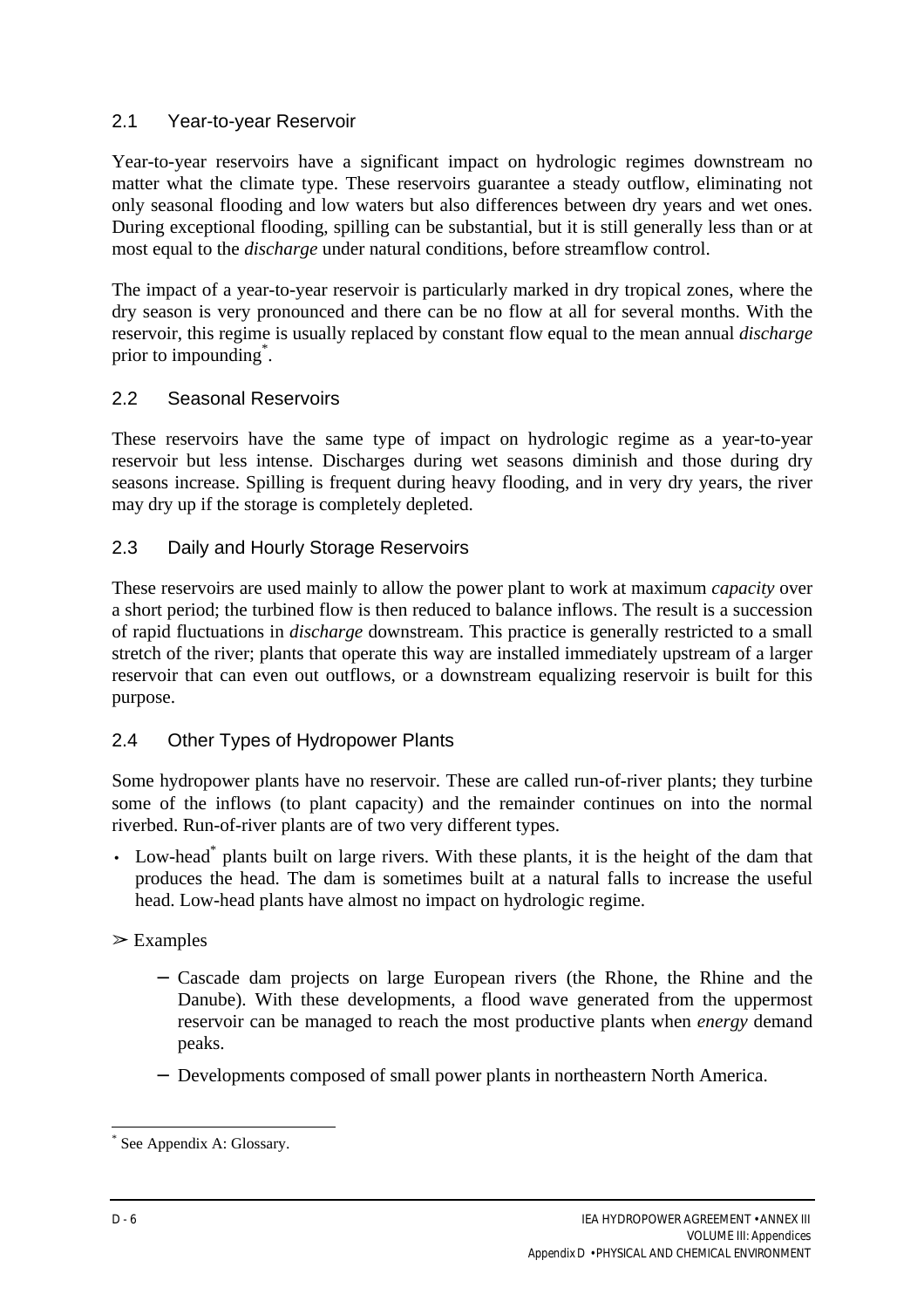• Diversion tunnel or canal plants in mountains or along rapids. In this case, an intake weir<sup>\*</sup> is built along a steep mountain stream or upstream of a set of rapids. The water is diverted into a tunnel within the mountain or into a canal dug parallel to the river. It flows into a penstock<sup>\*</sup> and the turbines before being returned to the river. The drop between the water intake and the outlet may be as much as several hundred meters.

This type of development has a significant impact on the hydrologic regime of the shortcircuited river stretch between the intake and the tailrace\* . Natural flow is systematically reduced by the amount of flow diverted towards the power plant. When the power plant stops operating this flow is returned to the natural riverbed, generating a succession of sudden fluctuations in flow in this stretch.

# 2.5 Basin or Flow Diversion

There are many reasons (irrigation, water supply, energy generation, etc.) why the waters of a river might be diverted for other uses or into a neighboring basin. In these cases, the hydrologic regimes in both basins are affected:

- Flow is systematically increased in the basin to which the water is diverted.
- Flow in the diverted river is reduced or eliminated immediately downstream of the dam. Flow then gradually increases downstream, though it is always less than it was before the hydroelectric project was built because of the diverted flow. In case of heavy floods, excess flows are returned to the original river, which then recovers the inflows of the diverted portion of the drainage basin minus a flow equivalent to the carrying capacity of the diversion structures.

# **3 Hydraulic Characteristics**

All hydroelectric structures affect hydraulic characteristics. For example, water level upstream of a dam will always be higher or at least the same as it was before the dam was built. The immediate result is that an environment that was once fluvial becomes at least partly lacustrine\* . Currents are less strong and waves are higher because the water surface provides a longer wind fetch. In addition, water management actions causes fluctuations in water levels, the amount depending on the mode of operation and the type of regulation (interannual, seasonal, daily or hourly).

Downstream of the power plant, flows are generally greater during the low discharge season and less during the natural peak discharge season compared to natural conditions. Water levels and current velocities are altered in the downstream river stretches.

# **4 Erosion and Sedimentation**

# 4.1 Sedimentation Process

The sediment-carrying capacity of a stream depends entirely on its hydraulic characteristics (slope, current velocity, water depth), the nature of the sediment in the riverbed and the

<sup>\*</sup> See Appendix A: Glossary.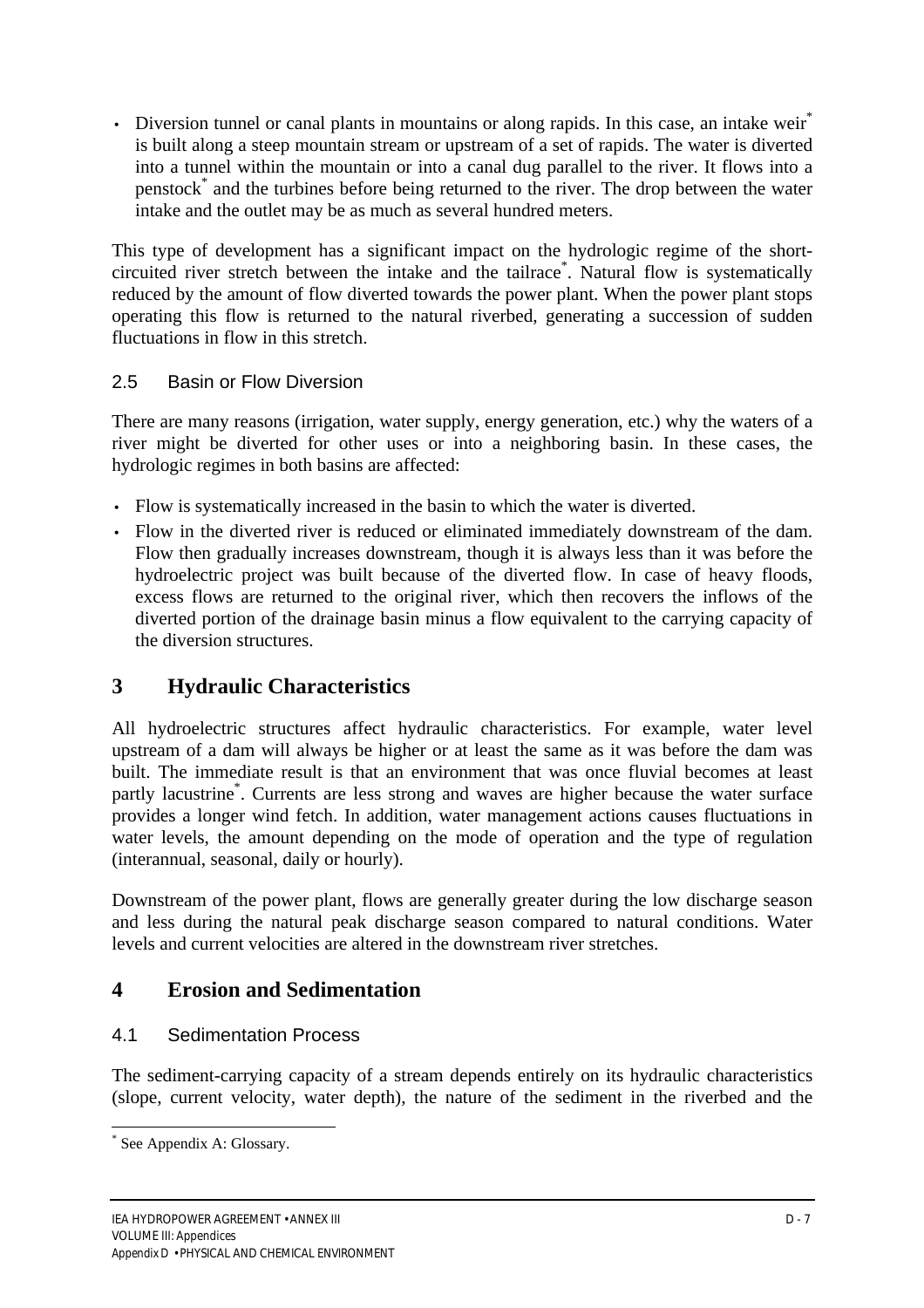material available in the catchment<sup>\*</sup>. In other words, for a given grain size, any increase in slope, current speed or water depth entails an increase in sediment load\* . Each of these factors can increase the amount of energy dissipated in the river, causing more turbulent flow. A turbulent flow dissipates more energy and has a greater capacity for moving sediment. The finer the sediment, the more likely that it will be put into motion.

In general, the sediment load of a stream comprises two components:

- sediment from the riverbed, generally sand and gravel
- sediment generated by erosion of the drainage basin, general fine sand, silt and clay.

Riverbed sediment can be transported by bed load<sup>\*</sup> (coarse sediment), siltation<sup>\*</sup> or suspension (fines). Relative proportions of these three modes of transport depend mainly on the hydraulic characteristics of the stream. Sediment generated by drainage basin erosion is transported by suspension.

As Table D1 shows, streams with large sediment loads are found mainly in arid, semi-arid or mountainous regions.

| <b>River</b>      | <b>Basin size</b> | <b>Average flow</b>            | Mean annual<br>sediment yield | Mean annual<br>sedimentation rate |
|-------------------|-------------------|--------------------------------|-------------------------------|-----------------------------------|
|                   | 1000 $km2$        | 1000 $\mathrm{m}^3/\mathrm{s}$ | 1000 Metric Tons              | Metric Ton / $km^2$               |
| Yellow (China)    | 715               | 1,6                            | 1 900 000                     | 2 600                             |
| Ganges (India)    | 960               | 12                             | 1 500 000                     | 1 400                             |
| Colorado (USA)    | 640               | 0,17                           | 140 000                       | 380                               |
| Mississippi (USA) | 3 2 0 0           | 19                             | 310 000                       | 97                                |
| Amazon (Brazil)   | 6 100             | 190                            | 360 000                       | 60                                |
| Congo (Zaire)     | 4 0 0 0           | 42                             | 65 000                        | 16                                |
| Yenisey (Russia)  | 2 500             | 18                             | 11 000                        | 4                                 |

**Table D1: Sediment Loads and Annual Sediment Yields in Several Large Rivers**

Source: Strahler and Strahler, 1978.

Arid or semi-arid regions are very often characterized by bare soil highly sensitive to erosion provoked by intense rains. The sediment produced, which is generally fine, ends up in the rivers and constitutes the suspended load. Examples are the wadis of North Africa and the Yellow River in China where the fine sediment comes mainly from flatlands without loess<sup>\*</sup> in the river's middle course.

The Ganges transports sediment from the steep slopes of the Himalayas and the heavily cultivated lowlands in the lower part of the basin, which are subject to torrential monsoon rains. The Colorado is a special case; though most of its flow comes from snowmelt and precipitation in the Rocky Mountains, most of its sediment load comes from tributaries which drain semi-arid flatlands.

<sup>\*</sup> See Appendix A: Glossary.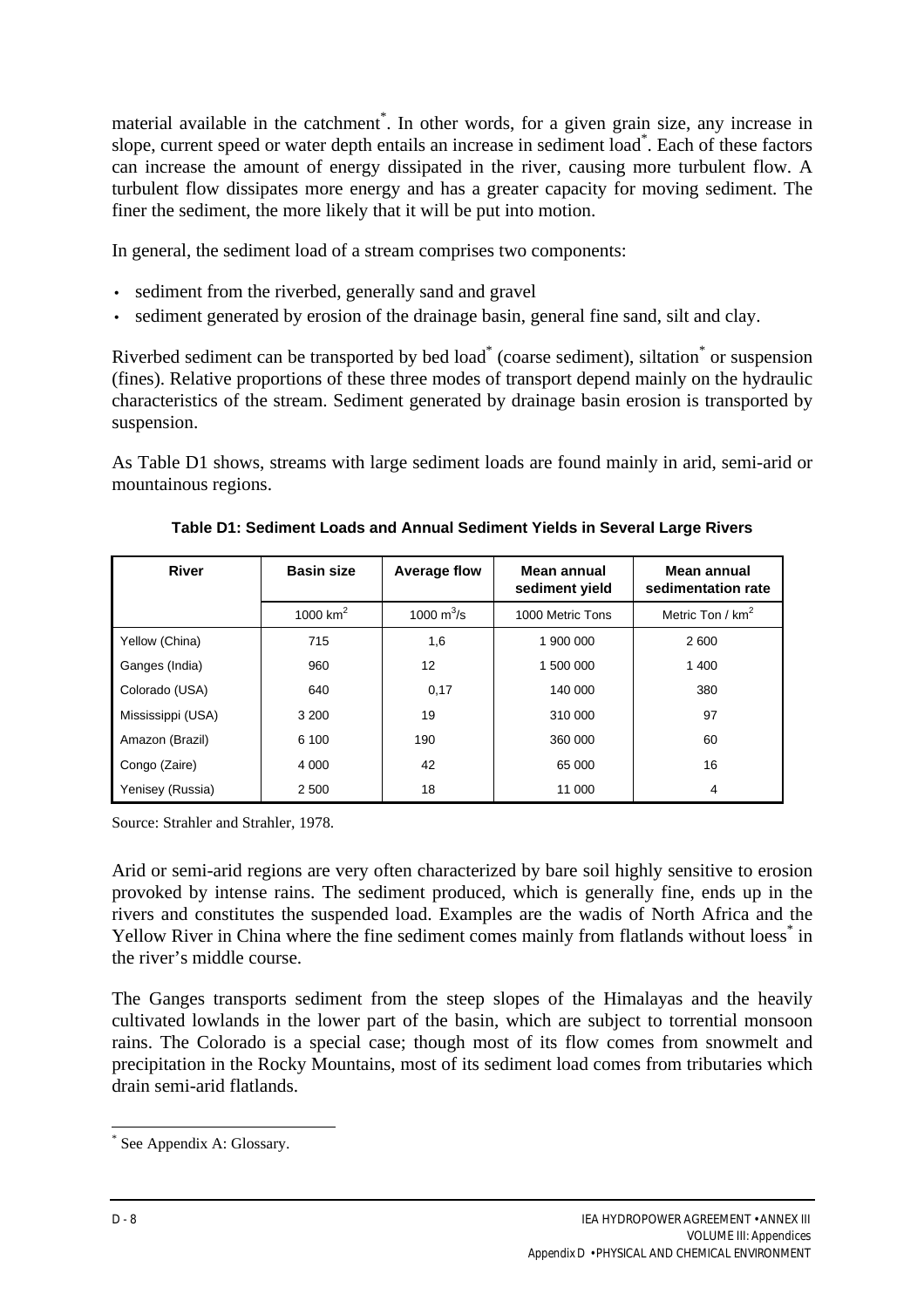The sediment loads of rivers in mountainous regions come from drainage-basin and shoreline erosion. The loads can be exceptionally heavy in the event of landslides or failure of natural dikes retaining glacial lakes.

The sediment load of the Mississippi comes mainly from the semi-arid basins of the prairies that drain the Missouri in the northwest portion of the basin.

Despite the size of the basins of the Amazon and the Congo, sediment loads of rivers in tropical regions of middle latitude are generally low because of the abundant plant cover. In tropical basins at higher latitudes, the small loads are due rather to the small amount of precipitation. The sediment load then comes exclusively from the riverbanks.

The relatively small load of the Yenisey River is attributable to the taiga forest that covers its immense drainage basin, the topography, the nature of the substrate and the subarctic climate.

## 4.2 Impact of Dams on Sedimentation Balance

Dams slow down current velocity and appreciably reduce the slope of the water body upstream of the structures. The result is a decrease in sediment-carrying capacity—which means sediment is deposited and reservoirs silt up in the long term. The scope of this impact depends on the sediment load. For example, siltation is very low in many Canadian reservoirs.

Reservoirs built in mountainous areas, on the other hand, or in semi-arid or arid regions tend to silt up rapidly, and the regulation achieved by building the structures disappears, in part, after several years. With structures built to generate hydroelectricity, reservoir siltation can mean that sediment is carried into the intake, leading to wear of equipment (by erosion) particularly if the sediment has a high percentage of quartz. Sediment traps are then required to keep out sand and gravel.

Creation of a large reservoir can also promote shoreline erosion due to wind-induced wave action in the unstable drawdown\* area.

Reservoir creation leads not only to accumulation of sediment upstream of the dam but also to a smaller sediment load in water discharged on the downstream side. Since the stream seeks to restore the sedimentation balance as quickly as possible, turbulence will cause riverbed erosion downstream of the structure, especially in rivers with a high sedimentcarrying capacity.

In certain parts of the world, floods deposit loam that fertilizes the soil. With large dams<sup>\*</sup>, floodwaters are controlled (routed) or eliminated entirely. This coupled with the drop in sediment load can negatively effect soil fertility. The elimination of flooding can also lead to increased soil salinity.

In addition, sediment suspended during flooding generally builds up and maintains delta<sup>\*</sup> at the mouths of large rivers. When this sediment is intercepted by a reservoir, the delta may regress under wave action and ocean currents.

<sup>\*</sup> See Appendix A: Glossary.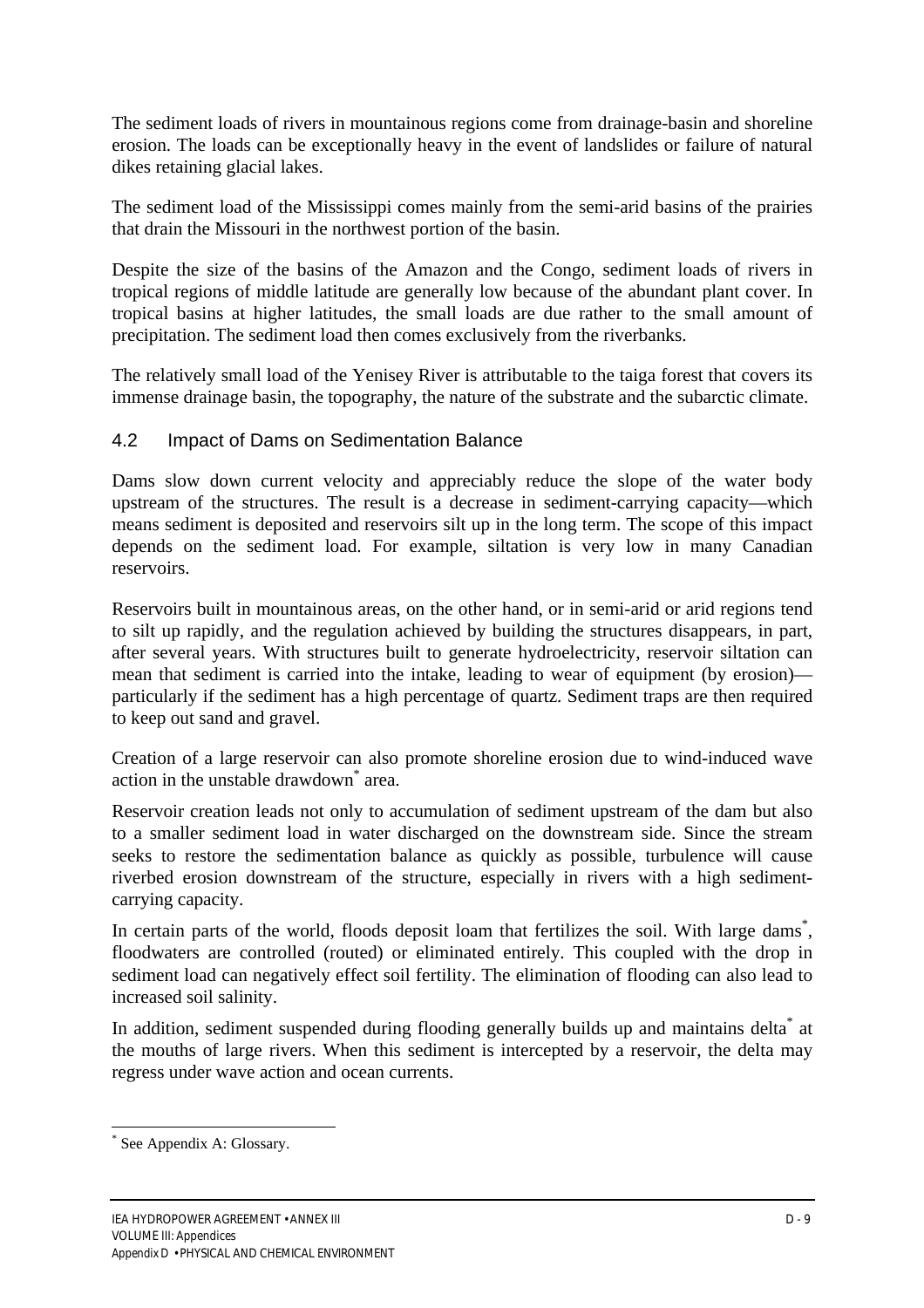$\triangleright$  Available Mitigation Measures<sup>\*</sup>

The current trend with hydroelectric developments on rivers with heavy sediment loads is to establish operating instructions for flood management<sup>\*</sup>. With new projects, it is now common practice to open the spillway<sup>\*</sup> gates during flood periods and lower the water level in the reservoir. This way, most of the sediment load is transported during flooding.

In Japan, rubber dams have been employed as gates for sedimentation protection. (source: Annex III, ST1 report)

In some cases, especially in alpine regions, large falls can be created by building a low dam (i.e., a reservoir with a small storage capacity) with long tunnels to carry the water to the power plant. With this type of development, the spillway gates can be opened wide during flood periods without much loss of head so that sediments are not intercepted. Such projects must however be equipped with sediment traps.

Where large reservoirs are required, a number of measures can be used to prevent reservoir siltation.

- Measures to promote vegetation maintenance or growth in the drainage basin (e.g., control of agricultural and forestry practices and creation of nature reserves).
- Construction of small auxiliary dams along small tributaries to the main reservoir to retain sediment.
- Construction of bottom dam outlets for use mainly during flooding .

All these measures, however, are only partially effective.

Placement of rockfill or riprap<sup>\*</sup> is the main measure used to counter erosion of the shores of the reservoir and the riverbed downstream of a dam.

# **5 Induced Seismic Activity**

Isostatic pressure generated by impounding a reservoir can cause seismic events such as earthquakes. The first case of seismic activity related to a dam and to impounding of its reservoir dates back to the 1930's and involved the Mead reservoir created by Boulder dam (USA). This reservoir was impounded in 1935 (Goldsmith, E. and N. Hildyard, 1984).

Earthquakes can also cause landslides. This is probably what happened at the Vaiont Dam in Italy, where a landslide provoked a tremendous wave that killed more than 2000 people in the early 1960's. According to Kiersch (1964, cited in Galay, 1987), the wave that overtopped the dam was more than 100 m high and completely destroyed the village of Longarone.

Though there are more than 70 known cases of reservoir-induced seismic activity, earthquakes registering 5 or more on the Richter scale occurred at only 11 reservoirs and those registering 6 or more occurred at only four reservoirs. The must violent event (6.3) was at the Koyna Dam, an earthfill structure still subject to major seismic activity more than thirty years after impounding. In 1993, more than 4000 events registering 1.7 or more on the Richter scale were recorded near Koyna, including two shakings registering more than 5. One of these recent events (February 1994) registered 5.4, causing damage and increasing seepage

 $\overline{a}$ \* See Appendix A: Glossary.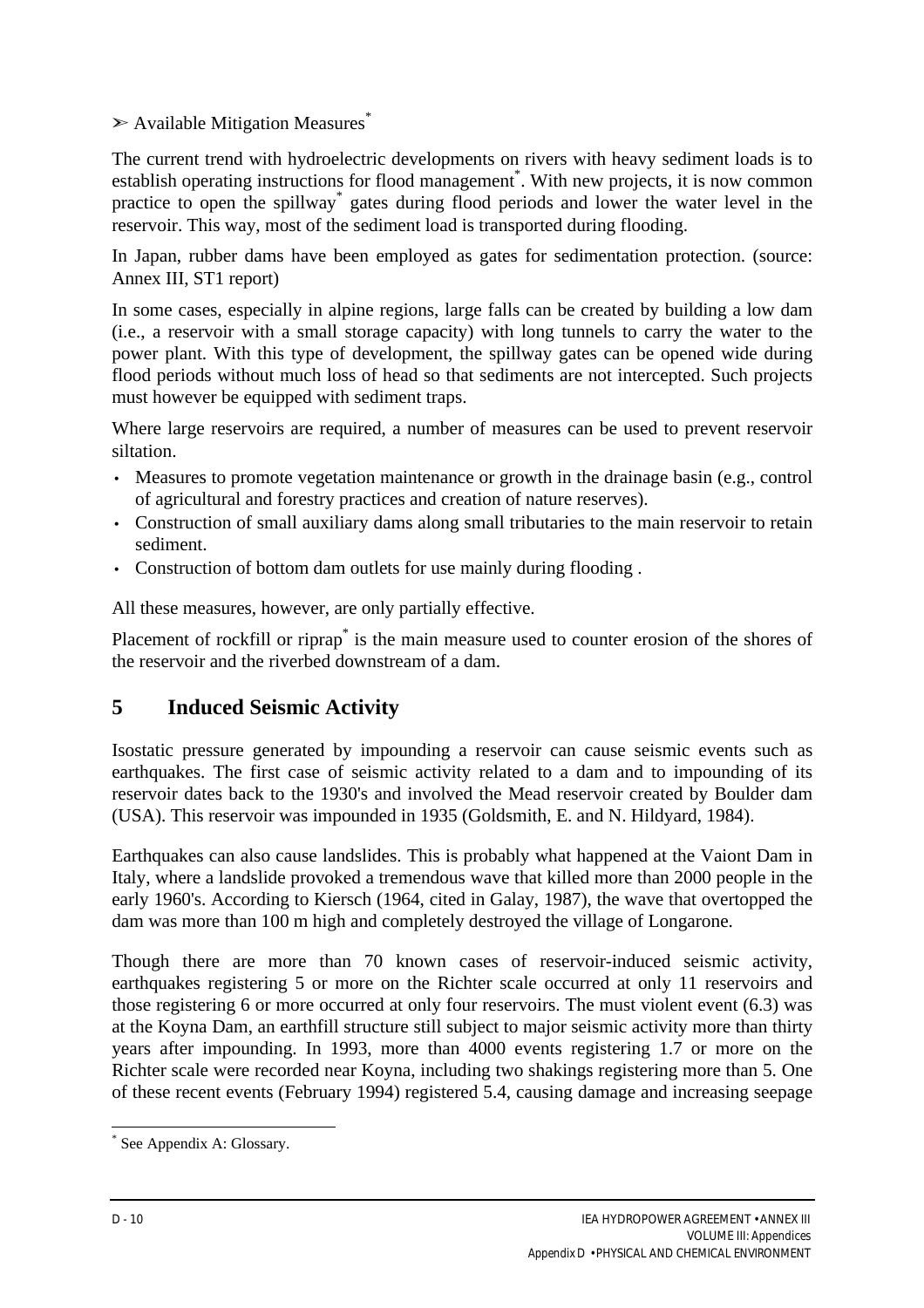in the dam (Talwani, Pradeep, 1995). These events are related to the particular geological conditions at the site.

As these figures suggest, reservoir-induced seismicity can be intense and have serious consequences. It is important to note, however, that not all structures are affected. Chadwick et al. (1978) reviewed dams and reservoirs built in the United States. Of the 36 cases studies, increased seismic tremors was noted in only six cases following reservoir impounding. In two other cases, the seismic activity reported was not clearly related to the impounding or presence of a reservoir.

In addition, induced seismicity caused by reservoir impounding is a temporary phenomenon. In most cases, the most severe tremors takes place soon after impounding and their intensity gradually decreases thereafter. After about 10 years, a new equilibrium is achieved and the reservoir no longer affects local seismicity any more than a natural lake (Rastogi, B.K., 1990).

#### $\triangleright$  Available Mitigation Measures

Potential risks can be greatly reduced by studying induced activity for any reservoir with a storage capacity of more than  $1 \text{ km}^3$  or deeper than 100 m, or wherever preliminary examination suggests a significant risk (ICOLD, 1983).

Other measures can be taken to minimize the risks of induced-seismicity with large reservoirs:

- conduct geotechnical investigations prior to site selection
- slow down the pace of reservoir impounding
- do not keep water level high for too long
- avoid rapid reservoir drawdown.

These measures are not 100% effective. However, experience with the Bhatsa and Srisailam dams in India suggests that proper reservoir management during impounding makes it more likely that a new equilibrium will be achieved. The rate of accumulation of geological stress and water pressure at depth can be controlled through good management so that seismic energy is released gradually in small tremors and not violent movements (Rastogi, B.K., 1990).

# **6 Climatic Conditions**

Climate changes generated by large reservoirs are often minimal and difficult to distinguish from normal climatic fluctuations (Météoglobe, 1989; ICOLD, 1994). Any changes are, however, often observed over the life time of the reservoir. Seasonal impacts are more pronounced than annual ones.

#### 6.1 Temperature

The main effects on local temperature are as follows.

- Narrower annual temperature range (in temperate climates, cooler in spring, later onset of the growing season, a warmer fall and early winter, and a later freeze-up).
- Narrower daily temperature range (warmer at night and cooler during the day).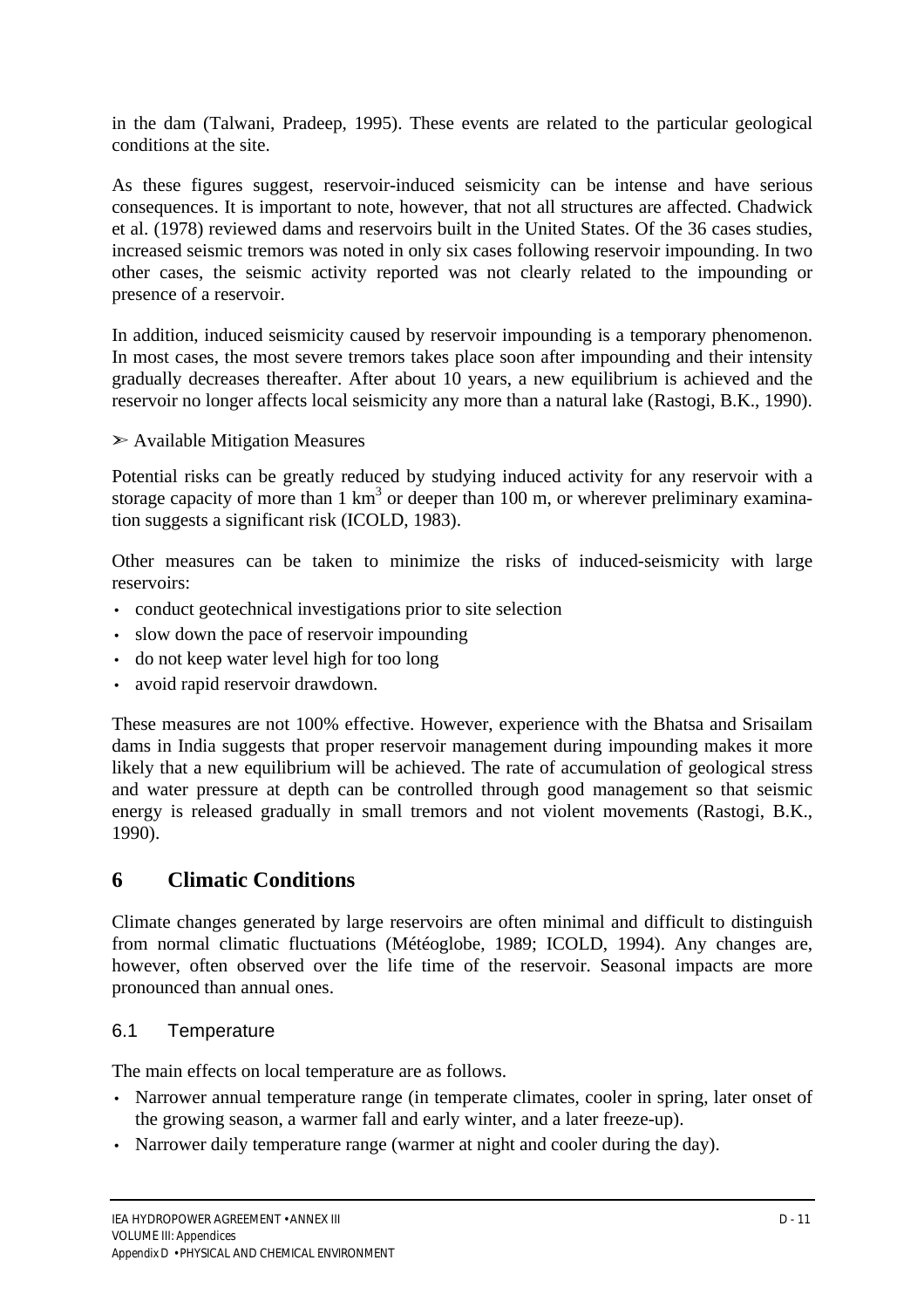• Change in atmospheric stability (more stable conditions in spring and less stable conditions in winter).

The changes in temperature range are due to the thermal capacity of the water masses. Studies of the very large Rybinsk reservoir in Russia (subpolar climate with moderate precipitation; reservoir area = 4560 km<sup>2</sup>) demonstrated a 3<sup>o</sup>C decrease in diurnal variation in early summer and a 3 to  $4^{\circ}$ C increase in night-time temperatures from June until freeze-up. In addition, the freeze-free period increased by 5 to 15 days in the reservoir's zone of influence. At the La Grande complex (Canada, northern temperate climate; total reservoir areas  $\approx 11\,000\;\text{km}^2$ ), a drop in spring temperatures and an increase in fall temperatures were noted, and the freezefree period increased by 15 days. With the Tarbela reservoir in Pakistan (semi-arid, subtropical climate; reservoir area = 260 km<sup>2</sup>), average minimum temperature dropped  $0.5^{\circ}$ C but average maximum temperature did not change. This reservoir, however, has a very short retention time and is fed by relatively cold waters from snow melt and glacier melt.

# 6.2 Wind

The creation of a large body of water flattens the general topography, reducing air flow resistance. The modification of atmospheric stability generated by the presence of a large reservoir also plays a role in changing wind conditions. In addition, the wind zone of influence depends on wind fetch, which is greater over even terrain.

With the impounding of the Rybinsk reservoir, frequency of strong winds near the reservoir increased 25 fold at night and threefold during the day. At the La Grande complex, the frequency of strong and average winds increased by 25 and 50% respectively.

# 6.3 Precipitation

Very large reservoirs also modify local precipitation and precipitation regimes (shift in peak periods). The effects are, however, variable.

In hot, dry climates, reservoirs generally promote an increase in total precipitation. For example, rain has appeared in the Aswan region in Egypt since the creation of Lake Nasser (5000 km<sup>2</sup>). In the Lake Volta (6400 km<sup>2</sup>) region in Ghana, a change in precipitation regime was noted as well as a shift in maximum rainfall period from the month of October to the months of July and August. At the Tarbela dam in Pakistan, annual precipitation increased by about 30%.

In temperate climates, large water bodies absorb thermal energy in spring and summer and release it in fall. The result is an increase in cloudiness with frequent storms in spring and early summer and the opposite in fall and early winter. In the Fraser valley in Canada and close to the Nojiri reservoir in Japan, precipitation decreased by about 20% in summer (July) but increased by about 10% in winter. A 5 to 7% decrease in precipitation was noted in summer in the riverine zones of Lake Omega (Volga in Russia).

# 6.4 Evaporation and Humidity

Size and depth of the reservoir, sunshine exposure, atmospheric pressure (altitude) and wind conditions (relief) are the main factors that affect evaporation. To determine modifications to the evaporation regime, the difference between the evaporation regime of a free water mass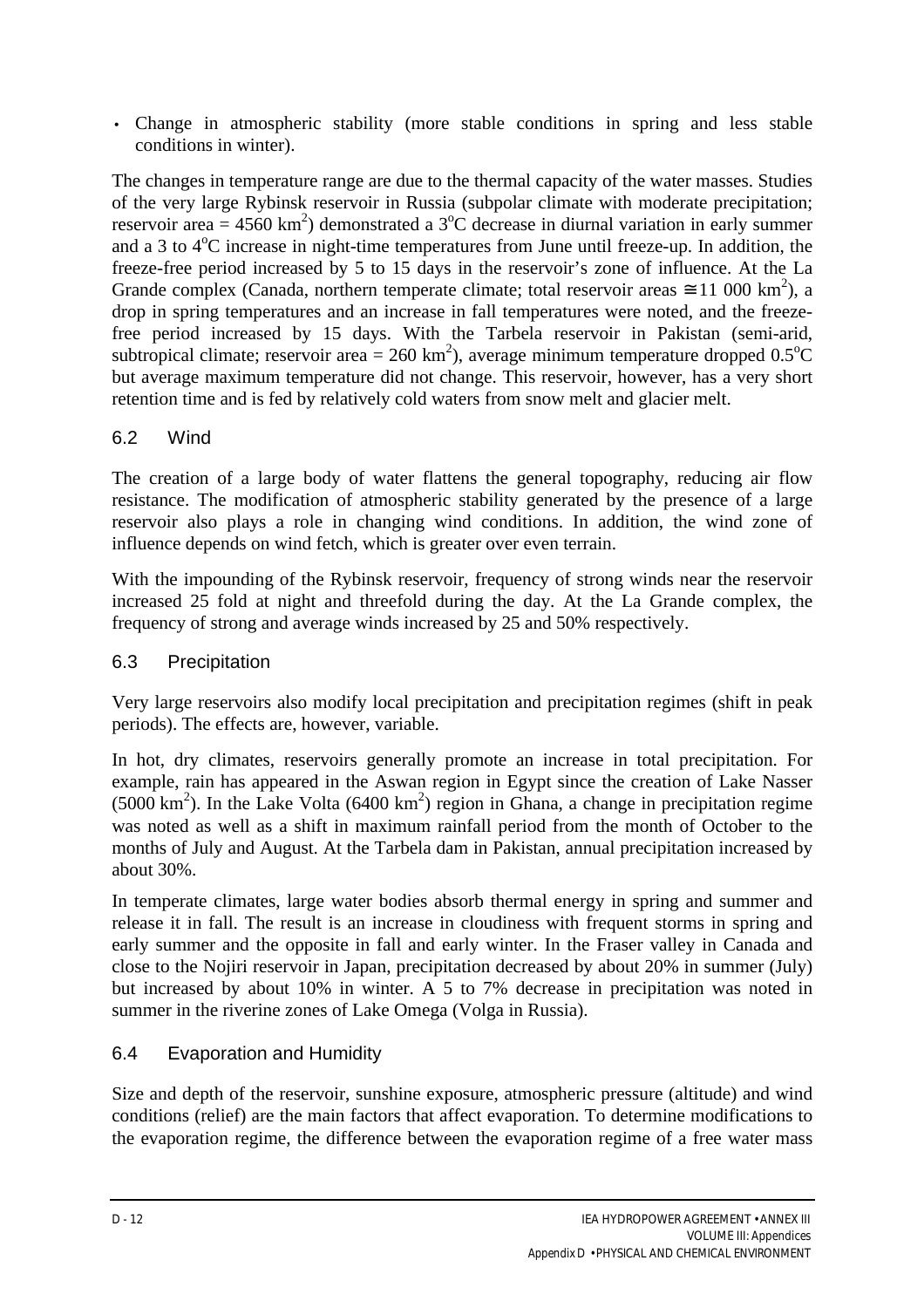and that of the surface before impounding must be considered. At the reservoirs of the La Grande complex (Canada), for example, annual evaporation seems to have decreased because of the persistence of the ice cover into spring, the greater evaporative capacity of vegetation compared to water, and higher temperatures and greater instability in the fall. In hot, dry climates, reservoir creation causes an increase in evaporation, which can affect the hydraulic efficiency of the structures.

Humidity level depends on evaporation and precipitation. Humidity generally increases near reservoirs in hot, dry climates. At the Tarbela reservoir (Pakistan), humidity level increased 5 to 10% within a 15-km radius of the reservoir. At Rybinsk reservoir, relative humidity in summer increased 1 to 14%.

# 6.5 Fog

Fog can form on cold days, as during the night or in the morning, when hot, wet air passes over a body of cold water. This happens mainly above large reservoirs.

Fog can also appear in the fall when cold air passes over warm water or when cold air from the mountains is advected over a warm water surface. In winter, the lack of ice downstream of reservoirs also promotes formation of fog, which can cause hoar frost and ice to appear in waterfront areas.

# 6.6 Greenhouse Gas Emissions and Air Quality

Reservoir emission of greenhouse gases<sup>\*</sup> is a relatively new environmental issue and the subject of debate in recent years in discussing energy generation methods.

Creation of a hydroelectric reservoir can contribute to GHG emissions when a large biomass is flooded during impounding (Gagnon and Van de Vate, 1997; Kelly et al., 1997). Gases generated by aerobic and anaerobic decomposition are mainly carbon dioxide  $(CO<sub>2</sub>)$ , methane  $(CH<sub>4</sub>)$  and, to a lesser extent, nitrous oxide  $(N<sub>2</sub>O)$ . A run-of-river plant, of course, does not cause this problem. Creation of a reservoir in a wet environment generally promotes an increase in GHG emissions because of the large biomass in these environments.

The flooded biomass partially decomposes depending on its nature and the ambient physicochemical conditions, temperature and dissolved oxygen content in particular. After several years, there seems no longer to be any significant correlation between emissions and reservoir age or inundated soil and vegetation (Duchemin et al., 1995, Väisänen et al 1996). Decay of flooded biomass is no longer the main mechanism of GHG production in the reservoirs; a substantial portion of the emissions comes rather from organic matter of the drainage basins and the phytoplankton life supported by the environment.

Project service life, global-warming potential of the gases emitted, quantity of submerged biomass and consideration of the entire energy system (energy used for facility construction, fuel processing and transportation, etc.)—all these parameters have a major impact on the results of any comparative analysis of different modes of power generation. Greenhouse gas emissions are minimal when the ratio of energy generated to area flooded is high (Gagnon and Van de Vate, 1997). Siting hydroelectric projects in mountains is thus theoretically a

 $\overline{a}$ \* See Appendix A: Glossary.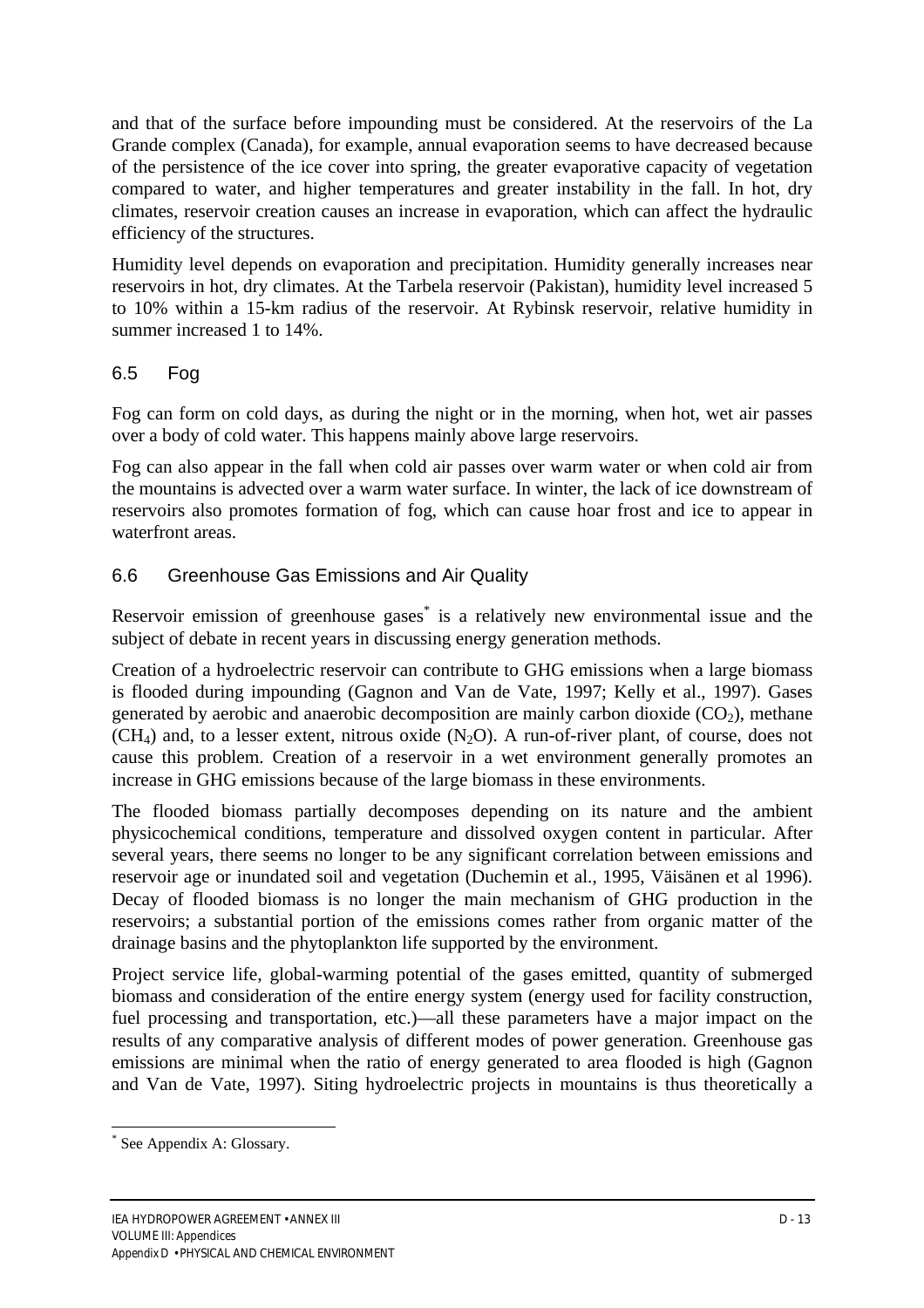good way to reduce GHG emissions. And a tropical environment is theoretically a poor location for a reservoir because there is a larger biomass in this type of environment. Among other things, the size of the biomass and the higher temperatures promote anoxic conditions and formation of methane, which has a greater warming potential. However, few experimental studies of tropical environments have been conducted to quantify emissions.

Emission estimates vary widely. For the same amount of energy generated over a 100-year period, Gagnon and Van de Vate (1997) estimate that Canada's hydropower plants emit 30 to 60 times less GHG than fuel-fired power plants. Väisänen et al (1996) estimate that the hydroelectric reservoirs of Finland generate one-tenth of the GHGes emitted by fuel-fired plants.

Despite the disagreement as to amounts, it is now generally acknowledged that creation of large reservoirs provokes GHG emissions but that per unit of energy generated, hydroelectric plants generate far fewer emissions than thermal plants. (Goodland et al., 1993; IPCC, 1995). The growing awareness about global warming is thus a plus for hydroelectricity. Compared to methods of producing energy that depend on fossil fuels, hydroelectricity also produces few or no air pollutants (precursors of urban smog or acid rain) such as sulfur dioxides, nitrogen oxides, carbon monoxide, volatile organic compounds (VOCs), etc.

# **7 Water Quality in Reservoirs and Downstream**

# 7.1 Effects on Reservoir Water Quality

Reservoir creation transforms a fluvial environment into a lacustrine one, inundating soil and organic matter. Modifications to water quality depend on the following:

- quantity and composition of the inundated soil and vegetation
- rapidity of impounding, which affects the quantity of biomass available over time
- reservoir retention time
- tributary water quality
- climate
- reservoir morphology.

After the biomass inundated during impounding has decomposed, most water-quality parameters become comparable to those of neighboring lacustrine environments. Table D2, summarizes changes noted in very large reservoirs around the world.

 $\triangleright$  Temperature

Modifications to thermal regime stem mainly from the transformation of a fluvial environment into a lacustrine one. Thermal stratification<sup>\*</sup> generally occurs in reservoirs with a long enough retention time that are at least 10 m deep (Tiblin, 1991; ICOLD, 1994). This phenomenon may occur both in natural lakes and reservoirs. Thermal stratification is caused by differences in water density, which arise mainly from differences in temperature, salinity and suspended solids (Fisher et al., 1979; Harleman, 1982). Warming of surface water (by sunshine or thermal exchange with air) is generally a hindrance to vertical mixing. Wind,

 $\overline{a}$ \* See Appendix A: Glossary.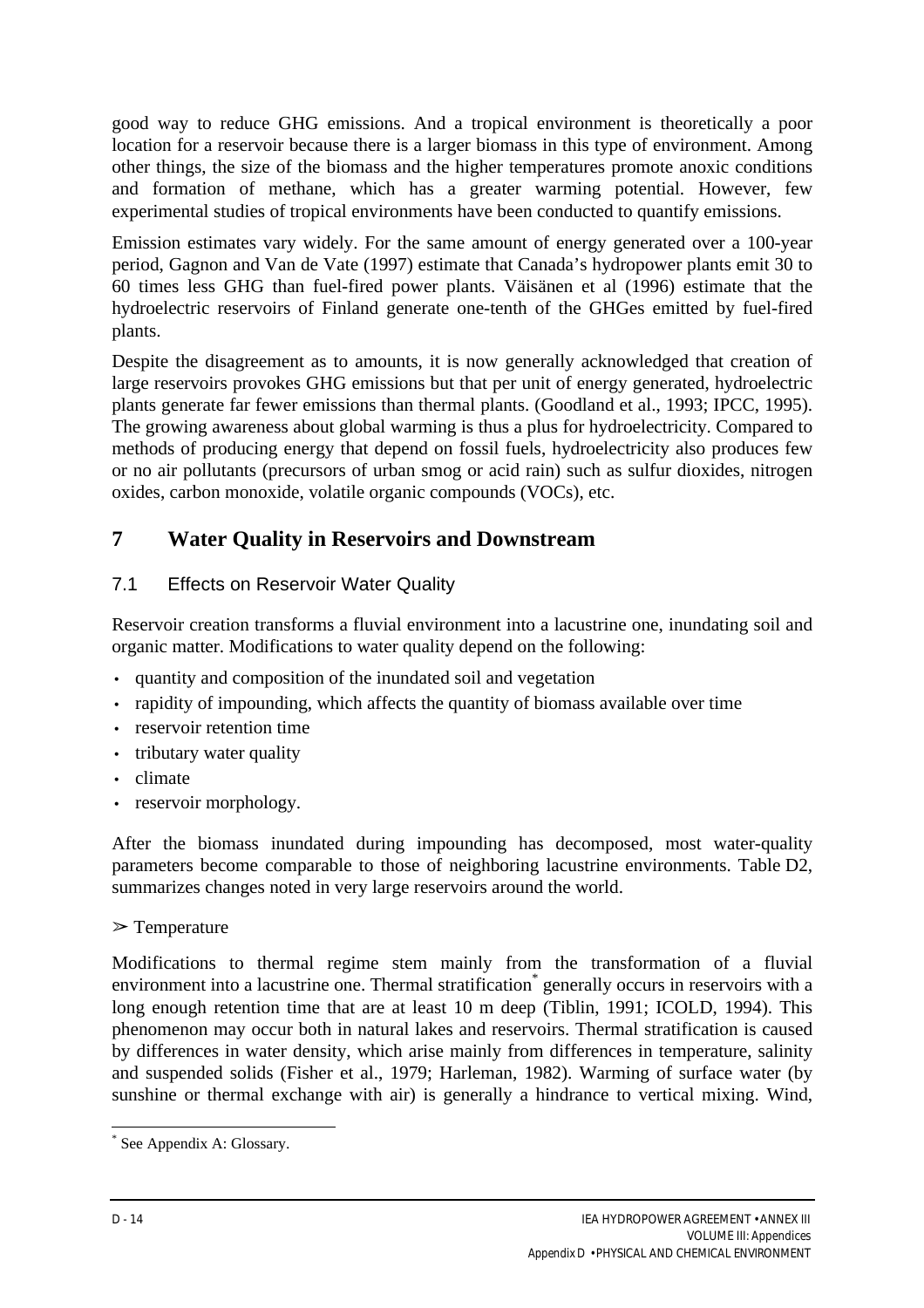waves and cold air (which fosters a drop in surface water temperatures) increase thermal stratification—which occurs when the warming forces exceed the forces of vertical mixing. Depending on climate type, reservoir morphology and retention time, one or more thermal destratifications can occur annually, promoting re-aeration and general improvement in water quality.

Thermal stratification is more stable and intense in deep reservoirs in tropical regions than in reservoirs in temperate regions (Garzon, 1984). Stratification produces a thermal barrier, reduces water mixing by wind and, in some cases, prevents water mass inversion. This can provoke hypolimnion<sup>\*</sup> anoxia<sup>\*</sup>, which is accentuated if there is a lot of organic matter whose decomposition consumes dissolved oxygen.

#### *<sup>u</sup>Available Mitigation Measures*

Reservoir operating mode and morphology have a major impact on thermal stratification (Smalley and Novak, 1978; Harleman, 1982). Mixing can be provoked by placing an intake midway up the dam. Tributary inflows can generate additional mixing, although inflows with a temperature different from the epilimnion<sup>®</sup> can also promote stratification.

## $\geq$  Dissolved oxygen

Low dissolved oxygen level is unfavorable to many heterotrophic organisms and can contribute to anoxic conditions—which promote release of toxic metals present in soil and sediment (Wetzel, 1983). Decomposition of organic matter from soil and vegetation inundated during reservoir impounding also plays a role in lowering dissolved oxygen level, especially at depth (Baxter and Glaude, 1980; ICOLD, 1994). Reservoirs in tropical environments are particularly susceptible to this problem.

A detailed analysis of photic-zone<sup>\*</sup> water-quality trends after impoundment of three very large reservoirs of the La Grande complex was performed (Schetagne, 1991; Hydro-Québec, 1996). Biomass decomposition caused a drop in dissolved oxygen levels and a concomitant increase in dissolved inorganic carbon levels during the first three years. With depletion of the readily decomposable biomass, these levels gradually returned to normal after about ten years.

Reservoir management can affect dissolved oxygen levels in the reservoir as well as in water discharged downstream (Tiblin, 1991). The position of the intakes, for example, can promote or discourage thermal stratification, affecting re-aeration of deep layers (Wetzel, 1983).

 $\overline{a}$ \* See Appendix A: Glossary.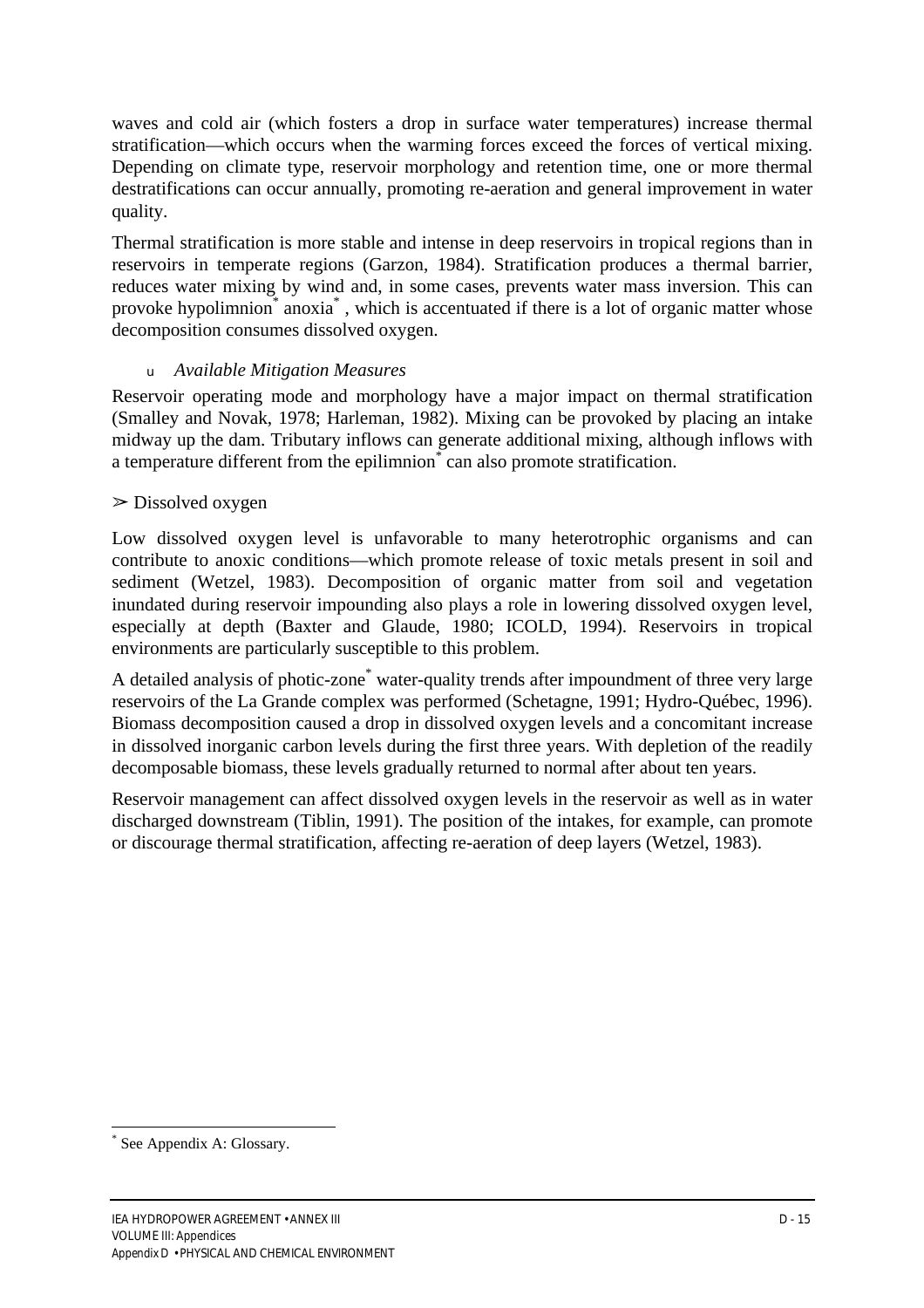## **Table D2: Changes in water quality in reservoirs around the world**

|                                                         |                                    |                                                      |                                                                          | <b>Changes noted</b>                                                              |                                                                                                                                       |                                                                                                                                  |
|---------------------------------------------------------|------------------------------------|------------------------------------------------------|--------------------------------------------------------------------------|-----------------------------------------------------------------------------------|---------------------------------------------------------------------------------------------------------------------------------------|----------------------------------------------------------------------------------------------------------------------------------|
| <b>Reservoir</b><br>(climate)                           | Area<br>flooded<br>in $km2$<br>(A) | Annual<br>inflow<br>volume<br>km <sup>3</sup><br>(B) | <b>Ratio:</b><br>Area<br>floode<br>d /<br>Annual<br>inflow<br>volum<br>e | Degree of<br>mineralization<br>and pH                                             | Increase in<br>nutrients and<br>plant growth                                                                                          | <b>Dissolved oxygen</b>                                                                                                          |
| La Grande 2.<br>Canada<br>(boreal)                      | 2 600                              | 54-108                                               | 24-48                                                                    | • 0.3 unit drop in<br>рH<br>No change in<br>conductivity                          | $5 \mu g/L$<br>$\bullet$<br>increase in<br>total<br>phosphorus                                                                        | Slight decrease in surface<br>$\bullet$<br>water saturation<br>• Anoxia in deep water only at<br>the end of the ice-cover period |
| Caniapiscau,<br>Canada<br>(boreal)                      | 3 400                              | 25                                                   | 137                                                                      | 0.3 unit drop in<br>$\bullet$<br>pH<br>No change in<br>conductivity               | $\bullet$ 9 µg/L<br>increase in<br>total<br>phosphorus                                                                                | Slight decrease in surface<br>water saturation<br>• Anoxia in deep water only at<br>the end of the ice-cover period              |
| Aswan, Egypt<br>(dry tropical)                          | $2700 -$<br>4 500                  | 80                                                   | 34-56                                                                    | Increase in dis-<br>$\bullet$<br>solved salts<br>due to<br>evaporation            | No increase<br>$\bullet$<br>in nutrients<br>following<br>impounding                                                                   | • Anoxia at depth only during<br>the period of thermal<br>stratification                                                         |
| Danjankou,<br>China<br>(hot<br>temperate)               | 700                                | 40                                                   | 18                                                                       | No change in<br>$\bullet$<br>pH                                                   | No negative<br>impact due<br>to increase<br>in nutrients                                                                              | Good oxygenation of surface<br>waters<br>• Oxygen depletion at depth<br>during thermal stratification<br>period                  |
| Lake Volta,<br>Ghana<br>(wet tropical)                  | 6400                               | 44                                                   | 145                                                                      | Decrease in<br>$\bullet$<br>pH                                                    | Increase in<br>$\bullet$<br>nutrients<br>Proliferation<br>$\bullet$<br>οf<br>phytoplankto<br>n and<br>aquatic<br>plants               | • Major decrease in dissolved<br>oxygen in surface water<br>• Anoxia at depth                                                    |
| Lake Kariba<br><b>Zambia</b><br>(dry tropical)          | 4 200                              | 57                                                   | 74                                                                       | Change in<br>$\bullet$<br>conductivity<br>caused by<br>increase in<br>evaporation | • Temporary<br>circulation of<br>nutrients<br>Virtually<br>$\bullet$<br>constant<br>proliferation<br>of algae<br>during<br>impounding | • Anoxia under the thermocline                                                                                                   |
| Lake<br>Brokopondo,<br><b>Surinam</b><br>(wet tropical) | 1 3 5 0                            | 8,5                                                  | 160                                                                      | No change in<br>$\bullet$<br>conductivity                                         | Proliferation<br>$\bullet$<br>of algae and<br>water<br>hyacinth                                                                       | Substantial loss of dissolved<br>oxygen in surface waters<br>Anoxia below 2.5 m (thermal<br>stratification)                      |
| Lake Kainji<br>Nigeria<br>(wet tropical)                | 700                                | 67                                                   | 10                                                                       | No change in<br>$\bullet$<br>conductivity                                         | • Proliferation<br>οf<br>phytoplankto<br>n and aquatic<br>plants                                                                      | Decrease in dissolved oxygen<br>in surface waters, but<br>concentrations still exceed<br>4 mg/L<br>Anoxia under the thermocline  |

Source: ICOLD, 1994.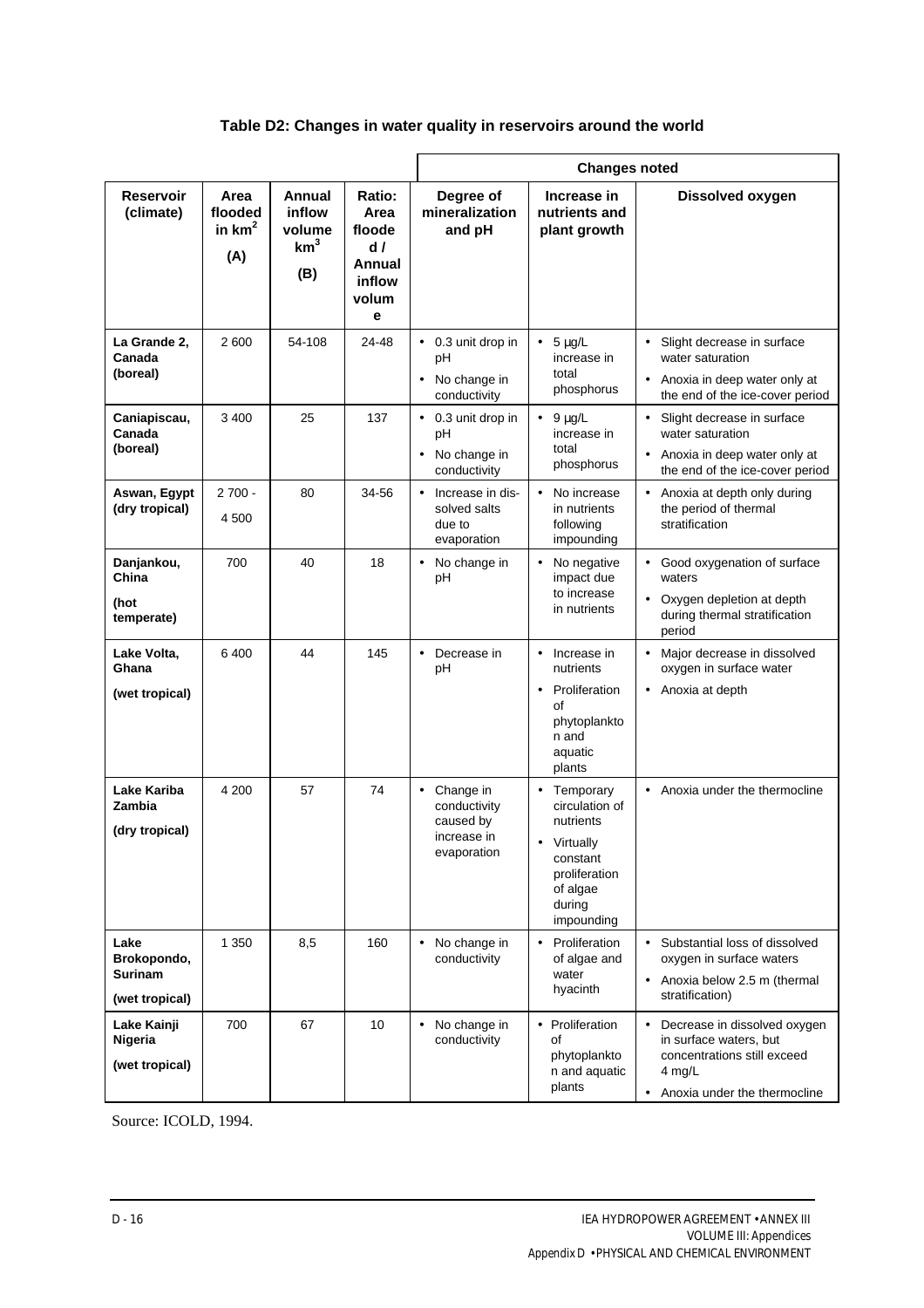# $\triangleright$  pH

The drop in pH generally observed stems from release of organic acids due to leaching or decomposition of the biomass and formation of carbonic acid from carbon dioxide generated by biomass decomposition. (Sylvester and Seabloom, 1965). To a lesser extent, the mineralogic composition of the soil can also affect pH. The drop in pH promotes dissolution, desorption<sup>\*</sup> or formation of contaminants. The capacity of the water to resist fluctuations in pH (alkalinity) is a key factor. At La Grande complex, the maximum drop in pH during impounding and the first years of operation was about 0.3 units. In tropical environments, the drop can be greater.

 $\geq$  Suspended Solids, Turbidity and Color

Submersion of soil and vegetation promotes a temporary increase in suspended solids, which alters water clarity (ICOLD, 1994). Water coloring by certain organic compounds produced by leaching or decomposition of the biomass may also occur (Sylvester and Seabloom, 1965). In some cases, increased absorption of solar radiation contributes to an increase in water temperature.

After first filling and stabilization of the reservoir, the decrease in flow velocity caused by the transformation from a fluvial to a lacustrine regime promotes deposition in the reservoir of sediment carried by tributaries. This helps to improve water transparency and increase biological productivity in the reservoir and downstream. However, in certain cases of high sediment loading, reservoirs may cause persistent turbidity problems in the waters downstream.

#### $\triangleright$  Salinity

Salinity in a reservoir depends on tributary loads and the mineralogic composition of the inundated soil. In dry, hot climates, evaporation can cause salt to concentrate in reservoir water (ICOLD, 1985), as in the Aswan (Egypt) and Kariba (Zambia) reservoirs. In addition, if there is substantial water infiltration from such reservoirs into the soil, the water table<sup>\*</sup> may rise and soil salinization<sup>\*</sup> can occur. In temperate climates, these changes are generally negligible.

#### $\triangleright$  Nutrients

Urban, agricultural and industrial activities in reservoir sub-basins can cause an increase in nutrient levels in streams that feed a reservoir. In addition, reservoir creation often promotes an increase in such activities in the drainage basin.

The initial biomass leaching and decomposition when a reservoir is created fosters an increase in nutrients. Water temperature, reoxidation capacity, reservoir retention time, type and size of the inundated biomass all affect the scope and duration of the nutrient increase (Sylvester and Seabloom, 1965; Goodland et al., 1992; ICOLD, 1994). A high ratio between area inundated and volume of water feeding the reservoir may give rise to a substantial impact.

<sup>\*</sup> See Appendix A: Glossary.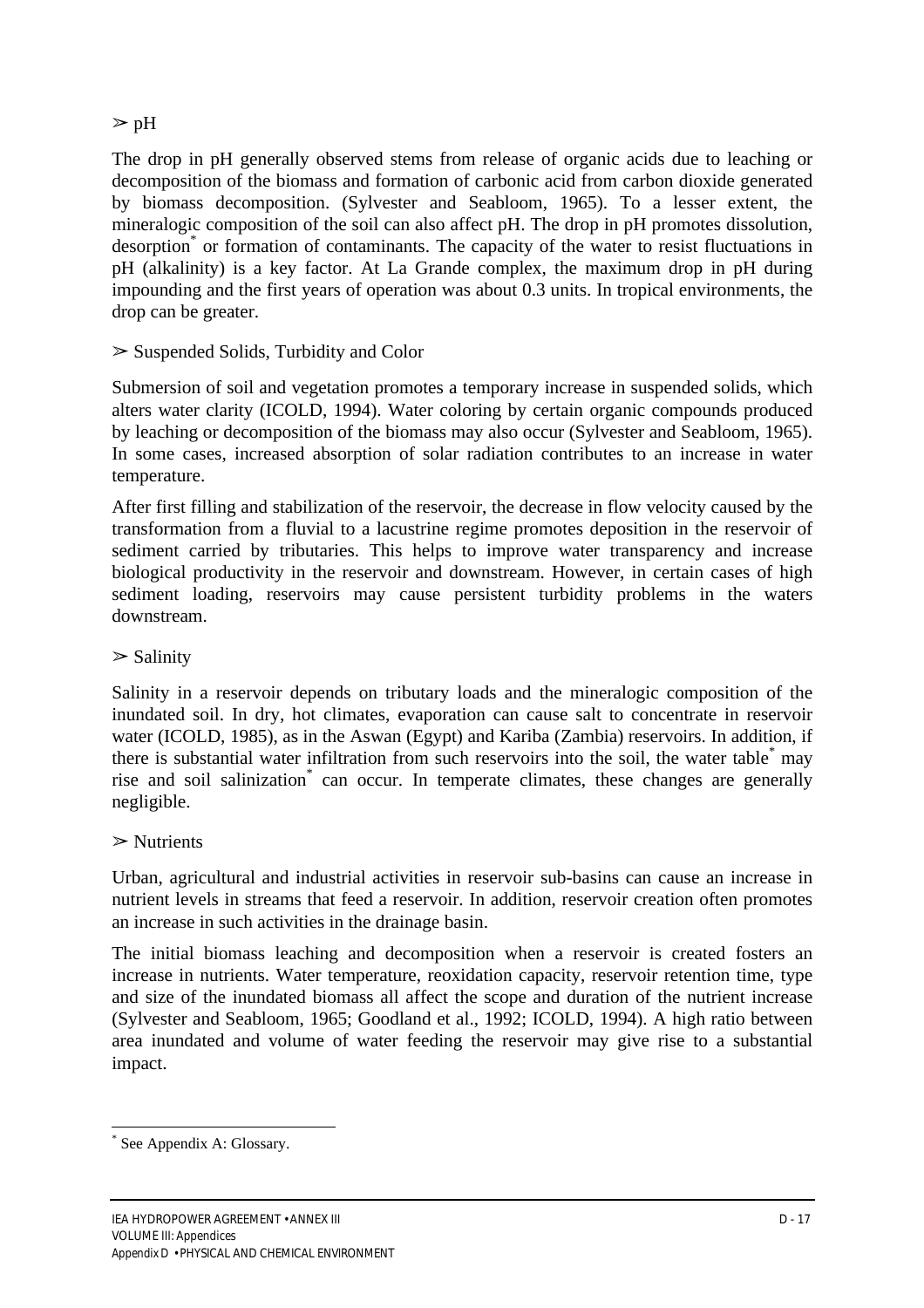In tropical regions, nutrient input is substantial during impoundment because the biomass is high (Garzon, 1984). In addition, the warm water and the substantial energy input accelerates decomposition, reaction kinetics and biological processes. There is generally less of a problem in cold or temperate climates because the water is colder and the biomass lower. At the La Grande complex, for example, nutrient concentrations peaked after two to four years and then decreased, returning to normal within 10 years.

A moderate nutrient input can sometimes promote development of aquatic life. If the nutrient input (phosphorus and nitrogen) is too great, however, eutrophication\* can result (Wetzel, 1983). The symptoms of eutrophication are overproduction of aquatic plants, algae and suspended microorganisms, decrease in transparency, increase in water temperature, anoxic conditions in deeper water layers and subsequent release of hydrogen sulfide and toxic metals (ICOLD, 1994).

## *<sup>u</sup>Available Mitigation Measures*

Removing the biomass from the reservoir flood zone can help to limit the scope of the problem. This is only possible, however, when the reservoir is small and the nutrient input from the tributaries is relatively small (ICOLD, 1985). For large reservoirs or in tropical regions, biomass removal is not often technically or economically feasible.

#### $\geq$  Contaminants

Urban, agricultural and industrial activities in the drainage basin of a reservoir can lead to water contamination by toxic metals, pesticides or other synthetic organics. The presence of a reservoir can promote accumulation of these compounds by sedimentation, adsportion, bioaccumulation, etc.

Soil and organic matter submerged during impoundment can also be a source of contaminants (Baxter and Glaude, 1980). Anoxic conditions as well as a drop in pH and in oxidationreduction potential (signs of eutrophication) can promote desorption, redissolution or formation of pollutants such as sulfur compounds and ferrous or manganous ions (Wetzel, 1983; Urdangarin et al., 1991; Shimizu et al., 1991).

#### *<sup>u</sup>Available Mitigation Measures*

In these cases, hypolimnion aeration and lower offtakes are possible mitigation measures.

#### $\triangleright$  Mercury

In temperate northern regions, reservoir creation often causes a significant increase in mercury levels in the flesh of fish (Lucotte, 1999, Jackson, 1988; Morrison and Thérien, 1991; Hecky et al., 1991). This has also been noted elsewhere but seems to be less of a problem in warmer regions (Rosenberg et al., 1997). Monitoring of reservoirs in Finland and Canada has demonstrated that mercury accumulation in the flesh of fish peaks after five to ten years and decreases thereafter, returning to normal in 20 to 30 years (Brouard et al., 1990; Bodaly et al., 1997).

Mercury is present in the organic soil, the terrestrial vegetation and the mineral soil when the reservoir is impounded (Grisel, 1978; Brouard et al., 1990). In northern Canada, atmospheric

<sup>\*</sup> See Appendix A: Glossary.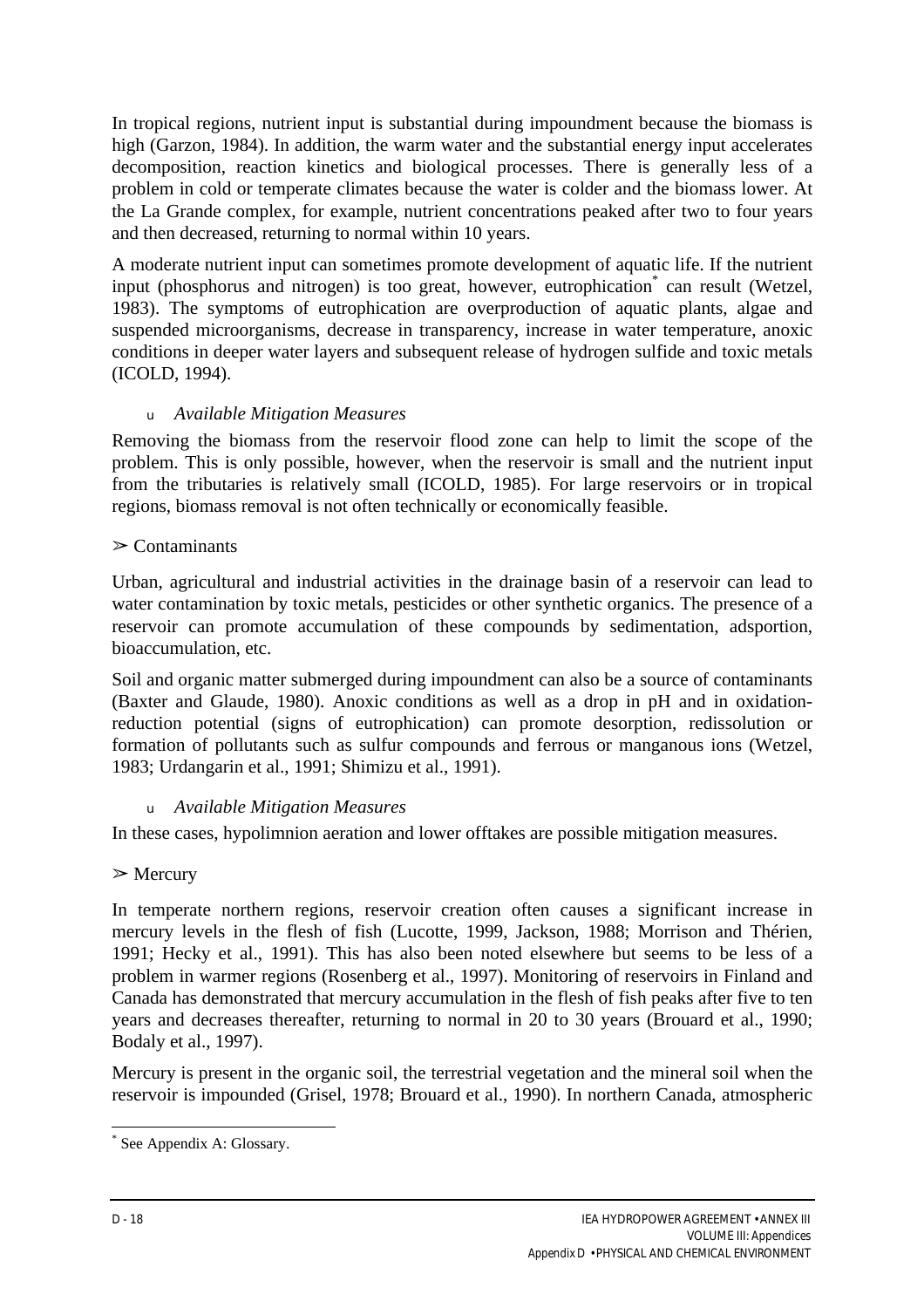transport over long distances has been identified as the main source of mercury (CBJM, 1995), coming from thermal power plants. The organic matter stimulates the activity of bacteria that turn inorganic mercury into organic mercury via methylation; and in its organic form, mercury is assimilable into the food chain. The process of methylation and subsequent bioaccumulation in the food chain also occurs in natural environments, but it is intensified by rapid flooding of a large biomass. The drop in pH and in dissolved oxygen concentrations also promote mercury methylation.

Since mercury accumulates in the food chain, dissolved mercury levels in the water are very low. Unlike with other contaminants, tributary dilution of reservoir water has a less beneficial effect (ICOLD, 1994). In a small reservoir, mercury levels can be kept down by removing the vegetation before impounding.

## *<sup>u</sup>Available Mitigation Measures*

In large reservoirs, the problem can be mitigated by minimizing the total area flooded and avoiding submersion of wetlands\* (Kelly et al., 1997). Selective fishing of the most contaminated specimens and reseeding of the reservoir with young uncontaminated fish can also help. In addition, monitoring of fish contamination trends and issuing of consumption guidelines have been effective in controlling human exposure to this type of contamination.

## 7.2 Impacts Downstream

Water quality downstream of a reservoir depends on water quality in the reservoir, intake level, flow conditions and stream recovery capability (which depends on the morphology of the drainage basin).

#### $\triangleright$  Temperature

Thermal stratification of a reservoir can lead to downstream discharge of colder or warmer water than under natural conditions. The change in the temperature of the discharge can affect physicochemical processes and the biological environment downstream.

When reservoir water is drawn from the hypolimnion in a temperate climate, water temperature downstream is warmer in winter and colder in summer than under natural conditions. When water is drawn from the epilimnion, the reservoir increases the water temperature downstream in summer but has less effect in winter.

The effects are the same in tropical climates but without the seasonal fluctuations. In cold climates, frazil\* and ice jams may form downstream if the warmer water prevents formation of an ice cover (ICOLD, 1985). In some cases, it may be necessary to build weirs to slow down the current and facilitate ice-cover formation.

#### $\triangleright$  Dissolved Oxygen

Discharge of reservoir water can provoke supersaturation of dissolved air in the water downstream (Legg, 1978). This occurs when pressure conditions in the reservoir discharge structures (very steep spillway chute) force air into the water. The water remains

<sup>\*</sup> See Appendix A: Glossary.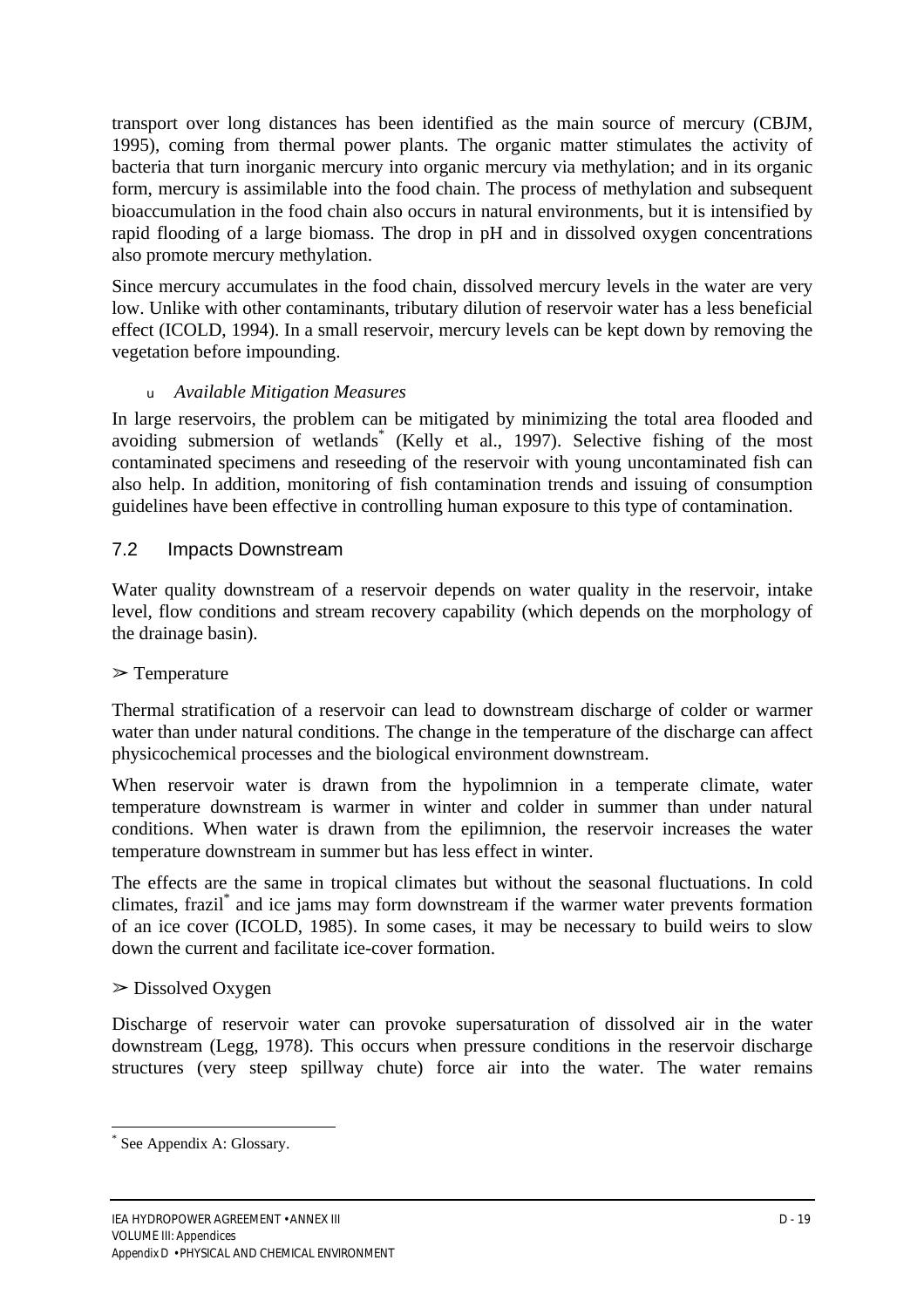supersaturated for some time and can affect fish that absorb dissolved gases through their gills. The air subsequently released into the blood stream, causing air bubbles.

Problems can also arise downstream if reservoir water is drawn from a hypolimnion poor in oxygen. The low dissolved oxygen content can affect aquatic fauna for some distance until reoxygenation restores the dissolved oxygen level.

## $\triangleright$  Chemical Quality

Anoxic conditions in the hypolimnion of a reservoir cause reducing conditions that promote formation of chemical elements such as ferrous and manganous ions, sulfides, etc. In addition, when biomass is flooded during impoundment, leaching and decomposition of organic matter promote an increase in nutrients in the deeper reservoir layers in the first years after impounding.

In such cases, contaminants or nutrients appear in the water downstream when water is drawn from the hypolimnion. The problem is less pronounced if the water comes from the epilimnion because it is better oxygenated and generally less loaded with nutrients.

#### $\triangleright$  Estuarine Environment

The effects described above can appear a considerable distance downstream of the reservoir, the chemical water quality impacts in particular.

If the stream empties into an estuarine environment, the effects rapidly become negligible because of dilution effect. Changes in flow can alter saltwater front trends, however, affecting estuarine fauna and flora. If average flow drops significantly during or after impounding (diversion, irrigation, major evaporation), saltwater intrusion into the estuary or the groundwater may occur. There may also be ice problems due to increases in fresh water inflows into coastal areas.

# *<sup>u</sup>Available Mitigation Measures*

The problem of low dissolved oxygen content and associated water quality problems may be mitigated with variable level water offtakes.

# **8 Conclusion**

The impacts on the physical and chemical environment depend on the type of structure built (year-to-year, seasonal, daily or hourly storage reservoir; low-head power plant; diversion power plant; basin diversion) as well as the characteristics of the host environment geomorphologic conditions and climate type in the host drainage basin in particular. Some types of structures are more suitable for a given environment than others, and it is therefore important that environmental considerations be incorporated from the early design stages of a project, including analysis of alternatives.

Certain mitigation measures can, however, reduce structure impact on the physical environment. These are listed below for each of the environmental problems discussed.

- Hydrologic regime and hydraulic characteristics
	- − appropriate type of regulation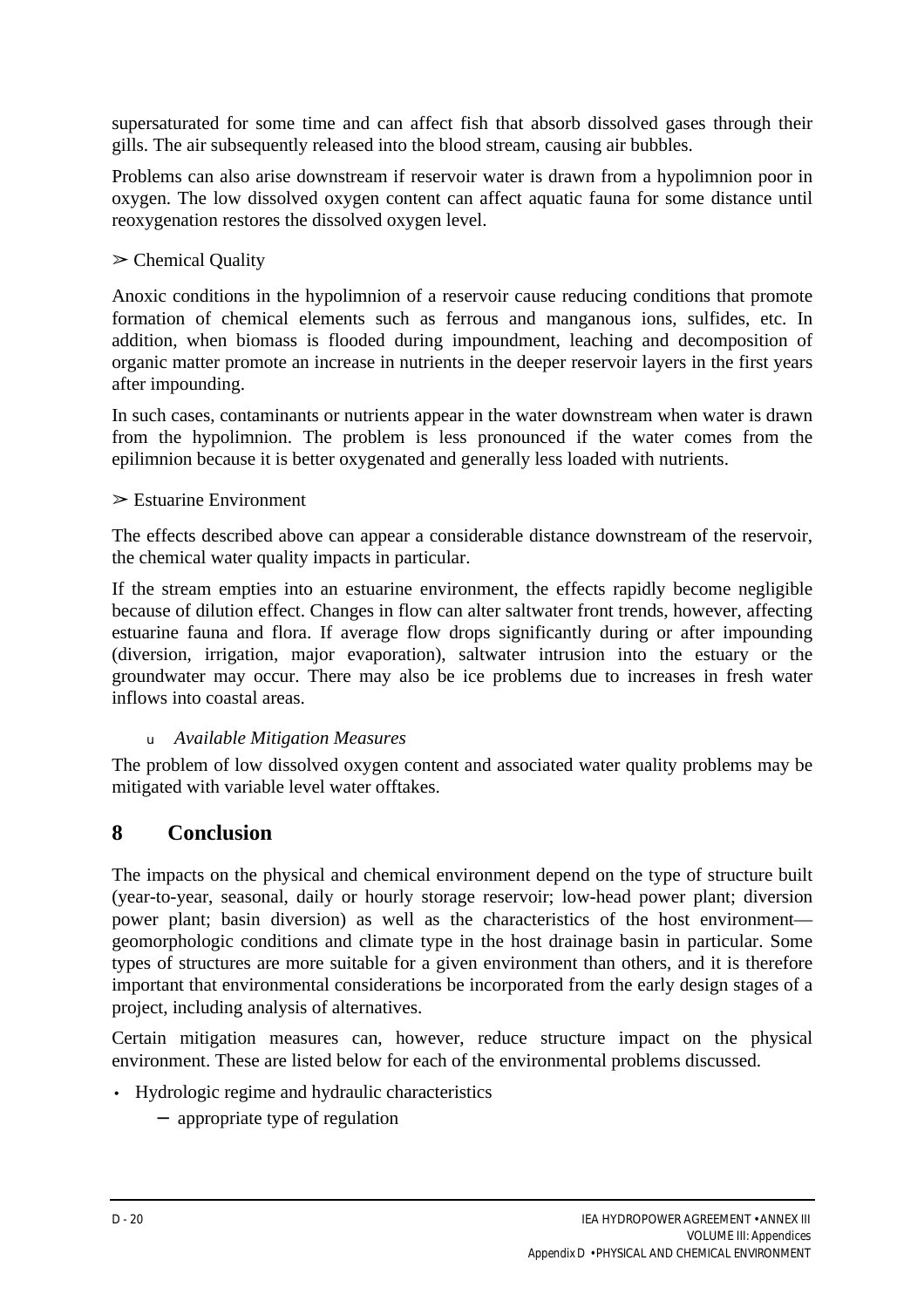- − minimal ecological flows\*
- − reservoir management procedures.
- Sediment
	- − flood management
	- − sediment traps
	- − facilities built in the drainage basin upstream of the reservoir.
- Induced seismicity
	- − risk assessment prior to site selection
	- − management of the pace of impounding
	- − management of fluctuations in reservoir level.
- Climatic conditions
	- − evaluation of climatic changes prior to site selection .
- Water quality
	- − intake position and depth
	- − removal of vegetation and soil (small reservoirs only)
	- − impoundment rate
	- − weirs to counter frazil formation.

The construction of a hydroelectric development nonetheless remains a major intervention that modifies the host environment. Most of the modifications are, however, reversible. In addition, if the project is well adapted to conditions at the site selected and if suitable mitigation measures are taken, the negative effects can be minimized.

<sup>\*</sup> See Appendix A: Glossary.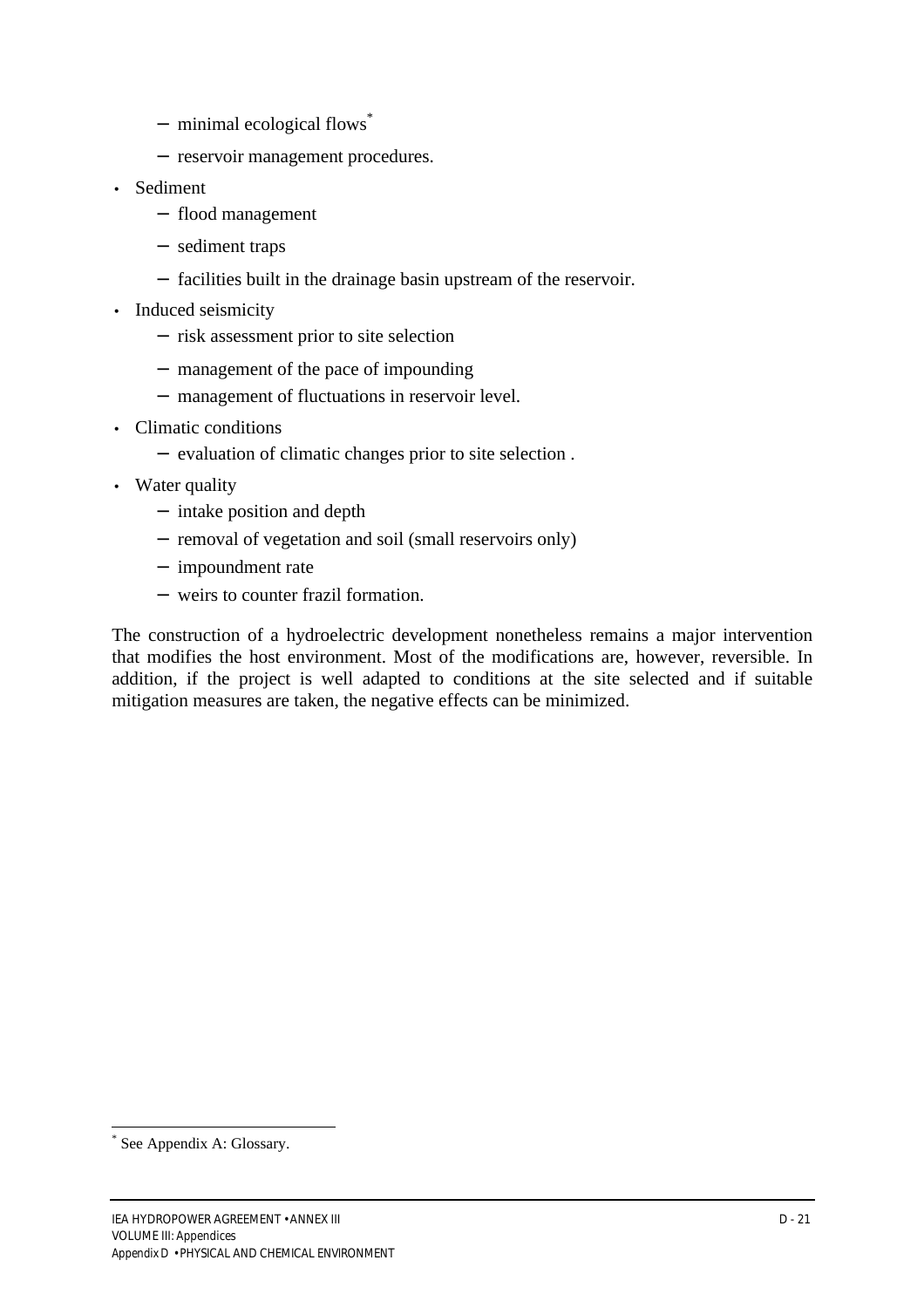## **References**

- Baxter, R.M., Glaude, P. 1980. *Les effets des barrages et des retenues d'eau sur l'environnement au Canada : expérience et perspectives d'avenir*. (Canadian Bulletin of Fisheries and Aquatic Sciences, 205F) 36 p.
- Bodaly, R.A., et al. 1997. "Bioaccumulation of mercury in the aquatic food chain in newly flooded areas", in *Mercury and its effects on environment and biology*, H. Sigel and A. Sigel, (eds), New York, Marcel Dekker.
- Brouard, D., Demers, C., Lalumière, R., Schetagne, R., Verdon, R. 1990. *Évolution des teneurs en mercure des poissons du complexe hydroélectrique La Grande, Québec (1978-1989)*. Joint report, Hydro-Québec, Vice-présidence Environnement, and Groupe Environnement Schooner inc.
- Commission Internationale des Grands Barrages (CIGB). 1983. *Sismicité et conception des barrages*. 121 p. (Bulletin 46).
- Commission Internationale des Grands Barrages (CIGB ). 1985. *Barrages et Environnement : Notes sur les influences régionales*. Paris, FR, CIGB. (Bulletin 50)
- Commission Internationale des Grands Barrages (CIGB). 1994. *Barrages et Environnement : Qualité de l'eau et climat*. Paris, FR, CIGB. (Bulletin 96)
- Comité de la Baie James sur le mercure. 1995. *Mercure: Questions et réponses*. Montréal, 24 p.
- Duchemin, E., Lucotte, M., Canuel, R., Chamberland, A. 1995. "Production of the greenhouse gases CH<sub>4</sub> and CO<sub>2</sub> by hydroelectric reservoirs of the boreal region", in *Global biochemical cycles.* Vol. 9, No. 4, p. 529-540
- Fisher, H.B., Imberger, J., List, E.J., Koh, R.C.Y., Brooks, N.H. 1979. *Mixing in Inland and Coastal Water*. New York, Academic Press.
- Gagnon, L., Van de Vate, J.P. 1997. "Greenhouse Gas Emissions from Hydropower : The State of Research in 1996", in *Energy Policy*, Vol.25, No. 1, p. 7-13.
- Galay, V. 1987. *Erosion and Sedimentation in the Nepal Himalaya : an Assessment of River Processes*.. Report prepared for Her Majesty's Government of Nepal. Multiple pagination. (Report No. 4/3/010587/1/1 Seq. 259).
- Garzon, C.E. 1984. *Water Quality in Hydroelectric Projects : Considerations for Planning in Tropical Forest Regions*. Washington DC, World Bank. (Technical Paper No. 20)
- Goldsmith, E. and Hildyard, N. 1984. *The Social and Environmental Effects of Large Dams. Volume 1: Overview. Report to the European Ecological Action Group (ECOROPA)*. Cornwall, UK, Wadebridge Ecological Center , 346 p.
- Goodland, R., Juras, A., Pachauri, R. 1992. "Can Hydroreservoirs in Tropical Moist Forest be made Environmentally Acceptable?" in *Energy Policy*, June 1992, p. 507-515.
- Goodland, R., Juras, A., Pachauri, R. 1993. "Can Hydro-Reservoirs in Tropical Moist Forests Be Environmentally Sustainable?" In *Environmental Conservation*, 22, p.122-130.
- Grisel, H. 1978. *Étude des principaux facteurs influençant la bioaccumulation de certains métaux toxiques*. Montreal, CA, James Bay Energy Corporation, Direction Environnement.
- Harleman, D.R.F. 1982. *Hydrothermal Analysis of Lakes and Reservoirs.* American Society of Civil engineering (ASCE*)*. Hyd. Div. J. 108:303 p.
- Hydro-Québec. 1996. *Complexe hydroélectrique La Grande : La qualité de l'eau, le plancton et le benthos*. *Fiche Synthèse*. Montréal, CA, Hydro-Québec, Direction principale Communication et Environnement.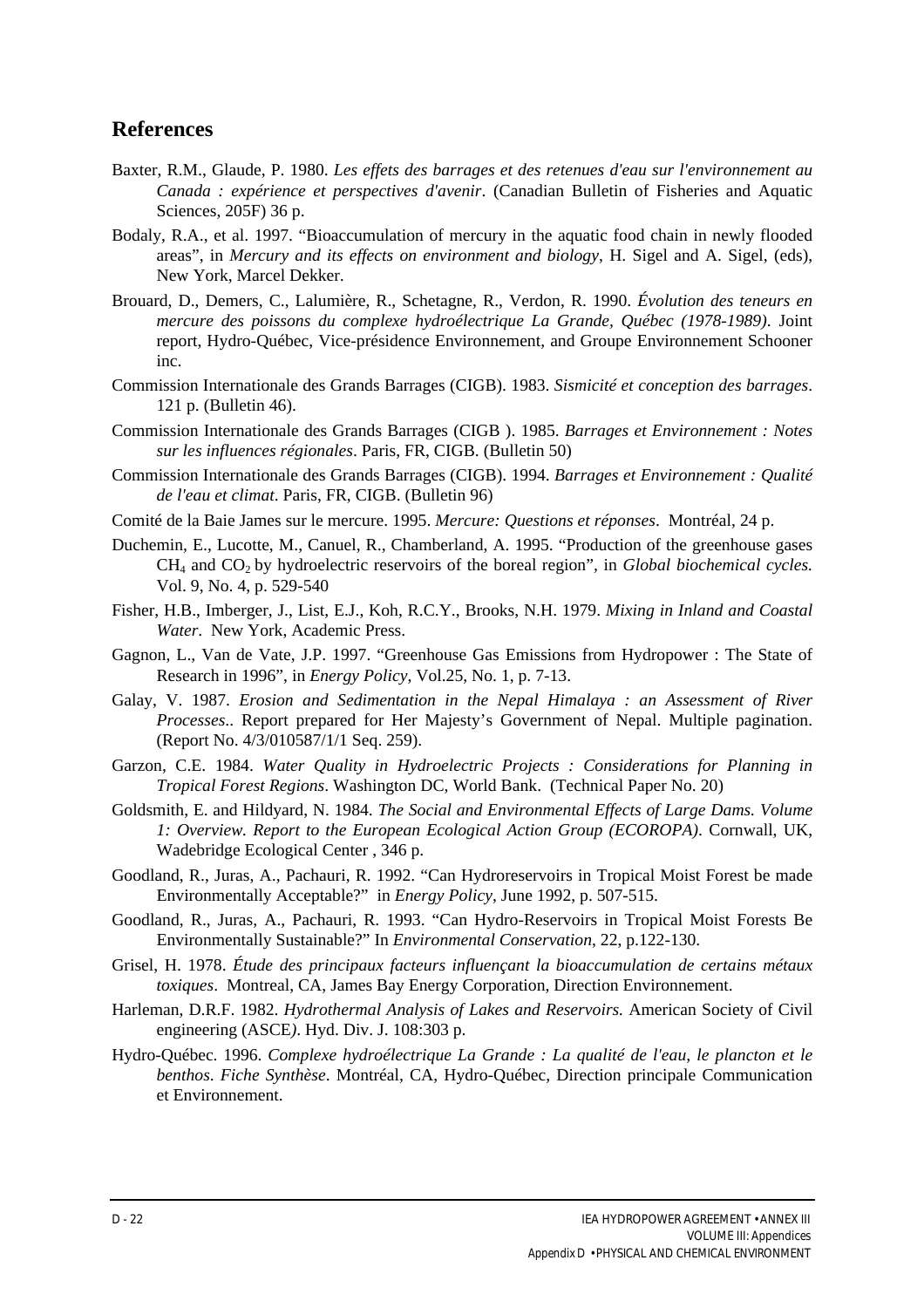- Intergovernmental Panel on Climate Change. 1996. *Climate Change 1995: The Science of Climate Change*: *Contribution of WGI to the Second Assessment Report of the Intergovernmental Panel on Climate Change.* New York, Cambridge University Press.
- Jackson, T.A. 1988. "The Mercury Problem in Recently Formed Reservoirs of Northern Manitoba (Canada): Effect of Impoundment and other Factors on the Production of Methyl Mercury by Microorganisms in Sediments", in *Canadian Journal of Fisheries and Aquatic Sciences*, Vol. 45, No. 1, p. 97-121
- Kelly, C.A. et al. 1997. "Increases in Fluxes of Greenhouse Gases and Methyl Mercury Following Flooding of an Experimental Reservoir"*,* in *Environmental. Science and Technology*, Vol. 31, No. 5, p. 993-999.
- Legg, D.L. 1978. "Gas Supersaturation Problem in the Columbia River"*,* in *Environmental Effects of Large Dams***,** US Committee on Large Dams, New York, American Society of Civil Engineering.
- Lucotte, M., Schetagne, R., Thérien, N., Langlois, C., Tremblay, A. (Eds.). 1999. *Mercury in the Biogeochemical Cycle: Natural Environments and Hydroelectric Reservoirs of Northern Québec.* Berlin, Springer-Verlag, 334 p.
- Météoglobe Canada. 1989. *Effets environnementaux cumulatifs : Évaluation globale des effets climatiques des futurs aménagements d'Hydro-Québec*. Rapport final présenté à Hydro-Québec. Montréal, CA, Hydro-Québec.
- Morrison, K., Thérien, N. 1992. "Décomposition de la végétation et des sols inondés et libération du mercure"*,* in *Les enseignements de la phase l du complexe La Grande* : Actes du Colloque tenu à Sherbrooke les 22 et 23 mai 1991 dans le cadre du 59<sup>e</sup> Congrès de l'ACFAS. Montréal, Hydro-Québec, p. 55-65.
- Rastogi, B.K. 1990. "Control of reservoir induced seismicity by management of water levels at Bhatsa and Srisailam reservoirs"*,* in *Bulletin of the Indian Society of Earthquake Technology,* Vol. 27, No. 4. p. 53-64.
- Rosenberg, D.M. et al. 1997. "Large-scale impacts of hydroelectric development", in *Environment*, No. 5, p. 27-54.
- Schetagne, R. 1992. "Suivi de la qualité de l'eau, du phytoplancton, du zooplancton et du bentos au complexe La Grande, territoire de la Baie James"*,* in *Les enseignements de la phase 1 du complexe La Grande* : Actes du Colloque tenu à Sherbrooke les 22 et 23 mai 1991 dans le cadre du 59<sup>e</sup> Congrès de l'ACFAS. Montréal, Hydro-Québec, p. 13-25.
- Shimizu, S., Kawakita, A., Ito, T. 1991. "Examples of water quality improvements in reservoirs"**,** in *Seventeenth International Congress on Large Dams: Proceedings***.** Paris, FR, International Commission on Large Dams ( ICOLD).
- Smalley, D.H., Novak, J.K. 1978. "Natural Thermal Phenomena Associated with Reservoirs", in *Environmental Effects of Large Dams,* US Committee on Large Dams, New York, American Society of Civil Engineering.
- Strahler and Strahler. 1978. *Modern Physical Geography*. New York, John Wiley & Sons, 502 p.
- Sylvester, R.O., Seabloom, R.W. 1965. "Influence of Site Characteristics on Quality of Impounded Water", in *Journal of American Water Works Association*, 57, p.1528-1546.
- Talwani, P. 1995. "Speculation on the Causes of Continuing Seismicity near Koyna Reservoir India", in*Pure and Applied geophysics*. Vol.145, No. 1, p.167-174.
- Tiblin, L.O. 1991. "Dams and River Water Quality", in *Seventeenth International Congress on Large Dams: Proceedings***.** Paris, FR, International Commission on Large Dams (ICOLD).
- U.S. Committee on Large Dams. 1978. *Environmental effects of large dams*. New York, American Society of Civil Engineers, 225 p.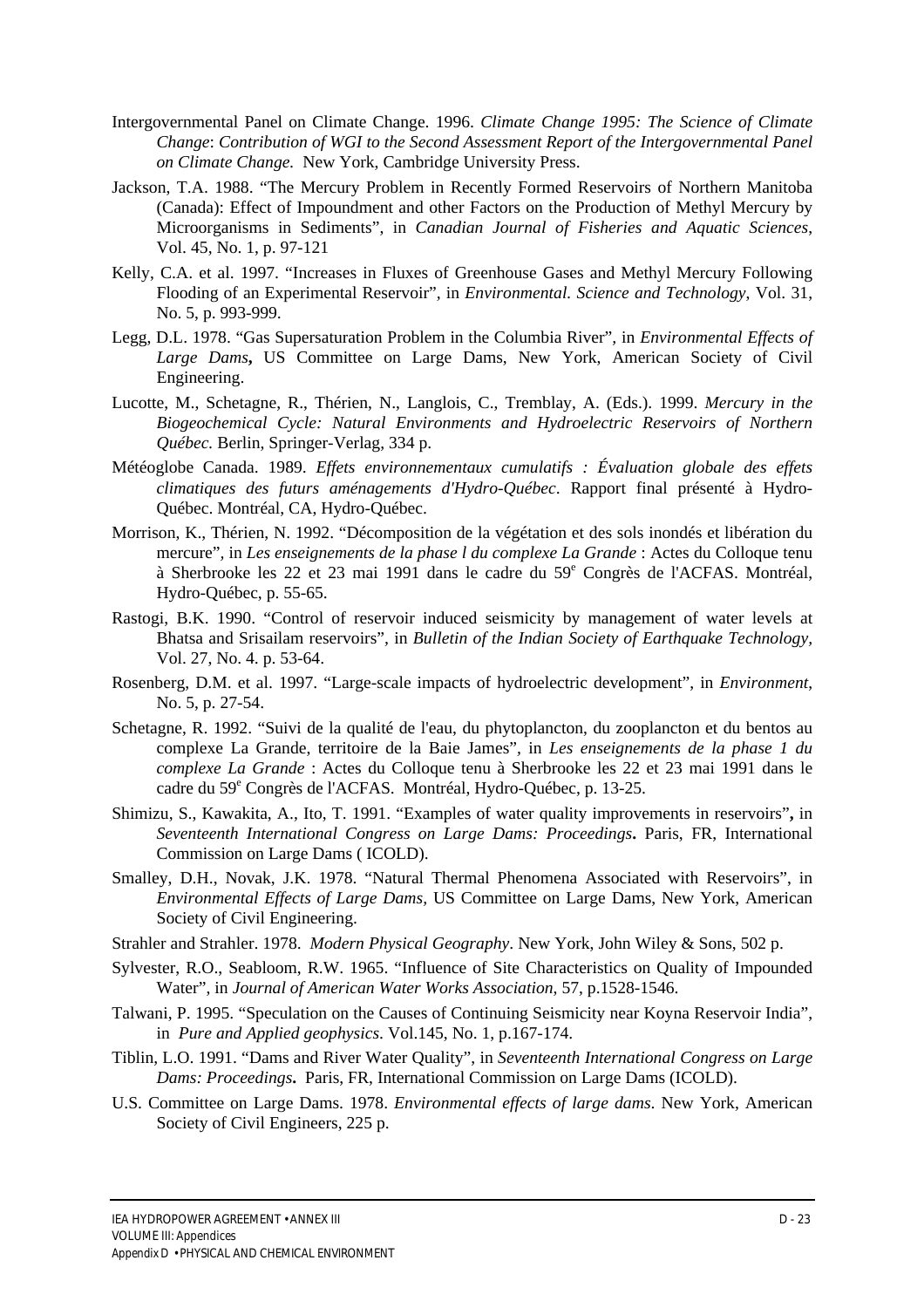- Urdangarin, J.A. et al. 1991. "Problèmes de qualité de l'eau dans la retenue d'Anarbe : causes et traitement", in *Seventeenth International Congress on Large Dams: Proceedings***,** Paris, International Commission on Large Dams (ICOLD).
- Väisänen, T.S. et al. 1996. *Importance of Greenhouse Gas Emission From Finnish Hydropower Production Compared to other Sources of Electricity*. Montréal, CA, Hydro-Québec's Head Office, IAEA Advisory Group Meeting on Assessment of Greenhouse Gas Emission, March 1996.

Wetzel, R.G. 1983. *Limnology*. 2nd Ed. Philadephia, NY, Saunders.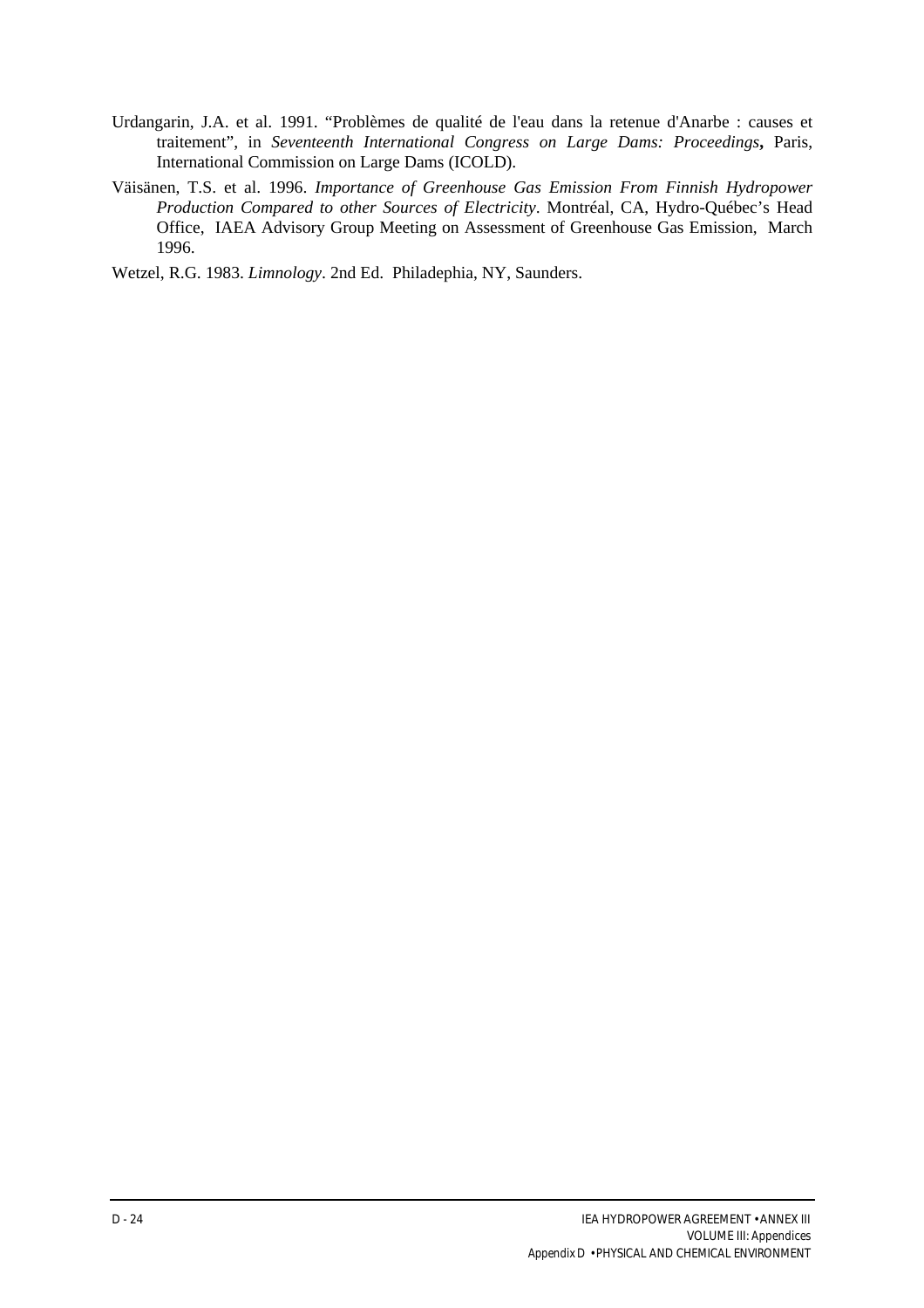*Appendix E*

# **THE FLORA AND THE FAUNA**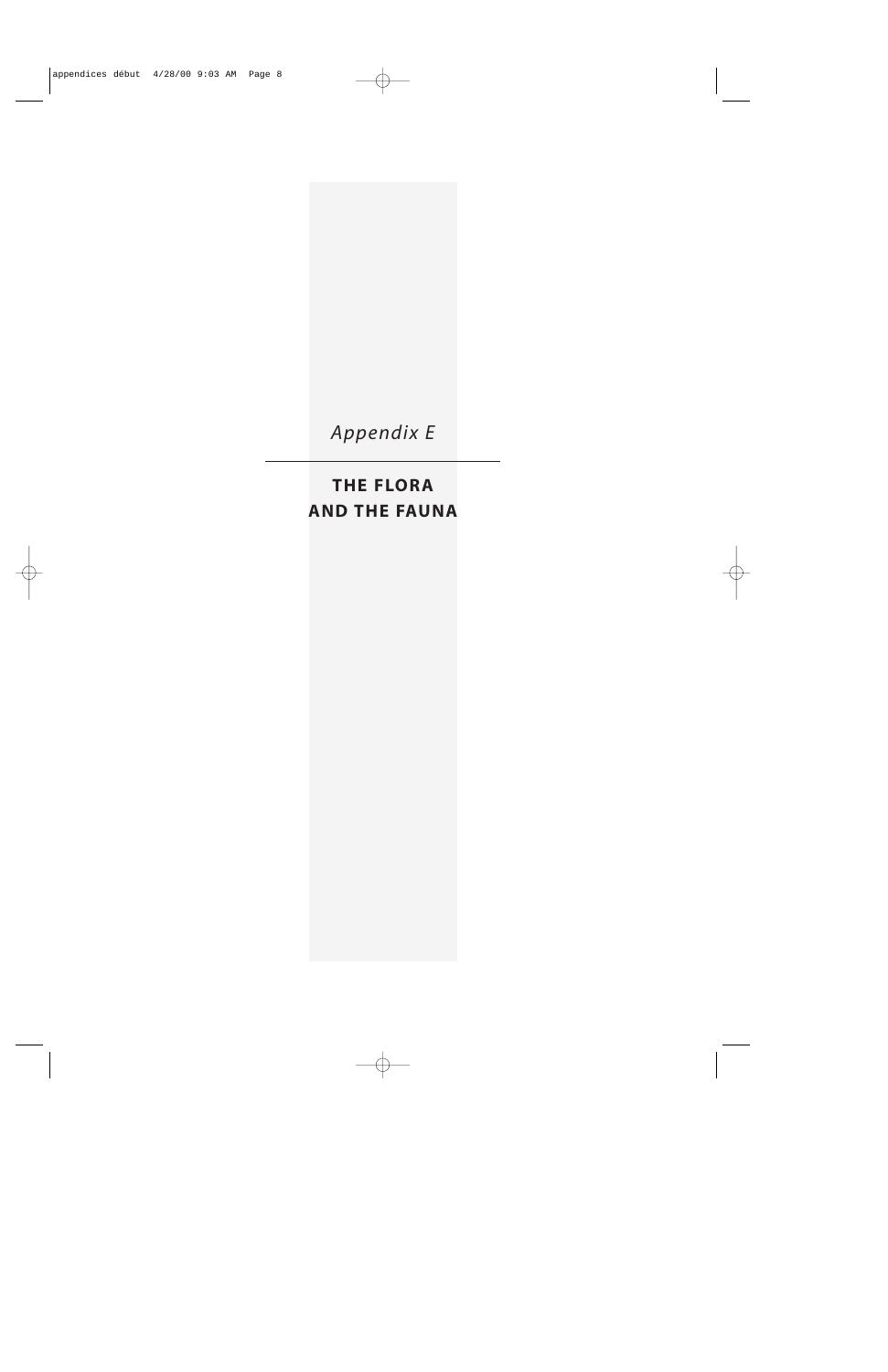# **Table of contents**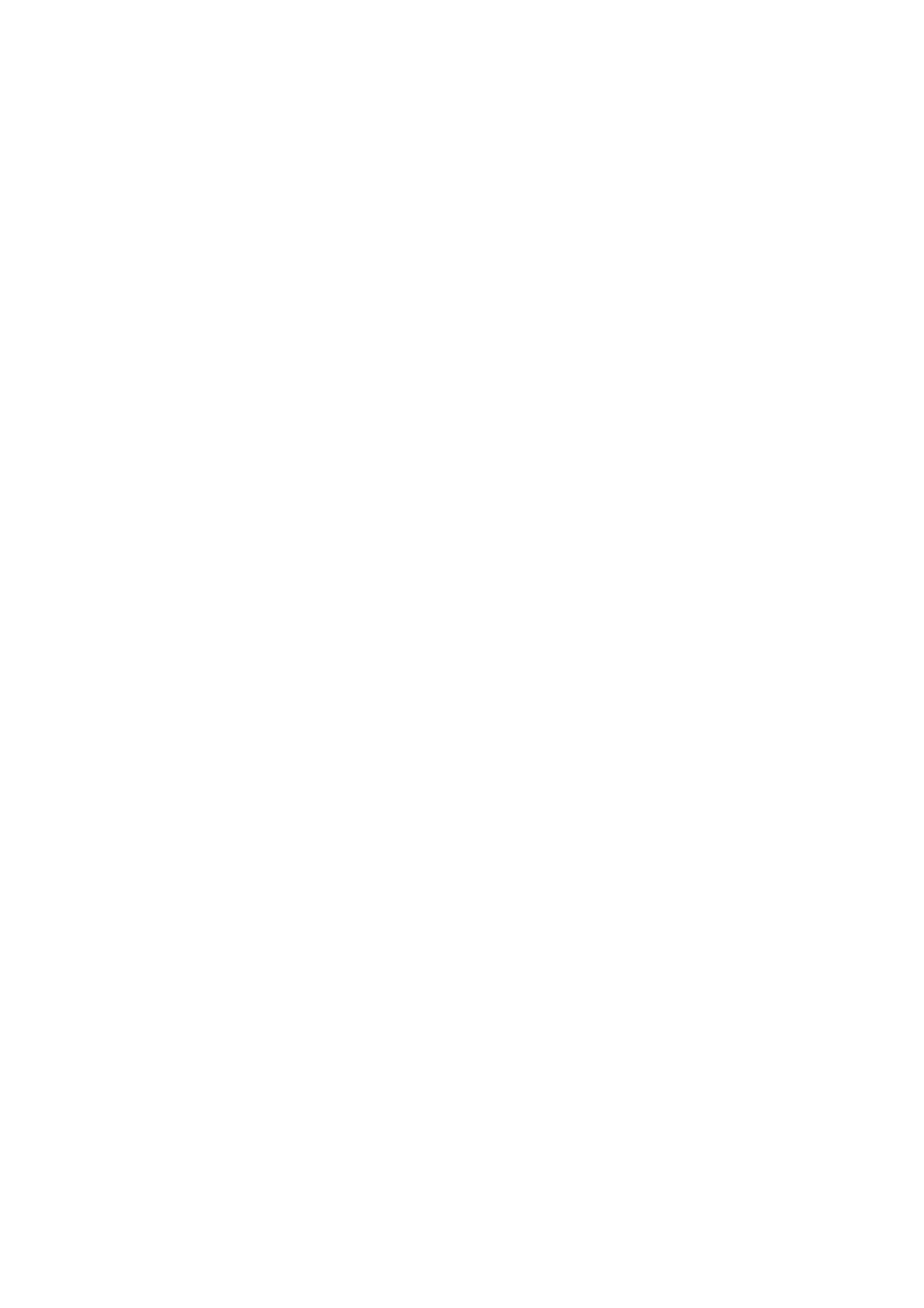## *Main authors:*

*Louis Gilbert, Martin Lessard and Martin Pérusse Major contributions by Michel Bérubé and Louise Vallières*

# **1 Flora**

## 1.1 Terrestrial Plants

The loss of vegetation caused by deforestation and the impoundment of reservoirs constitutes the main impact of hydroelectric projects on terrestrial plant life. This impact can be significant in cases where plant life is dense and extensive and where populations have a high floristic value. Other losses occur in rivers with a modified stream flow, along power lines and in various other infrastructures. Changes in local climate may also affect terrestrial vegetation.

# *Reservoirs*

The primary impact of a reservoir on terrestrial plant life occurs when there is deforestation before the reservoir is filled. The harvesting of economically valuable wood and the removal of cutting residues in the area to be flooded, in part or in whole, is a common practice employed for several reasons, one of which is to reduce the problems of water quality that accompany biomass decomposition. When there is no deforestation, the impact on terrestrial plants is caused by their submergence.

 $\triangleright$  Available Mitigation Measures

The removal of vegetation in an area to be flooded is of particular benefit for hydroelectric projects whose functions are (World Bank, 1998):

- the supply of water to municipalities or industry
- navigation
- water sports such as boating, fishing, swimming and water-skiing.

Although the deforestation of reservoirs may often be desirable, it is not an absolute necessity for certain projects. These generally include those whose uses are limited to (World Bank, 1998):

- the development of fish or wildlife populations
- flood control<sup>\*</sup>
- Irrigation.

The degree of the impact depends mainly upon the size of the reservoir to be created, the biome, environmental conditions, the nature of the soil and the state of plant life conservation before submergence. In the case of undisturbed environments, plant densities are more significant in tropical regions than in temperate or dry regions. Humid tropical forests may contain between  $\overline{3}$  and  $10 \times 10^5$  kg/ha of biomass, whereas biomass in temperate forests rarely exceeds  $4 \times 10^5$  kg/ha (World Bank, 1998). The density of plant biomass in northern temperate forests is rarely more than  $1.2 \times 10^5$  kg/ha (Association Poulin/Thériault, 1993).

 $\overline{a}$ \* See Appendix A: Glossary.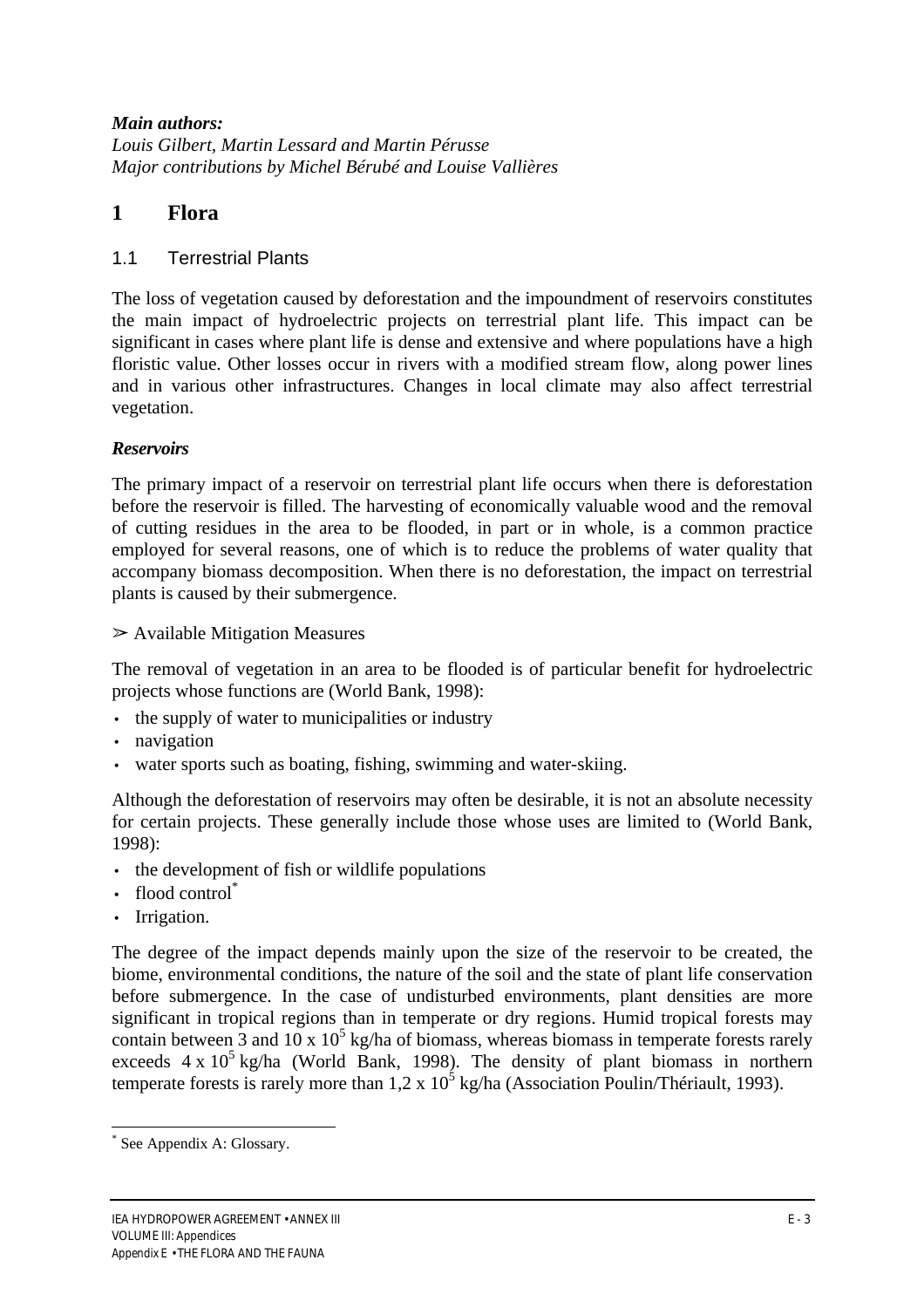To reduce the impact on terrestrial plants, the following measures may prove effective.

- Optimization of the location and size of the reservoir to minimize loss of vegetation.
- Conservation of the wooded area adjoining the reservoir by establishing rigorous and effective protective measures.
- Creation of conservation units in floristic areas similar to those in the affected area (e.g., protection of reservoir islands).
- Collection and protection of seeds and other germinative elements for the *ex situ* conservation of the genetic heritage.
- Creation of forest arboretums for the *in situ* conservation of genetic heritage.
- Application of protective measures to prevent the erosion of banks.

Because of the vast areas and the economic factors associated with the creation of large reservoirs, deforestation is often limited to a portion of the site. In tropical regions, the time required for the deforestation of large reservoirs may be very long owing to high plant density. Even before the end of deforestation operations on a future reservoir site, new plants will have sprung up on parts of the area already cleared. When this happens, the re-growth provides new rapidly degrading biomass (new shoots) that is further likely to affect water quality during the first years of impoundment (Gérard, 1990).

In northern temperate environments, deforestation of reservoir shores encourages the regeneration of shrubby riparian plants, but the development of riparian habitats is restricted by fluctuations of the reservoir water level, the drawdown<sup>\*</sup>, that generally operates contrary to the natural hydrologic cycle (Hellend-Hansen et al., 1995). The re-establishment, over the long term, of the quality of habitats lost during the creation of large reservoirs has proven to be difficult. Thus, deforestation is of little value for generating habitats favorable to fish, except at the mouth of tributaries where it may facilitate access for fish (Pellerin and Fortin 1992).

#### **The Nam Theun Two Dam (Laos)**

The Nam Theun Two project is planned for construction on the Theun River, a tributary of the Mekong River, and the reservoir will cover an area of 470 km<sup>2</sup>. The harvesting of lumber and the removal of most biomass in the reservoir of the future largest hydroelectric project in Laos are almost completed. The reservoir area, access roads and power line corridors must be free of wood before the production of electricity. The central government of Laos has allocated an area of 1,7 million hectares of land as a forestry concession in the provinces of Khammouane and Bolikhamxay. The formation of a  $3,710$  km<sup>2</sup> conservation unit in the drainage basin of the Nam Theun Two dam has been proposed by authorities in charge of the project to compensate for the creation of the reservoir. In 1993, the prime minister of Laos decreed that restrictions be placed on the use of natural resources and land development. Since 1994, a number of experts have been contributing to the knowledge of the natural environment by conducting surveys on the plants and wildlife of the Nam Theun drainage basin.

Sources: Dorcey et al., (1997); Monbiot (1997)

<sup>\*</sup> See Appendix A: Glossary.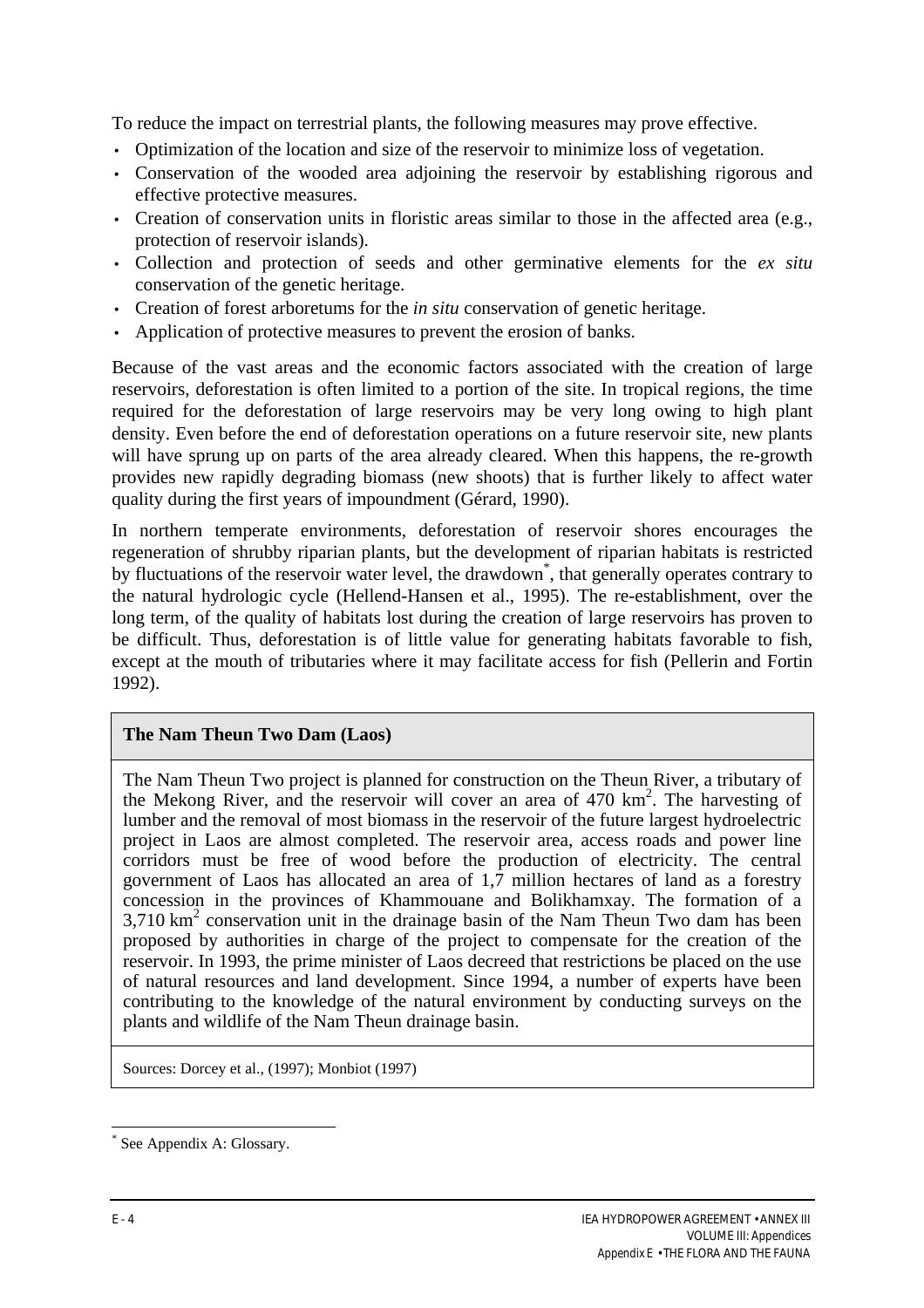The increase in shore length that accompanies an increase in the area of a river may lead to a greater quantity of riparian habitats. Coasts and marshes are created when the reservoir offers an appropriate morphology. In dry lands, the reservoirs promote the growth of riparian plants: extremely dry weather conditions are the main reason plant growth is so limited before impoundment (Pulford et al., 1992). However, Julien and Laperle (1986) have shown that in certain reservoirs in Canada's northern temperate region, the riparian habitat is reduced to being a border on the upper boundary of the water drawdown zone<sup>\*</sup>.

# **The Aswan Dam (Egypt)**

The Nasser reservoir was created in 1969 following the construction of the Aswan dam on the Nile. The periodic increase in the water level of the reservoir produces significant lateral displacements of the water, which floods the dry lands of the Wadi Allaqi region. Successive plant communities have become gradually distributed into five distinct zones over a distance of more than twenty kilometers from the reservoir. A multidisciplinary team set up in 1987 determined that the floods caused heavy plant growth upstream from the reservoir. The greatest influence of the Nasser reservoir on the ecology of the Wadi Allaqi is seen in the development of plant communities dominated by riparian species adapted to humid soil conditions.

Source: Pulford et al. (1992); Springuel et al. (1989).

On the whole, it is more profitable to conduct enhancement<sup>\*</sup> activities outside the periphery of a reservoir in places having a high floristic potential.

# *Downstream Reaches*

The disappearance of heavy natural floods produced by stream regulation alters the natural flooding cycle of flood-plains located downstream from dams. These cycles contribute to vegetation maintenance in the humid zones along streams or in deltas<sup>\*</sup> (Goodland, 1989; Bolton, 1986). A significant reduction in or absence of flooding may lead to an impoverished vegetation and serve to modify the dynamic involved in the stages of plant development (Dorcey et al., 1997; Rosenberg et al., 1997).

In northern temperate zones, the disappearance of heavy natural floods reduces the erosive action of ice and strong currents upon vegetation. Moreover, whenever there is a reduction of total stream flow (for example, following a diversion<sup>\*</sup>) and relatively stable water levels, the emerged environments evolve more and more rapidly into varied riparian and terrestrial habitats (Denis and Hayeur, 1998; Helland-Hansen et al., 1995), but this creates problems during floods as the river carrying capacity is reduced.

The reduction of aquifer refill and the lowering of the surface of the groundwater<sup>\*</sup> downstream from dams may disturb the renewal of humid zones and affect vegetation during flooding (Acreman, 1996b; Dixon et al., 1989). Low-altitude tropical and dry regions are

<sup>\*</sup> See Appendix A: Glossary.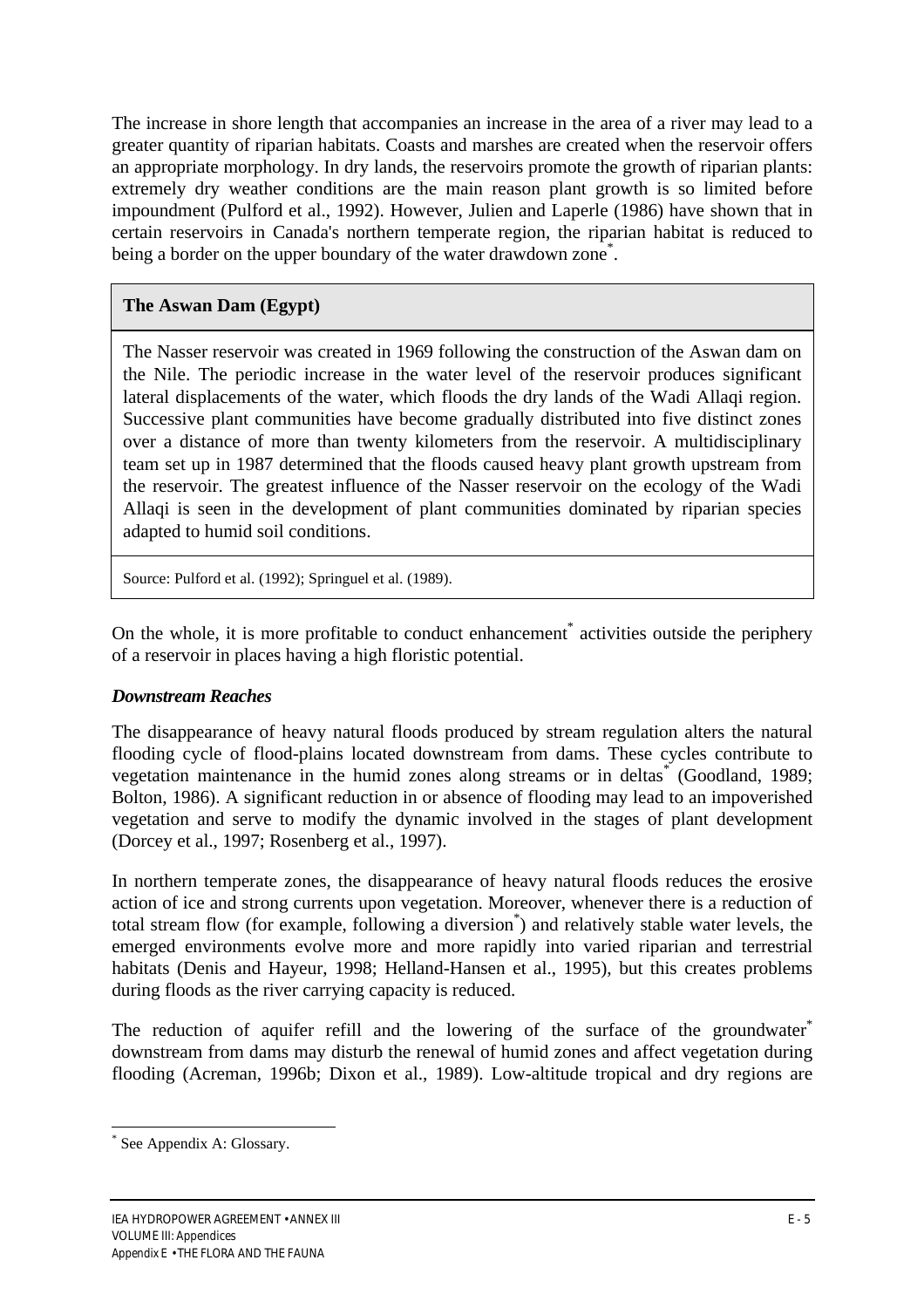more likely to be affected by these phenomena (Acreman, 1996b), whereas there are few if any effects in northern temperate zones.

Intermittent stream flows in dry regions can be made permanent by outflow regulation at the dam. The new and more stable conditions of the environment may then contribute to the growth and development of vegetation along banks (Wieringa and Morton, 1996; CIGB, 1985). Despite the disappearance of natural floods, the colonized part may extend beyond habitually flooded zones and offer a terrestrial and riparian vegetation that is at once more varied and more abundant (Wieringa and Morton, 1996).

 $\triangleright$  Available Mitigation Measures

The following measure may prove effective in reducing adverse impacts on vegetation:

• Design and management of hydroelectric development so that the periodic regulation of outflows recreates in part the natural flood cycle.

# **The Glen Canyon Dam (United States)**

The Colorado River, located downstream from the Glen Canyon dam, has a more regular flow rate during the period of exploitation and is free from the heavy floods of spring and the beginning of summer. Before hydroelectric development, riparian vegetation was concentrated in narrow areas adjacent to the high water line. Since 1992, data generated by environmental follow-up studies indicate that riparian vegetation has extended beyond the naturally flooded areas, and that the number of species to be found there is now greater. Plants that are not particularly resistant to floods have gradually spread out over sandy beaches and the banks of streams.

Source: DOI (1995).

# *Power Line Corridors and Other Infrastructures*

The development of a hydroelectric network involves setting up transmission lines and power poles in specific corridors. In addition to the creation of a reservoir, activities involved in the establishment of a hydroelectric plant include the construction of access roads, dikes, dams and related buildings.

Impacts on terrestrial plant life during construction are linked mainly to deforestation and the utilization of loose soil materials (quarries and sandpits). The initial components of stripped soils are often damaged and delay the natural recolonization of vegetation (Labbé and Pellerin, 1995).

#### $\triangleright$  Available Mitigation Measures

The following measures may mitigate or compensate for the adverse effects on vegetation when loss is significant.

• Optimization of power line routing with respect to the protection of terrestrial plant life in sensitive or exceptional areas.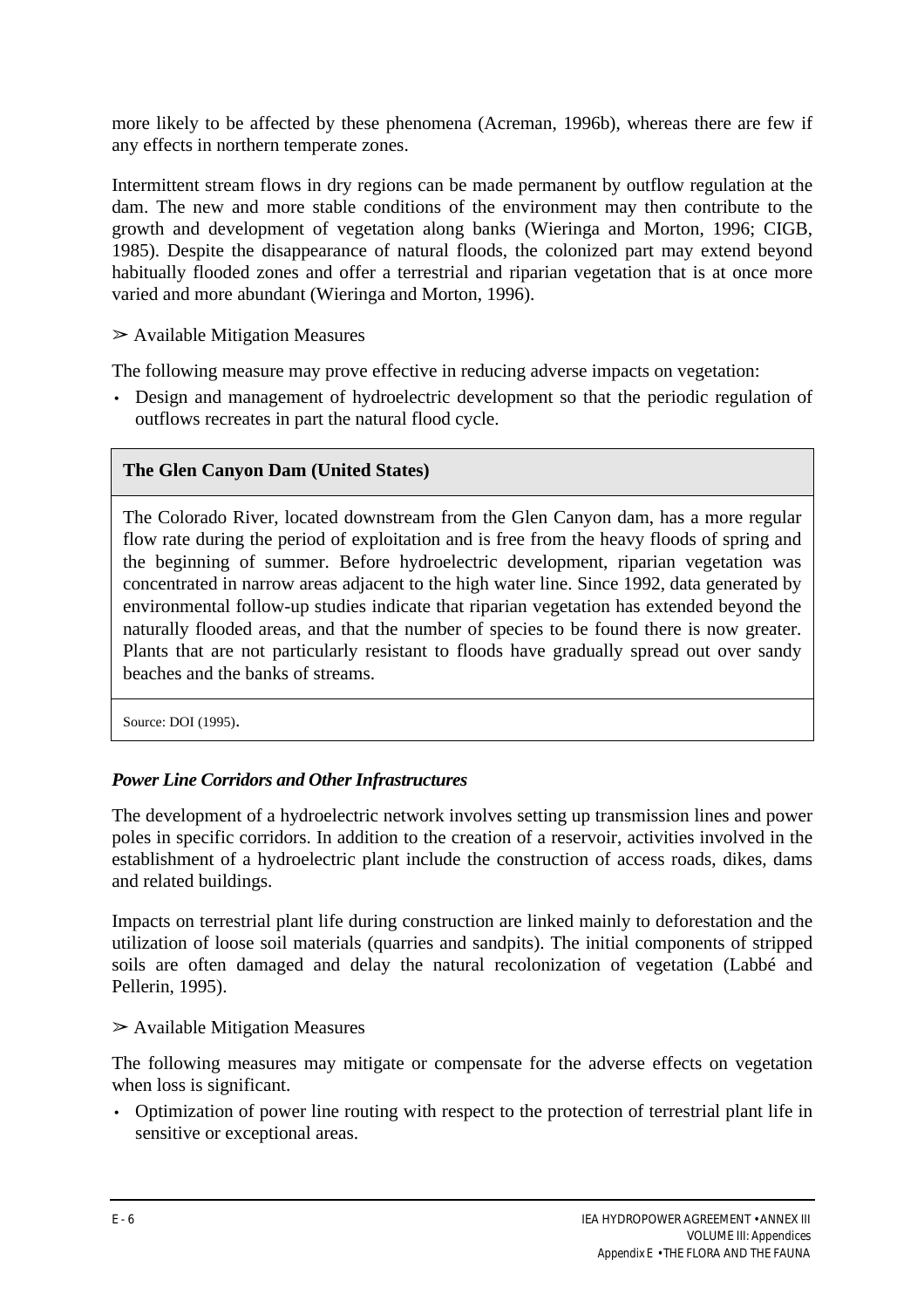- Optimization of the routing of access roads towards and within the project site to minimize loss of vegetation.
- Exploitation of quarries and sandpits in areas within the boundaries of the future reservoir.
- Preliminary conservation of surface soils in work areas for utilization before the next planting stage.
- Planting of selected indigenous species of vegetation according to their capacity to survive and grow in sites where the soil has been disturbed (Labbé and Pellerin, 1995).
- Planting of trees and bushes in temporary work areas of zones adjacent to power line corridors.
- Re-management of quarries and sandpits, landscaping and vegetating of waste rock pits from excavation and tunneling.

The purpose of controlling vegetation in corridors is to remove large arborescent species that may trigger power failures through the formation of electric arcs or damage power lines. Access roads in corridors must also be free of vegetation so that maintenance and repair can be carried out. The methods most often employed to control such vegetation are herbicides, mechanical or manual cutting and controlled fires.

Where conditions justify their application, the following measures can be taken in corridors.

- Biological or ecological methods of arborescent plant control (Brown, 1995; Meilleur and Bouchard, 1995).
- Plant control aimed at the management of habitats favorable for wildlife (Harlow et al., 1995; Amer et al., 1995).

#### **Plant Management and Control (Canada)**

Since 1974, Hydro-Québec has been collecting data on the winter yards of the white-tailed deer in power line corridors. Results indicate that plant management and control can improve covered areas and twig production for these deer. In order to maintain quality winter habitats, Hydro-Québec has drawn up technical guidelines to improve its interventions in corridors. The main objectives of management are more frequent, localized treatments, the treatment of half of the corridor at a time, the removal of undesirable plant species and winter cuts.

Source: Doucet et al. (1995).

# 1.2 Aquatic Plants and Productivity

The most negative impact of reservoirs on aquatic plant life is the excessive proliferation of plants and algae, a problem most likely to occur in reservoirs in tropical regions of high biological productivity. "Run-of-the-river" dam reservoirs are less likely to cause this problem because of their low volume and the water's short residence time. This adverse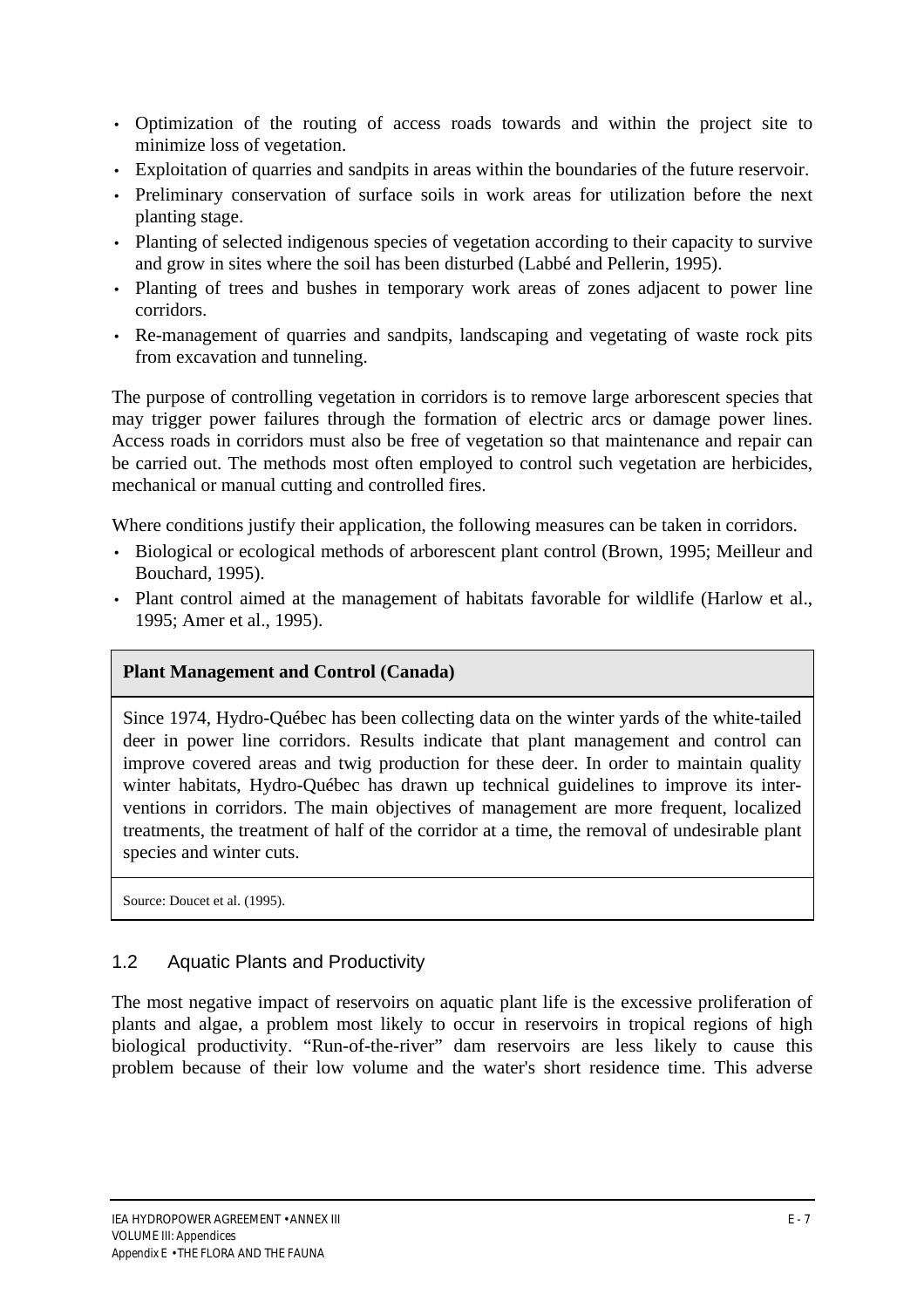impact is generally not significant in northern temperate zones, although there are examples of excessive macrophyte\* growth in areas subject to acidification (Eie et al. 1997)

## *Reservoir*

 $\triangleright$  Primary Production of the Reservoir

The rapid availability of nutrients and minerals following the leaching of soils and the decomposition of unstable organic matter leads to an increase in the primary production of a reservoir. Physico-chemical changes in the water set off a chain reaction which sparks an increase in the production of phytoplankton and zooplankton (Wright, 1967). Reservoir productivity depends upon a variety of factors, notably light penetration, water quality, thermal and chemical mixing, stratification and biotic colonization (World Bank, 1998).

The impact of submerged biomass on nutrient production rates tends to be strongest during the reservoir's first years. In time, these nutrients will be gradually utilized and productivity will tend to stabilize. The importance of nutrient inputs, then, will depend mainly upon the water quality of affluents feeding the reservoir. In northern temperate zones, the effects on productivity of the decomposition of organic matter in reservoirs generally cease after 8 to 10 years of impoundment (Schetagne, 1992).

 $\geq$  Eutrophication and Stratification of the Reservoir

Excessive biological productivity in reservoirs may induce eutrophication and generate adverse impacts on the aquatic environment. Reservoirs established in tropical regions, particularly those that are shallow in depth, often suffer from acute problems of eutrophication owing to the decomposition of a large quantity of submerged biomass.

The heavy organic loads generated by industrial, urban and agricultural activities in the drainage basin of reservoirs may be a major factor in water enrichment. An overabundance of rapidly propagating aquatic plants (water hyacinths, water lettuce, herbs, moss and ferns) and the proliferation of algae can be observed at certain times of the years in eutrophic reservoirs (EGAT, 1990). Dense carpets of macrophytes floating on the surface of reservoirs significantly increase the evapotranspiration of the water, reducing light penetration and gas exchange on the water's surface (Helland-Hansen et al., 1995).

Even after the decay of organic matter has stabilized, eutrophication may persist owing to high temperatures and the thermal stratification of the water column. The surface layer of warm water in reservoirs (epilimnion<sup>\*</sup>) facilitates the rapid oxidation of organic matter and accelerates photosynthesis and the development of aquatic vegetation. The decomposition of organic particles and their sedimentation serve to deplete the oxygen supply in the bottom layer (hypolimnion\* ) of the water in the reservoir. Conditions of anoxic decomposition may then produce toxic substances that will affect aquatic life (Ayres et al., 1997).

 $\overline{a}$ \* See Appendix A: Glossary.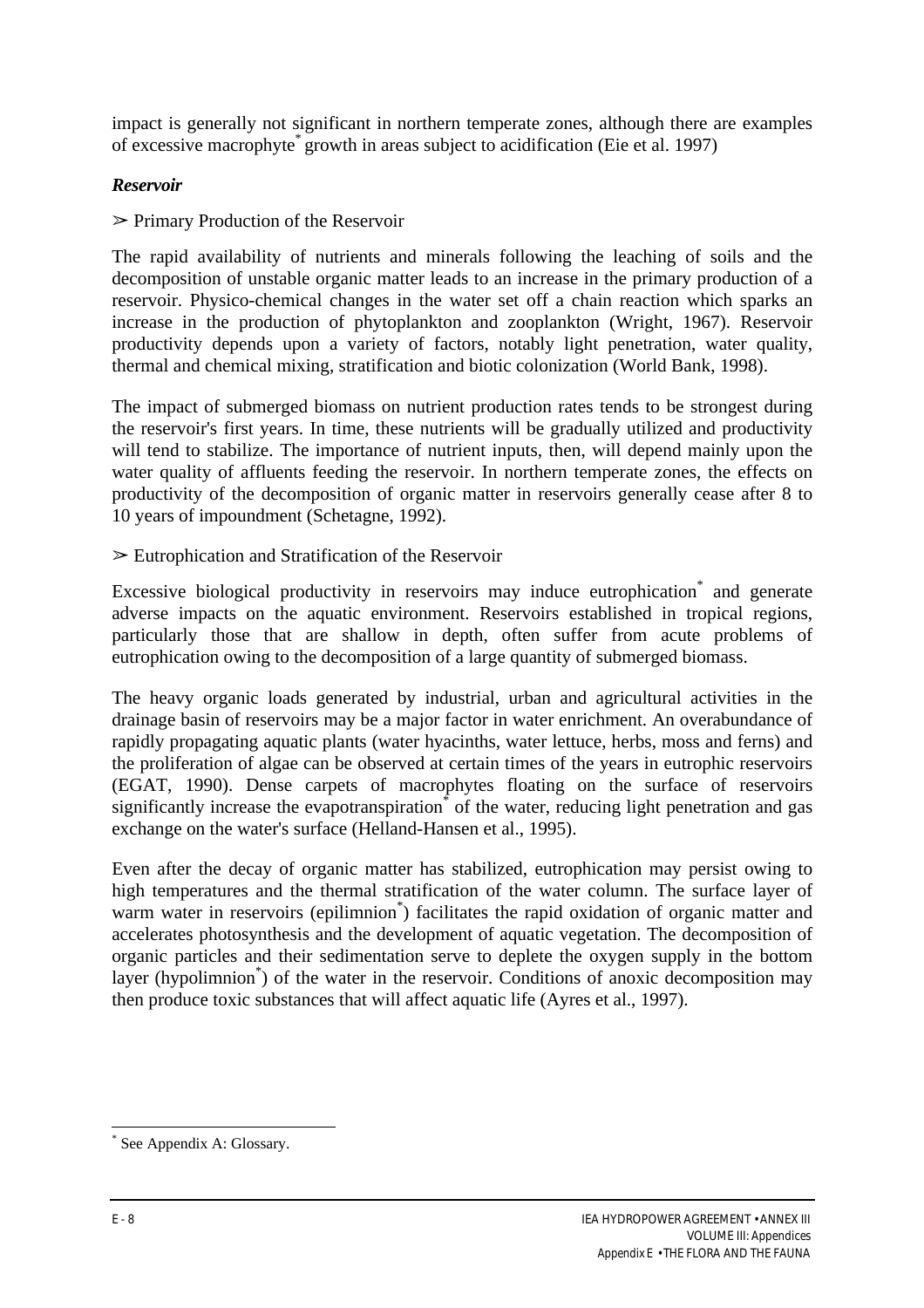# **The Brokopondo (Surinam) and Pehuenche (Chile) Reservoirs**

– Aquatic plants grow very rapidly in tropical regions. In the Brokopondo, colonies of water hyacinths had propagated over a  $410$ -km<sup>2</sup> surface between 1964 and 1966, an average rate of progression of 6  $m^2$  per second over a two-year period. To produce 30 megawatts of electricity, hydroelectric development necessitated the submergence of 160,000 ha of humid tropical forests. The number of hectares of land submerged for each megawatt produced is 5 333. Submerged areas have made available a large quantity of decomposable biomass, and eutrophication has favored the rapid propagation of aquatic plants.

Source: World Bank (1988).

– During work on the 500 megawatts Pehuenche hydroelectric project in Chili, 400 ha of terrestrial environments were submerged with minimal damage to vegetation and wildlife and without significantly affecting the water quality of the reservoir. The number of hectares of land submerged for each megawatt is smaller than 1. The site of this hydroelectric project is known to be one of the best of 50 large dam projects in the world, in terms of inundated area per installed MW.

Source: Ledec et al. (1997).

#### $\triangleright$  Available Mitigation Measures

The following measures may prove effective for minimizing the consequences of eutrophication (not applicable to reservoirs in northern temperate zones).

- Deforestation and removal of vegetation before submergence when this is shown to be effective.
- Limiting the number of shallow bays submerged.
- Control of industrial, urban and agricultural activities to reduce the nutrient load of affluents.
- Outflows at different levels of the dam to induce vertical mixing and avoid thermal stratification in the reservoir, lowering of the water level in reservoirs to control or destroy aquatic vegetation.
- Biological control or the local use of non-toxic herbicides for aquatic plants not targeted by the operation (may be costly when repeated applications are required to control large plants).
- Harvesting of macrophyte and algae for reuse (compost, forage, fuel, bio-gas production).

# *Downstream reaches*

It is difficult, on the whole, to define the biological impacts of the modification of habitats, water quality and stream flow on the organisms of the lower trophic levels – plants – of rivers located downstream from dams (World Bank, 1998; Ward and Standford, 1979). These effects vary considerably according to the conditions of a particular environment, the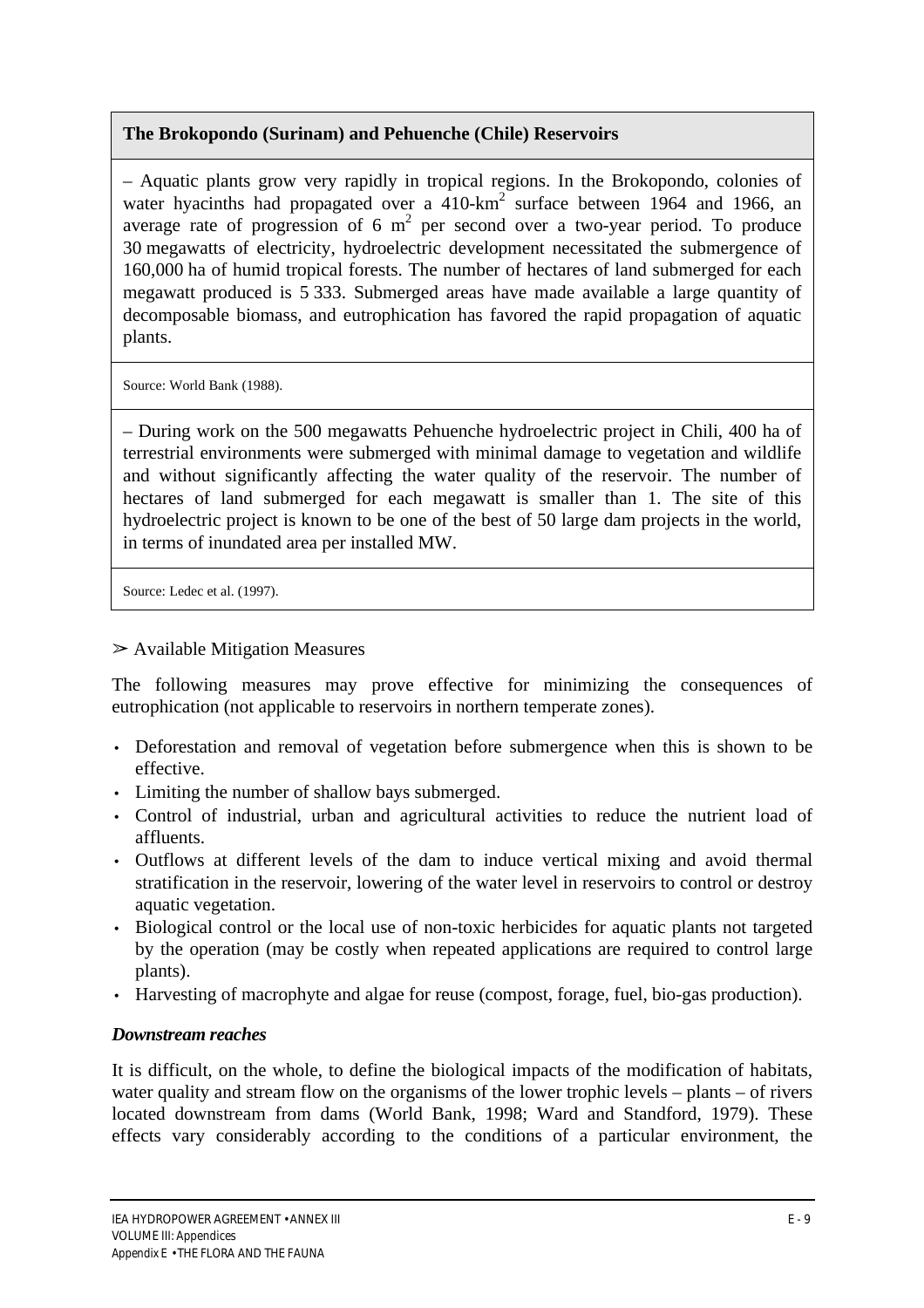organisms involved and the conditions found in a reservoir (Power et al., 1996). "Run-of-theriver" management activities coupled with low-volume reservoirs are less likely to affect the productivity of streams and rivers in the short run. In the long run, their influence will be negligible.

Sedimentation and the deposit of organic matter in reservoirs reduce the quantity of nutrients transferred downstream. Primary production may then decrease there and affect other levels of the trophic chain (CIGB, 1985). This impact on the upper links of the food chain may have repercussions that extend as far as the mouths of streams (Rahman, 1986).

On the other hand, the improvement in water transparency that results from a lower sediment load and less turbidity in streams can prompt an increase in primary production (Wieringa and Morton, 1996). The exportation downstream of a portion of the nutrients made available in the reservoir following an increase in biological productivity likewise contributes to stream enrichment. (Schetagne and Roy, 1985). Environmental response, then, depends upon a certain interlocking of these factors that may vary from one project to another.

In northern temperate zones, the scope of these repercussions will be considerably reduced owing to the oligotrophic character of the water and a generally very low incidence of erosion and sedimentation.

In hot dry areas, a reduction of a stream's flow rate together with a significant loss of water owing to evapotranspiration or to the multi-purpose use of water (irrigation, supplies to municipalities and industries, etc.) may encourage the excessive proliferation of aquatic plants (Power et al.*,* 1996; Dixon et al., 1989). This proliferation is even more extensive if the presence of a dam compromises the annual cycle of heavy floods (Lavergne, 1986). The strong flows generated during flooding prevent aquatic plants from taking root along the banks of rivers.

# **The Glen Canyon Dam (United States)**

Under natural conditions in the Colorado River, floods in spring and the beginning of summer transported a large quantity of sediments which were then left deposited on sandy beaches after the waters had receded. These annual floods limited the number of plant and wildlife species as well as the abundance of specimens. The presence of the Glen Canyon dam ensures that sediments remain trapped in the Powell reservoir and are thus essentially absent from water pouring downstream from the dam. Greater water transparency and an increased flow rate during the low water period have prompted an increase in primary production in the Colorado River. This new source of nutrient inputs has encouraged the development of varied associations of aquatic plants and organisms.

Source: Wieringa and Morton (1996).

The modification of salt circulation and nutrient input may affect aquatic vegetation in estuaries. In Canada's northern temperate zones (the La Grande complex), however, there is no evidence that the coastal salinity existing since the operation of dams has affected the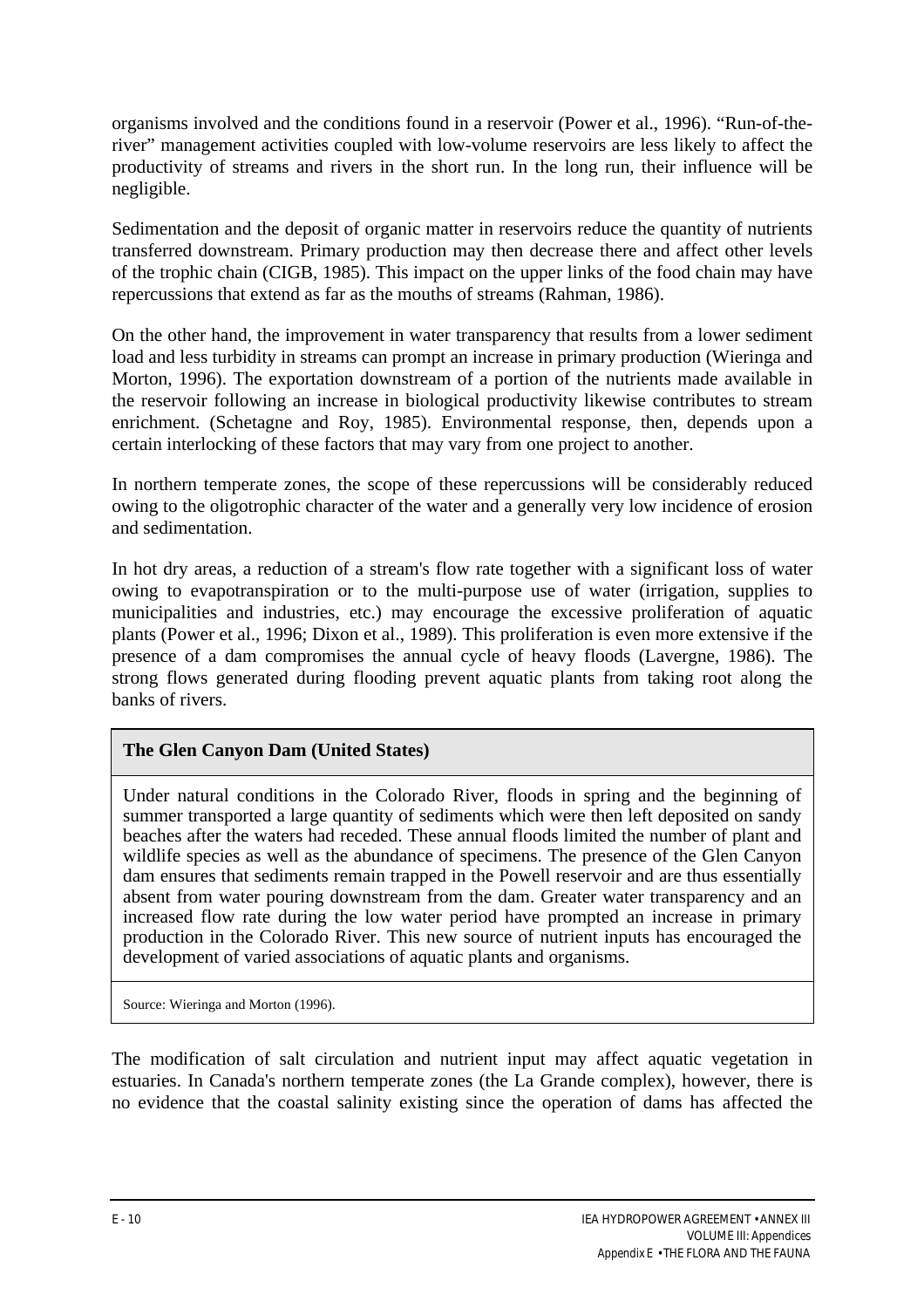distribution, density and biomass of the eelgrass<sup>\*</sup> communities distributed in the shallow bays of the coast (Hydro-Québec, 1995). The production of eelgrass appears to be a consequence, mainly, of natural variations in the water level and the influence of climate (Julien et al.*,* 1996). Thus, the growth and distribution of salt marsh plant communities have not undergone any notable change owing to new winter salinity conditions, since they are protected, as before, by an ice cover of up to one meter thick (Hydro-Québec, 1995).

# $\triangleright$  Available Mitigation Measures

The following measures may be applied to mitigate impacts on the aquatic vegetation of streams and rivers located downstream from dams (not applicable to reservoirs in northern temperate zones):

- Curbing eutrophication in the reservoir.
- Ensuring sufficient outflows at the dam to compensate for water loss caused by evapotranspiration (Davies et al., 1994).
- Designing and managing hydroelectric plants so that artificial floods recreate to some extent the natural flood cycle.

# **2 Aquatic Fauna**

# 2.1 Aquatic Macroinvertebrates

The creation of a reservoir and the reduction of stream flow can modify the abundance and specific composition of aquatic macroinvertebrates<sup>\*</sup>; in extreme cases, a drying-up of parts of a river can result in the complete destruction of specimens.

The main impact of hydroelectric development upon aquatic macroinvertebrates lies in the repercussions these organisms have on the higher links of the trophic chain.

# *Reservoirs*

The essentially immobile populations of aquatic invertebrates that inhabit lotic environments<sup>\*</sup> can disappear during a reservoir's first years. However, newly-created aquatic habitats promote the rapid increase of organisms that are mobile and require little dissolved oxygen (Schetagne, 1992).When the support provided by flooded vegetation becomes available, the density and biomass of macroinvertebrates may be higher than those found in natural environments (De Silva, 1988; Boudreault and Roy, 1985). Surveys of the reservoirs of northern temperate zones indicate that zooplankton develops rapidly there and becomes 10, 30 or even 50 times more plentiful than that in rivers (Hydro-Québec, 1996). When it comes to evaluating the impact of fluctuations in water level on aquatic macroinvertebrates, results differ from one hydroelectric project to another (Vallières and Gilbert, 1992; Düthie and Ostrofsky, 1975; Grimas, 1961).

In dry and tropical areas, sections of a reservoir that are shallow and protected from waves may create habitats favorable to disease-carrying insects and mollusks, such as mosquitoes, snails, etc. (World Bank, 1998). In these regions, the development of aquatic vegetation in

<sup>\*</sup> See Appendix A: Glossary.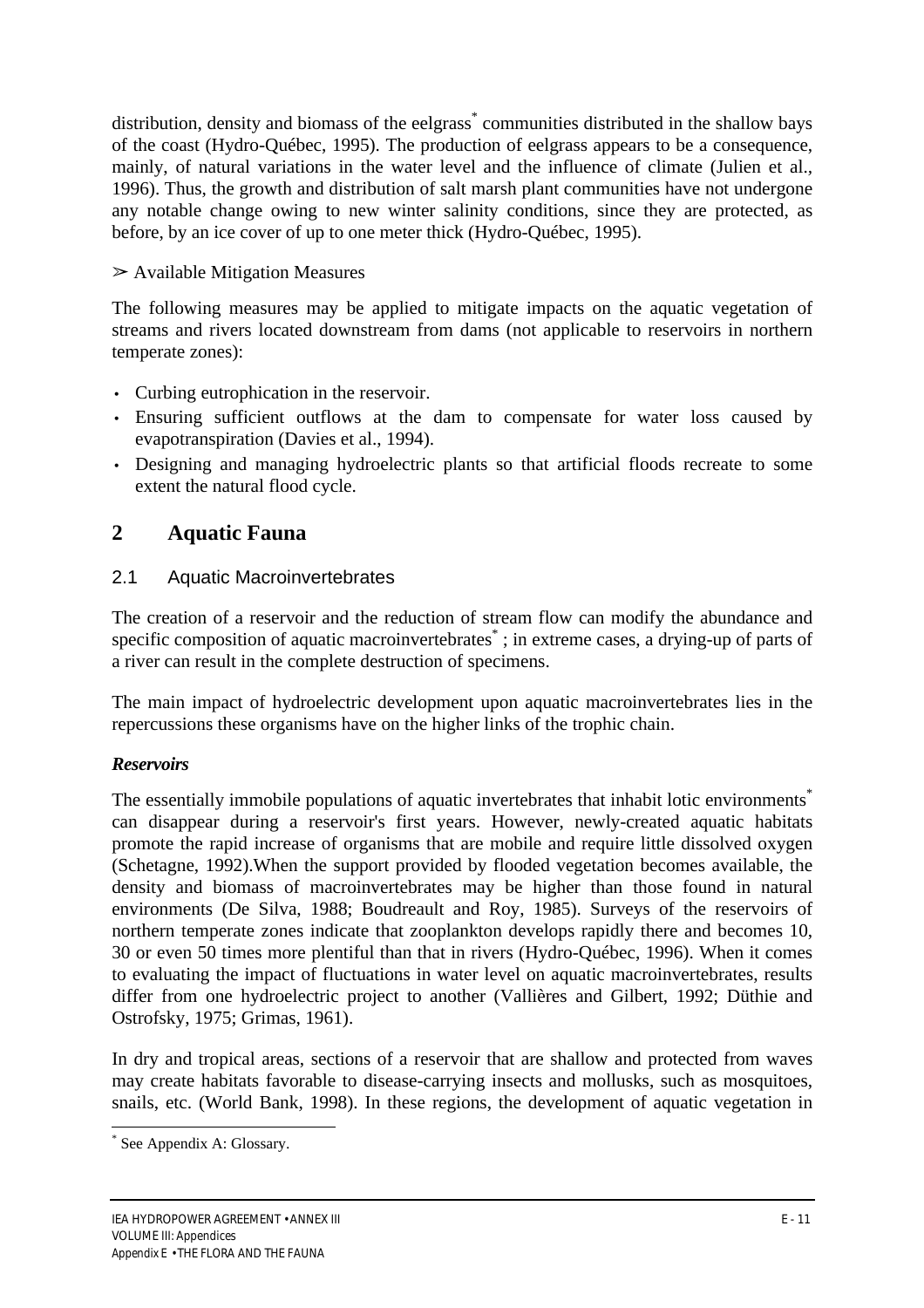reservoirs intensifies the proliferation of these organisms (Helland-Hansen et al., 1995; Gérard, 1990, Roggeri, 1985).

 $\triangleright$  Available Mitigation Measures

The most effective mitigative measures are:

- Elimination of shallow pools and ponds by means of draining, pumping, filling or building dikes.
- Introduction of predatory or competitive species for purposes of control.
- Use of selected pesticides on targeted species (may be costly and induce resistance).

The creation of a reservoir may, on the other hand, submerge zones of fast running water, causing the habitats of other disease-carrying insects to be destroyed.

## *Downstream Reaches*

The abundance and specific composition of aquatic macroinvertebrates can be modified in rivers located downstream from hydroelectric dams (Casado et al., 1989; Wade, 1980). The modification of hydrologic, thermal and chemical regimens plays an important role in the development and production of these organisms (Irvine, 1985; Spence and Hynes, 1971).

Gersich and Brusven (1981) have observed that the colonization time of macroinvertebrates is greater in regulated streams than in natural environments. A drop in water level may cause a greater drift of macroinvertebrates downstream, particularly in the shore area, where the effects of a reduced stream flow upon the height of the water column are strongest (Perry and Perry, 1986). Tolerant species will predominate in areas that remain consistently humid when stream flows are at a minimum (Abbot and Morgan, 1975). On the other hand, a moderate increase in the current velocity of a stream may accelerate the development and abundance of periphyton\* (McIntire, 1966).

Less transportation of nutrients in a stream may have adverse impacts on macroinvertebrates. A decrease in the sediment load, however, clarifies the water and may increase primary production and, subsequently, the development of macroinvertebrates. (World Bank, 1998).

As with fish, the modification of estuaries by saltwater intrusion may change the spatial distribution of ecological zones and affect the communities of aquatic macroinvertebrates. According to a study by Liebenthal (1997), there are few cases – as, for example, those of Bayano and Fortuna in Panama – where an alteration of stream flow has brought about a significant change in the saline and circulatory conditions of estuaries. With respect to Bayano, such a phenomenon would have affected the shrimp populations that migrate into an estuarine environment to reproduce.

# $\triangleright$  Available Mitigation Measures

Depending upon individual circumstances, the mitigative measures suggested earlier for improving water quality downstream from hydroelectric dams may prove effective for

<sup>\*</sup> See Appendix A: Glossary.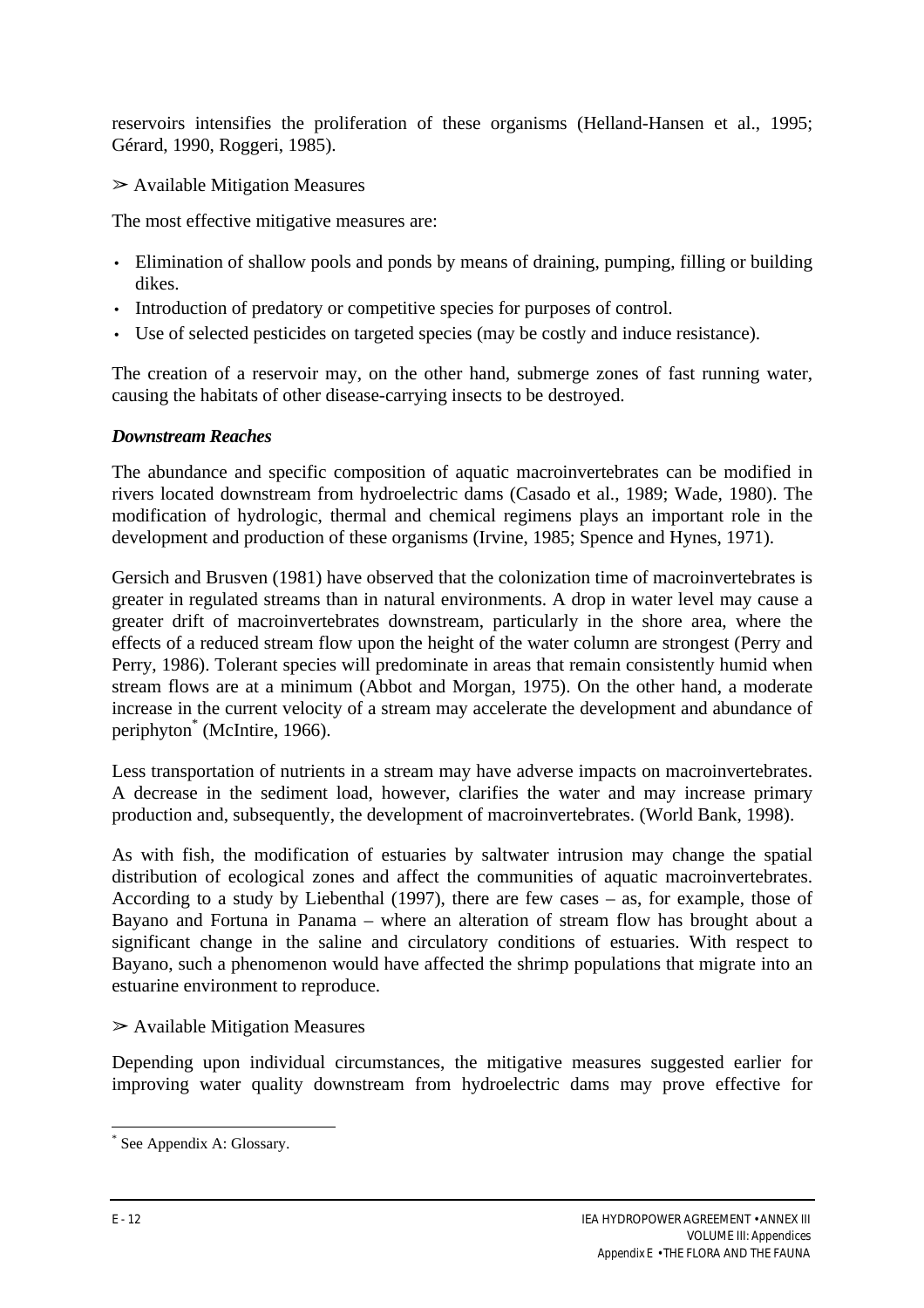encouraging the production of aquatic macroinvertebrates. However, it is not yet possible to predict the biological consequences of the modification of stream flow on the production of macroinvertebrates with a high degree of accuracy (World Bank, 1998; Bell, 1991).

## 2.2 Fish

Fish are among the main organisms of aquatic wildlife to be affected by the construction of a hydroelectric plant. Their habitat may be completely modified following the impoundment of a reservoir, and the effects of this may extend to the downstream reaches of the river. The large volumes of water generated by the creation of a reservoir provide new aquatic habitats for fish. The high phytoplankton<sup>\*</sup> productivity of reservoirs increases fish biomass and offers opportunities for subsistence and commercial fisheries development.

## *Reservoir*

The creation of a reservoir causes profound changes in fish habitats when a riverine environment is transformed into a lacustrine one, although in some cases, reservoirs are created by raising the water level of natural lakes.

New conditions generally induce a change in the specific composition of fish communities (Alam et al., 1995; United Nations, 1990). Species of fish typical of river environments are disadvantaged in favor of those having a greater tolerance for lake conditions, which then become more abundant (Kinsolving and Bain, 1993).

Home ranges for the reproduction, feeding and breeding of fish may be modified, and species having a greater power of adaptation to such conditions will increase in number (World Bank, 1998); these are often ubiquitous species which expand at the expense of rare species with narrow habitat requirements. Depending on the circumstances, access to a sufficient number of tributaries on the periphery of the reservoir will allow species requiring running water for part of their life cycle to reproduce in streams and to continue their growth cycle in reservoirs (Bodaly et al., 1989; Boucher and Roy, 1985), although species that migrate over long distances or need to reach coastal areas or sea will be severely reduced.

During the first years of submergence, reservoirs undergo an increase in aquatic productivity following the decomposition of plant biomass. The species of colonizing fish capable of rapidly using this new and abundant food (phytoplankton, zooplankton<sup>\*</sup>) will tend to dominate until biomass decomposition has stabilized (Alam et al., 1995). Submerged vegetation provides nests favorable to periphyton and benthic<sup>\*</sup> invertebrates, which attract in their wake fish capable of deriving benefit from them, followed by predatory species that feed off these fish (De Silva, 1988; CIGB, 1985).

The high production of fish (kg/ha) observed in reservoirs generally exceeds that of natural bodies of water (Sarma, 1990; Dixon et al., 1989; De Silva, 1988; Goldsmith and Hildyard, 1984). The vast areas and volumes of water made available during the creation of reservoirs provide additional habitats for aquatic wildlife. The net increase in the number of hectares of aquatic habitats generates high fish production (kg), which generally encourages recreational and commercial fishing (World Bank, 1991a, Sarma, 1990; Dixon et al., 1989; De Silva,

<sup>\*</sup> See Appendix A: Glossary.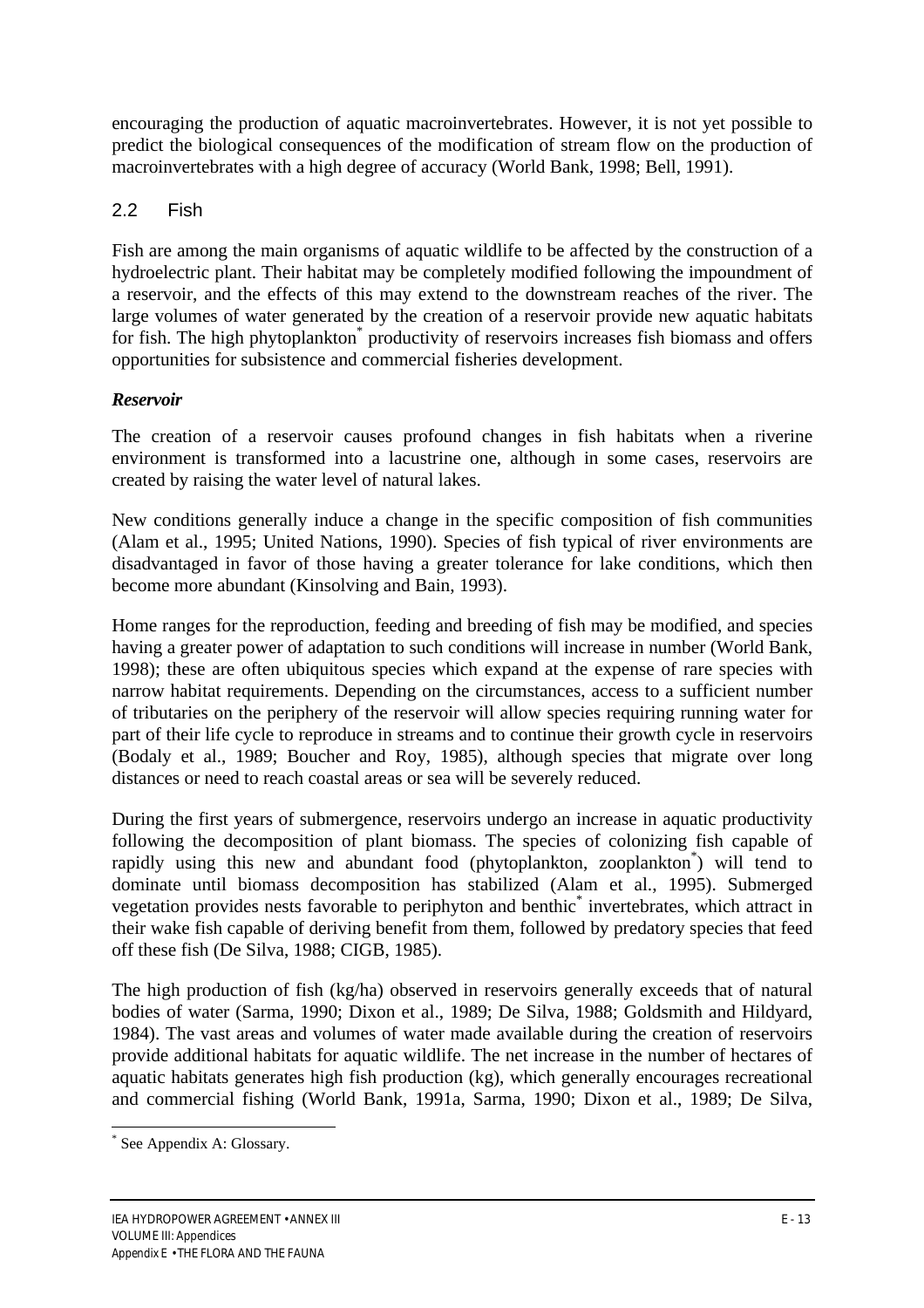1988; Goldsmith and Hildyard, 1984). In Canada, this phenomenon has given rise to the development of numerous recreational fishing outfitters on the periphery of reservoirs. Aquatic biomass produced in reservoirs in northern temperate zones is higher than the terrestrial wildlife biomass that is available for harvesting (Hydro-Québec, 1993a).

## **Saguling and Cirata Dams (Indonesia)**

An innovative program introduced by authorities in charge of the Saguling (1986) and Cirata (1991) dams makes use of the recent creation of the reservoir for fishery development. Fish-farming technologies have been adapted for small producers with an established tradition of aquaculture in ponds or rice paddies. In 1992, follow-up activities demonstrated that the floating cage farming system of both reservoirs made possible the hiring of 7 500 families and produced 10 000 tons of fish. This harvest exceeds the ten tons produced annually by the river of origin. Fisheries revenues from both reservoirs have exceeded ten million dollars US per year, higher than the value of rice harvests from submerged farm lands. Furthermore, 21 000 additional jobs have been created in enterprises for fish food production, cage maintenance, marketing, etc. Fishery management in other reservoirs likewise generates a significant number of jobs and major revenues, among them, the Akosombo in Ghana, the Kedung Ombo in Indonesia, the Kariba in Zambia and Zimbabwe, the Mangla and Tarbela in Pakistan and the Nam Ngum in Laos.

Source: Liebenthal (1997).

In dry and tropical regions, the eutrophication of reservoirs may induce adverse impacts on fish populations following the degradation of water quality. The danger for resident fish increases when there is stratification in the reservoir and a limited exchange of oxygen between layers of water.

Fish will be able to survive in the upper part of the water column (epilimnion) where the quantity of oxygen is greater following aeration and photosynthesis. Conditions will be adverse, however, for fish on the bottom layer (hypolimnion) because of anoxic decomposition and the liberation of toxic substances (World Bank, 1998). These adverse conditions may subside following the stabilization of organic biomass decomposition in the reservoir. With respect to northern temperate zones, the La Grande complex (Canada) shows that water quality has always been adequate for the survival of fish (Schetagne, 1992).

The mitigative measures described above in the section *Aquatic Plants and Productivity* (1.2) can be used to counter the negative effects of eutrophication.

The many purposes for which reservoirs are used (flood control, drinking water, irrigation, hydroelectric production, navigation, recreation) exacerbate the difficulties of managing biological resources. Reservoirs are usually renowned and heavily used for fishing, and producers of electricity often modify their management accordingly or take particular measures to encourage the development of fish resources (Olmsted and Bolin, 1996); however, exotic fish species introduced to reservoirs may spread to downstream or upstream lakes and rivers.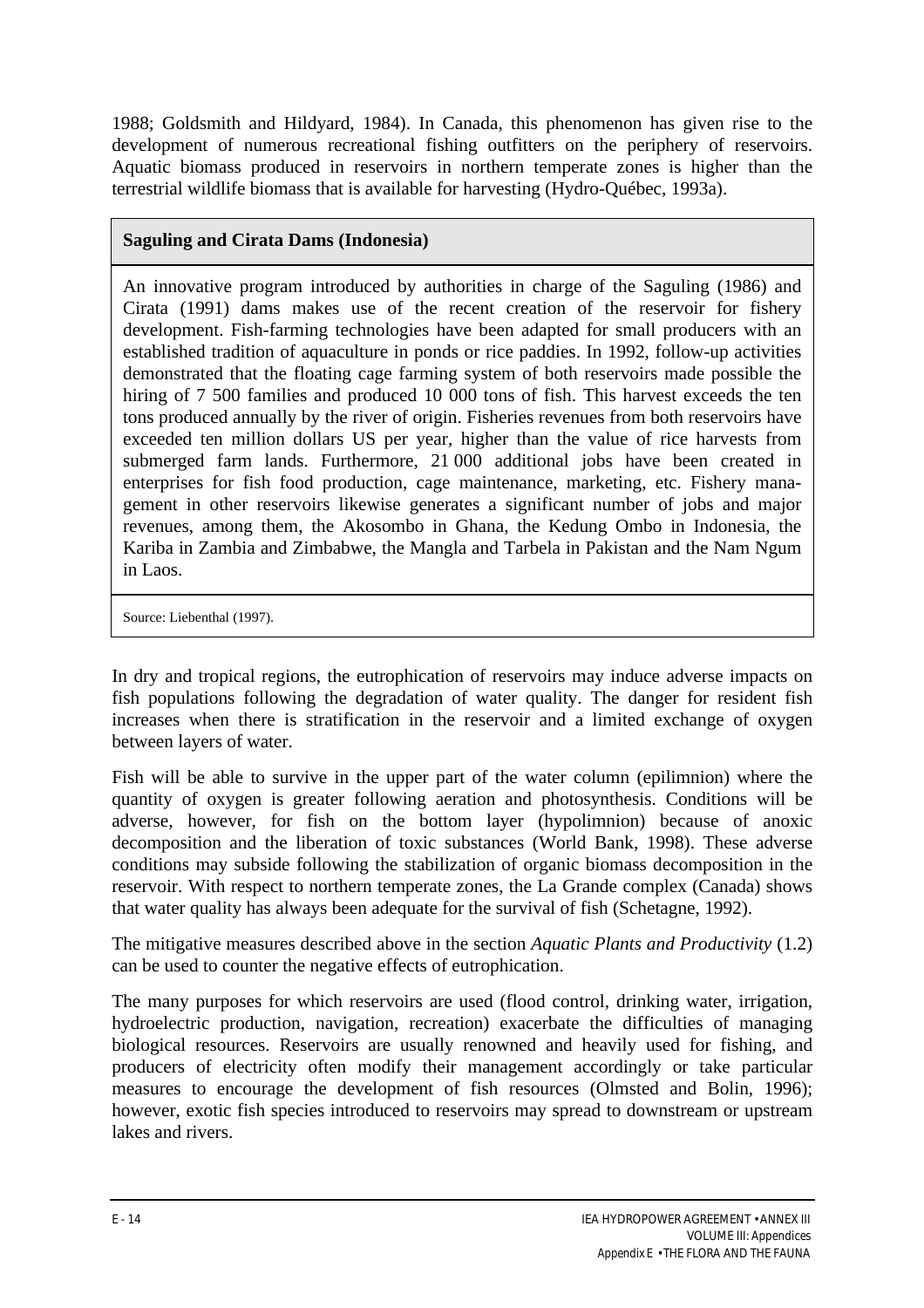$\triangleright$  Available Mitigation Measures

On the whole, the following mitigative measures are beneficial for fish communities in reservoirs:

- Management of water levels (making spawning areas available and optimizing the spawning period, preventing freezing of eggs, controlling predators, providing greater accessibility to tributaries).
- Creation of artificial spawning grounds.
- Stocking with fish, *in situ* incubation of eggs, integrated fish-farming basins in the reservoir.
- Clearing of tributaries to facilitate access.
- Construction of weirs to maintain water levels in bays.
- Application of measures for bank stabilization.

#### **Management Practices (Canada/United States)**

– In 1980 Hydro-Québec set up a program of ecological management that included stocking fish for the purpose of developing the Outardes-2 reservoir (Canada). To introduce a population of lake trout into the reservoir, Hydro-Québec stocked more than 600 000 fry\* and parr\* . The rainbow smelt was also introduced as a foraging species of fish. Access to additional spawning areas was made possible by the construction of a migratory pass on the Loup Marin river. Tributaries were managed so that quality habitats and reproductive potential were increased.

Source: Lessard (1995).

– The Duke Power Company (United States) has been stabilizing the water level of six of its largest reservoirs for the past twenty years in order to optimize the reproduction of the large-mouth bass. The company also manages the water level of the James reservoir in the spring to allow walleyed pike to reach the shallow areas of rivers for reproduction.

Source: Olmsted and Bolin (1996).

Fishery management in reservoirs has often promoted the introduction of exotic species for ecological reasons (control of macrophytes, manipulation of fish communities) or for commercial and recreational reasons (Olmsted and Bolin, 1996). The introduction of exotic species as a mitigative measure, however, calls for a rigorous examination of initial biophysical conditions in order to ensure the favorable consequences of such a practice, notably on specific diversity and the indigenous species developed (Kohler et al., 1986).

#### *Dams*

 $\overline{a}$ 

The presence of dams on streams and rivers may restrict the movement of migratory species of fish, modify traditional migration routes or fragment home ranges, unless additional sites

<sup>\*</sup> See Appendix A: Glossary.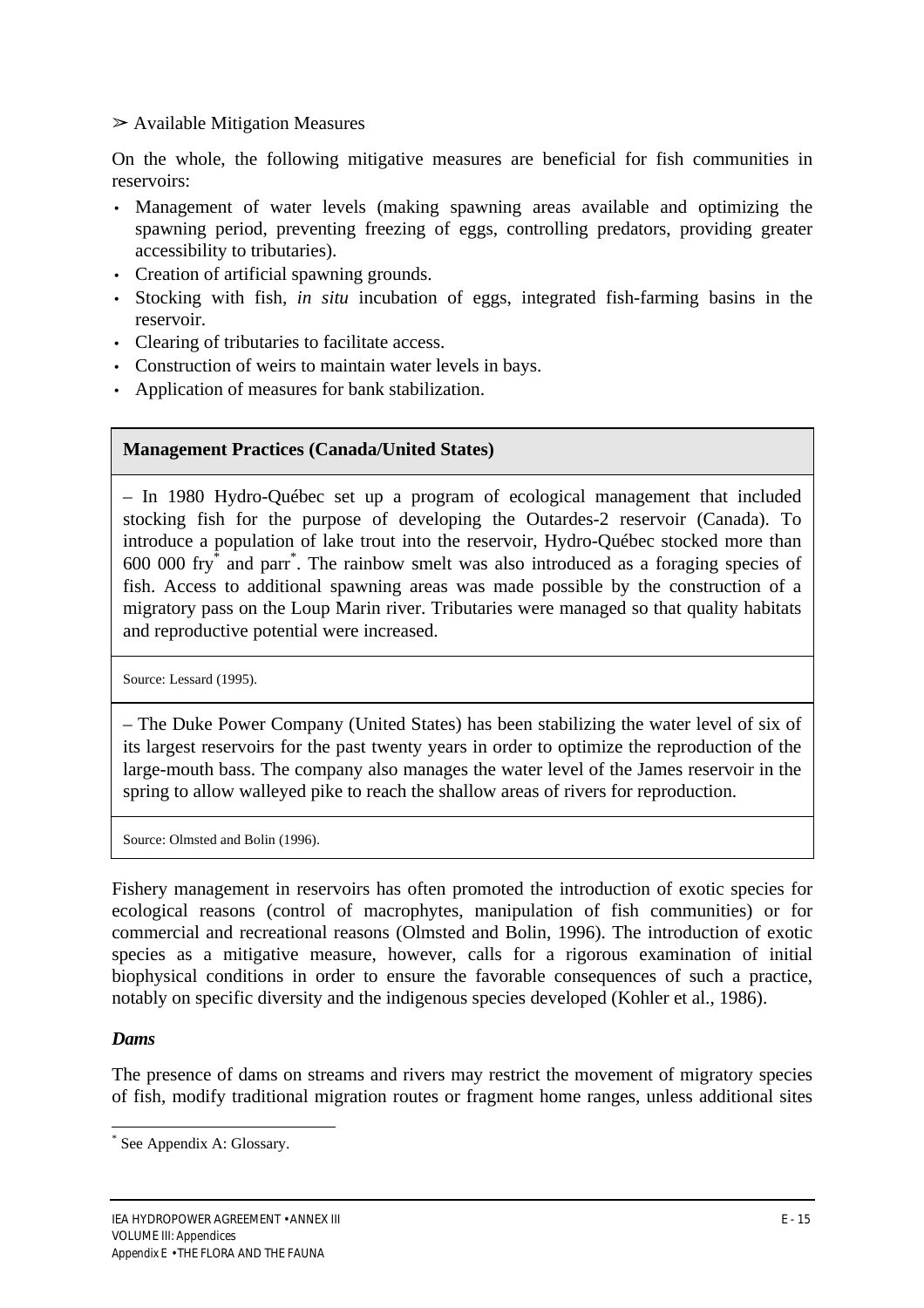are created or special passes are set up. However, non-dammed rivers often flow over natural obstacles which also impede the movement of fish upstream, such as waterfalls. Hydropower plants built at such locations do not create additional obstacles to fish migration.

The downstream migration of fish in streams is generally affected by the presence of dams and by work on power production (Goldsmith and Hildyard, 1984). The physical obstacle of a dam or the control of stream flow may slow the movement of fish downstream, and the passing of fish into turbines may cause trauma or mortality.

"Run-of-the-river" hydroelectric management can also have a major impact upon the migration of fish. The cumulative effect of the presence of dams on the same river must be considered when evaluating the impacts and effectiveness of mitigative action (Hill and Hill, 1994; Netboy, 1986).

Recent research indicates that certain types of passes set up in tropical regions can prove just as effective as those in temperate regions (Acreman, 1996a, b), although success in temperate regions is variable.

#### $\triangleright$  Available Mitigation Measures

The measures most widely used to enable fish to cross dams or reach additional parts of the river are:

- Fish passes (Larinier, 1992; Powers and Orsborn, 1985).
- Locks and fish elevators.
- By-pass / diversion channels around the dam.
- Harvest and transportation of fish by vehicle, boat, aircraft, etc. (Hildebrand et al.*,* 1980).

The optimal use of any one of these measures depends upon the physical characteristics of the site and the stream, the species targeted, the geographic location and various other limiting factors.

## **The Susquehanna River Basin (United States)**

Between 1904 and 1992, four dams were constructed on the lower part of the Susquehanna River. One consequence was a sharp reduction in the shad harvest; in 1921 very few shad could be caught. Since that time, the four utilities companies that own the projects have installed elevators and traps that make it possible to transport shad upstream from the dams. At the end of work on the passes, scheduled for the year 2000, shad will be able to reach breeding areas distributed over more than 300 km. In 1980, the population of shad consisted of almost 3 000 specimens; ten years later, it had increased to approximately 100 000.

Sources: Olmsted and Bolin (1996); PP&L Resources (1995).

To mitigate these impacts, a variety of steps can be taken.

- Increased outflow at the dam during periods of downstream migration.
- Use of types of turbines that minimize risks for fish (according to the height of fall).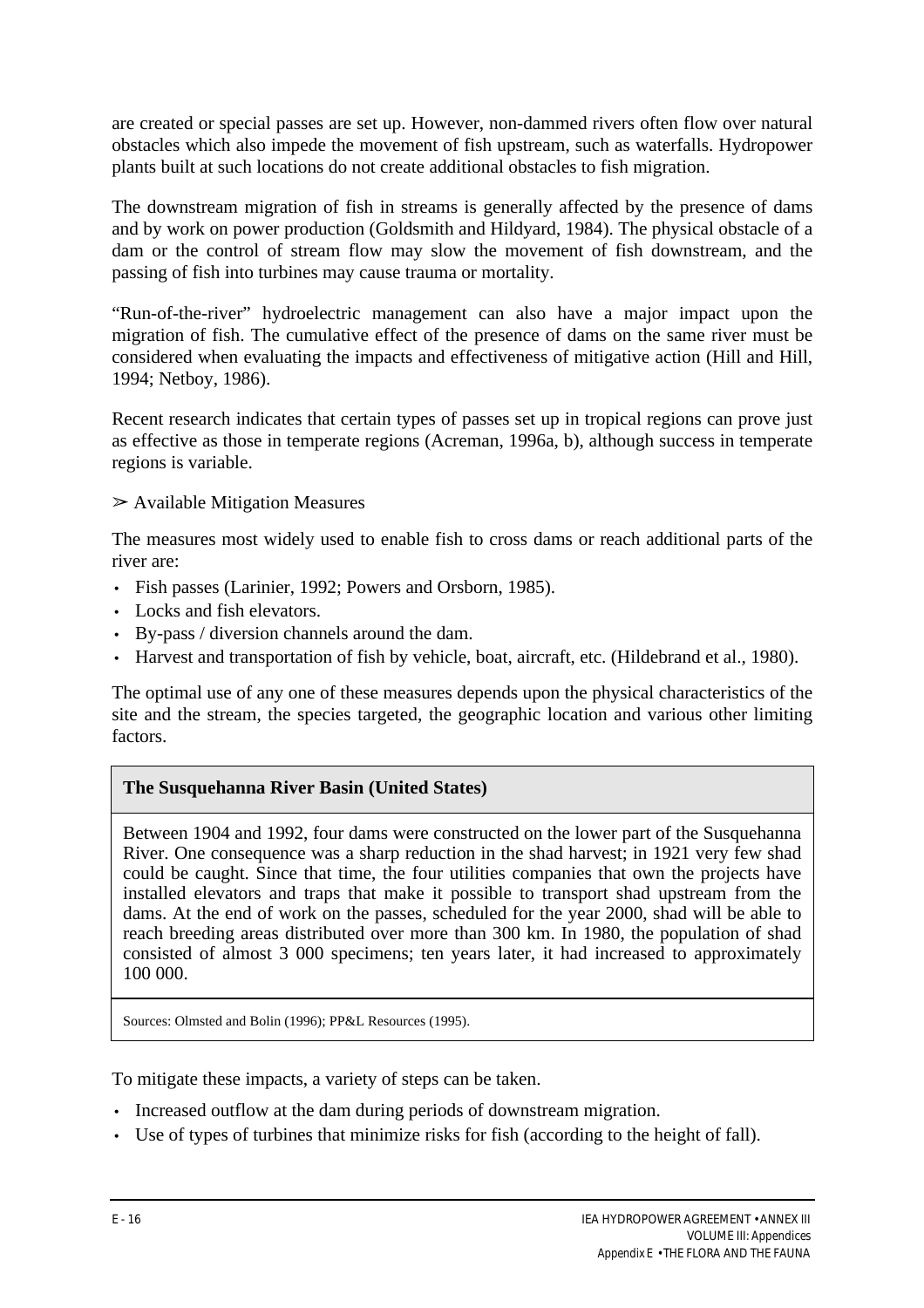- Optimization of the physical layout of the power plant (location of turbines, feeder canal, water inlet) and turbine operations.
- Use of nets, barriers or screens to prevent fish from passing into turbines or to direct them towards additional outlets (Taft et al., 1995).
- Use of strobe lamps, sound waves, bubble curtains or electric fields to prevent fish from entering specific areas (EPRI, 1994).

#### *Downstream Reaches*

The quality of the water downstream from a hydroelectric dam is affected by water flows from the reservoir located upstream. Physico-chemical conditions in the hypolimnion (dissolved oxygen, temperature, turbidity, toxic compounds) may prove harmful to aquatic wildlife and may extend downstream when outflows originate from the bottom layer of reservoir water (Cushman, 1985; Lillehammer and Saltweit, 1984; Brooker, 1981; Ward and Stanford, 1979). In periods of high flow, the adverse effects of bottom layer outflows will be reduced when water from the top layer of the reservoir overflows through spillways or other structures.

Impacts on the receiving stream will depend upon the size of outflow from the dam and the water input of downstream tributaries. Impacts may be more pronounced during periods of low flow (dry season), when operation restrictions limit outflows. This situation arises mainly with seasonal storage reservoirs in dry tropical regions. Impacts will be more pronounced when the water residence time<sup>\*</sup> in large reservoirs is long and when vertical water circulation is reduced by thermal stratification. The impact will be lower for "run-of-the-river" dams, where the ratio of inflow to volume is large (Olmsted and Bolin, 1996). In temperate regions, there will be fewer impacts.

A change in the temperature of a stream can modify the structure of fish communities and their prey (Blanz et al., 1969; Alam et al., 1995). Changes in water temperature act on the metabolism, behavior and mortality rate of fish (Mihursky and Kennedy, 1967) and invertebrates. However, an outflow of cold water is beneficial for the maintenance of salmonid populations in areas where they reside (Olmsted and Bolin, 1996; Wieringa and Morton, 1996).

The concentration of oxygen in the water may increase following outflows from weirs<sup>\*</sup> or sluices<sup>\*</sup>. In extreme cases, supersaturation of dissolved oxygen may be produced by aeration immediately downstream from dams, particularly at structures having a steep configuration or a high distance of fall. The high oxygen content in the water may have adverse impacts upon aquatic organisms, particularly fish. Warm-water species are typically more tolerant of strong and rapid variations in the rate of dissolved oxygen than are cold-water species. Likewise, adult fish tolerate higher concentrations of oxygen in the water than do small or immature fish (World Bank, 1998).

In rivers containing a heavy sediment load, dams trap the organic and inorganic particles in the stream that had previously been carried downstream to the sea. This decrease in the quantity of nutrients may reduce aquatic productivity and affect fish communities (Power et al., 1996). On the other hand, an increase in water transparency owing to a reduction of the

 $\overline{a}$ \* See Appendix A: Glossary.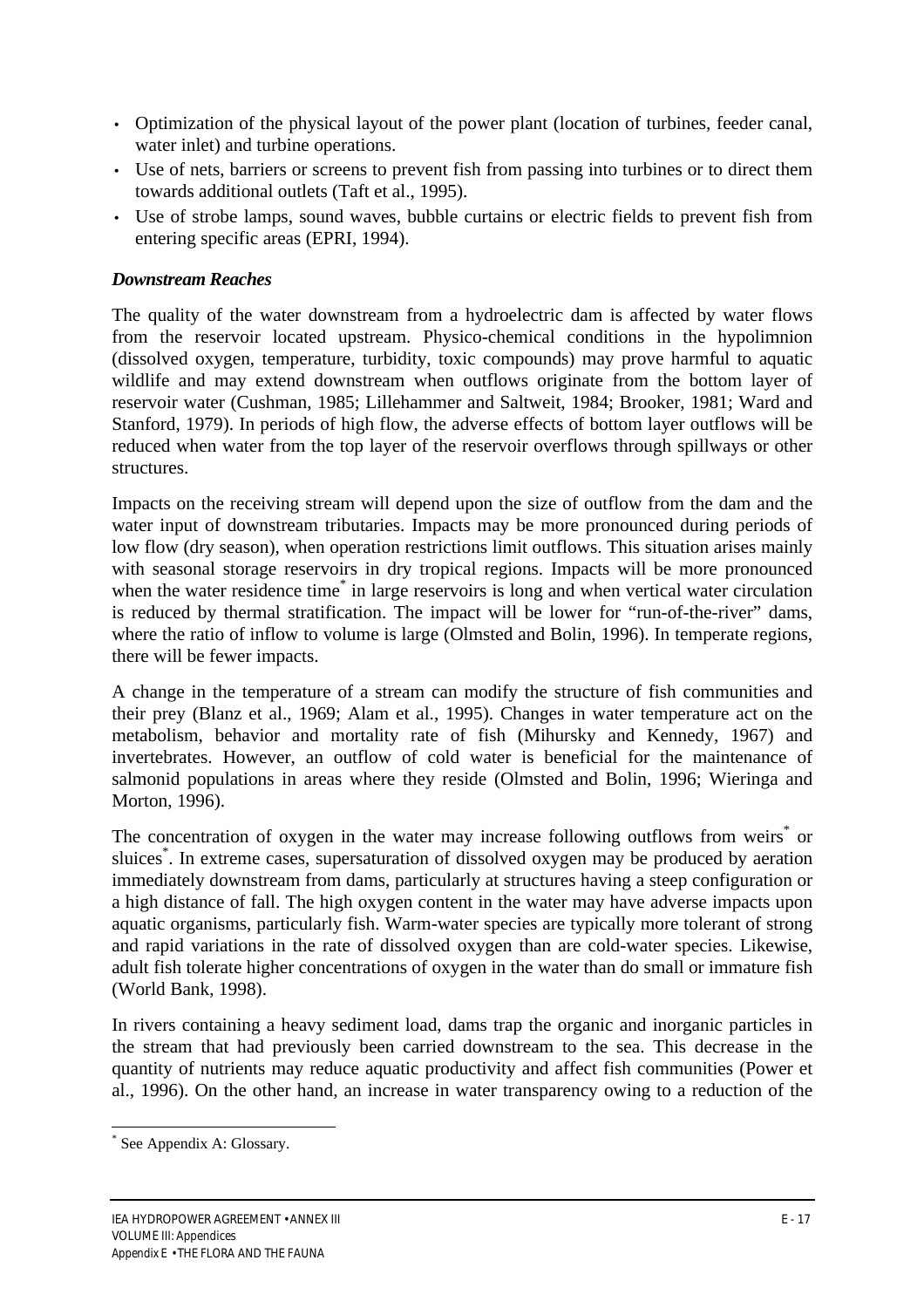sediment load may lead to an overall increase in primary production and fish populations, and a downstream drift of reservoir plankton which changes the food webs in lower reaches.

 $\triangleright$  Available Mitigation Measures

Measures available to mitigate these impacts are:

- Discharge at different levels of the dam to avoid an outflow of anoxic or cold water.
- A submerged deflector in front of the hydro intake to induce outflows of water from the surface layers of the reservoir.
- Injection of air or of gaseous or liquid oxygen, local de-stratification by means of pumps or propellers, mechanical aeration (Hauser and Morris, 1995).
- An air inlet or deflectors in the turbine room.
- Design and management of hydroelectric development so that artificial floods partly simulate the natural flood cycle.
- Use of weirs downstream to improve oxygen conditions (Eie et al., 1997).

Artificial fluctuations and the control of stream flow can alter the habitat and structure of fish communities, particularly those of riparian species (Petts, 1984; Cushman, 1985; Bain et al., 1988). The decrease in heavy flooding reduces the area of flood plains<sup>\*</sup> and lowers the availability of home ranges for a large number of fish species (Bailey, 1995; Sparks, 1995). Dry, low-altitude tropical regions may be particularly affected by the disappearance of floods (Acreman, 1996b). In some cases, the use of water for other purposes (irrigation, drinking water, etc.) may compound the effects of a reduced flow rate in streams, as has been observed in the Colorado River in the United States (Rosenberg, et al., 1997).

A reduction in the flow rate of large rivers also lowers the degree of fragmentation of fish habitats, mainly in productive zones on the margins of streams. A lower current velocity reduces the relative significance of specialized habitats for fish and may lead to a greater number of productive zones in the stream as a whole (Stalnaker et al., 1989). Furthermore, a reduction of current velocities along with an increase in the water's stay induce a greater biological productivity and a net gain in better-quality fish habitats, but at the expense of biodiversity.

#### **The Manantali Dam (Senegal)**

The Manantali power project involves the construction of a 200-megawatt hydroelectric plant on the site of an existing dam that was erected in 1988. The development plan includes compensatory measures that will make it possible to produce periodic outflows at the dam in order to recreate the natural flood cycle in the Senegal River. Negotiations are under way among various authorities to determine the area of the zone to be flooded downstream once the turbines have begun operating.

Sources: Pottinger (1997); Dorcey et al., (1997)

 $\overline{a}$ \* See Appendix A: Glossary.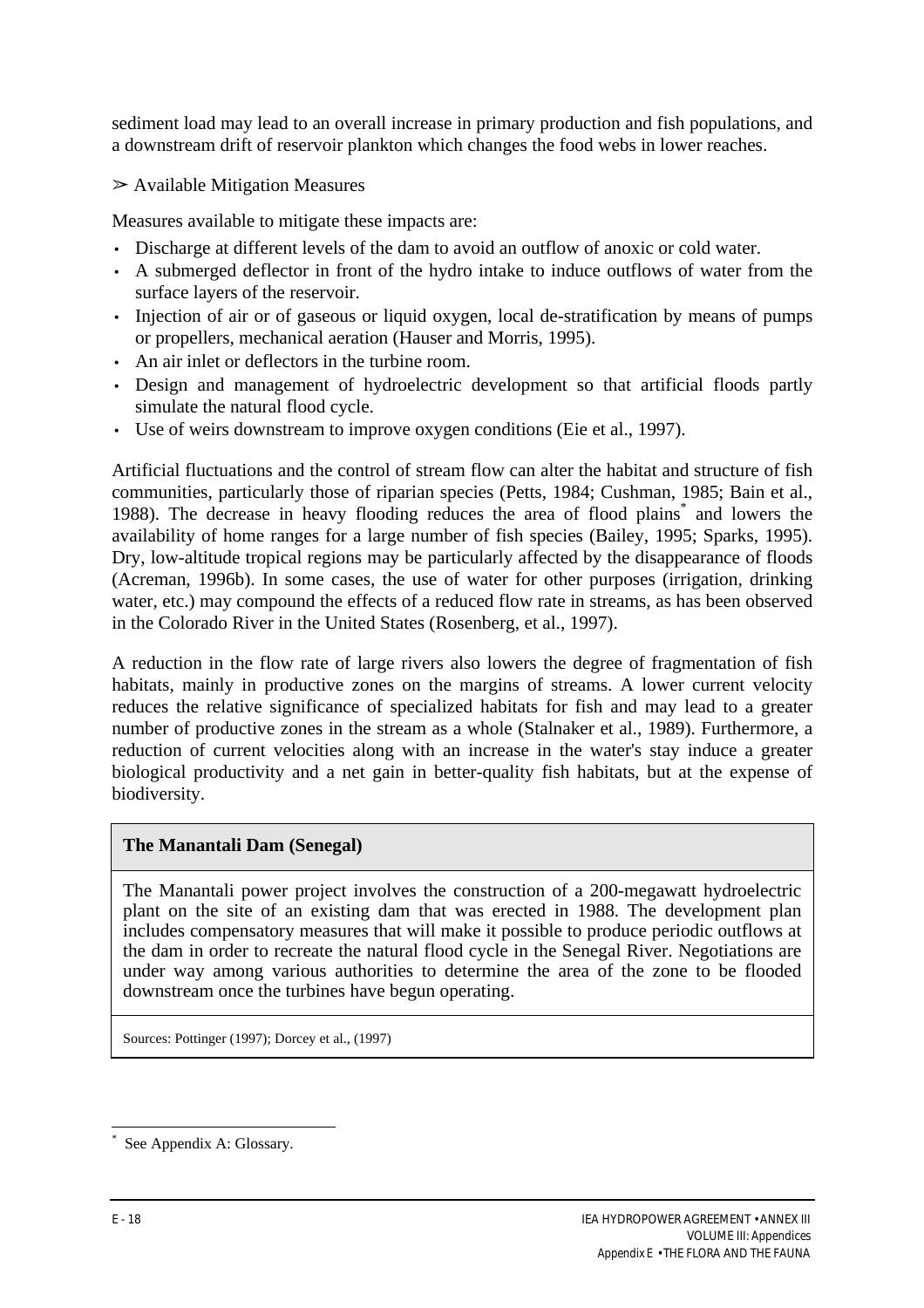The scope of saltwater intrusion dictates the types of fish communities that prevail in estuarine environments. Under natural conditions, estuaries are generally bathed in fresh water. When stream flow is reduced, however, saltwater intrusion displaces ecological zones upstream and produces a spatial readjustment of fish populations. The new estuary turns into an extended zone for marine species, whereas it becomes inhospitable for fresh water species. The reproduction of certain littoral and deltaic species of fish may be affected if floods are not heavy enough to inundate spawning areas with fresh water. A decline was observed in sardine fisheries at the mouth of the Nile in the eastern Mediterranean following the construction of the Aswan dam in Egypt (World Bank, 1998).

## **The La Grande River and Eastmain Estuaries (Canada)**

At the La Grande complex in Canada's northern temperate region, the winter flows of the La Grande River generated after hydroelectric development have increased 8 to 10 times relative to those of the natural hydrologic cycle. Environmental impact studies show that the estuary of the river remains home to the same fish communities and provides favorable spawning and wintering conditions for all species. The stay of migrating fish in James Bay proceeds as under natural conditions, and the return to the river occurs during the same period. The reduction of stream flow in the Eastmain River has resulted in a more pronounced intrusion of marine species into the river, and fresh water species have been forced back upstream. In this new environment, marginal species were observed to become more rare, whereas dominant species have prospered. Fifteen years later, the modification of stream flow has not brought about any perceptible change in the composition of stocks, the reproductive capacity or the food strategy of anadromous<sup>\*</sup> migrating fish. The spawning and wintering habitats of the main fish species have been maintained despite saltwater intrusion. These results confirm the adaptability of these species, which have been able to survive in a highly changeable natural environment.

Sources: Hydro-Québec (1995); Groupe Environnement Shooner (1993).

#### $\triangleright$  Available Mitigation Measures

Impacts produced by the control of or fluctuations in stream flow may be mitigated by applying the following measures.

- Establishment of a guaranteed reserved or minimal stream flow.
- Construction of weirs downstream to regulate the water level (Shane et al., 1982, Siöström et al., 1993).
- Production of artificial floods to create, or to clean the substratum of, spawning areas (Yin) et al.*,* 1996; Ligon et al., 1995; Kondolf et al., 1991).
- Modification of stream flow to create a water intake for parent fish, to prevent the dry up of eggs and to encourage the movement of fry downstream (Carnie and Waterman, 1993; Davies, 1979).

 $\overline{a}$ \* See Appendix A: Glossary.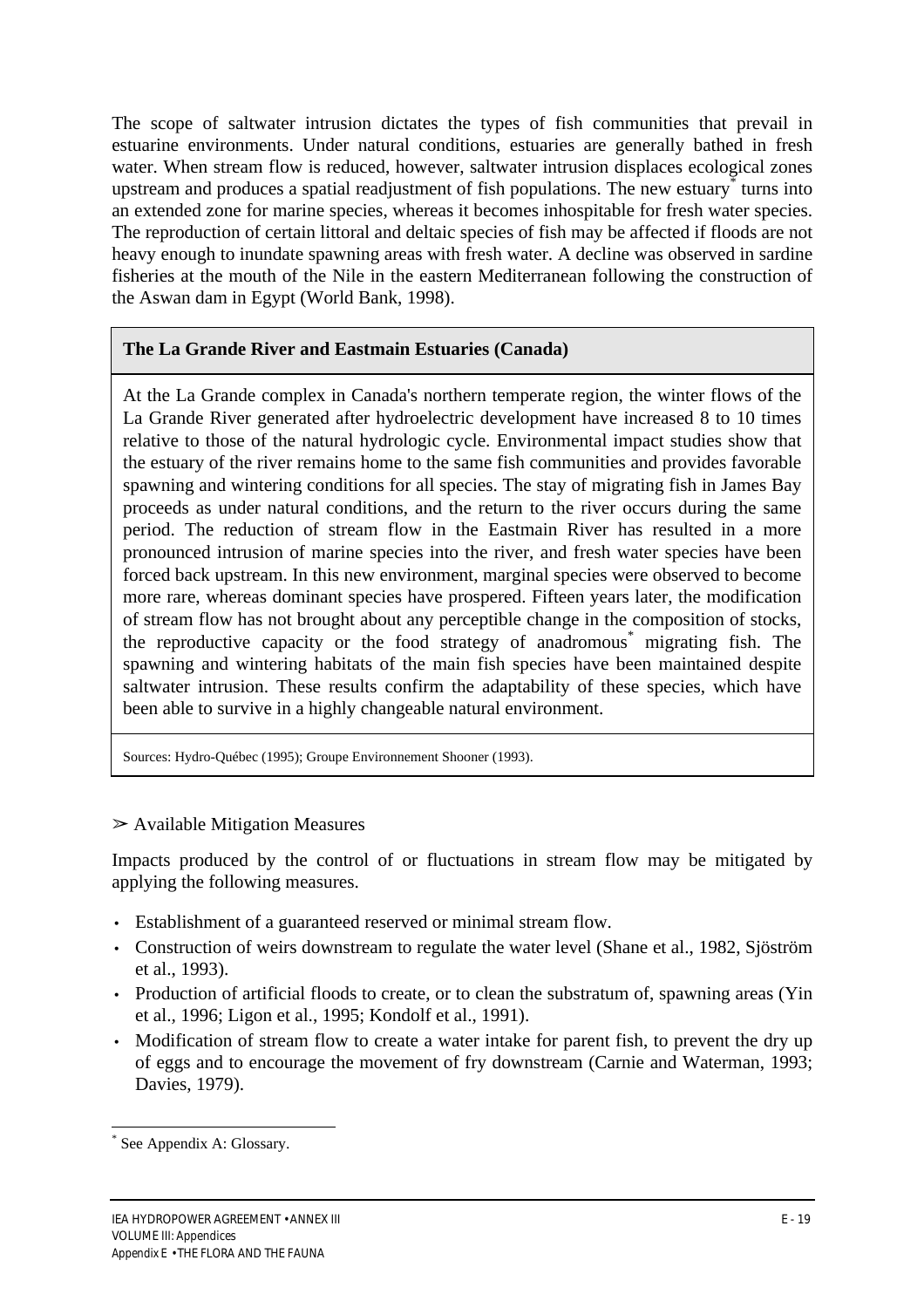• Supporting populations by stocking with fish from piscicultures<sup>\*</sup> fed by warm water from the surface layer of the reservoir.

## **3 Terrestrial and Avian Fauna**

## 3.1 Mammals and Other Non-avian Organisms

The impacts of hydroelectric projects upon terrestrial fauna must be evaluated concomitantly with the impacts on flora and their habitats, particularly those on habitat vegetation. Deforestation and the impoundment of reservoirs are unarguably the two major sources of disruption for terrestrial wildlife. Floods force individuals to migrate outside flooded areas, which generally contributes to an increase of intra– and inter-specific competition. Certain specific measures can be taken to mitigate or compensate for adverse impacts on wildlife and their habitats.

## *Reservoirs*

The creation of a large reservoir has, inevitably, major impacts upon local vegetation and wildlife habitats. The scope of the impacts varies according to the area of the affected zones, the species that reside there and the characteristics of the habitats. Habitats in humid tropical regions have a density and diversity of wildlife that are much greater than those of temperate regions.

Modifications of habitat affect the use of feeding, breeding and reproduction areas by resident and migratory species (CIGB, 1985). These impacts result in profound changes in ecosystems\* , which may in turn modify the abundance and composition of species (World Bank, 1998).

During the flooding of a forest environment, wildlife move away from the affected area as the water level rises. This displacement increases competition with wildlife on the periphery of the reservoir (Villela, 1996). According to the increase in water level and the physiography<sup>\*</sup> of the area, islands will form on the reservoir. Specific composition on large islands, however, will be similar to that of islands in natural lakes (Crête et al., 1997). Reservoir islands that are far from banks and protected from restrictive natural occurrences or human intervention become climactic microcosms that can serve as examples of local and regional biological diversity.

The physical components of a hydroelectric project may restrict displacement and access to the feeding, breeding and reproduction areas of species (Goldsmith, 1984). Traditional migration routes can be disturbed and the home ranges of species fragmented, although more studies need to be done on the actual consequences of these effects. In Canada, follow-up studies on the caribou in the north of Québec indicate that the frozen water of reservoirs has no interference and may even facilitate migration in winter (Hydro-Québec, 1993b).

The physical disturbance and noise produced by hydroelectric construction activities impose an additional stress upon wildlife and may lead to increased migrations (World Bank, 1998). These disturbances may indeed be stressful for wildlife, but several examples reveal that

<sup>\*</sup> See Appendix A: Glossary.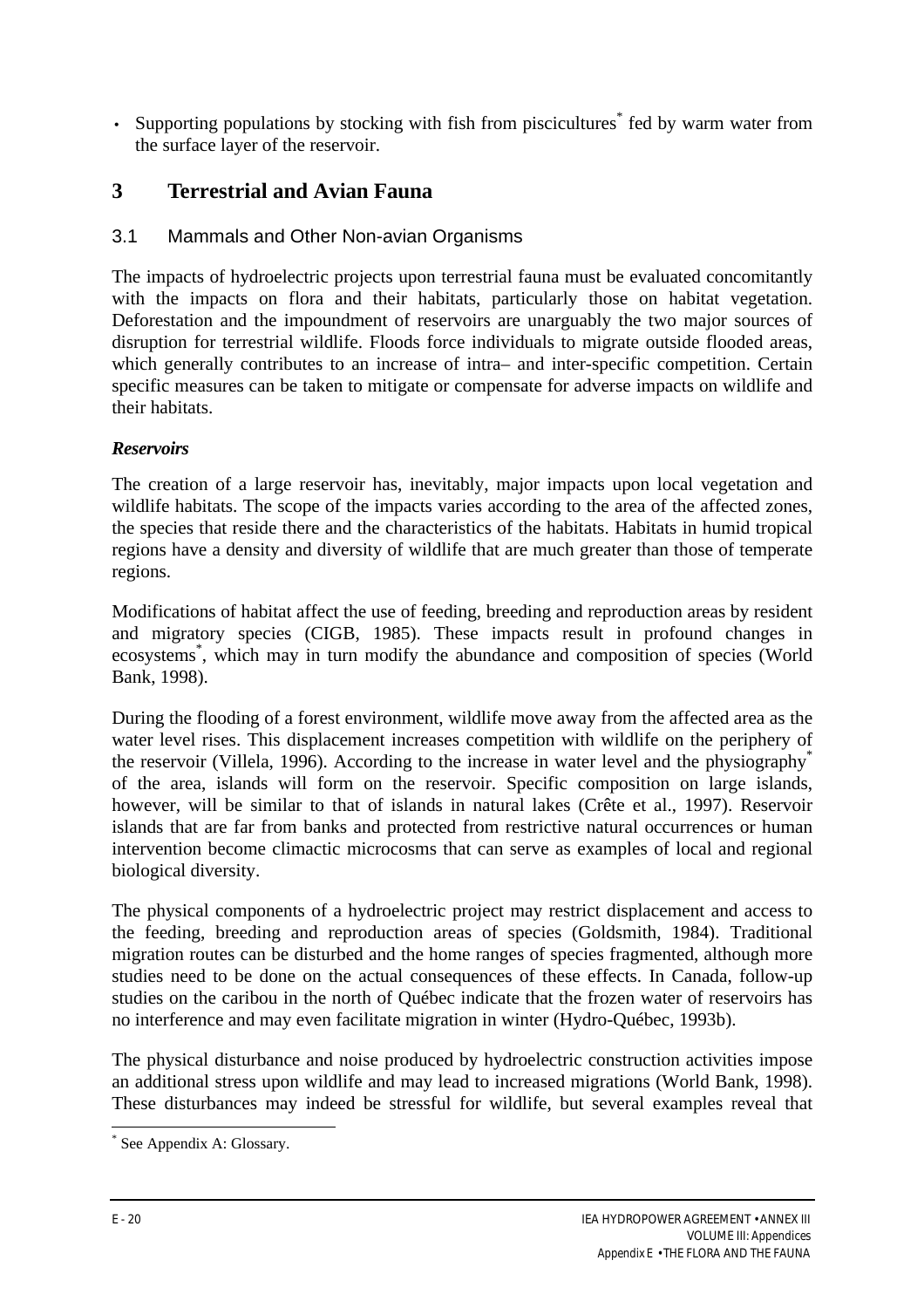some species are able to adapt and to thrive successfully in affected zones owing to the phenomenon of habituation.

 $\triangleright$  Available Mitigation Measures

In order to counter the adverse impacts of the creation of a reservoir on terrestrial wildlife, the measures described in the section on terrestrial plants (1.1) together with the following measures may prove effective.

- Overall plan for the protection of wildlife and the relocation of specimens in zones that are under-utilized by displaced species.
- Re-establishment in affected environments of specimens captured outside the project area.
- Creation of conservation units in habitats offering good wildlife potential.
- Reproduction in captivity and reintroduction of specimens in zones under-utilized by species.
- Development and management in habitats offering good wildlife potential.
- Planting in selected areas or areas that have been disturbed by construction activities or by other sources.
- Intensive harvesting of species developed in environments targeted by management activities in order to reduce exploitation in peripheral environments.

The creation of a reservoir may promote the development of new habitats favorable for colonization by a large number of animal species (Goldsmith and Hildyard, 1986). In dry areas especially, but in tropical and temperate regions as well, the presence of new littoral, marshy and humid zones will serve to increase the volume of vegetation and the density of wildlife (CIGB, 1985). The quantity of habitats produced will depend, among other things, upon the morphology of the reservoir, the topography of the environment, the nature of the soil and latitude.

## **The Itaipú Dam (Brazil/Paraguay)**

The environmental program set up by authorities in charge of the Itaipú dam on the Paraná River has made it possible to capture over 30 000 animal specimens since impoundment began in 1982. These specimens were transferred to the two reserves or five sanctuaries created after work on the hydroelectric project was begun. The total conservation area of the terrestrial ecosystem represents  $992 \text{ km}^2$ , more than half of which serves as en environmental protection belt around the reservoir. A center for reproduction in captivity (CASIB) makes it possible to protect species having a particular status by reintroducing them into the natural habitat. Reproduction and breeding activities carried out by the center focus mainly on those species in Brazil and Paraguay that are rare or in danger of extinction, as well as on other less abundant species in the region. The purpose of the CASIB is to recreate an ecosystem around the reservoir that is similar to the one that existed before the development of agriculture.

Sources: Itaipú Binacional (1997); World Bank (1989); Kohlhepp (1987).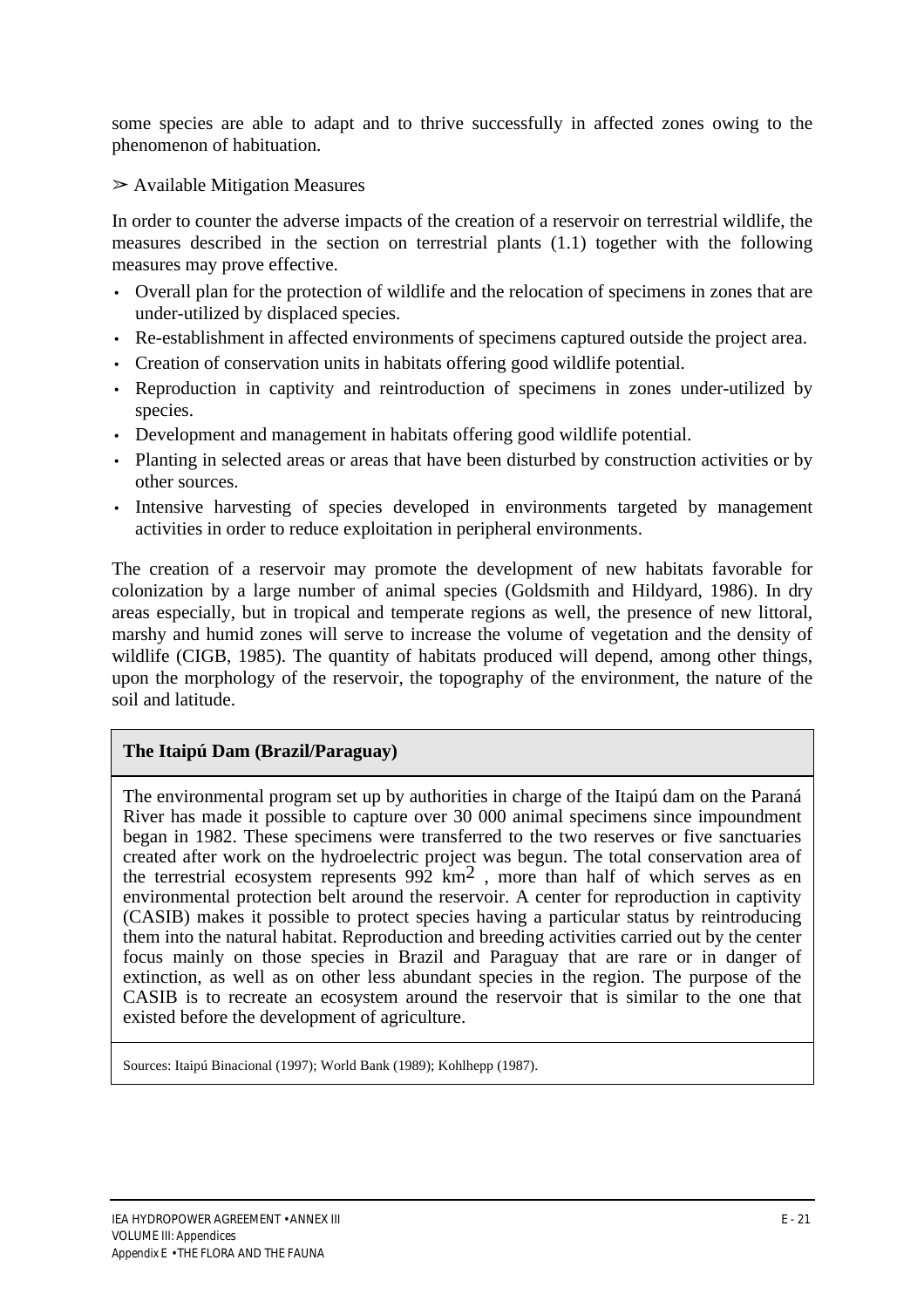#### *Power line Corridors and Other Infrastructures*

The deforestation of power line corridors and related activities reduce the number of habitats available to terrestrial wildlife. However, the regrowth of vegetation in corridors creates a mosaic of heterogeneous habitats that may lead to an increased concentration and diversity of wildlife, mainly on the edges of the forest (Deshaye et al., 1996; Lunseth, 1988). New habitat conditions make it possible to satisfy the biological requirements of the various animal species at one time or another of their life cycle.

Opening the forest landscape for corridors generally prompts an increase in floristic diversity and the food available for mammals (Lunseth, 1988; Goodwin, 1975). In temperate regions, this new food source has been exploited mainly by ungulates and rodents (Ricard and Doucet, 1995; Brunelle and Ouzilleau, 1991). The quantity and quality of food produced in corridors may differ according to the type of plant control carried out during maintenance activities (Garant and Doucet, 1995.) Shrubby screens that offer a combination of open and closed environments can support relatively abundant populations of small mammals, amphibians and reptiles (Deshaye et al., 1996). However, in alpine or tundra areas, corridors can create a barrier to movement or migration.

 $\triangleright$  Available Mitigation Measures

The mitigative measures proposed in the section on terrestrial plants (1.1) are useful for improving habitat conditions for wildlife in power line corridors.

#### **Management Practices for the White-tailed Deer (Canada)**

In Quebec, power line corridors run through approximately forty winter yards for the white-tailed deer. As a result, there must be periodic interventions to control vegetation. Hydro-Québec has carried out experimental winter cuts on the vegetation at two tower sites. The purpose of these activities was to determine the effectiveness of this measure on the additional nutrient input for deer and the acceleration of browse regrowth. The first winter, deer browsed a maximum of 73% of the stems cut. The following spring, new shoots represented 80% of all the browse available at the two sites. The study proved that winter cuts in corridors can be an immediate source of food for deer during the period of high energy demand.

Source: Garant and Doucet (1995).

#### 3.2 Birds

Although the loss of terrestrial habitats has an effect on birds during the development of a hydroelectric project, the presence of a body of water may prove beneficial for them. Humid habitats can develop on the sides of reservoirs, and the regulation of the flow rate of rivers located downstream from dams may lead to a renewal of vegetation in dry areas. Some birds will be able to benefit from these new environmental conditions.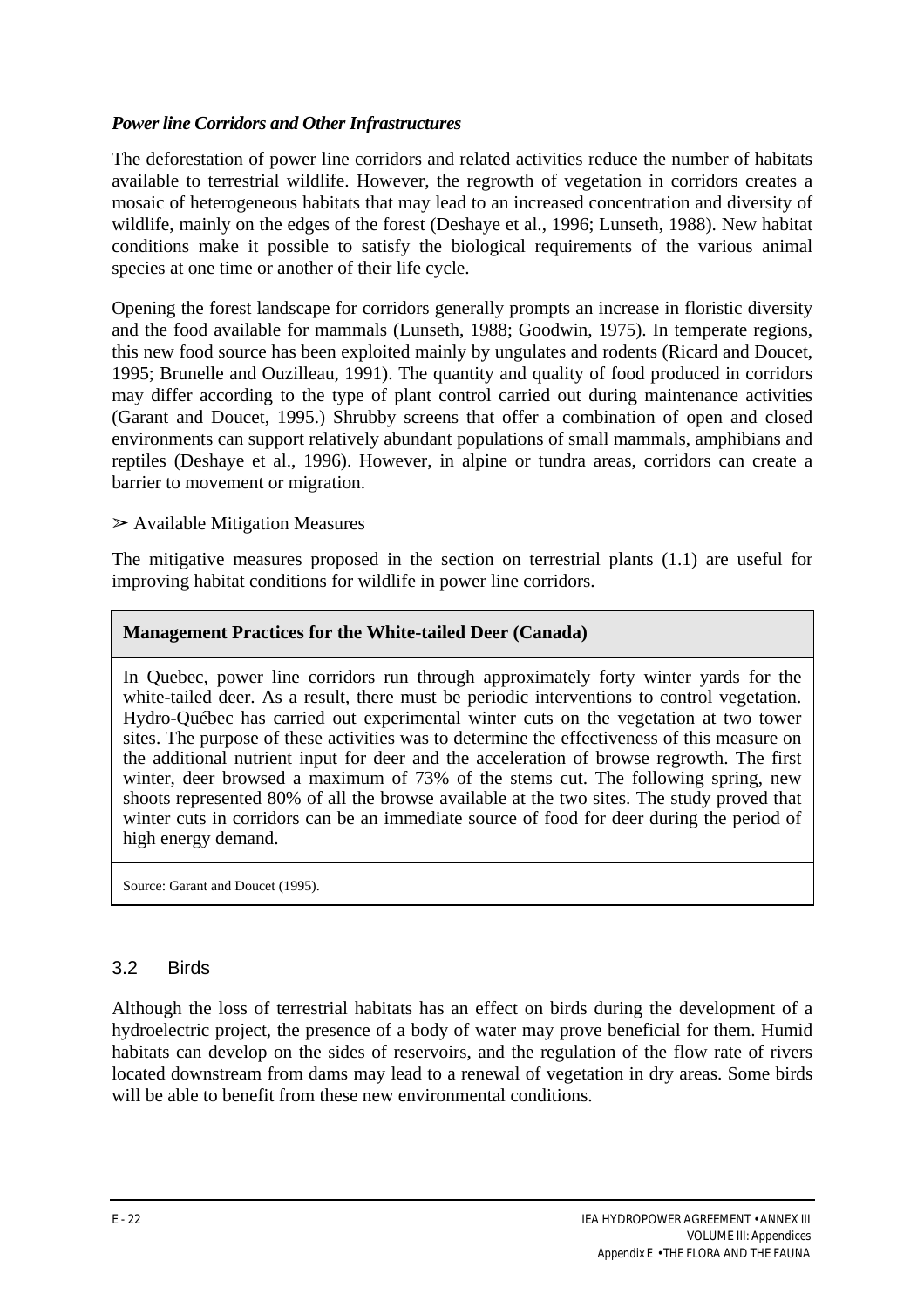Accidents caused by collisions or electrocutions may occur in power line corridors. However, measures may be applied that will substantially reduce the risks caused by the presence of these structures.

## *Reservoirs*

The deforestation and impoundment of reservoirs are not immediate sources of threat to adult birds. The loss of habitats and food supply is the main adverse impact of the creation of reservoirs on avifauna. The specific composition and abundance of populations may be modified following alteration of the home ranges of species (World Bank, 1998), and the level of specific competition may increase following the displacement of birds outside the submerged area.

 $\triangleright$  Available Mitigation Measures

The following measures serve to reduce adverse impacts on birds.

- Deforestation, whenever possible, after young birds have left the nest.
- Managing the water level of reservoirs to encourage nidification (of little use in northern temperate zones where the effects of such a measure are insignificant (Olmsted and Bolin, 1996; Julien and Laperle, 1986).
- Creating conservation units in habitats that have good wildlife potential.
- Weirs in bays may be advantageous.
- Managing wildlife habitats for the benefit of waterfowl (of little use in northern temperate regions where the benefit-cost ratio is not justified).

Reservoirs are generally beneficial for the avifauna of regions that are dry and poor in vegetation (Gérard, 1990). The transformation of riparian ecosystems into lacustrine ecosystems creates new habitats for colonization by birds (World Bank, 1991b). Coastal and marshy areas are created when the morphology of a shore is appropriate. The partially submerged tree trunks and macrophytes of reservoirs are also attractive to birds (CIGB, 1985). These new environmental conditions generally lead to increased populations of waterfowl and shore birds (World Bank, 1998). In temperate regions, reservoirs that do not freeze offer important wintering habitats and nidification sites for migratory species (Helland-Hansen et al., 1995). In the former Czechoslovakia, about 22 000 mallard ducks found refuge in these habitats, at least for a part of the winter (Fiala, 1980).

#### **The Diama Reservoir (Senegal)**

The purpose of the Diama dam, which began operating in 1985, is to prevent saltwater intrusion by the sea during the low water period and to allow for the flooding, permanent and seasonal, of depressions in the delta and in the lower valley. The high water level in the Diama reservoir acts as an artificial flood which inundates the upstream part of the drainage basin. The large quantities of water have made it possible for  $12\,000$  pink flamingoes as well as thousands of cormorants, terns and small flamingoes to find areas for reproduction in the flooded islands and forests. The region is of exceptional importance for nature conservation.

Source: Euroconsult (1990).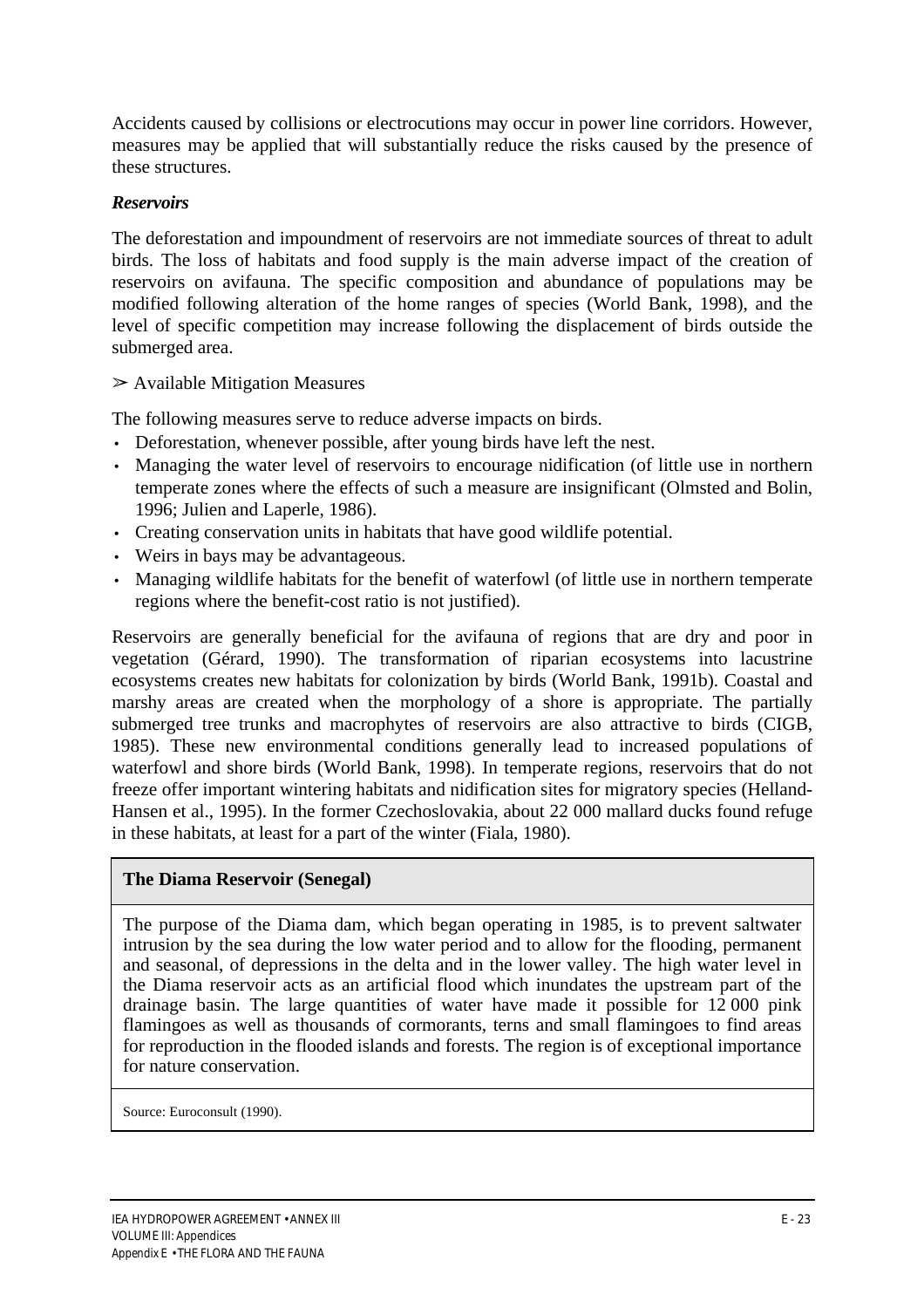## *Downstream Reaches*

The repercussions of hydroelectric management on the avifauna of rivers located downstream from hydroelectric dams are very closely linked to the resulting modification of vegetation. A reduction of heavy periodic flooding may impoverish the vegetation of rivers, humid zones and deltas (Acreman, 1996b; Euroconsult, 1990), thereby changing the specific composition and abundance of bird communities (ERL, 1993). However, a permanent stream flow generated in the scattered rivers of dry tropical regions encourages the development of vegetation and colonization by birds (Pulford et al., 1992). Furthermore, a reduced stream flow in the rivers of northern temperate zones promotes the development of riparian environments that are more attractive to waterfowl, as was observed during environmental follow-up activities on the La Grande complex in Canada (Hydro-Québec, 1994).

The following measure may prove useful for reducing adverse impacts on avifauna:

• Design and management of hydroelectric development in a way that allows the production of artificial floods to recreate in part the natural flood cycle and promote the development of vegetation.

## **The Colorado River (United States)**

A greater number of peregrine falcons frequent the drainage basin of the Colorado River because of the prey made available by an increase in primary production and a greater diversity of aquatic plants and organisms. Marshes and riparian habitats, formerly rare in the Grand Canyon, have developed and add to the diversity and quality of the environment. The population of peregrine falcons that reproduce in the Grand Canyon is presently the highest in North America.

Source: Wieringa and Morton (1996).

## *Power Line Corridors and Other Infrastructures*

The deforestation of power line corridors, access roads and other infrastructures poses a threat to the reproduction of birds. As with reservoirs, deforestation after young birds have left the nest strongly reduces this impact.

The presence of power lines may cause bird mortality through collisions (Arnold et al.*,* 1995; ERL, 1993). Problems arise in very specific conditions when various factors interact to create strong collision potential. One example of this is the presence of power lines in migration corridors (ERL, 1993). Although collisions may affect local populations of birds, they are not a threat to the survival of species (Brown et al.*,* 1984; Anderson, 1978; Lee, 1978).

Mortality from electrocution can result when birds use wires or power poles for perching or nesting (Dawson and Mannon, 1994,; Benson, 1981). In dry regions, the risk of electrocution is higher because the scarcity of vegetation causes birds to perch on power lines (ERL, 1993).

Accidents from collision or electrocution depend mainly upon the species, the age or behavior of birds, the characteristics of electric power lines and poles, weather conditions, the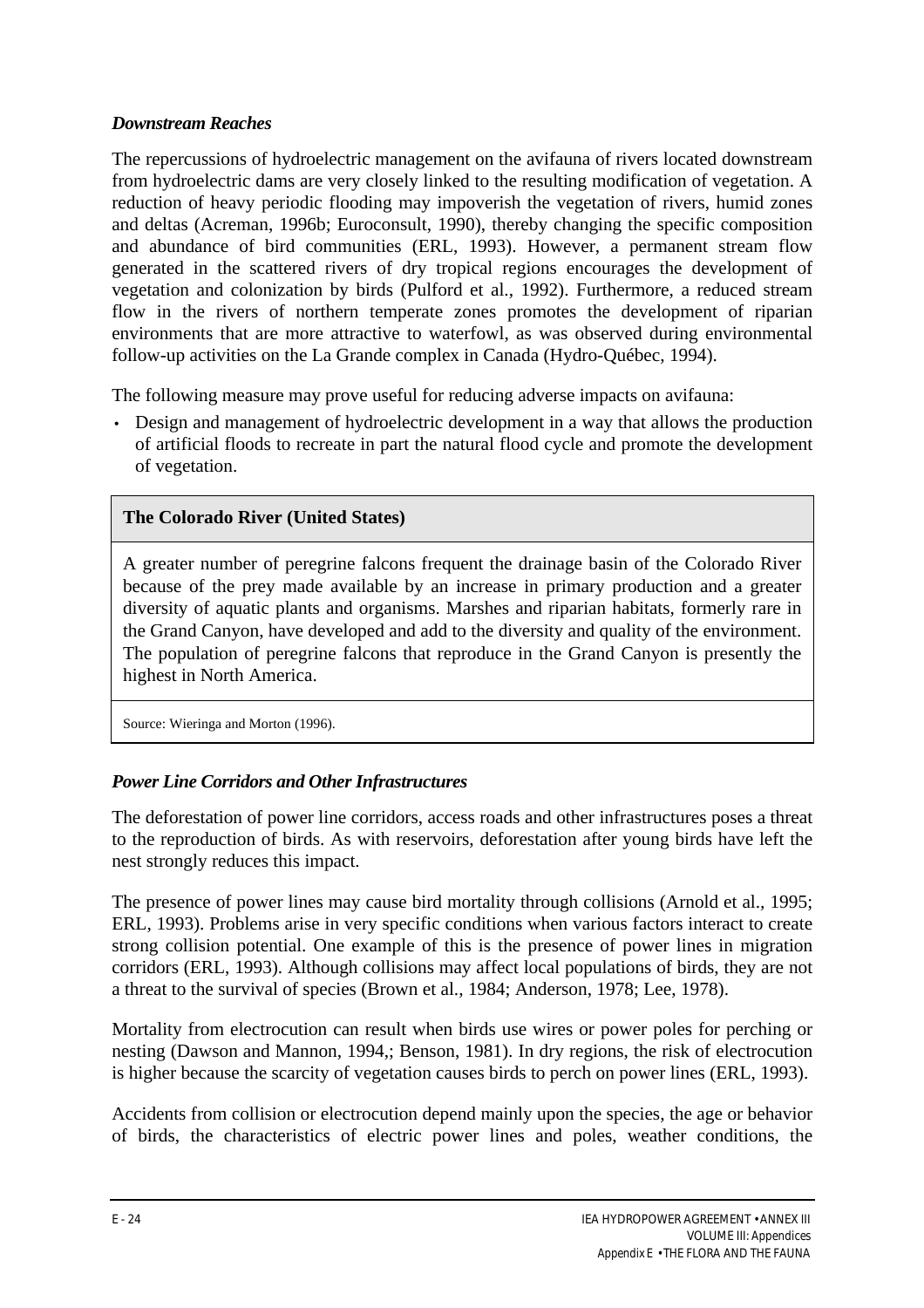topography of the area, the time of day and, possibly, a combination of several or all of these factors relative to the major migration routes (EEI, 1996; Bridges and Lopez, 1995; EEI, 1994).

 $\triangleright$  Available Mitigation Measures

The following measures make it possible to reduce the adverse impacts of transmission lines and power poles on birds.

- Use of plant screens or other types of screens close to power lines to force birds to increase their flight altitude (Reavel and Tombal, 1991).
- Modification or creation of habitats close to power line corridors to create strategic areas that encourage the displacement of birds on the same side of a power line (EEI, 1994).
- Markers on power lines or guard wires (Brown and Drewien, 1995; Morkill and Anderson, 1991; Brown et al., 1987; Beaulaurier, 1981).
- Sufficient space between two electric conductors or between a ground wire and an electric conductor.
- Installation of anti-perching devices or platforms specially designed to encourage birds to perch or nest in safer places (EEI, 1996; EEI, 1994).

Optimization of power line routing with respect to topography and avian migration corridors.

## **Collisions and Electrocutions**

– Placing fluttering banners and brightly-colored (orange, yellow, white, etc.). spirals on power lines has made it possible to reduce accidents from collisions by up to 89% (Africa, United States, Europe). Effectiveness depends, above all, on the type and size of the marker used, as well as on the distance between them.

Source: Brown and Drewien (1995); Ledger et al. (1994); Koops (1993, 1987).

– Perches installed on top of 12,5 kV power poles in Colorado (United States) encourage birds to perch in places where the danger of electrocution is lowest.

Source: Bridges and Lopez (1995).

# **4 Biological Heritage**

## 4.1 Hydroelectric Projects and Biodiversity

Broadly speaking, biodiversity refers to all forms of life and all types of habitats found on earth. In *The World Strategy on Biodiversity*, outlined in 1992 by the World Resources Institute (WRI), The World Conservation Union (IUCN) and the United Nations Environment Programme (UNEP), biological diversity or biodiversity is defined as the measure of all of the genes, species and ecosystems of a given region. The *Convention on Biological Diversity* (CBD) defines it as the variability among living organisms from all sources including, inter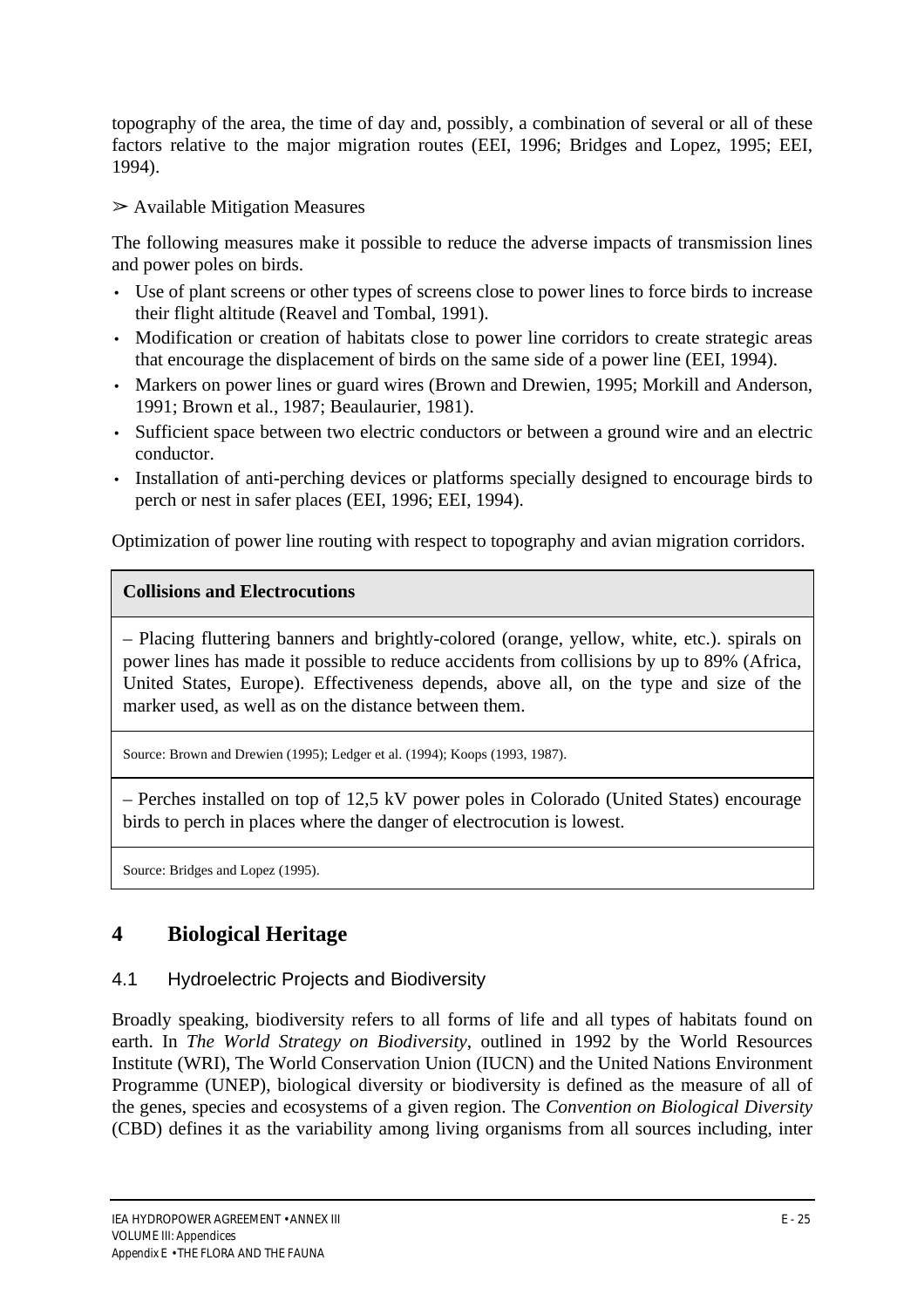alia, terrestrial, marine and other aquatic ecosystems and the ecological complexes of which they are a part.

Most scientists recognize, however, that not only is total conservation of biodiversity impossible, it is also unsustainable from a biological viewpoint (Costanza, 1992). Biological systems are in a constant state of flux, and adverse impacts vary according to the scope of the change in environmental conditions and the adaptive capacity of populations (Coleman, 1996). An ecosystem is considered healthy when all its component parts are present and capable, over time, of maintaining its organization, autonomy and power to react to restrictive impacts. The loss of a particular species or its replacement by a regional distribution species does not necessarily entail a loss of integrity, unless this change affects the processes supporting them. Broadly speaking, the dynamic of a given population often involves temporary or local extinction that are balanced by re-colonization resulting from the dispersal of specimens (Hanski and Gilpin, 1991).

The domains discussed so far (flora and aquatic, terrestrial and avian fauna) describe the basic elements that must be taken into consideration by the hydroelectric industry when developing a framework of effective action to ensure the sustainable development of the habitats and natural ecosystems that support species and their biological diversity. Reaching this objective presupposes a knowledge of the fundamental elements of biodiversity in environments where power plants and transmission lines are located. Identifying the impacts of hydroelectric projects makes it possible to pinpoint the environmental factors that influence biodiversity and to develop and apply correct measures for protection and conservation. Thus, the choice of an appropriate site for the installation of infrastructures, the implementation of correct environmental practices and the development of effective mitigative measures are all tools available for the protection of biodiversity. The management of biodiversity calls for a comprehensive approach to ecological systems and the implementation of long-range action plans to ensure the durability of species.

Hydroelectric projects, like all else that intrudes upon the environment, act on biodiversity in a multitude of ways, and the response of ecosystems is correspondingly varied and complex. Certain effects on the biological environment are immediate and obvious, others are gradual and more subtle (Petts, 1980; Brookes, 1994). Impacts on biodiversity may be positive or negative, and the elements affected often relate to the specific composition and abundance of specimens, their habitats, the interaction between populations and communities, and the processes that govern the various functions of ecosystems.

The effects of power projects on the biophysical environment are due mainly to the construction of dams and the creation of reservoirs. The construction of power lines and of other infrastructures related to work on the production of electricity are likewise disruptive. The significance of impacts upon the natural environment depends upon many factors: the type of power project, the biome and the species present, the degradation of environments, human intervention and the multiple uses of reservoirs.

With respect to hydroelectric power projects, the main potential sources of impacts on biodiversity are:

- loss or creation of terrestrial and aquatic habitats
- modification of water quality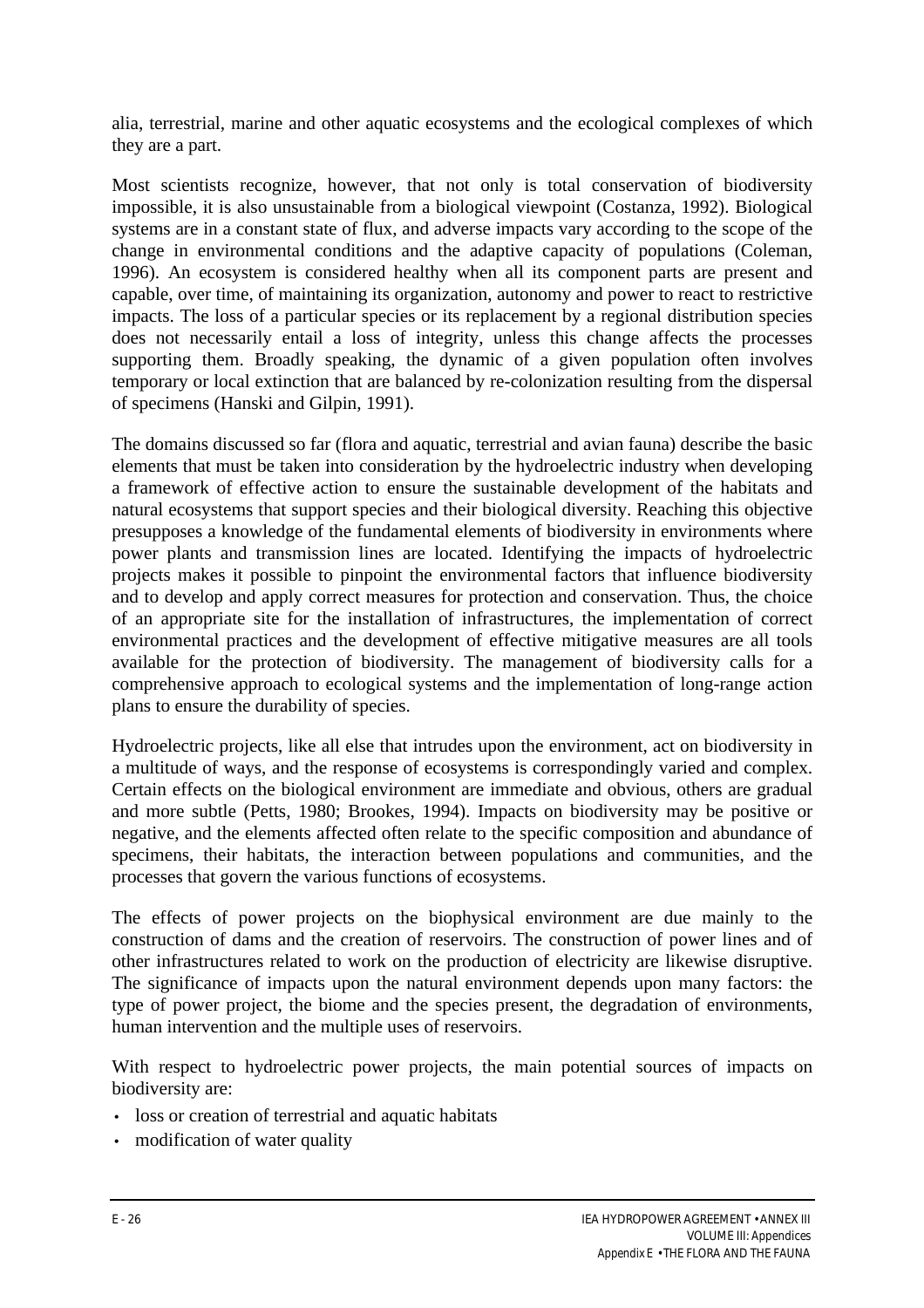- regulation of stream flows downstream from dams
- flood control in flood plains
- obstacles to fish migration
- introduction and dispersal of exotic species.

The effect of loss of land upon biodiversity depends on the exceptional or critical character of the terrestrial habitats lost with respect to the area of insertion, as well as the biodiversity of the aquatic ecosystems which could benefit from an increase in aquatic home ranges. In rivers of low biological diversity, the creation of a reservoir will ensure productive, good-quality habitats for other species. Furthermore, dry and dry tropical regions in particular benefit from reservoirs, because they promote the development of a diverse and abundant plant life in humid terrestrial areas.

The high productivity of reservoirs generates high biomass, which is represented by the various organisms of the trophic chain. There is an increase in interaction between trophic networks for resident species and, in cases of displacements owing to migration, the presence of other species adds to this new ecosystem dynamic. The productive conditions of aquatic, riparian and terrestrial environments may intensify the diversity and abundance of plant and animal life.

A similar phenomenon is observed in rivers located downstream from dams. A greater water transparency combined with a decrease in turbidity may prompt an increase in primary production and favor the development of trophic levels. The regulation of stream flows in the scattered rivers of dry tropical regions supports the maintenance of suitable habitats for plant and wildlife. As with reservoirs, new environmental conditions may lead to an overall improvement of biodiversity.

A higher degree of biological diversity may occur in power line corridors, mainly in border areas, where numerous species of terrestrial wildlife benefit from the existence of heterogeneous habitats and a more diverse plant life.

A new balance in biological conditions comes about following perturbations of the environment generated by the establishment of hydroelectric projects. Biological heritage, although changed, may well be as varied as it was in its original state.

New "integrated" techniques of conservation and management include tools that provide for a harmonization of the multi-purpose uses of dams. The contribution of the hydroelectric industry lies in its effective management of biodiversity, which helps to create a modern vision of the actions brought to bear on ecosystems.

The following section deals with legal agreements and other mechanisms that furnish nations and developers with the tools of support needed to implement action aimed at conserving the biological heritage.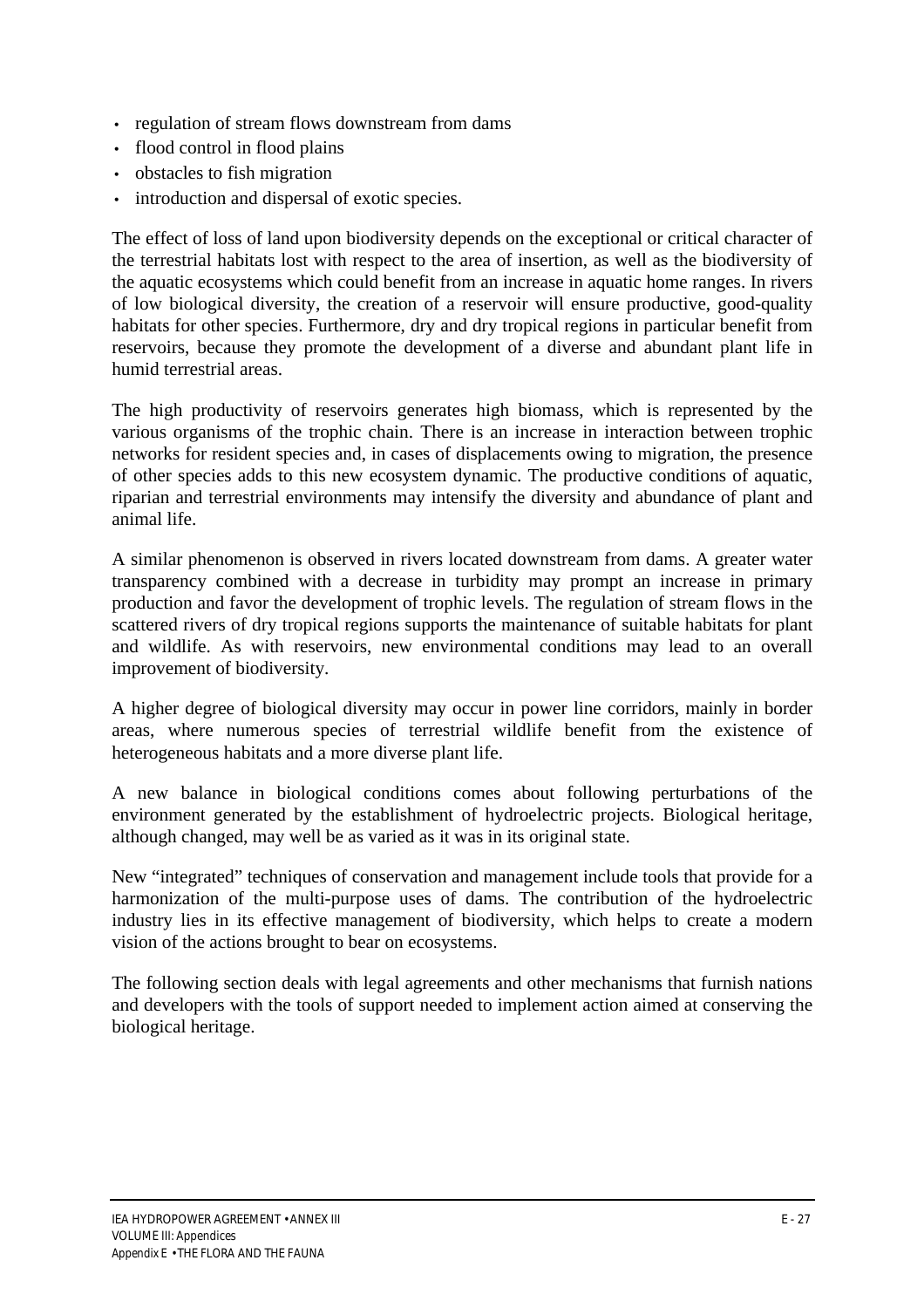## 4.2 Tools for Conserving the Biological Heritage

#### *Conventions*

Because human intervention affects the integrity of biodiversity to a greater and greater degree, legislation has been drawn up to ensure the protection of species and habitats. The goal of *The Convention on Biological Diversity* in 1992 was the conservation of biological diversity, the sustainable use of biological resources and a fair and equitable distribution of the benefits to be derived from the use of these resources.

One of the oldest treatises on biodiversity is the *Convention on Wetlands of International Importance, Especially as Waterfowl Habitat*. This agreement, adopted in 1971, supplied multinational corporations with a list of wetlands all over the world. The major wetlands are designated on a list kept by the World Conservation Union and the International Waterfowl and Wetlands Research Bureau.

The *Convention on International Trade in Endangered Species of Wild Fauna and Flora (CITES)*, another essential instrument in effect since 1975, seeks to protect wild species from overexploitation by international trade by regulating international displacements of plant and animal species.

In effect since 1975, the *Convention for the Protection of the World Cultural and Natural Heritage* recognizes the obligation of the signing countries to protect unique natural and cultural areas. The committee for the world heritage makes and publishes a list of sites having exceptional natural and cultural value.

Some other regional or sector-based agreements for the conservation of biodiversity are:

- Agreement on the Conservation of Nature and Natural Resources (1971)
- Convention for the Protection of the Natural Resources and the Environment of the South Pacific Region (1986)
- African Convention on the Conservation of Nature and Natural Resources (1968)
- Convention on Nature Protection and Wildlife Preservation in the Western Hemisphere (1940)
- United Nations Convention to Combat Desertification in those Countries Experiencing Serious Drought and/or Desertification, Particularly in Africa (1994).

#### *Protected Areas*

Whereas many natural habitats are successfully transformed for human purposes (agriculture, forestry, water resources, etc.), the natural value of certain other areas is such that they must be used with great care or left alone. Societies are equipped with mechanisms to preserve environments deemed sensitive or exceptional, and the establishment of protected areas constitutes an effective lever for ensuring their durability. Protected areas may be defined or decreed by:

- national or local legislation (national parks, reserves, etc.)
- international conventions (sites belonging to the world heritage, wetlands of international importance, etc.)
- UNESCO (biosphere reserves).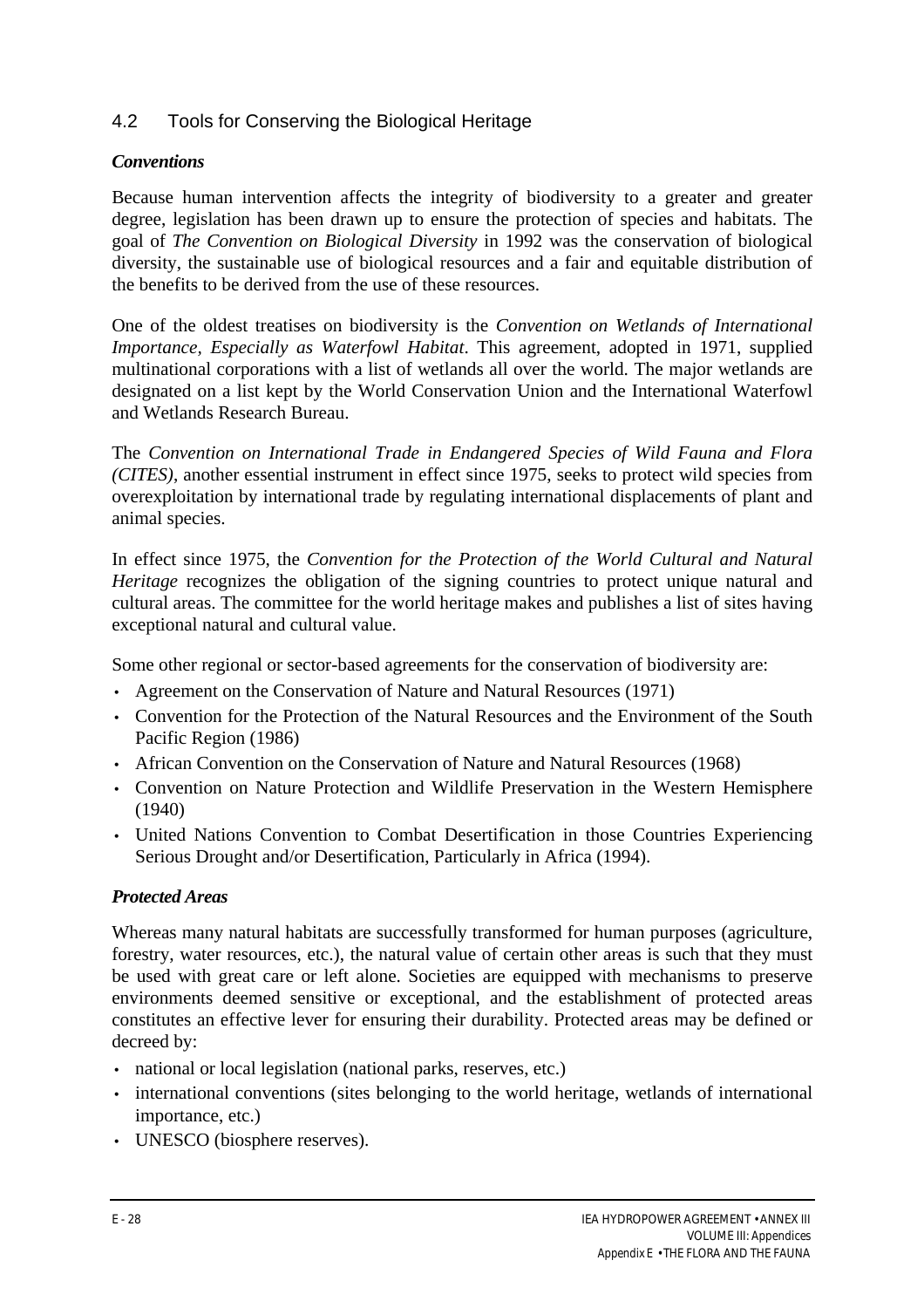The goal of legislation is, essentially, the strict protection of many areas; however an outright ban on all human activity may be necessary for some others.

## *Inherent Mechanisms in Hydroelectric Projects*

Protecting biodiversity means safeguarding the habitats that support the vital functions of diverse species within ecosystems. Many of the conservation efforts of the hydropower industry have been based on the protection of species that are rare or in danger of extinction for economic or other reasons; it is, however, essential to broaden intervention to improve the health and integrity of the ecosystems that support species (Pipkin, 1996). Measures for the protection of species must take into account their natural habitats as well as the interactions and processes that influence all types and levels of life of specimens.

As regards the establishment of power plants, mechanisms for protecting the biological heritage can be integrated directly into the process of environmental assessment<sup>\*</sup>. As an example, there is the World Bank, which has issued specific guidelines regarding biodiversity that must be considered during studies of environmental assessment (World Bank, 1997). Other policies relative to biodiversity prepared by the World Bank offer guidelines with respect to practices involved in power plant development, such as the operational procedures relative to natural habitats (OP 4.04), forestry (OP 4.36), water resources management, (OP 4.07) and indigenous peoples (OP 4.20).

Various other organisms also consider biodiversity when outlining guidelines and policies, among them the International Association for Impact Assessment (IAIA), the World Conservation Union (IUCN), the United Nations (UN), the Asian Development Bank (ADB) and the Inter-American Development Bank (IDB).

Environmental assessment recommends options to eliminate, mitigate or compensate for environmental impacts likely to affect biodiversity. In general, the practice describes the mitigative or compensatory measures used within the framework of hydroelectric power plants that will prove effective if correctly applied (Liebenthal, 1997).

Choosing the right site for a power project is one of the most important measures for minimizing the scope of the environmental effects of hydroelectric development. General criteria for the siting of power plants have been outlined by Ledec et al. (1997).

Generally speaking, the best sites are located upstream, often in deep valleys with a steep slope. The goal is to select sites where loss of natural habitats and wildlife will be kept to a minimum and where the risks to biodiversity can be limited.

During the establishment and exploitation of power plants, the most effective management practices will be implemented to reduce environmental impacts and to determine the consequences of court decisions on the protection and conservation of biodiversity. Identifying sectors where biodiversity is compromised helps integrate new environmental concerns in order to minimize losses with respect to biodiversity. Continuous basic research on the natural processes, functions and interactions of ecosystems makes it possible to influence decisions made regarding biodiversity and to determine priorities of action.

 $\overline{a}$ \* See Appendix A: Glossary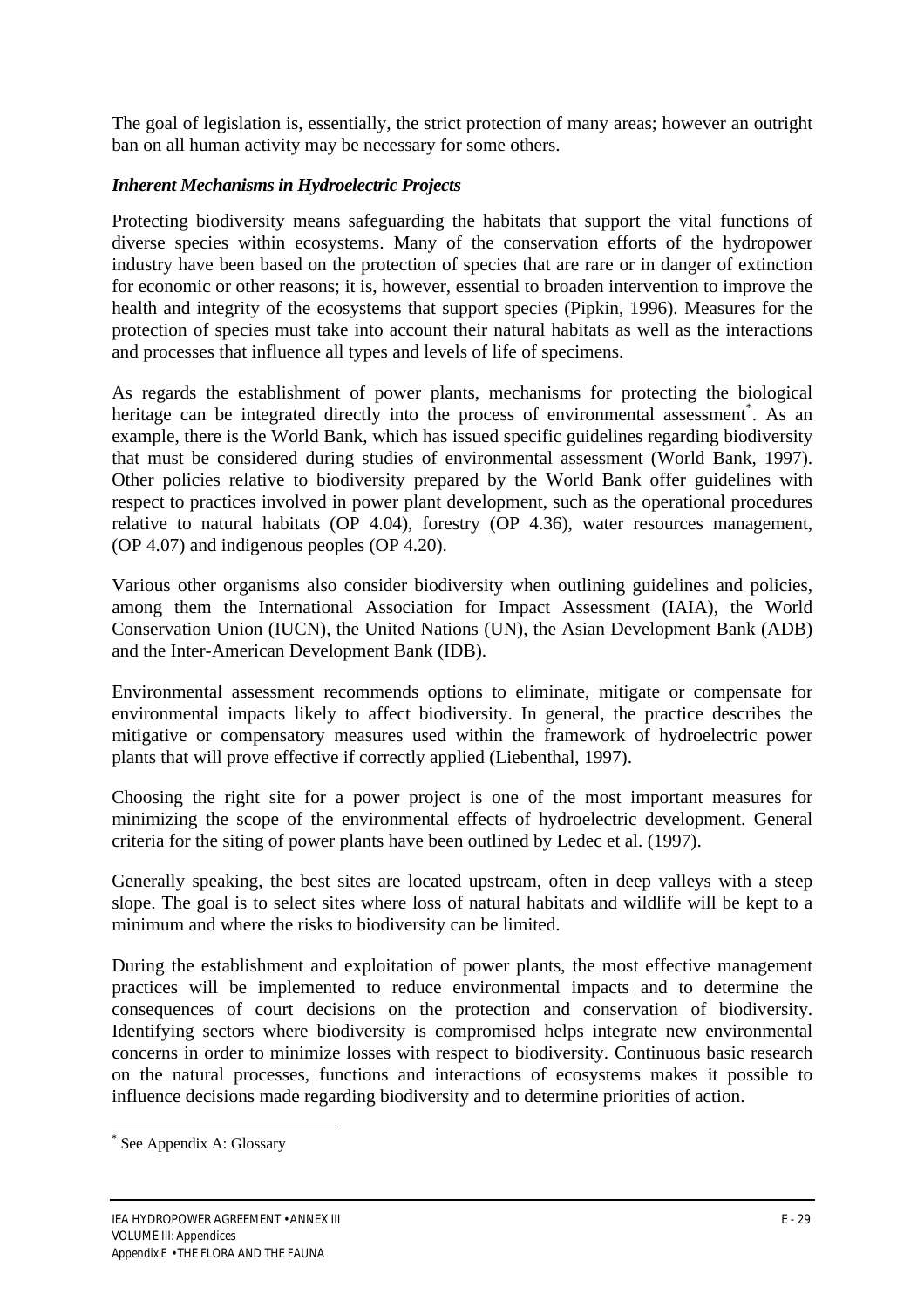The hydroelectric industry has been in the forefront of the creation of programs for environmental protection and sustainable support for biodiversity (Heydlauff, 1996; Olmsted and Bolin, 1996). It is ever on the watch for more effective tools to adapt its practices to the environments where installations are located. Not only do many hydroelectric projects proceed in conformity with existing environmental laws, but some also voluntarily exceed these requirements. Often partnerships have been established with authorities in charge of natural resource management and with NGOs concerned about the conservation of habitats. In 1996, at a meeting in Williamsburg, Virginia (United States), the consensus of professionals in the power industry was that the conservation of biodiversity can no longer viewed as an option: it is now an absolute necessity. (Mattice et al., 1996).

## **References**

- Abbot, T.M. and Morgan, E.L. 1975. "Effects of hydroelectric dam operations on benthic macroinvertebrate communities of a tailwater stream", in *Association of Southeastern Biologists Bulletin*, 22, p. 38.
- Acreman, M.C. 1996a. "The IUCN Sahelian floodplain initiative", in *International Journal of Water Resources Development*, V.12, no. 4, p.429-436.
- Acreman, M.C., 1996b. "Environmental effects of hydro-electric power generation in Africa and the potential for artificial floods*,* in*J. CIWEM*, Vol. 10, p. 429-435.
- Alam, M.K., Mirza, M.R. and Maughan, O.E. 1995. "Constraints and opportunities in planning for the wise use of natural resource in developing countries: example of a hydropower project", in *Environmental Conservation*, Vol. 22, No. 4, p. 352-358.
- Anderson, W.L. 1978. "Waterfowl collisions with power lines at a coal-fired power plant", in *Wildlife Society Bulletin*, Vol.6, No. 2, p. 77-83.
- Arner, D. H., Jones, J., Bucciantini, C. and Herring, B. 1995. "A cooperative program for the management of utility line rights-of-way", in *International Symposium on environmental concerns in rights-of-way management*, 5th, September 19-22 1993, Montreal. Montréal, CA, Hydro-Québec, Vice-présidence Environnement, p. 259-261.
- Arnold, P., Goetschy, H. and Wey, G. 1995. "Protection de l'avifaune et réseau électrique aérien"*,* in *International Symposium on environmental concerns in rights-of-way management*, 5th, September 19-22 1993, Montreal. Montréal, CA, Hydro-Québec, Vice-présidence Environnement, p. 262.
- Association Poulin/Thériault. 1993. *Méthodes de caractérisation de la phytomasse appliquée au complexe Grande Baleine et La Grande.* Rapport présenté à Hydro-Québec, vice-présidence Environnement. Québec, CA, Association Poulin Thériault – Gauthier Guillemette Consultants inc., 152 p.
- Ayres, W.S. et al. 1997*. Integrated lake and reservoir management: World Bank Approach and Experience*. Washington DC, The World Bank, 29 p. (Technical Paper no. 358).
- Bailey, P.B. 1995. "Understanding large temperate and tropical river-floodplain ecosystems", in *Bioscience*, Vol. 45, p. 153-158.
- Bain, M.B., Finn, J.T. and Booke, H.E. 1988. "Streamflow regulation and fish community structure", in *Ecology,* Vol. 69, p. 382-392.
- Beaulaurier, D.L. 1981. *Mitigation of bird collisions with transmission lines.* Portland, OR Bonneville Power Administration, 82 p.
- Bell, M.C. 1990. *Fisheries handbook of engineering requirements and biological criteria.* Portland, OR, U.S. Army Corps of Engineers, Fish Passage Development and Evaluation Program, 290 p.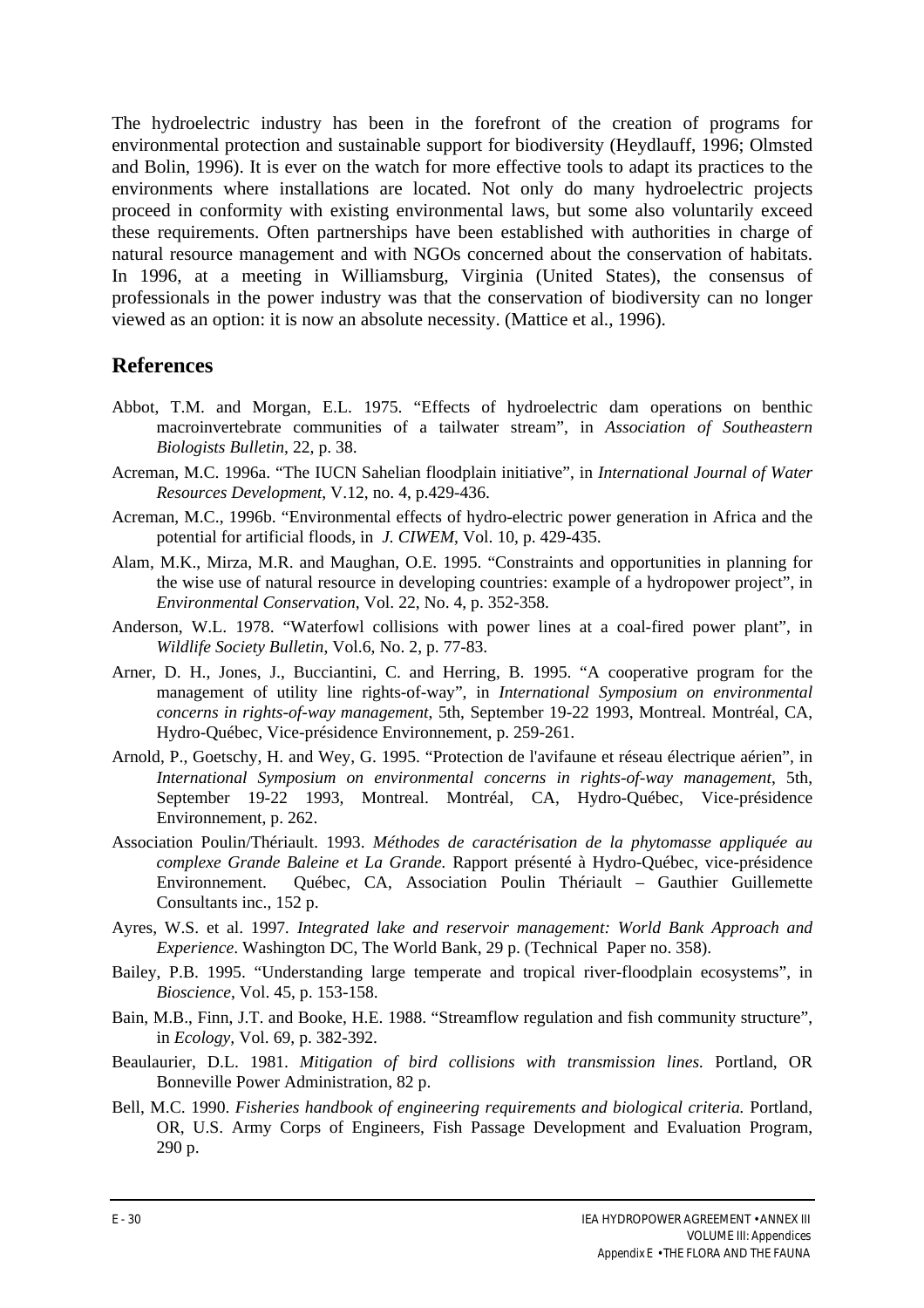- Benson, P.C. 1981. *Large raptor electrocution and power pole utilization: a study in six western states.* Ph. D. dissertation. Provo, UT, Bingham Young University, 98 p.
- Blanz, R.E. et al. 1969. "Benthic macroinvertebrates in cold tailwaters and natural streams in the state of Arkansas"*,* in *Proceedings of 23rd Annual Conference Southeastern Association of Fish and Wildlife Agencies***,** p. 281-292.
- Bodaly, R.A. et al. 1989. "Fish and fisheries of the Mackenzie and Churchill river basins, Northern Canada"*,* in *Proceedings of the International Large River Symposium* (LARS). Ottawa, CA, Fisheries and Oceans, p.128-144
- Bolton, P. 1986. "Mozambique's Cahora Bassa Project, An environment assessment", in *The social and environmental effects of large dams*. Volume Two: Case studies**,** E. Goldsmith and N. Hildyard, Cornwall, UK, Wadebridge Ecological Center, p. 156-167.
- Boucher, R. and Roy, D. 1985. *Réseau de surveillance écologique du Complexe La Grande 1978- 1984: Poissons.* Montréal, CA, Société d'énergie de la Baie James, Direction Ingénierie et Environnement, 119 p.
- Boudreault, J. and Roy, D. 1985. *Réseau de surveillance écologique du Complexe La Grande 1978- 1984.* Montréal, CA, Société d'énergie de la Baie James, Direction Ingénierie et Environnement, 102 p.
- Bridges, J.M. and Lopez, R. 1995. "Reducing large bird electrocutions on a 12,5 kV distribution line originally designed to minimize electrocutions", in *International Symposium on environmental concerns in rights-of-way management*, 5th, September 19-22 1993, Montreal. Montréal, CA, Hydro-Québec, Vice-présidence Environnement, p. 263-265.
- Brooker, M.P. 1981. "The impacts of impoundments on the downstream fisheries and general ecology of rivers"*,* in *Advances in applied biology,* Coaker, R.H. (ed.), New York, Academic Press, p. 91-152.
- Brookes, A. 1994. "River channel change", in *The Rivers Handbook : hydrological and ecological principles*, Calow, P. and G.E. Petts (eds.), Boston, Blackwell Scientific Publications, Vol. 2, p. 55-75.
- Brown, D. 1995. "The formation of stable rights-of-way vegetation with cover crops, How do you choose which species to plant?" in *International Symposium on environmental concerns in rights-of-way management*, 5th, September 19-22 1993, Montreal. Montréal, CA, Hydro-Québec, Vice-présidence Environnement, p. 70-73.
- Brown, W.M. and Drewien, R.C. 1995. Evaluation of two power line markers to reduce crane and waterfowl collisions. *Wildlife Society Buletin*, V.23
- Brown, W.M., Drewien, R.C. and Walker, D.L. 1984. *Crane flight behavior and mortality associated with power lines in the San Luis Valley, Colorado Forest.* Moscow, ID, University of Idaho, Wildlife and Range Experimental Station, 16 p.
- Brown, W.M., Drewien, R.C., Walker, D.L. and Bizeau, G. 1987. "Mortality of cranes and waterfowl from power line collisions in the San Luis Valley, Colorado"*,* in *Proceedings 1985 Crane Workshop***,** Lewis, J.C. (ed.), Grand Island (NE), Platte River Whooping Crane Maintenance Trust, p. 128-131.
- Brunelle, J. and Ouzilleau, J. 1991. *Influence des emprises de lignes de transport d'énergie sur l'habitat du castor.* Préparé par Foramec pour Hydro-Québec, vice-présidence Environnement. Montréal, CA, 61 p.
- Carnie, C.G. and Waterman, C.H. 1993. "The integration of new and refurbished hydro-electric power plants with salmon fishery management objectives", in *Hydropower, Energy and the Environment: Options for increasing output and enhancing benefits*. Conference Proceedings of International Energy Agency, Stockholm, Sweden, 14-16 June 1993, p. 327-334.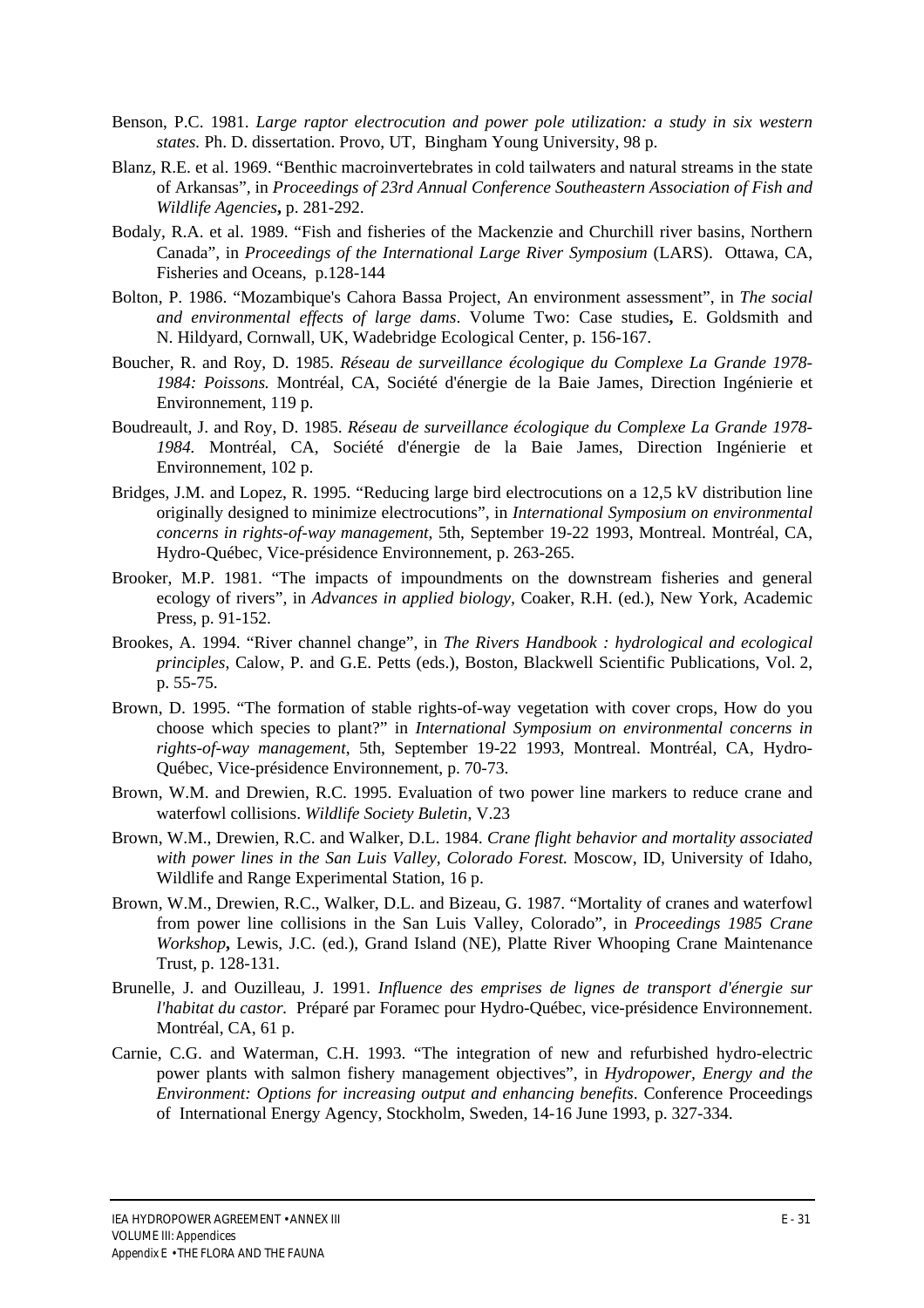- Casado, C. et al. 1989. "The effect of an irrigation and hydroelectric reservoir on its downstream communities", in *Regulated Rivers, Research and Management*, Vol. 4, p. 275-284.
- Coleman, W.G. 1996. "Biodiversity and industry ecosystem management", in *Environmental Management*, Vol. 20, No. 6, p. 815-825.
- Costanza, R. 1992. "Toward an operational definition of ecosystem health", in *Ecosystem health: new goals for environmental management,* R. Costanza, Norton, B.G. and B.D. Haskell (eds.), Washington, DC, Island Press, p. 239-256.
- Crête, M., Huot, J., Fortin, M.J. and Doucet, G.J. 1997. "Comparison of plant and animal diversity on new reservoir islands and established lake islands in the northern boreal forest of Quebec", in *Canadian Field-Naturalist*, Vol. 111, No. 3, p. 407-416.
- Cushman, R.M. 1985. "Review of ecological effects of rapidly varying flows downstream of hydroelectric facilities"*,* in *North American Journal of Fisheries Management*, Vol. 5, p. 330- 339.
- Davies, B.R. 1979. "Streams regulation in Africa: a review", in *The ecology of regulated streams*, J.V. Ward and J.A. Stanford (eds.), New York, Plenum, p. 113-142.
- Davies, B.R. et al. 1994. "Dryland rivers : their ecology, conservation and management", in *The Rivers Handbook: hydrological and ecological principles*, P. Calow, and G.E. Petts (eds.), Boston, Blackwell Scientific Publications, Vol. 2, p. 484-511.
- Dawson, J.W. and Mannon, R.W. 1994. *The ecology of Harris' hawks in urban environments.* Report submitted to Arizona Game and Fish Dept., Agreement G20058-A, 56 p.
- Denis, R. and Hayeur, G. 1998. *Bilan du suivi environnemental de la portion des rivières Caniapiscau et Koksoak située à l'aval des ouvrages de dérivation.* Montréal, CA, Hydro-Québec, Groupe Production, Service Hydraulique et Environnement, 36 p.
- Deshaye, J., Brunelle, J. and Morneau, F. 1996. *Étude de la biodiversité des emprises de lignes de transport d'énergie électrique en forêt mixte.* Rapport présenté par Foramec à Hydro-Québec, vice-présidence Environnement et Collectivités. Québec, CA, Foramec, 80 p.
- De Silva, S.S. 1988. "Reservoir bed preparation in relation to fisheries development: an evaluation," in *Reservoir fishery management and development in Asia : Proceedings of a workshop held in Katmandu, Nepal*, 23-28 November 1987, Ottawa, International Development Research Centre, p. 121-130.
- Dixon, J.A., Talbot, L.M. and. Le Moigne, G.J.M 1989. *Dams and the environment, Considerations in World Bank projects.* Washington DC, World Bank, 64 p.
- Dorcey, T., Steiner, A., Acreman, M. and Brett, O. 1997. *Large dams : Learning from the past, looking at the future: Workshop Proceedings, April 11-12 1997, Gland, Switzerland*. Washington DC, World Bank / Gland (CH), IUCN, 145 p.
- Doucet, G.J., Philip de Laborie, G. and Giguère, M. 1995. "Hydro-Quebec on corridor routing and vegetation management guidelines in relation to white-tailed deer winter yards", in *International Symposium on environmental concerns in rights-of-way management*, 5th, September 19-22 1993, Montreal. Montréal, CA, Hydro-Québec, Vice-présidence Environnement, p.542.
- Düthie, H.C. and Ostrofsky, M.L. 1975. "Environmental impacts of the Churchill Falls Hydroelectric project (Labrador): a preliminary assessment", in *Jounal of Fisheries Research Board of Canada*, Vol. 32, p. 117-125.
- EEI. 1996. *Suggested practices for raptors protection on power lines: the state of the art in 1996.* Washington, Edison Electric Institute, Avian Power Line Interaction Committee, 125 p.
- EEI. 1994. *Mitigating bird collisions with power lines: the state of the art in 1994.* Washington, Edison Electric Institute, Avian Power Line Interaction Committee, 78 p.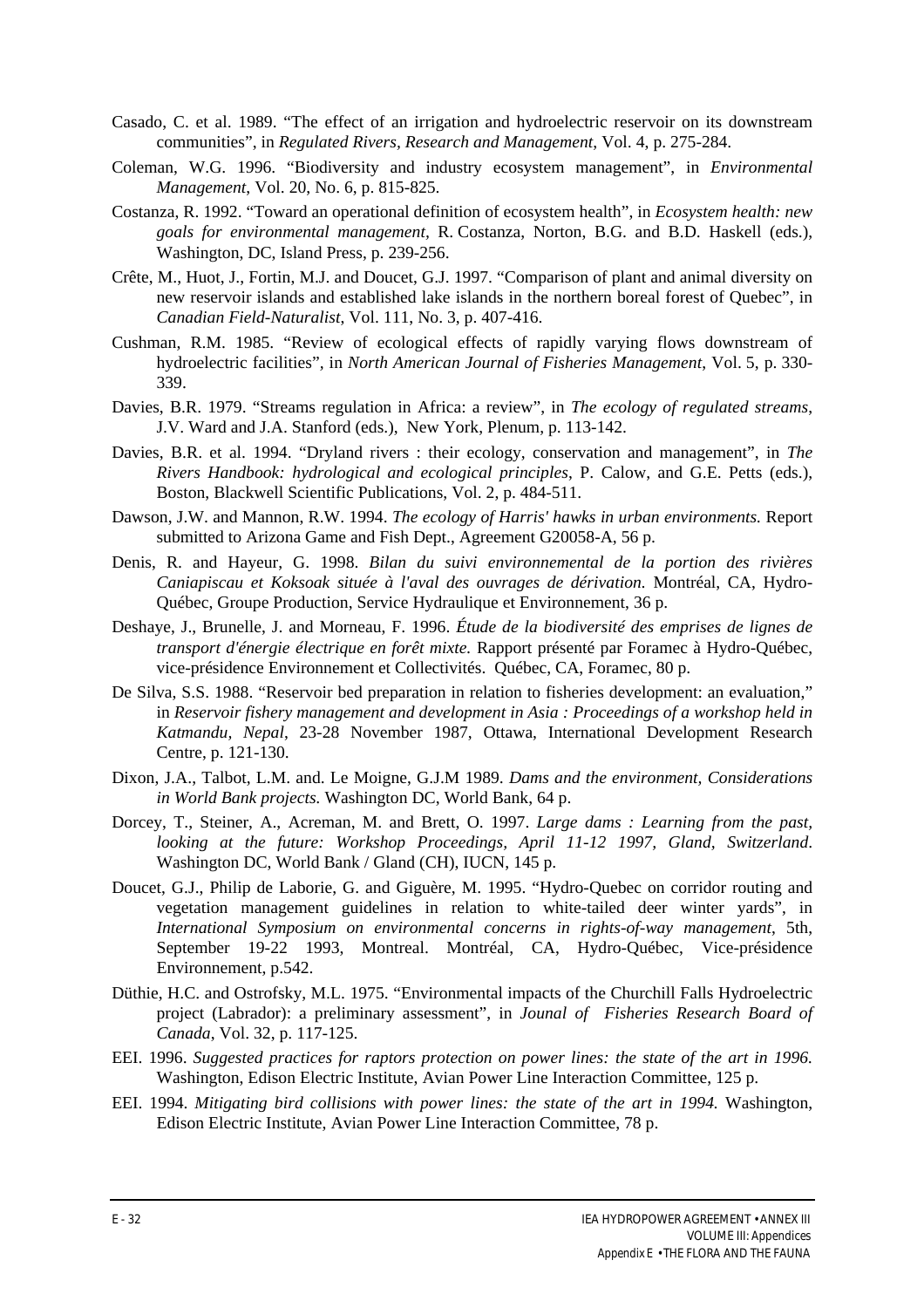- EGAT. 1990. *Post environmental evaluation of Khao Laem Dam : Summary Report*. Bangkok, Electricity Generating Authority of Thailand, pagination multiple.
- EPRI. 1994. *Research update on fish protection technologies for water intakes.* Palo Alto, CA, Electrical Power Research Institute. (EPRI Tr104122)
- ERL. 1993. *Projet énergie Manantali: évaluation environnementale. Rapport sur la première phase du projet.* Sous la supervision de l'Organisation pour la Mise en valeur du Fleuve Sénégal (OMVS). London, Environmental Resources Limited, 109 p.
- Euroconsult. 1990. *Profil de l'environnement de la vallée du fleuve Sénégal.* Pays-Bas, Euroconsult/Rin, 68 p.
- Fiala, V. 1980. "Veränderungen in den Winterbeständen der Stockente (Anas platyrhynchos) in der Tschechischen Sozialistischen Republik", in *Folia*, Vol. 29, p. 251-266.
- Garant, Y. and Doucet, G.J. 1995. "An experimental winter cut in a power line ROW located in a white-tailed deer yard", in *International Symposium on environmental concerns in rights-ofway management*, 5th, September 19-22 1993, Montreal. Montréal, CA, Hydro-Québec, viceprésidence Environnement, p.266-268
- Gérard, P. 1990. *Les barrages de retenue en forêt tropicale ou équatoriale : L'expérience française et le cas de Petit-Saut, en Guyane française en 1990.* Paris, FR, Électricité de France, 22 p.
- Goldsmith, E. and Hildyard, N. 1986. *The social and environmental effects of large dams, Volume Two: Case studies.* Cornwall, UK, Wadebridge Ecological Center, 331 p.
- Goldsmith, E. and Hildyard, N. 1984. *The social and environmental effects of large dams, Volume One: Overview.* Report to The European Ecological Action Group (ECOROPA). Cornwall, UK, Wadebridge Ecological Center , 346 p.
- Goodland, R. 1989. *The World Bank's new policy on the environmental aspects of dam and reservoir project.* Washington DC, World Bank, 633 p.
- Goodwin, J.G. 1975. *Big game movement near a 500 kV transmission line in northern Idaho.* Portland, OR, Bonneville Power Administration, 56 p.
- Grimas, U. 1961. *The bottom fauna of natural and impounded lakes in northern Sweden (Ankarvattnet and Blåsjön).* Rep. Inst. Freshw. Res. Drottingholm, 42: 183-237.
- Groupe Environnement Shooner. 1993. *Étude de la communauté de poissons de l'estuaire de la rivière Eastmain, 12 ans après la réduction du débit fluvial.* Rapport préparé pour la viceprésidence Environnement d'Hydro-Québec. Montréal, CA, Hydro-Québec, 100 p.
- Hanski, L. and Gilpin, M. 1991. "Metapopulation dynamics: a brief history and conceptual domain", in *Biological Journal of the Linnean Society*, Vol. 42, p. 3-16.
- Harlow, R.F., Guynn, D.C. and Davis, J.R. 1995. "The effect of management treatments on the biomass, nutritive quality and utilization of deer forages on utility rights-of-way", *International Symposium on environmental concerns in rights-of-way management*, 5th, September 19-22 1993, Montreal. Montréal, CA, Hydro-Québec, Vice-présidence Environnement, p.284-289.
- Hauser, G.E. and Morris, D.I. 1995. "High-performance aerating weirs for dissolved oxygen improvement", in *Waterpower '95: Proceedings of the International Conference on Hydropower*, San Francisco, California, July 25-28 1995, J.J. Cassidy (ed.), New York, ASCE, 1995, p.1696-1705.
- Helland-Hansen, E., Holtedahl, T. and Lye, K.A. 1995. *Hydropower development : Environmental effects.* Trondheim, NO, Norwegian Institute of Technology, 141 p. (Hydropower Development, Vol. 3).
- Heydlauff, D.E. 1996. "Managing for biodiversity from the electric utilities' perspective", in *Environmental Management*, Vol. 20, No. 6, p. 963-966.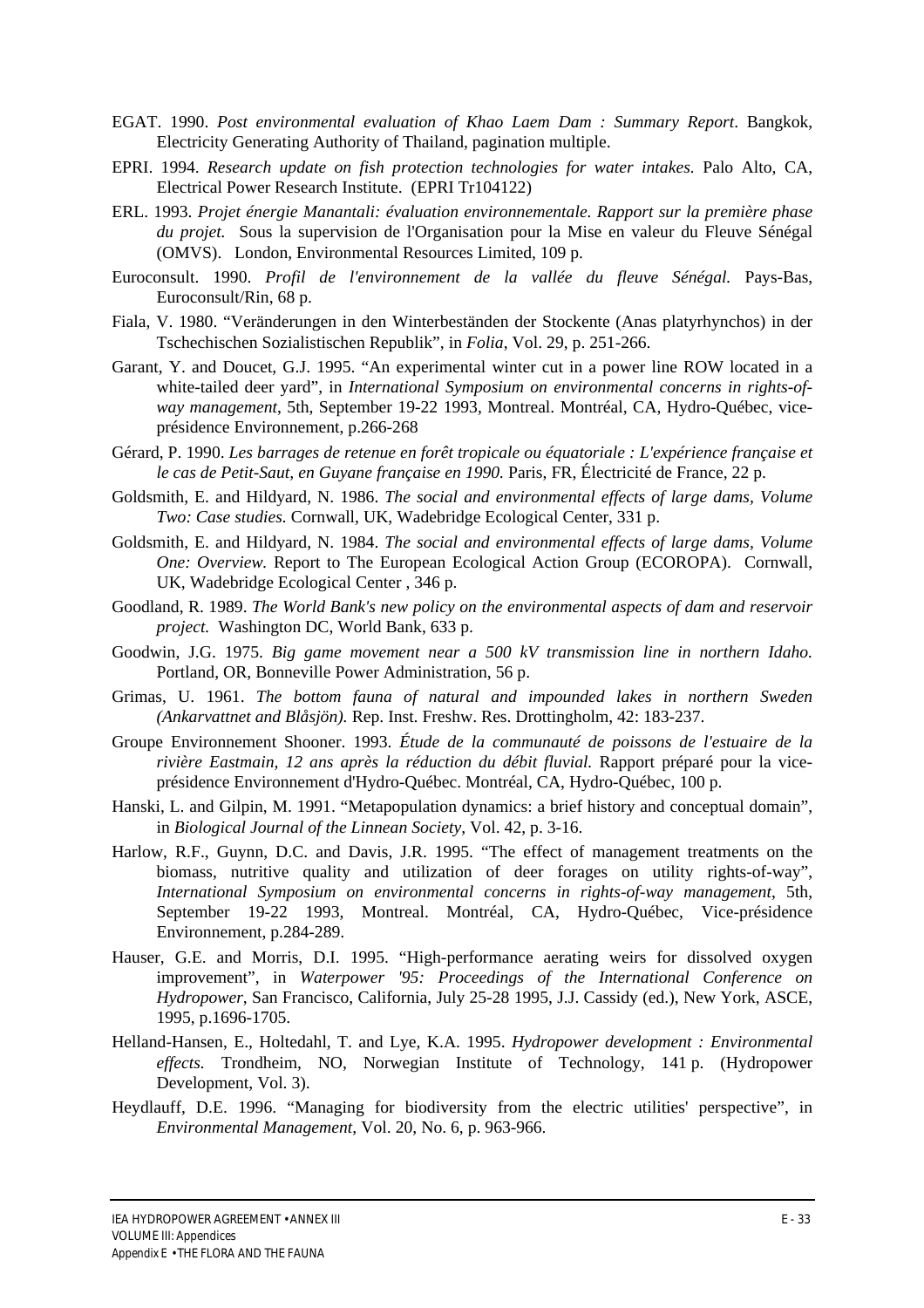- Hildebrand, S.G., Bell, M.C., Richey, E.P., Anderson, J.J. and Parkhurst, B.E. 1980. *Analysis of environmental issues related to small-scale hydroelectric development II: Design and consideration for passing fish upstream around dams.* Oak Ridge, TN, Oak Ridge National Laboratory, 78 p.
- Hill, M.T. and Hill, S. 1994. *Fisheries ecology and hydropower in the Mekong River: An evaluation of run-of-the-river projects.* Prepared for The Mekong Secretariat. Boise, ID, Don Chapman Consultants Inc., 106 p.
- Hydro-Québec. 1996. *Le complexe hydroélectrique La Grande : La qualité de l'eau, le plancton et le benthos.* Fiche signalétique. Montréal, CA, Hydro-Québec, 6 p.
- Hydro-Québec. 1995. *Le complexe hydroélectrique La Grande : Les habitats côtiers et estuariens.* Fiche signalétique. Montéal, CA, Hydro-Québec, 5 p.
- Hydro-Québec. 1994. *Le complexe hydroélectrique La Grande, La sauvagine.* Fiche signalétique. Montréal, CA, Hydro-Québec, 4 p.
- Hydro-Québec. 1993a. *Complexe Grande-Baleine* : *Rapport d'avant-projet*. Montréal, CA, Hydro-Québec, vice-présidence Environnement, Cd-Rom.
- Hydro-Québec. 1993b. *Le complexe hydroélectrique La Grande : Le caribou.* Fiche signalétique. Montréal, CA, Hydro-Québec, 4 p.
- International Commission on Large Dams (ICOLD). 1985. *Dams and the environment : Notes on regional influences.* Paris, FR, ICOLD, 91 p.
- Irvine, J.R. 1985. "Effects of successive flow perturbations on stream invertebrates", in *Canadian Journal of Fisheries and Aquatic Sciences*, Vol. 42, p. 1922-1927.
- Itaipú Binacional. 1997. *Itaipú Project, Environmental action.* Gouvernement du Brésil. [http://www.itaipu.gov.br/homeing.htm]
- Julien, M., Fournier, J.J., Lalumière, R. and Lemieux, C. 1996. "The La Grande hydroelectric project and eelgrass monitoring in coastal James Bay", in *Ecohydraulics 2000. International Symposium on Habitat Hydraulics*, 2nd, 1996, Quebec, M. Leclerc, H. Capra, S. Valentin, A. Boudreault, and Y. Cóté (eds.). Québec, INRS-Eau, p. 99-110.
- Julien, M. and Laperle, M. 1986. *Surveillance écologique du complexe La Grande : Synthèse des études sur la sauvagine.* Montréal, CA, Société d'énergie de la Baie James, Direction Ingénierie et Environnement, 51 p.
- Keith, T. and Hollifield, D. 1995. "Development of a comprehensive program to improve transmission line siting and construction practices: the Duke Power Company experience", in International Symposium on environmental concerns in rights-of-way management, 5<sup>th</sup>, September 19-22 1993, Montreal. Montreéal, CA, Hydro-Québec, Vice-présidence Environnement, p.509-513.
- Kinsolving, A.D. and Bain, M.B. 1993. "Fish assemblage recovery along a riverine disturbance gradient"*,* in *Ecological Applications*, Vol. 3, No. 3, p. 531-544.
- Kohler, C.C., Ney, J.J and Kelso, W.E. 1986. "Filling the void: establishment of a pelagic fishery and its consequences to littoral fishes in a Virginia mainstream reservoir", in *Reservoir Fisheries Management: Strategies for the 80's***,** G. E. Hall and M.J. Van Den Avyle (eds.), Bethesda, MD, Southern Division American Fisheries Society, Reservoir Committee, p.166-177.
- Kohlhepp, G. 1987. *Itaipú, Socio-economic and ecological consequences of the Itaipú dam.* Wiesbaden, Vieweg for GTZ.
- Kondolf, G.M. et al. 1991. "Distribution and stability of potential salmonid spawning gravels in steep boulder-bed streams of the eastern Sierra Nevada", in *Transactions of American Fisheries Society*, Vol. 120, p. 177-186.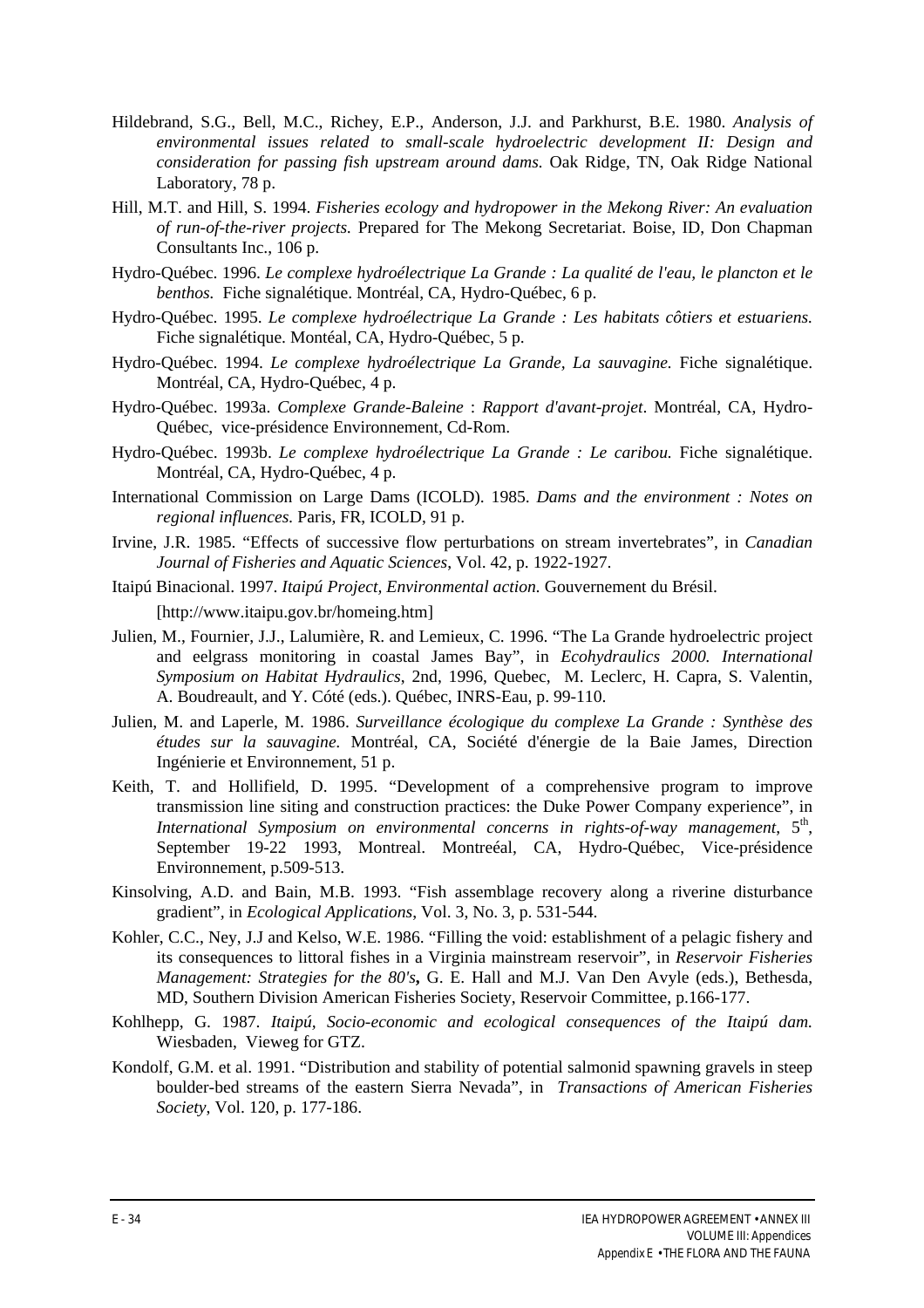- Koops, F.B.J. 1987. *Collision victims of high-tension lines in the Netherlands and effects of marking*. (KEMA Report 01282-MOB 86-3048)
- Labbé, L. and Pellerin, G. 1995. "Restauration végétale des aires perturbées lors des travaux de construction des emprises de route", in *International Symposium on environmental concerns in rights-of-way management*, 5th, September 19-22 1993, Montreal. Montréal, CA, Hydro-Québec, Vice-présidence Environnement, p. 107-112
- Larinier, M. 1992. "Facteurs biologiques à prendre en compte dans la conception des ouvrages de franchissement, notions d'obstacles à la migration", in *Bulletin français de la pêche et de la pisciculture*, No. 326-327, p. 20-29.
- Lavergne, M. 1986. "The seven deadly sins of Egypt's Aswan high dam", in *The social and environmental effects of large dams. Volume Two: Case studies*, E. Goldsmith and N. Hildyard, Cornwall, UK, Wadebridge Ecological Center, p.181-183.
- Ledec, G., Quintero, J.D. and Mejia, M.C. 1997. *Good dams and bad dams : Environmental and social criteria for choosing hydroelectric project sites.* Draft report. Washington DC, The World Bank, Latin America and the Caribbean Region, Environmentally and Socially Sustainable Development Sector Management Unit, 22 p.
- Ledger, J.A., Hobbs, J.C.A. and Smith, T.V. 1994. "Avian interactions with utility structures: Southern African experiences"*,* in *Avian interactions with utility structures: International Workshop*, September 13-16 1992, Palo Alto, CA, Electric Power Research (EPRI Technical Report TR-103268).
- Lee, J.M. 1978. "Effects of transmission lines on bird flights: studies of Bonneville Power Administration Lines"*,* in *Impacts of transmission lines on birds in flight*, Avery, M. L. (ed.), Washington DC, U.S. Fish and Wildlife Service, p. 93-116
- Lessard, M. 1995. *Réservoir Outardes-2: Bilan des aménagements écologiques.* Montréal, CA, Hydro-Québec, Vice-présidence Environnement, 82 p.
- Liebenthal, A. 1997. *The World Bank's experience with large dams: A preliminary review of impacts.* Washington DC, World Bank, Operations Evaluation Department, 67 p.
- Ligon, F.K., Dietrich, W.E. and Trush, W.J. 1995. "Downstream ecological effects of dams", in *Bioscience*, Vol. 45, p.183-192.
- Lillehammer, A. and Saltveit, S.J. 1984. *Regulated Rivers: 2*nd *International Symposium on Regulated Streams, 1982, Oslo, NO*. Oslo, NO, Universitetsforlaget, 540 p.
- Lunseth, B.G. 1988. "Browse production and utilization on a pipeline right-of-way", in *4th Symposium on environmental concerns in rights-of-way management*, Union Station Indianapolis, Indiana, October 25-28, 1987, WR Byrnes and HA Holt (eds), West Lafayette, IN, Purdue University, p.1-6.
- Mattice, J.et al. 1996. "Managing for biodiversity: emerging ideas for the electric utility industry: summary statement"*,* in *Environmental Management*, Vol. 20, No. 6, p. 781-788.
- McIntire, C.D. 1966. "Some effects of current velocity on periphyton communities in laboratory streams", in *Hydrobiologia*, Vol. 27, p. 559-570.
- Meilleur, A. and Bouchard, A. 1995. "Les critères de sélection des espèces arbustives comme contrôle de la végétation indésirable dans les emprises", in *International Symposium on environmental concerns in rights-of-way management*, 5th, September 19-22 1993, Montreal. Montréal, CA, Hydro-Québec, Vice-présidence Environnement, p.127-135.
- Mihursky, J.A. and Kennedy, V.S. 1967. "Water temperature criteria to protect aquatic life", in *American Fisheries Society - Special Publication*, Vol. 4, p. 20-32.
- Monbiot, G. 1997. "Laos: dams, conservation and people, Conservationists who are enemies of the earth", in *The Guardian*, Wednesday August 6 1997.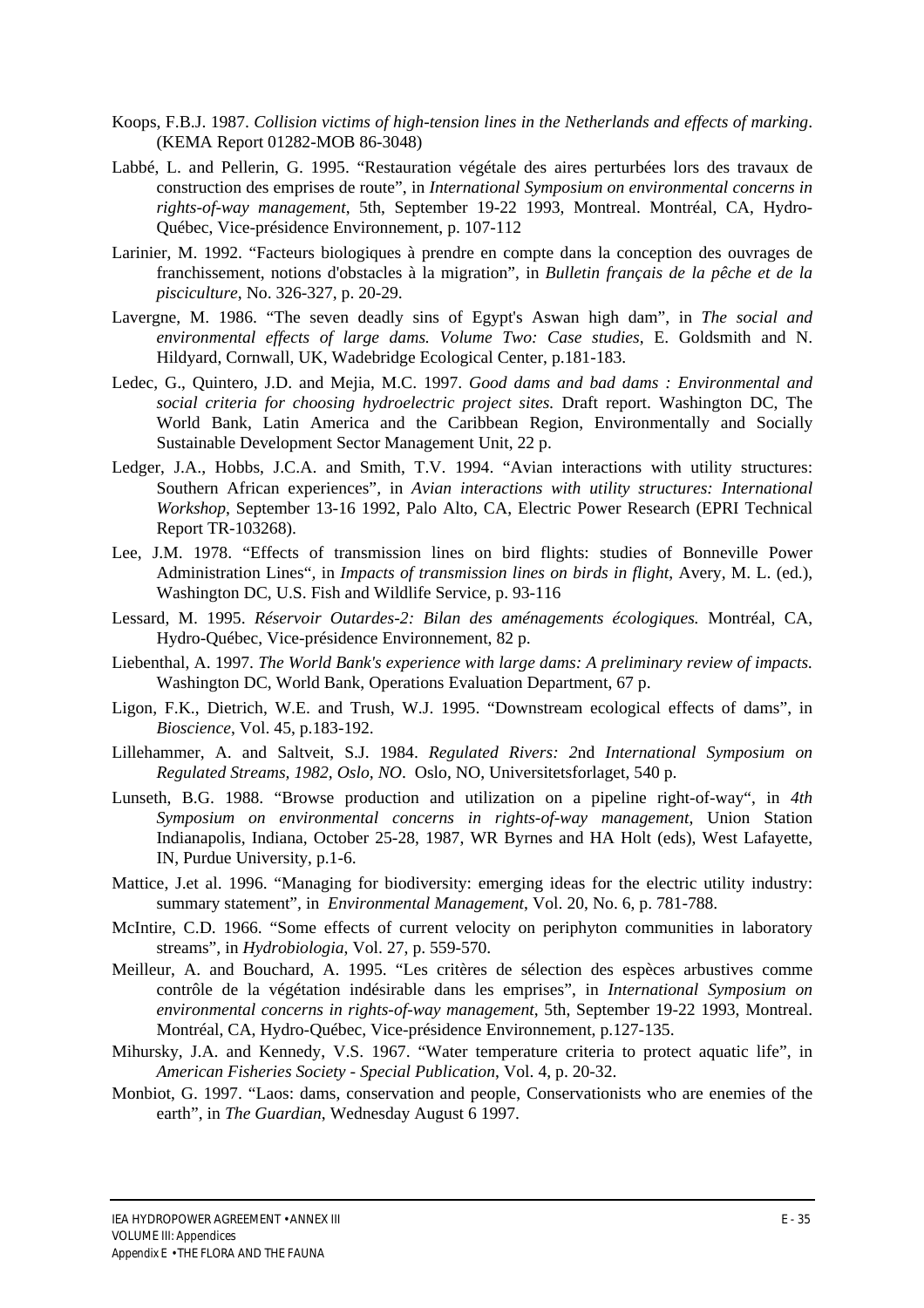- Morkill, A.E. and Anderson, S.H. 1991. "Effectiveness of marking power linesto reduce sandhill crane collisions"*,* in *Wildife Society Bulletin*, Vol. 19, p. 442-449.
- Netboy, A. 1986. "The damming of the Columbia River: The failure of bio-engineering", in *The social and environmental effects of large dams : Volume Two: Case studies***,** E. Goldsmith and N. Hildyard, Cornwall, UK, Wadebridge Ecological Center, p. 33-48.
- Olmsted, L.L. and Bolin, J.W. 1996. "Aquatic biodiversity and the utility industry", in *Environmental Management*, Vol. 20, No. 5, p. 805-814.
- Pellerin, G. and Fortin, A.J. 1992. "Revégétation des sites affectés par les travaux du complexe La Grande à la Baie James"*,* in *Les enseignements de la phase l du complexe La Grande*: Actes du Colloque tenu à Sherbrooke les 22 et 23 mai 1991 dans le cadre du 59<sup>e</sup> Congrès de l'ACFAS. Montréal, CA, Hydro-Québec, p.91-97.
- Perry, S.A. and Perry, W.B. 1986. "Effects of experimental flow regulations on invertebrate drift and stranding in the Flathead and Kootenai Rivers. Montana", USA, in *Hydrobiologia*, Vol. 134, p. 171-182.
- Petts, G.E. 1984. *Impounded rivers.* New York, NY, John Wiley and Sons.
- Petts, G.E. 1980. "Long-term consequences of upstream impoundment", in *Environmental Conservation*, Vol. 7, p. 325-332.
- Pipkin, J. 1996. "Biological diversity conservation: a public policy perspective", in *Environmental Management*, Vol. 20, No. 6, p. 793-797.
- Pottinger, L. 1997. "Manantali Dam Changes Will Make a Bad Situation Worse", in *World Rivers Review*, Vol. 12, No. 5.
- Power, M.E., Dietrich, W.E. and Finlay, J.C. 1996. "Dams and downstream aquatic biodiversity: potential food web consequences of hydrologic and geomorphic change", in *Managing for biodiversity, Emerging ideas for the electric utility industry*, March 19-20, 1996, Williamsburg, Williamsburg, VA, 22 p.
- Powers, P.D. and Orsborn, J.F. 1985. Analysis of barriers to upstream fish migration : Final project report, Part 4 of 4. Pullman, Washington State University, Albrook Hydraulics Laboratory, Dept. of Civil and Environmental Engineering, 120 p.
- PP&L Resources. 1995. *PP&L Honored for Work on Susquehanna River Shad Restoration.* Pennsylvania, NY, Pennsylvania Power & Light Co., 1 p.
- Pulford, I.D. et al. 1992. "Ecological resources for conservation and development in Wadi Allaqi, Egypt", in *Botanical Journal of the Linnean Society*, Vol.108, p. 131-141.
- Rahman, M.G. 1986. "Reducing the flow of the Ganges: The consequences for agriculture in Bangladesh", in *The social and environmental effects of large dams, Volume Two: Case studies*, E. Goldsmith and N. Hildyard, Cornwall, UK, Wadebridge Ecological Center, p. 267- 275.
- Reavel, P. and Tombal, J.C. 1991. "Impact des lignes haute-tension sur l'avifaune", in *Les Cahiers de l'A.M.B.E. et Environnement*, Vol. 2, 31 p.
- Ricard, J.G. and Doucet, G.J. 1995. "Moose (Alces alces) harvest by recreational hunting near power line rights-of-way in Quebec", in *International Symposium on environmental concerns in rights-of-way management*, 5th, September 19-22 1993, Montreal. Montréal, CA, Hydro-Québec, Vice-présidence Environnement, p.323-324
- Roggeri, H. 1985. *African dams : Impacts in the environment.* Nairobi, KE, Environment Liaison Center, 63 p.
- Rosenberg, D.M. et al. 1997. "Large-scale impacts of hydroelectric development", in *Environmental Reviews,* Vol. 5, p. 27-54.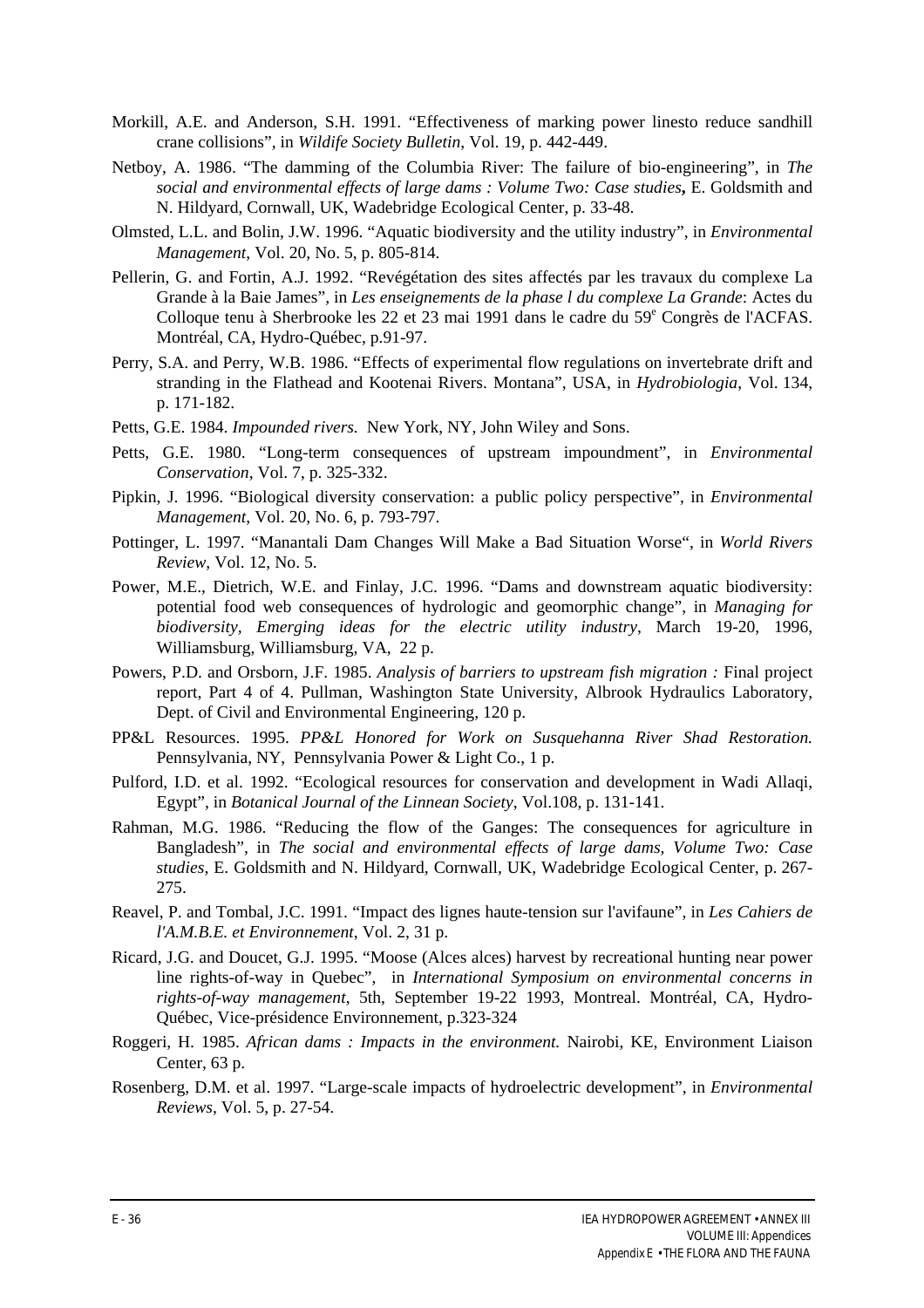- Sarma, N.K. 1990, "Environmental impacts of water resources projects: the Indian experience", in *The impact of large water projects on the environment: Proceedings of an International Symposium Convened by Unesco and UNEP* and organized in Cooperation with IIASA and IAHS Unesco Headquarters, Paris, 21-31 October 1986, Paris, FR, United Nations , p.239-248
- Shane, R.M., Davis, J.L., Niznik, J.A. and Seawell, W.M. 1982. "Flow regulation weirs: an inexpensive way to meet instream flow requirements", in *Hydro-Review*, Fall 1982, p. 6-8.
- Schetagne, R. 1992. "Suivi de la qualité de l'eau, du phytoplancton, du zooplancton et du benthos au complexe La Grande, territoire de la Baie James", in *Les enseignements de la phase l du complexe La Grande* : Actes du Colloque tenu à Sherbrooke les 22 et 23 mai 1991 dans le cadre du 59<sup>e</sup> Congrès de l'ACFAS. Montréal, CA, Hydro-Québec, p.13-25,
- Schetagne, R. and Roy, D. 1985. *Réseau de surveillance écologique du Complexe La Grande, 1977- 1984, Physico-chimie et pigments chlorophylliens.* Montréal, CA, Société d'énergie de la Baie James, Direction Ingénierie et Environnement, 158 p.
- Sjöström, P., Larsson, M. and Svensson, B. 1993. "Ecological engineering, an alternative to more water", In *Hydropower, Energy and the Environment, Options for increasing output and enhancing benefits, Conference Proceedings*, Stockholm, Sweden, 14-16 June 1993, International Energy Agency**,** p. 317-325.
- Sparks, R.E. 1995. "Needs for ecosystem management of large rivers and their floodplains", in *Bioscience*, Vol. 45, p.168-182.
- Spence, J.A. and Hynes, H.B.N. 1971. "Differences in benthos upstream and downstream of an impoundment"*,* in *Journal of the Fisheries Research Board of Canada*, Vol. 28, p.35-43.
- Springuel, I., Ali, M.M.M. and Murphy, K.J. 1989. *Plant ecology of Wadi Allaqi and Lake Nasser, 2: Preliminary vegetation survey of the downstream part of Wadi Allaqi*. Glasgow, University of Glasgow. (Allaqi Project Working Paper, No. 5)
- Stalnaker, C. B., Milhous, R. T. and K. D. Bovee, 1989. "Hydrology and hydraulics applied to fishery management in large rivers", in *Proceedings of the International Large River Symposium (LARS),* Ottawa, CA, Fisheries and Oceans, p.13-30
- Taft, E.P., Winchell, F.C., Plizga, A.W., Paolini, E.M and Sullivan, C.W. 1995. "Development and evaluation of the modular inclined screen (MIS)", In *Waterpower '95: Proceedings of the International Conference on Hydropower*, San Francisco, California, July 25-28 1995, J.J. Cassidy (ed.), p.1742-1751.
- United Nations. 1990. "River and lake basin development", in *Proceedings of the United Nations, Interregional Meeting on River and Lake Basins*, 10-15 October 1988, Addis Ababa, Ethiopia, 428 p.
- U.S. Department of the Interior, Bureau of Reclamation. 1995. *Operation of Glen Canyon dam, Colorado River storage project, Arizona, Final environmental impact statement.* Washington DC, US Government Printing Office, 337 p.
- Vallières, L. and Gilbert, L. 1992. *Haut-Saint-Maurice, Aménagement des centrales des Rapides-des-Coeurs et Rapides-de-la-Chaudière, Avant-projet, phase 1 : Étude sur la faune aquatique*, *Appendice B, volet I : Effets du marnage sur la faune*. Préparé par G.D.G. Environnement Ltée pour la vice-présidence Environnement, Hydro-Québec. Montréal, CA, Hydro-Québec, 53 p. and appendices.
- Villela, N.P. 1996. "Potential environment impacts associated with the construction and operation of hydropower plants", in *Electricity, health and the environment: comparative assessment in support of decision making: Proceedings*, Vienna, October 16-19 1995, Vienna, AT, International Atomic Energy Agency, 1996, 857 p.
- Wade, D.T. 1980. *Fluctuating hydro-electric flows: Impact on aquatic insects in the South Fork Boise River, Idaho.* Masters thesis. Moscow, ID, University of Idaho.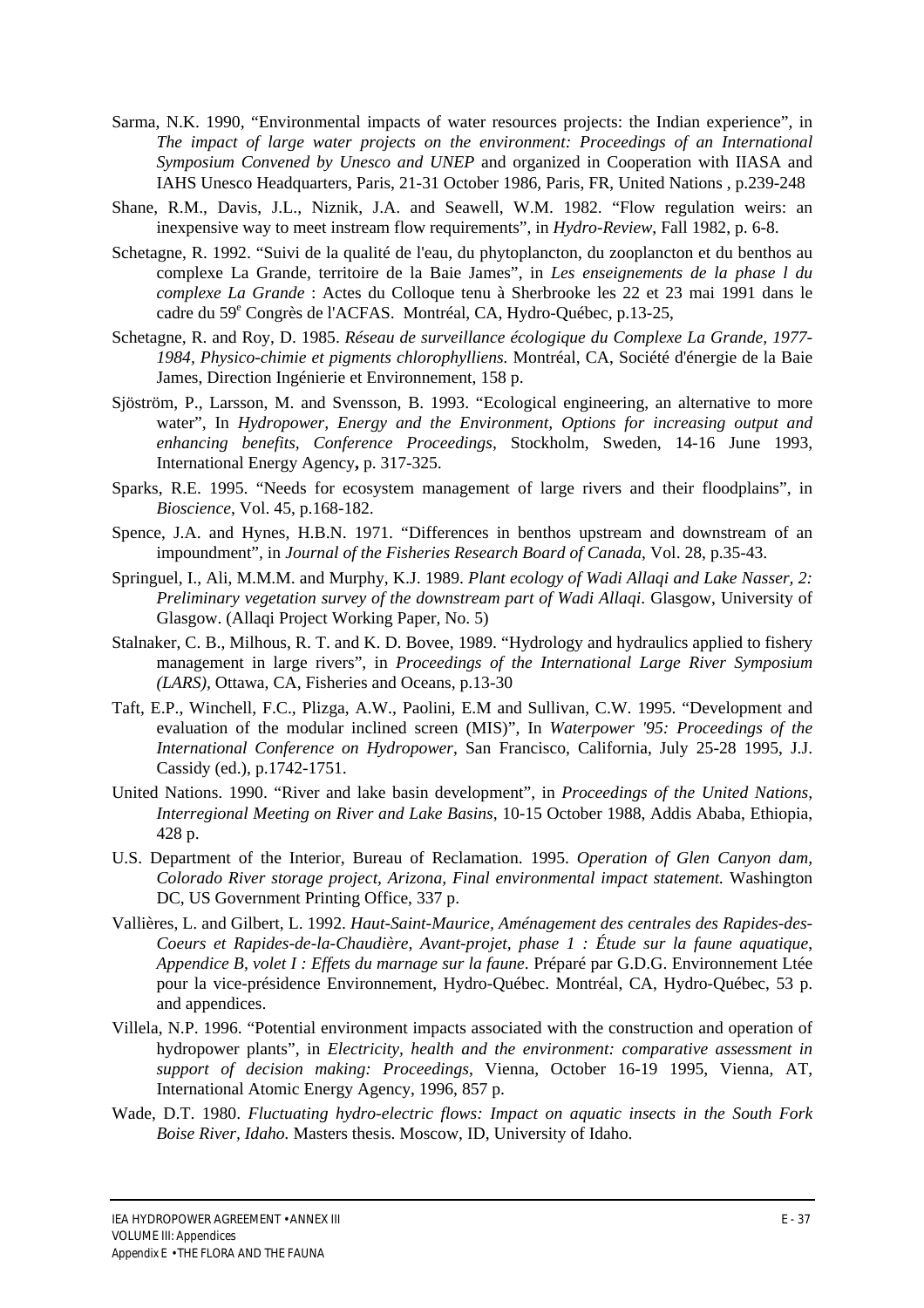- Ward, J.V. and Stanford, J.A. (eds.). 1979. *The ecology of regulated streams.* New York, Plenum Press.
- Wieringa, M.J. and Morton, A.G. 1996. "Hydropower, adaptive management, and biodiversity", in *Environmental Management*, Vol. 20, No. 6, p. 831-840.
- World Bank. 1998. *Environmental management for power development, The environmental assessment (EA) process.*

[http://www.worldbank.org/html/fpd/em/power/empower\_info.htm/]

- World Bank. 1997. *Biodiversity and Environmental Assessment : Environmental Assessment Sourcebook Update, Number 20*. Washington DC, World Bank, 10 p.
- World Bank. 1991a. *Environmental Assessment Sourcebook. Volume II : Sectoral guidelines.* Washington DC, World Bank, 282 p.
- World Bank. 1991b. *Environmental Assessment Sourcebook. Volume III : Guidelines for environmental assessment of energy and industry projects.* Washington DC, World Bank, 237 p.
- Wright, J.C. 1967. "Effect of impoundments on productivity, water chemistry and heat budgets of rivers", in *Reservoir Fishery Resources Symposium*, American Fisheries Society, Athens, University of Georgia, p.188-199.
- Yin, S.C.L., LaGory, K.E., Hayse, J.W., Hlohowskyj, I., Van Lonkhuyzen, R.A. and Cho, H.E. 1996. "Modeling the ecological impacts of Flaming Gorge dam operations", For presentation at the *North American Water and Environment Congress '96*, Anaheim, California, June 22-28 1996, New York, American Society of Civil Engineers, 7 p.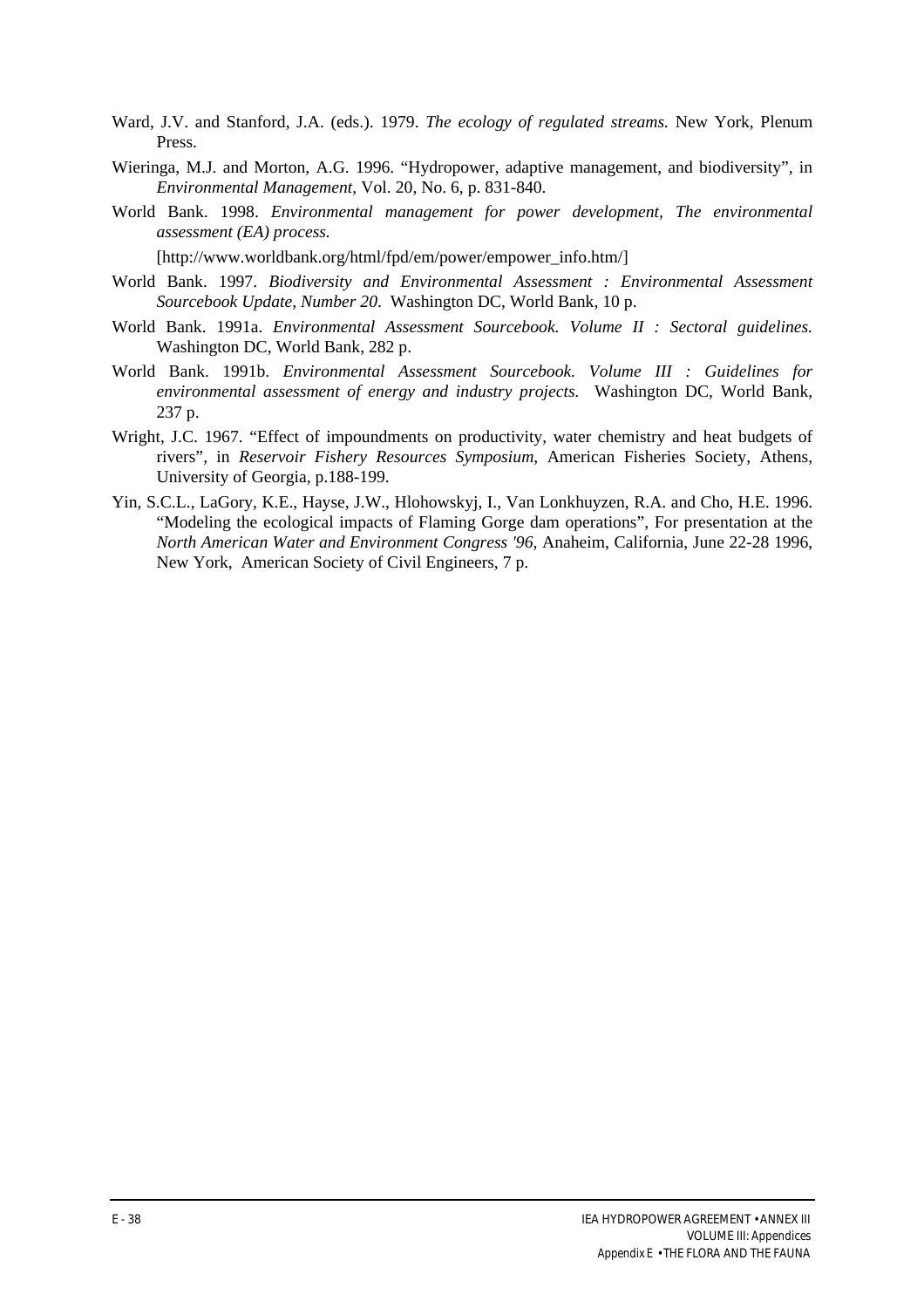

# **SOCIOECONOMIC ENVIRONMENT**

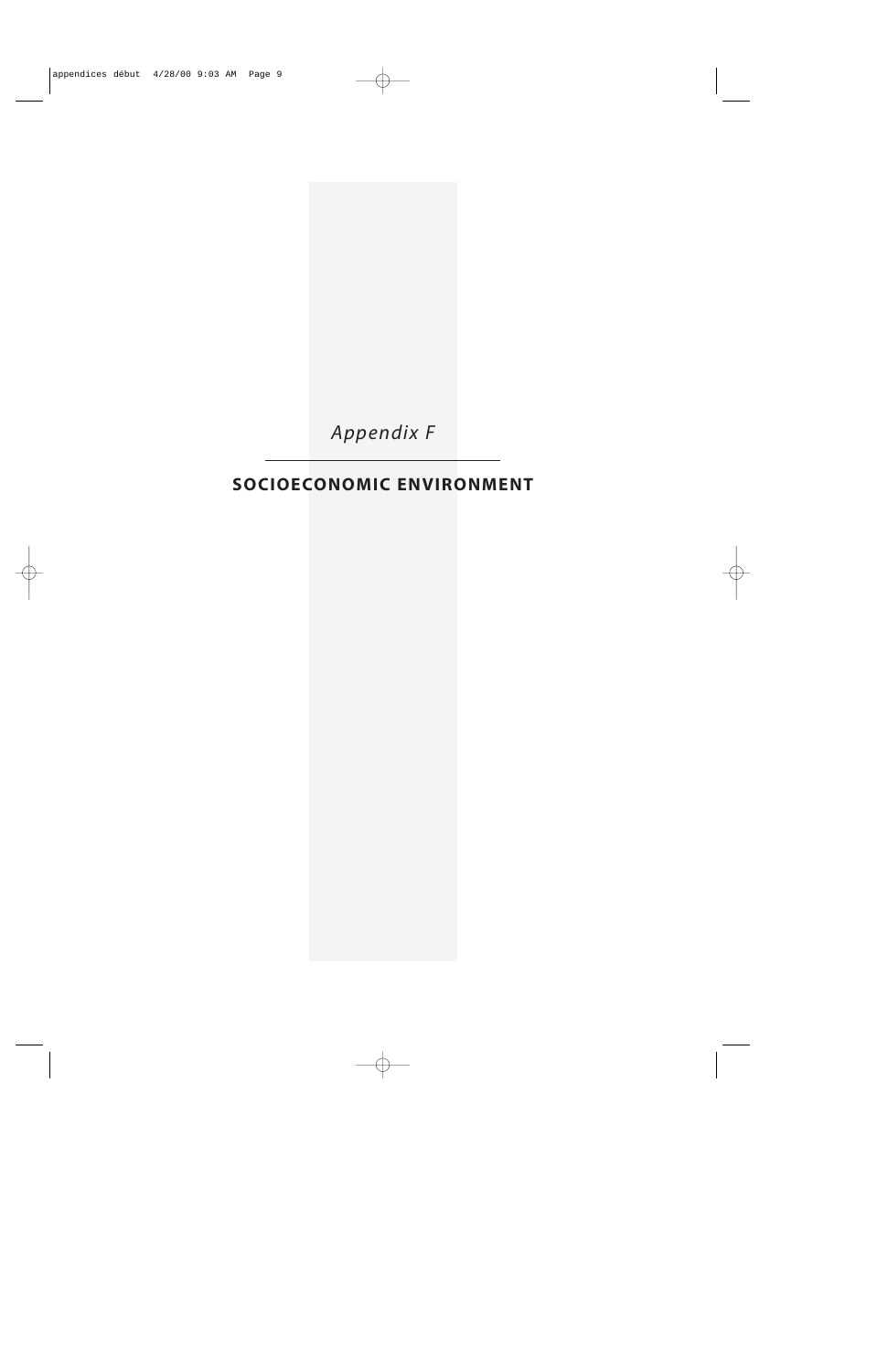# **Table of Contents**

| 1.2 Difficulties Related to the Prediction of Socioeconomic Impacts of Hydropower ProjectsF - 3 |  |
|-------------------------------------------------------------------------------------------------|--|
|                                                                                                 |  |
|                                                                                                 |  |
|                                                                                                 |  |
|                                                                                                 |  |
|                                                                                                 |  |
|                                                                                                 |  |
|                                                                                                 |  |
|                                                                                                 |  |
|                                                                                                 |  |
|                                                                                                 |  |
|                                                                                                 |  |
|                                                                                                 |  |
|                                                                                                 |  |
|                                                                                                 |  |
|                                                                                                 |  |
|                                                                                                 |  |
|                                                                                                 |  |
|                                                                                                 |  |
|                                                                                                 |  |
|                                                                                                 |  |
|                                                                                                 |  |
|                                                                                                 |  |
|                                                                                                 |  |
|                                                                                                 |  |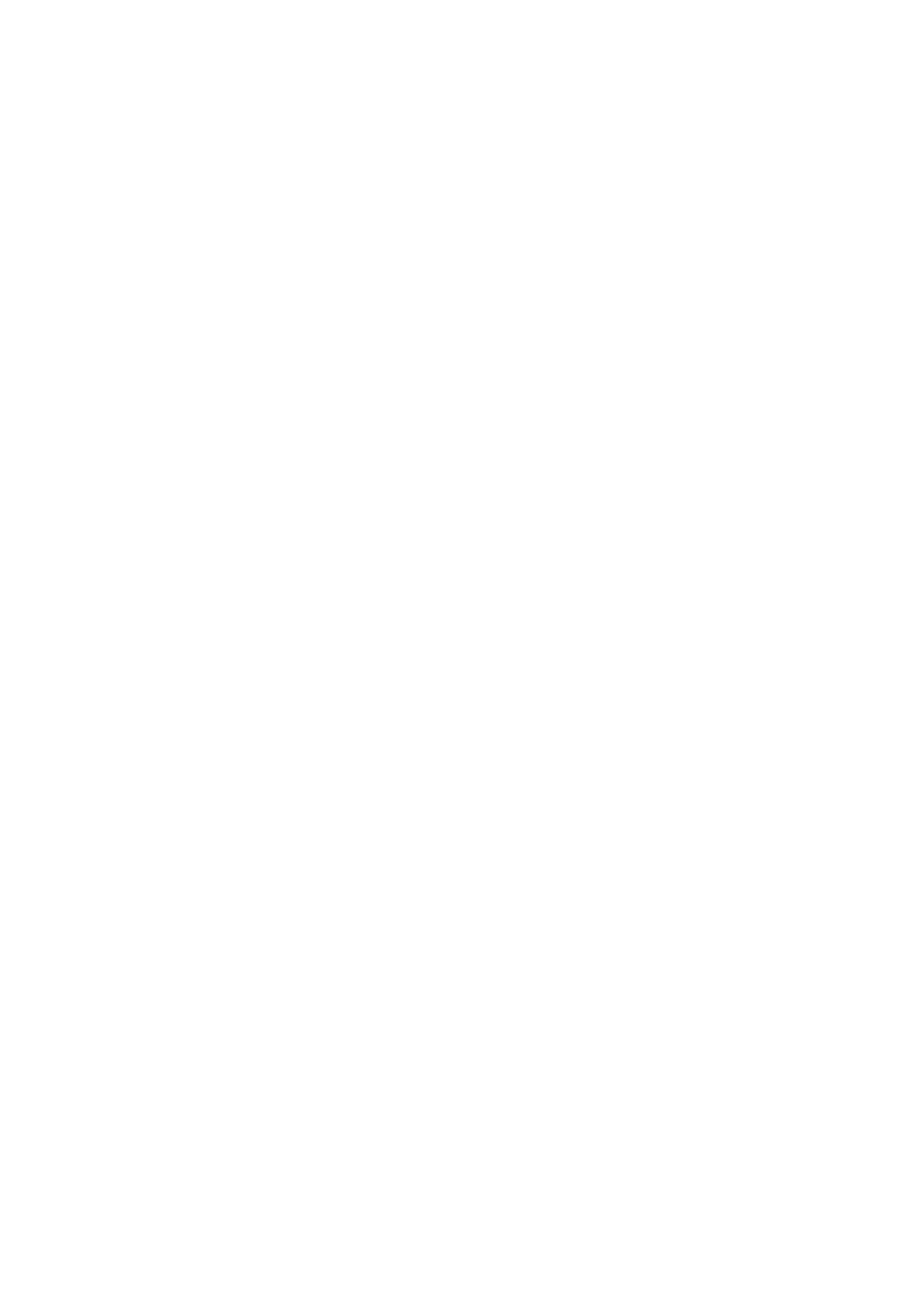## *Main Author:*

*Vincent Roquet Major contribution by Joseph Milewski*

## **1 Introduction**

In the following section, the reader will find a summary description of the socioeconomic impacts and relevant mitigation and compensation\* measures that are typically associated with hydropower projects.

## 1.1 Generic and Specific Socioeconomic Issues of Hydropower Projects

The socioeconomic impacts are addressed under four headings: Land Use, Economic Impacts, Health and Safety Impacts, and Social Impacts. These categories correspond to impacts, positive and negative, that generally occur with hydropower projects:

- Hydropower, as a human intervention in water basins, has a basic land use component.
- Hydropower, as an infrastructure project, has a significant economic dimension.
- Hydropower, as a human intervention in water basins and as an infrastructure project, has a significant health and safety dimension.
- Hydropower as a supplier of electricity to consumers, as a land use and economic intervention has impacts on communities and society as a whole.

Because of their particular importance, specific issues related to resettlement and rehabilitation are addressed separately at the end of this appendix.

## 1.2 Difficulties Related to the Prediction of Socioeconomic Impacts of Hydropower Projects

Hydropower projects are complex and long-lasting infrastructures that have a significant impact on their local human environments, both as instruments of economic development and as instruments of social change. Even when they can be reasonably well circumscribed within relatively isolated communities, the socioeconomic impacts of hydropower projects are often hard to distinguish from those of other ongoing sources of social and economic change. They tend to occur over long periods of time, both before and after project construction and implementation. Whether as a result of new access roads and power transmission networks or as a result of induced economic benefits in far off urban centers, they also tend to affect communities on a wider geographical scale than is the case for project-related physical and biological impacts.

Predicting the irreversible, the long-term and the short-term socioeconomic impacts of hydropower projects is therefore extremely difficult. It involves anticipating on a large timescale the beneficial and adverse effects likely to be induced directly and indirectly by such projects. It also requires developing the means to either avoid or mitigate the harmful effects, or to maximize the benefits of such projects.

<sup>\*</sup> See Appendix A: Glossary.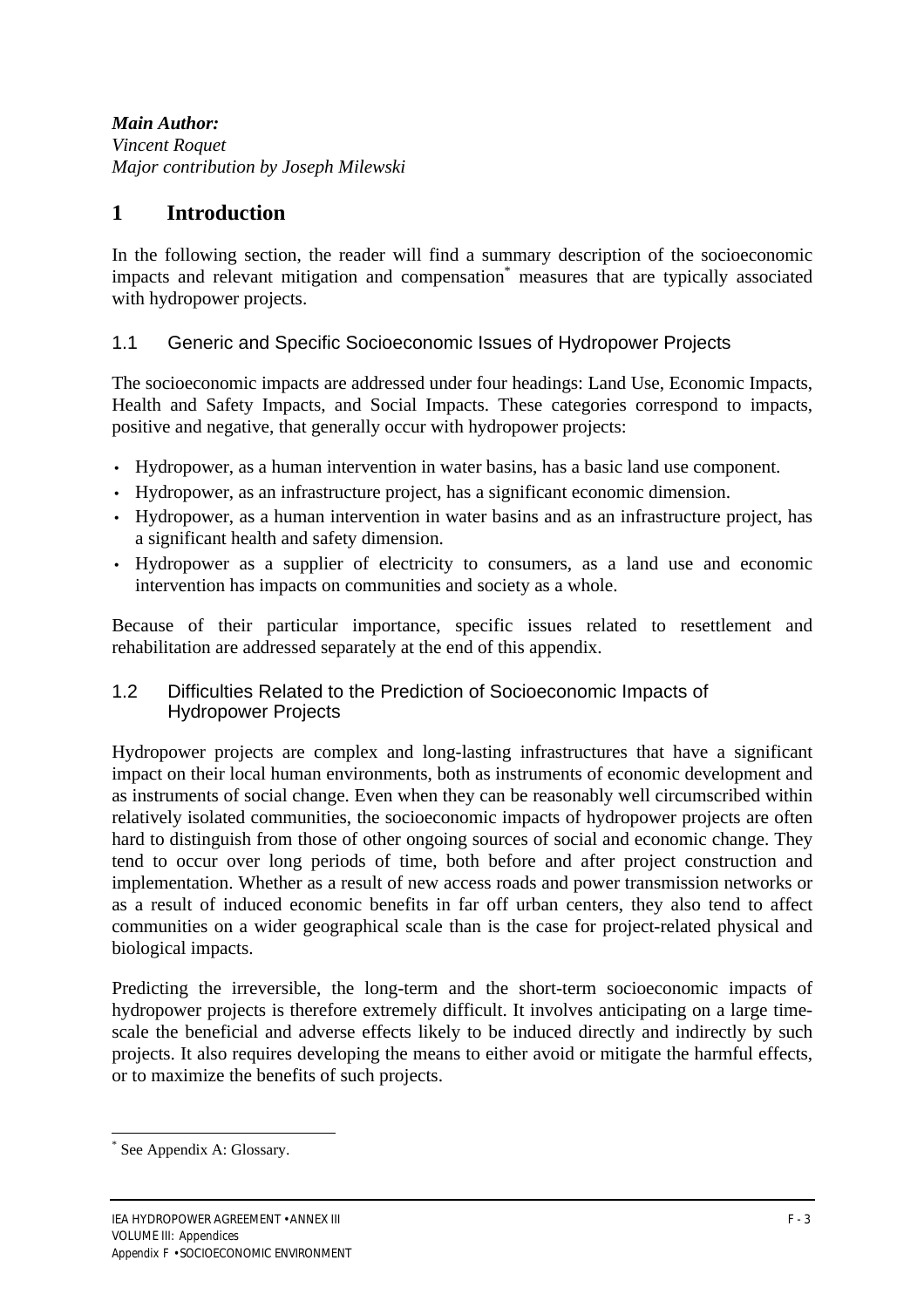Moreover, the existing literature on socioeconomic impacts of hydropower projects is of uneven quality and is hindered by the lack of sufficient monitoring and follow-up data on existing projects. Whether because of a lack of funding or of interest, few long-term longitudinal studies of hydropower projects based upon solid socioeconomic baseline data and recurrent surveys have been carried out.

For more clarity, the following discussion of socioeconomic impacts and corresponding mitigation and compensation\* measures associated with hydropower will focus mainly on major or large projects in sub-tropical or tropical environments. It is important to remember that most potential new hydropower sites remain to be developed in emerging economies and often densely populated sub-tropical or tropical regions. In addition, socioeconomic impacts of large hydropower projects tend to be more acute in such environments and must, therefore, be planned with even greater care.

## 1.3 Critical Importance of Mitigation and Compensation Measures

To a greater degree than for their physical or biological impacts, the socioeconomic impacts of hydropower projects are largely conditioned by the nature of project related mitigation measures and compensation packages and by the process leading up to their design and implementation. To a large extent, the actual design and implementation of mitigation measures and compensation packages determine whether a hydropower project is likely to become a means of local development or an instrument of local impoverishment and dependence. For instance, the creation of a tropical reservoir may lead to increased incidences of water-borne diseases; if, however, the project promotes a comprehensive public health program as a mitigation measure, public health conditions may well improve when compared to pre-project conditions.

In many cases in the past, hydropower projects have resulted both in winners and losers: locally affected communities have often born the brunt of project related economic and social losses, while the regions and industries to which they are associated have profited from a better access to affordable power and to regulated downstream water flows and water levels.

The process leading up to the design and implementation of hydropower projects also plays an important role in determining the manner in which locally affected communities perceive the socioeconomic benefits or impacts of such projects. Local perceptions are tied to the values that people hold. Such values are colored by cultural or social distinctions. Where values held by local populations markedly differ from those held by project proponents, conflicts are likely to arise if local concerns are not given due consideration.

# **2 Land Use**

By their very nature, hydropower projects generate a significant amount of long term impacts on existing and future land uses. They usually lead to the disappearance of valuable resources and land uses in reservoir impoundment zones and to widespread modifications to existing land uses, both upstream and downstream of the power plants. Changes to land uses are generally a consequence of the submergence of large areas in river valleys, permanent

<sup>\*</sup> See Appendix A: Glossary.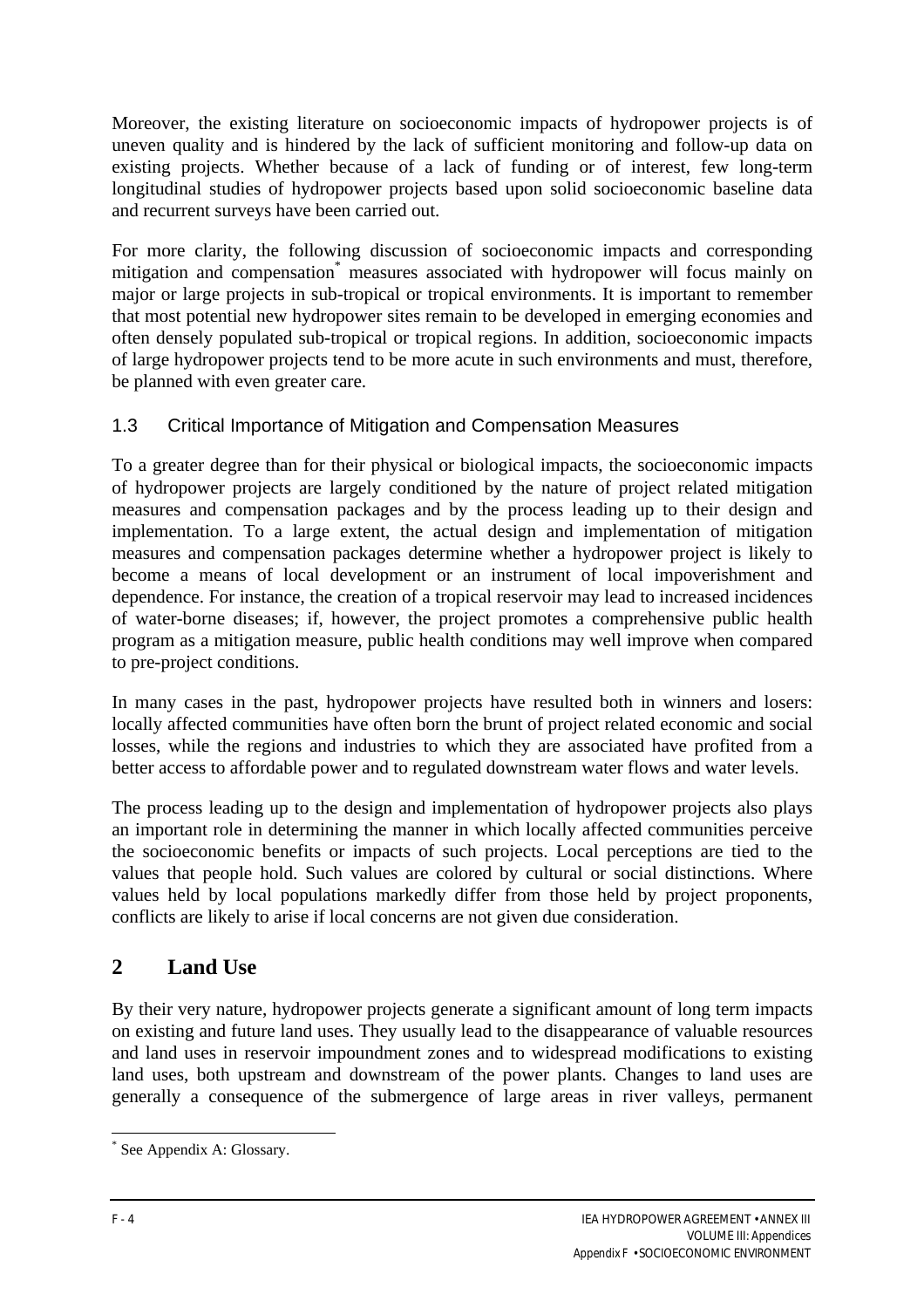modifications to upstream and downstream water levels and water flows and induced development associated with the regulation of water flows and the creation of large reservoirs.

## 2.1 Changes to Upstream Land Uses

## *2.1.1 Impacts on Reservoir Backwaters*

Reservoir backwaters created upstream of hydropower dams may raise the water levels and reduce the water velocity of upstream rivers, with increasing upstream sedimentation and raising upstream groundwater\* levels. In such cases, existing land uses along upstream rivers are liable to be affected by higher incidences of flooding, of water logging and potentially of water-borne diseases.

Hydropower projects can become barriers to fish migration, thereby reducing the diversity and the quantity of available fishery resources in upstream rivers. Reduced catches may result in losses of livelihoods, in lower protein intakes and in related health problems for upstream populations.

Even if downstream river flow regulation and low flow augmentation are likely to facilitate large-scale commercial and recreational navigation below the dam and reservoir, the damming of a river can also isolate existing inland ports and river-edge communities from regional or international commercial shipping and river navigation, either by separating upstream navigation from downstream navigation, or by increasing siltation rates in upstream inland ports.

## *2.1.2 Impacts on Upstream Catchments*

Steep or fragile slopes that are highly susceptible to erosion are vulnerable to the opening up of new access roads to hydropower plants. Better access to isolated and undeveloped catchment\* areas often leads to:

- the creation of new human settlements
- the clearing of forest cover
- the opening up of new agricultural land
- the exploration and mining of mineral deposits
- the uncontrolled presence of visitors and tourists.

Improved access to isolated but already inhabited catchment areas can also be the source of conflicts between traditional land uses and new land uses. Such changes to land use patterns in sensitive upstream catchment areas may result in widespread environmental degradation through increased soil erosion and sedimentation, loss of forestry resources and of wildlife habitats, and increased pollution. In turn, by shortening the life spans of reservoirs and by damaging power plant turbines, increased sediment flows from upstream catchment areas can significantly reduce the number of years of operation and the cost efficiency of power plants downstream.

<sup>\*</sup> See Appendix A: Glossary.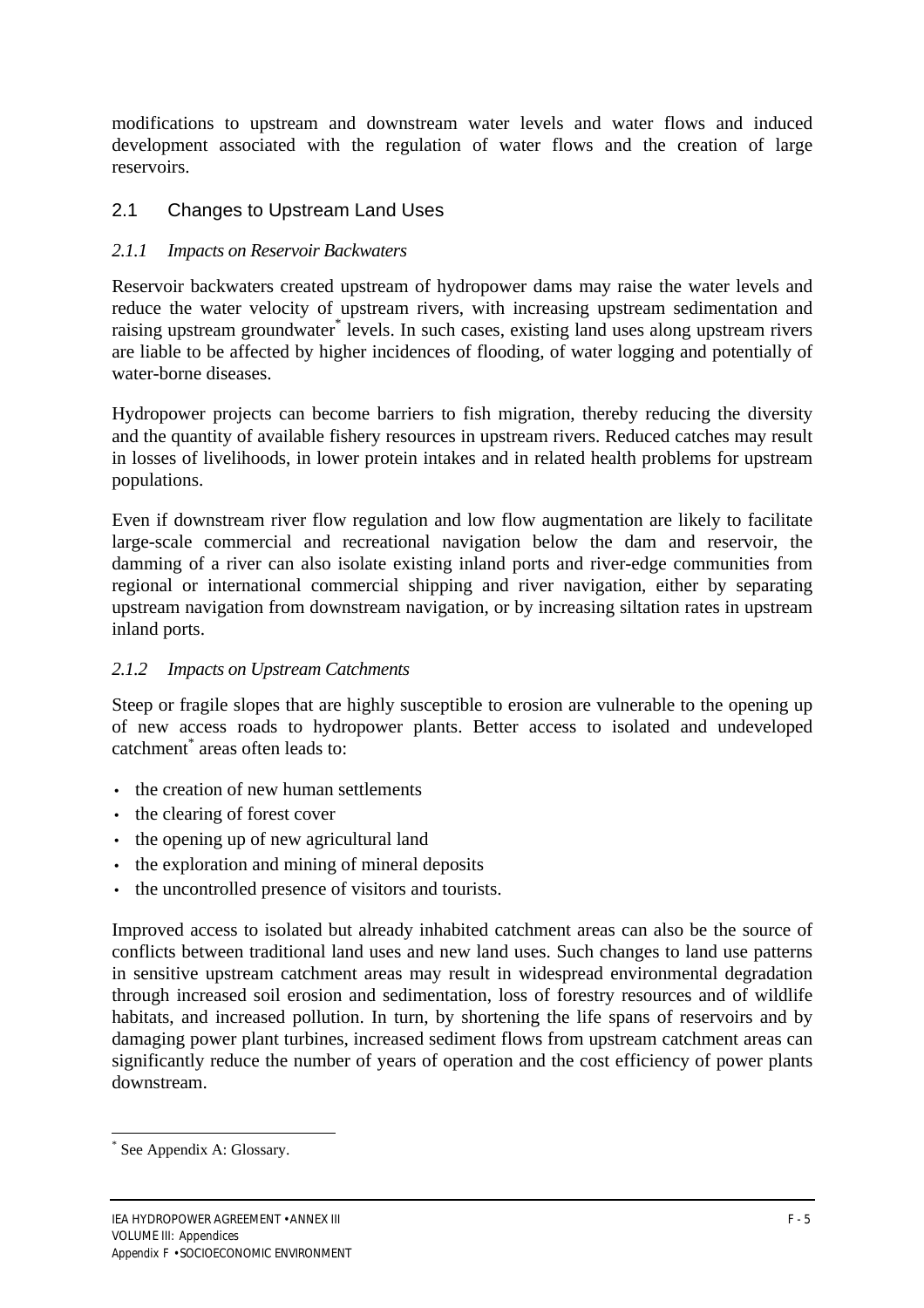## *2.1.3 Mitigation and Compensation Measures*

The impacts of hydropower projects upon upstream river fisheries and river navigation can be mitigated to a certain extent. Hydropower dams can be designed with fish elevators, ladders or screens to facilitate the passage of migratory fish and to reduce fish entrainment into power plant turbines and conduits. Reservoir backwaters can also be used to develop inland fishery management plans, including training and support for the creation of sustainable fishponds and aquaculture.

Backwater sedimentation of reservoirs, which can hinder upstream river navigation, can be mitigated to a certain degree by dredging. Hydropower dams can also be equipped with locks, ship lifts or cleared shipping lanes to facilitate the passage of commercial shipping and local river navigation.

The impacts of hydropower projects upon upstream catchments can be mitigated substantially by the implementation of watershed protection programs which may involve the acquisition of sensitive conservation areas, the control of vegetation cover and the regulation of watershed development.

#### **The Nam Theun Two Project (Thailand)**

In the case of Lao's proposed 450 square-kilometer Nam Theun Two hydropower project, plans have been made to conserve the 3,710 square kilometer watershed as an offset to compensate in perpetuity for the loss of biodiversity in the impoundment zone and to vastly reduce sedimentation risks upstream of the dam. The creation and management of such a conservation zone could be financed by the allocation in perpetuity of a small fraction of the hydropower project's income.

Source: Goodland (1997) p. 91.

However, the long-term sustainability of watershed protection programs is largely conditioned by the efficiency of institutional and financial frameworks negotiated by concerned governments with watershed inhabitants. The success of such programs requires that local populations become partners and beneficiaries in their management and implementation. Past practices of resettling watershed communities outside of designated conservation areas (the traditional approach to conservation) are being replaced by sustainable resource management practices that are based on the active involvement of local populations.

## 2.2 Changes to Reservoir Area Land Uses

## *2.2.1 Impacts on Reservoir Area Land Uses*

The flooding of the impoundment zone behind a hydropower dam may results in the irreversible disappearance, fragmentation or dislocation of existing human settlements and infrastructure. It also leads to the loss through submergence or fragmentation of riverine agricultural land, vegetation and alluvia, forests and wildlife areas, mineral resources,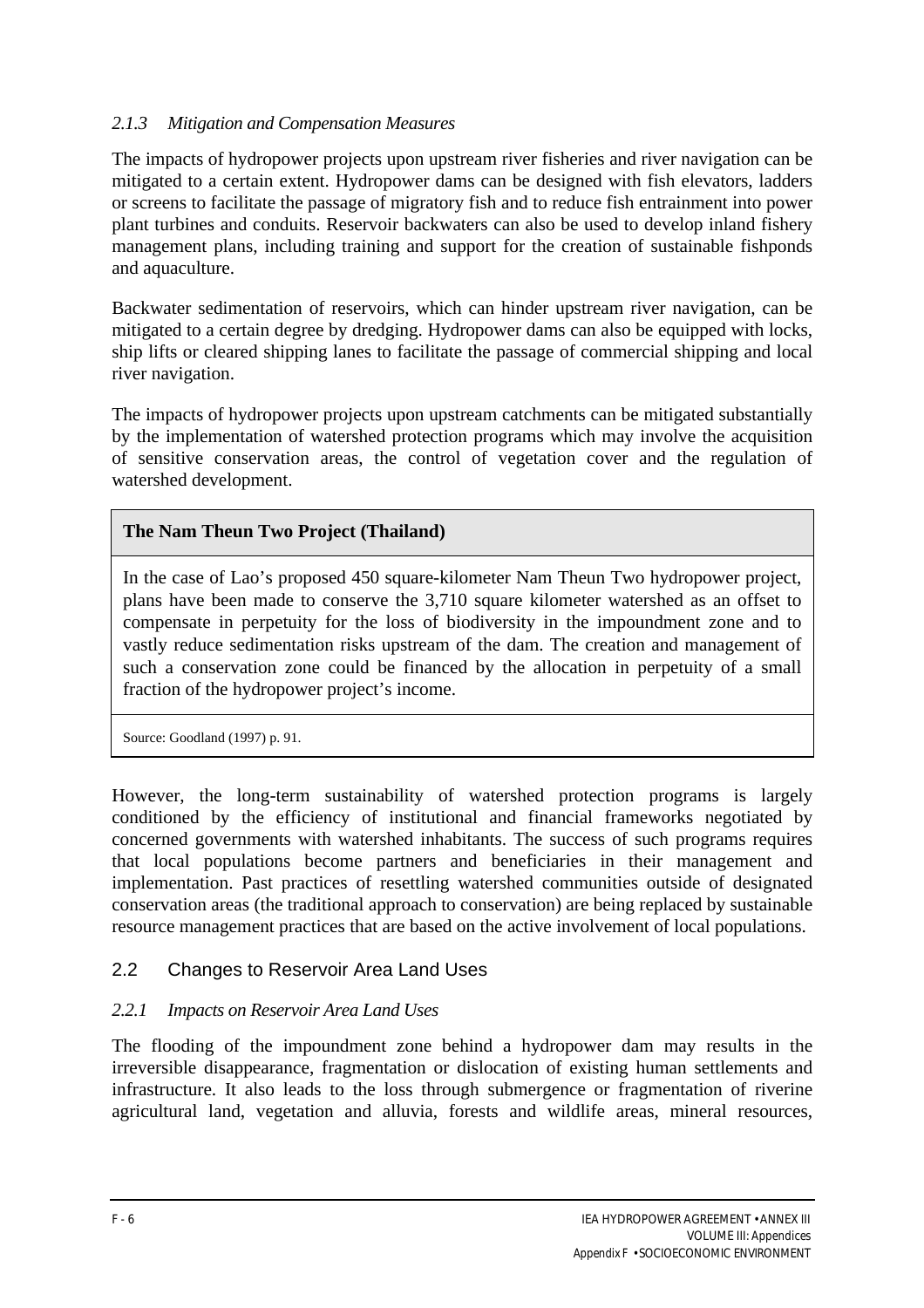historic, cultural and religious resources, and scenic areas. The man-made lakes created upstream of hydropower dams thus modify natural and human ecosystems\* .

In densely populated areas, particularly in the tropics, the shores of new reservoirs are rapidly resettled by displaced populations and colonized by newly arrived migrant populations. The creation of advantageously located settlements around the reservoirs may be accompanied by the relative isolation of previously well established communities. The progressive reestablishment of disrupted terrestrial and riverine communication systems results in new patterns of exchanges and trade between reservoir and outside communities. Improved navigation due to the presence of deep standing water bodies and improved terrestrial transportation brought about by new access roads can facilitate travel and trade over longer distances for hitherto isolated communities.

Even in relatively un-populated regions in northern or sub-tropical environments, the creation of new hydropower reservoirs can significantly modify the configuration and distribution of livestock migration routes or of traditional hunting and fishing grounds, to the benefit of some and the disadvantage of others.

The creation of hydropower reservoirs in densely populated tropical and sub-tropical areas generally leads to the proliferation of lacustrine fish species which are better adapted to standing water bodies than riverine species. The significant increase in the total numbers of fish in such reservoirs can support the development of lake fisheries after impoundment. Following submergence, the drawdown<sup>\*</sup> area surrounding the reservoir can also support, under certain circumstances, the development of drawdown agriculture\*, particularly in semiarid regions that are often afflicted by prolonged droughts.

More intensive land use patterns around new reservoirs often contribute to an overuse of vulnerable environmental resources on less fertile inland soils. This may result in environmental degradation within and around the reservoirs through the loss of forestry resources and of wildlife habitats, increased sediment entrapment, changes in water quality, and increased agricultural, urban and industrial runoff, ground water contamination and air pollution.

In tropical or sub-tropical regions, changes to reservoir water quality may lead to the creation of new habitats for water weeds and algae, such as water hyacinth or water lettuce that can proliferate at an extraordinary rate in stagnant or eutrophic reservoirs. This can result in the contamination of local water supplies, in increased evaporation losses, in blockages of dam intakes and of navigation, and in algal blooming and fish die-offs.

## *2.2.2 Mitigation and Compensation Measures*

Resettlement and rehabilitation programs constitute the principal means to mitigate and compensate local communities for the flooding of the impoundment zone behind a hydropower dam. As discussed further in following section 6, such programs consist of two closely related yet distinct processes: displacing project-affected people and rebuilding their livelihood.

<sup>\*</sup> See Appendix A: Glossary.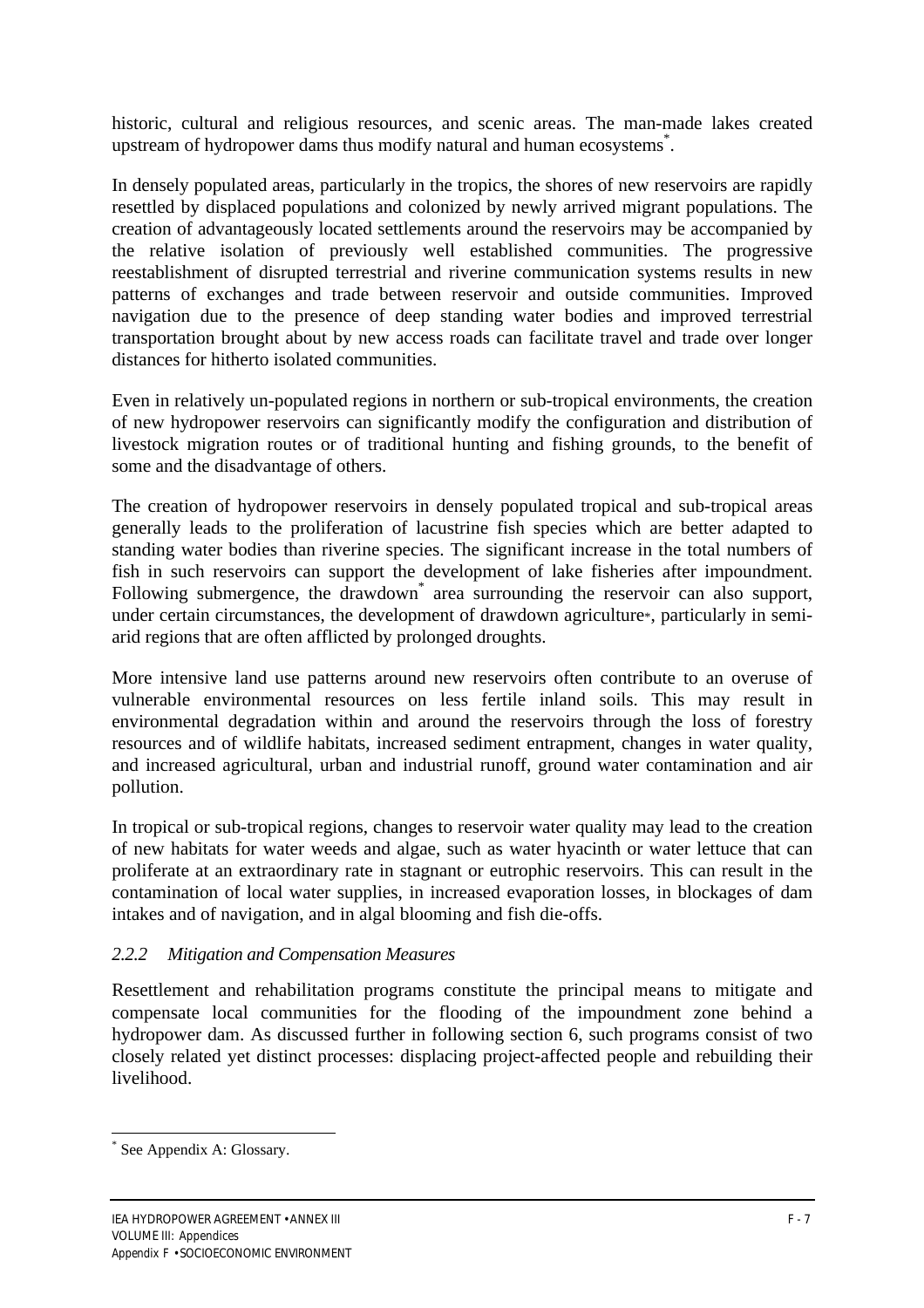Another type of measure that can also contribute significantly to the mitigation of community impacts in the impoundment zone is based on the development of reservoir fisheries. Critics of large dams have tended to underestimate the importance of reservoir fisheries for projectaffected people. Where properly designed and implemented, the impacts of hydropower projects upon reservoir area\* land uses can be compensated to a large extent by long-term efforts to develop and sustain reservoir fisheries and drawdown agriculture, as well as associated infrastructure and commercial and public services.

However, to ensure that project-affected people actually become beneficiaries, training and technical assistance are required, as are the protection of water titles for project-affected people involved in pisciculture<sup>\*</sup>. Otherwise, more competitive fishers from existing reservoirs and natural water bodies can be expected to dominate the new fishery.

## **The Kariba Reservoir (Zambia/Zimbabwe)**

 "…The development of the Lake Kariba reservoir fishery illustrates effective ways for incorporating project-affected people. For an initial five-year period, the fishery was closed to immigrants. During that time a training center was built that offered short courses to small-scale commercial fishermen. Improved boats were designed with local carpenters trained in their manufacture. Credit was made available to buy boats and other gear. Lakeside markets were provided with accessible feeder roads for exporting fresh and sundried fish… "…Although they did not previously have the technology for fishing mainstream Zambezi waters, the response from local people was rapid, with over 2,000 resettlers, hosts and other project-affected people catching over 3,000 tons annually within a four year period. Not only were loan repayments over 90 percent, but savings were invested in ways that enabled a majority of fishermen to shift to other activities when the now predictable decline in the reservoir's initial productivity occurred…The fishery also provided a major mechanism for further incorporating village women within a market economy by providing them with an outlet for the sale of village produce and the manufacture of beer within the fish camps…"

Source: Scudder (1997) pp. 58-59

Where properly planned for, other types of socioeconomic benefits can also help to compensate local communities for the flooding of the impoundment zone behind a hydropower dam: in certain cases, new reservoirs can support such new activities as recreational navigation, sport fishing or tourism.

## 2.3 Changes to Downstream Land Uses

The nature of changes to downstream land uses is largely dependent upon the configuration of the lower river valley and the extent of river flow regulation. Such changes are particularly severe in those rivers which flow through wide and gentle valleys (as opposed to canyonshaped river courses) and in which agriculture has been historically based on the recurrence of natural and limited annual floods.

<sup>\*</sup> See Appendix A: Glossary.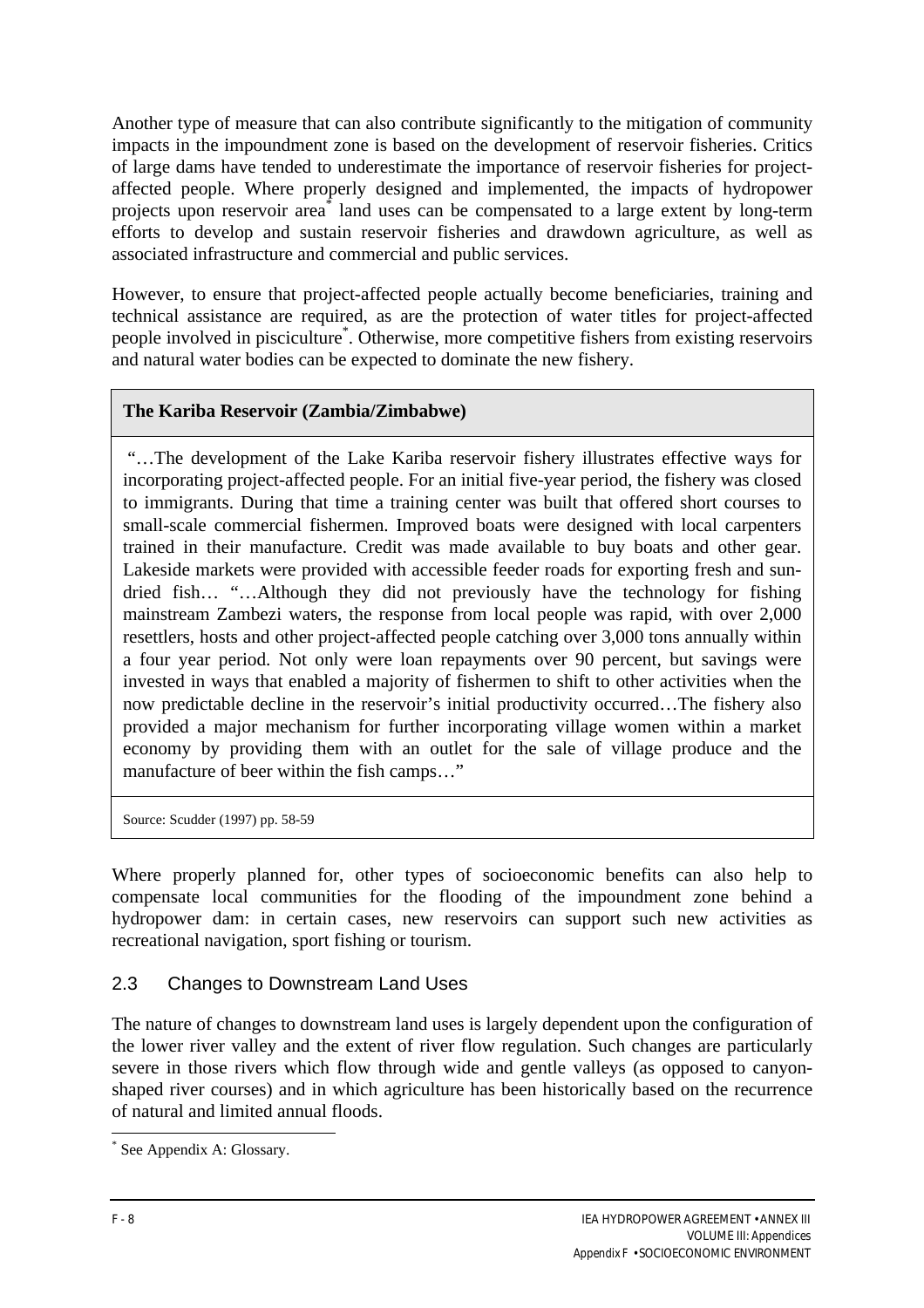## *2.3.1 River Flow Regulation*

The major effects of river flow regulation on downstream land use systems are related to flood control<sup>\*</sup> and to irrigation. Downstream river flow regulation and low flow augmentation are also likely to facilitate commercial and recreational navigation below the dam and within the reservoir.

Even if the effectiveness of dam-related water management practices for ensuring flood control is sometimes questioned, the presence of dams upstream strongly encourages local populations to settle closer to the downstream river bed or within the limits of the flood plain. The presence of regulated river<sup>\*</sup> flows and low flow augmentations often support the development:

- of irrigated agriculture and cash crops
- of industries that require large and regular supplies of river water
- of various service industries that supply inputs to and market the products from agricultural and industrial concerns.

In turn, these new economic activities, often in combination with other factors, are liable to generate additional series of indirect or induced socio-economic benefits and impacts, which become progressively more and more difficult to trace back to the original hydropower dam project. For instance, increased economic activity may attract an influx of migrants from outside the watershed and lead to greater downstream population densities and to the growth of new urban communities.

Though it is the source of increased agricultural activity and higher food production, the application of large quantities of water for multi-annual cropping in downstream irrigation areas may result in the proliferation of agricultural pests, the raising of local water tables and the water logging of soils. In turn, higher ground water levels and water logging may contribute to the salinization of soils and to long-term losses of soil fertility if proper drainage is not available.

Salinization induced by widespread irrigation can also spread to underground wells and affect the quality of local drinking and agricultural water supplies. The application of fertilizer and pesticides to irrigation land, as well as substantially increased releases of industrial and urban air pollution, run-off and untreated wastewater, may all progressively contribute to degrade downstream water quality. Water logging, salinization and loss of fertility of irrigation areas due to highly intense cultivation methods, constitute major challenges in sub-tropical and tropical environments, particularly in densely populated semi-arid regions such as India and Pakistan.

These problems are often compounded by other problems such as the abandonment of irrigated plots for socioeconomic reasons and failure by governments to ensure the proper and timely supply of required financial and technical support. Because of such difficulties, the expected downstream benefits of regulated river flows for the development of irrigated agriculture have in some cases been overestimated.

<sup>\*</sup> See Appendix A: Glossary.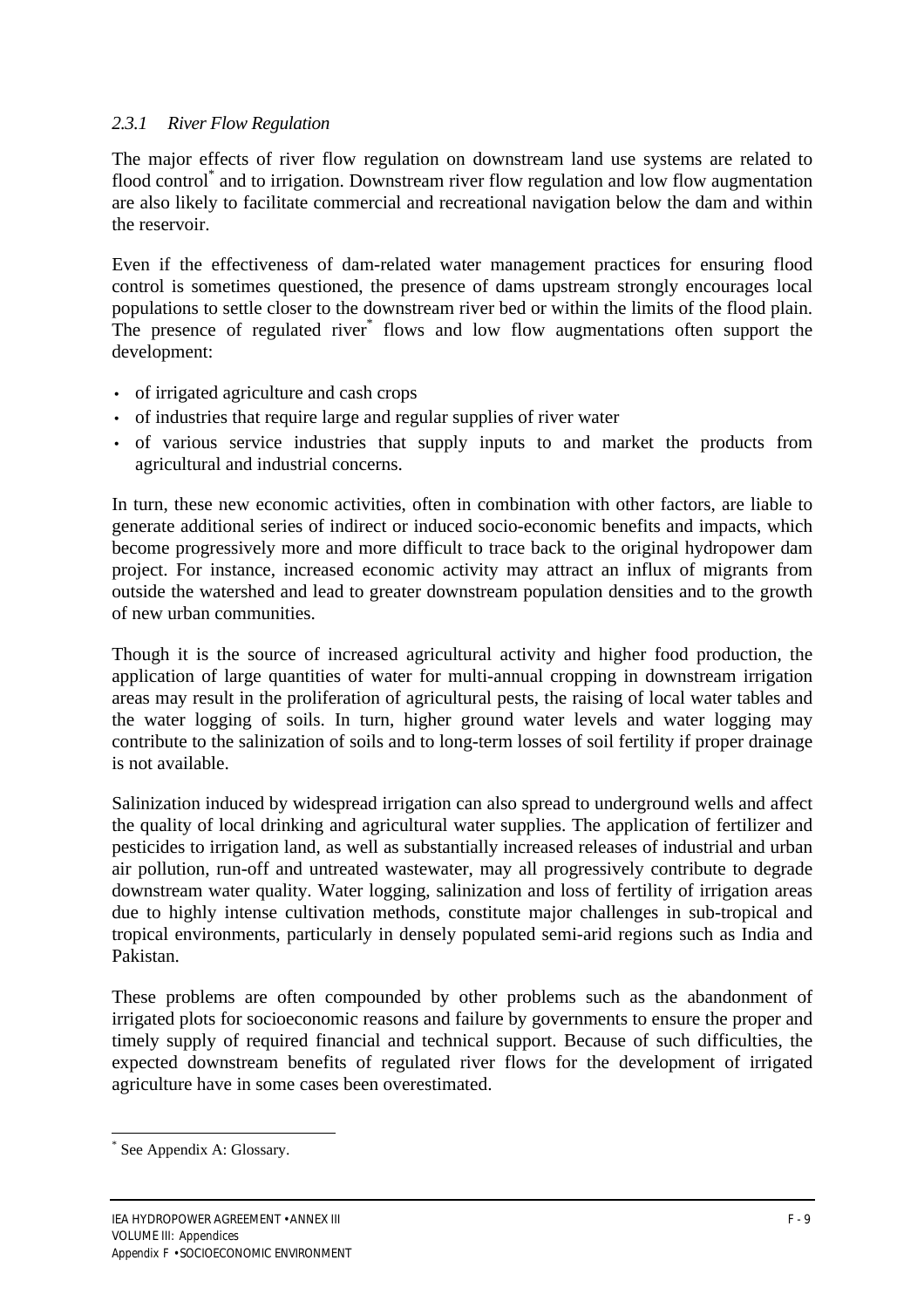In other cases, the detrimental effects of the disappearance of annual floods for downstream subsistence agriculture or fisheries have been largely neglected. Studies carried out by the Institute for Development Anthropology on the downstream impacts of the Manantali dam on the Senegal River have clearly documented such issues (Horowitz, 1991 and Salem-Murdock and Horowitz, 1994).

# *2.3.2 Disconnection of Downstream River from Upstream River and Reservoir*

As mentioned earlier for reservoir backwaters, by separating upstream rivers from downstream rivers, hydropower projects frequently become barriers to fish migration, thereby reducing the diversity and the quantity of available fishery resources. In densely populated areas, reduced catches may result in losses of livelihoods, in lower protein intakes and in related health problems for downstream populations.

# *2.3.3 Reduced Sediment Loads and Changed Water Quality and Salinity*

Reduced sediment loads can result in significant long-term erosion of downstream riverbeds and estuaries and to coastal erosion. In turn, riverbed erosion and the subsequent lowering of groundwater levels can lead to:

- the caving in of river embankments
- the loss of infrastructure through the undercutting of foundations (bridges, weirs, jetties, underwater cable crossings, etc.)
- the drying up of groundwater wells and water supply problems
- losses of riverbank forest cover due to groundwater levels falling below the root zones of trees.

The flooding of biomass in the upstream impoundment zone and changes to river flows can substantially affect downstream water quality for drinking, fisheries and navigation. In certain cases, the reduced sediment load in downstream estuaries leads to the gradual disappearance of fertile soils under the combined effects of accelerated erosion and increased salinity intrusions from the estuaries. Long-term reductions of sediment outflows in marine coastal zones can unbalance the annual rates of replenishment of sediment loads along coastlines, inducing the gradual disappearance of beaches and the deterioration of coastal settlements, tourist resorts and public infrastructure.

## *2.3.4 Mitigation and Compensation Measures*

Ensuring a sustainable basis for downstream irrigation and rain-fed subsistence agriculture requires the design and implementation of carefully thought out agricultural management plans that take into account the interests of concerned stakeholders.

Such management plans could combine various types of irrigation perimeters with more traditional agricultural land uses, such as flood recession\* farming, fishing and animal husbandry. Where feasible, the rules of operation of upstream hydropower dams could be adapted to enable controlled releases for agricultural purposes.

 $\overline{a}$ 

<sup>\*</sup> See Appendix A: Glossary.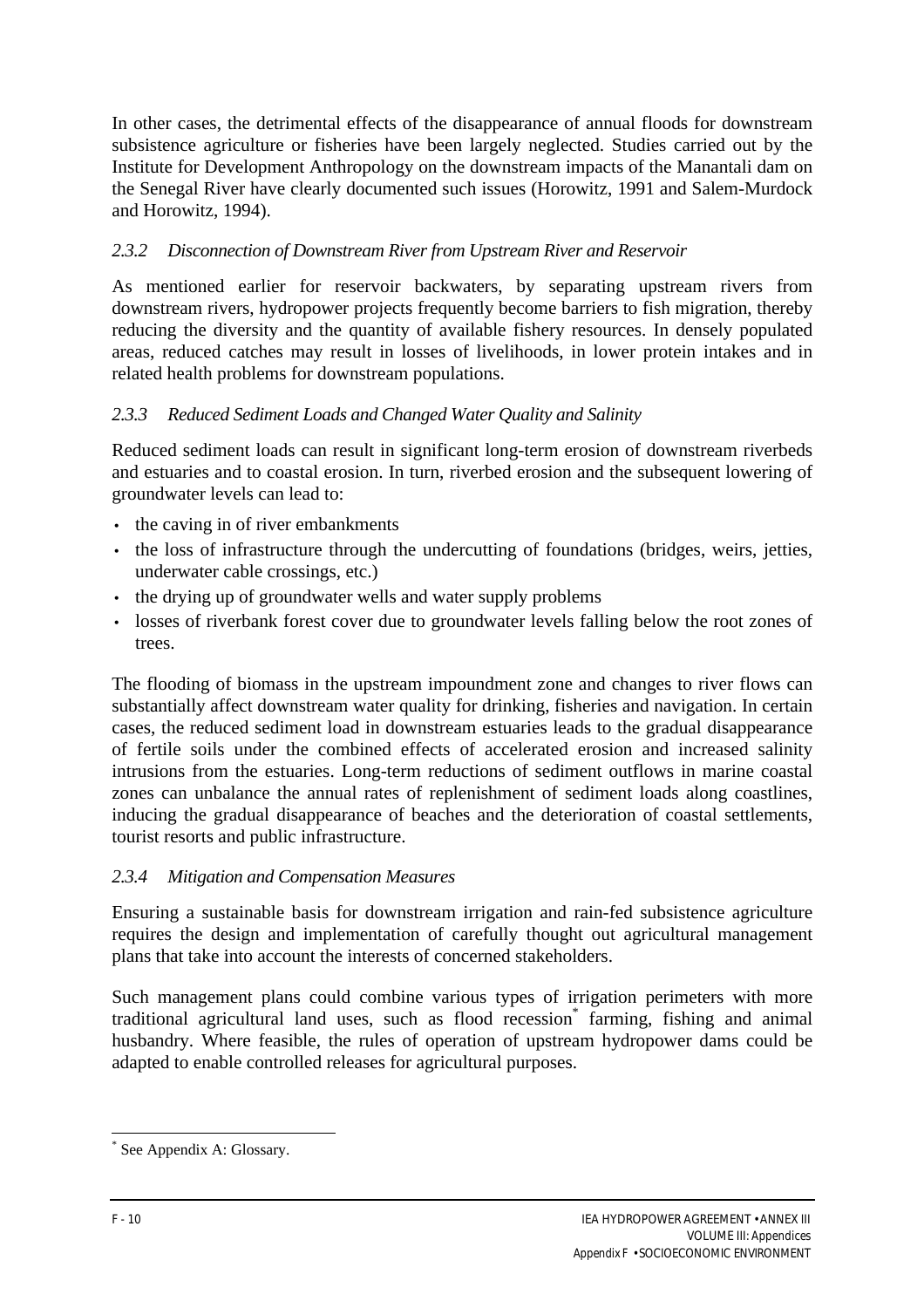…Controlled flood releases are not a new concept. In the monsoon climate area of China, engineering structures have passed on flood waters through sluices for hundreds, if not for thousands of years, just as the Three Gorges Dam is designed to sluice on most of the annual flood, as well as its important silt load. Releases on a smaller scale, called flushes, are currently utilized in the Western USA and elsewhere for the benefit of fisheries…Because of the historic emphasis on flood control in Europe and the USA, as opposed to flood management, controlled releases have yet to receive the attention that they deserve. A series of careful studies are needed to assess the extent to which the Senegal experience, or the Pongolo experience in South Africa, are applicable to other river basins, not just in Africa, but elsewhere in the tropics and subtropics; the Mekong River Basin is a possible example. (Scudder, 1994, pp. 107-108).

#### **The Manantali Dam (Senegal)**

Studies carried out by the Institute for Development Anthropology have demonstrated the feasibility and socioeconomic benefits of an alternative water management regime downstream of the Manantali dam on the Senegal River. Such a regime would allow controlled water releases from the dam (with acceptable trade-offs in power generation capacity) and would substitute the natural annual flood with an artificial annual flood. This could protect the needs of downstream small farmers in terms of irrigation water and the livelihoods of downstream fishing communities, thereby mitigating much of the adverse downstream socioeconomic impacts of dams.

Sources: Horowitz, 1991 and Salem-Murdock and Horowitz, 1994.

# **3 Economic Impacts**

Because of their long-term structural impact, there is no doubt that well sited and designed hydropower projects generate significant regional and national economic benefits. It is difficult to overstate the economic importance of hydropower and irrigation dams for densely populated developing countries affected by scarce water resources for agriculture and industry, limited access to indigenous sources of oil, gas or coal, and frequent shortages of electricity.

Nonetheless, such projects do not contribute to sustainable development in a net sense unless their direct and indirect benefits are larger than their direct and indirect costs, including environmental and social benefits and costs.

## 3.1 Direct and Indirect Economic Benefits

In regions or countries blessed with indigenous hydropower resources, hydropower dams offer a potentially important means of acquiring one of the most important underpinnings of modern development: a reliable supply of electricity. Electricity supplied by hydropower projects allows many developing countries to replace large quantities of expensive and nonrenewable fuel imports used for electricity production by both indigenous and renewable sources of energy.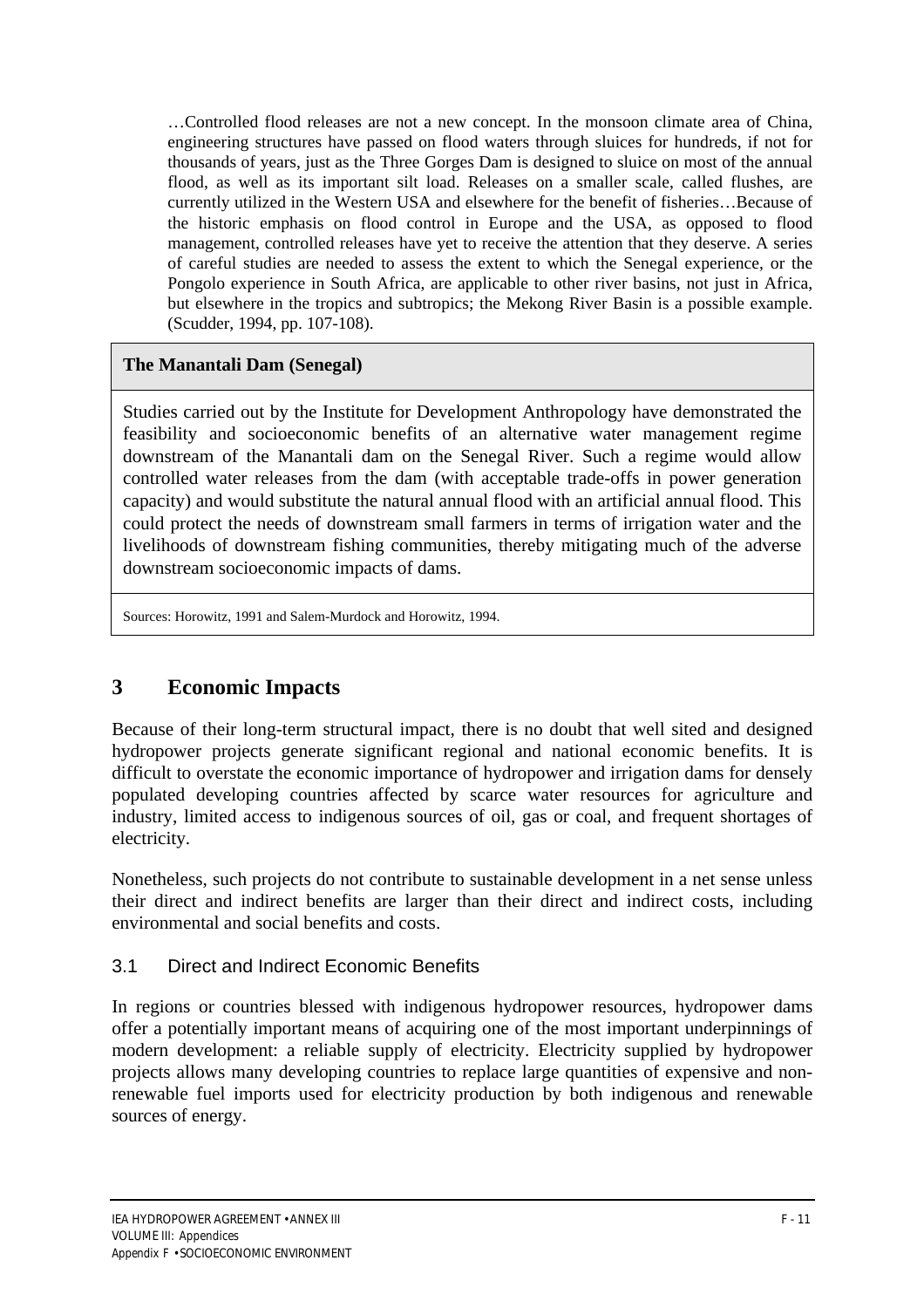A recent preliminary desk review by the World Bank's Operations Evaluation Department (OED) examined the outcomes of 50 completed large dams assisted by the Bank (World Bank, 1996). The projects were approved between 1956 and 1987, and schemes still under construction such as the Sardar Sarovar (Narmada), in India, were excluded. Given the long implementation periods common to large dam projects, most of the reviewed projects were appraised before the Bank adopted guidelines on resettlement (1980) and on environmental protection and management (1986).

The OED study concluded that the large majority of the dams reviewed yielded benefits that far outweighed their costs, including the costs of adequate measures to mitigate their adverse environmental and social impacts. The study also concluded that adding the probable costs of measures that the projects could have taken to satisfy today's guidelines on resettlement and the environment would make little difference to the estimate of economic returns.

It is generally agreed that besides improved power supply, the three other major direct and indirect economic benefits that frequently apply to hydropower projects are flood control and river flow regulation, irrigated agriculture and water supply. With respect to these benefits, the OED study concluded that:

…The 50 dams reviewed have made major contributions to economic development. They have created an installed power generation capacity of 39 000 MW and they replace the equivalent of 51 million tons of fuel in electric production annually. They control floods and provide water for urban populations and industrial development. They have extended irrigated areas by about 1.8 million hectares and improved irrigation for another 1.8 million hectares, substantially increasing cropping intensity and yields of major food crops. (World Bank, 1996).

Other secondary direct or indirect economic benefits of hydropower projects include:

- improved balance of payments (associated for instance with reduced imports of oil for power production or of high value food products such as rice)
- development of new power intensive industries such as aluminum, steel, etc.
- new sources of revenue for local and regional labor markets and suppliers
- improved navigation
- development of reservoir fisheries, tourism and resort activities
- new cultivation and grazing zones in reservoir drawdown areas.

# 3.1 Direct and Indirect Economic Costs

Where they occur, the most significant social costs of hydropower projects are related to large-scale resettlement. Social costs associated with resettlement (particularly when involving indigenous or tribal peoples) are difficult to mitigate. Nevertheless, when properly designed and implemented, community development programs for displaced populations and other project-affected communities can ultimately lead to positive outcomes. These issues are discussed further in section 6.

Many of the other direct and indirect environmental and social costs associated with hydropower projects have been discussed in the previous section on land use.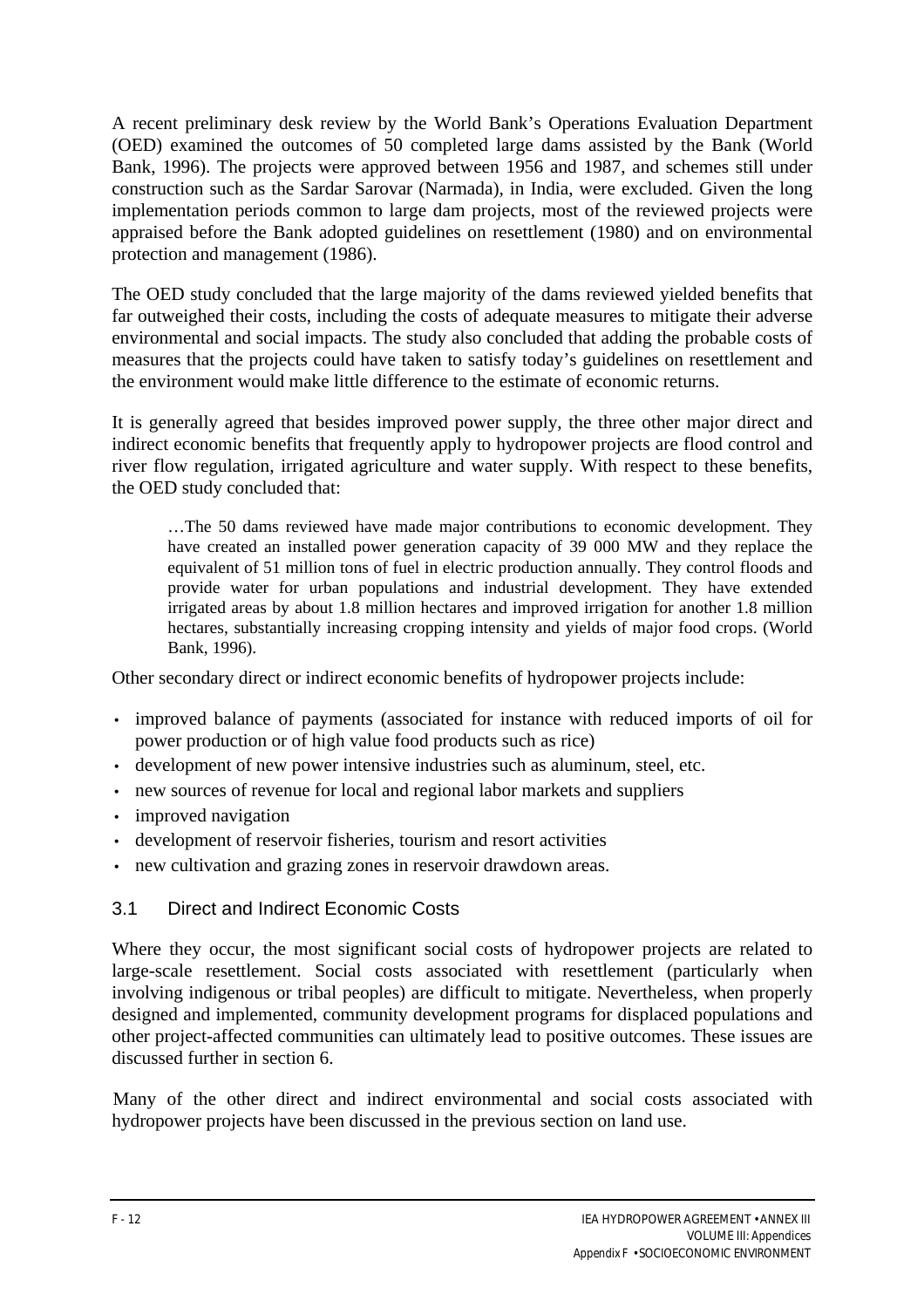Other social costs of hydropower projects that are frequently observed in developing countries include:

- increased health and safety risks (discussed further in section 4)
- demographic and institutional impacts, impacts on community traditions and ways-of-life, class or gender related impacts, impacts on vulnerable minority groups, impacts on human heritage and landscapes, and geopolitical impacts (discussed further in section 5)
- long-term national debt burdens.

All of the direct and indirect environmental and social costs mentioned above should be integrated into the overall project cost-benefit analysis.

Nonetheless, it is important to keep in mind that when compared to other non-renewable sources of power production (such as coal, oil, gas or nuclear energy), the hydropower industry is characterized by high internalized environmental and social costs related to required mitigation and compensation measures\* and to low externalized environmental and social costs related to air, water and soil pollution (UNIPEDE, 1997).

# **4 Health and safety Impacts**

The considerable modifications to upstream and downstream land use systems introduced by hydropower projects, as well as the varied distribution of project benefits and costs among various stakeholders, have a wide range of consequences on human health and on public safety. These impacts are discussed hereafter.

## 4.1 Impacts on Human Health

Large public infrastructure projects, such as hydropower dams and reservoirs and their accompanying modifications to local land uses, may have a strong direct and indirect influence on human health. The most perceptible changes are an increase in the frequency of occurrence of diseases and of the number of people contracting diseases. However, project induced diseases are not the only factors that affect the health of local and regional populations: other factors come into play, such as indirect or induced development associated with hydropower projects.

Hydropower projects, and especially large or major projects, affect two important factors that strongly influence public health: local and regional hydrological systems and local and regional population densities. Modifications to hydrological systems and increases in population densities are direct consequences of the construction of a dam and the presence of a man-made reservoir (Goldsmith and Hildyard, 1984; Hunter, Rey and Scott, 1982).

#### *4.1.1 Waterborne Diseases Due to Modifications to Hydrological Systems*

Public health concerns related to hydropower projects in northern or temperate environments are largely limited to the bio-accumulation of methylmercury in reservoirs. However, modifications to local and regional hydrological systems in tropical or sub-tropical

 $\overline{a}$ 

<sup>\*</sup> See Appendix A: Glossary.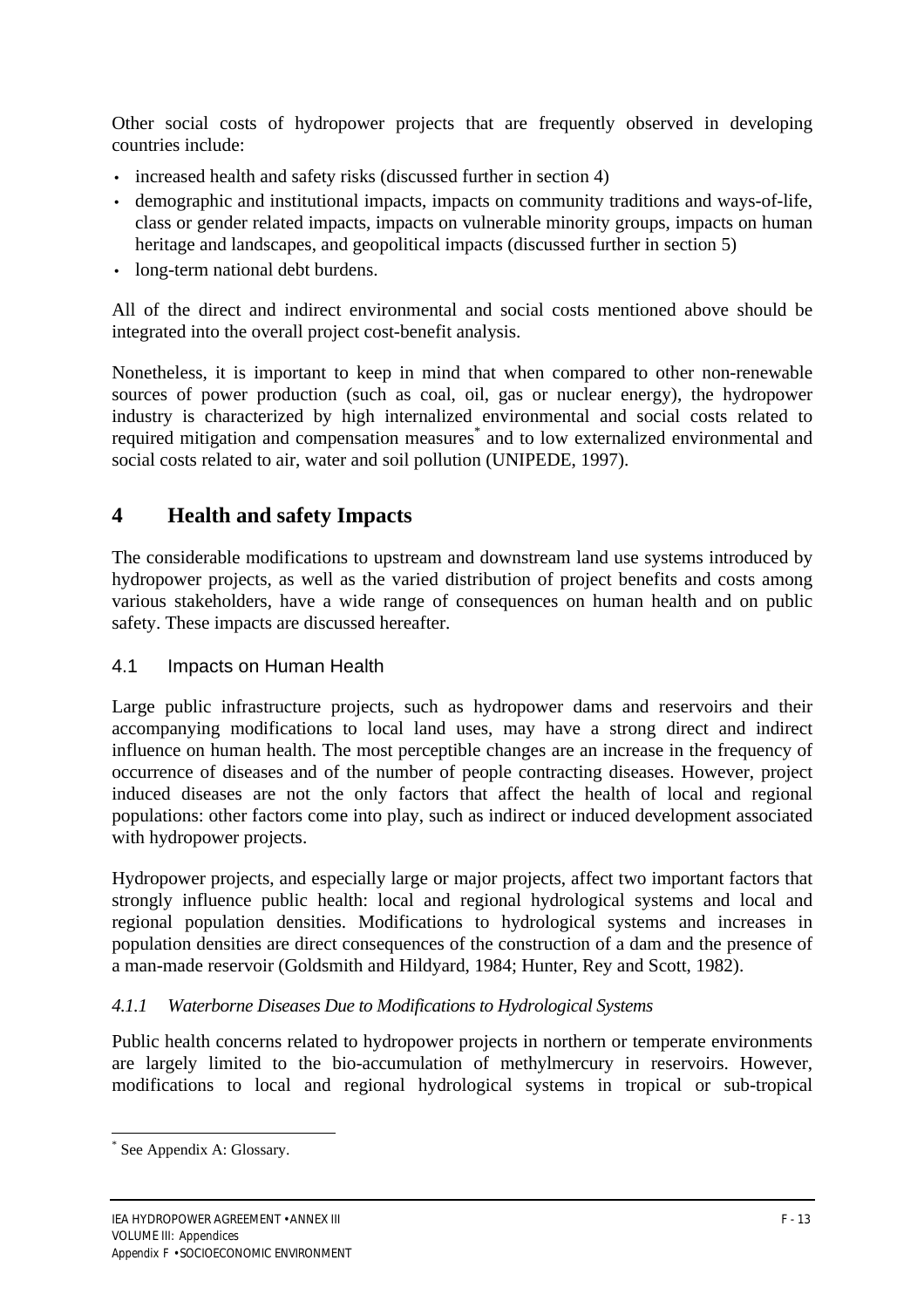environments have a perceptible influence on the spread of waterborne diseases both upstream and downstream of a hydropower project.

In tropical or sub-tropical environments, the creation of large artificial lakes (reservoirs) upstream of a dam may favor the multiplication of waterborne disease vectors (flies, mosquitoes, snails, parasites, etc.) and the introduction of new ones. Downstream, favorable habitats for the multiplication of waterborne disease vectors are created when water levels are lowered and stagnant pools of water appear along the riverbanks (United Nations, 1985).

Furthermore, the spillways and tailrace outlets create areas of fast flowing water, which are favorable for the development of mosquito vectors responsible for filariasis and black fly vectors responsible for river blindness. The numbers of people in tropical or sub-tropical environments likely to be infected with waterborne diseases as a consequence of a hydropower project may thus increase if nothing is done to mitigate the risks. Increased occurrences of diseases that may be induced by such modifications typically include malaria, schistosomiasis (or bilharzia), lymphatic filariasis and onchocerciasis (or river blindness), as well as other diseases such as yellow fever, Japanese B encephalitis and dengue. Most of these diseases are widespread, and several are on the rise for a variety of reasons (World Bank, 1991).

The release of mercury (in the form of methylmercury) in the water through the decomposition of organic matter in the impoundment zone has been linked relatively recently to the flooding of hydropower reservoirs. Mercury finds its way into the food chain and is ingested by local populations particularly when piscivorous fish species are part of their diet. Long-term exposure to toxic levels of methylmercury translates into problems linked to equilibrium, coordination and vision. These symptoms may be mistaken with symptoms associated with other diseases (diabetes, Parkinson's disease, etc.) or simply with the normal aging process.

## **The James Bay Reservoirs (Canada)**

In Northern Québec, the levels of mercury observed in the James Bay reservoirs vary according to their location and have tended to return to a natural level over a 20 to 30 year period after impoundment (James Bay Mercury Committee, 1995). According to a recent study carried out by the Cree Board of Health and Social Services and McGill University, the proportion of the James Bay Cree population that had serious mercury contamination problems (30 mg per kg) diminished from 1,7% in 1988 to 0,2% in 1993-94. The authors of the study largely attribute this reduction in the number of cases of mercury contamination to changes in the population's diet brought about by public information campaigns.

Source: Dumont (1998).

# *4.1.2 Behavioral Diseases Due to Increases in Population Densities*

Increases in population densities are mainly induced by two consequences of dam construction: the arrival of large numbers of workers and migrant settlers from other localities and regions, and the forced resettlement of populations displaced by flooding of inhabited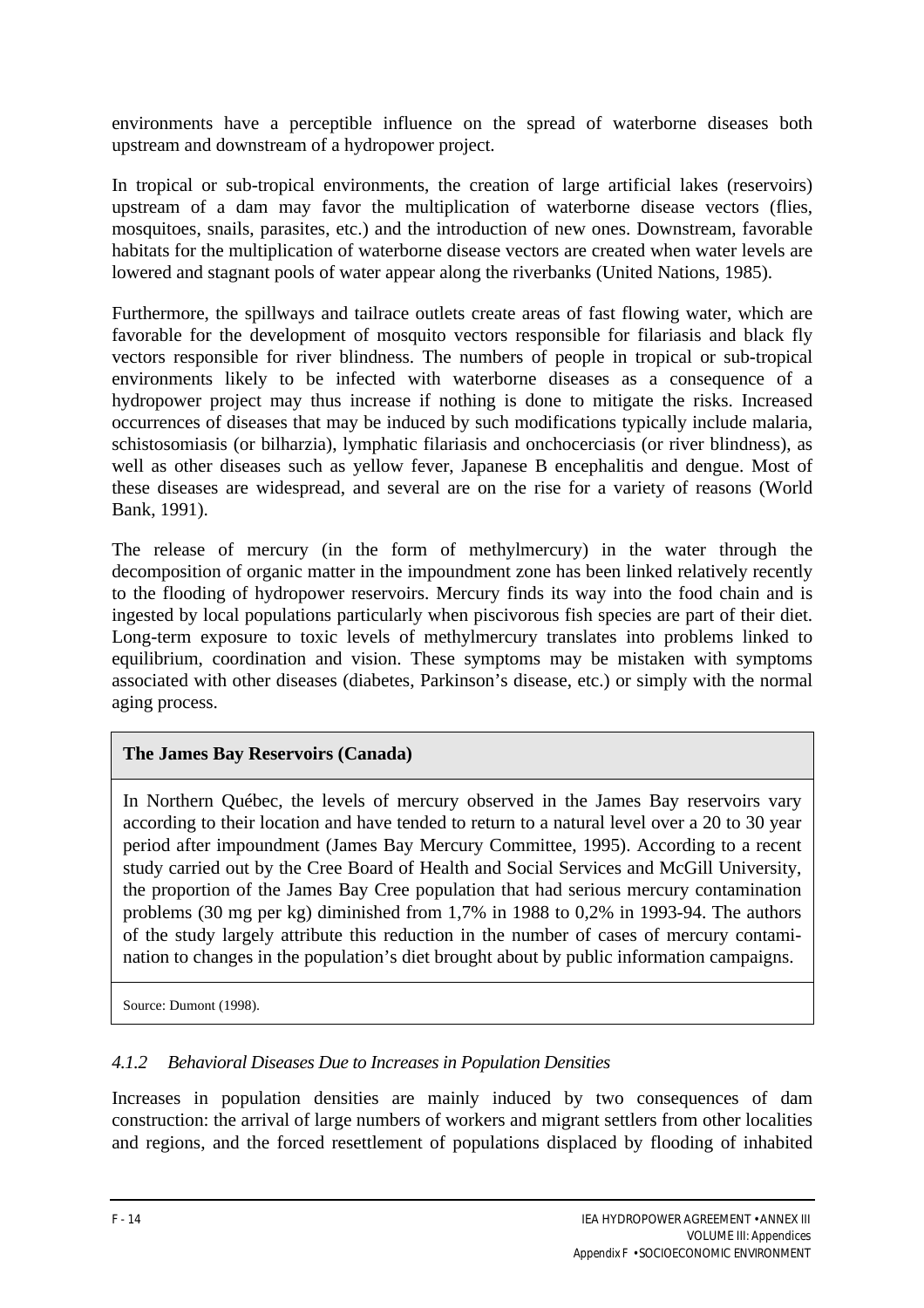areas. Increased concentrations of people in isolated rural areas, often with diverse cultural and social backgrounds may result in:

- local increases in sexually transmissible diseases
- the spread of locally prevalent contagious diseases such as tuberculosis, leprosy, leishmaniasis, etc.
- the introduction of new diseases as yet unknown in the area of the hydropower project
- the exposure of displaced populations to diseases that did not exist in their original habitat.

#### *4.1.3 Indirect Project Related Diseases and Other Factors Influencing Human Health*

The presence of a hydropower project greatly influences local and regional development, attracting industries and favoring the creation of new agglomerations and an intensification of agricultural practices, amongst others. The health benefits or impacts of such induced development are largely dependent upon local development policies and implementation capabilities. If not properly managed, such induced changes are liable to be the source of new health problems for local populations. However, they may also lead to reduced health risks if development is accompanied by improved diets, living conditions, and health and social services.

Irrigation and water intensive activities such as rice production offer favorable habitats for the multiplication of disease vectors (slow moving water in ditches and flooded rice fields). In addition, the use of pesticides and chemical fertilizers and the methods used to apply them can expose local populations to toxic chemical compounds.

Industrial, commercial and residential development in the vicinity of a hydropower projects can be considered as a positive effect requiring however environmental management in order to avoid pollution which may modify local (and possibly regional) air and water quality. The release into a reservoir of large quantities of untreated sewage from newly developed urban areas can be a widespread source of public health problems. Local air and water quality degradation may induce respiratory problems, various intestinal diseases or simply a general physical weakening that can render the population more susceptible to contract various aggressive illnesses.

#### *4.1.4 Mitigation and Compensation Measures*

Mitigation and compensation measures to minimize human health degradation brought upon by diseases are numerous and well documented. Efficient measures include, amongst others:

- the containment and treatment of urban and industrial wastewater and air pollution around the reservoir
- the design and implementation of waterborne disease vectors control programs, which generally involve both the suppression of potential vectors of disease and the control of stagnant waters
- the introduction of easily accessible medical clinics and dispensaries in project-affected communities and in areas where population densities are increasing, the hiring and training of the required staff for these new facilities, and regular support for acquiring the drugs required for disease control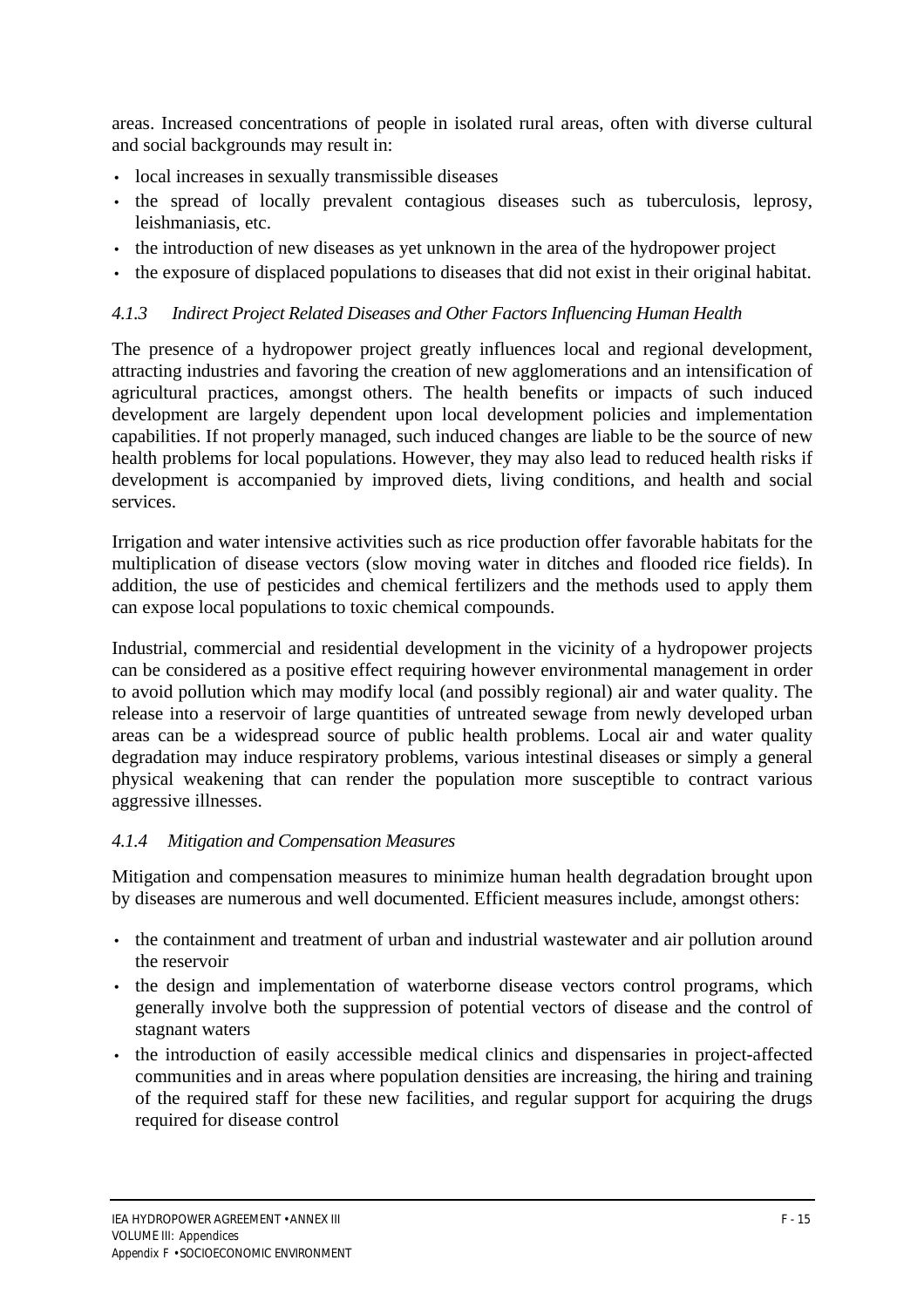- the design and implementation, by a team of specialists, of case detection and epidemiological surveillance programs to monitor changes to public health for local and regional populations
- the design and implementation of public health education programs directed at the populations affected by the project.

Mitigation measures that can reduce the presence and health effects of methylmercury in large man-made lakes include public information programs directed toward local populations for whom fish constitutes an important part of their regular diet and, where required, assistance in identifying safe species or locations for subsistence fishing.

Overall institutional capacity is the most important requirement for ensuring minimal project related health benefits for local populations. As efficient as individual public health measures may be locally, they have next to no effect overall if they are not implemented through an efficient and adequately structured governmental (or non governmental) organization at the regional and local levels. Such an agency must be able to centralize the information provided by groups concerned by the management of local public health issues. It must also be able to make necessary modifications to public health programs in response to incoming information.

Sadly, many tropical hydropower projects in the past have not taken into account the fundamental link between public health and economic development. In several countries, the absence of co-operation between agencies responsible for the design and implementation of such projects and public health officials has had serious consequences for locally affected populations. The management of outbreaks of diseases related to power and irrigation projects has in most cases been delegated to under-funded and weak health care services.

To avoid such occurrences, part of the costs of health care services should be included in those of proposed water impoundment schemes which pose a risk to public health. Recurring costs for health education should also be included in the recurrent operational costs for such schemes as a whole. Health maintenance costs after the completion of an impoundment scheme could be partly supported from the gross income of that scheme or from some proportionate equivalency of it, as for example, a small percentage of gross income from power generation or from cash crop production (Hunter, Rey and Scott, 1982).

The control of the health effects of excessive population increases around hydropower reservoirs requires managing the influx of migrant workers or migrant settlers from other localities and regions and minimizing the flooding of inhabited areas. Imposing limitations on development around a reservoir cannot be undertaken without a strong governmental (or non governmental) planning agency responsible for adopting and implementing an efficient regional land use planning and control program to oversee and orient development.

## 4.2 Impacts on Public Safety

The following briefly describes the potential hazards for public safety associated with the design, the construction, the physical presence and the operation of hydropower dams and reservoirs, as well as the relevant measures to ensure the safety of such infrastructures.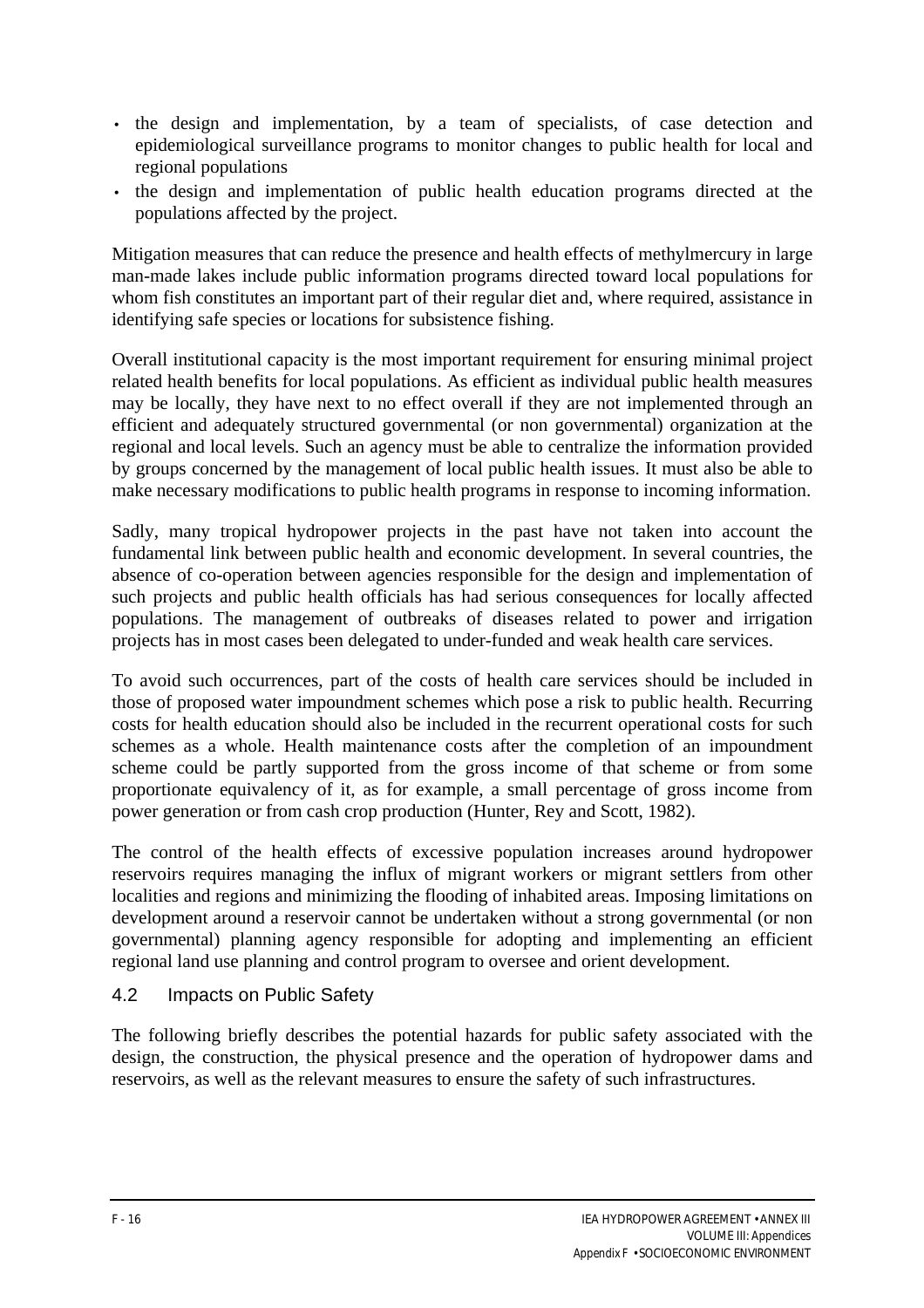#### *4.2.1 Hazards Related to Project Design*

Amongst the various aspects that must be considered prior to initiating construction work for a hydropower project, three may become important safety hazards if not studied adequately. These aspects include:

- the proper understanding of the geological structures that constitute the dam's foundation and that support its weight. Insufficient geological data may result, in worst cases, in the collapse of the dam
- the gathering of sufficient hydrological data to build the most representative water flow model which will reduce the risk of an overtopping event
- the gathering of sufficient data on sedimentation (amount and pattern of depositions in the reservoir) to better evaluate the reservoir's life span and to avoid accumulation of sediment on power plant equipment, thus blocking them.

#### *4.2.2 Hazards Related to Construction Work*

Public safety during construction is essentially related to the safety of construction workers. Workers on hydropower project sites are exposed to various hazardous situations and operate heavy machinery and other potentially dangerous equipment. Accidents during the construction of major infrastructure projects are almost inevitable, but their risk of occurrence can be seriously increased when:

- for various reasons, workers with little or no experience are hired
- governments and companies fail or neglect to implement safety protocols for various types of construction activities, thus neglecting the safety of workers.

## *4.2.3 Hazards Related to the Presence of the Dam-Reservoir Complex*

The presence of a dam and reservoir has been found in certain cases to be a source of public safety hazards even if all aspects related to the construction, operation and maintenance of the facilities are well taken care of. Safety issues associated with the presence of dam-reservoir complexes include:

- their contribution to problems linked to flood control
- reservoir induced seismicity (RIS) and earthquakes
- the occurrence of landslides on the banks of reservoirs (water saturation of the reservoir bank's soils and the waves' action amplified by the wind combine to favor the occurrence of landslides which can be dangerous for people installed along the reservoir)
- *·* the risks incurred by greater numbers of people who settle downstream of hydropower projects, as a result of the relative security inspired by regulated river<sup>\*</sup> flows.

Since the beginning of this century, floods have increased in intensity and their effect on human development has proved ever more devastating. Hydropower dams are but one of the numerous infrastructures that are installed on rivers and their tributaries to try and control the devastating effects of yearly flooding. However, the multiplication of flood control structures, hydropower dams and irrigation dams has been found in certain cases to have the opposite

 $\overline{a}$ 

<sup>\*</sup> See Appendix A: Glossary.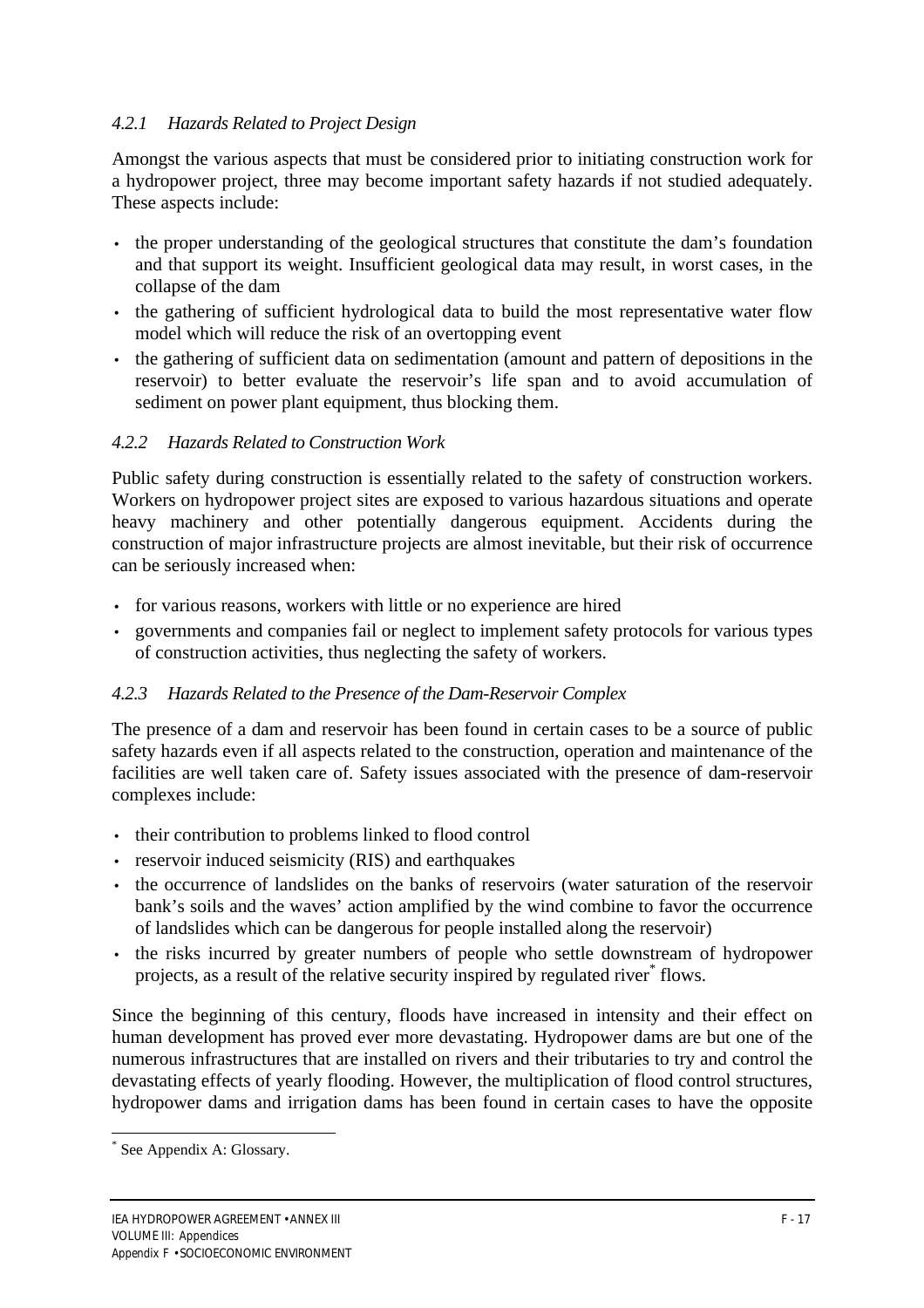effect. This is largely due to the fact that rivers have become more or less channeled by various flood control structures, accelerating total water flows without reducing the total volumes carried. The increased severity of floods is also frequently due to increased deforestation and erosion of upstream watersheds. In certain cases, flooding is also aggravated by the poor floodwater retention and evacuation capabilities of older dams.

Major overtopping of dams and dikes have occurred in previously unsettled flood plains. The problem has become so significant that some US states (ex. Oregon and California) have decided to dismantle existing flood control structures and thus re-open the old flood plains. The concept of working with the flood plains, instead of against them (flood management instead of flood control), appears to be gaining ground (Williams, 1993). Hydropower reservoirs have also been known to induce earthquakes. The first time that seismic activity was imputed to a reservoir was in California in the late 1930's (Goldsmith and Hildyard, 1984, Vol. 1, p.106).

Seismic events of magnitude 4.0 to 6.5 on the Richter scale have been reported at some 30 dam projects since the relationship between seismic activity was proven for the Hoover dam in 1945 (Helland-Hansen, Holtedahl and Lye, 1995, p. 74).

However, the actual processes that trigger reservoir induced seismicity (RIS) are still not fully known, even if factors such as site-specific geomorphologic conditions and the weight of the water body are well recognized. A recent study of RIS phenomena carried out on 124 reservoirs concluded that *"… RIS triggering conditions are complex, and associated with particular geomorphological conditions, highlighted by a particular risk of occurrence, and the manner of impoundment and operation…"* (Vladut, 1992, cited in Helland-Hansen, Holtedahl and Lye, 1995, p. 74).

#### *4.2.4 Hazards Related to the Operation of Dam Facilities*

Operating dams requires continuous input and analysis of information coming from external and internal sources, such as meteorological data, upstream variance in water flows and volumes, regular inspection reports on the structural integrity of the dam, etc. Employees must be adequately trained to be able to react efficiently in times of need, to recognize warning signs foretelling a potential structural failure, and to operate the dam according to its original capacity and design. Regular maintenance and testing of dam and power station equipment and machinery must be carried out, recorded and compiled to promptly identify problems. The consequences of not implementing such basic operational standards can result in drastic and hazardous releases of large volumes of water or, in worst cases, in catastrophic flooding through overtopping and structural failure of the dam.

#### *4.2.5 Mitigation and Compensation Measures*

Completely eliminating public safety hazards associated with hydropower projects is in practice very difficult because of overriding cost/benefit considerations. For large dams or dams presenting special design complexities, the World Bank's Operational Policy on Dam Safety (OP 4.37, Sept. 1996) requires:

• reviews by an independent panel of experts throughout investigation, design, and construction of the dam and the start of operations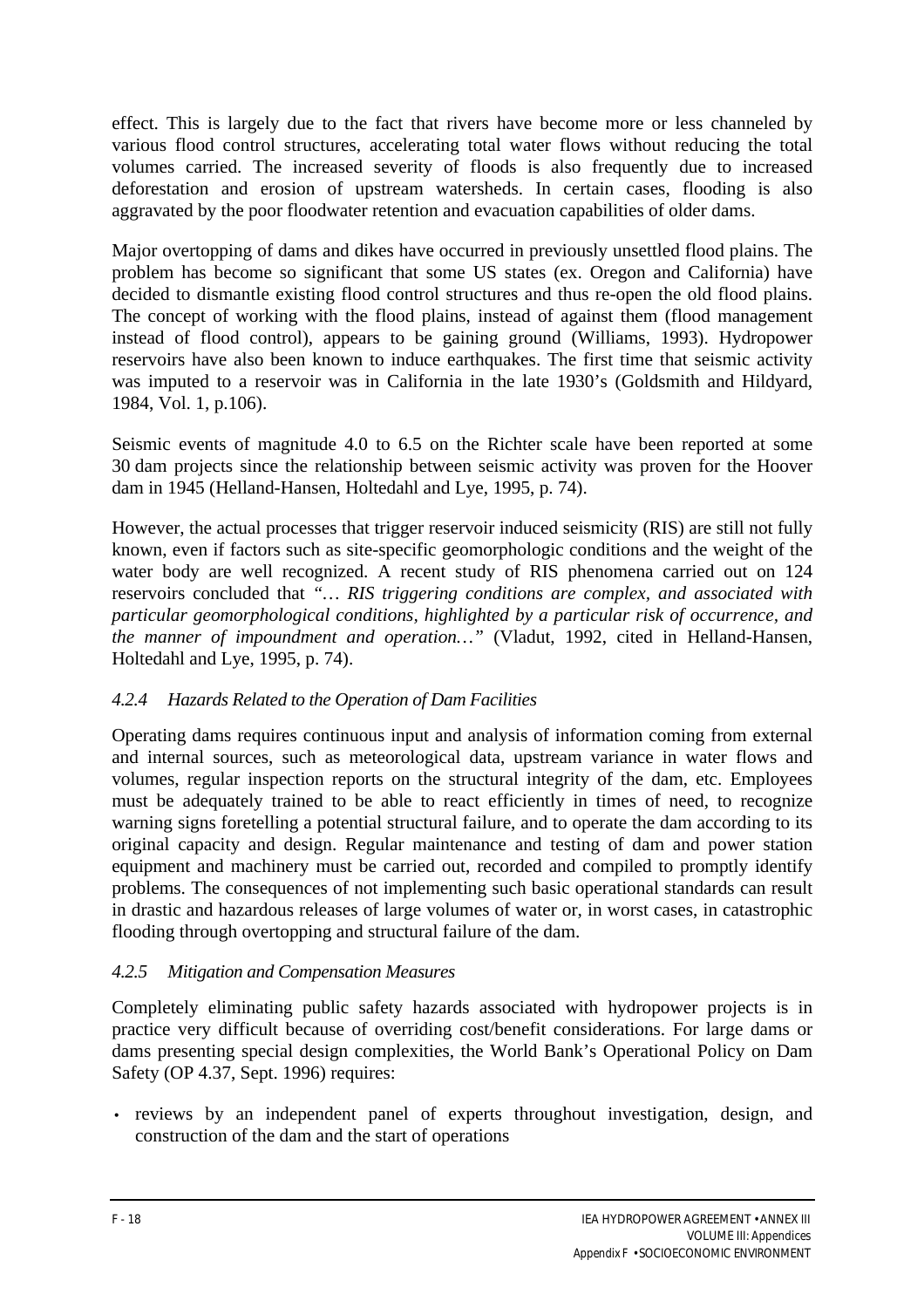- preparation and implementation of detailed plans: a plan for construction supervision and quality assurance, a plan for instrumentation, an operation and maintenance plan, and an emergency preparedness plan
- pre-qualification of bidders during procurement and bid tendering
- periodic safety inspections of the dam after completion.

With respect to RIS, dam construction should be restricted in high risk areas by considering alternative layouts and systems design that distribute impoundment away from a single site and/or limit dam heights. High risk areas are defined both by tectonic analysis and by the numbers of people likely to be affected by a potential dam failure. If development takes place in remote areas where tectonic analysis indicates minimal risks to the area around the dam, structures should be selected and designed with the appropriate earthquake loading factored in (Helland-Hansen, Holtedahl and Lye, 1995, p. 101).

#### **The Saguenay Region's Reservoirs (Canada)**

The catastrophic flooding which occurred in the Saguenay region in 1996 as a result of the overtopping of several dams and the structural failure of another dam, has led the provincial authorities to entirely reconsider their approach to dam and reservoir management. One of the main conclusions of the Nicolet Commission (1997) formed by the Government of Québec to review the disaster was the need for strictly enforced legislation concerning regular inspection of dams and the production of public reports on their state, adequate training of personnel responsible for operating dams and closer cooperation between dam owners and regional and local planners to ensure proper implementation of efficient emergency plans. The Commission also observed that such mitigation measures are not likely to be thoroughly implemented and enforced without the long-term commitment of public authorities.

Source: Nicolet Commission (1997).

# **5 Social Impacts**

The considerable modifications to upstream and downstream land use systems introduced by hydropower projects, as well as the varied distribution of project benefits and costs among various stakeholders, have a wide range of social consequences. These consequences are summarized below under the following headings: demographic and institutional impacts; impacts on community traditions and ways-of-life; class or gender related impacts; impacts on vulnerable minority groups; impacts on human heritage and landscapes; and geopolitical impacts.

## 5.1 Demographic and Institutional Impacts

Large-scale development projects, such as hydropower dams and reservoirs, have direct and indirect influences on population migrations. These include direct demographic impacts on local communities associated with construction activities (boomtown effects), as well as indirect and induced demographic impacts related to the arrival of migrant populations and the development of new urban communities around the reservoirs and downstream of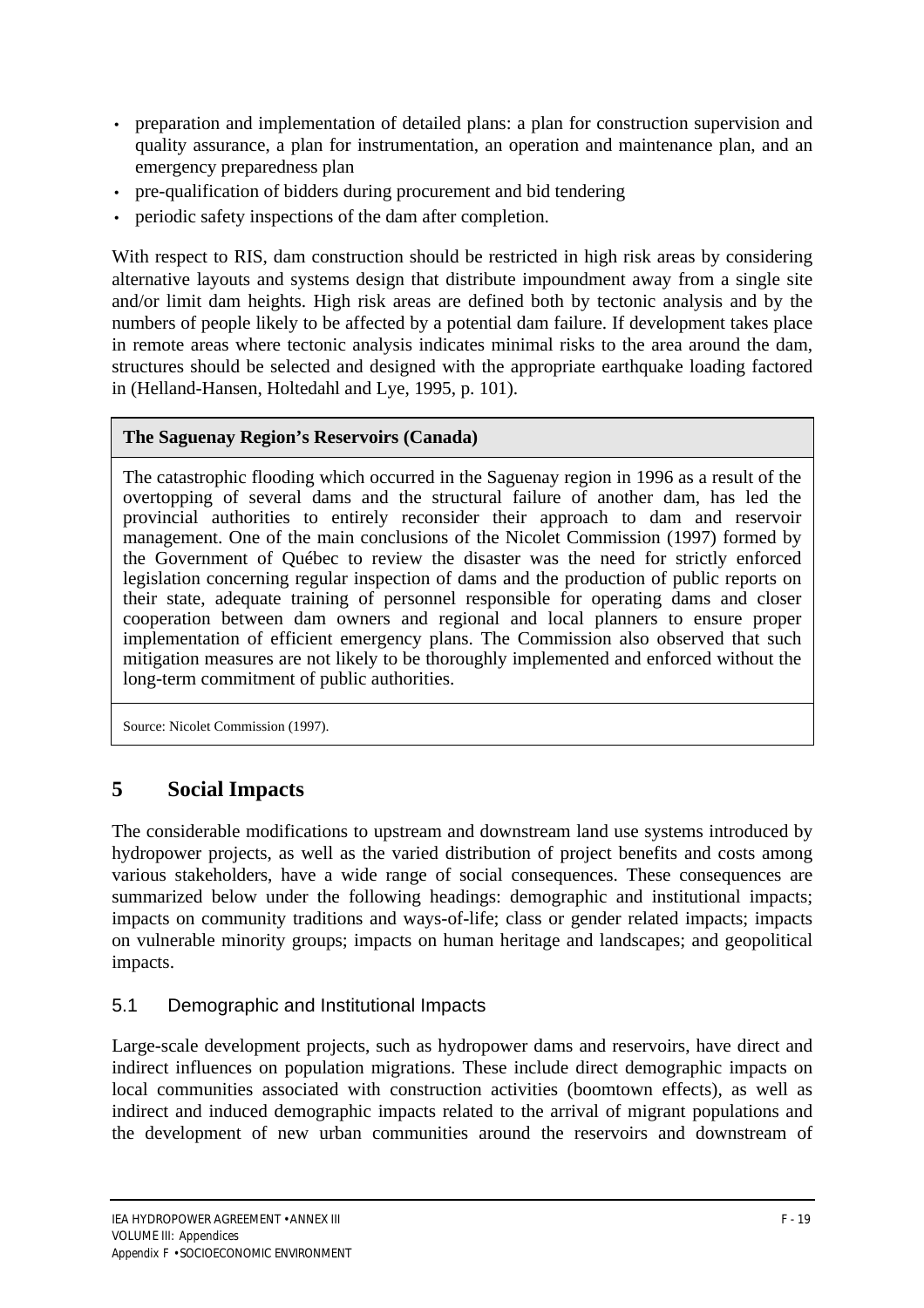hydropower dams. In turn, such population migrations may cause land use conflicts and significantly increased demands on local services and infrastructure.

# *5.1.1 Boomtown Effects*

Hydropower projects generally result in the transfer to the project site of large numbers of construction workers with their families over a period of five to ten years. Typically, a large hydropower dam will require a work force of more than 2,000 workers. This work force will diminish rapidly after construction and be replaced by a small number of operation and maintenance personnel.

# **The Missouri Basin Power Project (United States)**

The construction of the 1,500 MW Laramie River Power Station was carried out as part of the Missouri Basin Power Project (MBPP) between 1974 and 1982. The project required a peak force of 2,600 workers, with a subsequent permanent workforce of 200 and a related population of 750. When plans were announced for the project, nearby Wheatland, the largest incorporated town in Platte County in the state of Wyoming, had a largely rural population estimated at 2,800.

Source: Missouri Basin Power Project (1983).

The sudden inflow and subsequent departure of a large contingent of workers and related groups within small, often traditional communities, frequently causes a variety of social, health, economic and cultural problems at the local community level which are collectively summarized under the term boomtown effects. Such destabilizing effects can be even more severe in developing countries, where the construction of large dams may require larger numbers of workers to compensate for the lack of adapted machinery and of specialized workers.

# *5.1.2 Migrations and Land Use Conflicts*

As mentioned earlier in the section on land use, in densely populated areas in the tropics, the shores of new reservoirs are resettled by displaced populations and colonized by newly arrived migrant populations looking for work, fertile land or access to productive fisheries. Conflicts often arise between local populations forcibly displaced away from the impoundment zone, local host communities that must absorb resettled populations and migrant populations attracted by the opportunities offered by newly created reservoirs.

Downstream of reservoirs, regulated rivers strongly encourage local populations to settle closer to the downstream riverbed or within the limits of the flood plain. The presence of permanent water and regulated river flows often supports the development of a variety of new economic activities. In turn, these activities attract influxes of migrants from outside the watershed and frequently lead to greater downstream population densities and to the growth of new urban communities.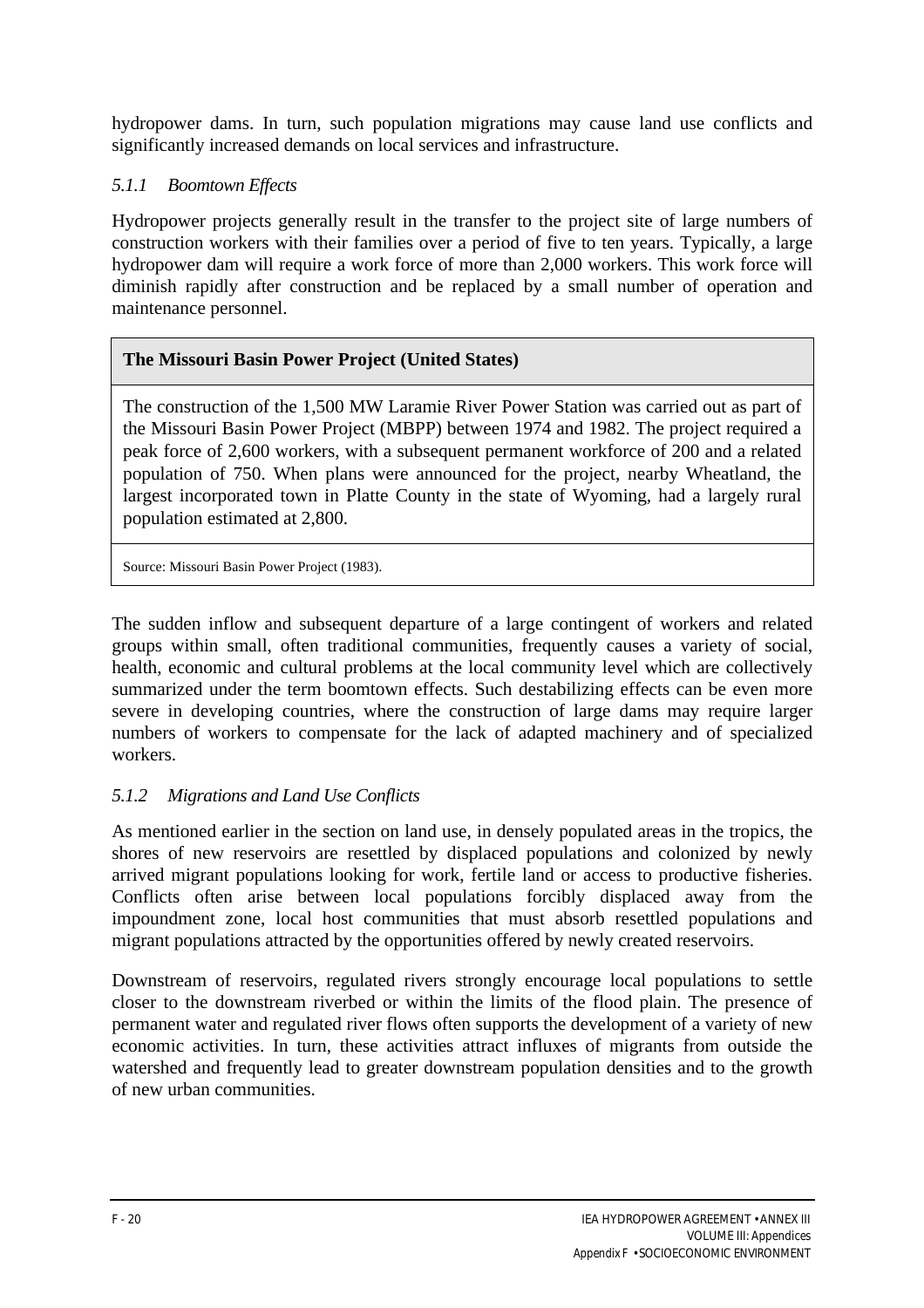#### *5.1.3 Effects of Population Shifts on Institutions and Services*

The sudden arrival within small, often traditional communities, of large numbers of inmigrating workers and family members, as well as of migrant populations looking for better opportunities, generally results in increased demands on local services and infrastructure, difficult fiscal challenges for local governments, and greater problems of social assimilation.

…In the case of small, unprepared communities, local authorities often face very difficult choices; if they build facilities to meet the population-related requirements of the project's construction phase, they face the possibility of having substantial excess capacity just a few years later. On the other hand, failure to provide needed facilities and services can lead to severe problems during the peak of the construction-phase population influx. (Leistritz and Murdock, 1986, p. 33).

Increased demands on community services and infrastructure include:

- the leasing or acquisition of available housing and land and requests for new housing (with associated upward pressures on real estate and leasing values)
- requests for extensions of local utilities (water, sewage treatment, telephone, power, etc.)
- requirements for upgraded local and regional public services (justice, police, fire protection, ambulance and postal services, etc.)
- increased enrollment in local schools
- requirements for additional health and social services
- requests for additional recreational opportunities.

#### *5.1.4 Mitigation and Compensation Measures*

Mitigating project-related boomtown effects on surrounding communities can be approached in three manners: a) by isolating the project site from vulnerable communities located in the vicinity of the project; b) by reducing the numbers of migrant workers (and dependents) living on or close to the construction site; or c) by revising development schedules or project design in order to minimize peak requirements for large numbers of workers.

Finding a feasible dam and reservoir site that is sufficiently remote from any existing communities to eliminate boomtown effects is quite often an impossible task, particularly in densely populated countries. However, in certain cases, it may be possible to design access roads and regulate the use of such roads in such a manner as to minimize impacts upon surrounding communities. Workers from outside the project site can also settle directly on the construction site by providing adequate housing and community services minimizing pressure on local communities.

Increasing local hiring can reduce to a certain extent the numbers of migrant workers (and dependents) living on or close to the construction site. Establishing local hiring preferences and training programs for local unemployed or unqualified workers can be an effective way of increasing the percentage of economic benefits accruing to surrounding communities. It can enhance workforce stability and may reduce recruitment costs. However, local-hiring policies can be viewed as discriminatory and their success depends on the local availability of relatively qualified workers. Training programs often require a long lead-time to be successful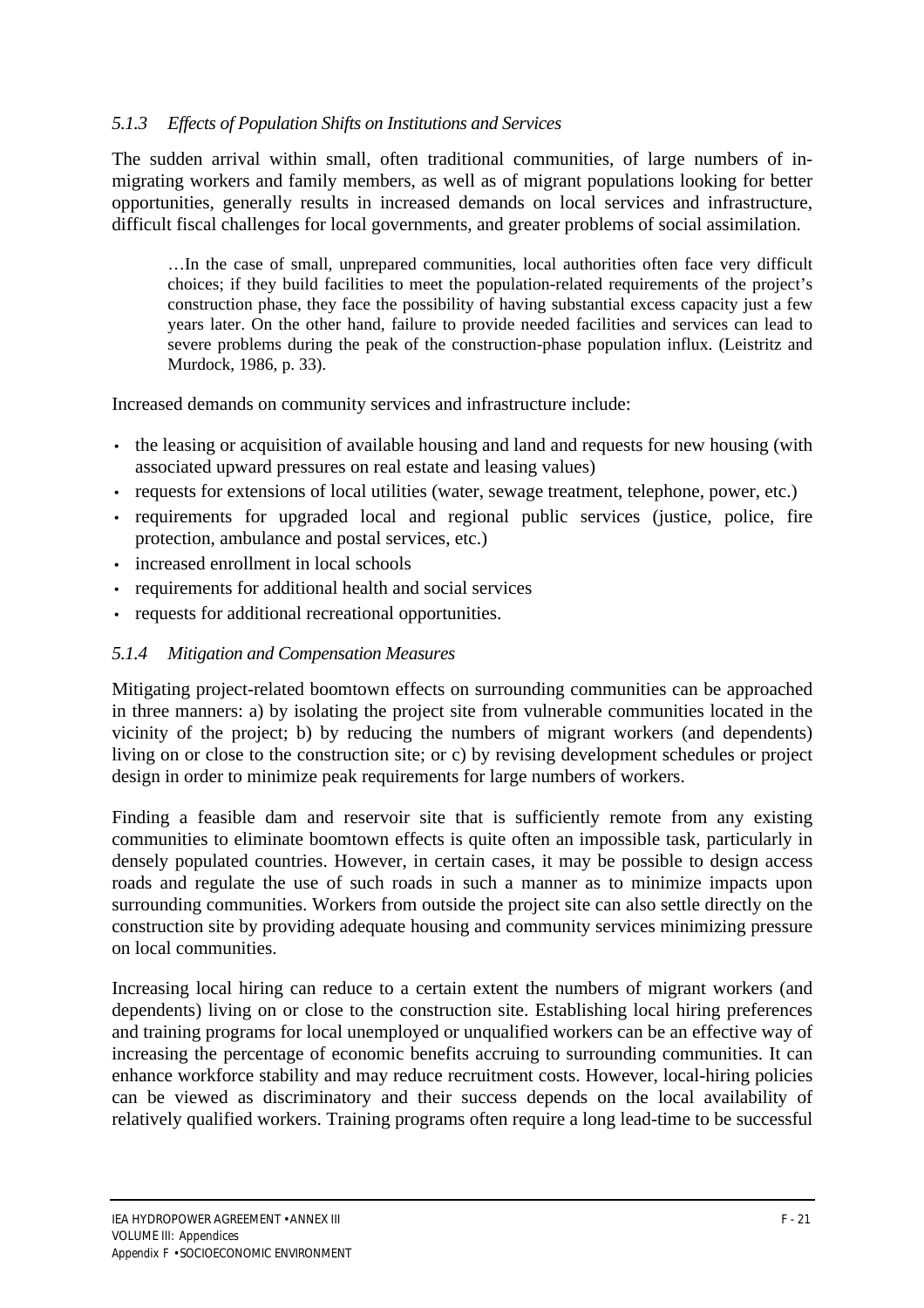and, for a variety of reasons, do not ensure that newly trained local workers will ultimately participate in the project.

Lengthening construction schedules can be a means to minimizing peak requirements for large numbers of migrant workers. However, such an approach runs the risk of significantly increasing project costs or of conflicting with energy sector or other priorities. In certain cases, project design can be adapted in order to facilitate off-site component fabrication or the scheduling of multiple units when several projects or project phases are planned for within the same area (Leistritz and Murdock, 1986).

# 5.2 Impacts on Community Traditions and Ways-of-Life

## *5.2.1 Changes to Community Traditions and Ways-of-Life*

Cultural distinctions and social relationships within a community are a fundamental part of social life and play an important role in balancing the forces of social conflict and of social cohesion. Cultural distinctions and social relationships at the community level are related to a series of factors: physical proximity, age and length of residence, kinship, ethnicity, religion, social class, work and gender.

Changes brought about by hydropower projects to the physical, economic and social conditions in which local populations live may have far-reaching cultural and social effects at the community level. Such changes may vary considerably from one project to another. For instance, the opening up of access roads to previously isolated areas for the construction of a hydropower dam can enable populations and goods to move more easily, offering new opportunities to exchange with other communities and a greater diversity and quality of available goods and services. On the other hand, improved access to the outside world can also lead to a loosening of social bonds and solidarity within the community, and to increased risks of competition or conflicts with outsiders for available resources.

#### *5.2.2 Mitigation and Compensation Measures*

Compensation for changes to community traditions and ways-of-life can be achieved to a certain extent through improved housing, education, social services and health care. Ensuring the long-term financial support of activities that define local cultures can also help to minimize changes to community traditions and ways-of-life brought about by a hydropower project.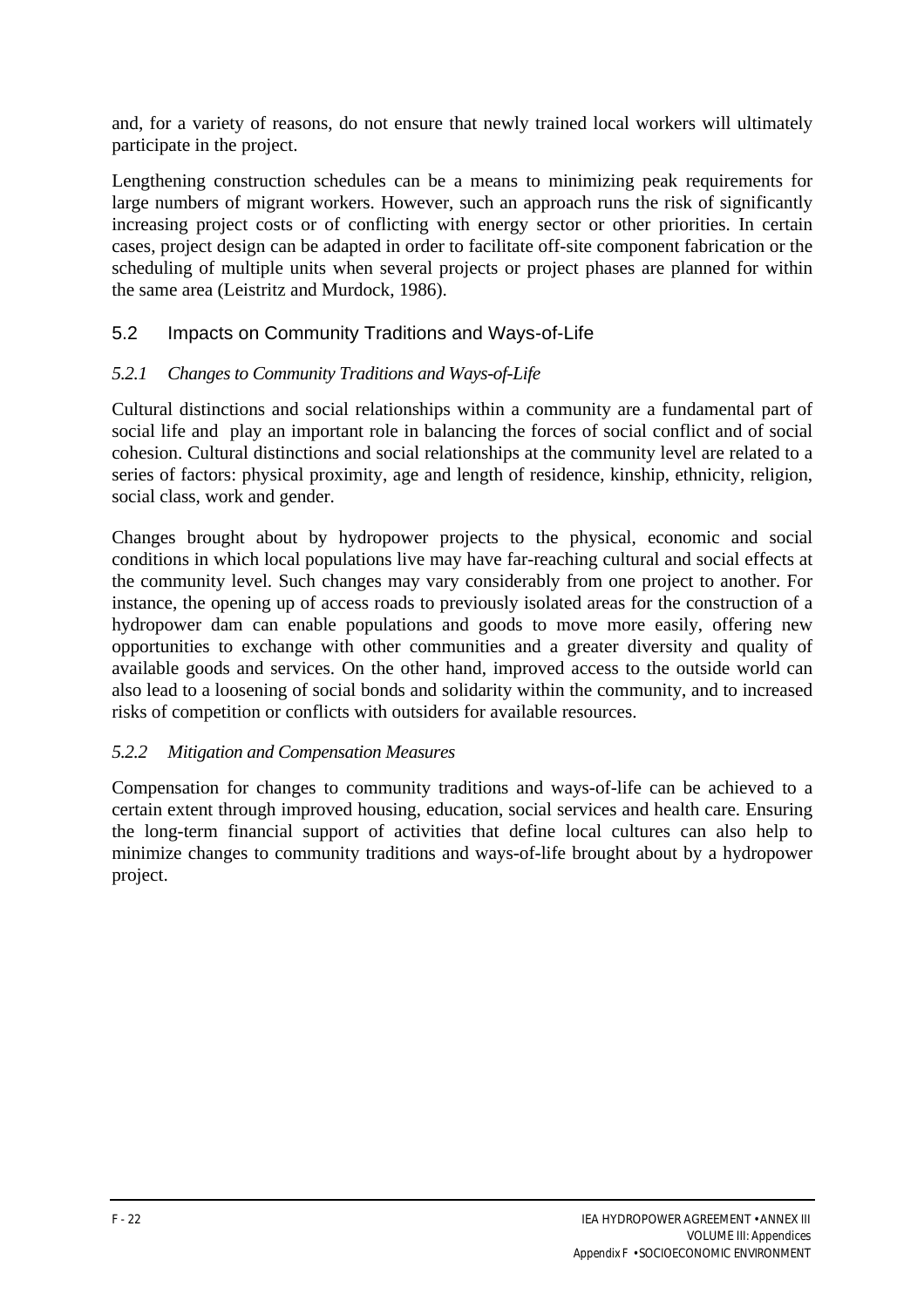# **The James Bay Reservoirs (Canada)**

Within the context of the James Bay hydropower projects, the James Bay and Northern Québec Agreement signed in 1975 guaranteed exclusive hunting, trapping and fishing rights to local Cree and Inuit communities. It also provided an Income Security Program (ISP) for hunters and trappers. This program helps community members continue practicing a traditional lifestyle. These benefits are granted according to the length of time spent hunting, fishing and trapping as well as the annual earnings of the unit and the size of family. The effects of the ISP on indigenous James Bay Cree communities have been studied by several social scientists. All of the studies indicate that the ISP has enabled these communities to maintain their traditional ways-of-life, or at least to slow the decline in the practice of such activities that had been observed before the projects, when compared to other indigenous communities that have not benefited from the ISP.

Sources: Salisbury (1986), Scott and Feit (1992), Proulx (1992), and Simard, et al. (1996).

# 5.3 Class or Gender Related Impacts

#### *5.3.1 Changes to the Relative Status of Population Groups Within Communities*

In rural or resource-based communities, the transition from traditional types of work such as rain-fed subsistence agriculture, animal husbandry, fishing, or hunting and trapping, to more intensive or modern production and service industries frequently results in significant changes to the relative social status of population groups within such communities.

## **The James Bay Reservoirs (Canada)**

In indigenous hunting and trapping societies such as the James Bay Cree in Northern Québec, increased government transfers and financial compensations obtained within the scope of the James Bay hydropower projects have led to the development of modern wellequipped communities. The creation of new public services within these communities has led in turn to numerous relatively well paid clerical jobs for local residents. Consequently, a few social scientists have evoked the possibility that the social differentiation brought about by the emergence of indigenous white-collar elite in such communities could eventually threaten the status of traditional master trappers or tallymen.

Sources: Berkes and Cuciurean (1987), Proulx (1992) and Simard, et al. (1996)

In hydropower projects with an irrigation component, concentrations of irrigated land may occur. Dispossessed small holders often become farm workers dependent on seasonal wages. Otherwise, to compensate for increased prices of relatively rarer staple foods, they are forced to occupy less productive land in order to continue practicing increasingly precarious subsistence farming (Goldsmith and Hildyard, Vol.1, 1984, pp. 188-196). In Third World countries, women are frequently the hardest hit by worsened agricultural conditions for the poor.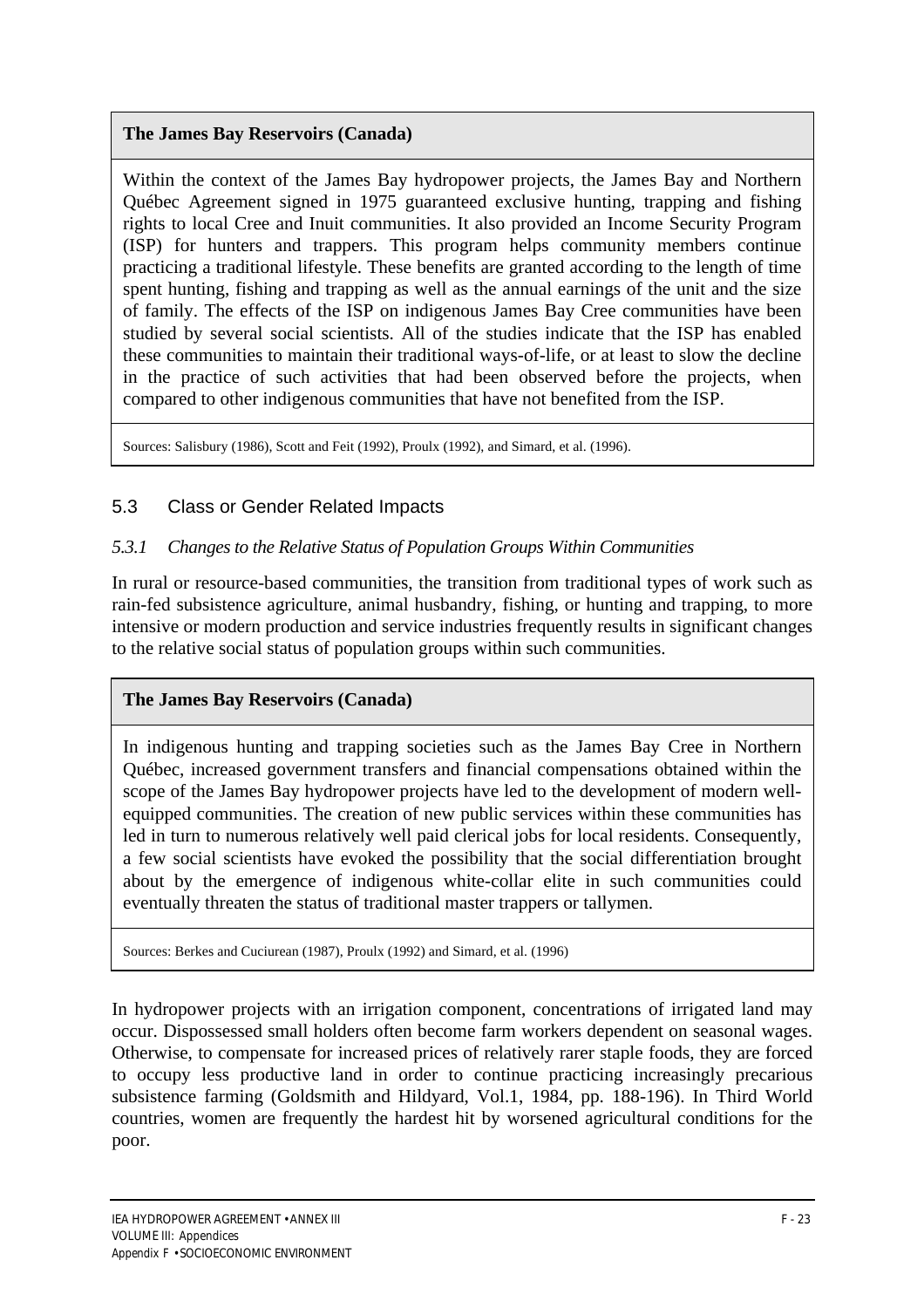# **The Manantali Dam (Senegal)**

In the Senegal River Basin: "...Although women are the leading productive force, they lack access to the resources generated by the project and do not enjoy its benefits. They are practically solely responsible for subsistence farming, as well as for all household tasks; they do not have access to land ownership or to agricultural credit. To become land holders, they must associate with other women, and in such cases, they usually receive less productive land. They are also confronted with the challenge of marketing their products."

Source: Ly (1995).

# *5.3.2 Mitigation and Compensation Measures*

Irrigation schemes developed within the context of hydropower projects can be designed in such a manner that local family farmers are assured of becoming project beneficiaries. In similar fashion to new reservoir fisheries, such an objective requires clear rights to projectaffected people, and in particular of affected women, during the early years of a new irrigation scheme. An upper limit can be set and strictly enforced on the size of land holdings that may receive subsidized water. Provisions can also be made to ensure that appropriate training and technical support is provided and that agricultural credit is extended to small holders and to women's associations.

# 5.4 Impacts on Vulnerable Minority Groups

The World Bank describes indigenous peoples and ethnic minorities as *"…social groups with a social and cultural identity distinct from the dominant society that makes them vulnerable to being disadvantaged in the development process…"* (Operational Directive OD 4.20, Indigenous Peoples, 1991).

## *5.4.1 Cultural Impacts in Vulnerable Communities*

Hydropower development projects in indigenous or traditional resource based areas frequently lead to the imposition of distinct cultural values by outside agencies upon local communities. The world view of a large number of traditional rural, agricultural or indigenous communities is built around the moral significance of their environment and the resources upon which they depend to live. In such communities, landscapes are often invested with special significance: "*… Thus the landscape is dynamic, every part is living, functional, has meaning and moral value…"* (Goldsmith and Hildyard, 1984, Vol. 1, p. 28).

The extent to which a particular development project can be the source of conflicting cultural values within such communities is difficult to ascertain, considering the number of outside influences to which they often are already subjected (radio, television, travel, schools, commercial exchanges, etc.). Nevertheless, communities for whom major transformations to their physical environment run contrary to their fundamental beliefs often perceive such projects as being destructive to their culture. Even in instances where such communities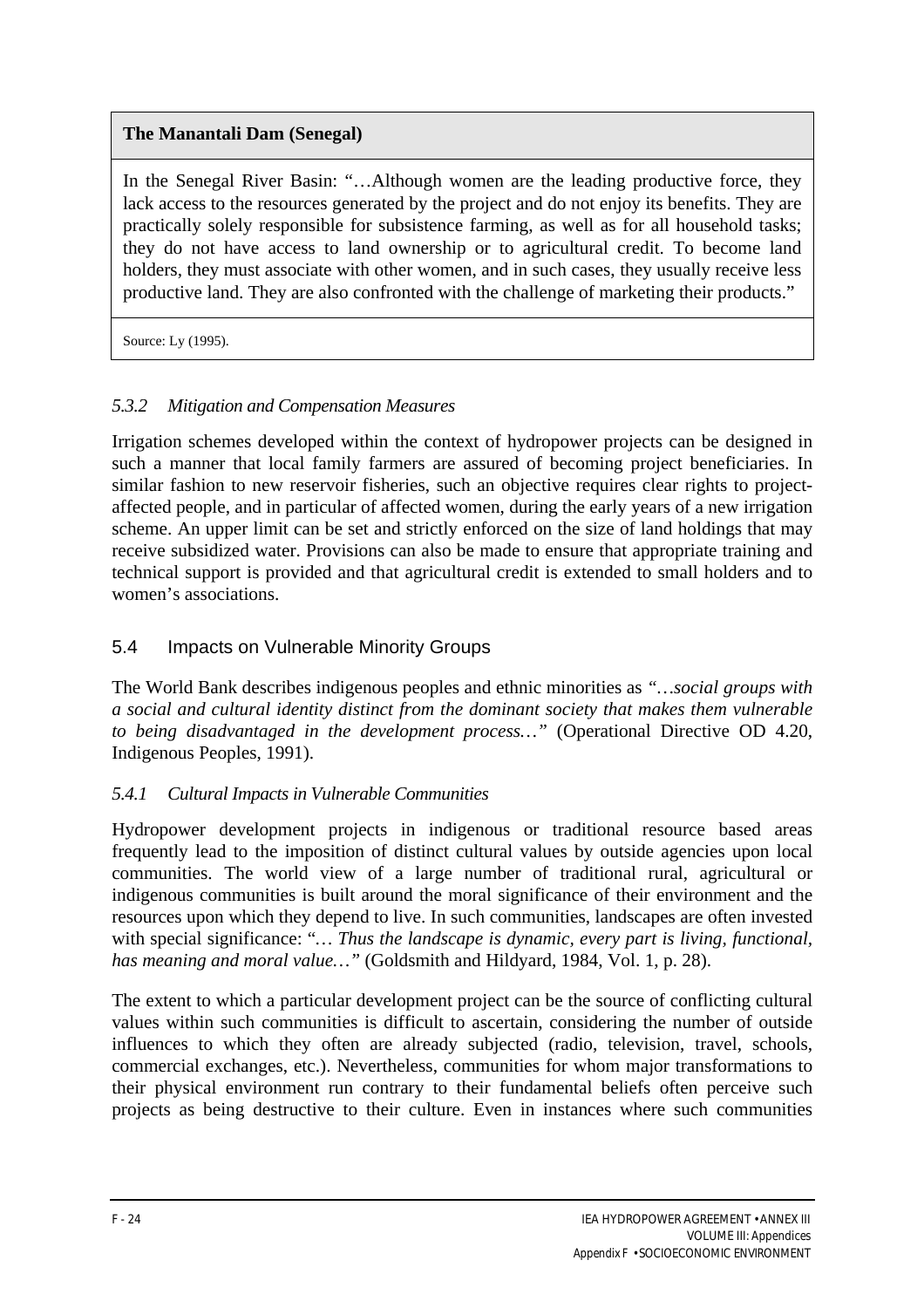benefit economically from the introduction of a hydropower project, they may perceive the project as an implicit rejection of their cultural values.

The sociological and anthropological literature on the impacts of development projects abounds with examples of the effects of the introduction of conflicting world views into such communities. These effects are variously described as:

- cultural shock associated with the pace of social change which is often beyond local capacities to adapt
- a sense of cultural invasion associated with a fear of outsiders
- cultural disintegration or anomie linked to a sense of fatality, of loss of control over indigenous development (increased dependence upon outsiders)
- diminished authority and loss of credibility of elders and traditional leaders, and the subsequent rejection of traditional values or political structures by younger generations
- progressive replacement of community-based values and practices by individualistic values and activities
- conflicts arising between so called modernists and traditionalists which often exacerbate existing social tensions within communities and can, in certain cases, split communities apart
- younger generations often suffer from a sense of loss of cultural identity.

In turn, such effects frequently contribute to increased community health problems (depression, substance abuse, marital and family violence, juvenile delinquency or apathy, suicide, etc.).

## *5.4.2 Mitigation and Compensation Measures*

It is very difficult to mitigate or fully compensate the social impacts of large hydropower projects on indigenous or other culturally vulnerable communities. Minimizing such impacts requires that local communities be willing partners in the development of a hydropower project, rather than perceiving it as a development imposed by an outside agency with conflicting values. It also requires that local communities be given sufficient lead time to assimilate or think through the consequences of such a project and to define on a consensual basis the conditions in which they would be prepared to proceed with the proposed development. These conditions are not always easy to fulfill for outside development agencies. Thus, they are often tempted to press forward with project design for overriding national purposes, before obtaining the approval of locally affected communities.

The early involvement in project planning of respected members of affected communities is therefore essential to identify the communities' concerns and to work out locally beneficial solutions. For instance, such solutions may include proposals to compensate for losses of land and alternatives to existing sources of income that may be jeopardized by the project. In developing countries where local titles to land (particularly for indigenous peoples) are rarely available, legal protections can be granted by local governments so that affected communities retain exclusive rights to the remainder of their traditional lands and to new lands obtained as compensation.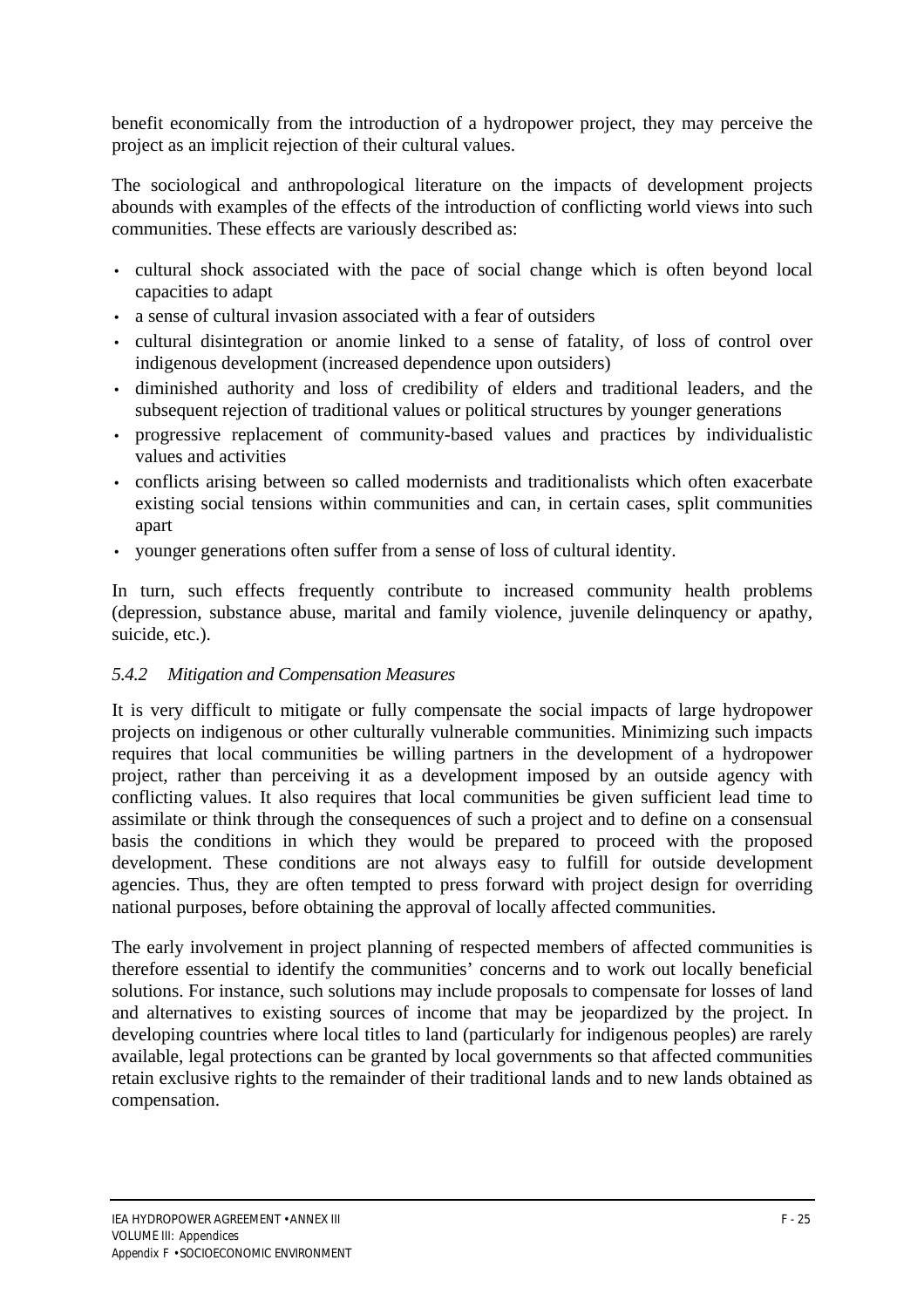# **The Sainte-Marguerite-3 Project (Canada)**

In the case of the Sainte-Marguerite-3 hydropower project, indigenous Innu (or Montagnais) communities negotiated an agreement in which they receive substantial funding over a fifty year period to support their economic development and maintain traditional ways-of-life through an Economic and Community Development Fund, an Environmental Remedial Fund and the Innu Aitun Fund set up to support traditional hunting and trapping activities.

Source: (Uashat Mak Mani-Utenam and Hydro-Québec Agreement – 1994).

Supporting the development of local economic activities in project-affected communities can also be financed by the allocation of a fraction of the hydropower project's income. Approaches involving new economic partnerships between developers and local communities, in addition to compensation for losses or damages, should be explored further in future projects.

## 5.5 Impacts on Human Heritage and Landscapes

Human (or cultural) heritage can be simply defined as: *"…the present manifestation of the human past. It refers to sites, structures and remains of archaeological, historical, religious, cultural and aesthetic value."* (World Bank, 1994a). It also includes oral and written history and traditions.

The conservation of human heritage aims to affirm the significance of past artistic, scientific or cultural achievements. As a legacy from forbears to future generations, it represents a contribution to our understanding of human history, to intergenerational equity and, thereby, to sustainable development.

Heritage sites such as burial grounds play an important role in demonstrating a community's cultural continuity and long-term survival. They include, among others, sacred sites, archaeological sites, monumental sculptures or paintings, monumental architecture, indigenous or vernacular architecture, historic settlements and town centers, cultural landscapes, historic gardens and parks, as well as trade route monuments and remains (World Bank, 1994a).

Exceptional natural landscapes or physical features of our environment also form an important part of human heritage. Landscapes are endowed with a variety of meanings: they constitute assemblages of natural and human ecosystems; they exist as visible representations; they also exist as symbolic representations or reflections of human values. Recognition of the need for landscape architecture considerations in connection with hydropower projects has gathered momentum since the beginning of the 1960's. New approaches to landscape planning for such projects, based on aesthetic, psychological, geographic and ecological principles, have been developed (Hillestad, 1992 and Hydro-Québec, 1993).

The preservation and interpretation of human heritage and exceptional landscapes are of increasing economic importance as a productive activity. Tourism, a multi-billion dollar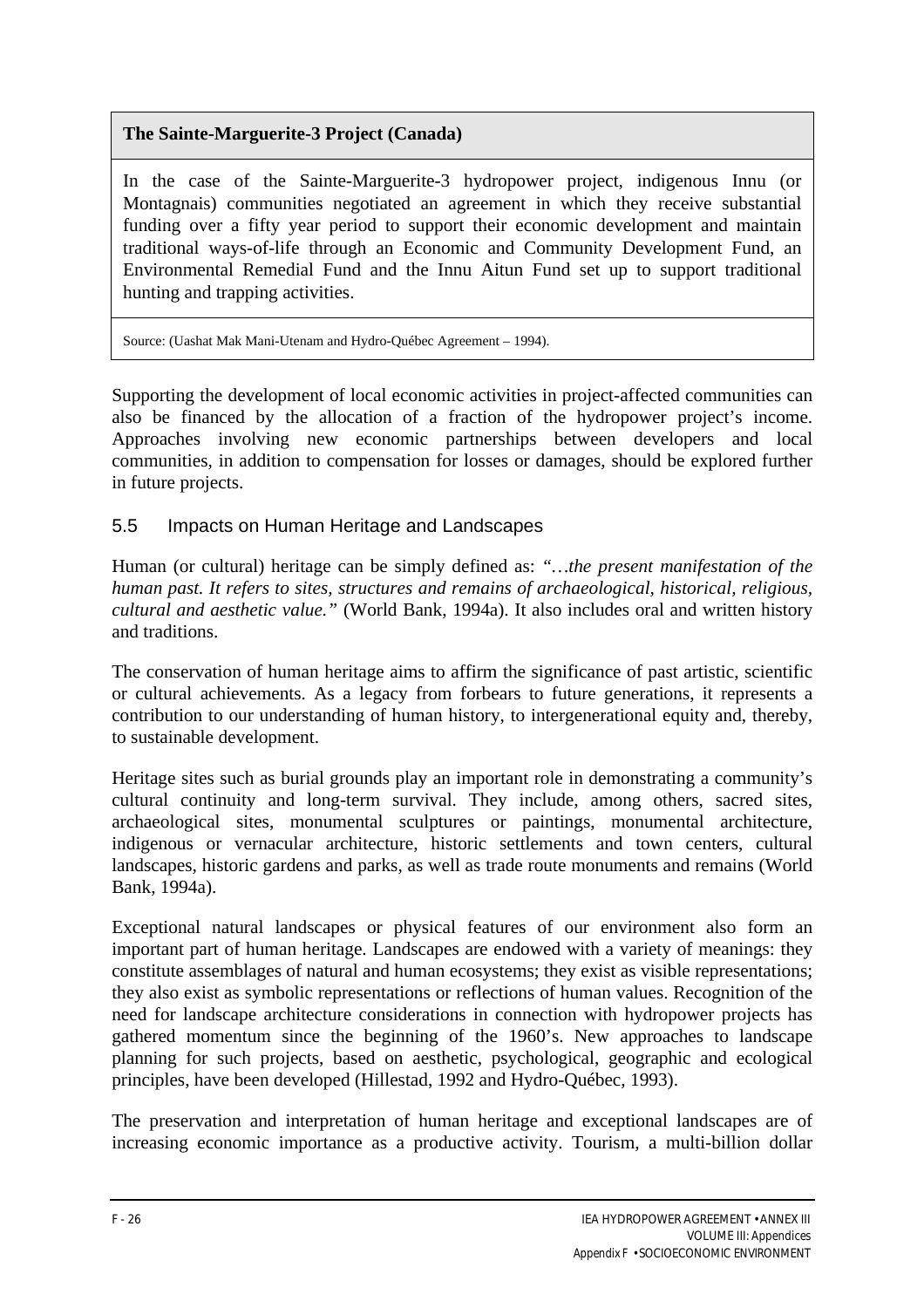industry, is heavily dependent upon the conservation and promotion of human heritage and valued landscapes.

## *5.5.1 Impacts on Heritage Resources*

Impacts on heritage resources or historical relics may occur at the design, construction or operation stages of a hydropower project. At the project planning stage, unless handled with care, early public announcements concerning the impoundment zone can result in plundering of unprotected cultural sites that are likely to be submerged by the flooding of the reservoir. Construction activities may alter or destroy heritage sites if nothing has been planned to ensure the protection of such resources. Following construction, new roads to the construction sites may facilitate access to previously remote heritage sites, thereby putting their integrity at risk.

#### **The Three Gorges Project (China)**

Even if several historic or archeological treasures will be removed from the impoundment zone, the Three Gorges hydropower project in China is expected to flood thousands of archeological sites and burial grounds along the Yangtze River, as well as scenic landscapes which play a significant role in Chinese cultural traditions.

Source: Zich (1997).

#### *5.5.2 Impacts on Valued Landscapes*

The flooding of hydropower reservoirs may lead to the irreversible modification or disappearance of valued or exceptional landscapes, such as spectacular waterfalls and canyons. Long-term landscape modifications can also be incurred by soil erosion, sedimentation and the presence of power transmission lines, as well as by seasonal fluctuations of water levels in reservoir drawdown areas and in rivers downstream of the dam. Prior to the rainy season in the tropics or the spring melting of snow in northern regions, the reservoir has to be partly emptied, exposing barren areas along the shorelines. The same phenomenon frequently occurs in rivers downstream during the dry season, when water releases are at a minimum. Other potential construction-related impacts of hydropower projects on landscapes include the scars left by quarries, gravel pits, spoil areas, temporary roads, the cutting or submergence of trees, garbage disposal and wastewater problems.

#### *5.5.3 Mitigation and Compensation Measures*

In many cases, impacts upon valued landscapes in the impoundment zone cannot be avoided other than by reducing reservoir impoundment levels. Therefore, the planning stage of a hydropower dam project is the most effective moment to minimize impacts upon valued landscapes and human heritage resources. An extensive and systematic inventory and assessment of heritage sites in the impoundment zone is required previous to completing project design. Project design documents must include clear specifications with respect to the protection of such sites. Measures taken to protect heritage sites in the impoundment zone should also be implemented or at least initiated before the official announcement of the project. Local oral history should also be collected to maintain collective memory. During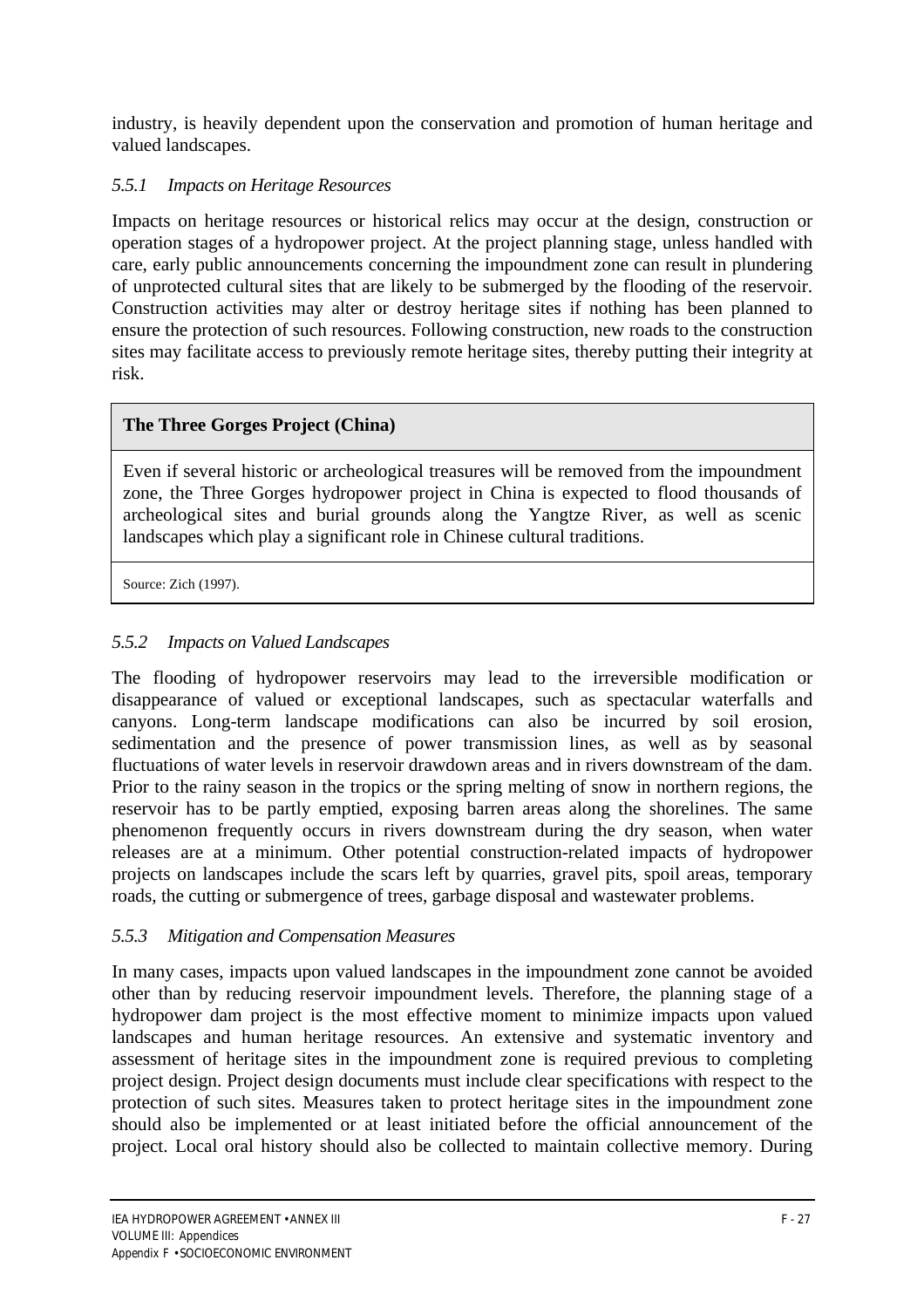construction, human heritage or archeological specialists should supervise all major construction activities to ensure that any site discovered is not irretrievably damaged. If required, particular care should also be taken to limit public access to sensitive heritage sites following project construction.

Many of the considerations regarding the mitigation of impacts of hydropower dams on landscapes are related to whether the planning of such projects should favor visual contrasts through original design or favor blending into the rest of the landscape. If visual contrast is selected as the better-adapted solution to the qualities of the landscape, it is the design of the dam and of its powerhouse that will require particular attention.

Inversely, a focus on blending the infrastructure into the surrounding landscape will lead to significant efforts at landscape design around the dam, the reservoir and required access roads.

#### 5.6 Geopolitical Impacts

Major hydropower projects may have an important geopolitical dimension because of their size, their visibility and the fact that they use and modify resources that are frequently shared by various countries. The development of international river basin institutions has not always resulted in agreements on the sharing and development of international waters. The increased economic potential of land uses near the reservoir and downstream of the dam also sometimes lead to political conflicts between local inhabitants and newly entitled landholders from outside.

#### *5.6.1 Institutional Limitations of International River Basin Organizations*

Several international river basin institutions have been set up to manage water resources that are shared by riparian countries. Some of these have proven unsatisfactory for a variety of reasons. In some cases, political considerations play a major role in decisions to proceed with or expand hydropower projects within a given river basin. In other cases, politically motivated decisions hinder rather than expedite the development of such projects, especially where they forestall legal agreements on the sharing and development of international waters and on the formation of appropriate planning, implementation, management and monitoring institutions. There are many instances where riparian states have been unable to reach agreement or form institutions.

#### **The Sardar Sarovar Dam (India)**

The development of the Narmada River in India, and specifically the Sardar Sarovar Dam, illustrates the political and institutional challenges associated with river basin management involving several riparian states: "…Initially the three states involved were unable to decide how to share hydropower and other benefits that would accrue from the development. …. That problem was finally resolved after an independent tribunal mediated the dispute and made recommendations that the states accepted…"

Source: Morse and Berger (1992).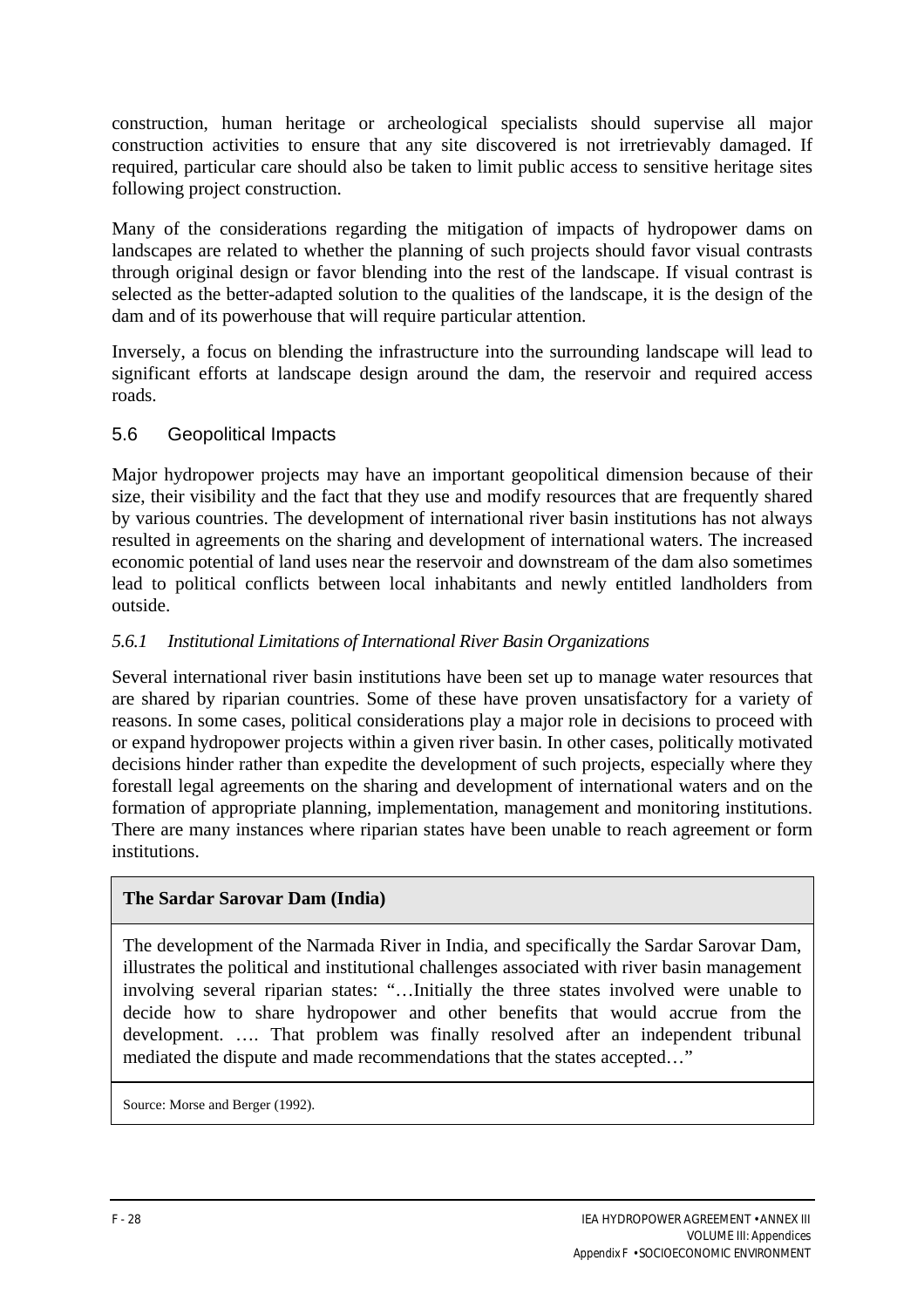## *5.6.2 Geopolitical Impacts of Multinational Hydropower Projects*

Building a hydropower dam upstream of a river that crosses various states or countries often results in political tensions and conflicts that are difficult to settle or to arbitrate. International negotiations for strategically sensitive hydropower projects can significantly delay or even jeopardize their implementation. In such cases, negotiations can also be tied up with other sensitive considerations.

## **The Ataturk Dam (Turkey)**

An agreement in 1987 between Turkey and Syria concerning the development of the Upper Euphrate river ensured Syria of a volume of water of 500  $\text{m}^3\text{/s}$  per month during the filling of the Ataturk dam, on the condition that Syria no longer support Kurdish guerrillas fighting for independence.

Source: Conac (1995), p. 56.

The Senegal River Basin case also illustrates how political elites may take advantage of new opportunities arising from dam construction at the expense of riverine inhabitants: Customary forms of land tenure along the river were ignored when the Mauritanian government passed a land registration act that favored individual tenure by those who had capital resources. The resulting land grab eventually caused the eviction of many ethnically different riverine villagers. This led to retaliation against Bidans in Senegal and almost caused a war between the two nations (Scudder, 1994, pp. 109-110).

#### **The Manantali Dam (Senegal)**

"…Because of the racial/class segmentation between the ruling Bidans (White Moors of Mauritania), now suddenly interested in agriculture, and the subordinated black farmers, the farmers have had no legitimate recourse, no way of protecting their lands from seizure. Such protests as were attempted by blacks – mainly by educated children from farming families who put their names to pamphlets – were summarily suppressed: protesters were imprisoned en masse, and most, those who are still alive, remained confined (or expelled from the country). Mauritania has ignored all appeals on behalf of these prisoners of conscience.

Source: Horowitz (1991) p. 170.

# **6 Resettlement and Rehabilitation**

The most sensitive socioeconomic issue surrounding hydropower development revolves around resettlement and rehabilitation, which consists of two closely related yet distinct processes: displacing people (resettlement) and rebuilding their livelihood (rehabilitation or community development).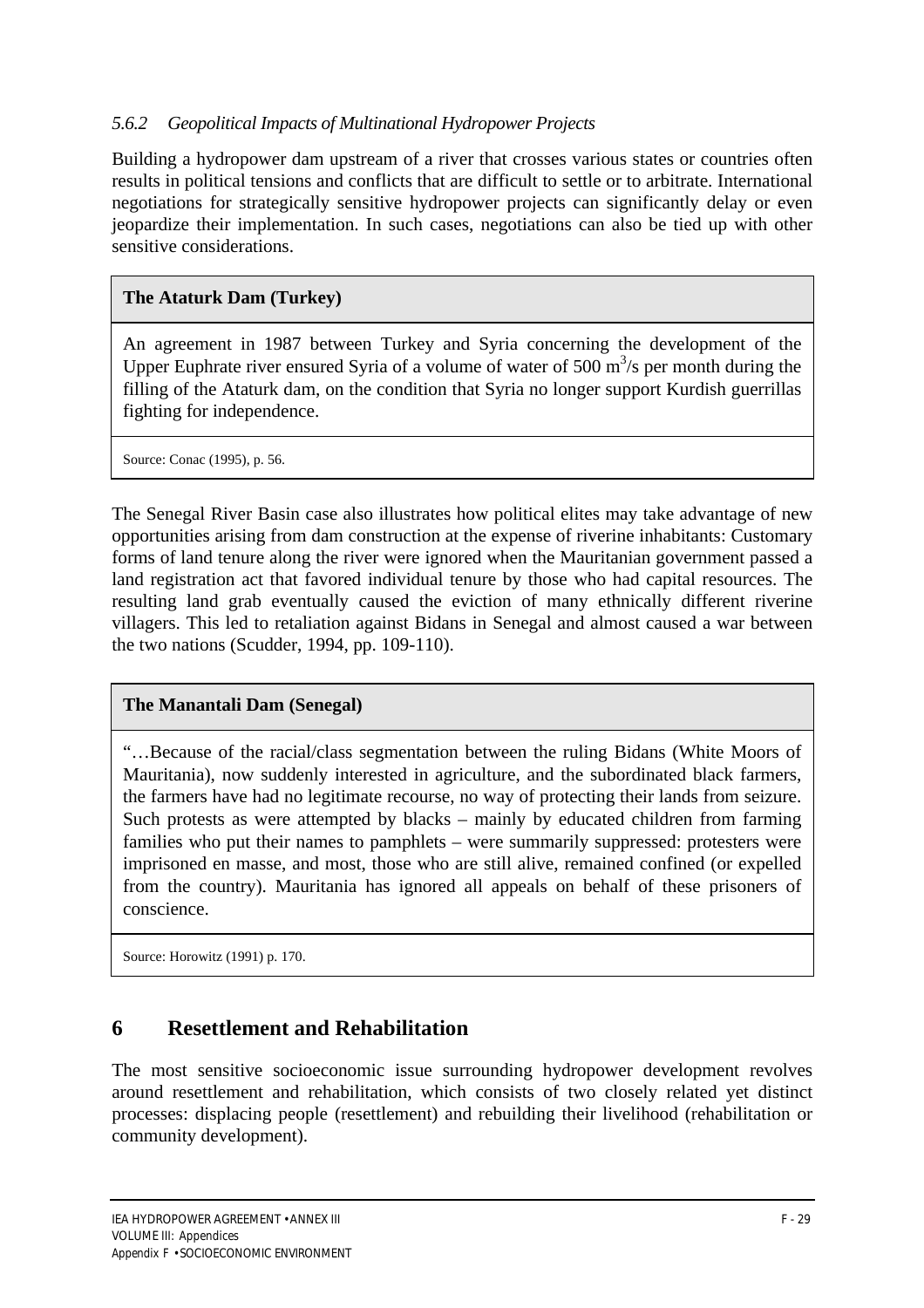#### 6.1 Historical Trends in Resettlement

Where involuntary population displacement occurs, the severity of impacts is often considerable in terms of the numbers of people adversely affected, the vulnerability of such populations to resettlement, and the suffering caused both before and after removal from the impoundment zone. Sadly, the proper management of these impacts has until recently been largely neglected by national and international development agencies because of inadequate regulatory frameworks, insufficient financing and biased design and planning methodologies.

According to the World Bank, which has put considerable effort into developing guidelines for the proper management of involuntary resettlement:

"…Bank experience indicates that, unless appropriate measures are carefully planned and carried out, involuntary resettlement under development projects generally gives rise to severe economic, social, and environmental problems: production systems are dismantled; people are impoverished when their productive assets or income sources are lost; people relocate to environments where their productive skills may be less applicable and the competition for resources greater; community institutions and social networks are weakened; kin groups are dispersed; and cultural identity, traditional authority, and the potential for mutual help are diminished…" (Draft Operational Policy (OP) and Bank Policy (BP) 4.12, Involuntary Resettlement, Jan. 1998, p. 1).

According to a bank-wide review of projects involving involuntary resettlement between 1986 and 1993:

"…The scale of development-related population displacement in developing countries has grown rapidly in the past decades, due to the accelerated provision of infrastructure and growing population densities. The annual displacement toll of the 300 large dams that, on average, enter into construction every year is estimated to be above 4 million people. Over the past decade, it is estimated that about 80 to 90 million people have been resettled as a result of infrastructure programs for dam construction, and urban and transportation development…" (World Bank, 1994b, p. i).

Funding and managing involuntary resettlement is difficult for developing country governments, particularly in low-income countries with land scarcity, competing needs and limited resources, as well as severe constraints on institutional capacity. Restoring previous standards of living in developing countries is therefore a formidable task in practice. Nevertheless, multilateral and bilateral developing agencies have long been reluctant to fund project-related resettlement activities, judging that they remain largely under the responsibility of local governments.

Historically, indigenous peoples, ethnic minorities and pastoral groups have composed, more often than not, a large share of the populations displaced by hydropower dams in developing countries. This can be explained by the fact that such communities often live in remote areas that are considered as non-productive by mainstream society. In the past, when planners of a hydropower project were confronted with the presence of indigenous peoples or other vulnerable minority groups, these populations were simply forced to move to new territories. The populations involved were relatively helpless to defend their rights.

The appearance of international and local NGO's focusing on human rights abuses associated with development projects in the 1970's, and the subsequent development and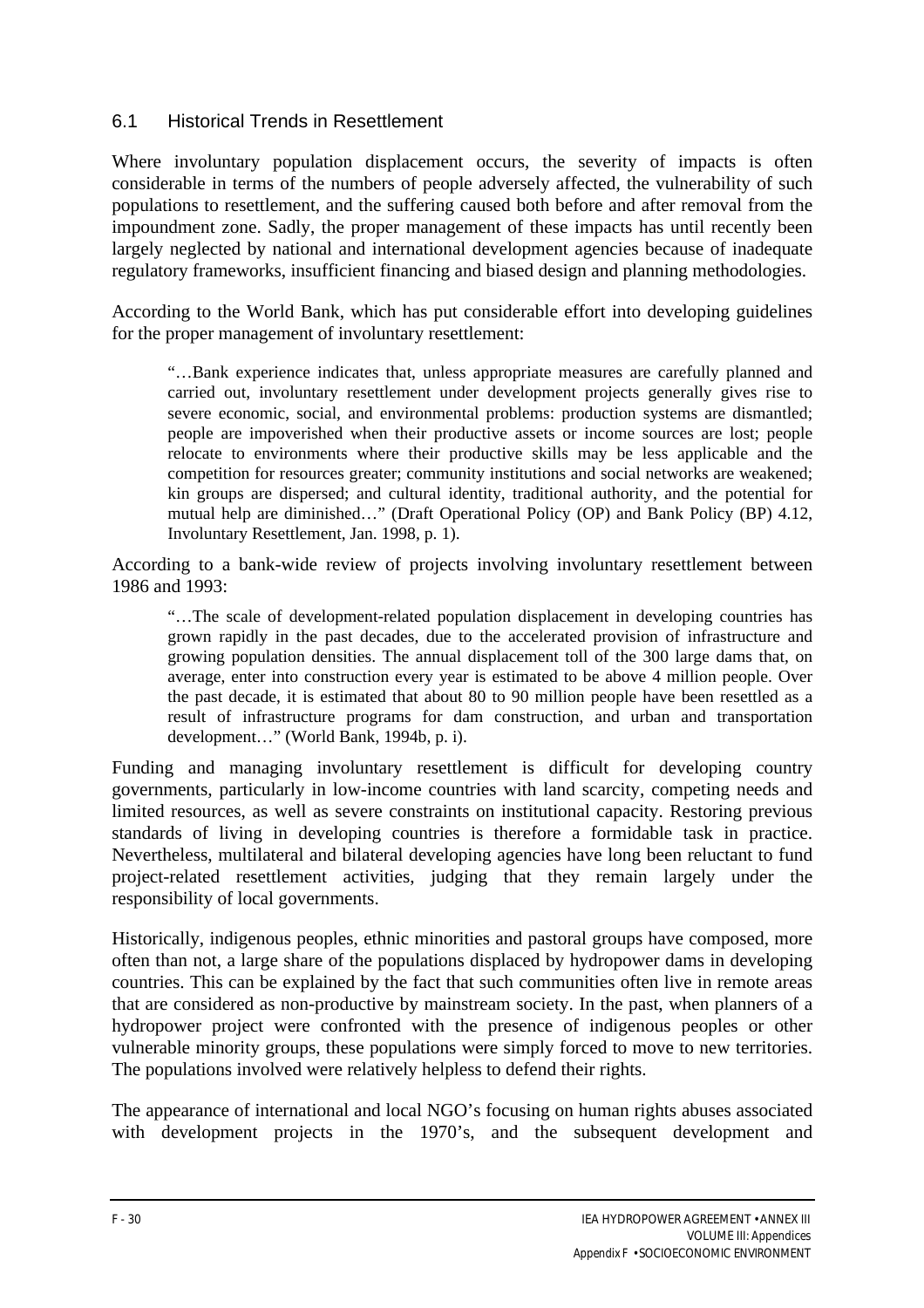implementation of guidelines on involuntary resettlement by international financing agencies in the 1980's, have in most cases changed the manner in which indigenous or other vulnerable rural populations displaced by development projects are treated.

However, new approaches to involuntary resettlement have as yet met with little success in terms of long-term human development (World Bank, 1997; Scudder, 1997). Whether considered under the angle of human rights, of environmental protection or of economic development, such shortcomings are not justified. Strictly in terms of human rights, projectaffected populations should be the primary beneficiaries of any public works project. From an environmental viewpoint, rural populations dispossessed by a public works project are more likely to overuse other locally available environmental resources or to migrate to urban areas that are incapable of supporting their needs. On an economic basis, the important costs of involuntary resettlement require that displaced populations contribute to the long-term stream of economic benefits derived from such projects, rather than continuing to be a long-term cost (Scudder, 1995, pp. 255 and 265; Pearce, 1993).

# 6.2 Challenges for Future Hydropower Development

Follow-up studies of populations resettled within the context of large public works projects reveal a number of common points among the reactions of those who have been displaced. Such dislocations generally involve rural populations with low incomes who are closely tied to their land and who often have limited title to their land. Two major phases can be distinguished during resettlement: the actual resettlement phase and subsequent development.

#### $\triangleright$  Resettlement Phase

The resettlement phase, which may last several years before and after the commissioning of the project, engenders the greatest stress and tension among people to be displaced and among host populations who live in the resettlement zone.

Before the project begins, most of those who will have to relocate are apprehensive about leaving their homes, land and familiar surroundings. They are even more apprehensive when project related benefits accrue to other population groups. Because resettlement is involuntary and because moving to new communities with new neighbors and production systems takes much time and energy, relocation is the source of a great deal of psychological and sociocultural stress. This is even truer when the planned resettlement area is located in a very different environment. The cumulative effects of such stresses can tear apart the social fabric and local economy, thereby leading to impoverishment through landlessness, joblessness, food insecurity, deteriorating health or the loss of access to community assets (World Bank, 1994b).

Such high levels of stress are generally manifested through very conservative attitudes among persons to be displaced. During the first years after resettlement, they tend to remain attached to their former production techniques and to seek out social groups that are familiar to them. Experience shows that most prefer to stay as close as possible to their former homes and to maintain the cohesion of their social groups.

Under such conditions, it is quite unrealistic to expect that forcibly displaced people will adapt quickly to new production systems in unfamiliar soil and climatic conditions, and even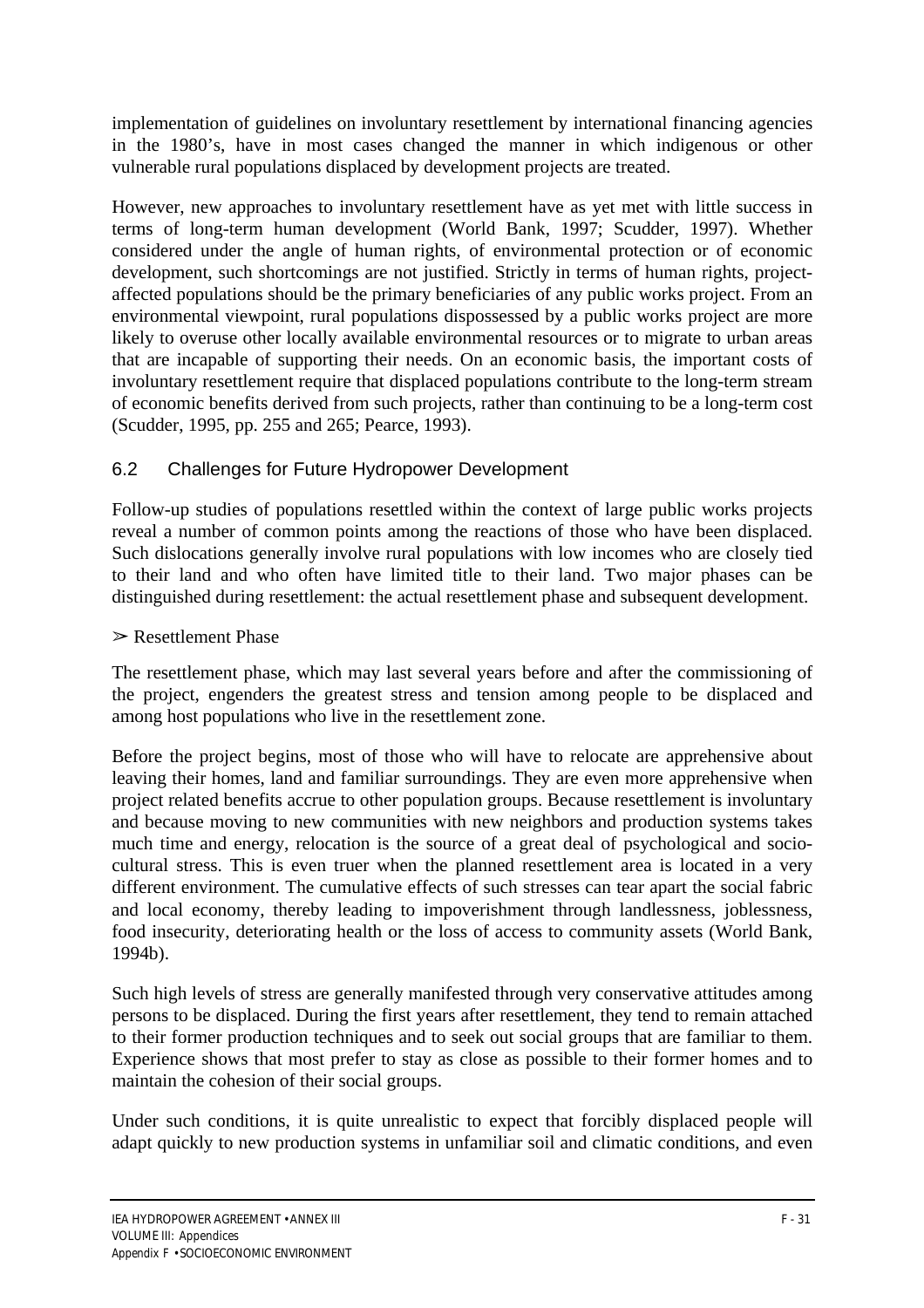more so when they must change professional occupations. The more familiar the new physical, social and cultural setting, and the more support measures are provided that take into account the sources of stress related to the resettlement program, the shorter the transition to development will be.

#### $\triangleright$  Development phase

Throughout the world, few resettled populations have experienced subsequent development. In most cases, such populations are frequently poor, politically powerless, and suffer from a lesser standard of living than neighboring non-resettled populations. The principle causes of such failures are insufficient allocation of long-term resources, inadequate planning and poor coordination of resettlement efforts.

On the other hand, studies of a few successful resettlement programs have observed that many displaced people have proven to be dynamic entrepreneurs that are prepared to take risks in their new environment. In such cases, development is usually supported by the introduction of cash crops, livestock breeding or fish farming, the acquisition and development of new land and the establishment of small agro-industrial companies. The development phase must lead to the complete incorporation of the resettled communities into the regional economy. This ultimately implies the dismantling of the agencies responsible for carrying out and supporting resettlement.

Social research undertaken since the 1960's (Scudder and Colson, 1982; World Bank, 1988) on communities displaced by hydropower projects indicates that such events have a considerable (if rarely realized) potential to improve the quality of life of the majority of project-affected people, once they have got beyond the difficult transition stage between the resettlement and development phases. The various reasons invoked for such a hypothesis include the fact that:

- resettlement offers communities new economic possibilities associated with their incorporation into a larger polity
- once adapted to their new environment, communities tend to break away from a riskavoidance strategy in favor of a risk-taking strategy (this can be explained in part by reduced socio-cultural constraints linked for instance to land tenure and social stratification)
- well managed economic development programs during resettlement can multiply new possibilities.

## 6.3 Principles for Successful Resettlement

According to the World Bank's review of its projects involving involuntary resettlement between 1986 and 1993, the major common factors which contribute to the success of resettlement are:

- political commitment by the borrower, expressed in law, official policies, and resource allocations
- systematic implementation by the borrower and the bank of established guidelines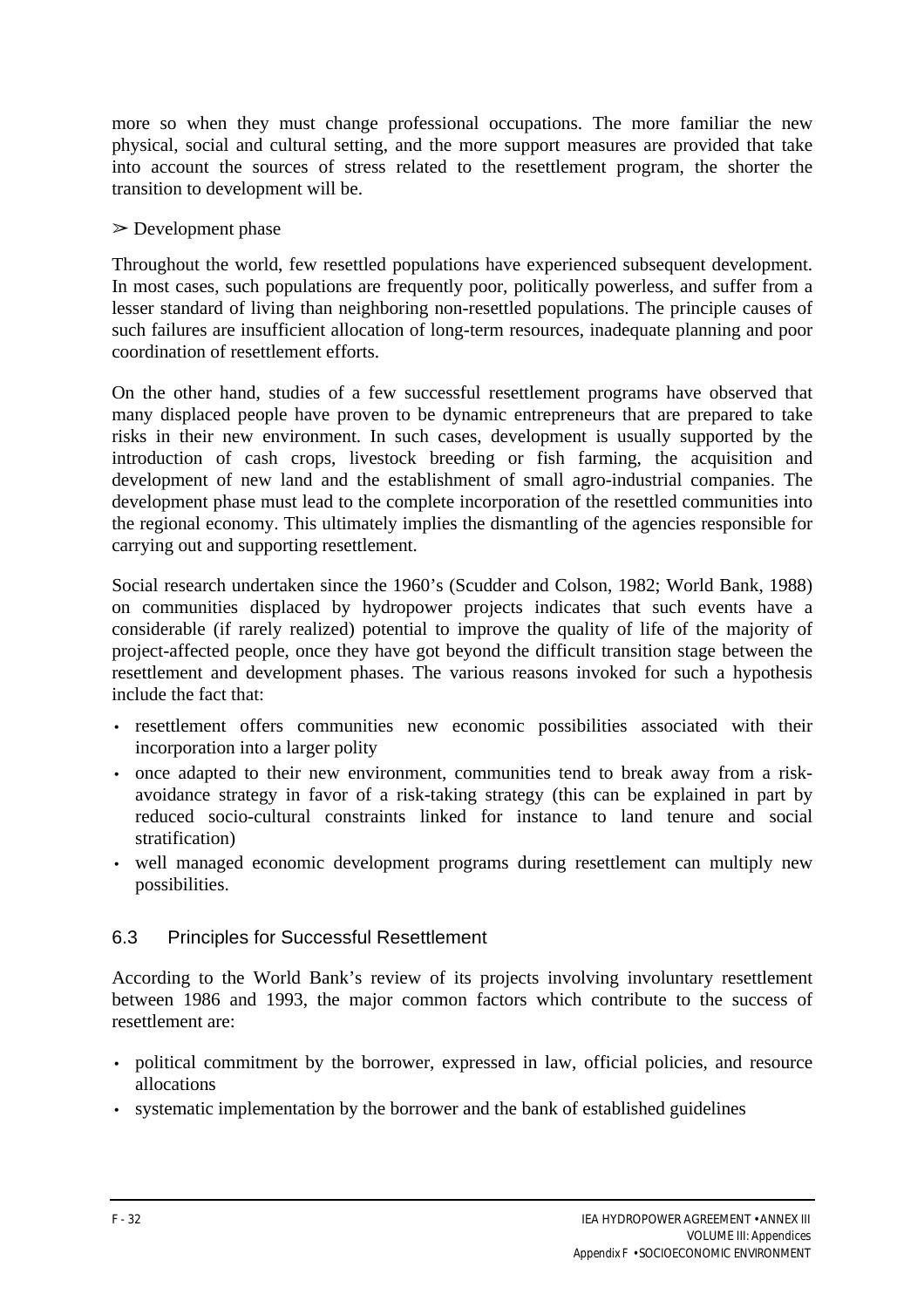- sound social analysis, reliable demographic assessments, and technical expertise in planning for development-oriented resettlement
- accurate cost assessments and commensurate financing, with resettlement timetables tied to civil works construction
- effective executing organizations that respond to local development needs, opportunities and constraints, and
- public participation in setting resettlement objectives, identifying reestablishment solutions and in implementing them (World Bank, 1994b).

#### **The Arenal Hydroelectric Project (Costa Rica)**

The involuntary resettlement component of the Arenal Project entailed relocating about 2,500 people (some 500 families) from the reservoir area. Ex-post evaluation produced evidence that the Arenal resettlement succeeded in improving the standards of living of project-affected populations and returning the settlers control over their own lives in a period of five years after their transfer. The resettlement program was carried out under the responsibility of the project proponent (ICE, Instituto Costarricense de Electricidad). The planning of resettlement was delegated to an Inter-Institutional Task Force composed of the ICE Office of Architectural Design, the Institute of Municipal Development, the Departments of Anthropology and Architecture of the University of Costa Rica, and the National Census and Statistics Bureau.

Resettlement preparation activities began in 1973, two years before multilateral financing was secured and the construction of the dam was begun (1975). The population was resettled two years after the start-up of construction (1976 and 1977). Preparation activities took place took place in 11 phases spread out between 1973 and 1975. The first two to three years in the two new resettlement communities (Nueva Tronadera and Nueva Arenal) were difficult. The settlers were fully engaged in subsistence activities for the most part, based on traditional slash-and-burn techniques. The transition stage appears to have ended and the development stage started between 1979 and 1981. The change is indicated by successful experiments and innovations taken by settlers, with assistance from ICE, to intensify agricultural and livestock production. Innovations involved especially adapted varieties of coffee and cut-fodder for grazing. These successes were obtained through careful planning and rigorous implementation of the resettlement action plan.

Source Partridge (1993).

# **7 Conclusion**

In the preceding section, the description of socioeconomic impacts and relevant mitigation and compensation measures<sup>\*</sup> typically associated with hydropower projects has been grouped under four headings: land use, economic impacts, social impacts and resettlement. The main conclusions regarding each of these issues are briefly summarized below.

 $\overline{a}$ 

<sup>\*</sup> See Appendix A: Glossary.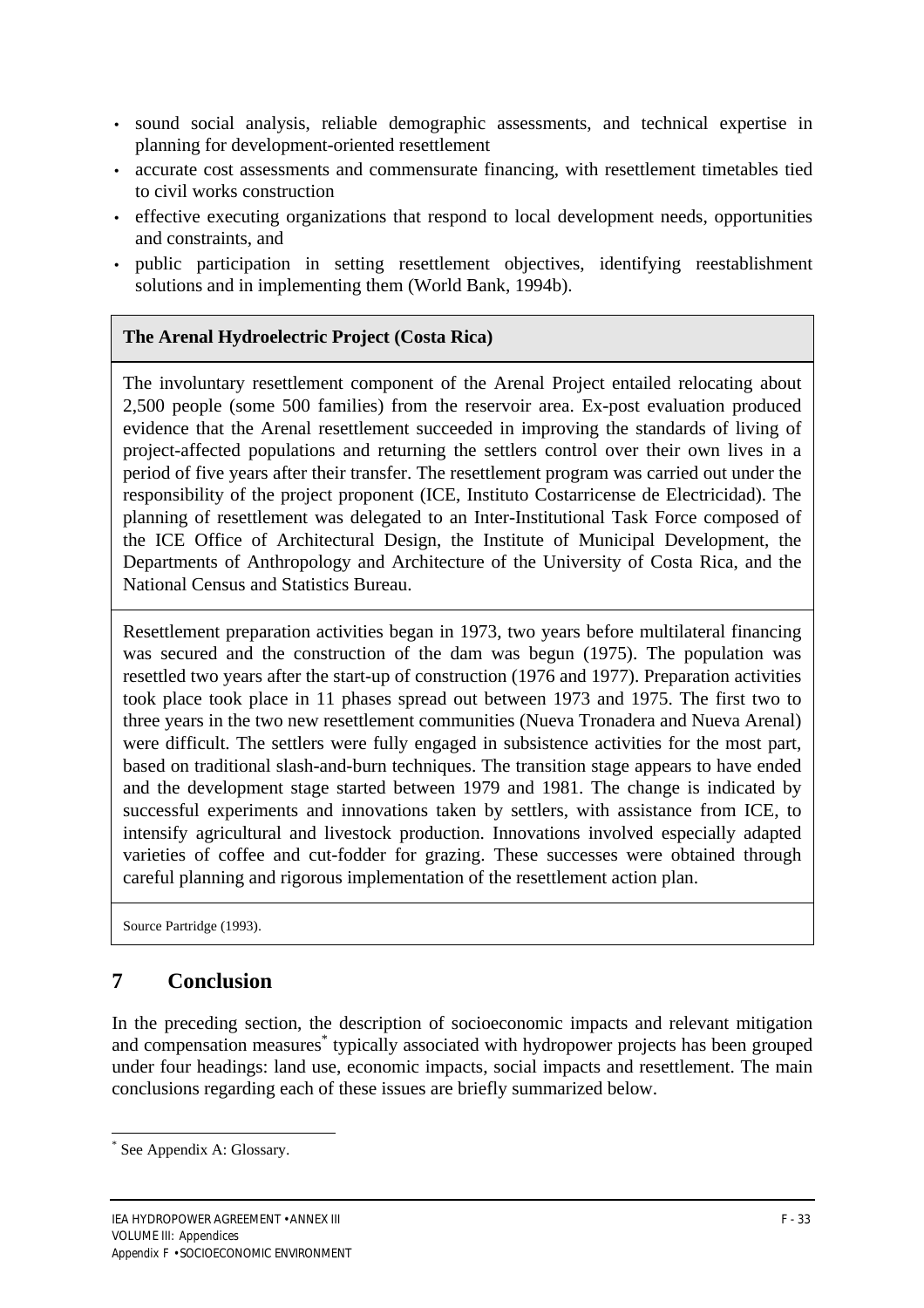#### $\triangleright$  Land Use

By their very nature, hydropower projects generate a significant amount of long term impacts on existing and future land uses. They usually lead to the disappearance of valuable resources and land uses in reservoir impoundment zones and to widespread modifications to existing land uses, both upstream and downstream of the power plants. Changes to land uses are generally a consequence of the submergence of large areas in river valleys, modifications to upstream and downstream water levels and water flows and induced development associated with the regulation of water flows and the creation of large reservoirs.

#### $\triangleright$  Economic Impacts

Because of their long-term structural impact, there is no doubt that well-sited and designed hydropower projects generate significant economic regional and national benefits. It is difficult to overstate the economic importance of hydropower and irrigation dams in countries affected by scarce water resources for agriculture and industry, limited access to indigenous sources of oil, gas or coal, and frequent shortages of electricity.

#### $\triangleright$  Health and Safety Impacts

Modifications to upstream and downstream land use systems introduced by hydropower projects may lead to a wide range of consequences on public health and safety. These can, for the most part, be adequately mitigated and compensated. Of particular concern, however, are impacts on human health near tropical reservoirs and irrigation schemes.

#### $\triangleright$  Social Impacts

Modifications to upstream and downstream land use systems introduced by hydropower projects, as well as the varied distribution of project benefits and costs among various stakeholders, may also result in a wide range of social consequences. These typically include:

- demographic and institutional impacts
- impacts on community traditions and ways-of-life
- class or gender-related impacts
- impacts on vulnerable minority groups
- impacts on human heritage and landscapes
- geopolitical impacts.

The majority of social impacts caused by hydropower projects can be adequately mitigated and compensated. Of particular concern, however, are impacts upon vulnerable indigenous or ethnic minorities in remote resource-based communities.

#### $\triangleright$  Resettlement and Rehabilitation

As with most other public infrastructure projects in developing countries, the most sensitive socioeconomic issue surrounding hydropower development is resettlement. The World Bank review of projects involving resettlement showed that *"…inadequate resettlement induces local resistance, increases political tensions, entails extensive project delays and postpones project benefits for all those concerned; the benefits lost because of such avoidable project delays sometimes far exceed the marginal cost of a good resettlement package…"* (World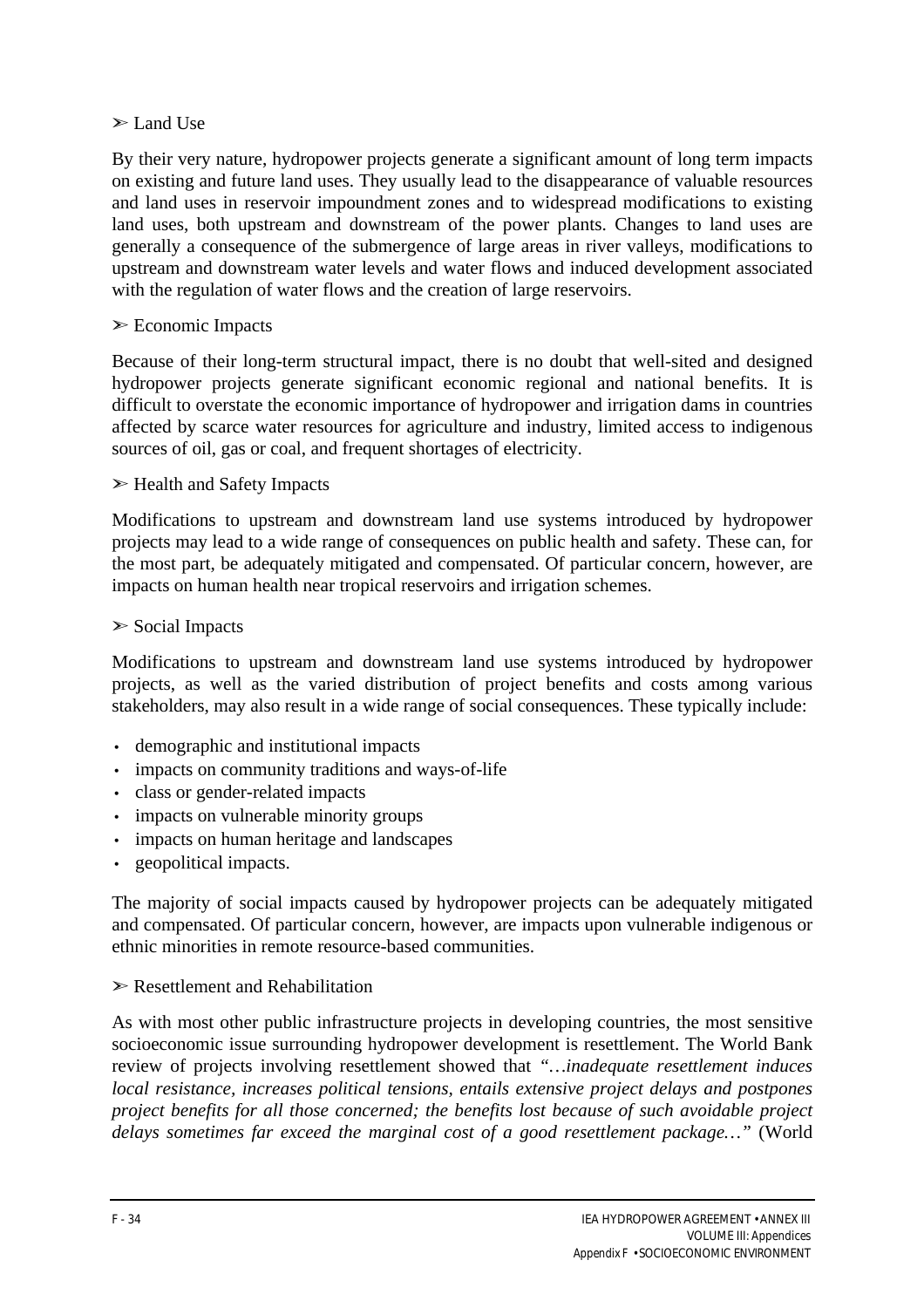Bank, 1994b). Although the review confirmed that there were significant improvements in the Bank's portfolio of resettlement operations, outcomes were not consistent with the standards defined and demanded by the Bank's policy in a number of projects.

As mentioned in section 6.3, above, the major common factors which contribute to the success of resettlement are well identified and applicable.

## **References**

- Asian Development Bank. 1993. *Environmental Guidelines for Selected Industrial and Power Development Projects*. Manila, PH, Office of the Environment, 154 p.
- Berkes, F., and Cuciurean, R. 1987. *Chisasibi Community Land Use in the Lower La Grande Sector and the La Forge-Caniapiscau Sector of Remedial Measures*. Report prepared for the Chisasibi Band Council. Chisasibi, CA, Chisasibi Band Council, 37p.
- Cernea, M.M. 1988. *Involuntary Resettlement in Development Projects: Policy Guidelines in World Bank-Financed Projects.* Washington DC, World Bank, Environment Department. 90 p. (World Bank Technical Paper No. 80)
- Cernea, M.M. 1991. "Involuntary Resettlement: Social Research, Policy, and Planning", in *Putting People First: Sociological Variables in Rural Development*, 2nd ed., revised and enlarged, M.M. Cernea., New York, Oxford University Press, p.188-216
- Cernea, M.M. 1997. *Hydropower Dams and Social Impacts: A Sociological Perspective*. Washington DC, World Bank, Environment Department, Social Policy and Resettlement Division, 30 p. (Environmental Department Papers, Social Assessment Series 044)
- Commission Nicolet. 1997. *Rapport de la Commission scientifique et technique sur la gestion des barrages*. Québec, CA, 460 p. and appendices.
- Dixon, J.A., Lee M.T. and Le Moigne, G. 1989. *Dams and the Environment: Considerations in World Bank Projects.* Washington DC, World Bank, Environment Department. 64 p. (World Bank Technical Paper No. 110).
- Conac, Françoise. 1995. "Facteurs naturels et coopération", in *Barrages internationaux et coopération*, F. Conac, Paris, FR, Éditions Karthala, p.35-71.
- Dumont, C. et al. 1998. "Methylmercury levels in the Cree population of James Bay, Québec, from 1988 to 1993/94", in *Canadian Medical Association Journal*, Vol.159, No. 11, p.1439-1445.
- Goldsmith, E. and Hildyard, N. 1984. *The social and environmental effects of large dams, Volume One: Overview.* Report to The European Ecological Action Group (ECOROPA). Cornwall, UK, Wadebridge Ecological Center , 346 p.
- Goldsmith, E. and Hildyard, N. 1986. *The social and environmental effects of large dams, Volume Two: Case studies.* Cornwall, UK, Wadebridge Ecological Center, 331 p.
- Goodland, R. 1997. "Environmental Sustainability in the Hydro Industry", in *Large dams, Learning from the past, looking at the future: Workshop Proceedings*, April 11-12 1997, Gland, Switzerland**,** Washington DC, World Bank / Gland (CH), IUCN, p.69-101
- Groupe Viau Inc and Groupe Conseil Entraco Inc. 1993. *Landscape Study Method for Transmission Lines and Substation projects:Condensed Version.* Presented to Hydro-Québec, viceprésidence Environnement. Montréal, CA, Hydro-Québec, 26 pages and appendices.
- Helland-Hansen, E., Holtedahl, T. and Lye, K.A. 1995. *Hydropower development: Environmental effects.* Trondheim, NO, Norwegian Institute of Technology, 141 p. (Hydropower Development, Vol. 3)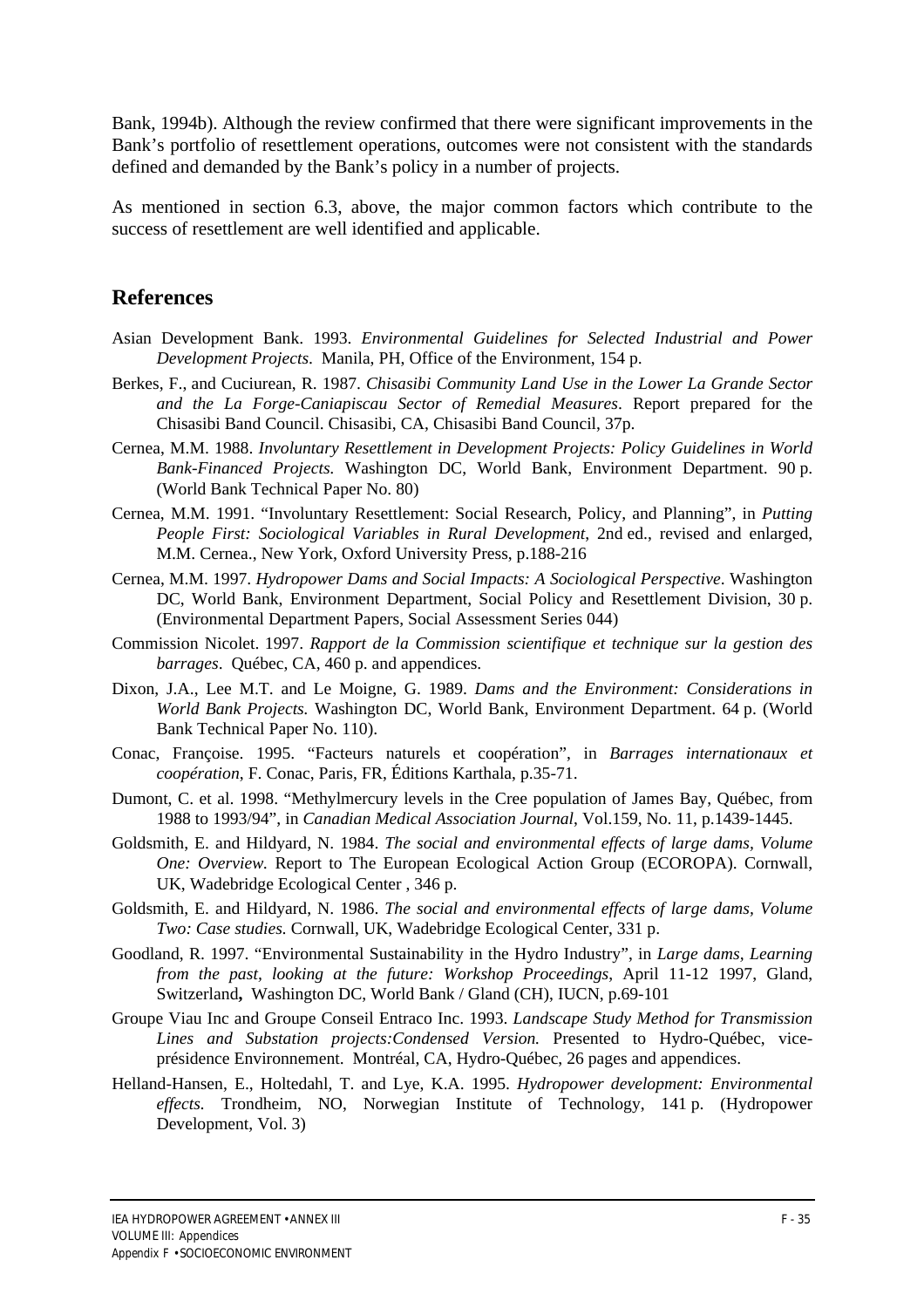- Hillestad, K.O. 1992. *Landscape Design in Hydropower Planning*. Trondheim, NO, Norwegian Institute of Technology, 84 p. (Hydropower Development, Vol. 4.)
- Horowitz, M.M. and Salem-Murdock, M. 1990. *Senegal River basin Monitoring Activity Synthesis Report*. Binghampton, NY, Institute for Development Anthropology.
- Horowitz, M.M. 1991. "Victims Upstream and Down", in *Journal of Refugee Studies*, Vol. 4, No. 2, p.164-181.
- Hunter, J.M., Rey, L., and Scott, D. 1982. "Man-made lakes and man-made diseases: towards a policy resolution", in *Social Science & Medicine***,** Vol. 16, p. 1127-1145.
- Hydroval. 1997. *L'hydroélectricité, une énergie qui compte*. 33p. Site de l'UNIPEDE. [http://www.unipede.org./hydroval/hydro\_n1\_02.html]
- James Bay Mercury Committee. 1995. *Mercury: Questions and Answers*. Montréal, CA, 24 p.
- Leistritz, F.L., and Murdoch, S.H. 1986. "Impact Management Measures to Reduce Immigration Associated with Large-Scale Development Projects", in *Impact Assessment Bulletin*, Vol. 5, No. 2, p. 32-49.
- Liese, B.H., Sachdeva, P. S. and Cochrane, D. G. 1991. *Organizing and Managing Tropical Disease Control Programs*. Washington DC, World Bank, Health Services Department, 51p. (World Bank Technical Paper No 159)
- Ly, A. 1995. "L'impact des barrages sur le Fleuve Sénégal dans la vie quotidienne des populations", in *ECODECISION*, Winter 1995, p. 80-82.
- McCully, P. 1996. *Silenced Rivers: The Ecology and Politics of Large Dams*. London, UK, Zed Books, 350 p.
- Missouri Basin Power Project (MBPP). 1983. *Socioeconomic Impact Monitoring Report: Final Summary.* Prepared by the Western Research Corporation and Basin Electric Power Cooperative on behalf of MBPP Participants, for the Wyoming Industrial Siting Council (ISC). Wheatland, WY, 34 p.
- Morin, D. 1990. *Contribution à l'amélioration de l'intervention en aménagement hydroagricole: Cadre de référence en santé communautaire*. Sainte-Foy, CA, Université Laval, 42 p. (Série Mémoires et Thèses no. 3)
- Morse, B. and Berger, T. 1992. *Sardar Sarovar: Report of the Independent Review.* Ottawa, CA, Resources Future International (RFI), 363 p.
- Noble, E.R. and Noble, G.A. 1982. *Parasitology: The Biology of Animal Parasites*, Philadelphia, NY, Lea & Febiger, 522 p.
- OSRCPC. 1995. *Rapport annuel 1994-1995*. Sainte-Foy, CA, Office de la sécurité du revenu des chasseurs et piégeurs cris.
- Partridge, W.L. 1993. "Successful Involuntary Resettlement: Lessons from the Costa Rican Arenal Hydroelectric Project"*,* in *Anthropological Approaches to Resettlement: Theory, Policy and Practice*, edited by M.M. Cernea and S.E. Guggenheim, Boulder, CO, Westview Press, p. 351- 373,
- Pearce, D. 1993. *The Economics of Involuntary Resettlement: Revised Draft.* Prepared for the World Bank's Environment Department. University College London, Center for Social and Economic Research on the Global Environment, 42 p.
- Proulx, J.R. 1992. *Synthèse des impacts sociaux en milieu Cri de la phase 1 du Projet de la Baie James 1970-1985.* Report prepared by the Centre de recherche et d'analyse en sciences humaines (ssDcc) for Hydro-Québec, vice-présidence Environnement. Montréal, CA, ssDcc, 172 p.
- Salem-Murdock, M. et al. 1993. *Suivi des Activités du Bassin du Fleuve Sénégal*. Binghamton, NY, Institute for Development Anthropology, 70 p. (IDA Working Paper No. 93)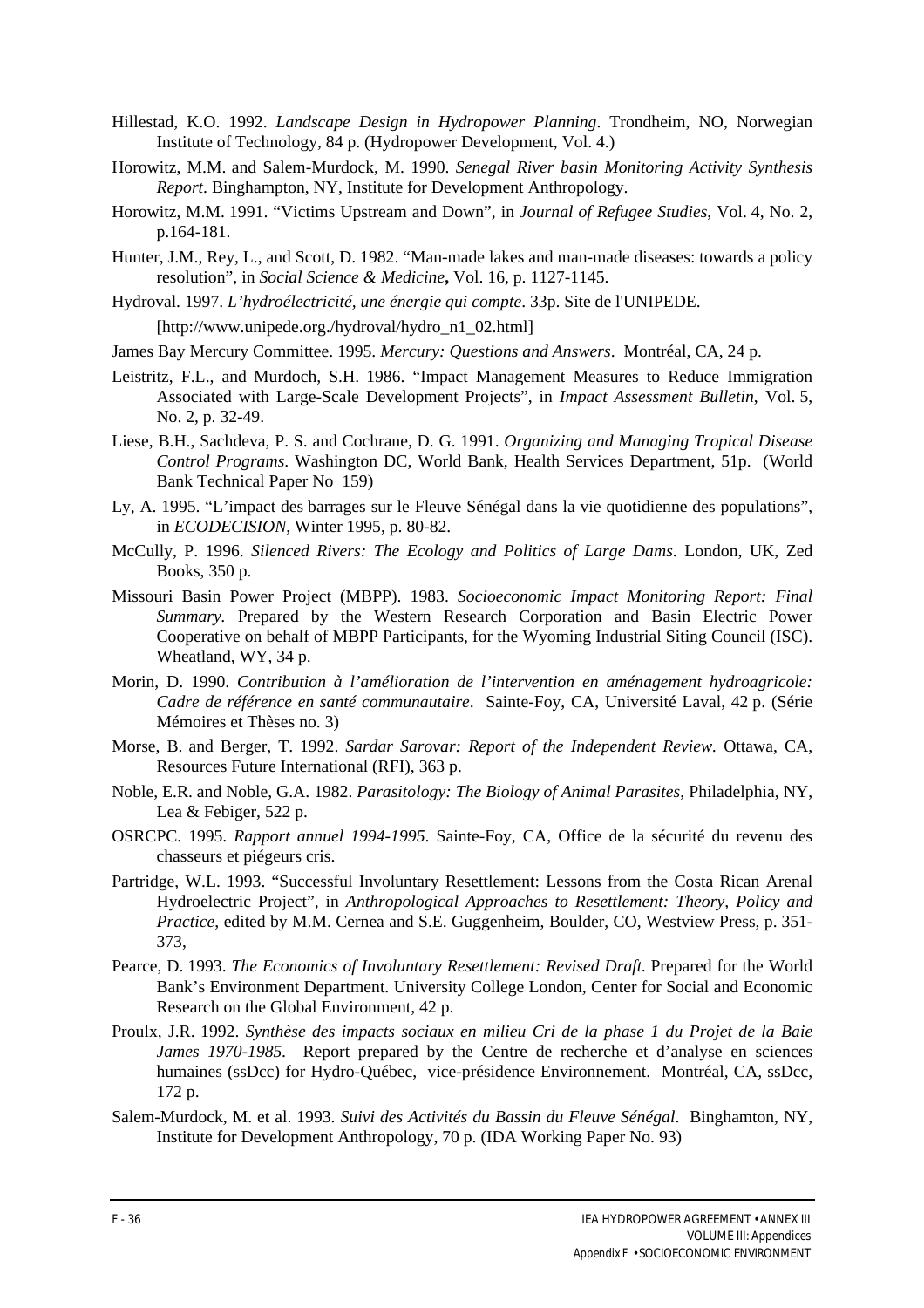- Salem-Murdock, M. et al. 1994. *Les barrages de la controverse. Le cas de la Vallée du Fleuve Sénégal*. Paris, FR, Éditions L'Harmattan, 318 p.
- Salisbury, R.F. 1986. *A Homeland for the Cree. Regional development in James Bay 1971-1981*, Montréal, CA, McGill-Queen's University Press, 172 p.
- Scientific Committee on Problems of the Environment (SCOPE). 1972. *Man-Made Lakes as Modified Ecosystems*. Paris, FR, International Council of Scientific Unions, 76p. (Scope Report 2)
- Sénécal, P. and Egré, D. 1998. "Les impacts du complexe hydroélectrique La Grande sur les communautés autochtones"*,* in *Recherches amérindiennes au Québec*, Vol. XXVIII, No. 1, p. 89-103
- Scott, C.H. and Feit, H.A. 1992. *Income Security for Cree Hunters: Ecological, Social and Economic Effects*. Montréal, CA, McGill University, Program in the Anthropology of Development, 448 p.
- Scudder, T., and Colson, E. 1982. "From Welfare to development: A Conceptual Framework for the Analysis of Dislocated People", in *Involuntary Migration and Resettlement: The Problems and Responses of Dislocated People***,** A Hansen and A. Oliver-Smith (eds), Boulder, CO, Westview Press, p.267-287
- Scudder, T. 1991. "A Sociological Framework for the Analysis of New Land Settlements", in *Putting People First: Sociological Variables in Rural Development***,** 2nd ed. revised and enlarged, M.M. Cernea (ed), New York, Oxford University Press, p.148-187
- Scudder, T. 1994. "Recent experiences with river basin development in the tropics and sub-tropics", in *Natural Resources Forum*, Vol. 18, No. 2, p. 101-113.
- Scudder, T. 1995. "Réflexions sur le déplacement des populations en relation avec la construction des barrages"*,* in *Barrages internationaux et coopération*, F. Conac (ed), Paris, FR, Éditions Karthala, p. 253-281.
- Scudder, T. 1997. "Social Impacts of Large Dams", in *Large dams: Learning from the past, looking at the future: Workshop Proceedings*, April 11-12 1997, Gland, Switzerland. Washington DC, World Bank / Gland (CH), IUCN, p. 41-68
- Simard, J.J. et al. 1996. *Tendances nordiques. Les changements sociaux 1970-1990 chez les Cris et les Inuit du Québec.* Sainte-Foy, CA*,* Groupe d'études inuit et circumpolaires, 253 p.
- United Nations. 1985. *Environmental Impact Assessment: Guidelines for Planners and Decision-Makers*. Bangkok, TH, Economic and Social Commission for Asia and the Pacific (ESCAP), 198 p. (Environment and Development Series)
- Vladut, T. 1993. "Environmental Aspects of Reservoir Induced Seismicity", in Water Power & Dam Construction, cited in *Hydropower Development*, No. 3, 1995, p. 74-76.
- Williams, P.B. 1993. "Assessing the True Value of Flood Control Reservoirs: The Experience of Folson Dam in the February 1986 Flood"*,* in *Hydraulic Engineering '93: Conference sponsored by ASCE*, San Francisco, CA, July 25-30, 1993, edited by Hsieh Wen Shen, S.T. Su and Feng Wen, New York, NY, American Society of Civil Engineers, p.1969-1974.
- World Bank. 1994a. *Cultural Heritage in Environmental Assessment: Environmental Assessment Source Book Update Number 8*. Washington DC, World Bank, Environment Department, 8 p.
- World Bank. 1994b. *Resettlement and Development: The Bankwide Review of Projects Involving Involuntary Resettlement 1986-1993*. Washington DC, World Bank, Environment Department, 182 p.
- World Bank. 1996. *World Bank Lending for Large Dams: A Preliminary Review of Impacts*. Washington DC, World Bank, Operations Evaluation Department, 4p. (OED Précis No. 125)
- Zich. 1997. "China's Three Gorges, Before the Flood", in *National Geographic*, Vol. 192, No. 3, p. 1-33.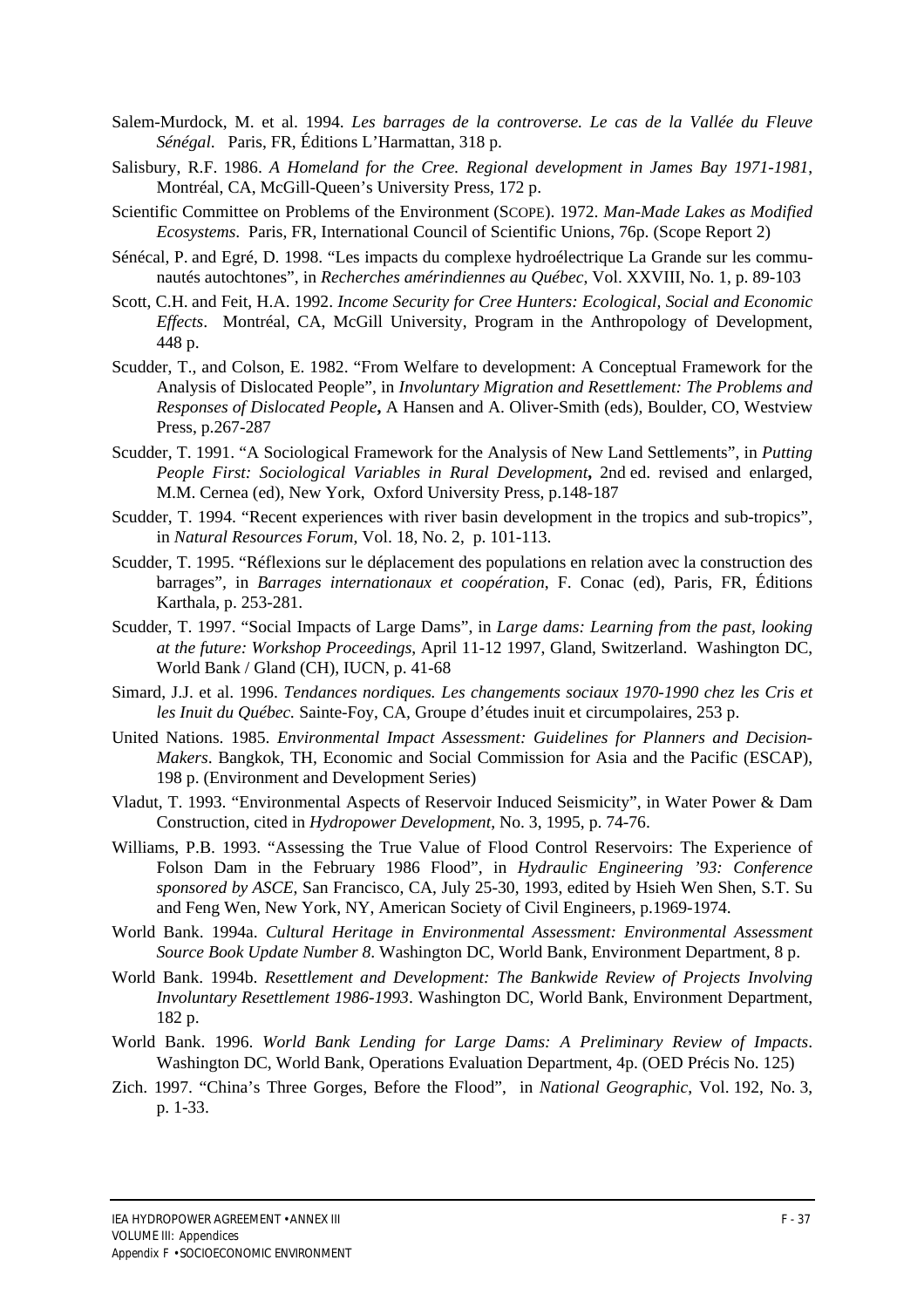*Appendix G*

# **CUMULATIVE IMPACTS**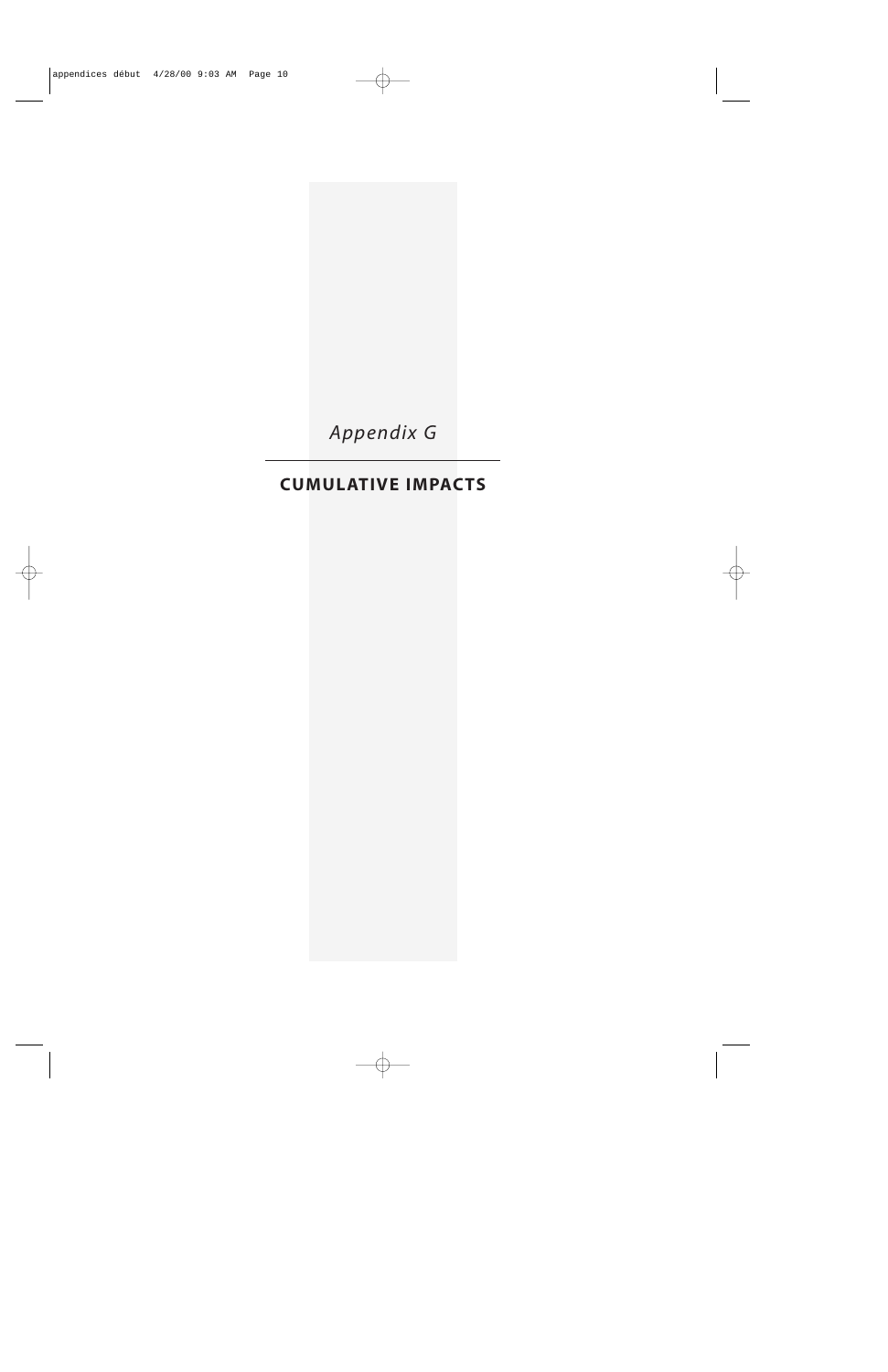#### *Main Author:*

*Karin Seelos*

As the adequate assessment of cumulative impacts remains a complex issue, this text will first pinpoint current problems related to this evolving field. Then the analytical framework will be briefly discussed, presenting basic concepts and procedural elements. Finally this text will close on specific questions related to hydropower developments.

## **Current problems Basic concepts**

- Only a few EA's addresses cumulative or induced impacts in any detail. World Bank – Second EA Review (1992 - 1996)
- $\blacktriangleright$  Workable methodologies for predicting and improving cumulative effects have not yet been fully developed.

Husain Sadar (1995)

 $\blacktriangleright$  Minimal guidance is available on a variety of substantive issues like processes of accumulation or types of cumulative impacts, defining spatial boundaries, defining temporal boundaries, use of methodologies and the monitoring of predicted impacts.

Cooper and Canter (1997)

 $\blacktriangleright$  A common problem with cumulative impacts in environmental assessment is that in many cases no evidence or analysis is presented to support conclusions of no significant impact.

Lance McCold (1995)

 $\blacktriangleright$  Assessment of cumulative impacts for some but not other affected resources is a common weakness of EAs that addresses cumulative impacts.

McCold and Saulsbury (1996)

 $\blacktriangleright$  Also, cumulative effects on a given resource, ecosystem, and human community are rarely aligned with political or administrative boundaries, which makes their appraisal as well as their management and monitoring complex. CEQ (1997)

Broadly, cumulative impacts (CIs) refer to the accumulation of human-induced changes on valued environmental components over time and across space in an additive or interactive manner. Cumulative impacts, cumulative effects, and cumulative environmental changes are generally interchangeable terms.

The idea of cumulative impacts reflects a broadened perspective on the nature of human-environment interactions. This perspective acknowledges:

#### **1. Sources of cumulative impacts**

Environmental changes may originate not only from *single* projects, but also from interactions of *multiple* projects, similar or different in kind.

#### **2. Pathways of accumulation**

Environmental changes may accumulate through *additive* or *interactive* processes. Additive processes are summative in that one unit of environmental change may be added, or subtracted, from a previous unit. Processes are interactive (synergistic) when net accumulation is more, or less, than the sum of all environmental changes.

#### **3. Types of cumulative impacts**

Resulting environmental changes may be differentiated, generally according to temporal and spatial attributes. The following types of cumulative impacts. have been characterized in literature: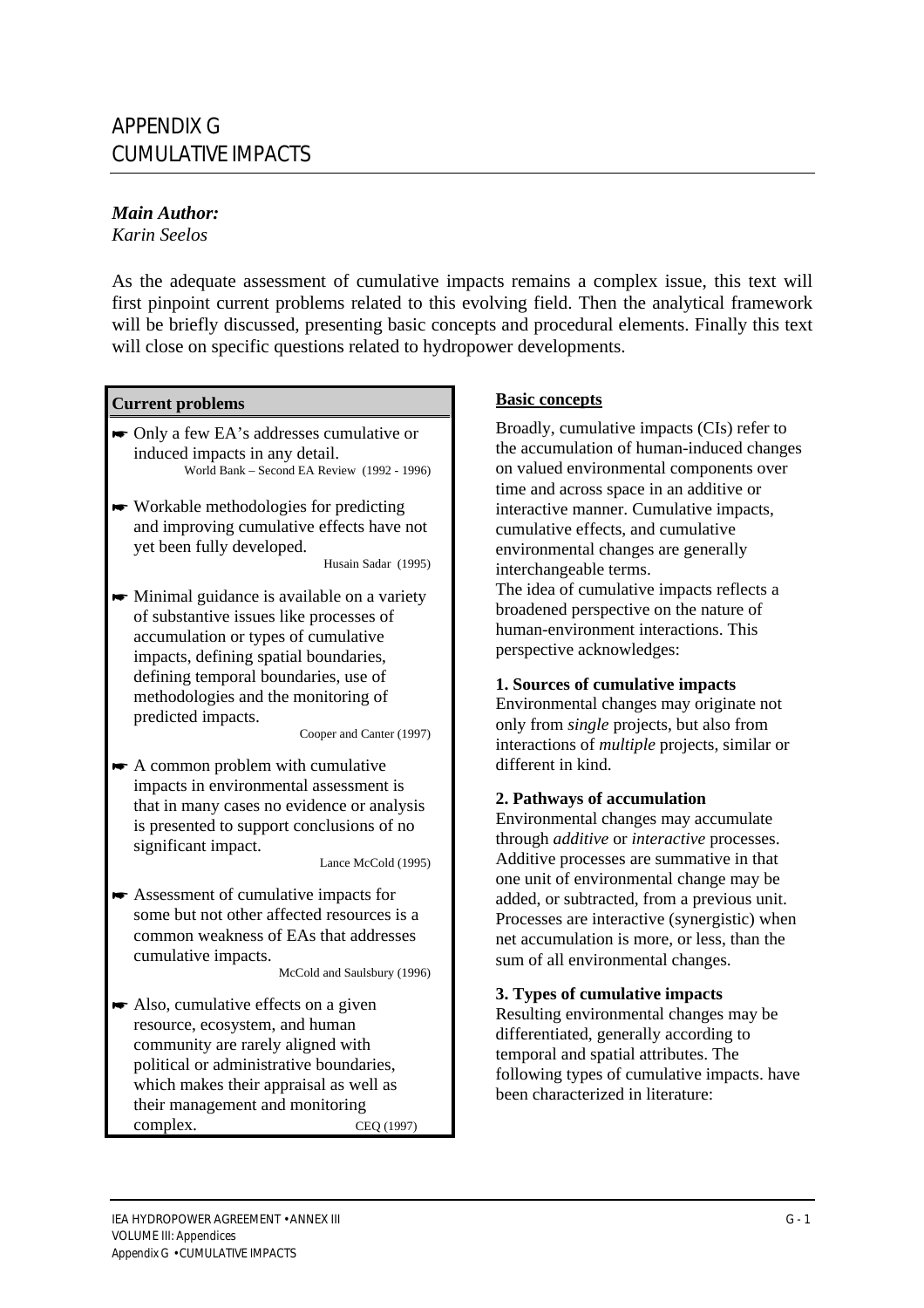- **additive impacts** of projects that individually have an insignificant impact but in total have a significant impact
- **synergistic impacts** where several projects' total impacts exceed the sum of their individual impacts
- **threshold/saturation impacts** where the environment may be resilient up to a certain level and then become rapidly degraded
- **induced impacts** where one project may trigger secondary development
- **time- or space-crowded impacts** where the environment does not have the time to recover from one impact before it is subject to the next one
- **indirect impacts** where the impact is triggered at some time or distance away from where it ultimately occurs.

In fact, "cumulative impacts are the total effects, including both direct and indirect effects, on a given resource, ecosystem, and human community of all past, present and reasonably foreseeable future actions, no matter who (federal, nonfederal or private) has taken, takes or will take the actions."(CEQ, 1997:8). "These may occur over a certain period of time and distance." (FEARO, 1994:135).

However, such a definition is so broad, that it is excessively difficult to translate into applicable working methods and procedures.

#### $\triangleright$  Procedural Elements

Evaluating the cumulative effects on the environment does not necessarily involve thoroughly changing the environmental assessment, but rather broadening the existing analytical framework for impact studies. However, to keep it realistic and manageable, the assessment procedure should focus as soon as possible on the most important problems and effects. Therefore a sound scoping<sup>\*</sup> procedure is essential to identify issues and to set appropriate assessment boundaries. As the broadened spatial and temporal scales required for cumulative impact assessment (CIA) usually go far beyond the proponents authority and administrative limits, it is helpful to implement a process of consultation between the proponent, government departments, professional organizations and local communities at all stages of the assessment, particularly in the preparation of EA guidelines.

Basically, the process of analyzing cumulative impacts can be thought of as enhancing the traditional components of an environmental impact assessment\*, where the key elements are (1) scoping, (2) description of the affected environment and (3) determining the environmental consequences. Nevertheless, there are 4 major steps<sup>1</sup> in analyzing CIs:

- 1- identify the issues / stakes
- 2- select the valued environmental components as to the *ecosystem*s and to the cultural aspects
- 3- establish the boundaries (spatial and temporal limits)
- 4- determine the other influencing activities.

 \* See Appendix A: Glossary

 $^{1}$  CEAA (1997), p.14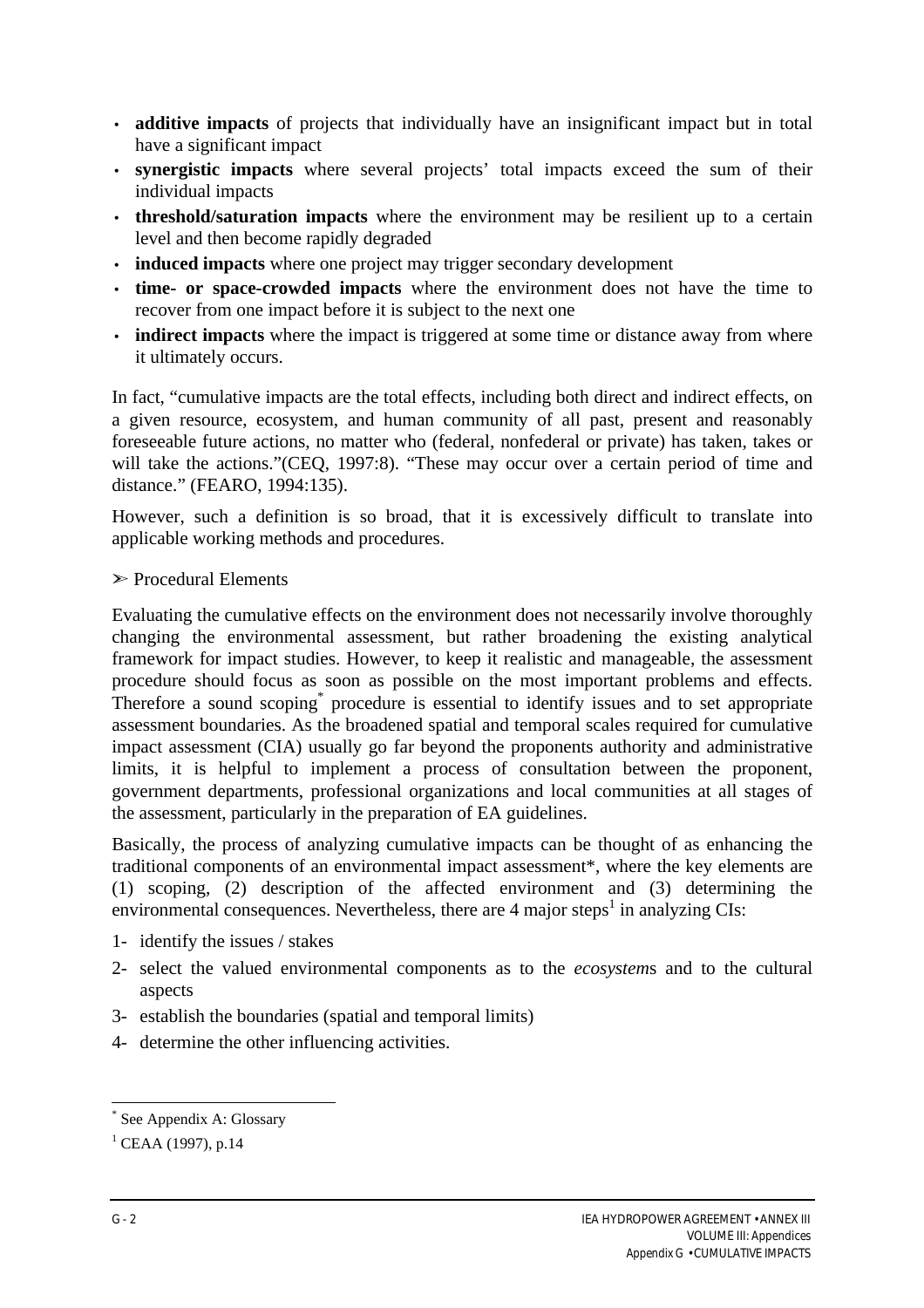One major challenge in the CIA is determining impact significance. Even if legal frameworks usually establish who will decide whether an impact is significant or not, the matter about how to do so is less obvious, as it involves probabilities, such as the probability of occurrence as well as the degree of scientific certitude that can be associated to the assessment results. In order to state about potential cumulative impacts the following factors may provide indications about significance:

- exceeding a threshold
- the efficiency of mitigation measures
- the size of the investigation area / study zone
- the rarity of a species
- the importance of local effects
- the magnitude of change in relation to the variability of the natural environment
- the engendering of inducted effects.

CIs may be assessed at the project level as well as at the policy level, namely in the context of regional or sectoral policies. As CIA requires broadened spatial and temporal scales, the most suitable levels for considering cumulative impacts are at the strategic, sectoral and regional planning levels.

Assessing cumulative impacts at the project level may supply first inputs, but an overview can only be obtained in a perspective going beyond site inventories and local boundaries. Thus cumulative effects should be addressed by strategic, sectoral or regional environmental assessment<sup>\*</sup>, which should streamline project planning. In contexts where policies are not yet environmentally assessed, the proposal of a large scale project may be a trigger for adopting a global strategy of environmental management. In this cases, CIA may occur after the project assessments in order to take advantage of those first inputs.

## $\geq$  CIA and its specific challenges for hydropower projects

Assessing cumulative impacts at the energy policy level allows for a comparison of energy options – hydropower, coal, gas and other electricity production alternatives- over issues such as global warming, acid rains, deforestation, biodiversity loss, depletion of the ozone layer, etc. Another appropriate level for CIA constitutes regional planning, where cumulative effects will be assessed in relation to a specific territory.

Addressing CIs, such as greenhouse gases or acid rain, at the energy policy level would help to minimize the analysis of CIs for a specific project.

In more general fashion, the question remains whether the proponents of a hydropower project is the best organization to address cumulative impacts of multiple economic activities occurring over a large region beyond the scope of a project.

 $\overline{a}$ 

<sup>\*</sup> See Appendix A: Glossary.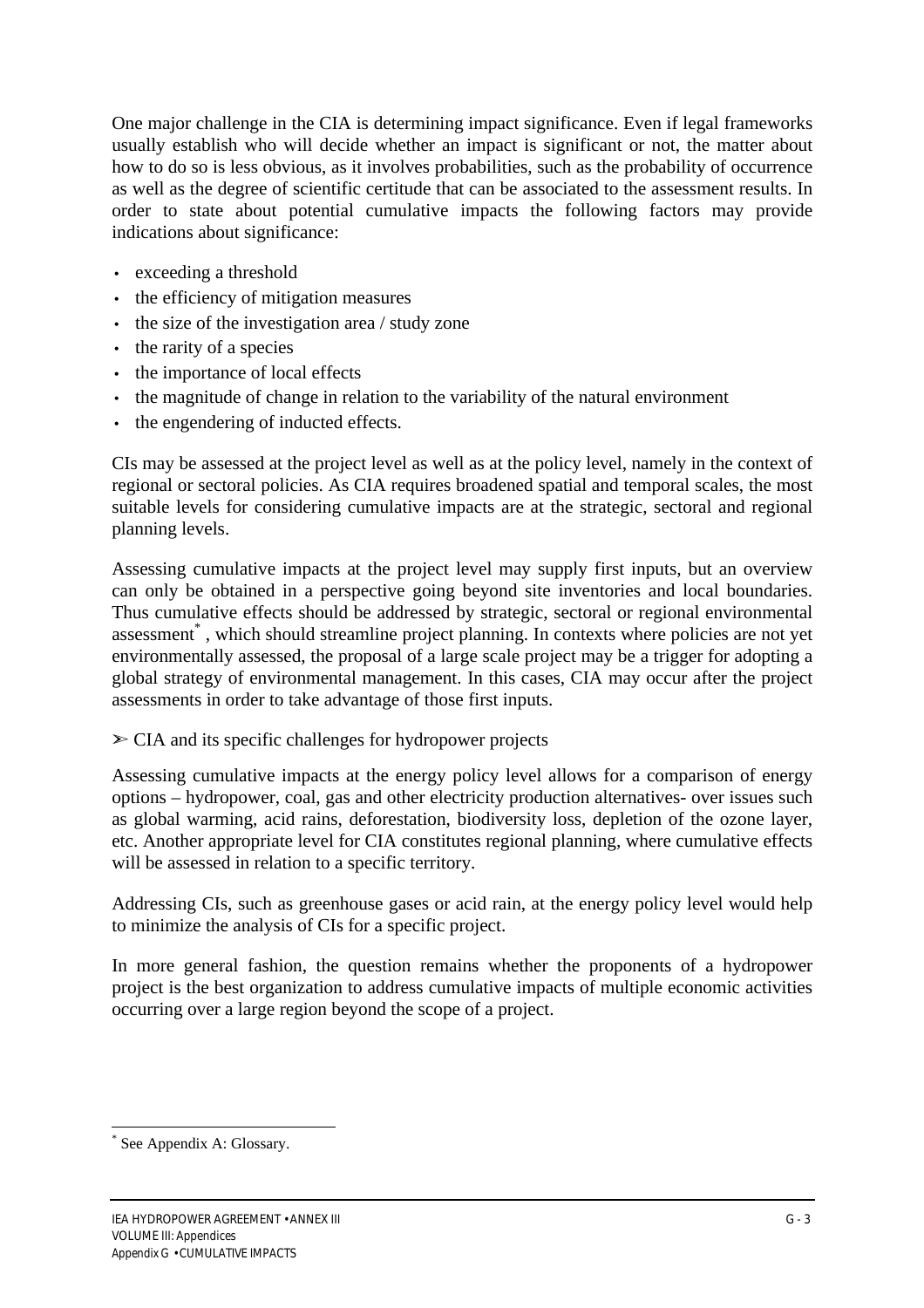Finally, some useful questions to ask in assessing CIs are:

- What are the valued environmental components<sup>2</sup> that might be affected ?
- How does the proposed project combined with other existing and planned activities affect the condition of these valued environmental components ?
- What is the probability that these effects may occur?
- Are the resulting effects unacceptable ?
- Are these effects permanent ? If not, how long will it take before recovery ?
- What is the probable extent as well as the probable duration of these effect?
- What additional accumulation of effects the valued environmental components can tolerate before they may undergo an irreversible alteration of their conditions ?
- What degree of certitude can be related to the estimates concerning the occurrence and the magnitude of these anticipated effects ?
- And finally, what are the cumulative impacts of the next best alternative to the project?

 $\overline{a}$ 

 $2^{2}$  Definition: Any element of the environment considered as important by the proponent, the public, the scientists and the governments taking part in the assessment process. Cultural values as well as scientific preoccupations can serve as criteria in order to determine the importance accorded to those elements. (CEAA, 1997)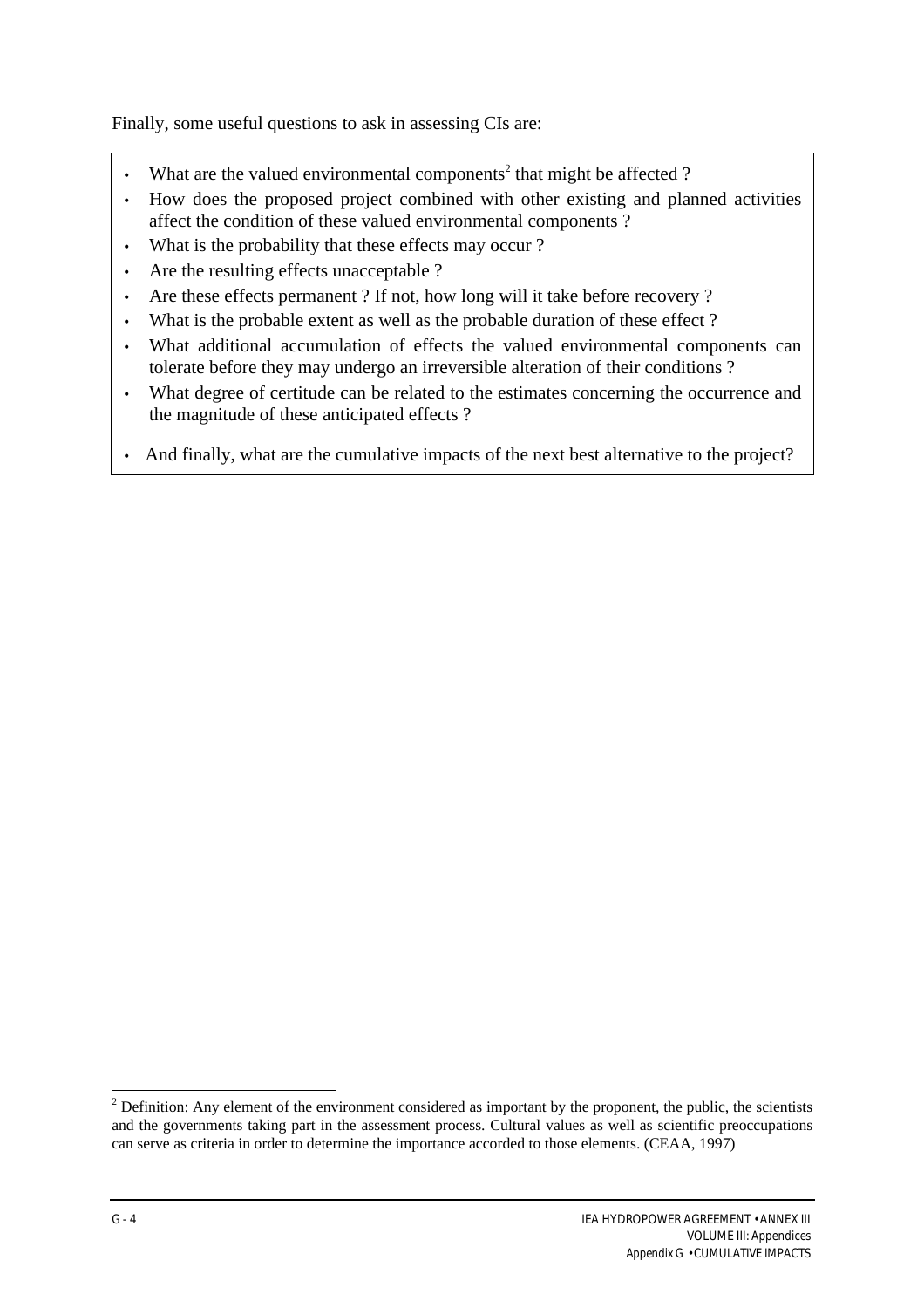#### **References**

- Agence canadiennne d'évaluation environnementale. 1997. *Évaluation des effets cumulatifs: Guide du praticien, L'évaluation environnementale d'abord.... la décision ensuite.* Document de consultation.
- Beanlands, G.E. and Duinker, P.N. 1983. *An Ecological Framework for Environmental Impact Assessment in Canada = Un cadre écologique pour l'évaluation environnementale au Canada.* Halifax, CA, Dalhousie University, Institute for Resource and Environmental Studies, 132 p. 142p.
- Bureau d'audiences publiques sur l'environnement. 1993. *Sainte-Marguerite-3 Hydroelectric Develpment Project: Enquiry and Public Hearing Report.* Montréal, BAPE, 436 p.
- Burris, R.K. and Canter, L.W. 1997. "Cumulative impacts are not properly addressed in environmental assessments", in *Environmental Impact Assessment Review*, Vol. 17, No. 1, p. 5-18.
- Canadian Environmental Assessment Agency & International Association for Impact Assessment. 1996. *International Study of the Effectiveness of Environmental Assessment. Final Report: Environmental Assessment in a Changing World: Evaluating Practice to Improve Performance.* Prepared by Barry Sadler. Ottawa, CA, Ministry of Supply and Services, 248 p.
- Canter L.W. and Kamath J. 1995 "Questionnaire checklist for cumulative impacts", in *Environmental Impact Assessment Review*, No. 15, p. 311-339.
- Chadwick, A., Glasson J., Therivel R. 1994. *Introduction to Environmental Impact Assessment: Principles and procedures, process, practice and prospects*. London, UK, UCL Press, 342p. (The Natural and Built Environment Series 1)
- Clark, R. 1994. "Cumulative Effects Assessment: a Tool for Sustainable Development", in *Impact Assessment*, Vol. 12, No. 3, p. 319-332.
- Cooper, T.A. and Canter, L.W. 1997. "Substantive Issues in Cumulative Impact Assessment: a Stateof-Practice Survey"*,* in *Impact Assessment*, Vol.15, No. 1, p. 15-32.
- Council on Environmental Quality. 1997. *Considering Cumulative Effects under the National Environmental Policy Act*. Washington DC, CEQ.
- Davies, K. 1992. *Addressing Cumulative Effects under the Canadian Environmental Assessment Act: A Reference Guide*. Hull, CA, Canadian Environmental Assessment Agency.
- Federal Environmental Assessment Review Office (FEARO). 1994. *Addressing Cumulative Environmental Effects: A Reference Guide for the Canadian Environmental Assessment Act.*
- Federal Environmental Assessment Review Office (FEARO). 1993. *Cumulative environmental effects and screening under the Canadian Environmental Assessment Act: Consolidated Proceedings*. Prepared by Katherine Davies. Ontario, CA, FEARO. (Workshop series)
- Hydro-Québec. 1993. *Grande-Baleine Complex: Feasibility Study. Part 2: Hydroelectric Complex, Book 7: Cumulative Impacts*. Montréal, CA, Hydro-Québec, 88p.
- Kjorven, O. 1996. *The Impact of Environmental Assessment: the World Bank's Experience Second Environmental Assessment Review*. Washington DC, World Bank, 146 p. (World Bank Departmental Working Paper, 16)
- McCold, L. and Saulsbury, J.W. 1996. "Including Past and Present Impacts in Cumulative Impact Assessments"*,* in *Environmental Management*, Vol. 20, No. 5, p. 767-776.
- Sadar, M.H., Cressman, D.R. and Damman, D.C. 1995. "Cumulative Effects Assessment: the Development of Practical Frameworks", in *Impact Assessment*, Vol. 13, No. 4.
- Smit, B. and Spaling H. 1995. "Methods for Cumulative Effects Assessment", in *Environmental Impact Assessment Review*, Vol. 15, No. 1, p. 81-106.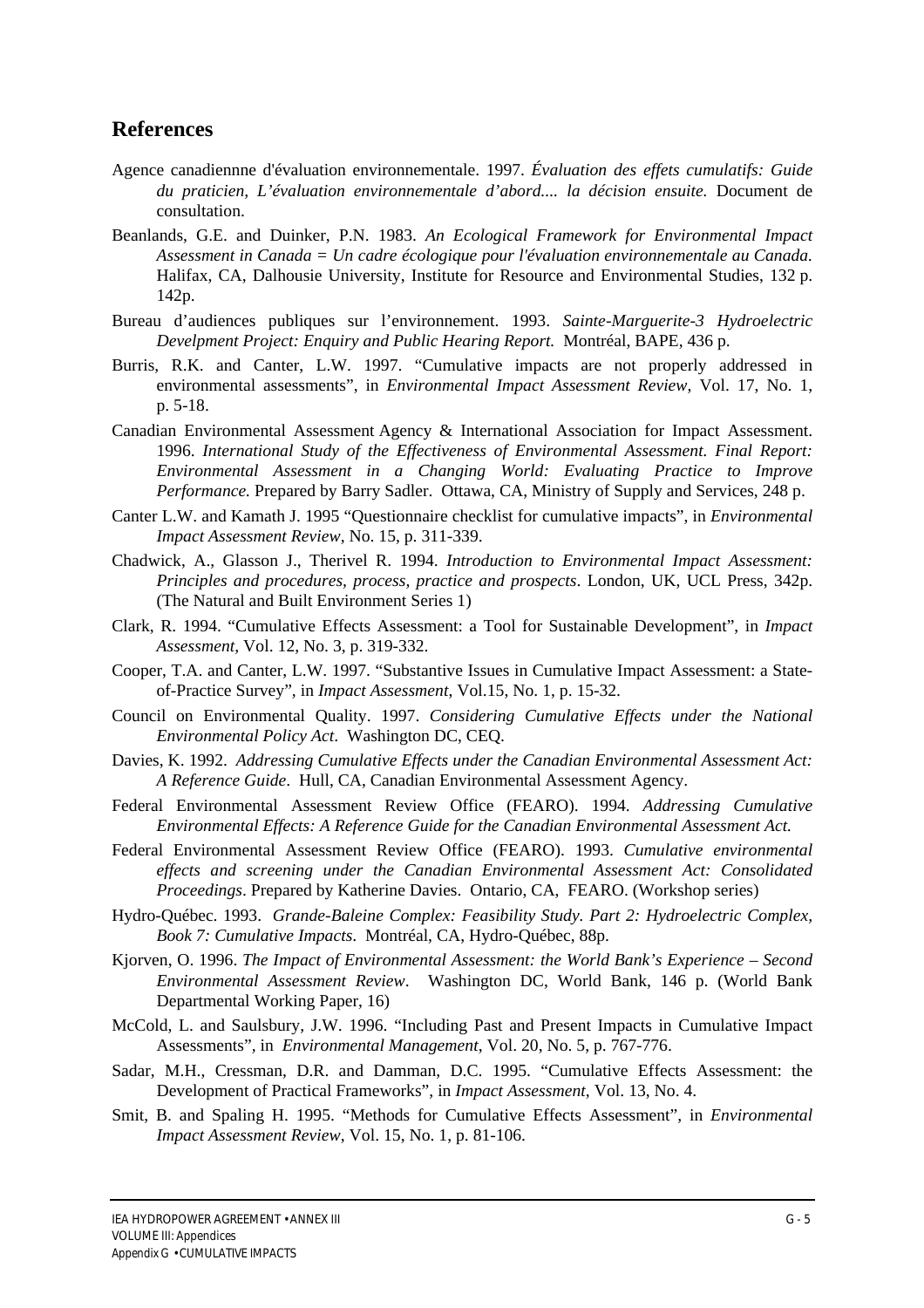

*Appendix H*

**REVIEW OF LITERATURE CONCERNING THE ASSESSMENT OF ENVIRONMENTAL IMPACT ASSESSMENT PROCESSES (HARD LAW)**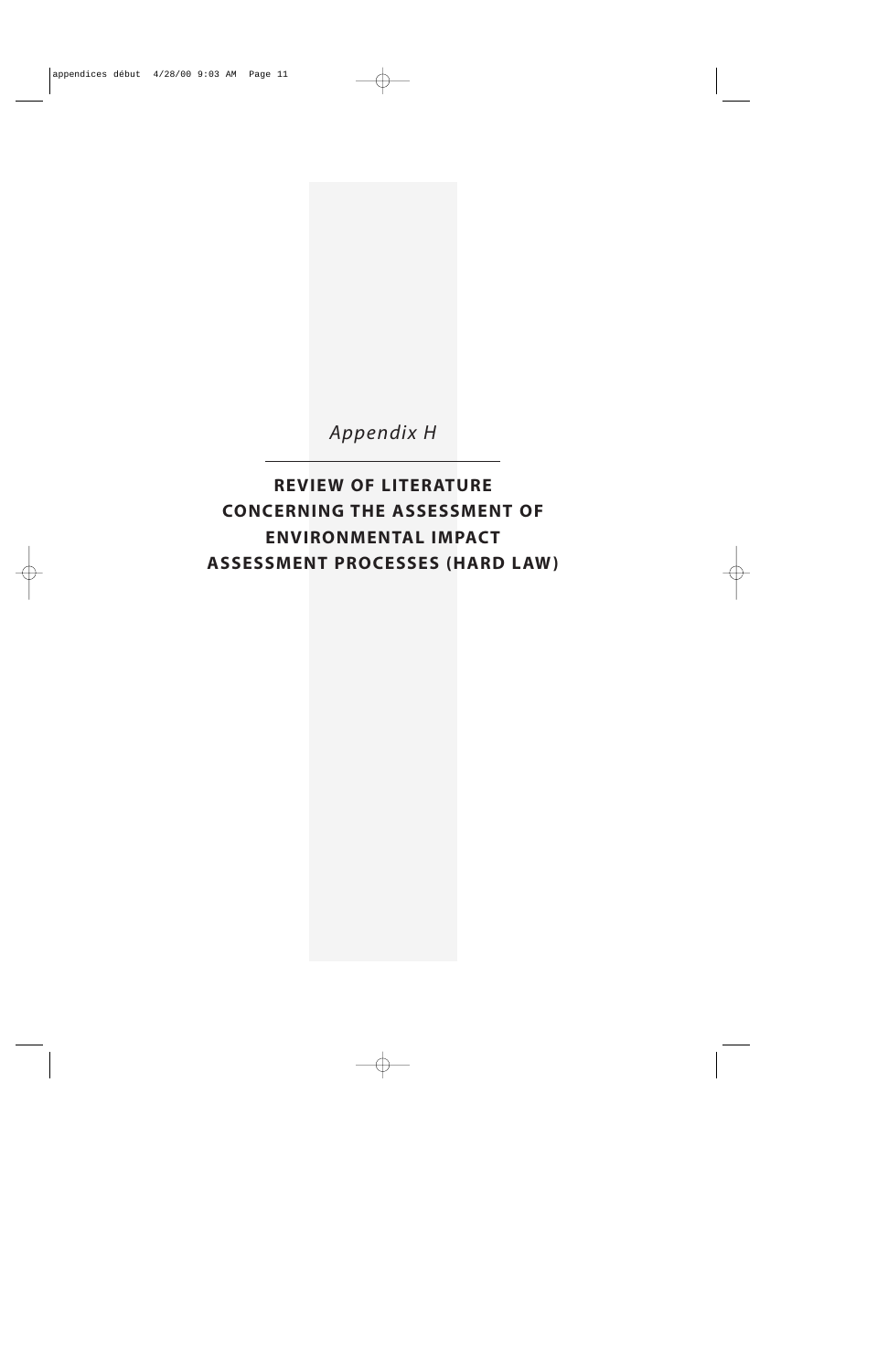#### *Main Author: Gilles G. Bérubé*

# **Organizations**

An *Analysis of Environmental Impact Assessment Practice and Procedures in Other Countries*<sup>1</sup> was carried out for the Commonwealth Environment Protection Agency in May 1994. The study aimed to identify processes, practices and procedures that could maximize the effectiveness and efficiency of an EIA. The study analyzed scope (including social, economic, cultural and physical factors and cumulative impacts) and the cultural and political context. The study also looked at the implementation of EIAs, the decisionmaking process, the substantive and procedural review and its enforcement, monitoring results and extra-territorial application. The areas studied were Indonesia, Canada (at the federal level), Ontario (at the provincial level), the United States and Europe.2 The analysis shows that the principles underlying EIAs are based on ethical considerations such as fairness, prudence, control and stewardship.

# **Authors**

 $\overline{a}$ 

**Sadler:** Barry Sadler has written extensively on the effectiveness and efficiency of EIA processes. In a final report submitted within a series of international studies on EIA efficiency and effectiveness, Mr. Sadler defined 14 criteria to promote effectiveness.3 He says that to be effective, an EIA should: be vested in law (clear mandate and provisions); have explicit goals; enforce procedures uniformly and consistently; include an appropriate level of assessment; use a relevant scope of consideration; adopt a flexible problemsolving approach; use an open and facilitative procedure; ensure necessary support and guidance; have standards of best practice; provide for efficient and predictable implementation; demonstrate a decision-oriented process; be related to condition-setting; include a follow-up and feedback mechanism; and aim at a cost-effective outcome.

Mr. Sadler developed this list after thoroughly analyzing documents on environmental assessment in different countries. Since his criteria are founded on ethical considerations,<sup>4</sup>

<sup>1</sup> Commonwealth Environment Protection Agency, Review of Commonwealth Environmental Impact Assessment, 1994.

<sup>2</sup> The final recommendations of the study concerned modifications to be made to the Australian EIA system.

<sup>3</sup> Barry SADLER, International Studies on Efficiency and Effectiveness of Environmental Assessment: *Final Report – Environmental Assessment in a World in Evolution*, 1994.

<sup>4</sup> For example, an open and facilitative procedure encouraging public participation during different phases of assessment refers to the ethical principle of participatory decision-making. In addition, clear mandate and provisions require that the EIA process establish the responsibility and obligations of all parties that meet the ethical principle of stewardship.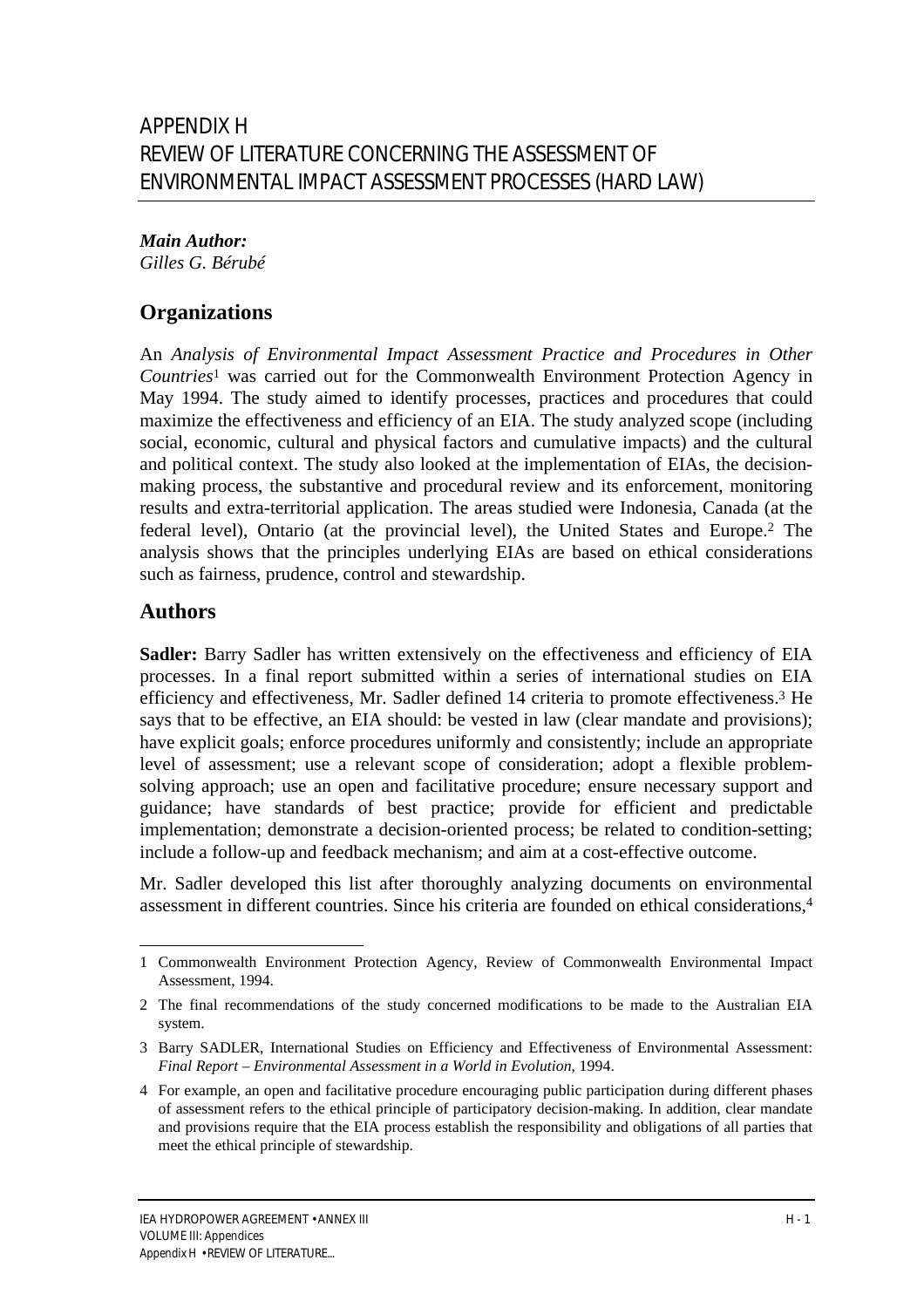his research serves as a useful guide for assessing legal mechanisms used at the national or territorial level.

**Shpyth** : Another interesting study was carried out by Albert A. Shpyth of the Faculty of Environmental Studies at York University in Ontario in 1991.5 The study examines in detail the criteria for fairness, $6$  efficiency<sup>7</sup> and effectiveness<sup>8</sup> during and after an EIA process. His assessment is based explicitly on the ethical principles of fairness, prudence, control, optimality and stewardship.

<sup>5</sup> Albert A. SHPYTH, The Effectiveness, Efficiency and Fairness of Environmental Impact Assessment in Alberta and Saskatchewan: A Case Study of the Old Man and Rafferty Dams, 1991, Faculty of Environmental Studies, York University, Ontario, Canada.

<sup>6</sup> In his study, Shpyth identifies eight elements of a fair assessment: ensure openness; eliminate bias or predecision; provide flexibility and a broad scope; make policy assumptions explicit; address procedural fairness directly; grant funding to public participants; place time limits on proceedings; and require written decisions by assessment agencies. He also concludes that assessments must not only be fair, they must also be *perceived* as fair.

<sup>7</sup> Studying the efficiency of an environmental process involves evaluating the time and effort involved, where effort is linked to the costs of the environmental impact process. Mr. Shpyth mentions the importance of aiming for a speedy, cost-effective process but says that this should not be achieved by giving insufficient weight to legitimate values or ignoring long-term environmental damage or the concerns of affected parties.

<sup>8</sup> Studying the effectiveness of an environmental process involves evaluating whether the EIA has produced the intended result. It is essential to ensure that all relevant impacts associated with a proposed activity have been adequately identified, assessed and fully taken into account in the decision-making process.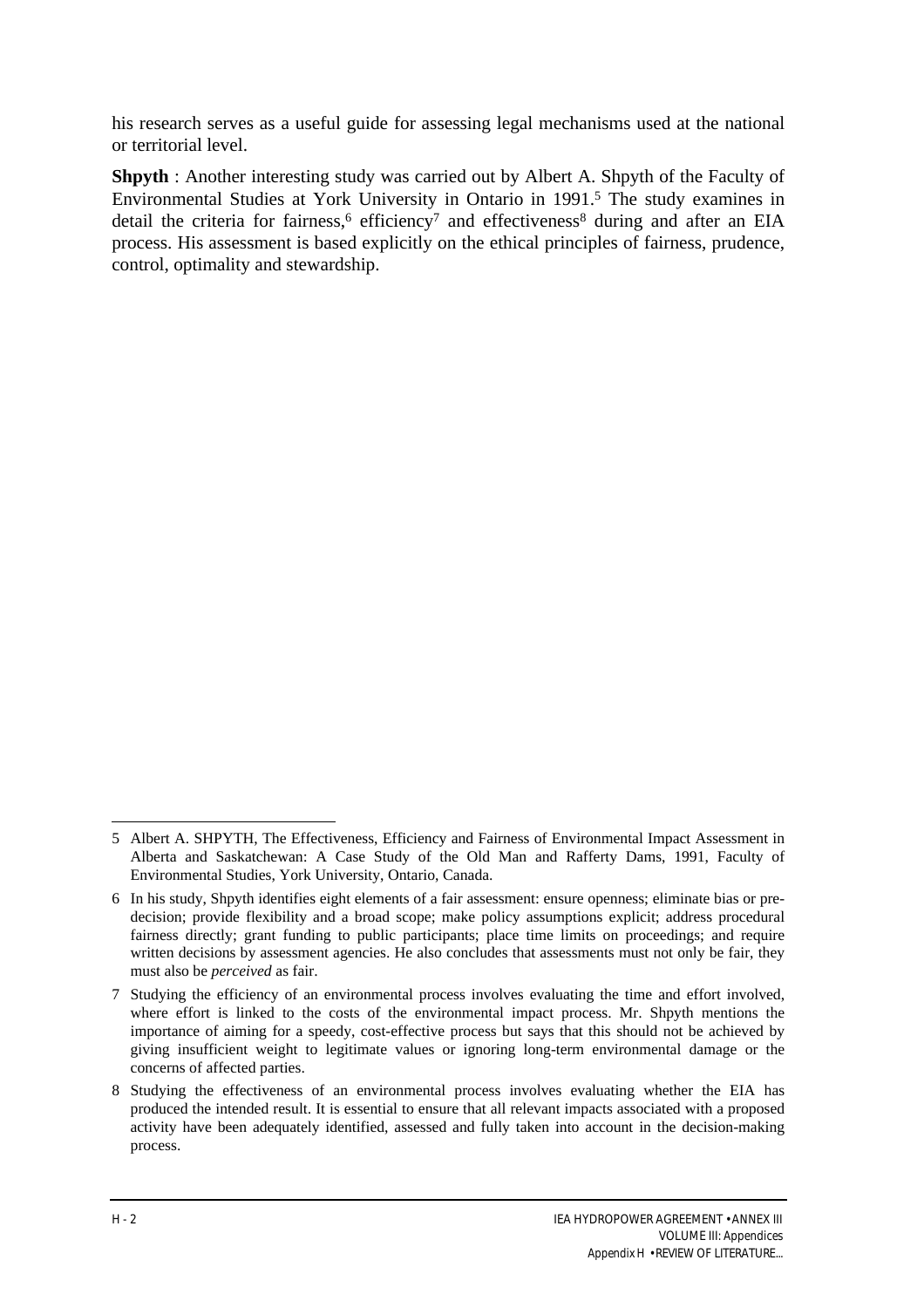

*Appendix I*

# **PRINCIPLES OF INTERNATIONAL ENVIRONMENTAL LAW AND SUSTAINABLE DEVELOPMENT (SOFT LAW)**

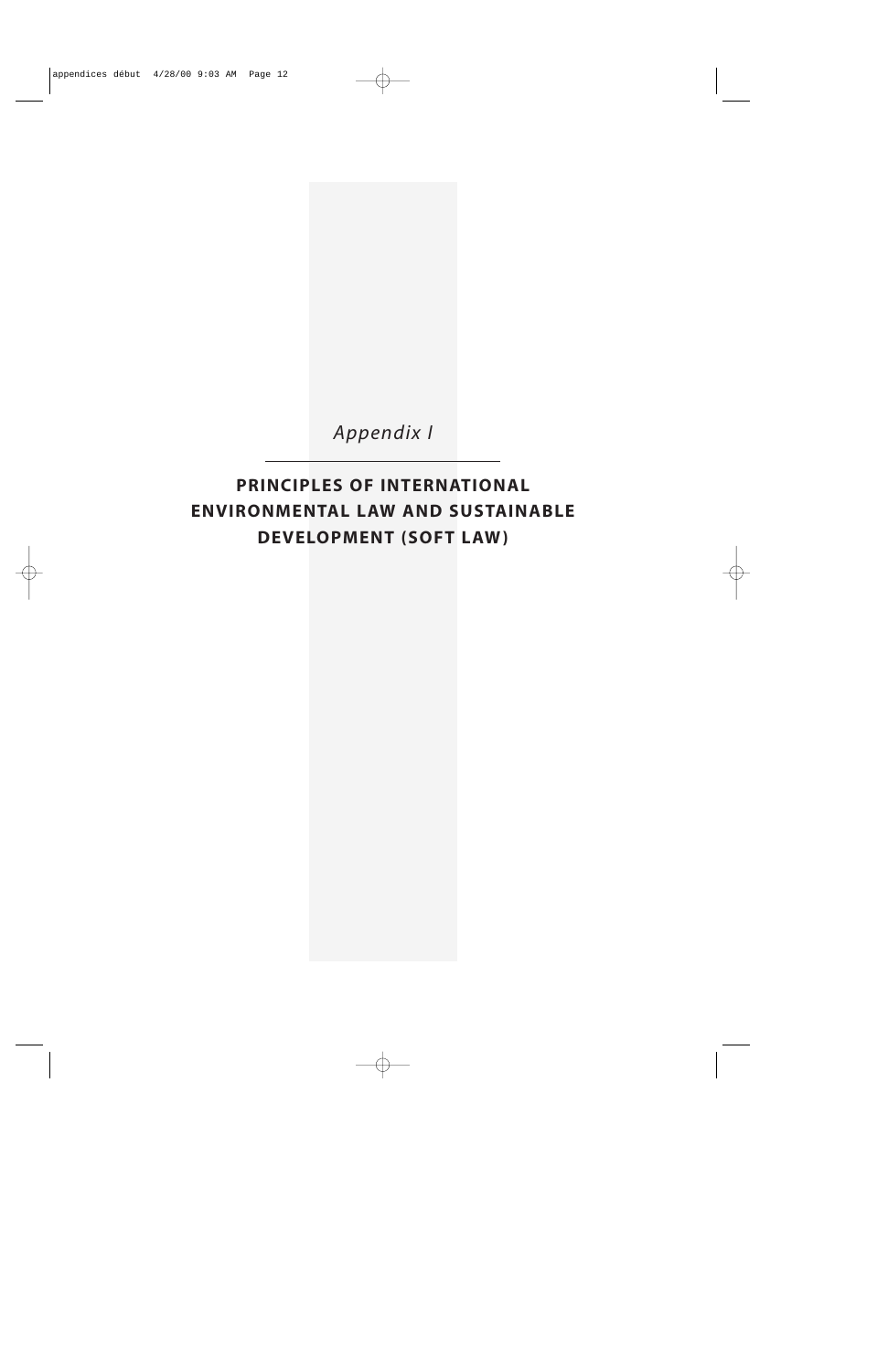*Main Author: Gilles G. Bérubé*

### **Authors**

 $\overline{a}$ 

Owen J. Lynch and Greg Maggio of the Center for International Environmental Law in Washington surmise that conflicts on human rights, economic development and the environment have increased worldwide over the past few years.<sup>1</sup> They cite that sources of hydroelectricity are often located in areas that are especially valuable for conserving biological diversity or inhabited by resource-dependent communities, including indigenous people and other long-term occupants.

Developing natural resources in such areas is a multidimensional issue, they say, since any analysis must explore the link between human rights, environmental protection and economic development as complementary goals rather than unrelated disciplines.<sup>2</sup> Note that Mr. Lynch and Mr. Maggio regard as "human rights" the interests of local communities that depend directly on natural resources. This definition encompasses aboriginal or native rights in particular. As the result of aboriginal rights, the political authorities in developing or emerging countries where projects are often proposed may indeed face legitimacy problems.<sup>3</sup>

Mr. Lynch and Mr. Maggio's analysis is based on the ethical considerations that ensue from the relationship between the three types of universal rights: human, environmental and economic. Their ethical considerations are founded on international law (soft law). On the basis of these considerations, they have developed five yardsticks to reconcile international environmental law, human rights and economic development.

<sup>1</sup> Owen J. LYNCH and Greg MAGGIO, *Human Rights, Environment and Economic Development: Existing and Emerging Standards in International Law in Global Society,* 1997, Center for International Environmental Law Papers and Publications, Washington, D.C.

<sup>2</sup> Various authors have examined the relationship between international human rights, economic development and environmental protection. (See Edith Brown WEISS, *Environmental Changes and International Law: New Challenges and Dimensions*, United Nations University, 1992, and Laurence BOISSON DE CHAZOURNES, Richard DESGAGNÉ and Cesare ROMANO, *Protection internationale de l'environnement*, Paris, Éditions A. Pedone, 1998.)

<sup>3</sup> One example is the case of the Banyano Kuna Indians who protested strongly against the Banyano Dam project in Panama, which resulted in the loss of 80 per cent of their territory. (Katherine M. WEIST, *Indigenous Peoples Resistance to Development Projects*, Development Induced Displacement and Impoverishment Conference, Wadham College, Oxford University, January 3 to 7, 1995.) In the Philippines, the Chico River Dam, whose construction was partially cancelled because of the strong opposition from the Bontoc and Kalinga groups, also illustrates the kind of problem that hydropower proponents may face when their projects raise issues of aboriginal rights. (Charles DRUCKER, "Dam the Chico: Hydropower Development and Tribal Resistance" in *Tribal People and Development Issues*, edited by John H. Bodley, Mountain View, CA: Mayfield.)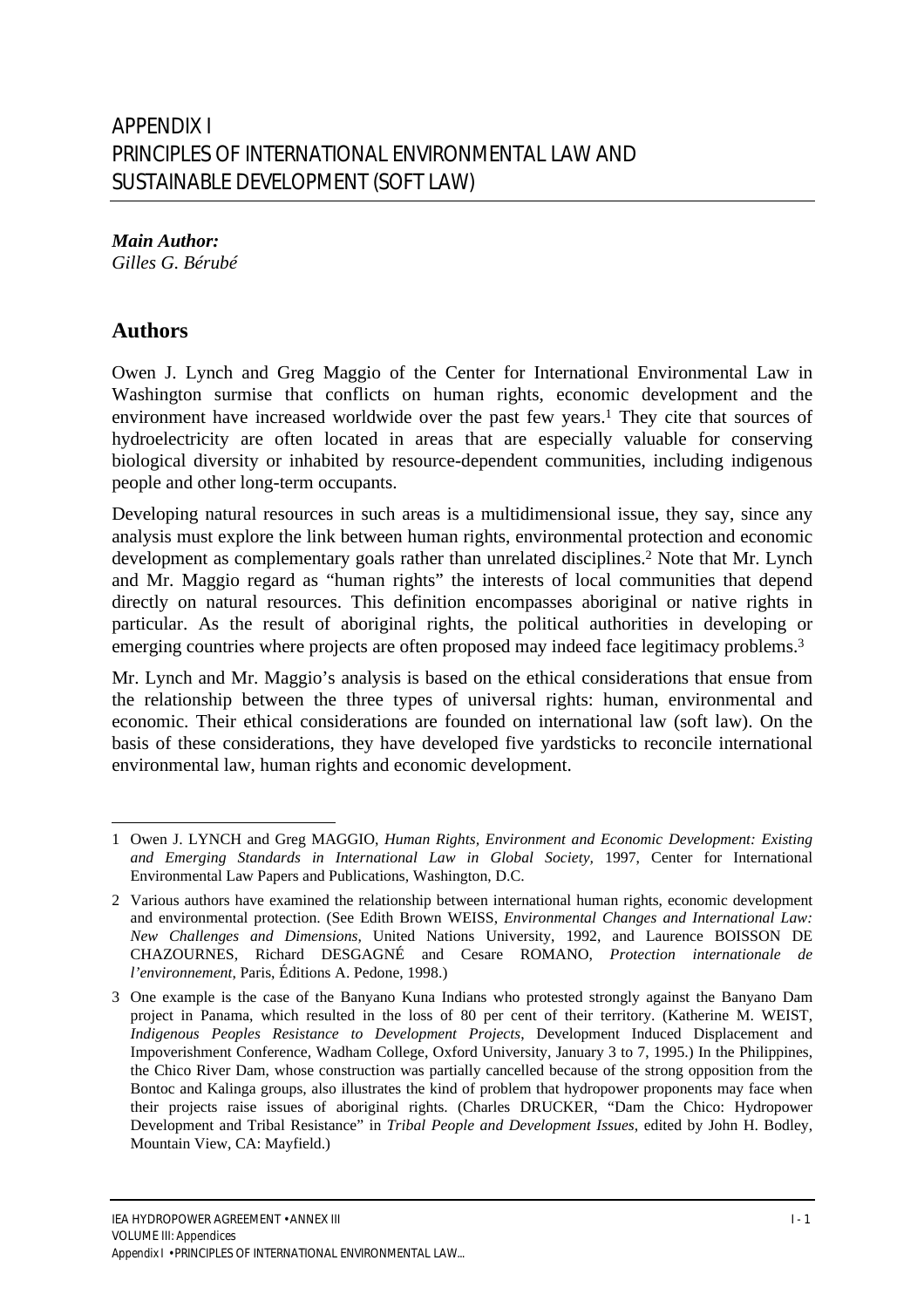These are:

 $\overline{a}$ 

- inter- and intra-generational equity<sup>4</sup>
- common but differentiated responsibilities<sup>5</sup>
- equitable sharing $6$
- a state's right to permanent sovereignty over its natural resources and the concomitant duty not to harm areas beyond its national jurisdiction<sup>7</sup>
- and finally the precautionary principle.<sup>8</sup>

Development and environmental issues involve questions of human rights and economic rights, especially in the case of hydropower projects. Therefore, ethical considerations that arise from international law pertaining to the environment, the economy and human rights are especially relevant for our purposes.

Increasingly, authors agree on the interrelation between these categories of rights. Jean-Marc Lavieille mentions that international environmental law contributes to creating and enforcing the right to the environment, which is one of the three solidarity rights (the third generation of rights).9 Interestingly enough, the other two rights in this third generation are the right to peace and the right to development. Again, a connection can easily be made between development, human rights and the environment.

<sup>4</sup> **Intergenerational and intragenerational** equity are part of customary international law. Intergenerational equity indicates that the international community has come to recognize the use of natural resources in an intertemporal context. It calls for fairness in the use of resources between generations, past, present and future. Intragenerational equity refers to fairness in allocating resources among the members of present generations, both domestically and globally.

<sup>5</sup> **Common but differentiated responsibilities** imply that all states are responsible for protecting, preserving and enhancing the environment for present and future generations. Yet standards that are valid for the most developed countries may be inappropriate for developing countries in light of the social costs. Such a concept therefore promotes fairness and justice given that each country's needs and financial means are taken into account. Hence, recommendations must offer a range of expectations according to different contexts. The common but differentiated sharing of responsibilities is described in Principle 23 of the Stockholm Declaration.

<sup>6</sup> There are two accepted meanings of **equitable sharing**. The first refers to an equitable sharing of natural resources among countries. The second pertains to a fair economic return to all state and non-state parties from which the resource is obtained. With respect to sharing with non-state players, references are made (in Agenda 21 in the context of biological diversity) to the importance of sharing benefits with affected groups such as indigenous people.

<sup>7</sup> Case law from the International Court of Justice, as well as general practice, confirms that the principle of the **state's right to sovereignty over its natural resources** is part of customary international law. This principle is set out in Principle 21 of the Stockholm Declaration.

<sup>8</sup> The **precautionary principle** is another instrument used to balance economic considerations with equity and environmental protection when promoting sustainable development. According to Principle 15 of the Rio Declaration, states must apply the precautionary approach widely according to their capabilities. When serious or irreversible damage is threatened, lack of full scientific certainty is not a sufficient reason to postpone cost-effective measures to prevent environmental degradation. The precautionary principle ensures that potential environmental harm is considered even when scientific evidence proving this potential is not fully available.

<sup>9</sup> Jean-Marc LAVIEILLE, *Droit international de l'environnement*, Collection ellipses, édition Marketing S.A., Paris, 1998, p. 22-23.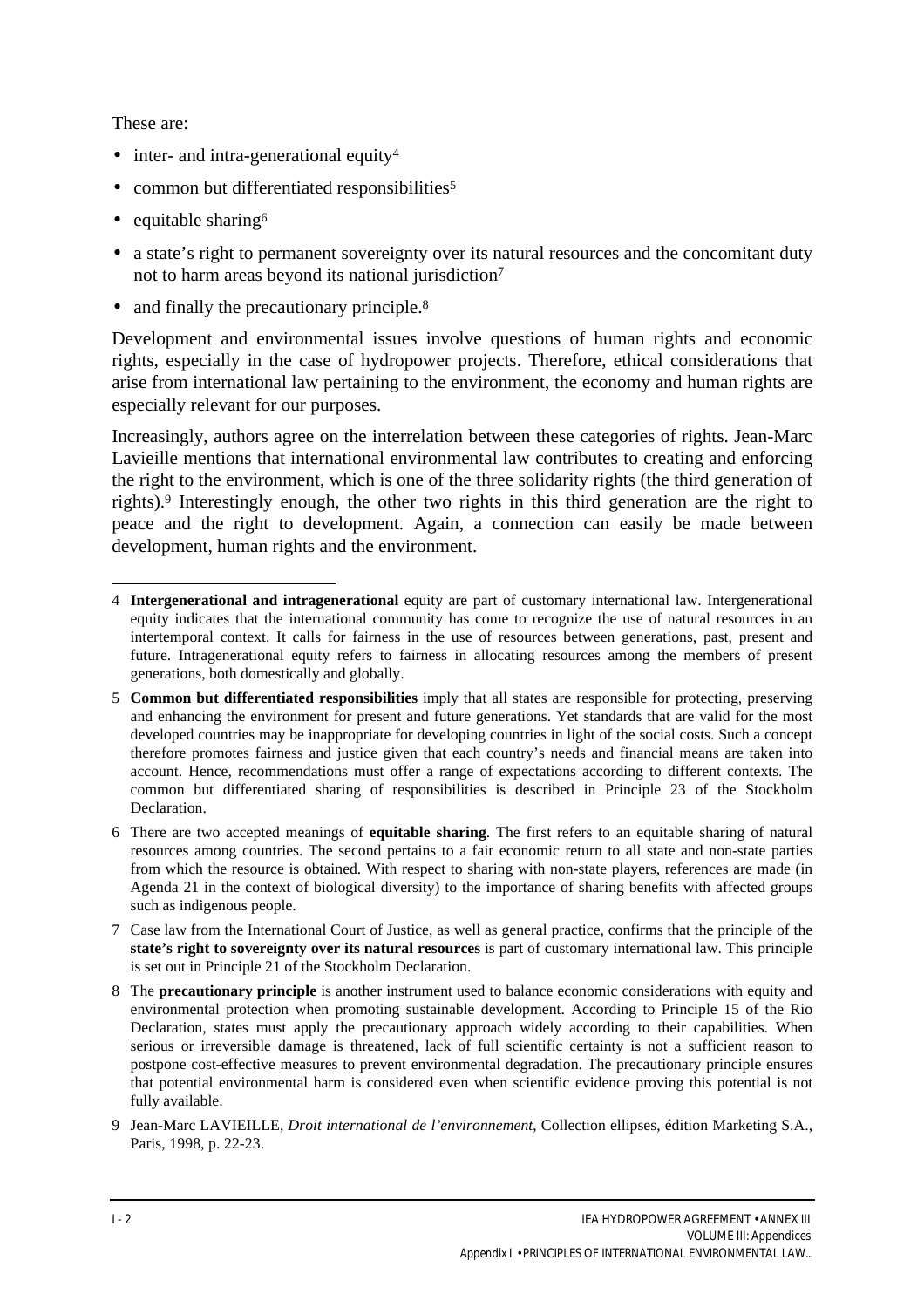#### **Organizations**

The United Nations Conference on Environment and Development (UNCED) received a report on international law principles and sustainable development in 1996.10 The report by the United Nations Expert Group describes various principles in greater detail than in Mr. Lynch and Mr. Maggio's paper. However, these principles are essentially the same. The report identifies the following principles: the right to a healthy environment; equity; sustainable use of natural resources; prevention of environmental harm; the precautionary principle; the principle of international co-operation; participatory decision-making and transparency; and monitoring and compliance.

<sup>10</sup> United Nations, Department for Policy Coordination and Sustainable Development, Report of the Expert Group Meeting on Identification of Principles of International Law for Sustainable Development, 1996.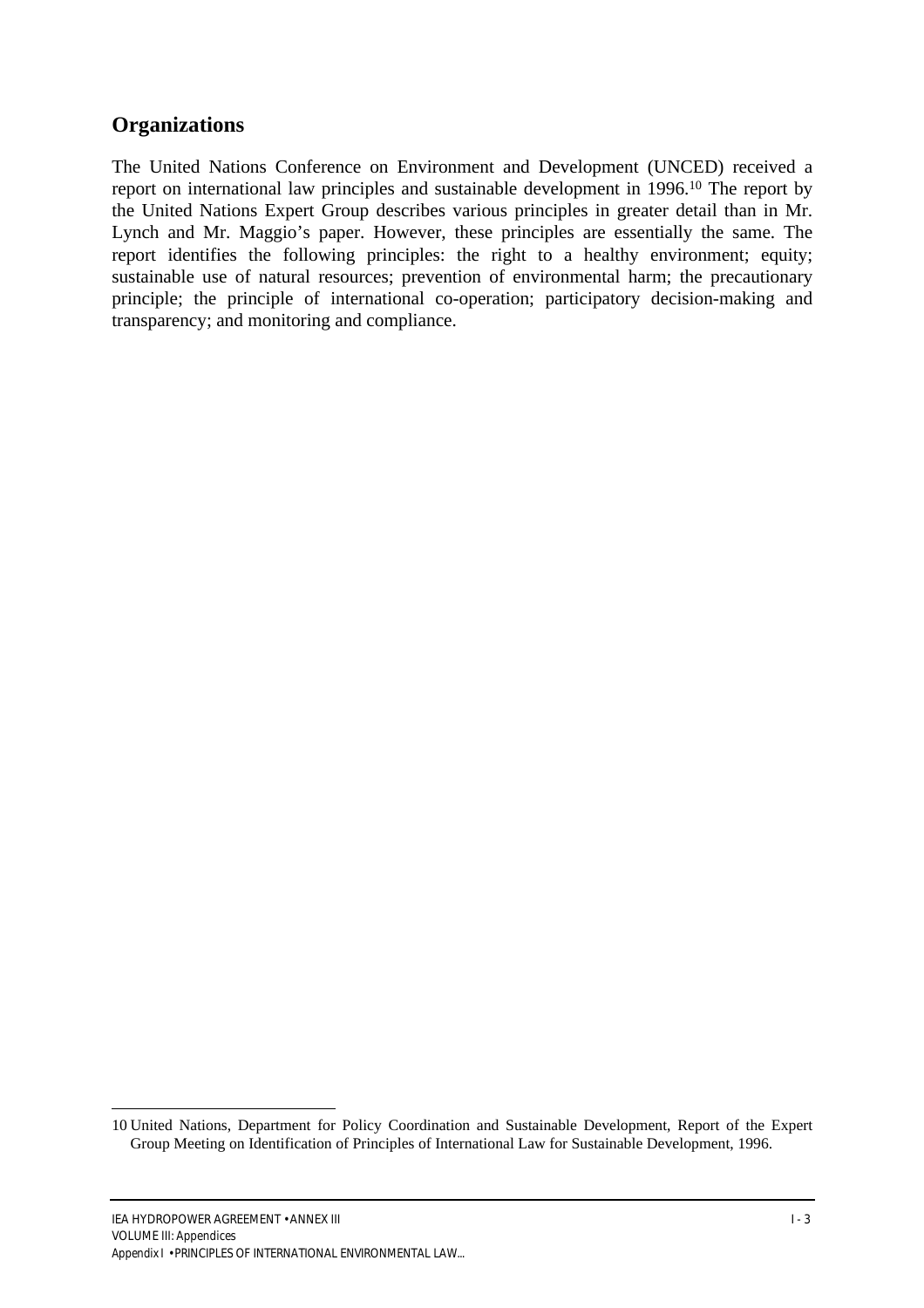*Appendix J*

**THE INTEGRATION OF ETHICAL PRINCIPLES IN INTERNATIONAL LAW**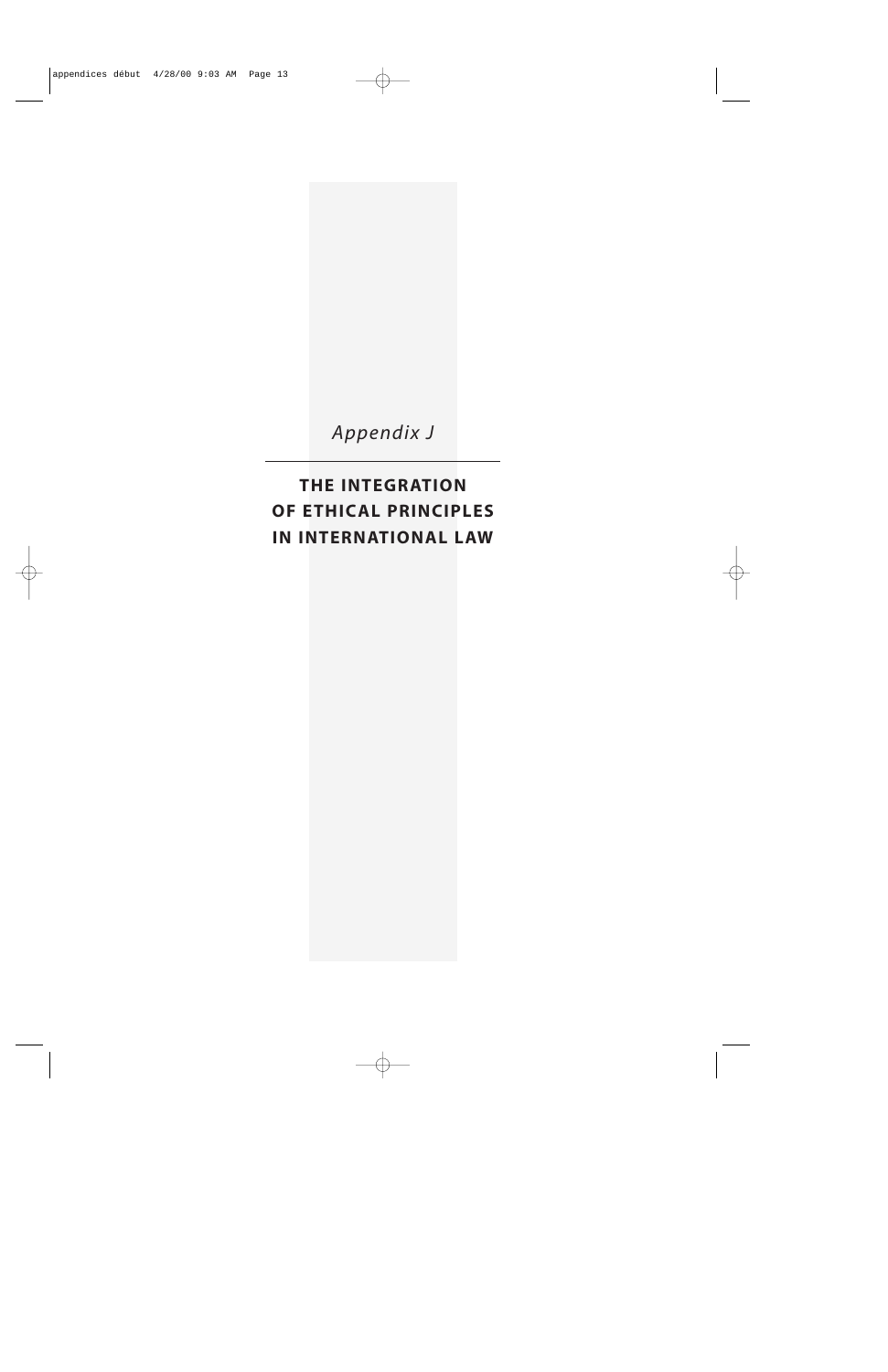*Main Author: Gilles G. Bérubé*

Many international environmental conventions and agreements show that there is in fact an international consensus on basic ethical principles, such as optimality, stewardship, fairness & justice, participatory decision-making and prudence and control. Both universal and regional conventions reflect such a consensus.

### **International Conventions**

Among all ethical principles, the ethical principle of **participatory decision-making** is the one that is mentioned most frequently. Basically all international conventions and other international instruments regarding environment mention this principle.

For instance, the Espoo *Convention on Environmental Impact Assessment in a Transboundary Context* (February 25, 1991), as well as the *Convention on Biological Diversity* (1992) and the Basel *Convention on the Control of Transboundary Hazardous Wastes and Their Disposal* (1989) all contain provisions regarding the need for public information and participation. In addition, the Convention on Access to Information, Public Participation in Decision Making and Access to Justice in Environmental Matters was signed by 39 countries in June 1998 in Denmark and is set to come into force in the year 2000.

As for other ethical principles recognised at the international level, we should mention the **prudence and control** principle which is cited in the preamble of both the *Geneva Convention on Long-range Transboundary Air Pollution* (1979) and the *Vienna Convention on the Protection of the Ozone Layer* (1985).

Principle 23 of the *Stockholm Declaration* describes the **common but differentiated responsibilities** principle which implies that all states are responsible for protecting, preserving and enhancing the environment for present and future generations. Yet standards that are valid for the most developed countries may be inappropriate for developing countries in light of their social costs. Such a concept therefore promotes **fairness** and **justice** while taking into account each country's needs and financial means.

The ethical principle of **stewardship,** as well as **fairness and justice** can be identified through other principles, such as equitable sharing. With respect to sharing with nongovernmental stakeholders, references are made in *Agenda 21* of the United Nations *Convention on the Environment and Development* (1994) to the importance of sharing benefits with affected groups such as indigenous people in the context of biological diversity.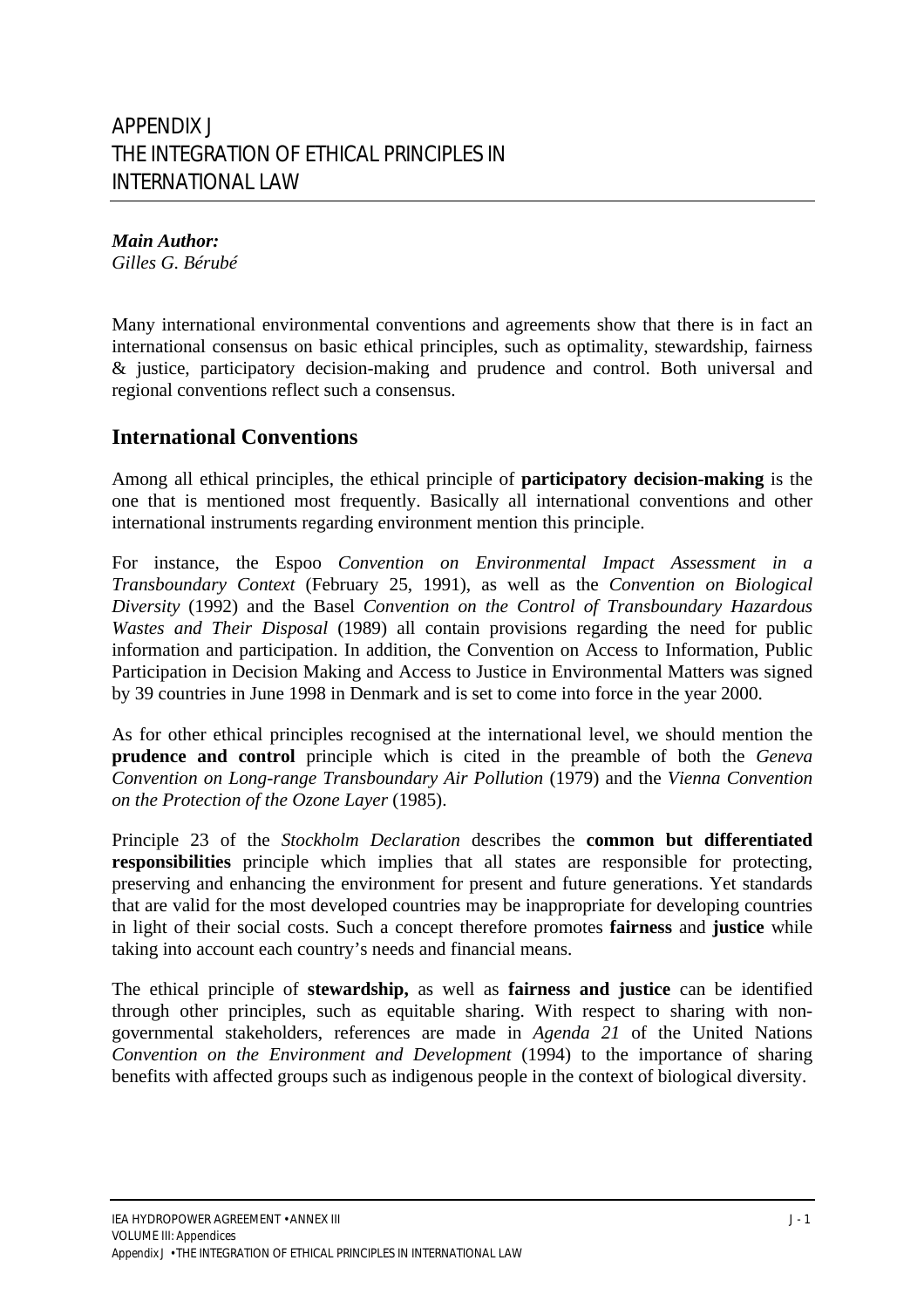### **Regional Conventions and tools**

Regional conventions or other binding instruments developed at a regional level reflect the integration of ethical principles in international law.

The example of the European Union Directive and Guidelines

Directive 85/337/EEC of June 27th 1985, recently amended by Directive 97/11/EC which came into force on March 14th 1999, imposes on member states, among others, to develop procedures for **public participation** in order to promote transparent decision-making processes.

In addition, Directive 90/313/ECE on freedom of access to information concerning the environment requires that information which is normally held by publicly accountable bodies be made available on request to the public.

Other tools have been developed in Europe in order to promote directly or indirectly many ethical principles:

The European Commission issued in May 1996 a "Guidance on screening" which aims at **optimality** by suggesting a six step methodology to conduct the screening process.

In the same light, Directorate General XI of the European Union issued in 1996 guidelines for scoping which aim at **optimality** by including all factors that must be taken into account while conducting the scoping process. These guidelines also promote **public participation** by proposing different methods of public consultation in order to adjust to the realites of each member country.

#### Another example: North-America

There are also certain legal instruments that reflect ethical principles to be found in American conventions or other agreements.

For instance, the *North American Agreement on Environmental Co-operation*, binding the United States, Canada and Mexico, contains provisions concerning **public access to information** (e.g., art 6 and 7), as well as co-operation actions aiming at **optimality** (e.g., art 5).

Also, even if it has not yet come into force, the *Draft North American Agreement on Transboundary Environmental Impact Assessment,* in its preamble, reflects in many ways the importance of some ethical principles, such as the **precautionary principle**, **public participation** and **optimality** through legal and administrative provisions.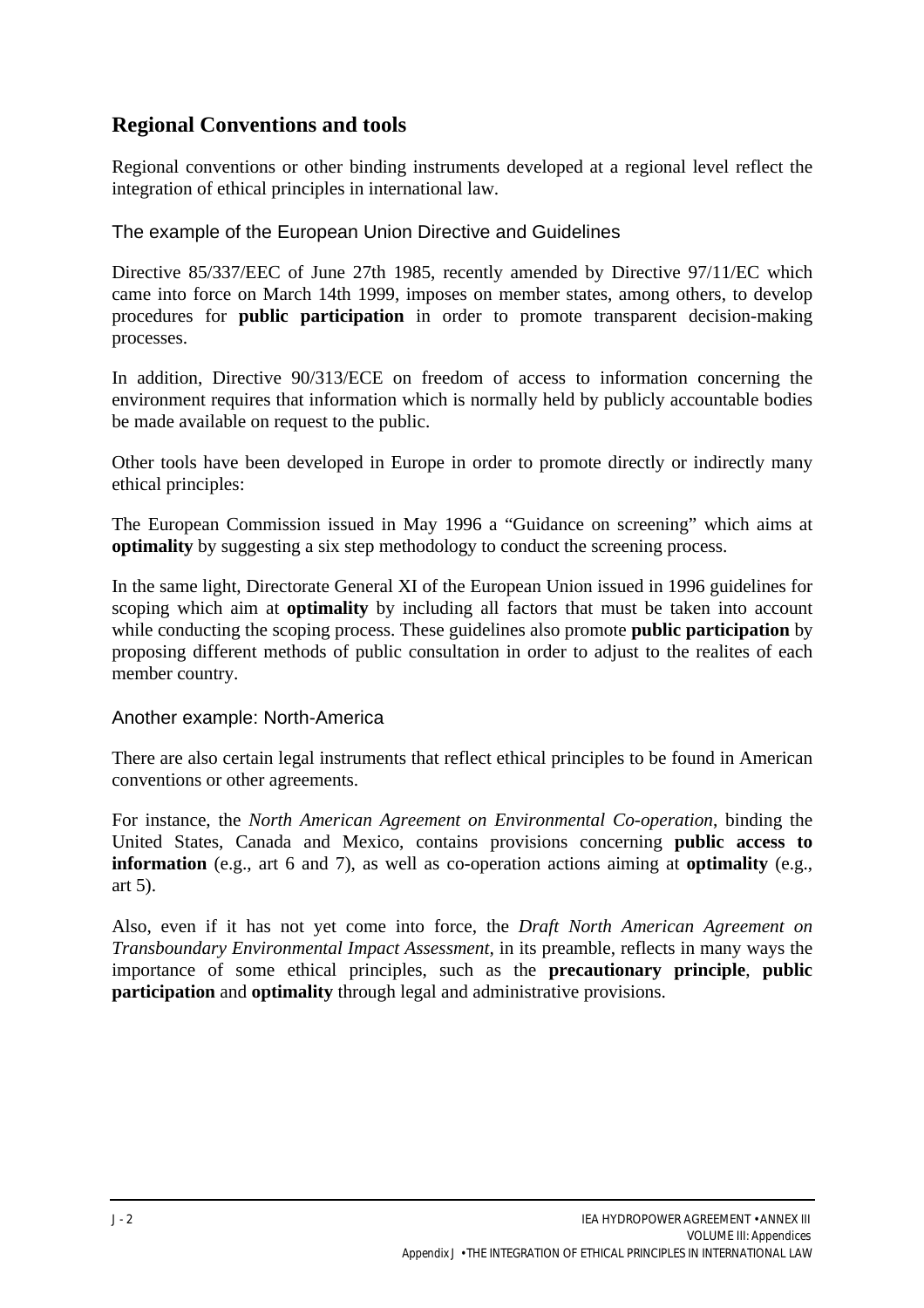

## **PROJECT STAGES**

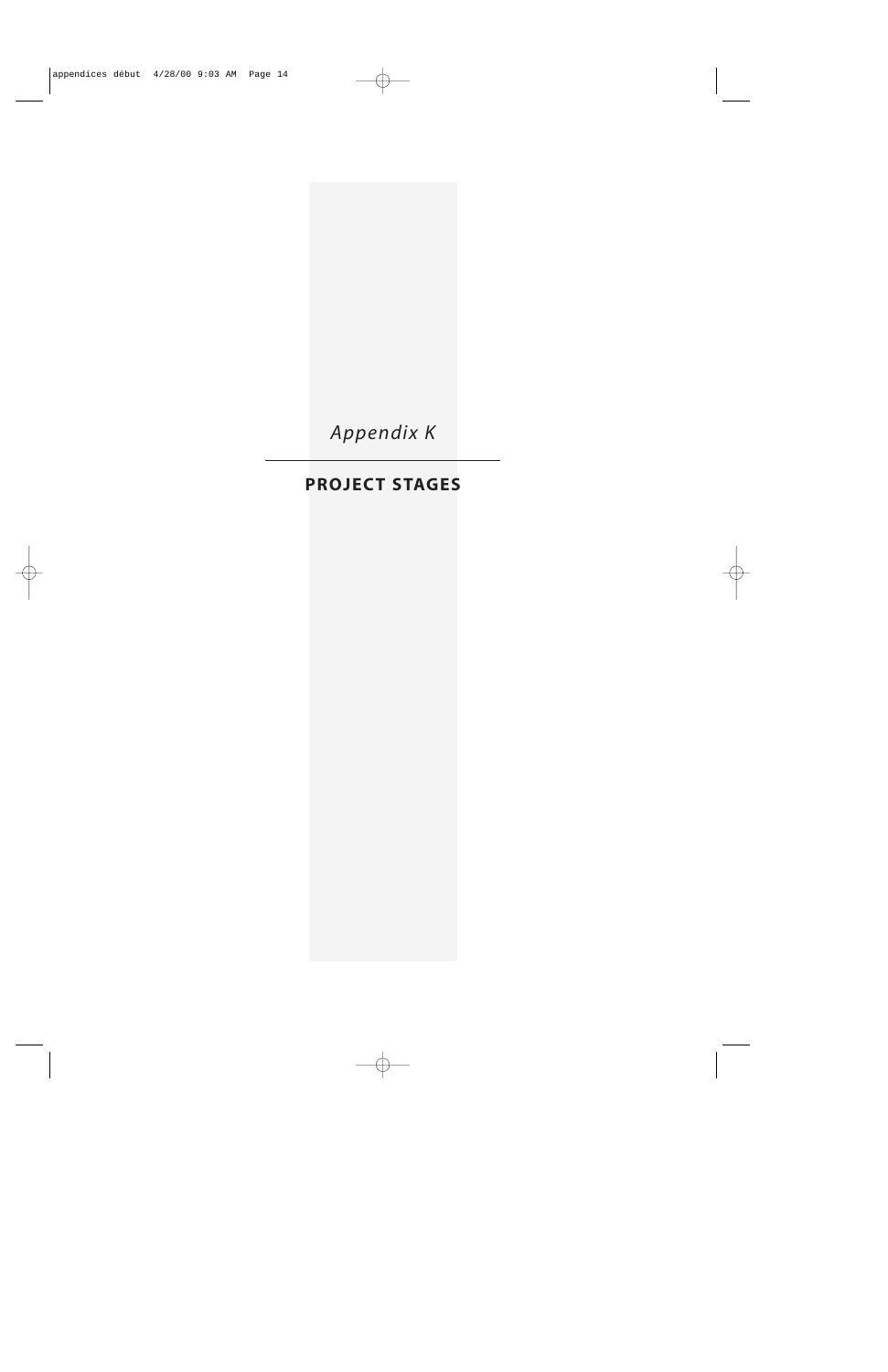#### *Main Author:*

*Karin Seelos*

The table below outlines project planning and implementation stages, tools for environmental management, and the types of impacts associated with each stage. Project stages may differ from one country to another according to the specific EA and licensing processes. For instance in some countries EA is part of the licensing process, while in some others the EA precedes licensing.

| <b>Project Planning and</b><br><b>Implementation Stage</b>                                                                                                                                                                                                                              | <b>Project Planning and</b><br><b>Implementation Stage</b>                                                                                                                                                                                                                                                                                                                                  | <b>Environmental Focus</b>                                                                        |  |  |
|-----------------------------------------------------------------------------------------------------------------------------------------------------------------------------------------------------------------------------------------------------------------------------------------|---------------------------------------------------------------------------------------------------------------------------------------------------------------------------------------------------------------------------------------------------------------------------------------------------------------------------------------------------------------------------------------------|---------------------------------------------------------------------------------------------------|--|--|
| <b>Policy Context</b><br>National strategies for sustainable<br>development<br>Energy policy<br>Water policy<br>Land use policy                                                                                                                                                         | Strategic environmental assessment<br>(SEA)<br>Sectoral environmental assessment<br>Cross-sectoral environmental<br>assessment<br>Regional environmental assessment<br>٠<br>(REA)                                                                                                                                                                                                           | Transboundary/cumulative<br>impacts <sup>1</sup><br>Cumulative impacts<br>Precautionary principle |  |  |
| <b>Project Planning</b><br>• Inventory Study<br>Objective: identify river basins or<br>reaches<br>• Prefeasibility Study<br>Objective: select potential projects<br>within a river basin for study<br>• Feasibility Study<br>Objective: study alternatives and<br>recommend one project | Screening of potential impacts<br>٠<br>Preliminary EA study<br>Terms of reference and scoping<br>$\bullet$<br>EIA study <sup>2</sup> including environmental<br>management plan and contingency<br>plan                                                                                                                                                                                     | Impact avoidance<br>Potential impacts<br>Anticipated impacts<br>Design impact mitigation          |  |  |
| <b>Project Implementation</b><br>Detailed design/engineering<br>Tendering and contracting<br>Construction                                                                                                                                                                               | Environmental design criteria<br>$\bullet$<br>Integration of mitigation and<br>compensation measures identified in<br>the EA study<br>Environmental management systems<br>$\bullet$<br>(e.g., ISO 14001)<br>Environmental site monitoring, audits<br>٠<br>Environmental contingency plans<br>$\bullet$<br>Environmental mitigation measures<br>$\bullet$<br>Environmental follow-up studies | Impact avoidance<br>Impact mitigation<br>Temporary impacts management                             |  |  |
| <b>Project Operation</b>                                                                                                                                                                                                                                                                | • Integrated resources management<br>plan<br>Environmental management system<br>(including monitoring and auditing)                                                                                                                                                                                                                                                                         | Real (observed) impact<br>management; impact monitoring<br>and follow-up.                         |  |  |
| <b>Project Upgrading and Relicensing</b>                                                                                                                                                                                                                                                | EA according to the magnitude of the<br>$\bullet$<br>project<br>Site monitoring<br>$\bullet$                                                                                                                                                                                                                                                                                                | Residual and incremental impacts                                                                  |  |  |
| <b>Project Decommissioning</b>                                                                                                                                                                                                                                                          | • EA study to determine social and<br>environmental impacts<br>Site monitoring of the works<br>Ex post inspections                                                                                                                                                                                                                                                                          | Residual and temporary impact<br>mitigation and monitoring                                        |  |  |

#### **Hydropower Project Stages and Impact Management**

<sup>1</sup> Examples of cumulative impacts at the national level: greenhouse gas emissions, acid rain, degradation of biodiversity, deforestation, depletion of ozone layer, climate changes and nuclear waste disposal.

<sup>2</sup> Compare alternatives, impact significance, trade-off between benefits and costs, social impact assessment.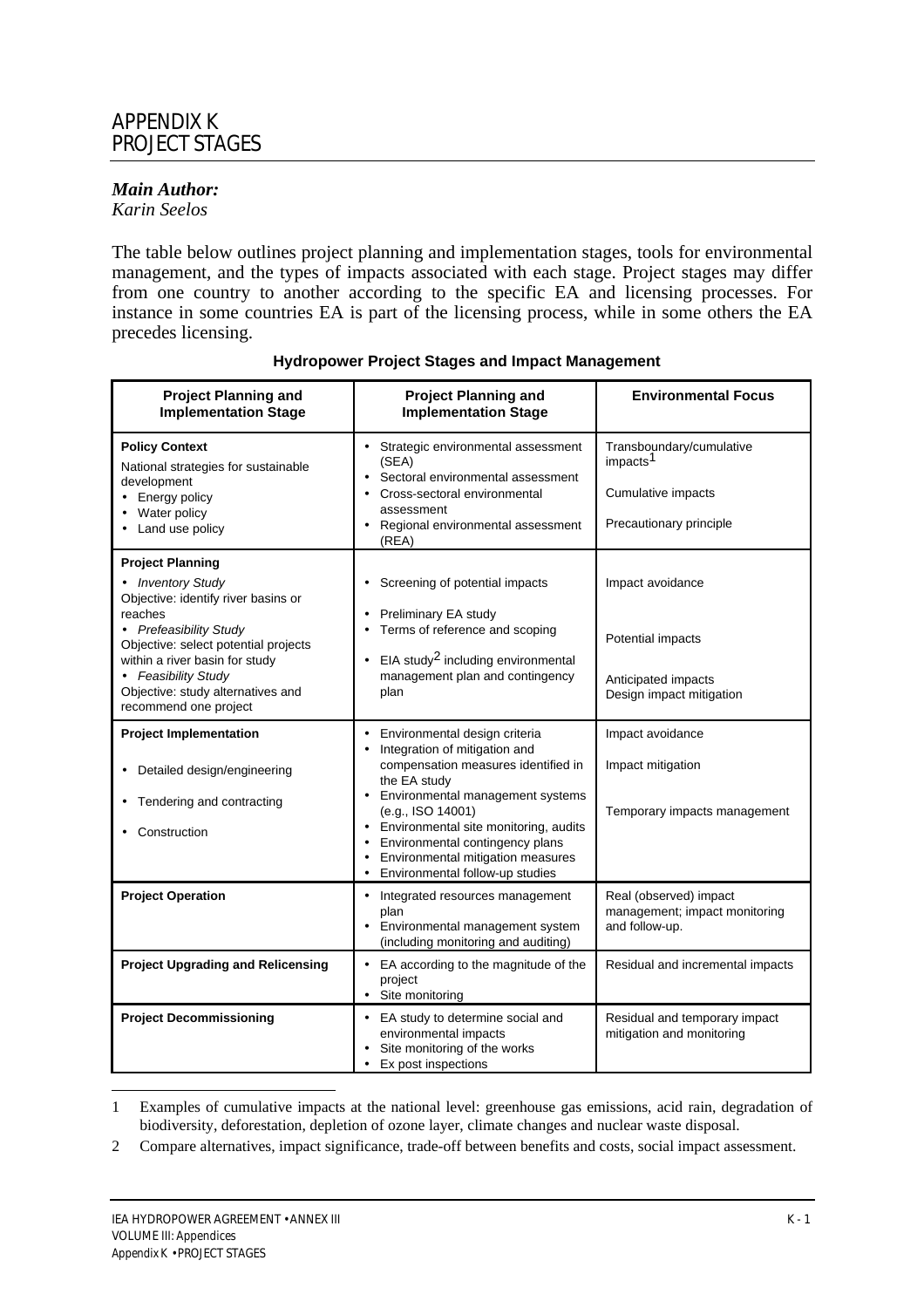Hydropower projects are multigenerational investments. They may last a century or longer and hence more than four generations (see the following table). Planning such projects requires a long-term view and flexible management since ecological balances, land use and people's concerns about a power plant will evolve over time.

| construction |    |  |    | upgrading/relicensing |    |    |    |           |    | decommissioning |           |
|--------------|----|--|----|-----------------------|----|----|----|-----------|----|-----------------|-----------|
| planning     |    |  |    | operation             |    |    |    | operation |    |                 |           |
|              |    |  |    |                       |    |    |    |           |    |                 |           |
| 0 years      | 10 |  | 20 | 30                    | 40 | 50 | 60 | 70        | 80 | 90              | 100 years |

#### **Typical Life Cycle of a Hydropower Project**

Large hydropower projects often take a long time to design, engineer, finance, license and build. Decades may pass before the first kilowatt-hour is produced. Hydropower projects evolve throughout the design and construction stages. Project design is an iterative process, and the EA and/or licensing processes must reflect this fact.

## **1 Policy Level**

The policy level refers to the policy framework for hydropower: It may include national policies on energy, water or land use, for example. The policy context is sometimes overlooked in studies that review EA efficiency. Yet policies shape the context and influence the EA process before the project has been initiated by a proponent.

Recently, several countries have created mechanisms, such as strategic, sectoral or regional environmental assessments of their policies, programs and plans in various sectors<sup>3</sup>.

### 1.1 Description

When it comes to classifying the different environmental assessment tools used at the policy level, different perspectives exist. Some authors consider strategic environmental assessment (SEA) to be a generic term for all environmental assessments at the policy level. Thereafter, different types of SEA can be identified such as regional environmental assessments and sectoral environmental assessments. Others consider that regional environmental assessments or sectoral environmental assessments are distinct from an SEA. One thing is sure nevertheless: authors agree that SEA, REA or Sectoral EA are all mechanisms for environmental assessment at the policy level.

The aim of this section is to describe the various assessment categories used at the policy level. These descriptions are theoretical given that the definitions are not mutually exclusive. Also, it is important to remember that there is no systematic implementation of these mechanisms in national systems of law. In some jurisdictions, one or more of these instruments will be commonly applied to a specific sector (such as energy policy, without

<sup>3</sup> This need for impact assessment at the policy level is becoming increasingly popular. Many authors consider SEAs an improvement over the EA process, which lacks a strategic view and cannot address the cumulative, indirect and synergistic effects of projects. (See Riki THERIVEL, Elizabeth WILSON, Stewart THOMPSON, Donna HEALEY and David PRITCHARD, *Strategic Environmental Assessment*, Earthscan Publications Ltd., London, 1992.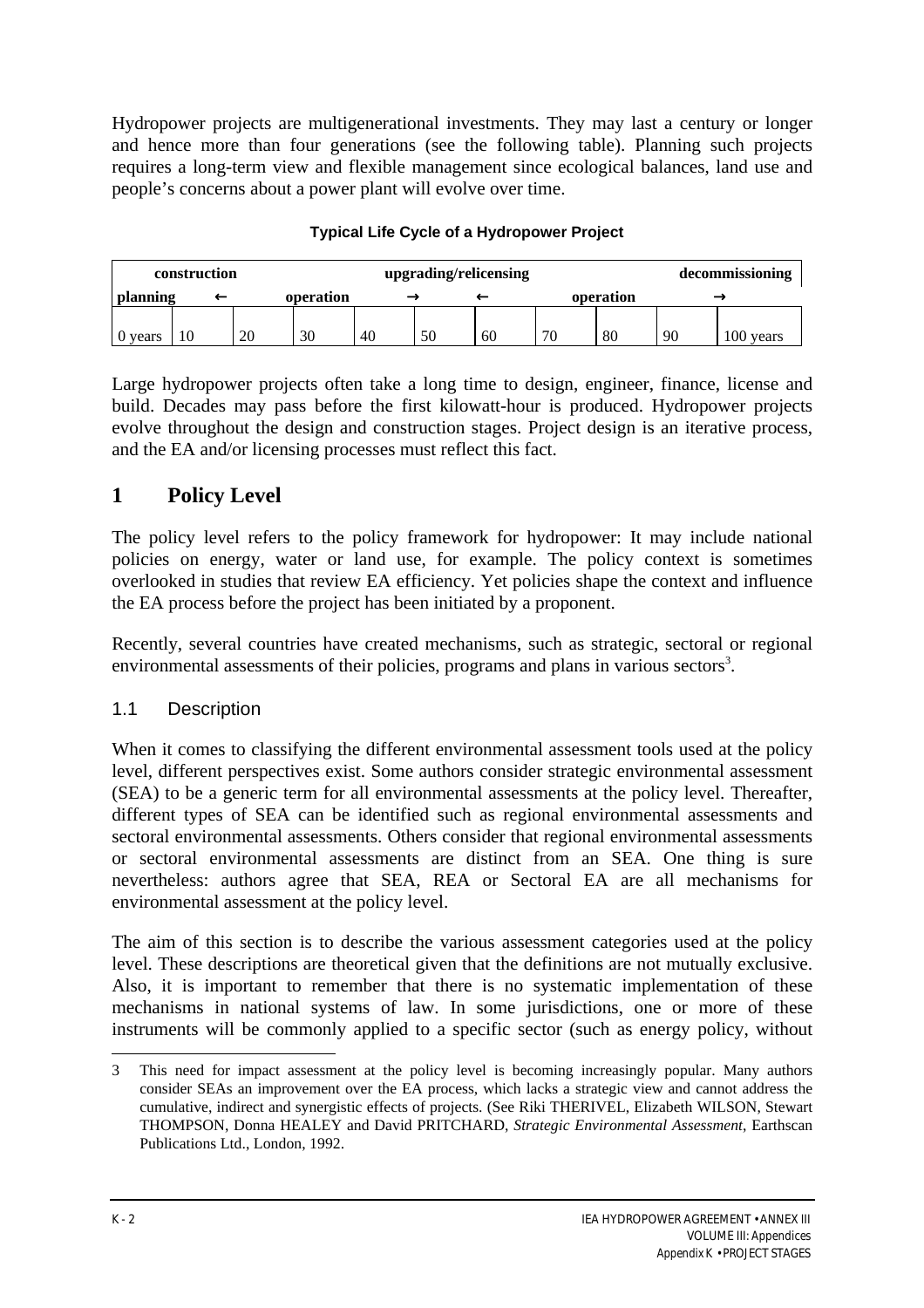considering water management policy). This will affect the content of other types of assessments, and especially subsequent assessments such as site-specific EAs.

Since this debate is mainly theoretical, we do not wish to elaborate further on this matter, except to say that for the purposes of this report, we analyzed the existing assessment tools at the policy level, namely strategic, sectoral, cross-sectoral and regional environment assessments.

Before presenting them, we should point out that certain of these assessments may be conducted in part through public consultations in order to determine the orientations and goals of the different policies, while in other cases they may not. It is generally recognized that public participation must be included in the process as early as possible.<sup>4</sup>

#### 1.2 Strategic Environmental Assessment (SEA)

An SEA provides the general framework in which individual EIAs for specific projects are developed. An SEA addresses more general issues (sustainability, cumulative effects, resource management and conservation, global trends concerning environmental goals and commitments), while project-specific EIAs deal only with local effects. This difference is recognized and established for example in the Convention on Biological Diversity, in which a clear distinction is made between EIA and SEA in section 4.<sup>5</sup> The SEA concept also appears in section 4 of the United Nations Framework Convention on Climate Change.<sup>6</sup>

Global and regional issues such as climate change, acidification and biodiversity are, for obvious reasons, best addressed within the SEA framework. Indeed, a SEA provides an integrated approach to decision-making, especially for public development policies. Integrating environmental considerations and objectives into broader decisions is therefore helpful.

<sup>4</sup> The European Commission mentioned in one of its report on SEA that specific methods should be to increase participation. (European Commission: Case Studies on Strategic Environmental Assessment, February 1997.

<sup>5</sup> Section 4 reads: "Each contracting party, as far as possible and appropriate, shall:

a) Introduce appropriate procedures requiring environmental impact assessment of its proposed projects that are likely to have significant adverse affects on biological diversity with a view to avoiding or minimizing such effects and, where appropriate, allow for public participation in such procedures.

b) Introduce appropriate arrangements to ensure that the environmental consequences of its programs and policies that are likely to have significant adverse impacts on biological diversity are duly taken into account."

<sup>6</sup> Section 4 reads: "All parties, taking into account their common but differentiated responsibilities and their specific national and regional development priorities, objectives and circumstances shall:

f) Take climate change considerations into account, to the extent feasible, in their relevant social, economic, and environmental policies and actions, and employ appropriate methods, for example impact assessment, formulated and determined nationally, with a view to minimizing adverse effects on the economy, on public health and on the quality of the environment, of projects or measures undertaken to them to mitigate or adapt to climate change."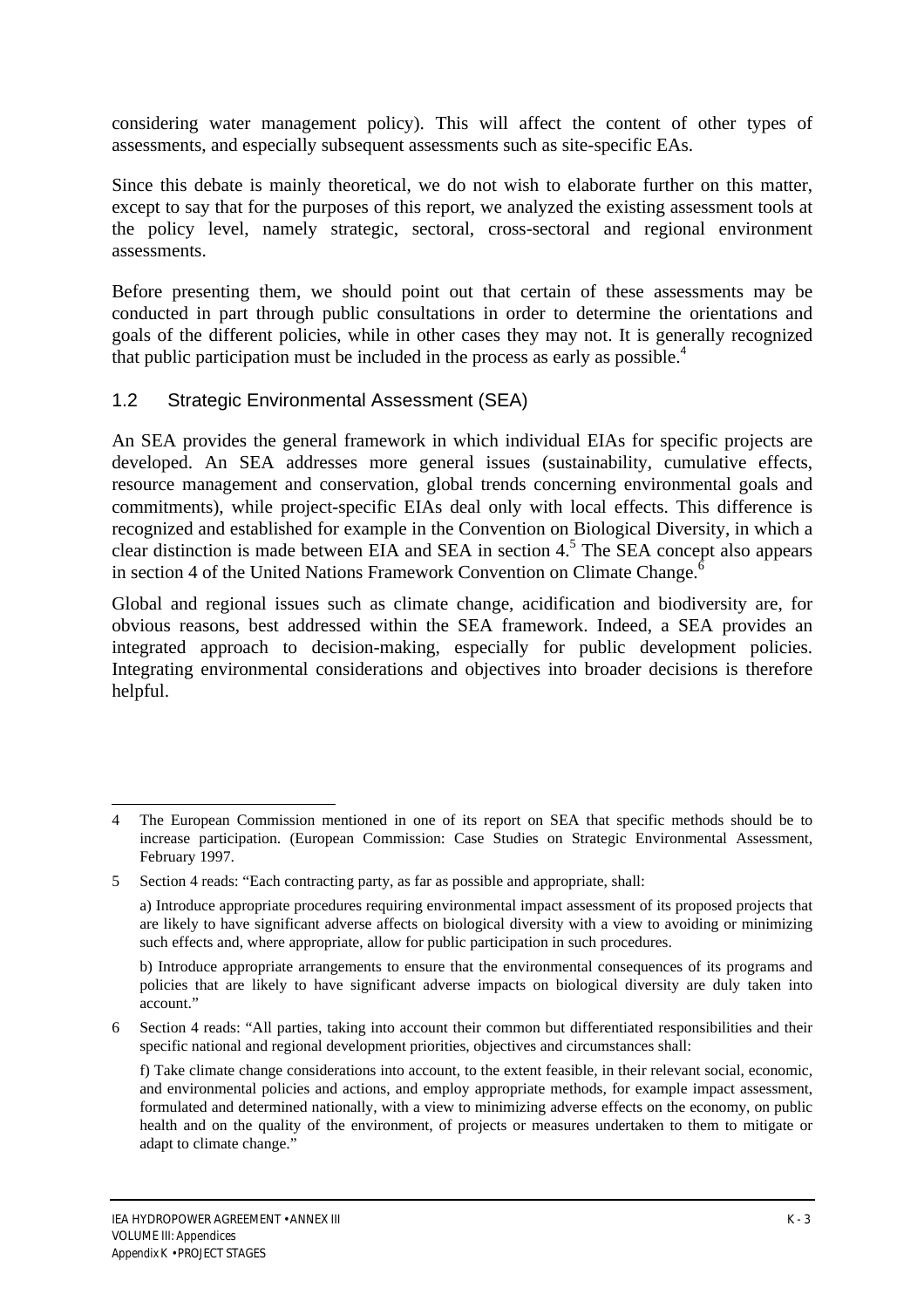#### 1.3 Sectoral Environmental Assessment

Sectoral environmental assessment addresses sector-wide - energy, water,.. - environmental issues.

A country's energy policy identifies and promotes specific means and strategies to satisfy the energy needs of populations while considering other fundamental needs such as health, economic growth and fresh air / water. Energy policies may support specific electricity production technologies (such as thermal, nuclear, solar, hydropower or wind) to meet the anticipated demand. Energy policies also enable alternative policies, plans and programs for a particular sector to be considered<sup>7</sup>. An energy policy could help a project proponent decide whether to pursue a project that is at the early planning stage.

Governments may adopt a comprehensive water policy incorporating the principles protection, use, distribution and implementation measures — that guide the management of water resources. Water policy may have significant implications for hydropower and other water uses. Such a policy can clarify the context for hydropower developments by recognizing the categories of water users, their needs and the applicable rules. It may also identify river basins suitable for development or conservation. Again, this could contribute to better predictability at later stages of a project. Consider the case of watersheds: competition for water uses may be addressed at the regional policy level in order to clarify the situation for any potential hydropower project.

The Master Planning policy in Norway illustrates this kind of general sectoral strategy for the hydropower development sector. The plan includes a mapping of possible hydropower projects for all rivers and a study of each project's conflicts with environmental and other interests. Protection Plans have also been adopted in order to protect certain river systems from hydropower development.

#### 1.4 Cross-sectoral Environmental Assessment

In some countries, general cross-sectoral strategies for sustainable development define priorities regarding specific environmental issues. Applying EA to public policies can help address global issues such as climate change, acid rain and biodiversity by avoiding undesirable impacts at the source. Such a tool provides a basis for cross-sectoral cooperation (e.g.: energy, transport, urban development) and enhances resource management by avoiding duplication of efforts and policy contradictions between sectoral agencies and ministries.

 $\overline{a}$ 7 For example, the World Bank developed guidelines describing the principal steps in a sectoral environmental assessment in the power sector. They are:

<sup>1)</sup> Describe the current situation in the power sector.

<sup>2)</sup> Review the country's environmental institutional framework.

<sup>3)</sup> Review the regulatory framework of power sectors and planning procedures.

<sup>4)</sup> Analyze strategies for planned and alternative power sectors.

<sup>5)</sup> Choose an optimal investment strategy.

<sup>6)</sup> Review the institutional capacity of power sector agencies.

<sup>7)</sup> Hold public consultations.

<sup>8)</sup> Develop an action plan (for mitigation, management and monitoring).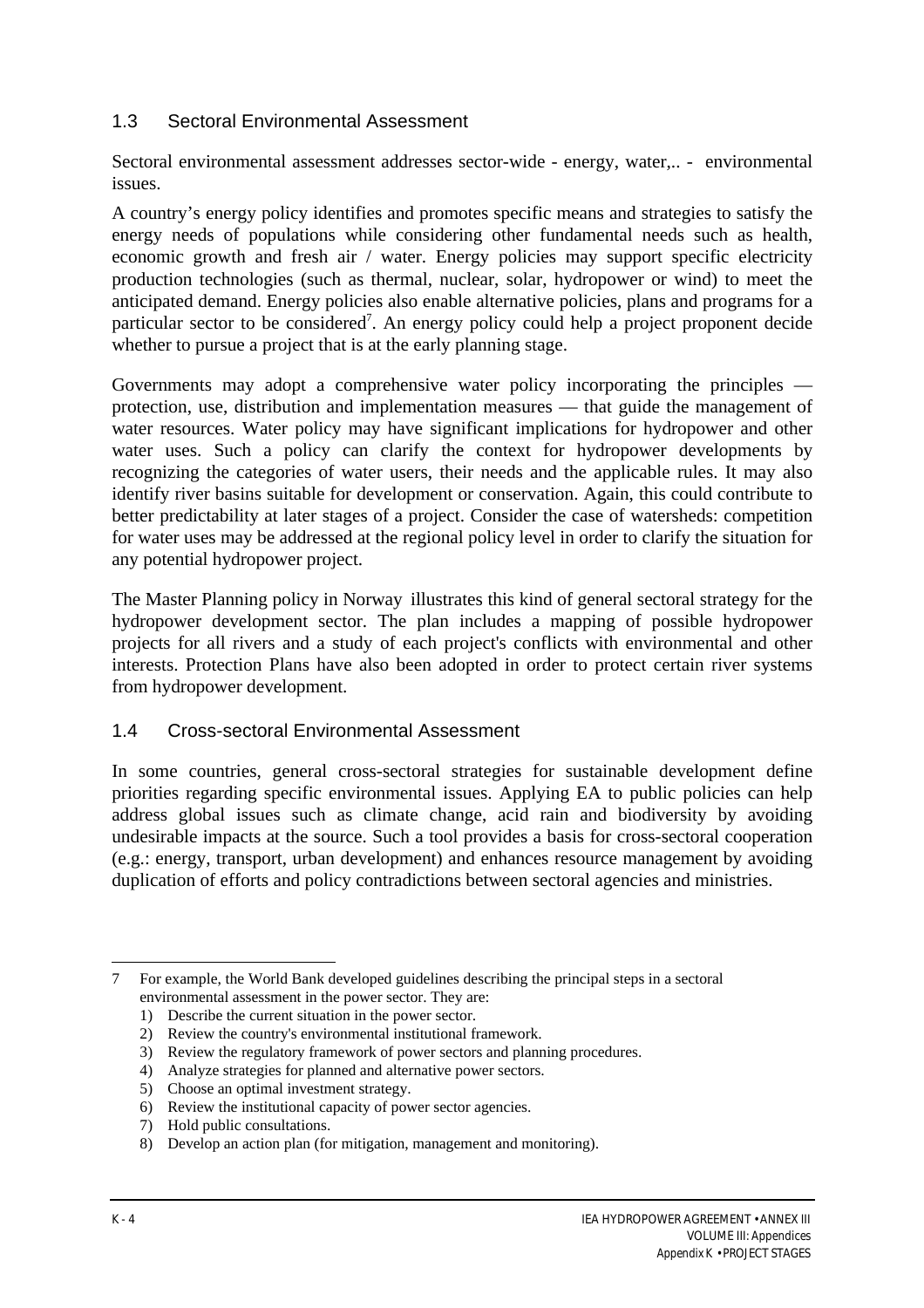#### 1.5 Regional Environmental Assessment

Regional environmental assessment is particularly useful when cumulative or interrelated effects may arise from a project in a region. It provides a local framework that can help avoid the considerable work that must be done during the project-specific EA and/or licensing processes.

Land use policy is a good example for a regional environmental assessment. The goal of a land use policy is to establish guidelines, priorities and objectives for developing a particular territory. In this context, regional environmental assessment helps evaluate a specific region according to its natural resources and ecological and socioeconomic characteristics. The assessment provides an overview of baseline environmental conditions within the study area. The result may be a comprehensive regional development plan identifying investment projects that are environmentally sustainable for the region as a whole. The larger spatial scope of this assessment also allows the consideration of potential cumulative impacts.

## **2 Hydropower Project Planning Stage**

#### 2.1 Description

The project-planning stage proceeds but successive iterations from general inventories and screening of project alternatives down to progressively more detailed data collection and design studies. This stage may include the following steps: data collection studies, prefeasibility studies, feasibility studies and project licensing. These steps differ from country to country.

#### 2.2 Data Collection or Preliminary Studies<sup>8</sup>

Data collection studies are normally the first step in project planning. Their main goal is to investigate available water resources and identify potential power projects<sup>9</sup> on suitable river basins. The selected reaches will be studied at the pre-feasibility stage.

Although only the main project components are known at this level of investigation, a first cost estimate and an implementation schedule are drawn up, including a preliminary appraisal of environmental and resettlement costs.

#### 2.3 Pre-feasibility Stage

 $\overline{\phantom{a}}$ 

In general, the objective of this stage is to identify reasonable project alternatives to be investigated in-depth during the feasibility stage.

The information gathered in the earlier investigations will help determine alternative scenarios for various sites and configurations during the pre-feasibility activities. At this

<sup>8</sup> This process replaces studies usually done at the SEA stage, when applicable. The practice is a good one for proponents when an SEA does not apply

<sup>9</sup> SEAs in Nepal and Norway both included identifying the potential power projects. Since this identification is completed at the policy level, it occured prior to the project planning stage.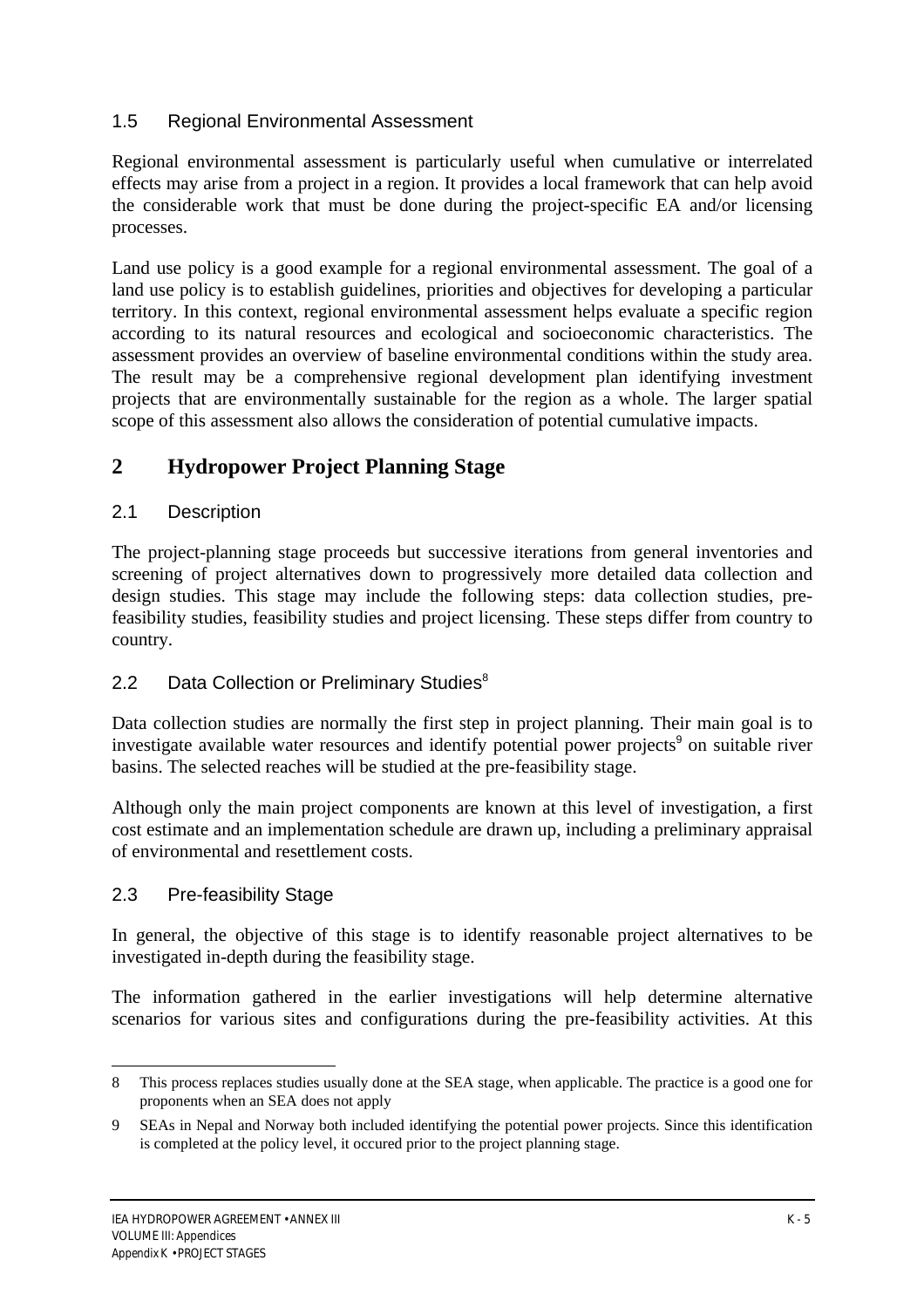stage, several project scenarios must be identified in order to select potential projects within a specific river basin.

Two types of considerations mainly influence the identification of a suitable site: physical conditions at the site and the intended purpose of the future facility (including multiple uses of water). The main environmental activity at this stage is the scoping and screening process.

With respect to screening and scoping, the environmental and social issues are usually identified as well as the potential impacts that might be related to a given project configuration. These activities are usually supported by a preliminary environmental assessment study. Such a study encompasses not only investigations on the biophysical sector but also human impact assessment studies, including resettlement and compensation programs if necessary. All these aspects are then considered in order to estimate the costs and an implementation schedule for each alternative. Based on the findings of the preliminary study, the pre-feasibility study compares the costs of assessed alternatives and other power generation options. This stage results in a recommendation of whether to proceed or not with feasibility studies.

#### 2.4 Feasibility Stage

Based on the recommendations of the pre-feasibility study, the feasibility study covers four major components: technical, financial, economic and environmental considerations. At this stage of project planning, comprehensive analysis is directed towards project licensing.

The aim of the feasibility stage is usually to study project alternatives at a given site and recommend one particular scenario. The decision of whether to proceed with a hydropower project depends on its technical feasibility, economic viability, and environmental and social acceptability.

#### $\triangleright$  Environmental Feasibility

It is at this stage that a full EIS is carried out. This assessment aims to determine significant impacts and to design appropriate mitigation or compensation measures on the basis of consultations with concerned stakeholders. The assessment usually takes into account the construction of other related infrastructures (e.g., power lines, substations, access roads, airports, and quarries). In addition, it is good practice for proponents to get input from the public (e.g., values, concerns, scope, etc.) and integrate this input as much as they can. It is at this planning stage, prior to the licensing, that impacts may best be avoided.

Following a review of impact assessment and mitigation alternatives, an environmental management plan should be designed in order to mitigate or control significant impacts and optimize positive impacts.

The environmental impact assessment report provides recommendations on environmental management plans; mitigation plans, compensation schemes, contingency plans and monitoring programs that must be incorporated into the project approval documents. It is also essential that responsibilities for implementing all recommended actions contained in the environmental assessment report be clearly allocated.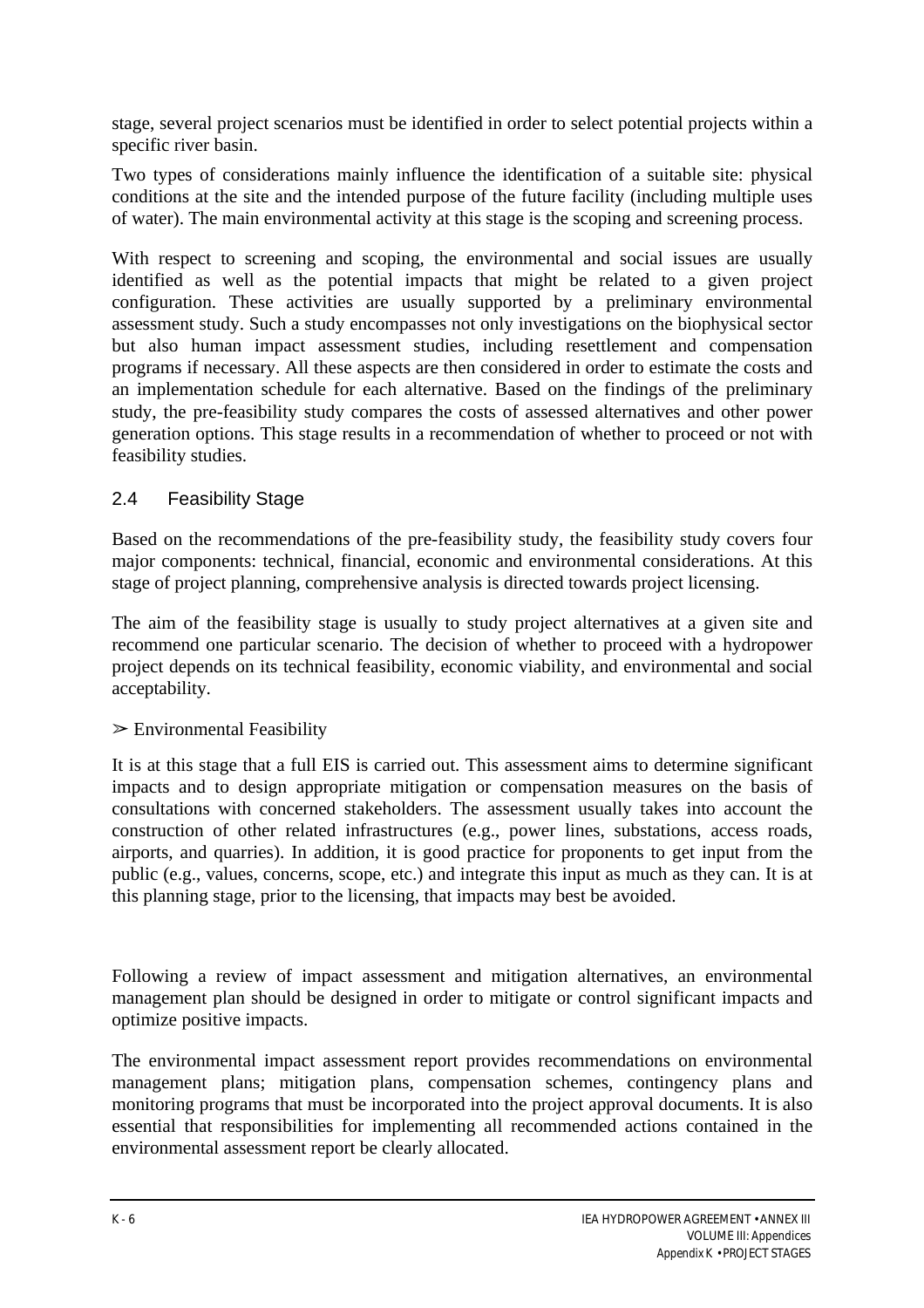#### 2.6 Project Licensing

Once the feasibility study is completed, the project is submitted to public authorities for review and licensing. This stage frequently involves, for major projects, public hearings according to the legal and regulatory framework. Additional studies may be required during the review process. The implementation stage starts after project approval by the licensing authorities.

## **3 Implementation Stage**

### 3.1 Description

Project implementation includes detailed engineering, tendering and construction.

#### 3.2 Final Design and Detailed Engineering

The objective of this stage is to finalize the design of the project and provide the technical basis for the tendering documents.

The Development Assistance Committee of the OECD suggests that during project design, procedures be established for a compliance audit to ensure that recommendations on mitigation, monitoring, resettlement and compensation are fully implemented. To promote environmentally sound hydropower design, Norway has developed criteria for such an audit and included landscape features and proposals for various project components.

#### 3.3 Tendering and Contracting

The aim of this implementation stage is to prepare the contract documents and select contractors. At this stage, environmental performance clauses may be included in prequalification documents for contractors. It is essential for environmental mitigation measures to be integrated into the tendering documents and the engineering process. Contractors may need to be certified according to ISO 14001 standards or other EMS (environmental management systems).

#### 3.4 Construction

The goal of the construction stage is to build the project as agreed and as required by the licenses. For major hydropower projects, a large-scale organization is needed to manage the many players involved in field operations, namely contractors and suppliers for the general civil works, the transmission works, the electromechanical equipment and works, the camps, catering and similar services. On the management side, administrative services, quality assurance, construction and contract management, engineering services, supervision of work and supplies, inspection and documentation must all be provided. These major activities result in temporary and permanent impacts, and a code of good environmental practices for construction work is recommended.

The procedures developed to minimize construction impacts are supported by penalties and fines for non-compliance. Thus, monitoring and auditing activities are very important for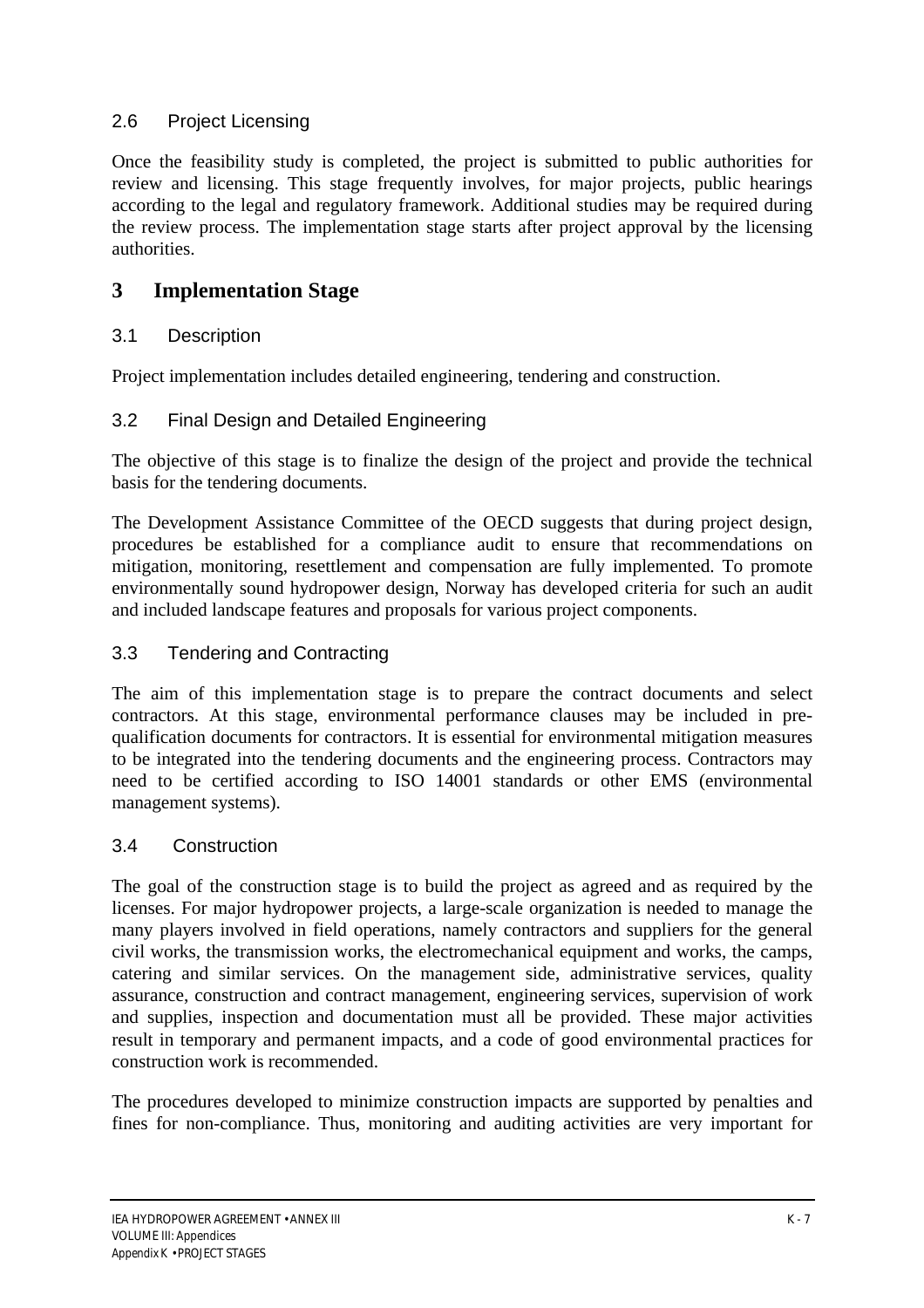sound environmental management during this stage because they help identify remedial or corrective actions.

## **4 Operation Stage**

#### 4.1 Description

During the operation stage of a hydropower project, the goal is to optimize the output within the existing technical, environmental, economic and social constraints, which may include multiple water uses.

Many countries are moving toward automation and remote control of power plant operations. Hydropower plants are sometimes unmanned and controlled from remote operation centers.

At this phase, the crucial environmental management issue is monitoring. Environmental monitoring ensures compliance with standards and previous undertakings and determines the success of mitigation. Procedures ensuring regular environmental monitoring and follow-up are implemented. Monitoring and auditing activities determine whether programs need to be modified over time and whether the results are serving a useful purpose. During the operation phase, a contingency plan will provide measures to cope with possible accidents in the plant area.

A useful tool at this phase is an environmental management plan. This plan includes an integrated resource management plan. Transparent and clear operating rules should ensure an equitable share of water to all users. The environmental management plan may be incorporated into a comprehensive environmental management system according to internationally recognized standards.

## **5 Upgrading, Relicensing and Decommissioning**

### 5.1 Upgrading, Relicensing

The main goal associated with these stages is to extend the useful life of the components in a hydropower project. There are essentially two types of upgrading projects.

- Projects that do not require changes in river water flows.
- Projects that require changes in river water flows (implying a change in water flow downstream and change in water fluctuations and/or water levels in reservoirs).

The environmental issues for the first type are generally much less significant. Environmental studies are designed accordingly, and the solutions to address the impacts are less complex to develop and less costly. However, the environmental issues for the second type of project may be similar to those of a new project.

Project upgrades may trigger public hearings on mitigation and compensation measures for impacts produced by the original project and its operation. In Japan, for example, if the impacts of the base project pose no significant problem, then only the predicted impacts of a